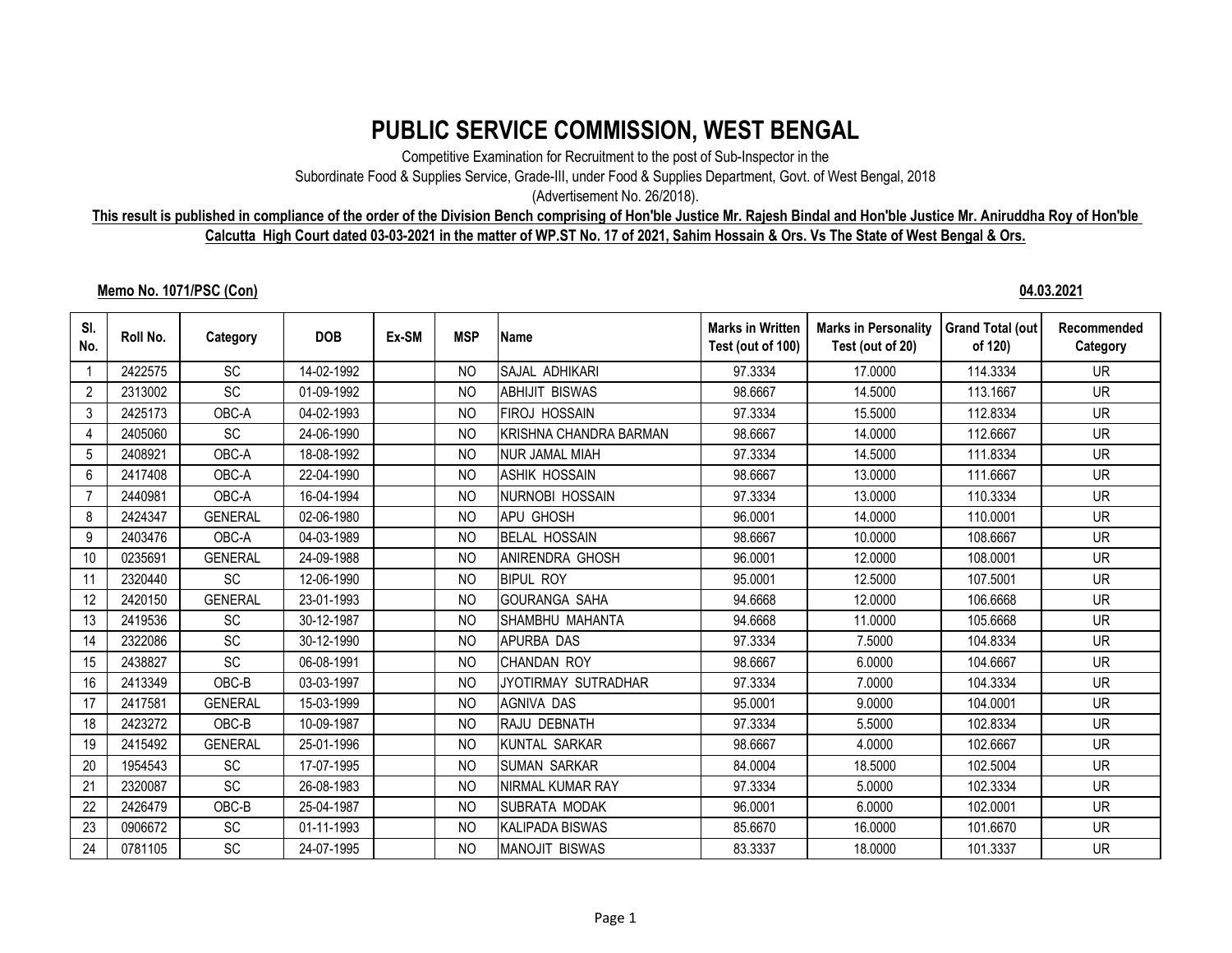| SI.<br>No. | Roll No. | Category       | <b>DOB</b> | Ex-SM | <b>MSP</b>     | <b>Name</b>                | <b>Marks in Written</b><br>Test (out of 100) | <b>Marks in Personality</b><br>Test (out of 20) | <b>Grand Total (out</b><br>of 120) | Recommended<br>Category |
|------------|----------|----------------|------------|-------|----------------|----------------------------|----------------------------------------------|-------------------------------------------------|------------------------------------|-------------------------|
| 25         | 0807776  | <b>GENERAL</b> | 30-04-1993 |       | N <sub>O</sub> | <b>ATIN KAR</b>            | 84.0004                                      | 17.0000                                         | 101.0004                           | <b>UR</b>               |
| 26         | 1970284  | <b>GENERAL</b> | 13-06-1989 |       | <b>NO</b>      | MD GOLAP CHAND HOSSAI      | 82.6671                                      | 18.0000                                         | 100.6671                           | <b>UR</b>               |
| 27         | 1949614  | <b>GENERAL</b> | 29-11-1993 |       | N <sub>O</sub> | SUBHAJIT SAHA              | 82.6671                                      | 18.0000                                         | 100.6671                           | <b>UR</b>               |
| 28         | 2432661  | <b>GENERAL</b> | 06-04-1984 |       | N <sub>O</sub> | ALOMGIR HOSSAIN            | 91.6668                                      | 9.0000                                          | 100.6668                           | <b>UR</b>               |
| 29         | 2427411  | SC             | 14-10-1973 |       | NO             | SALIT CHANDRA ROY          | 98.6667                                      | 2.0000                                          | 100.6667                           | <b>UR</b>               |
| 30         | 1925722  | <b>GENERAL</b> | 21-01-1996 |       | N <sub>O</sub> | TUSHAR MANDAL              | 84.0004                                      | 16.5000                                         | 100.5004                           | <b>UR</b>               |
| 31         | 2421778  | OBC-A          | 12-02-1991 |       | N <sub>O</sub> | <b>MIJANUR ISLAM</b>       | 97.3334                                      | 3.0000                                          | 100.3334                           | <b>UR</b>               |
| 32         | 0516979  | <b>SC</b>      | 10-08-1978 |       | N <sub>O</sub> | TAPAS DAS                  | 82.6671                                      | 17.5000                                         | 100.1671                           | <b>UR</b>               |
| 33         | 0702313  | OBC-B          | 03-01-1987 |       | N <sub>O</sub> | RANJIT PAUL                | 82.6671                                      | 17.5000                                         | 100.1671                           | <b>UR</b>               |
| 34         | 0700564  | <b>GENERAL</b> | 17-03-1987 |       | <b>NO</b>      | SOURAV KUNDU               | 82.6671                                      | 17.5000                                         | 100.1671                           | <b>UR</b>               |
| 35         | 0782328  | <b>GENERAL</b> | 10-02-1993 |       | N <sub>O</sub> | JHILIK GHOSH               | 82.6671                                      | 17.5000                                         | 100.1671                           | <b>UR</b>               |
| 36         | 1933731  | <b>GENERAL</b> | 01-01-1994 |       | <b>NO</b>      | ANANDA MANDAL              | 82.6671                                      | 17.5000                                         | 100.1671                           | <b>UR</b>               |
| 37         | 0924708  | SC             | 09-02-1996 |       | <b>NO</b>      | <b>TONIYA DAS</b>          | 82.6671                                      | 17.5000                                         | 100.1671                           | <b>UR</b>               |
| 38         | 0770676  | <b>GENERAL</b> | 21-05-1991 |       | N <sub>O</sub> | <b>MALAY DALAL</b>         | 84.0004                                      | 16.0000                                         | 100.0004                           | <b>UR</b>               |
| 39         | 2506420  | SC             | 03-01-1994 |       | N <sub>O</sub> | <b>BIKASH DAS</b>          | 84.0004                                      | 16.0000                                         | 100.0004                           | <b>UR</b>               |
| 40         | 1955387  | SC             | 22-09-1993 |       | <b>NO</b>      | ABHISEK KUMAR DAS          | 81.3338                                      | 18.5000                                         | 99.8338                            | <b>UR</b>               |
| 41         | 1956048  | OBC-A          | 14-10-1988 |       | N <sub>O</sub> | <b>MD TAUSIF JAMIL</b>     | 85.3337                                      | 14.5000                                         | 99.8337                            | <b>UR</b>               |
| 42         | 0101713  | <b>GENERAL</b> | 05-02-1987 |       | N <sub>O</sub> | <b>BISWADIP MAKHAL</b>     | 83.3336                                      | 16.5000                                         | 99.8336                            | <b>UR</b>               |
| 43         | 0801239  | <b>GENERAL</b> | 31-07-1986 |       | <b>NO</b>      | SAURAV BANDYOPADHYAY       | 80.6671                                      | 19.0000                                         | 99.6671                            | <b>UR</b>               |
| 44         | 0778801  | SC             | 05-01-1991 |       | N <sub>O</sub> | PRIYARANJAN BISWAS         | 86.6670                                      | 13.0000                                         | 99.6670                            | <b>UR</b>               |
| 45         | 0825845  | OBC-B          | 22-10-1991 |       | <b>NO</b>      | <b>SAYAN DEY</b>           | 81.6669                                      | 18.0000                                         | 99.6669                            | <b>UR</b>               |
| 46         | 0626199  | <b>GENERAL</b> | 29-11-1990 |       | N <sub>O</sub> | <b>TITO SIMON MAZUMDAR</b> | 83.0003                                      | 16.5000                                         | 99.5003                            | <b>UR</b>               |
| 47         | 2428742  | <b>ST</b>      | 27-08-1999 |       | <b>NO</b>      | <b>SUNU ORAON</b>          | 97.3334                                      | 2.0000                                          | 99.3334                            | <b>UR</b>               |
| 48         | 2510163  | OBC-A          | 01-01-1993 |       | N <sub>O</sub> | AMIT KUMAR MANDAL          | 82.6671                                      | 16.5000                                         | 99.1671                            | <b>UR</b>               |
| 49         | 1960120  | SC             | 11-02-1995 |       | N <sub>O</sub> | KOUSHIK SARKAR             | 82.6671                                      | 16.5000                                         | 99.1671                            | <b>UR</b>               |
| 50         | 2001579  | <b>GENERAL</b> | 30-09-1996 |       | N <sub>O</sub> | <b>RISHAB DAS</b>          | 82.6671                                      | 16.5000                                         | 99.1671                            | <b>UR</b>               |
| 51         | 2010988  | <b>GENERAL</b> | 27-05-1999 |       | N <sub>O</sub> | DEBJANI DEBCHOWDHURY       | 82.6671                                      | 16.5000                                         | 99.1671                            | <b>UR</b>               |
| 52         | 2020998  | <b>GENERAL</b> | 11-10-1987 |       | N <sub>O</sub> | SHUBHRAJIT SAHA            | 81.6670                                      | 17.5000                                         | 99.1670                            | <b>UR</b>               |
| 53         | 0620502  | SC             | 12-08-1984 |       | NO             | <b>PRAKASH BISWAS</b>      | 83.6670                                      | 15.5000                                         | 99.1670                            | <b>UR</b>               |
| 54         | 0758758  | SC             | 06-12-1991 |       | N <sub>O</sub> | JYOTIRMAYEE DAS            | 84.0004                                      | 15.0000                                         | 99.0004                            | <b>UR</b>               |
| 55         | 1924200  | OBC-A          | 10-08-1991 |       | <b>NO</b>      | <b>MD SAHID ISLAM</b>      | 87.0003                                      | 12.0000                                         | 99.0003                            | <b>UR</b>               |
| 56         | 0126641  | <b>GENERAL</b> | 08-10-1991 |       | N <sub>O</sub> | SAIKAT ACHARYA CHOWDHU     | 85.0002                                      | 14.0000                                         | 99.0002                            | <b>UR</b>               |
| 57         | 1938950  | <b>GENERAL</b> | 12-12-1986 |       | <b>NO</b>      | <b>MEHBUB ALAM</b>         | 81.3338                                      | 17.5000                                         | 98.8338                            | <b>UR</b>               |
| 58         | 2305937  | $OBC-B$        | 26-04-1988 |       | <b>NO</b>      | <b>MANAB GHOSH</b>         | 81.3338                                      | 17.5000                                         | 98.8338                            | <b>UR</b>               |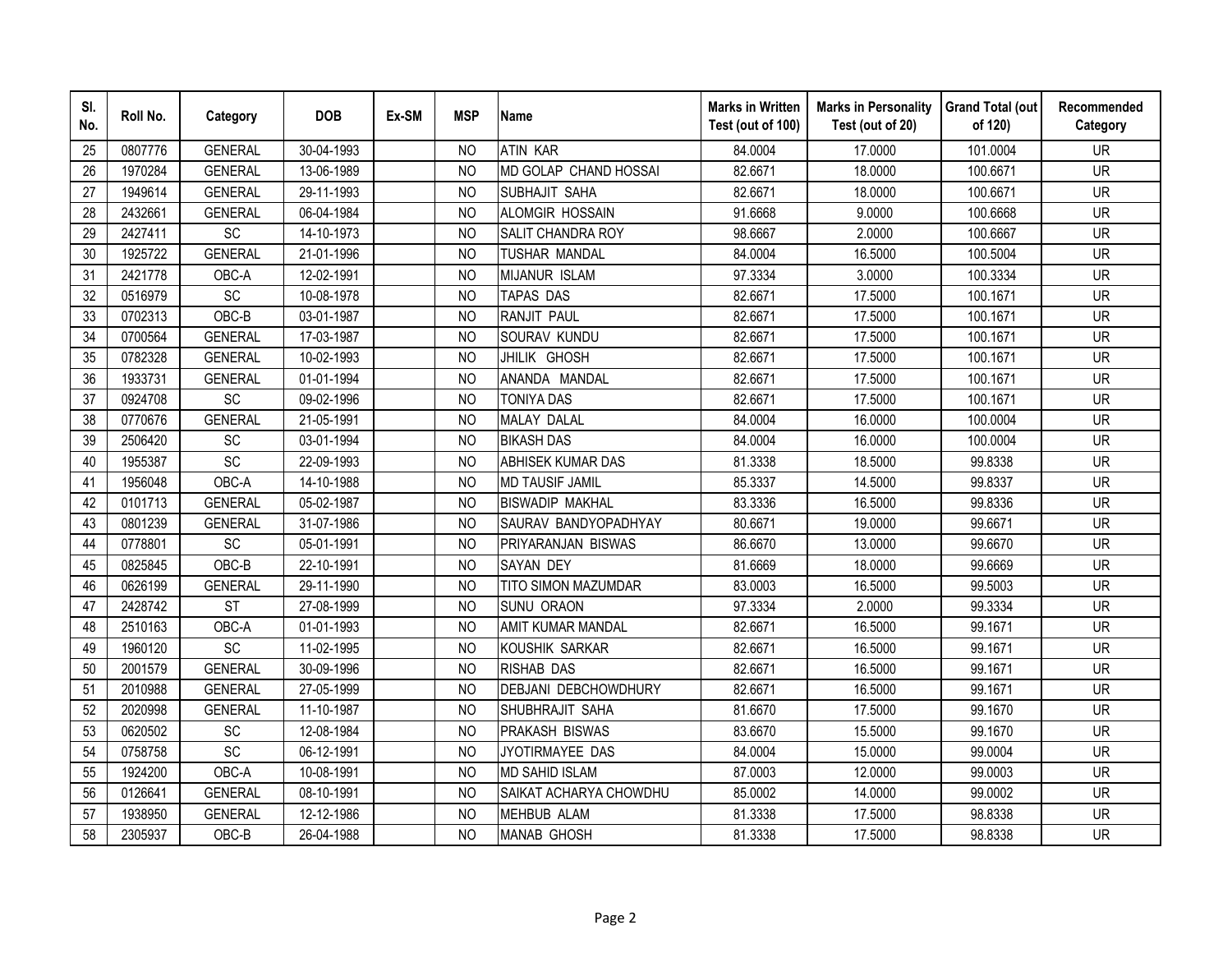| SI.<br>No. | Roll No. | Category        | <b>DOB</b> | Ex-SM | <b>MSP</b>     | <b>Name</b>           | <b>Marks in Written</b><br>Test (out of 100) | <b>Marks in Personality</b><br>Test (out of 20) | <b>Grand Total (out</b><br>of 120) | Recommended<br>Category |
|------------|----------|-----------------|------------|-------|----------------|-----------------------|----------------------------------------------|-------------------------------------------------|------------------------------------|-------------------------|
| 59         | 0642562  | <b>GENERAL</b>  | 30-01-1994 |       | <b>NO</b>      | SOURAV DHARA          | 81.3337                                      | 17.5000                                         | 98.8337                            | <b>UR</b>               |
| 60         | 0526909  | <b>GENERAL</b>  | 25-01-1988 |       | N <sub>O</sub> | SOMNATH SINGHA        | 82.6671                                      | 16.0000                                         | 98.6671                            | <b>UR</b>               |
| 61         | 2020299  | OBC-A           | 01-03-1989 |       | <b>NO</b>      | <b>ALAMGIR ISLAM</b>  | 82.6671                                      | 16.0000                                         | 98.6671                            | <b>UR</b>               |
| 62         | 0122861  | <b>GENERAL</b>  | 08-12-1996 |       | <b>NO</b>      | TANMOY ROY            | 82.6671                                      | 16.0000                                         | 98.6671                            | <b>UR</b>               |
| 63         | 2318652  | <b>GENERAL</b>  | 27-07-1990 |       | N <sub>O</sub> | ANIRBAN BHOWMICK      | 83.6669                                      | 15.0000                                         | 98.6669                            | <b>UR</b>               |
| 64         | 0237087  | SC              | 06-08-1987 |       | <b>NO</b>      | <b>SHEKHAR NASKAR</b> | 83.0004                                      | 15.5000                                         | 98.5004                            | <b>UR</b>               |
| 65         | 1423015  | <b>GENERAL</b>  | 08-11-1993 |       | <b>NO</b>      | MANISANKAR BHATTACHAR | 83.0004                                      | 15.5000                                         | 98.5004                            | <b>UR</b>               |
| 66         | 0116532  | <b>GENERAL</b>  | 10-09-1989 |       | <b>NO</b>      | REETUPARNA BISWAS     | 84.0004                                      | 14.5000                                         | 98.5004                            | <b>UR</b>               |
| 67         | 0113912  | <b>GENERAL</b>  | 02-04-1996 |       | N <sub>O</sub> | SOUMEN GHOSH          | 81.0003                                      | 17.5000                                         | 98.5003                            | <b>UR</b>               |
| 68         | 2204259  | OBC-A           | 13-03-1985 |       | <b>NO</b>      | AMINUR HAQUE          | 81.3338                                      | 17.0000                                         | 98.3338                            | <b>UR</b>               |
| 69         | 0523567  | <b>GENERAL</b>  | 20-11-1992 |       | N <sub>O</sub> | SUKANTA KOLEY         | 81.3336                                      | 17.0000                                         | 98.3336                            | <b>UR</b>               |
| 70         | 0144791  | <b>GENERAL</b>  | 24-03-1991 |       | N <sub>O</sub> | NILANJAN PATHAK       | 82.3335                                      | 16.0000                                         | 98.3335                            | <b>UR</b>               |
| 71         | 0228521  | <b>GENERAL</b>  | 16-07-1989 |       | <b>NO</b>      | DEEPANJAN BHATTACHARJ | 83.3335                                      | 15.0000                                         | 98.3335                            | <b>UR</b>               |
| 72         | 1951338  | OBC-B           | 05-01-1980 |       | <b>NO</b>      | SANJOY SHIL           | 82.6671                                      | 15.5000                                         | 98.1671                            | <b>UR</b>               |
| 73         | 1938079  | SC              | 10-03-1988 |       | N <sub>O</sub> | <b>BAPAN PODDER</b>   | 82.6671                                      | 15.5000                                         | 98.1671                            | <b>UR</b>               |
| 74         | 0643558  | <b>GENERAL</b>  | 18-02-1989 |       | N <sub>O</sub> | <b>BAPI BISWAS</b>    | 82.6671                                      | 15.5000                                         | 98.1671                            | <b>UR</b>               |
| 75         | 1912283  | SC              | 10-04-1990 |       | N <sub>O</sub> | RAKESH HALDAR         | 82.6671                                      | 15.5000                                         | 98.1671                            | <b>UR</b>               |
| 76         | 2010143  | <b>GENERAL</b>  | 09-08-1995 |       | <b>NO</b>      | <b>AVIJIT DAM</b>     | 82.6671                                      | 15.5000                                         | 98.1671                            | <b>UR</b>               |
| 77         | 2009500  | <b>GENERAL</b>  | 08-12-1996 |       | NO.            | <b>NIPA PAUL</b>      | 82.6671                                      | 15.5000                                         | 98.1671                            | <b>UR</b>               |
| 78         | 1851241  | OBC-A           | 02-03-1996 |       | N <sub>O</sub> | <b>HASSAIN ALI</b>    | 82.6670                                      | 15.5000                                         | 98.1670                            | <b>UR</b>               |
| 79         | 1914620  | SC              | 13-09-1991 |       | N <sub>O</sub> | <b>SUMAN DAS</b>      | 80.0005                                      | 18.0000                                         | 98.0005                            | <b>UR</b>               |
| 80         | 0131176  | SC              | 12-05-1985 |       | <b>NO</b>      | RAJU BALA             | 84.0004                                      | 14.0000                                         | 98.0004                            | <b>UR</b>               |
| 81         | 0773494  | OBC-A           | 01-02-1992 |       | N <sub>O</sub> | <b>MASUD BISWAS</b>   | 84.0004                                      | 14.0000                                         | 98.0004                            | <b>UR</b>               |
| 82         | 0742778  | <b>GENERAL</b>  | 13-10-1993 |       | <b>NO</b>      | RIYA KARMAKAR         | 84.0004                                      | 14.0000                                         | 98.0004                            | <b>UR</b>               |
| 83         | 0706030  | OBC-B           | 29-06-1994 |       | <b>NO</b>      | <b>BABUSONA GHOSH</b> | 84.0004                                      | 14.0000                                         | 98.0004                            | <b>UR</b>               |
| 84         | 1126288  | OBC-B           | 18-12-1992 |       | <b>NO</b>      | PRABHUDEV SHAW        | 83.0003                                      | 15.0000                                         | 98.0003                            | <b>UR</b>               |
| 85         | 1028800  | <b>GENERAL</b>  | 01-07-1995 |       | <b>NO</b>      | <b>ASMONI KHATUN</b>  | 83.0003                                      | 15.0000                                         | 98.0003                            | <b>UR</b>               |
| 86         | 2405831  | <b>GENERAL</b>  | 03-02-1986 |       | N <sub>O</sub> | <b>KRISHNA SARKAR</b> | 96.0001                                      | 2.0000                                          | 98.0001                            | <b>UR</b>               |
| 87         | 1865730  | SC              | 30-11-1991 |       | <b>NO</b>      | SUSMITA MANDAL        | 81.3338                                      | 16.5000                                         | 97.8338                            | <b>UR</b>               |
| 88         | 1120034  | OBC-B           | 02-06-1993 |       | N <sub>O</sub> | <b>AMIT GHOSH</b>     | 80.3336                                      | 17.5000                                         | 97.8336                            | <b>UR</b>               |
| 89         | 1927021  | $\overline{SC}$ | 12-02-1987 |       | <b>NO</b>      | <b>SUJOY ROY</b>      | 82.6671                                      | 15.0000                                         | 97.6671                            | <b>UR</b>               |
| 90         | 2001458  | <b>GENERAL</b>  | 23-02-1988 |       | <b>NO</b>      | <b>SEULI DAS</b>      | 82.6671                                      | 15.0000                                         | 97.6671                            | <b>UR</b>               |
| 91         | 2012076  | OBC-B           | 05-04-1988 |       | N <sub>O</sub> | <b>SUBIR KARMAKAR</b> | 82.6671                                      | 15.0000                                         | 97.6671                            | <b>UR</b>               |
| 92         | 2128153  | OBC-A           | 30-05-1993 |       | <b>NO</b>      | RIYA PARWEEN          | 82.6671                                      | 15.0000                                         | 97.6671                            | <b>UR</b>               |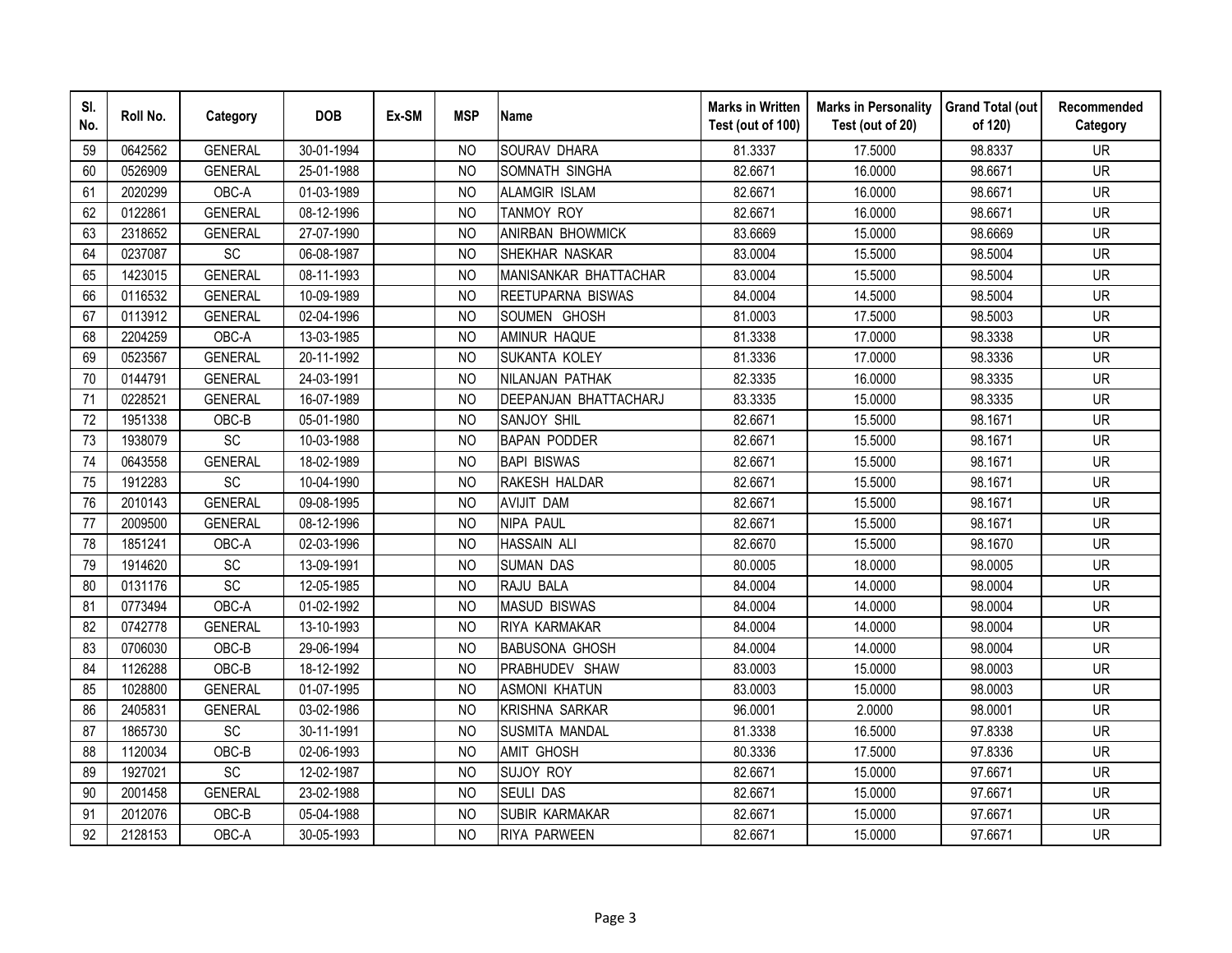| SI.<br>No. | Roll No. | Category        | <b>DOB</b> | Ex-SM | <b>MSP</b>     | <b>Name</b>                   | <b>Marks in Written</b><br>Test (out of 100) | <b>Marks in Personality</b><br>Test (out of 20) | <b>Grand Total (out</b><br>of 120) | Recommended<br>Category |
|------------|----------|-----------------|------------|-------|----------------|-------------------------------|----------------------------------------------|-------------------------------------------------|------------------------------------|-------------------------|
| 93         | 1927553  | <b>GENERAL</b>  | 03-02-1994 |       | <b>NO</b>      | HARIPADA SARKAR               | 82.6671                                      | 15.0000                                         | 97.6671                            | <b>UR</b>               |
| 94         | 1950068  | <b>GENERAL</b>  | 31-03-1995 |       | N <sub>O</sub> | <b>BISWAJIT GHOSH</b>         | 82.6671                                      | 15.0000                                         | 97.6671                            | <b>UR</b>               |
| 95         | 1910678  | <b>ST</b>       | 08-05-1995 |       | <b>NO</b>      | <b>BIPUL SOREN</b>            | 82.6671                                      | 15.0000                                         | 97.6671                            | <b>UR</b>               |
| 96         | 2014556  | <b>GENERAL</b>  | 18-12-1998 |       | <b>NO</b>      | SAYANI MOHANTA                | 82.6671                                      | 15.0000                                         | 97.6671                            | <b>UR</b>               |
| 97         | 0534092  | OBC-A           | 12-06-1995 |       | <b>NO</b>      | <b>MOSTAUR RAHAMAN MONDAL</b> | 80.6670                                      | 17.0000                                         | 97.6670                            | <b>UR</b>               |
| 98         | 0824735  | <b>GENERAL</b>  | 30-09-1990 |       | <b>NO</b>      | SARTHAK MAJI                  | 80.6669                                      | 17.0000                                         | 97.6669                            | <b>UR</b>               |
| 99         | 0538901  | <b>GENERAL</b>  | 08-01-1995 |       | <b>NO</b>      | SUBHAMAY CHAKRABORTY          | 81.6669                                      | 16.0000                                         | 97.6669                            | <b>UR</b>               |
| 100        | 2502202  | <b>GENERAL</b>  | 27-10-1994 |       | <b>NO</b>      | <b>ANKITA BANIK</b>           | 80.0005                                      | 17.5000                                         | 97.5005                            | <b>UR</b>               |
| 101        | 1800209  | SC              | 19-03-1997 |       | <b>NO</b>      | <b>BIDHAN CHANDRA SARKAR</b>  | 80.0005                                      | 17.5000                                         | 97.5005                            | <b>UR</b>               |
| 102        | 1827006  | <b>GENERAL</b>  | 14-03-1989 |       | N <sub>O</sub> | PRANAY BISWAS                 | 84.0004                                      | 13.5000                                         | 97.5004                            | <b>UR</b>               |
| 103        | 0759242  | <b>GENERAL</b>  | 25-07-1994 |       | <b>NO</b>      | SUBHANKAR BISWAS              | 84.0004                                      | 13.5000                                         | 97.5004                            | <b>UR</b>               |
| 104        | 2232438  | OBC-A           | 18-01-1997 |       | <b>NO</b>      | SOHEL SIDDIQUE                | 82.0003                                      | 15.5000                                         | 97.5003                            | <b>UR</b>               |
| 105        | 0237187  | <b>GENERAL</b>  | 13-08-1994 |       | <b>NO</b>      | <b>ADRI SAMANTA</b>           | 81.3335                                      | 16.0000                                         | 97.3335                            | <b>UR</b>               |
| 106        | 1030284  | <b>GENERAL</b>  | 21-08-1985 |       | N <sub>O</sub> | SHUBHANKAR RAY                | 82.6671                                      | 14.5000                                         | 97.1671                            | <b>UR</b>               |
| 107        | 1313625  | <b>GENERAL</b>  | 17-01-1987 |       | N <sub>O</sub> | SUSANTA BERA                  | 82.6671                                      | 14.5000                                         | 97.1671                            | <b>UR</b>               |
| 108        | 0936326  | <b>SC</b>       | 17-11-1989 |       | N <sub>O</sub> | <b>NARAYAN MANDAL</b>         | 82.6671                                      | 14.5000                                         | 97.1671                            | <b>UR</b>               |
| 109        | 1828609  | $\overline{SC}$ | 28-02-1993 |       | <b>NO</b>      | PRANOY KUMAR BHOWMIK          | 82.6671                                      | 14.5000                                         | 97.1671                            | <b>UR</b>               |
| 110        | 1731249  | <b>GENERAL</b>  | 02-12-1993 |       | <b>NO</b>      | <b>DIPJIT MITRA</b>           | 82.6671                                      | 14.5000                                         | 97.1671                            | <b>UR</b>               |
| 111        | 0705205  | SC              | 05-08-1998 |       | N <sub>O</sub> | RAJASHREE ROY                 | 83.6670                                      | 13.5000                                         | 97.1670                            | <b>UR</b>               |
| 112        | 0135551  | <b>GENERAL</b>  | 27-01-1988 |       | <b>NO</b>      | CHANDAN BANERJEE              | 84.6670                                      | 12.5000                                         | 97.1670                            | <b>UR</b>               |
| 113        | 0705281  | SC              | 27-12-1982 |       | <b>NO</b>      | <b>MANIK BARAI</b>            | 86.6670                                      | 10.5000                                         | 97.1670                            | <b>UR</b>               |
| 114        | 2411760  | <b>ST</b>       | 17-11-1997 |       | <b>NO</b>      | SANJAY ORAON                  | 94.6668                                      | 2.5000                                          | 97.1668                            | <b>UR</b>               |
| 115        | 2128312  | OBC-A           | 04-08-1989 |       | <b>NO</b>      | MUNNA AZIZ                    | 79.0005                                      | 18.0000                                         | 97.0005                            | OBC-A                   |
| 116        | 0669082  | OBC-B           | 03-06-1991 |       | <b>NO</b>      | SIDDHARTHA GHOSH              | 79.0004                                      | 18.0000                                         | 97.0004                            | OBC-B                   |
| 117        | 0320484  | SC              | 06-05-1993 |       | <b>NO</b>      | <b>ABHIJIT SARDAR</b>         | 79.0004                                      | 18.0000                                         | 97.0004                            | SC                      |
| 118        | 1353032  | <b>GENERAL</b>  | 21-01-1995 |       | <b>NO</b>      | RAJU PATRA                    | 82.0004                                      | 15.0000                                         | 97.0004                            | <b>UR</b>               |
| 119        | 1852756  | OBC-A           | 10-01-1990 |       | N <sub>O</sub> | <b>MILTON MONDAL</b>          | 84.0004                                      | 13.0000                                         | 97.0004                            | <b>UR</b>               |
| 120        | 0711126  | SC              | 01-05-1993 |       | <b>NO</b>      | <b>PRONAB BISWAS</b>          | 84.0004                                      | 13.0000                                         | 97.0004                            | <b>UR</b>               |
| 121        | 0771176  | <b>GENERAL</b>  | 04-11-1993 |       | N <sub>O</sub> | <b>SUMAN DUTTA</b>            | 84.0004                                      | 13.0000                                         | 97.0004                            | <b>UR</b>               |
| 122        | 0765780  | <b>GENERAL</b>  | 12-12-1985 |       | N <sub>O</sub> | <b>AMIT DAS</b>               | 85.0003                                      | 12.0000                                         | 97.0003                            | <b>UR</b>               |
| 123        | 1416814  | <b>GENERAL</b>  | 05-03-1993 |       | <b>NO</b>      | <b>DIPTESH MISHRA</b>         | 81.3338                                      | 15.5000                                         | 96.8338                            | <b>UR</b>               |
| 124        | 1725933  | <b>GENERAL</b>  | 19-12-1997 |       | <b>NO</b>      | <b>MRINMOY SARKAR</b>         | 81.3338                                      | 15.5000                                         | 96.8338                            | <b>UR</b>               |
| 125        | 2416217  | SC              | 03-08-1979 |       | <b>NO</b>      | PRODIP KUMAR SINGHA           | 89.3336                                      | 7.5000                                          | 96.8336                            | <b>UR</b>               |
| 126        | 0543052  | <b>GENERAL</b>  | 12-07-1993 |       | <b>NO</b>      | JAYANTA PAUL                  | 82.3335                                      | 14.5000                                         | 96.8335                            | <b>UR</b>               |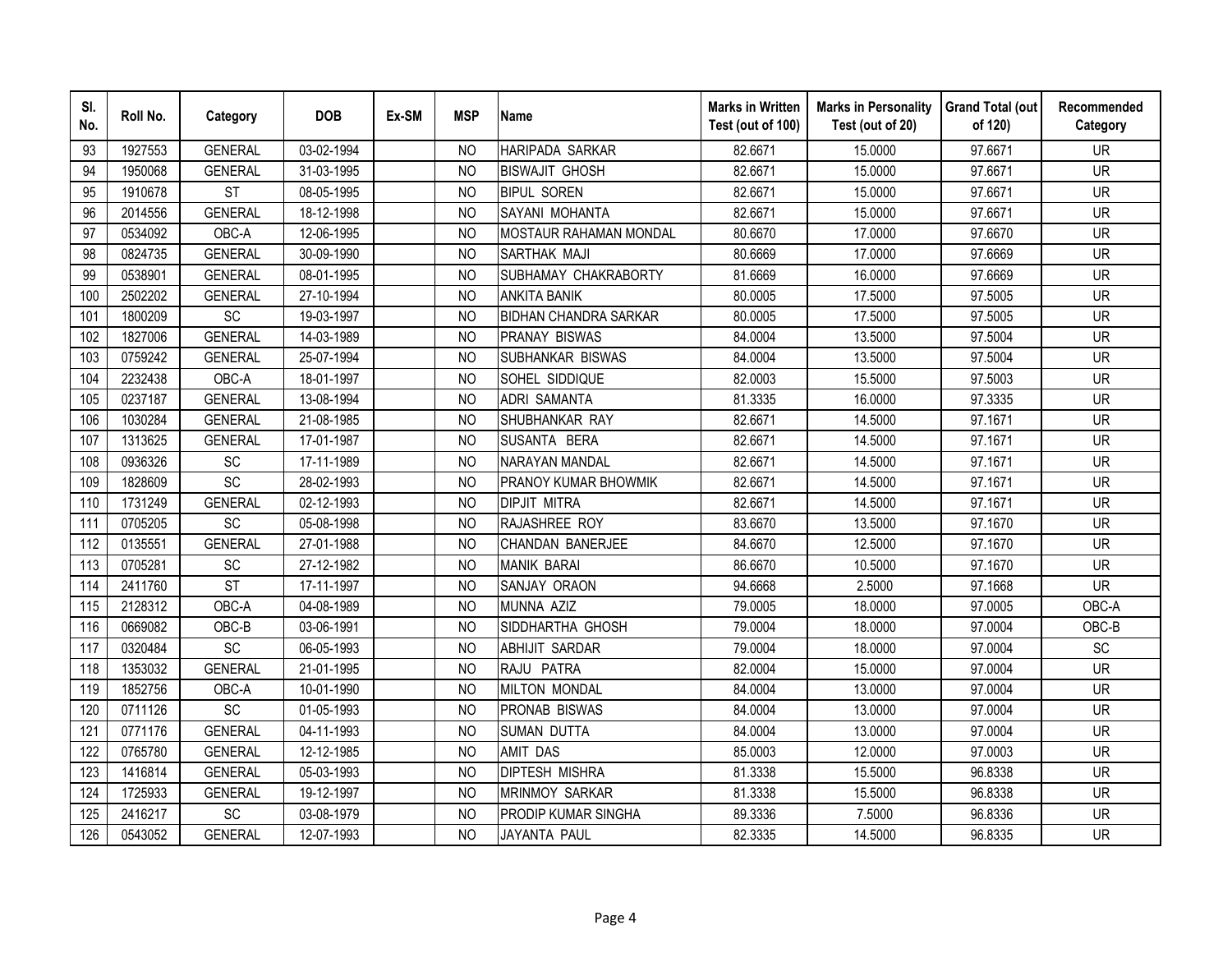| SI.<br>No. | Roll No. | Category        | <b>DOB</b> | Ex-SM | <b>MSP</b>     | <b>Name</b>               | <b>Marks in Written</b><br>Test (out of 100) | <b>Marks in Personality</b><br>Test (out of 20) | <b>Grand Total (out</b><br>of 120) | Recommended<br>Category  |
|------------|----------|-----------------|------------|-------|----------------|---------------------------|----------------------------------------------|-------------------------------------------------|------------------------------------|--------------------------|
| 127        | 2512718  | SC              | 31-03-1990 |       | NO.            | <b>SENTU SARKAR</b>       | 78.6672                                      | 18.0000                                         | 96.6672                            | SC                       |
| 128        | 0238766  | <b>GENERAL</b>  | 01-06-1986 |       | <b>NO</b>      | SHAMPA BEGUM NA           | 81.6671                                      | 15.0000                                         | 96.6671                            | $\overline{\mathsf{UR}}$ |
| 129        | 0537222  | OBC-B           | 22-04-1999 |       | <b>NO</b>      | <b>SUSOVAN BISWAS</b>     | 81.6671                                      | 15.0000                                         | 96.6671                            | <b>UR</b>                |
| 130        | 1962556  | OBC-A           | 10-03-1988 |       | <b>NO</b>      | SAYED ALI                 | 82.6671                                      | 14.0000                                         | 96.6671                            | <b>UR</b>                |
| 131        | 1968563  | <b>GENERAL</b>  | 04-05-1988 |       | <b>NO</b>      | SORIFUL ISLAM             | 82.6671                                      | 14.0000                                         | 96.6671                            | <b>UR</b>                |
| 132        | 1429884  | <b>GENERAL</b>  | 19-03-1991 |       | <b>NO</b>      | PRITAM SAMANTA            | 82.6671                                      | 14.0000                                         | 96.6671                            | <b>UR</b>                |
| 133        | 1609483  | OBC-A           | 01-04-1991 |       | N <sub>O</sub> | ASHIM MANDAL              | 82.6671                                      | 14.0000                                         | 96.6671                            | <b>UR</b>                |
| 134        | 0214902  | <b>GENERAL</b>  | 21-06-1991 |       | <b>NO</b>      | SUBHOJIT MITRA            | 82.6671                                      | 14.0000                                         | 96.6671                            | <b>UR</b>                |
| 135        | 1620305  | SC              | 21-07-1992 |       | <b>NO</b>      | <b>DIPAK SINGHA</b>       | 82.6671                                      | 14.0000                                         | 96.6671                            | <b>UR</b>                |
| 136        | 1924311  | OBC-A           | 12-10-1992 |       | N <sub>O</sub> | JOHIDUR SK                | 82.6671                                      | 14.0000                                         | 96.6671                            | <b>UR</b>                |
| 137        | 1870458  | OBC-A           | 11-03-1993 |       | <b>NO</b>      | INJAMAMUL HOQUE           | 82.6671                                      | 14.0000                                         | 96.6671                            | <b>UR</b>                |
| 138        | 2532539  | OBC-A           | 27-05-1994 |       | <b>NO</b>      | <b>MUKHTAR ALAM</b>       | 82.6671                                      | 14.0000                                         | 96.6671                            | <b>UR</b>                |
| 139        | 2001933  | SC              | 24-08-1995 |       | <b>NO</b>      | RISHAB SARKAR             | 82.6671                                      | 14.0000                                         | 96.6671                            | <b>UR</b>                |
| 140        | 1943011  | <b>GENERAL</b>  | 09-11-1996 |       | <b>NO</b>      | <b>MD SOLEMAN SK</b>      | 82.6671                                      | 14.0000                                         | 96.6671                            | <b>UR</b>                |
| 141        | 0114126  | <b>GENERAL</b>  | 04-10-1993 |       | <b>NO</b>      | <b>GOURISANKAR PATRA</b>  | 80.6670                                      | 16.0000                                         | 96.6670                            | <b>UR</b>                |
| 142        | 1940776  | OBC-B           | 17-05-1995 |       | <b>NO</b>      | PROKASH BALO              | 81.6670                                      | 15.0000                                         | 96.6670                            | <b>UR</b>                |
| 143        | 1233686  | <b>GENERAL</b>  | 02-11-1993 |       | <b>NO</b>      | <b>SUMIT KUMAR</b>        | 82.6670                                      | 14.0000                                         | 96.6670                            | <b>UR</b>                |
| 144        | 0733518  | OBC-A           | 13-01-1994 |       | N <sub>O</sub> | SAKIL MONDAL              | 79.0005                                      | 17.5000                                         | 96.5005                            | OBC-A                    |
| 145        | 1709428  | $\overline{SC}$ | 30-10-1982 |       | N <sub>O</sub> | SUBRATA MONDAL            | 84.0004                                      | 12.5000                                         | 96.5004                            | <b>UR</b>                |
| 146        | 2004700  | SC              | 15-04-1995 |       | N <sub>O</sub> | <b>BITUN ROY</b>          | 84.0004                                      | 12.5000                                         | 96.5004                            | <b>UR</b>                |
| 147        | 0202100  | $\overline{SC}$ | 04-03-1999 |       | <b>NO</b>      | NANIGOPAL SIKDER          | 84.0004                                      | 12.5000                                         | 96.5004                            | <b>UR</b>                |
| 148        | 2418430  | SC              | 06-06-1991 |       | N <sub>O</sub> | SANJIT SARKAR             | 82.0003                                      | 14.5000                                         | 96.5003                            | <b>UR</b>                |
| 149        | 0502044  | SC              | 04-06-1991 |       | <b>NO</b>      | <b>NAYAN BISWAS</b>       | 77.3339                                      | 19.0000                                         | 96.3339                            | SC                       |
| 150        | 2302301  | OBC-A           | 06-12-1993 |       | N <sub>O</sub> | SARIFUL ALAM KHANDAKAR    | 78.3338                                      | 18.0000                                         | 96.3338                            | OBC-A                    |
| 151        | 2021139  | SC              | 03-02-1977 |       | <b>NO</b>      | JAGANNATH MANDAL          | 81.3338                                      | 15.0000                                         | 96.3338                            | <b>UR</b>                |
| 152        | 2023602  | OBC-B           | 13-04-1982 |       | <b>NO</b>      | <b>MILI MONDAL</b>        | 81.3338                                      | 15.0000                                         | 96.3338                            | <b>UR</b>                |
| 153        | 0766990  | OBC-A           | 02-02-1995 |       | <b>NO</b>      | MUNJARUL SHAIKH           | 81.3335                                      | 15.0000                                         | 96.3335                            | <b>UR</b>                |
| 154        | 2229368  | OBC-A           | 10-04-1988 |       | <b>NO</b>      | <b>BULET RAHAMAN</b>      | 78.6672                                      | 17.5000                                         | 96.1672                            | OBC-A                    |
| 155        | 1916437  | SC              | 14-03-1978 |       | N <sub>O</sub> | <b>SUJIT KUMAR MANDAL</b> | 82.6671                                      | 13.5000                                         | 96.1671                            | <b>UR</b>                |
| 156        | 2002186  | OBC-B           | 14-04-1982 |       | N <sub>O</sub> | PRANAB KARMAKAR           | 82.6671                                      | 13.5000                                         | 96.1671                            | <b>UR</b>                |
| 157        | 2011273  | <b>GENERAL</b>  | 12-06-1988 |       | N <sub>O</sub> | CHANCHAL MONDAL           | 82.6671                                      | 13.5000                                         | 96.1671                            | <b>UR</b>                |
| 158        | 2001969  | <b>GENERAL</b>  | 06-02-1992 |       | <b>NO</b>      | SUBHADIP DHAR             | 82.6671                                      | 13.5000                                         | 96.1671                            | <b>UR</b>                |
| 159        | 2018756  | <b>GENERAL</b>  | 06-04-1993 |       | <b>NO</b>      | SAMPITA DAS               | 82.6671                                      | 13.5000                                         | 96.1671                            | <b>UR</b>                |
| 160        | 1871546  | OBC-A           | 25-02-1997 |       | <b>NO</b>      | MD MUSTAFIZUR RAHMAN      | 82.6671                                      | 13.5000                                         | 96.1671                            | <b>UR</b>                |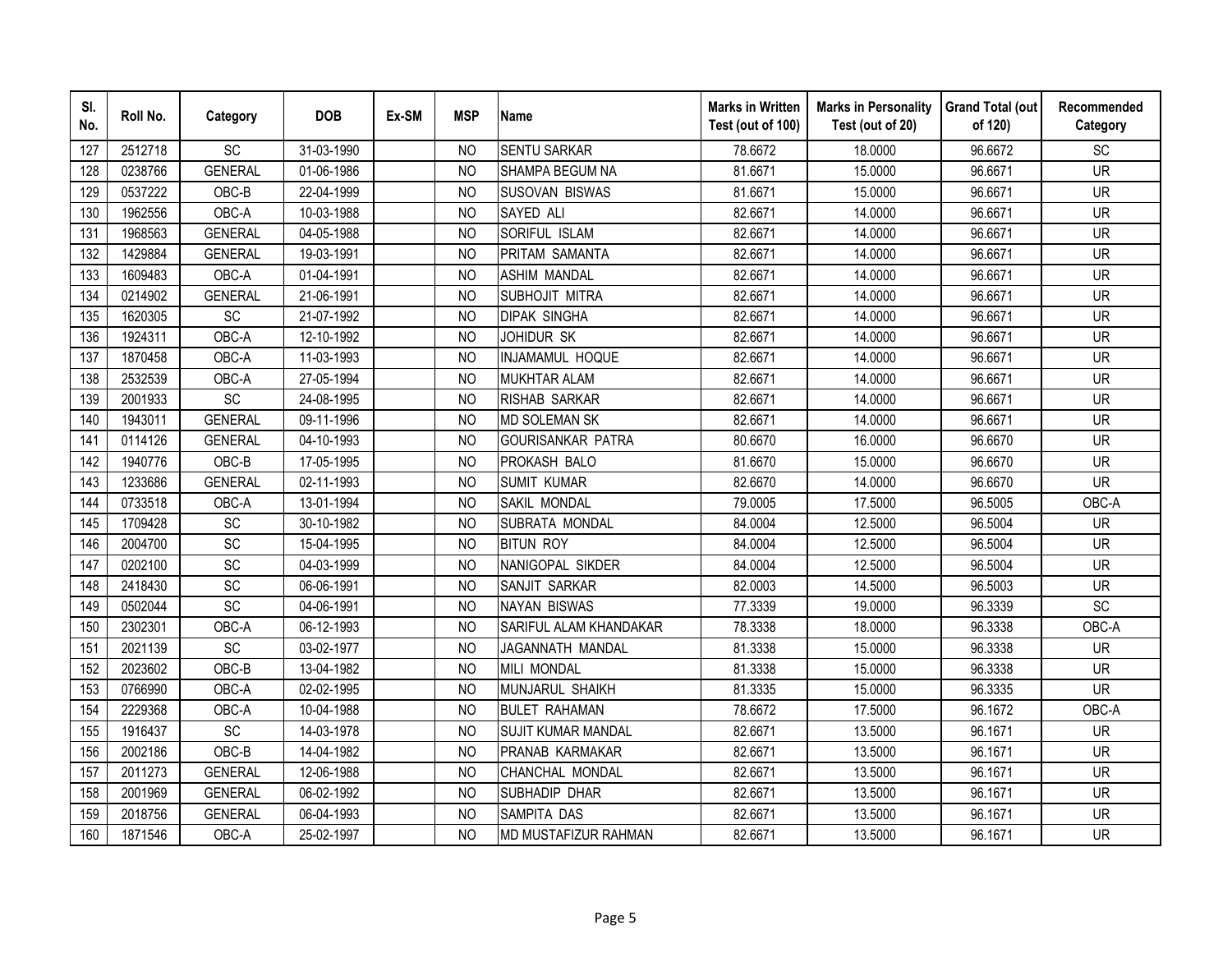| SI.<br>No. | Roll No. | Category       | <b>DOB</b> | Ex-SM | <b>MSP</b>     | <b>Name</b>            | <b>Marks in Written</b><br>Test (out of 100) | <b>Marks in Personality</b><br>Test (out of 20) | <b>Grand Total (out</b><br>of 120) | Recommended<br>Category |
|------------|----------|----------------|------------|-------|----------------|------------------------|----------------------------------------------|-------------------------------------------------|------------------------------------|-------------------------|
| 161        | 2000587  | <b>GENERAL</b> | 16-04-1999 |       | NO.            | <b>SEKHAR MONDAL</b>   | 82.6671                                      | 13.5000                                         | 96.1671                            | <b>UR</b>               |
| 162        | 0664411  | OBC-B          | 27-09-1994 |       | <b>NO</b>      | <b>ARNAB DAS.</b>      | 77.6670                                      | 18.5000                                         | 96.1670                            | OBC-B                   |
| 163        | 0702268  | OBC-B          | 19-06-1988 |       | <b>NO</b>      | <b>BAPI SHARMA</b>     | 78.6669                                      | 17.5000                                         | 96.1669                            | OBC-B                   |
| 164        | 0137454  | <b>GENERAL</b> | 16-12-1992 |       | <b>NO</b>      | SAMBIT BHATTACHARJEE   | 80.0004                                      | 16.0000                                         | 96.0004                            | <b>UR</b>               |
| 165        | 0538846  | SC             | 05-07-1983 |       | <b>NO</b>      | SANJAY BISWAS          | 83.0004                                      | 13.0000                                         | 96.0004                            | <b>UR</b>               |
| 166        | 0771694  | <b>GENERAL</b> | 11-12-1991 |       | NO             | <b>DIPEN BISWAS</b>    | 84.0004                                      | 12.0000                                         | 96.0004                            | <b>UR</b>               |
| 167        | 0731162  | <b>GENERAL</b> | 12-07-1994 |       | <b>NO</b>      | SANTU DEY              | 84.0004                                      | 12.0000                                         | 96.0004                            | <b>UR</b>               |
| 168        | 0146929  | SC             | 30-05-1995 |       | N <sub>O</sub> | <b>BIPUL SARKAR</b>    | 84.0004                                      | 12.0000                                         | 96.0004                            | <b>UR</b>               |
| 169        | 1313479  | <b>GENERAL</b> | 07-07-1994 |       | <b>NO</b>      | SANJOY GHOSH           | 80.0002                                      | 16.0000                                         | 96.0002                            | UR                      |
| 170        | 2439921  | OBC-A          | 18-05-1996 |       | N <sub>O</sub> | SAMIM ALI              | 92.0002                                      | 4.0000                                          | 96.0002                            | <b>UR</b>               |
| 171        | 1949071  | OBC-B          | 05-05-1996 |       | N <sub>O</sub> | <b>SUMIT SARKAR</b>    | 77.3339                                      | 18.5000                                         | 95.8339                            | OBC-B                   |
| 172        | 0508693  | OBC-B          | 03-05-1993 |       | <b>NO</b>      | PULAKESH GHOSH         | 80.3338                                      | 15.5000                                         | 95.8338                            | <b>UR</b>               |
| 173        | 2528781  | <b>GENERAL</b> | 09-11-1995 |       | <b>NO</b>      | <b>ANKIT BOSE</b>      | 81.3338                                      | 14.5000                                         | 95.8338                            | <b>UR</b>               |
| 174        | 2001980  | <b>GENERAL</b> | 20-07-1997 |       | <b>NO</b>      | DEBABRATA DAS          | 81.3338                                      | 14.5000                                         | 95.8338                            | <b>UR</b>               |
| 175        | 1117762  | <b>ST</b>      | 12-05-1994 |       | <b>NO</b>      | SOMEN KISKU            | 79.3337                                      | 16.5000                                         | 95.8337                            | <b>ST</b>               |
| 176        | 1108037  | OBC-B          | 29-10-1985 |       | <b>NO</b>      | PURNACHANDRA KARMAKAR  | 81.3337                                      | 14.5000                                         | 95.8337                            | <b>UR</b>               |
| 177        | 1911824  | <b>ST</b>      | 14-01-1996 |       | N <sub>O</sub> | <b>MITHUN MANDAL</b>   | 85.3337                                      | 10.5000                                         | 95.8337                            | <b>UR</b>               |
| 178        | 0104728  | OBC-B          | 15-03-1995 |       | N <sub>O</sub> | SHUBHA DEBNATH         | 78.3335                                      | 17.5000                                         | 95.8335                            | OBC-B                   |
| 179        | 0514108  | <b>GENERAL</b> | 24-09-1995 |       | N <sub>O</sub> | RAJAN MISHRA           | 81.6671                                      | 14.0000                                         | 95.6671                            | <b>UR</b>               |
| 180        | 1401788  | <b>GENERAL</b> | 02-02-1986 |       | <b>NO</b>      | ANUKUL BHANJA          | 82.6671                                      | 13.0000                                         | 95.6671                            | <b>UR</b>               |
| 181        | 2306659  | SC             | 25-05-1987 |       | N <sub>O</sub> | <b>BIKASH BASUNIA</b>  | 82.6671                                      | 13.0000                                         | 95.6671                            | <b>UR</b>               |
| 182        | 1806793  | OBC-A          | 16-11-1989 |       | N <sub>O</sub> | SAMIMA SULTANA         | 82.6671                                      | 13.0000                                         | 95.6671                            | <b>UR</b>               |
| 183        | 2526711  | SC             | 07-05-1991 |       | N <sub>O</sub> | <b>KAMAL MANDAL</b>    | 82.6671                                      | 13.0000                                         | 95.6671                            | <b>UR</b>               |
| 184        | 2016635  | <b>GENERAL</b> | 09-02-1999 |       | <b>NO</b>      | PARTHA SARKAR          | 82.6671                                      | 13.0000                                         | 95.6671                            | <b>UR</b>               |
| 185        | 0124253  | OBC-A          | 02-04-1996 |       | <b>NO</b>      | JAHIRUL ISLAM          | 79.6669                                      | 16.0000                                         | 95.6669                            | OBC-A                   |
| 186        | 2010918  | <b>GENERAL</b> | 19-06-1995 |       | <b>NO</b>      | <b>BAPI GHOSH</b>      | 80.0005                                      | 15.5000                                         | 95.5005                            | <b>UR</b>               |
| 187        | 0113799  | <b>GENERAL</b> | 05-08-1993 |       | N <sub>O</sub> | <b>BABUA GHOSH</b>     | 83.0004                                      | 12.5000                                         | 95.5004                            | <b>UR</b>               |
| 188        | 1948260  | <b>GENERAL</b> | 30-12-1981 |       | <b>NO</b>      | <b>MANATOSH MANDAL</b> | 84.0004                                      | 11.5000                                         | 95.5004                            | UR                      |
| 189        | 1945284  | <b>GENERAL</b> | 10-03-1992 |       | <b>NO</b>      | <b>DHARANI MANDAL</b>  | 84.0004                                      | 11.5000                                         | 95.5004                            | <b>UR</b>               |
| 190        | 0136160  | <b>GENERAL</b> | 05-05-1994 |       | N <sub>O</sub> | SUKDEV JANA            | 81.0003                                      | 14.5000                                         | 95.5003                            | <b>UR</b>               |
| 191        | 1820226  | SC             | 02-03-1984 |       | <b>NO</b>      | <b>MAHADEB MONDAL</b>  | 77.3339                                      | 18.0000                                         | 95.3339                            | SC                      |
| 192        | 1952430  | SC             | 01-05-1994 |       | <b>NO</b>      | CHIRANJIT MANDAL       | 77.3339                                      | 18.0000                                         | 95.3339                            | SC                      |
| 193        | 0744845  | OBC-B          | 07-11-1993 |       | N <sub>O</sub> | SAJAL MODAK            | 77.3338                                      | 18.0000                                         | 95.3338                            | OBC-B                   |
| 194        | 0772229  | OBC-A          | 13-02-1993 |       | <b>NO</b>      | <b>HANSMIN BISWAS</b>  | 78.3338                                      | 17.0000                                         | 95.3338                            | OBC-A                   |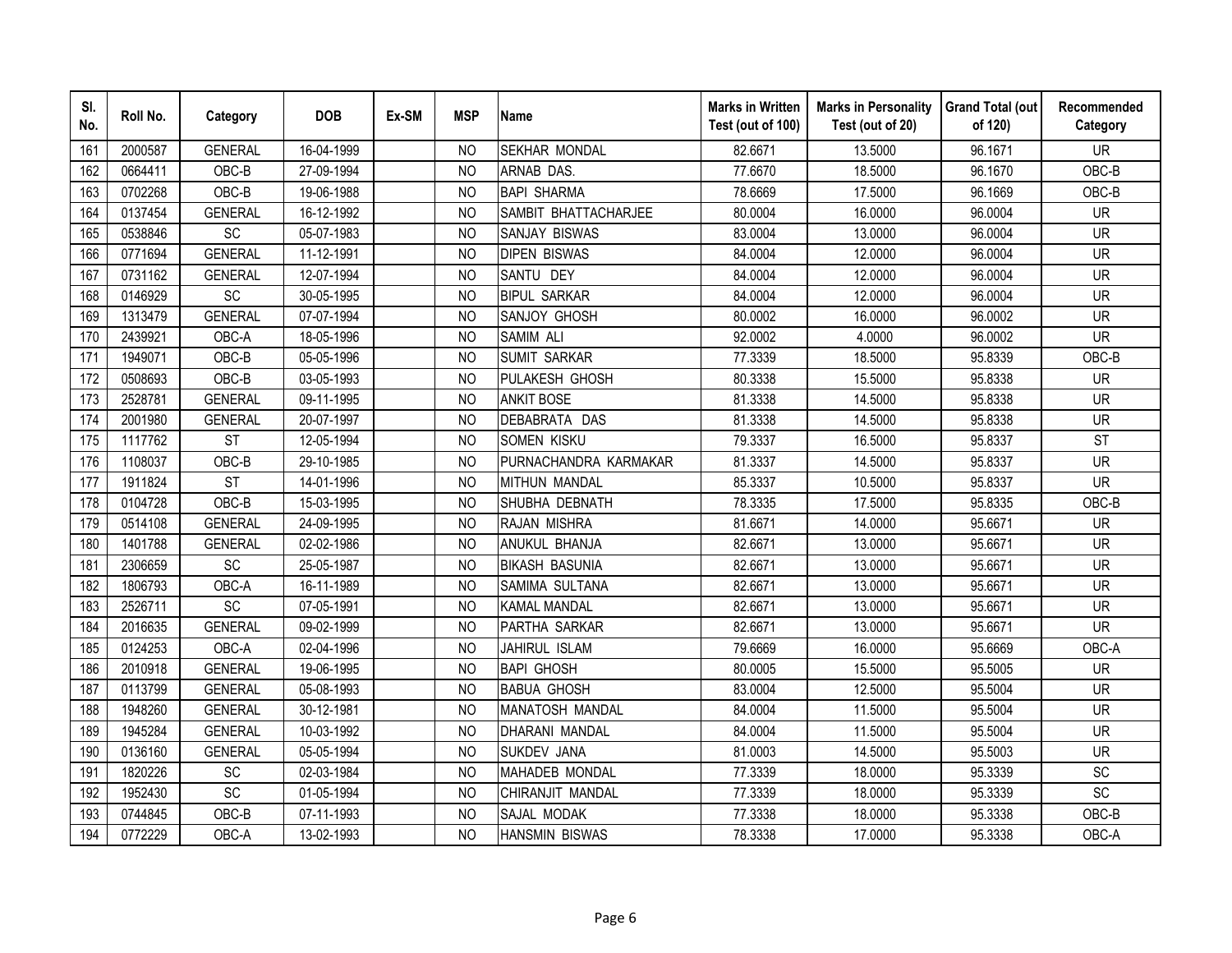| SI.<br>No. | Roll No. | Category       | <b>DOB</b> | Ex-SM | <b>MSP</b>     | <b>Name</b>               | <b>Marks in Written</b><br>Test (out of 100) | <b>Marks in Personality</b><br>Test (out of 20) | <b>Grand Total (out</b><br>of 120) | Recommended<br>Category |
|------------|----------|----------------|------------|-------|----------------|---------------------------|----------------------------------------------|-------------------------------------------------|------------------------------------|-------------------------|
| 195        | 1917219  | <b>GENERAL</b> | 19-11-1983 |       | <b>NO</b>      | SIMA SAHA                 | 81.3338                                      | 14.0000                                         | 95.3338                            | <b>UR</b>               |
| 196        | 2017979  | <b>GENERAL</b> | 09-04-1984 |       | N <sub>O</sub> | <b>CHAITALI PAUL</b>      | 81.3338                                      | 14.0000                                         | 95.3338                            | <b>UR</b>               |
| 197        | 1957205  | OBC-A          | 10-02-1989 |       | <b>NO</b>      | ANWAR MIADAD              | 81.3338                                      | 14.0000                                         | 95.3338                            | <b>UR</b>               |
| 198        | 2010773  | OBC-A          | 02-09-1990 |       | <b>NO</b>      | IZAZ AHAMED               | 81.3338                                      | 14.0000                                         | 95.3338                            | <b>UR</b>               |
| 199        | 0935181  | <b>GENERAL</b> | 25-02-1993 |       | <b>NO</b>      | <b>SUDIP DHARA</b>        | 80.3337                                      | 15.0000                                         | 95.3337                            | <b>UR</b>               |
| 200        | 0921364  | <b>GENERAL</b> | 01-01-1992 |       | <b>NO</b>      | <b>RITWIK GANGULY</b>     | 82.3337                                      | 13.0000                                         | 95.3337                            | <b>UR</b>               |
| 201        | 2310473  | OBC-A          | 04-10-1989 |       | <b>NO</b>      | AMJAD ALI                 | 83.3337                                      | 12.0000                                         | 95.3337                            | <b>UR</b>               |
| 202        | 1909457  | SC             | 14-01-1987 |       | <b>NO</b>      | APURBA SARKAR             | 78.6672                                      | 16.5000                                         | 95.1672                            | SC                      |
| 203        | 2009461  | <b>GENERAL</b> | 01-11-1991 |       | N <sub>O</sub> | SUBHASIS MAJUMDAR         | 82.6671                                      | 12.5000                                         | 95.1671                            | <b>UR</b>               |
| 204        | 2532340  | SC             | 05-03-1993 |       | <b>NO</b>      | <b>JIBAN HALDAR</b>       | 82.6671                                      | 12.5000                                         | 95.1671                            | <b>UR</b>               |
| 205        | 0141246  | <b>GENERAL</b> | 20-10-1994 |       | N <sub>O</sub> | <b>UDAY SANKAR BISWAS</b> | 82.6671                                      | 12.5000                                         | 95.1671                            | <b>UR</b>               |
| 206        | 1968494  | SC             | 10-04-1995 |       | N <sub>O</sub> | SANJOY MAJUMDAR           | 82.6671                                      | 12.5000                                         | 95.1671                            | <b>UR</b>               |
| 207        | 2123773  | OBC-B          | 19-05-1997 |       | N <sub>O</sub> | ANIRUDHYA TARAFDER        | 82.6671                                      | 12.5000                                         | 95.1671                            | <b>UR</b>               |
| 208        | 1967604  | <b>GENERAL</b> | 03-04-1998 |       | <b>NO</b>      | <b>SK BABAR</b>           | 82.6671                                      | 12.5000                                         | 95.1671                            | <b>UR</b>               |
| 209        | 1029830  | SC             | 06-06-1993 |       | N <sub>O</sub> | <b>SUBRATA THAKUR</b>     | 86.6670                                      | 8.5000                                          | 95.1670                            | <b>UR</b>               |
| 210        | 0921034  | SC             | 07-06-1994 |       | N <sub>O</sub> | <b>ATISH MONDAL</b>       | 76.6668                                      | 18.5000                                         | 95.1668                            | SC                      |
| 211        | 1962705  | OBC-A          | 05-06-1988 |       | <b>NO</b>      | HAJIKUL ALAM              | 79.0005                                      | 16.0000                                         | 95.0005                            | OBC-A                   |
| 212        | 1960768  | <b>SC</b>      | 20-03-1987 |       | N <sub>O</sub> | SAMBHU SAHA               | 80.0005                                      | 15.0000                                         | 95.0005                            | <b>UR</b>               |
| 213        | 2003960  | OBC-A          | 02-07-1989 |       | N <sub>O</sub> | <b>FARUK AHAMED</b>       | 80.0005                                      | 15.0000                                         | 95.0005                            | <b>UR</b>               |
| 214        | 0728807  | OBC-B          | 31-10-1992 |       | N <sub>O</sub> | APURBA BASAK              | 80.0005                                      | 15.0000                                         | 95.0005                            | <b>UR</b>               |
| 215        | 2006607  | <b>GENERAL</b> | 07-02-1998 |       | N <sub>O</sub> | PAPPU SARKAR              | 80.0005                                      | 15.0000                                         | 95.0005                            | <b>UR</b>               |
| 216        | 0780997  | SC             | 05-10-1994 |       | N <sub>O</sub> | <b>DIPANKAR HALDER</b>    | 77.0004                                      | 18.0000                                         | 95.0004                            | SC                      |
| 217        | 0527449  | SC             | 15-02-1985 |       | <b>NO</b>      | PROVASH PODDER            | 79.0004                                      | 16.0000                                         | 95.0004                            | SC                      |
| 218        | 0739504  | SC             | 27-03-1989 |       | <b>NO</b>      | <b>ARNAB BISWAS</b>       | 84.0004                                      | 11.0000                                         | 95.0004                            | <b>UR</b>               |
| 219        | 1865451  | SC             | 17-09-1997 |       | <b>NO</b>      | <b>BISWAJIT BISWAS</b>    | 84.0004                                      | 11.0000                                         | 95.0004                            | <b>UR</b>               |
| 220        | 0605223  | OBC-A          | 31-05-1993 |       | <b>NO</b>      | NURUL ISLAM               | 82.0002                                      | 13.0000                                         | 95.0002                            | <b>UR</b>               |
| 221        | 1960493  | <b>SC</b>      | 06-03-1996 |       | <b>NO</b>      | <b>DURJADHAN SARKAR</b>   | 77.3339                                      | 17.5000                                         | 94.8339                            | SC                      |
| 222        | 0801661  | OBC-A          | 31-01-1988 |       | <b>NO</b>      | SYED GOLAM AHMED NESAT    | 77.3338                                      | 17.5000                                         | 94.8338                            | OBC-A                   |
| 223        | 1823857  | SC             | 28-10-1993 |       | <b>NO</b>      | SUSANTA SINGHA            | 80.3338                                      | 14.5000                                         | 94.8338                            | <b>UR</b>               |
| 224        | 0544969  | OBC-B          | 17-06-1988 |       | <b>NO</b>      | <b>MANOJIT SEN</b>        | 81.3338                                      | 13.5000                                         | 94.8338                            | <b>UR</b>               |
| 225        | 2000881  | OBC-B          | 26-06-1989 |       | <b>NO</b>      | SUPEN SARKAR              | 81.3338                                      | 13.5000                                         | 94.8338                            | <b>UR</b>               |
| 226        | 1927394  | <b>GENERAL</b> | 07-11-1994 |       | <b>NO</b>      | SALAUDDIN AHMED           | 81.3338                                      | 13.5000                                         | 94.8338                            | <b>UR</b>               |
| 227        | 1711974  | OBC-A          | 10-04-1993 |       | N <sub>O</sub> | SAFIA KHATUN              | 77.3335                                      | 17.5000                                         | 94.8335                            | OBC-A                   |
| 228        | 1921823  | OBC-B          | 11-12-1991 |       | <b>NO</b>      | <b>ARUP GHOSH</b>         | 78.6672                                      | 16.0000                                         | 94.6672                            | OBC-B                   |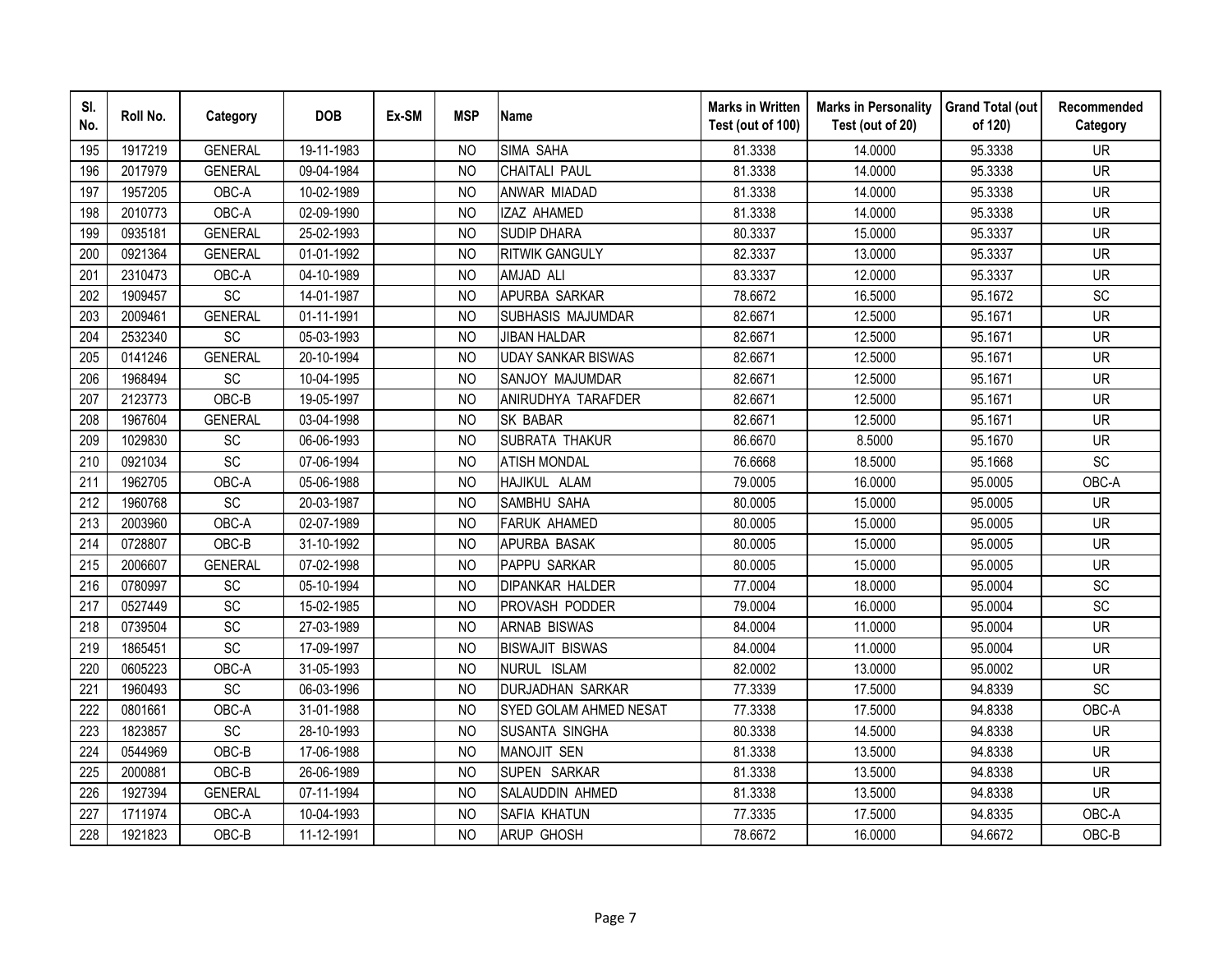| SI.<br>No. | Roll No. | Category       | <b>DOB</b> | Ex-SM | <b>MSP</b>     | <b>Name</b>              | <b>Marks in Written</b><br>Test (out of 100) | <b>Marks in Personality</b><br>Test (out of 20) | <b>Grand Total (out</b><br>of 120) | Recommended<br>Category  |
|------------|----------|----------------|------------|-------|----------------|--------------------------|----------------------------------------------|-------------------------------------------------|------------------------------------|--------------------------|
| 229        | 1934541  | SC             | 03-09-1996 |       | N <sub>O</sub> | PROSHANTA MANDAL         | 78.6672                                      | 16.0000                                         | 94.6672                            | SC                       |
| 230        | 1938479  | SC             | 26-02-1984 |       | <b>NO</b>      | <b>DIPANKAR BOSE</b>     | 82.6671                                      | 12.0000                                         | 94.6671                            | $\overline{\mathsf{UR}}$ |
| 231        | 0542885  | <b>GENERAL</b> | 25-06-1990 |       | <b>NO</b>      | SUSMITA DEY              | 82.6671                                      | 12.0000                                         | 94.6671                            | <b>UR</b>                |
| 232        | 2017970  | <b>GENERAL</b> | 30-10-1990 |       | <b>NO</b>      | SOURABH GHOSH            | 82.6671                                      | 12.0000                                         | 94.6671                            | <b>UR</b>                |
| 233        | 0752328  | <b>GENERAL</b> | 18-12-1991 |       | <b>NO</b>      | <b>FIROJ SK</b>          | 82.6671                                      | 12.0000                                         | 94.6671                            | <b>UR</b>                |
| 234        | 1972070  | <b>GENERAL</b> | 10-03-1992 |       | <b>NO</b>      | <b>KRISHNA PAUL</b>      | 82.6671                                      | 12.0000                                         | 94.6671                            | <b>UR</b>                |
| 235        | 1051697  | SC             | 20-01-1993 |       | N <sub>O</sub> | <b>BIDHAN MANDAL</b>     | 82.6671                                      | 12.0000                                         | 94.6671                            | <b>UR</b>                |
| 236        | 1922929  | <b>GENERAL</b> | 18-03-1993 |       | <b>NO</b>      | SOUVIK PRAMANIK          | 82.6671                                      | 12.0000                                         | 94.6671                            | <b>UR</b>                |
| 237        | 0234033  | <b>GENERAL</b> | 11-05-1993 |       | <b>NO</b>      | <b>NUR KUTUB ALAM</b>    | 82.6671                                      | 12.0000                                         | 94.6671                            | <b>UR</b>                |
| 238        | 2323133  | OBC-A          | 24-06-1994 |       | N <sub>O</sub> | <b>NASIM ALAM</b>        | 82.6671                                      | 12.0000                                         | 94.6671                            | <b>UR</b>                |
| 239        | 1805663  | <b>GENERAL</b> | 31-05-1996 |       | <b>NO</b>      | <b>TANMAY SAHA</b>       | 82.6671                                      | 12.0000                                         | 94.6671                            | <b>UR</b>                |
| 240        | 0514294  | SC             | 04-01-1997 |       | <b>NO</b>      | <b>JHUMA BISWAS</b>      | 82.6671                                      | 12.0000                                         | 94.6671                            | <b>UR</b>                |
| 241        | 2123603  | SC             | 17-09-1997 |       | <b>NO</b>      | <b>BARUN BARMAN</b>      | 82.6671                                      | 12.0000                                         | 94.6671                            | <b>UR</b>                |
| 242        | 1729320  | SC             | 13-01-1998 |       | <b>NO</b>      | SHUBHANKAR ROY           | 86.6670                                      | 8.0000                                          | 94.6670                            | <b>UR</b>                |
| 243        | 1118292  | <b>GENERAL</b> | 16-05-1993 |       | <b>NO</b>      | SUBHANKAR SHOW           | 82.6669                                      | 12.0000                                         | 94.6669                            | <b>UR</b>                |
| 244        | 2405003  | <b>GENERAL</b> | 10-12-1998 |       | <b>NO</b>      | SANKHADEEP SAHA          | 90.6669                                      | 4.0000                                          | 94.6669                            | <b>UR</b>                |
| 245        | 2232957  | OBC-A          | 18-02-1993 |       | <b>NO</b>      | <b>RINKI SARKAR</b>      | 80.0005                                      | 14.5000                                         | 94.5005                            | <b>UR</b>                |
| 246        | 1403699  | <b>GENERAL</b> | 29-03-1993 |       | N <sub>O</sub> | <b>PUTUL MANNA</b>       | 80.0005                                      | 14.5000                                         | 94.5005                            | <b>UR</b>                |
| 247        | 1914936  | SC             | 19-11-1997 |       | N <sub>O</sub> | KOUSHIK SARKAR           | 80.0005                                      | 14.5000                                         | 94.5005                            | <b>UR</b>                |
| 248        | 0109256  | <b>GENERAL</b> | 10-03-1995 |       | N <sub>O</sub> | <b>SOURAV DAS</b>        | 80.0004                                      | 14.5000                                         | 94.5004                            | <b>UR</b>                |
| 249        | 1126684  | SC             | 24-10-1984 |       | <b>NO</b>      | ANUP ROY                 | 84.0004                                      | 10.5000                                         | 94.5004                            | <b>UR</b>                |
| 250        | 1822799  | <b>GENERAL</b> | 31-10-1990 |       | N <sub>O</sub> | MIMU MANDAL              | 84.0004                                      | 10.5000                                         | 94.5004                            | <b>UR</b>                |
| 251        | 0714758  | OBC-B          | 02-03-1991 |       | <b>NO</b>      | ANIMESH GHOSH            | 84.0004                                      | 10.5000                                         | 94.5004                            | <b>UR</b>                |
| 252        | 1927758  | <b>GENERAL</b> | 22-05-1991 |       | N <sub>O</sub> | KISHOR MANDAL            | 84.0004                                      | 10.5000                                         | 94.5004                            | <b>UR</b>                |
| 253        | 0724017  | <b>GENERAL</b> | 02-05-1992 |       | <b>NO</b>      | <b>HANNAN GHATAK</b>     | 84.0004                                      | 10.5000                                         | 94.5004                            | <b>UR</b>                |
| 254        | 0707472  | SC             | 15-01-1994 |       | <b>NO</b>      | <b>ASHIM SARKAR</b>      | 84.0004                                      | 10.5000                                         | 94.5004                            | <b>UR</b>                |
| 255        | 0753832  | <b>GENERAL</b> | 15-05-1998 |       | <b>NO</b>      | SAYED SK                 | 84.0004                                      | 10.5000                                         | 94.5004                            | <b>UR</b>                |
| 256        | 0734099  | OBC-B          | 12-04-1991 |       | N <sub>O</sub> | AMAR KARMAKAR            | 77.0003                                      | 17.5000                                         | 94.5003                            | OBC-B                    |
| 257        | 1009629  | <b>GENERAL</b> | 03-04-1987 |       | N <sub>O</sub> | <b>BISWANATH DUTTA</b>   | 80.0003                                      | 14.5000                                         | 94.5003                            | <b>UR</b>                |
| 258        | 1953821  | OBC-A          | 13-03-1990 |       | N <sub>O</sub> | <b>MARINE BISWAS</b>     | 77.3339                                      | 17.0000                                         | 94.3339                            | OBC-A                    |
| 259        | 1849597  | SC             | 29-10-1993 |       | <b>NO</b>      | <b>ADAWITA BISWAS</b>    | 77.3339                                      | 17.0000                                         | 94.3339                            | SC                       |
| 260        | 2504508  | <b>SC</b>      | 27-03-1987 |       | <b>NO</b>      | <b>BISHNUPADA SARKAR</b> | 81.3338                                      | 13.0000                                         | 94.3338                            | <b>UR</b>                |
| 261        | 2006573  | <b>GENERAL</b> | 13-12-1989 |       | <b>NO</b>      | JAGANNATH ROY            | 81.3338                                      | 13.0000                                         | 94.3338                            | <b>UR</b>                |
| 262        | 2008834  | <b>GENERAL</b> | 25-04-1992 |       | <b>NO</b>      | GOURANGA PODDAR          | 81.3338                                      | 13.0000                                         | 94.3338                            | <b>UR</b>                |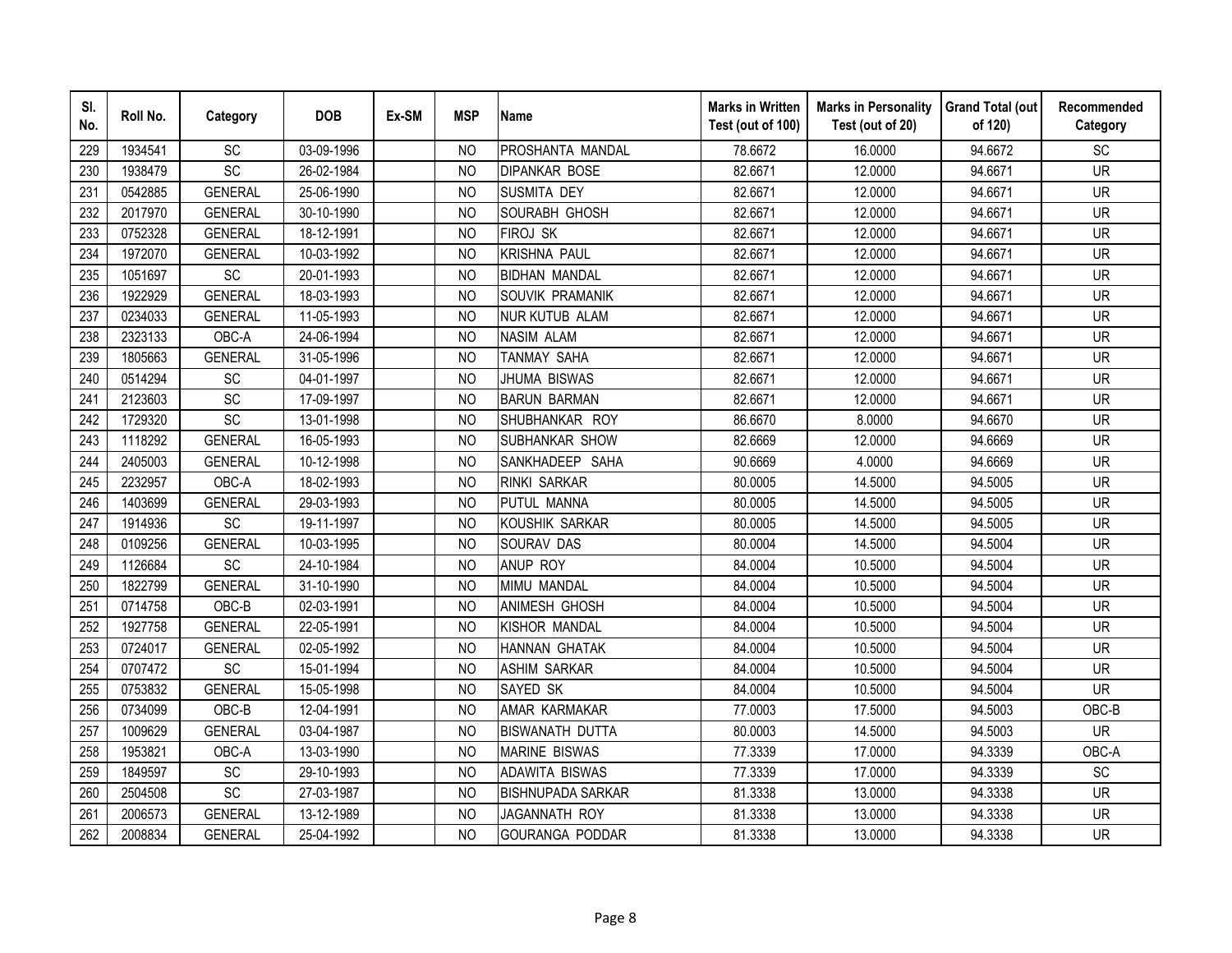| SI.<br>No. | Roll No. | Category        | <b>DOB</b> | Ex-SM | <b>MSP</b>     | <b>Name</b>               | <b>Marks in Written</b><br>Test (out of 100) | <b>Marks in Personality</b><br>Test (out of 20) | <b>Grand Total (out</b><br>of 120) | Recommended<br>Category      |
|------------|----------|-----------------|------------|-------|----------------|---------------------------|----------------------------------------------|-------------------------------------------------|------------------------------------|------------------------------|
| 263        | 1047330  | <b>GENERAL</b>  | 12-07-1993 |       | N <sub>O</sub> | MITHUN KARMAKAR           | 81.3338                                      | 13.0000                                         | 94.3338                            | <b>UR</b>                    |
| 264        | 0781056  | <b>GENERAL</b>  | 21-01-1994 |       | <b>NO</b>      | <b>NASIM MALLICK</b>      | 81.3338                                      | 13.0000                                         | 94.3338                            | $\overline{\mathsf{UR}}$     |
| 265        | 1952908  | SC              | 20-06-1995 |       | <b>NO</b>      | <b>SOURAV DAS</b>         | 81.3338                                      | 13.0000                                         | 94.3338                            | <b>UR</b>                    |
| 266        | 1972042  | OBC-B           | 12-11-1989 |       | <b>NO</b>      | <b>ABHIJIT DUTTA</b>      | 76.3337                                      | 18.0000                                         | 94.3337                            | OBC-B                        |
| 267        | 0524011  | OBC-A           | 05-10-1997 |       | N <sub>O</sub> | <b>FAJLUR RAHAMAN</b>     | 76.3337                                      | 18.0000                                         | 94.3337                            | OBC-A                        |
| 268        | 1219323  | OBC-B           | 20-04-1993 |       | <b>NO</b>      | SOURAV GORAI              | 77.3337                                      | 17.0000                                         | 94.3337                            | OBC-B                        |
| 269        | 1916269  | OBC-B           | 10-10-1993 |       | <b>NO</b>      | <b>BISWAJIT GHOSH</b>     | 79.3337                                      | 15.0000                                         | 94.3337                            | OBC-B                        |
| 270        | 0513936  | SC              | 07-12-1994 |       | <b>NO</b>      | <b>RUBI SIKDER</b>        | 79.3336                                      | 15.0000                                         | 94.3336                            | $\operatorname{\textsf{SC}}$ |
| 271        | 0946339  | SC              | 03-03-1994 |       | N <sub>O</sub> | <b>BAPI SARKAR</b>        | 81.3335                                      | 13.0000                                         | 94.3335                            | <b>UR</b>                    |
| 272        | 1038806  | OBC-A           | 02-04-1993 |       | <b>NO</b>      | <b>MD ARIF NOWAZ</b>      | 76.6672                                      | 17.5000                                         | 94.1672                            | OBC-A                        |
| 273        | 1713850  | SC              | 14-02-1987 |       | N <sub>O</sub> | <b>SANTU BISWAS</b>       | 78.6672                                      | 15.5000                                         | 94.1672                            | SC                           |
| 274        | 0145487  | <b>SC</b>       | 25-06-1989 |       | N <sub>O</sub> | PALASH MONDAL             | 78.6672                                      | 15.5000                                         | 94.1672                            | SC                           |
| 275        | 2014139  | SC              | 09-06-1994 |       | <b>NO</b>      | <b>BHABATOSH ROY</b>      | 78.6672                                      | 15.5000                                         | 94.1672                            | SC                           |
| 276        | 2019247  | OBC-B           | 02-05-1995 |       | <b>NO</b>      | <b>SAGAR DEBNATH</b>      | 75.6671                                      | 18.5000                                         | 94.1671                            | OBC-B                        |
| 277        | 1920408  | SC              | 20-02-1999 |       | <b>NO</b>      | <b>DIPANNITA KARMAKAR</b> | 81.6671                                      | 12.5000                                         | 94.1671                            | <b>UR</b>                    |
| 278        | 1950458  | SC              | 12-03-1990 |       | <b>NO</b>      | <b>ARATI BISWAS</b>       | 82.6671                                      | 11.5000                                         | 94.1671                            | <b>UR</b>                    |
| 279        | 0124669  | <b>GENERAL</b>  | 10-05-1991 |       | <b>NO</b>      | CHAYAN BHATTACHARJEE      | 82.6671                                      | 11.5000                                         | 94.1671                            | <b>UR</b>                    |
| 280        | 1958678  | OBC-A           | 15-06-1991 |       | N <sub>O</sub> | <b>HASIBAR RAHMAN</b>     | 82.6671                                      | 11.5000                                         | 94.1671                            | <b>UR</b>                    |
| 281        | 0111895  | OBC-B           | 19-03-1993 |       | <b>NO</b>      | <b>AKASH KUNDU</b>        | 77.6670                                      | 16.5000                                         | 94.1670                            | OBC-B                        |
| 282        | 0648500  | SC              | 10-05-1991 |       | N <sub>O</sub> | CHIRANJIT DUTTA           | 80.6670                                      | 13.5000                                         | 94.1670                            | <b>UR</b>                    |
| 283        | 0735276  | OBC-A           | 13-12-1992 |       | N <sub>O</sub> | <b>BASARUL MONDAL</b>     | 76.0006                                      | 18.0000                                         | 94.0006                            | OBC-A                        |
| 284        | 0223272  | $\overline{SC}$ | 29-01-1999 |       | N <sub>O</sub> | PARAMITA NASKAR           | 79.0005                                      | 15.0000                                         | 94.0005                            | SC                           |
| 285        | 1844656  | <b>GENERAL</b>  | 03-09-1980 |       | N <sub>O</sub> | <b>TARIT KUMAR GHOSH</b>  | 80.0005                                      | 14.0000                                         | 94.0005                            | <b>UR</b>                    |
| 286        | 1210152  | <b>GENERAL</b>  | 01-05-1986 |       | <b>NO</b>      | CHITTARANJAN SINGHA       | 80.0005                                      | 14.0000                                         | 94.0005                            | <b>UR</b>                    |
| 287        | 1858552  | SC              | 13-05-1989 |       | <b>NO</b>      | SUBHAS ROY                | 80.0005                                      | 14.0000                                         | 94.0005                            | <b>UR</b>                    |
| 288        | 1505350  | <b>GENERAL</b>  | 06-04-1992 |       | <b>NO</b>      | INDARAJIT MANDAL          | 80.0005                                      | 14.0000                                         | 94.0005                            | <b>UR</b>                    |
| 289        | 1415633  | <b>GENERAL</b>  | 15-08-1994 |       | <b>NO</b>      | PRADIP GUCHHAIT           | 80.0005                                      | 14.0000                                         | 94.0005                            | <b>UR</b>                    |
| 290        | 2002313  | <b>GENERAL</b>  | 17-04-1998 |       | <b>NO</b>      | <b>ARJUBAN KHATUN</b>     | 80.0005                                      | 14.0000                                         | 94.0005                            | <b>UR</b>                    |
| 291        | 0512636  | SC              | 20-08-1996 |       | <b>NO</b>      | SHEULI HIRA               | 79.0004                                      | 15.0000                                         | 94.0004                            | SC                           |
| 292        | 0657929  | <b>GENERAL</b>  | 10-04-1993 |       | <b>NO</b>      | PRABIR BASU               | 81.0004                                      | 13.0000                                         | 94.0004                            | <b>UR</b>                    |
| 293        | 1307838  | SC              | 15-04-1980 |       | <b>NO</b>      | <b>SUJIT KUMAR BISWAS</b> | 84.0004                                      | 10.0000                                         | 94.0004                            | <b>UR</b>                    |
| 294        | 0228910  | SC              | 01-01-1985 |       | N <sub>O</sub> | PINAKI SARKAR             | 84.0004                                      | 10.0000                                         | 94.0004                            | <b>UR</b>                    |
| 295        | 0708598  | <b>GENERAL</b>  | 26-11-1987 |       | N <sub>O</sub> | <b>BISWAJIT BISWAS</b>    | 84.0004                                      | 10.0000                                         | 94.0004                            | <b>UR</b>                    |
| 296        | 2129099  | <b>SC</b>       | 20-06-1994 |       | <b>NO</b>      | SUSHANTA MANDAL           | 84.0004                                      | 10.0000                                         | 94.0004                            | <b>UR</b>                    |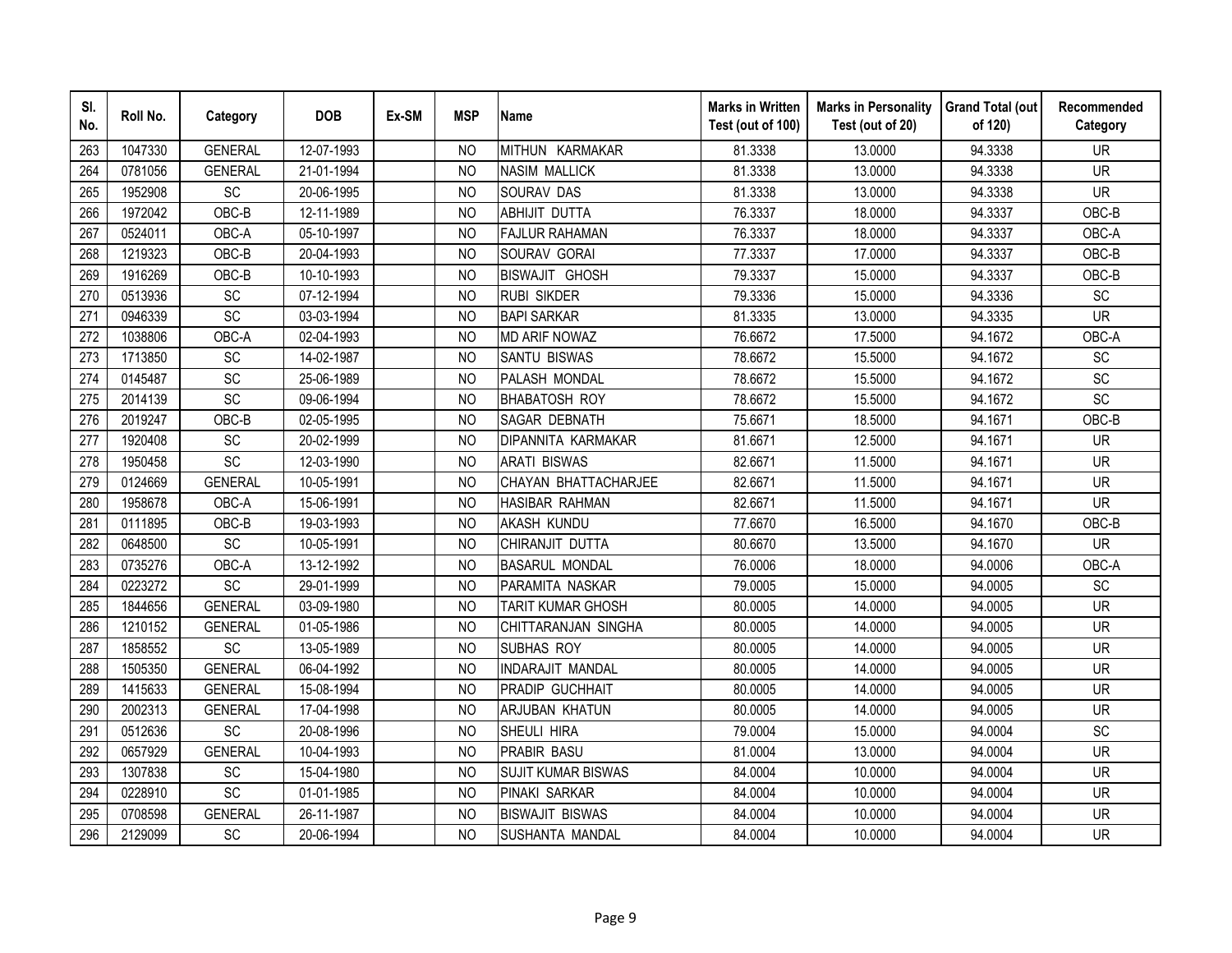| SI.<br>No. | Roll No. | Category       | <b>DOB</b> | Ex-SM | <b>MSP</b>     | <b>Name</b>                 | <b>Marks in Written</b><br>Test (out of 100) | <b>Marks in Personality</b><br>Test (out of 20) | <b>Grand Total (out</b><br>of 120) | Recommended<br>Category |
|------------|----------|----------------|------------|-------|----------------|-----------------------------|----------------------------------------------|-------------------------------------------------|------------------------------------|-------------------------|
| 297        | 0546863  | OBC-A          | 14-11-1995 |       | N <sub>O</sub> | <b>KABIRUL SHEIKH</b>       | 80.0003                                      | 14.0000                                         | 94.0003                            | <b>UR</b>               |
| 298        | 1629655  | <b>GENERAL</b> | 07-10-1991 |       | <b>NO</b>      | <b>MALAY KUMAR PAL</b>      | 83.0003                                      | 11.0000                                         | 94.0003                            | <b>UR</b>               |
| 299        | 0783412  | SC             | 20-04-1988 |       | N <sub>O</sub> | <b>GOBINDA BISWAS</b>       | 85.0003                                      | 9.0000                                          | 94.0003                            | <b>UR</b>               |
| 300        | 0545773  | <b>SC</b>      | 15-08-1989 |       | N <sub>O</sub> | <b>SUJAY BEPARI</b>         | 77.3339                                      | 16.5000                                         | 93.8339                            | SC                      |
| 301        | 0524290  | SC             | 10-04-1995 |       | NO             | <b>BISWAJIT BISWAS</b>      | 78.3338                                      | 15.5000                                         | 93.8338                            | SC                      |
| 302        | 0106373  | <b>GENERAL</b> | 27-02-1996 |       | <sub>NO</sub>  | AYANTIKA DEY                | 80.3338                                      | 13.5000                                         | 93.8338                            | <b>UR</b>               |
| 303        | 1916206  | SC             | 04-11-1982 |       | N <sub>O</sub> | SAYANI SARKAR               | 81.3338                                      | 12.5000                                         | 93.8338                            | <b>UR</b>               |
| 304        | 1914418  | <b>GENERAL</b> | 07-10-1989 |       | N <sub>O</sub> | MITHUN MANDAL               | 81.3338                                      | 12.5000                                         | 93.8338                            | <b>UR</b>               |
| 305        | 2012945  | OBC-B          | 16-07-1991 |       | N <sub>O</sub> | SAYANTAN BASAK              | 81.3338                                      | 12.5000                                         | 93.8338                            | <b>UR</b>               |
| 306        | 2004575  | SC             | 13-07-1992 |       | <b>NO</b>      | PRASANNA HAZRA              | 81.3338                                      | 12.5000                                         | 93.8338                            | <b>UR</b>               |
| 307        | 1968117  | <b>GENERAL</b> | 10-05-1994 |       | N <sub>O</sub> | <b>MD HUSSAIN SK</b>        | 81.3338                                      | 12.5000                                         | 93.8338                            | <b>UR</b>               |
| 308        | 0230512  | SC             | 08-09-1990 |       | <b>NO</b>      | <b>RANA BISWAS</b>          | 76.3336                                      | 17.5000                                         | 93.8336                            | SC                      |
| 309        | 2404303  | SC             | 29-01-1976 |       | <b>NO</b>      | ASHOKE KUMAR KARJEE         | 92.3335                                      | 1.5000                                          | 93.8335                            | <b>UR</b>               |
| 310        | 1354503  | SC             | 09-04-1987 |       | <b>NO</b>      | SUJAN BISWAS                | 78.6672                                      | 15.0000                                         | 93.6672                            | SC                      |
| 311        | 1973349  | OBC-A          | 15-03-1993 |       | N <sub>O</sub> | <b>MD DAUD HOSSAIN</b>      | 78.6672                                      | 15.0000                                         | 93.6672                            | OBC-A                   |
| 312        | 2413014  | OBC-A          | 08-03-1996 |       | <b>NO</b>      | SIRAJ AHAMED                | 78.6671                                      | 15.0000                                         | 93.6671                            | OBC-A                   |
| 313        | 2020850  | <b>GENERAL</b> | 11-12-1995 |       | <b>NO</b>      | <b>SURAJIT DAS</b>          | 79.6671                                      | 14.0000                                         | 93.6671                            | <b>UR</b>               |
| 314        | 0322945  | OBC-A          | 11-11-1989 |       | N <sub>O</sub> | <b>SK SAHEB ALI</b>         | 80.6671                                      | 13.0000                                         | 93.6671                            | <b>UR</b>               |
| 315        | 1903478  | OBC-A          | 02-06-1982 |       | <b>NO</b>      | <b>SHAH SARUWAR</b>         | 82.6671                                      | 11.0000                                         | 93.6671                            | <b>UR</b>               |
| 316        | 2021132  | SC             | 14-05-1986 |       | N <sub>O</sub> | MANORANJAN SARKAR           | 82.6671                                      | 11.0000                                         | 93.6671                            | <b>UR</b>               |
| 317        | 0776304  | <b>GENERAL</b> | 31-08-1986 |       | <b>NO</b>      | SUBHAJIT PRAMANIK           | 82.6671                                      | 11.0000                                         | 93.6671                            | <b>UR</b>               |
| 318        | 1021058  | <b>GENERAL</b> | 09-05-1987 |       | N <sub>O</sub> | SAMIM ABBAS                 | 82.6671                                      | 11.0000                                         | 93.6671                            | <b>UR</b>               |
| 319        | 0765929  | OBC-B          | 14-02-1988 |       | <b>NO</b>      | SUPRIYA MANDAL              | 82.6671                                      | 11.0000                                         | 93.6671                            | <b>UR</b>               |
| 320        | 2011696  | OBC-A          | 04-09-1992 |       | N <sub>O</sub> | MD MAHAMMAD ALI             | 82.6671                                      | 11.0000                                         | 93.6671                            | <b>UR</b>               |
| 321        | 2020716  | <b>GENERAL</b> | 05-01-1993 |       | N <sub>O</sub> | SUJIT MOHANTA               | 82.6671                                      | 11.0000                                         | 93.6671                            | <b>UR</b>               |
| 322        | 2215233  | OBC-A          | 06-01-1993 |       | N <sub>O</sub> | <b>LUCKY SARKAR</b>         | 82.6671                                      | 11.0000                                         | 93.6671                            | <b>UR</b>               |
| 323        | 0706153  | OBC-B          | 05-05-1993 |       | N <sub>O</sub> | <b>BISWAJIT GHOSH</b>       | 82.6671                                      | 11.0000                                         | 93.6671                            | <b>UR</b>               |
| 324        | 2000916  | <b>GENERAL</b> | 24-03-1994 |       | N <sub>O</sub> | <b>MANIK MONDAL</b>         | 82.6671                                      | 11.0000                                         | 93.6671                            | <b>UR</b>               |
| 325        | 1904242  | <b>GENERAL</b> | 02-04-1996 |       | NO             | <b>MD RAFIKUL ISLAM</b>     | 82.6671                                      | 11.0000                                         | 93.6671                            | <b>UR</b>               |
| 326        | 0749923  | OBC-B          | 27-06-1990 |       | N <sub>O</sub> | SATANU DEBNATH              | 76.6669                                      | 17.0000                                         | 93.6669                            | OBC-B                   |
| 327        | 1921175  | SC             | 06-09-1991 |       | N <sub>O</sub> | <b>DHANESWAR MANDAL</b>     | 76.0006                                      | 17.5000                                         | 93.5006                            | SC                      |
| 328        | 2021194  | SC             | 22-12-1995 |       | N <sub>O</sub> | MADHAB ROY                  | 80.0005                                      | 13.5000                                         | 93.5005                            | <b>UR</b>               |
| 329        | 2013875  | <b>GENERAL</b> | 18-03-1995 |       | <b>NO</b>      | <b>SUKANTA LAHA</b>         | 82.0004                                      | 11.5000                                         | 93.5004                            | <b>UR</b>               |
| 330        | 0137776  | SC             | 13-05-1976 |       | <b>NO</b>      | <b>ACHINTA KUMAR BISWAS</b> | 84.0004                                      | 9.5000                                          | 93.5004                            | <b>UR</b>               |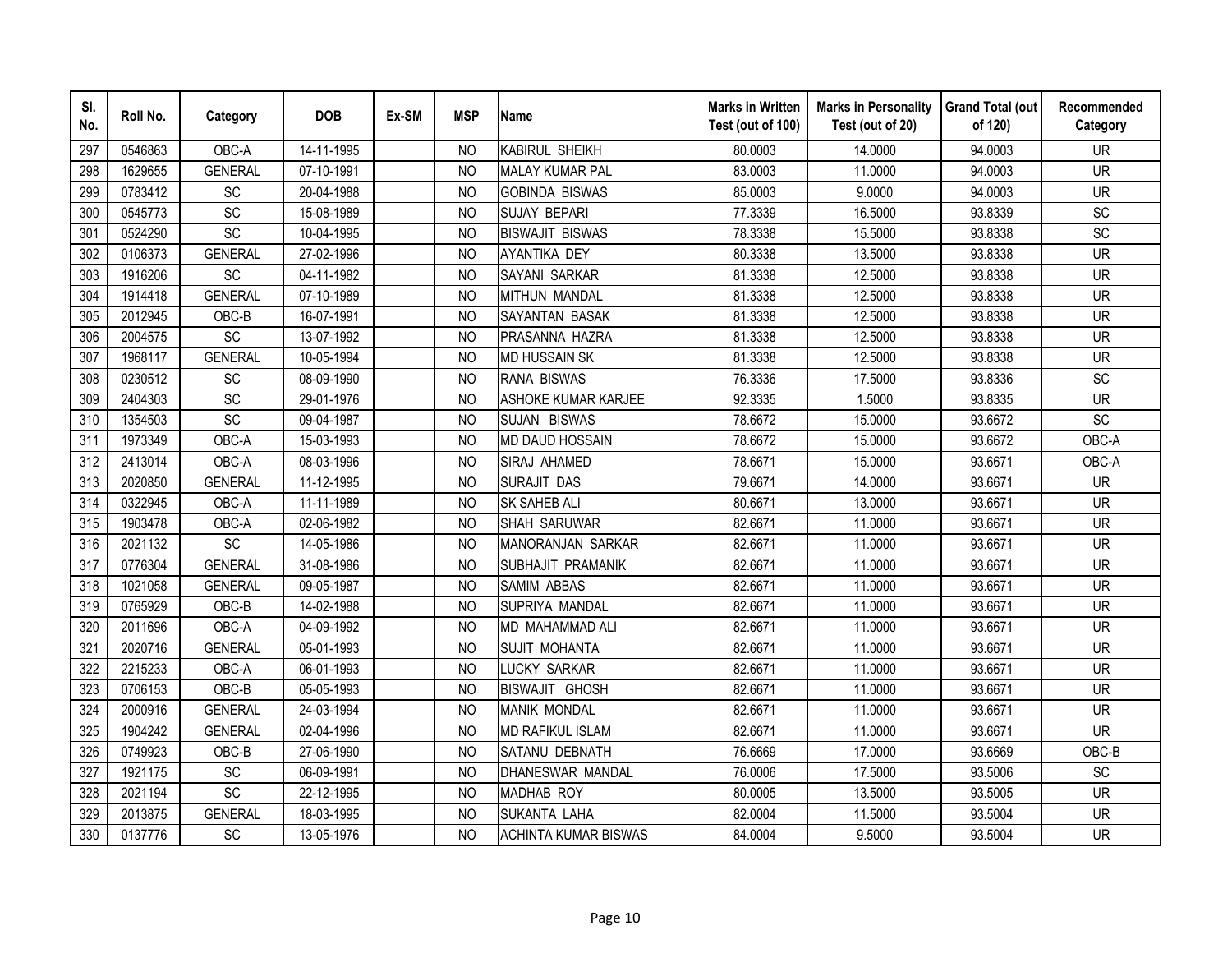| SI.<br>No. | Roll No. | Category        | <b>DOB</b> | Ex-SM | <b>MSP</b>     | <b>Name</b>                 | <b>Marks in Written</b><br>Test (out of 100) | <b>Marks in Personality</b><br>Test (out of 20) | <b>Grand Total (out</b><br>of 120) | Recommended<br>Category |
|------------|----------|-----------------|------------|-------|----------------|-----------------------------|----------------------------------------------|-------------------------------------------------|------------------------------------|-------------------------|
| 331        | 1950412  | <b>SC</b>       | 17-07-1989 |       | <b>NO</b>      | SUDIP CHOWDHURY             | 84.0004                                      | 9.5000                                          | 93.5004                            | <b>UR</b>               |
| 332        | 0213702  | $\overline{SC}$ | 20-05-1990 |       | N <sub>O</sub> | <b>BIDHU BHUSHAN HALDER</b> | 84.0004                                      | 9.5000                                          | 93.5004                            | <b>UR</b>               |
| 333        | 1810807  | OBC-A           | 15-05-1991 |       | N <sub>O</sub> | <b>SALAM MANDAL</b>         | 84.0004                                      | 9.5000                                          | 93.5004                            | <b>UR</b>               |
| 334        | 1940196  | SC              | 31-05-1994 |       | <b>NO</b>      | <b>KANCHIRAM SIKDAR</b>     | 84.0004                                      | 9.5000                                          | 93.5004                            | <b>UR</b>               |
| 335        | 0520842  | SC              | 15-11-1995 |       | N <sub>O</sub> | RAJDIP BISWAS               | 84.0004                                      | 9.5000                                          | 93.5004                            | <b>UR</b>               |
| 336        | 0747288  | OBC-B           | 22-11-1995 |       | NO             | ALOK KUMAR BISWAS           | 84.0004                                      | 9.5000                                          | 93.5004                            | <b>UR</b>               |
| 337        | 0702642  | OBC-B           | 14-10-1987 |       | N <sub>O</sub> | SUBRATA KUMAR DAS           | 76.0002                                      | 17.5000                                         | 93.5002                            | OBC-B                   |
| 338        | 2117329  | OBC-A           | 22-01-1993 |       | N <sub>O</sub> | RAISUDDIN MIA               | 77.3339                                      | 16.0000                                         | 93.3339                            | OBC-A                   |
| 339        | 0706100  | OBC-A           | 10-06-1990 |       | N <sub>O</sub> | <b>NASIM AKTAR SHEIKH</b>   | 76.3338                                      | 17.0000                                         | 93.3338                            | OBC-A                   |
| 340        | 0328618  | OBC-A           | 02-11-1987 |       | <b>NO</b>      | <b>MIR ATAUR RAHAMAN</b>    | 77.3338                                      | 16.0000                                         | 93.3338                            | OBC-A                   |
| 341        | 1924405  | OBC-A           | 14-02-1988 |       | <b>NO</b>      | MD WAHEDUZZAMAN             | 80.3338                                      | 13.0000                                         | 93.3338                            | <b>UR</b>               |
| 342        | 0408417  | <b>GENERAL</b>  | 27-02-1993 |       | <b>NO</b>      | <b>NADIM ATAHAR MOLLA</b>   | 80.3338                                      | 13.0000                                         | 93.3338                            | <b>UR</b>               |
| 343        | 2103322  | OBC-A           | 30-09-1981 |       | N <sub>O</sub> | NABAB PATAUDI PRADHAN       | 81.3338                                      | 12.0000                                         | 93.3338                            | <b>UR</b>               |
| 344        | 2016720  | <b>GENERAL</b>  | 22-08-1986 |       | <b>NO</b>      | NAKUL SARKAR                | 81.3338                                      | 12.0000                                         | 93.3338                            | <b>UR</b>               |
| 345        | 1844384  | <b>GENERAL</b>  | 22-07-1987 |       | <b>NO</b>      | <b>SAJIB SARKAR</b>         | 81.3338                                      | 12.0000                                         | 93.3338                            | <b>UR</b>               |
| 346        | 1864726  | <b>SC</b>       | 14-04-1989 |       | <b>NO</b>      | <b>DIPANKAR BISWAS</b>      | 81.3338                                      | 12.0000                                         | 93.3338                            | <b>UR</b>               |
| 347        | 0142765  | $\overline{SC}$ | 11-06-1990 |       | N <sub>O</sub> | <b>KANIKA BISWAS</b>        | 81.3338                                      | 12.0000                                         | 93.3338                            | <b>UR</b>               |
| 348        | 1111477  | <b>GENERAL</b>  | 28-02-1992 |       | <b>NO</b>      | INDRANIL BHATTACHARYA       | 81.3338                                      | 12.0000                                         | 93.3338                            | <b>UR</b>               |
| 349        | 0511394  | <b>GENERAL</b>  | 17-04-1993 |       | N <sub>O</sub> | <b>ABHIJIT DUTTA</b>        | 81.3338                                      | 12.0000                                         | 93.3338                            | <b>UR</b>               |
| 350        | 1968532  | <b>GENERAL</b>  | 22-04-1997 |       | <b>NO</b>      | JABED AKHTAR                | 81.3338                                      | 12.0000                                         | 93.3338                            | <b>UR</b>               |
| 351        | 2001159  | <b>GENERAL</b>  | 30-04-1997 |       | <b>NO</b>      | <b>BHOLA PAL</b>            | 81.3338                                      | 12.0000                                         | 93.3338                            | <b>UR</b>               |
| 352        | 0707672  | SC              | 02-06-1997 |       | <b>NO</b>      | <b>PIULI DAS</b>            | 81.3338                                      | 12.0000                                         | 93.3338                            | <b>UR</b>               |
| 353        | 2406526  | SC              | 29-01-1998 |       | <b>NO</b>      | PUJA ROY                    | 81.3338                                      | 12.0000                                         | 93.3338                            | <b>UR</b>               |
| 354        | 2012206  | <b>GENERAL</b>  | 02-04-1998 |       | N <sub>O</sub> | <b>JAGATMOY PAUL</b>        | 81.3338                                      | 12.0000                                         | 93.3338                            | <b>UR</b>               |
| 355        | 0712108  | OBC-A           | 02-03-1993 |       | <b>NO</b>      | SADDAM HOSSEN MONDAL        | 77.3336                                      | 16.0000                                         | 93.3336                            | OBC-A                   |
| 356        | 0764336  | SC              | 07-06-1995 |       | N <sub>O</sub> | <b>KUMARESH BISWAS</b>      | 78.6672                                      | 14.5000                                         | 93.1672                            | SC                      |
| 357        | 2407054  | SC              | 12-10-1996 |       | N <sub>O</sub> | <b>SUMAN SARKAR</b>         | 78.6672                                      | 14.5000                                         | 93.1672                            | SC                      |
| 358        | 0668336  | OBC-B           | 08-05-1992 |       | N <sub>O</sub> | <b>BIPUL BISWAS</b>         | 76.6671                                      | 16.5000                                         | 93.1671                            | OBC-B                   |
| 359        | 0138522  | SC              | 22-03-1976 |       | NO             | <b>SUJIT KUMAR DAS</b>      | 82.6671                                      | 10.5000                                         | 93.1671                            | <b>UR</b>               |
| 360        | 2511509  | <b>GENERAL</b>  | 13-01-1992 |       | <b>NO</b>      | PARTHA PRATIM GOPE          | 82.6671                                      | 10.5000                                         | 93.1671                            | <b>UR</b>               |
| 361        | 2015395  | OBC-B           | 09-07-1992 |       | N <sub>O</sub> | MRITYUNJOY GHOSH            | 82.6671                                      | 10.5000                                         | 93.1671                            | <b>UR</b>               |
| 362        | 0120158  | <b>GENERAL</b>  | 09-12-1992 |       | N <sub>O</sub> | CHIRANJIT BISWAS            | 82.6671                                      | 10.5000                                         | 93.1671                            | <b>UR</b>               |
| 363        | 1821613  | SC              | 01-02-1993 |       | <b>NO</b>      | SATYAJIT MANDAL             | 82.6671                                      | 10.5000                                         | 93.1671                            | <b>UR</b>               |
| 364        | 0769258  | $OBC-B$         | 21-04-1993 |       | <b>NO</b>      | <b>BABAN GHOSH</b>          | 82.6671                                      | 10.5000                                         | 93.1671                            | <b>UR</b>               |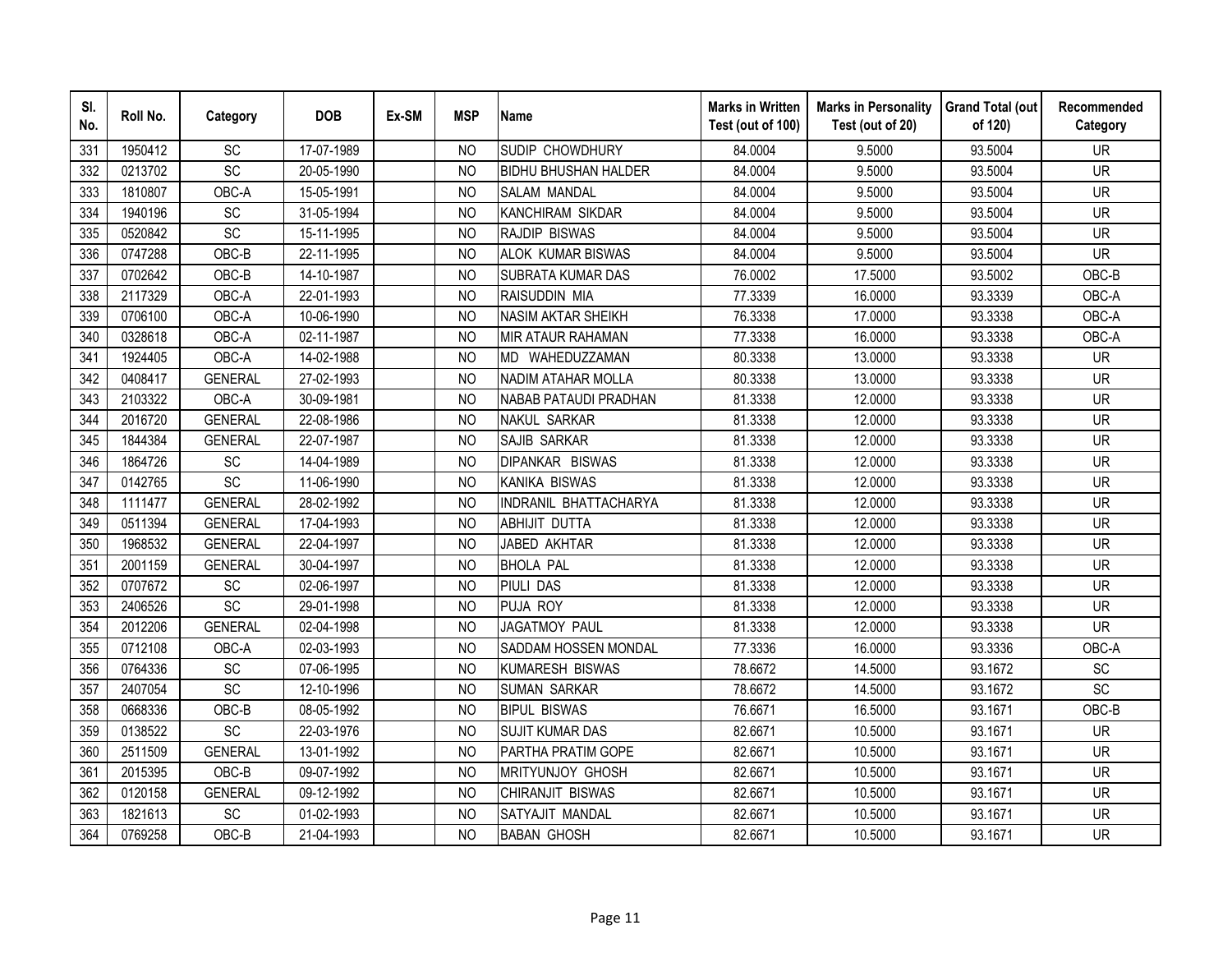| SI.<br>No. | Roll No. | Category       | <b>DOB</b> | Ex-SM | <b>MSP</b>     | <b>Name</b>           | <b>Marks in Written</b><br>Test (out of 100) | <b>Marks in Personality</b><br>Test (out of 20) | <b>Grand Total (out</b><br>of 120) | Recommended<br>Category      |
|------------|----------|----------------|------------|-------|----------------|-----------------------|----------------------------------------------|-------------------------------------------------|------------------------------------|------------------------------|
| 365        | 1021844  | <b>GENERAL</b> | 25-03-1994 |       | N <sub>O</sub> | SANTOSH MANDAL        | 82.6671                                      | 10.5000                                         | 93.1671                            | <b>UR</b>                    |
| 366        | 1918565  | SC             | 08-06-1994 |       | <b>NO</b>      | RAJESH CHOUDHURY      | 82.6671                                      | 10.5000                                         | 93.1671                            | $\overline{\mathsf{UR}}$     |
| 367        | 2026232  | SC             | 17-03-1995 |       | <b>NO</b>      | <b>JAYA SARKAR</b>    | 82.6671                                      | 10.5000                                         | 93.1671                            | <b>UR</b>                    |
| 368        | 2515937  | SC             | 20-04-1996 |       | <b>NO</b>      | <b>AKSHOY DAS</b>     | 82.6671                                      | 10.5000                                         | 93.1671                            | <b>UR</b>                    |
| 369        | 2026494  | <b>GENERAL</b> | 15-10-1997 |       | <b>NO</b>      | NARAYAN SARKAR        | 82.6671                                      | 10.5000                                         | 93.1671                            | <b>UR</b>                    |
| 370        | 0631538  | OBC-B          | 25-11-1992 |       | NO             | RAHUL KUMAR YADAV     | 76.6670                                      | 16.5000                                         | 93.1670                            | OBC-B                        |
| 371        | 0133695  | SC             | 03-04-1990 |       | <b>NO</b>      | <b>JYOTI BISWAS</b>   | 86.6670                                      | 6.5000                                          | 93.1670                            | <b>UR</b>                    |
| 372        | 1952610  | SC             | 12-03-1991 |       | N <sub>O</sub> | SAMAR KHARATI         | 76.0006                                      | 17.0000                                         | 93.0006                            | SC                           |
| 373        | 0544776  | <b>GENERAL</b> | 14-11-1980 |       | <b>NO</b>      | <b>KAJAL BISWAS</b>   | 80.0005                                      | 13.0000                                         | 93.0005                            | UR                           |
| 374        | 0780145  | OBC-B          | 22-10-1987 |       | NO             | PRONAB SARKAR         | 80.0005                                      | 13.0000                                         | 93.0005                            | <b>UR</b>                    |
| 375        | 2016936  | OBC-A          | 05-01-1992 |       | N <sub>O</sub> | WASEB KABIR           | 80.0005                                      | 13.0000                                         | 93.0005                            | <b>UR</b>                    |
| 376        | 2003094  | <b>GENERAL</b> | 01-04-1993 |       | <b>NO</b>      | <b>BIDHAN MONDAL</b>  | 80.0005                                      | 13.0000                                         | 93.0005                            | <b>UR</b>                    |
| 377        | 0512390  | SC             | 22-03-1994 |       | <b>NO</b>      | SUBHANKAR BISWAS      | 80.0005                                      | 13.0000                                         | 93.0005                            | <b>UR</b>                    |
| 378        | 1413159  | <b>GENERAL</b> | 24-08-1996 |       | <b>NO</b>      | TAPAN KUMAR JANA      | 80.0005                                      | 13.0000                                         | 93.0005                            | <b>UR</b>                    |
| 379        | 1853187  | <b>GENERAL</b> | 01-02-1997 |       | <b>NO</b>      | SAKIL AHAMMED         | 80.0005                                      | 13.0000                                         | 93.0005                            | <b>UR</b>                    |
| 380        | 0800322  | OBC-A          | 30-11-1996 |       | <b>NO</b>      | <b>SOUMEN MAITY</b>   | 75.0004                                      | 18.0000                                         | 93.0004                            | OBC-A                        |
| 381        | 0630854  | <b>SC</b>      | 27-04-1998 |       | N <sub>O</sub> | JOYANTA BISWAS        | 78.0004                                      | 15.0000                                         | 93.0004                            | SC                           |
| 382        | 1013660  | SC             | 30-05-1987 |       | <b>NO</b>      | <b>TAPAS BISWAS</b>   | 84.0004                                      | 9.0000                                          | 93.0004                            | <b>UR</b>                    |
| 383        | 0113251  | OBC-A          | 10-05-1992 |       | N <sub>O</sub> | PANSUNARA KHATUN      | 84.0004                                      | 9.0000                                          | 93.0004                            | <b>UR</b>                    |
| 384        | 1832323  | <b>GENERAL</b> | 30-05-1992 |       | N <sub>O</sub> | SIMANTA BALA          | 84.0004                                      | 9.0000                                          | 93.0004                            | <b>UR</b>                    |
| 385        | 0766244  | OBC-B          | 13-07-1994 |       | N <sub>O</sub> | SUBHAJIT PRAMANICK    | 84.0004                                      | 9.0000                                          | 93.0004                            | $\overline{\mathsf{UR}}$     |
| 386        | 1965799  | OBC-A          | 01-04-1986 |       | N <sub>O</sub> | MASTARUL ANSARI       | 77.3339                                      | 15.5000                                         | 92.8339                            | OBC-A                        |
| 387        | 1959958  | SC             | 03-04-1992 |       | N <sub>O</sub> | NILKANTHA SARKAR      | 77.3339                                      | 15.5000                                         | 92.8339                            | $\operatorname{\textsf{SC}}$ |
| 388        | 1951317  | SC             | 04-06-1997 |       | <b>NO</b>      | <b>MILI ROY</b>       | 77.3339                                      | 15.5000                                         | 92.8339                            | SC                           |
| 389        | 2001523  | OBC-A          | 14-11-1997 |       | <b>NO</b>      | <b>NEHA ISLAM</b>     | 77.3339                                      | 15.5000                                         | 92.8339                            | OBC-A                        |
| 390        | 0633223  | OBC-A          | 02-02-1991 |       | <b>NO</b>      | CHAND MANSURI         | 75.3338                                      | 17.5000                                         | 92.8338                            | OBC-A                        |
| 391        | 2122101  | OBC-B          | 01-06-1993 |       | <b>NO</b>      | SANJOY SARKAR         | 79.3338                                      | 13.5000                                         | 92.8338                            | OBC-B                        |
| 392        | 1959580  | <b>SC</b>      | 18-06-1976 |       | <b>NO</b>      | SUBODH SARKAR         | 81.3338                                      | 11.5000                                         | 92.8338                            | <b>UR</b>                    |
| 393        | 1936653  | <b>GENERAL</b> | 25-12-1988 |       | <b>NO</b>      | SANJIB GHOSH          | 81.3338                                      | 11.5000                                         | 92.8338                            | <b>UR</b>                    |
| 394        | 2520155  | <b>GENERAL</b> | 07-01-1989 |       | <b>NO</b>      | <b>MANNAN RAHAMAN</b> | 81.3338                                      | 11.5000                                         | 92.8338                            | <b>UR</b>                    |
| 395        | 1044770  | <b>GENERAL</b> | 06-08-1992 |       | <b>NO</b>      | RAMPRASAD PARAMANIK   | 81.3338                                      | 11.5000                                         | 92.8338                            | <b>UR</b>                    |
| 396        | 0800534  | SC             | 27-03-1993 |       | <b>NO</b>      | PURABI BEJ            | 81.3338                                      | 11.5000                                         | 92.8338                            | <b>UR</b>                    |
| 397        | 2520718  | OBC-A          | 03-05-1995 |       | N <sub>O</sub> | <b>ABDUL KUDDUS</b>   | 81.3338                                      | 11.5000                                         | 92.8338                            | <b>UR</b>                    |
| 398        | 0804787  | OBC-A          | 18-06-1995 |       | <b>NO</b>      | MINHAJ MOLLA          | 81.3338                                      | 11.5000                                         | 92.8338                            | <b>UR</b>                    |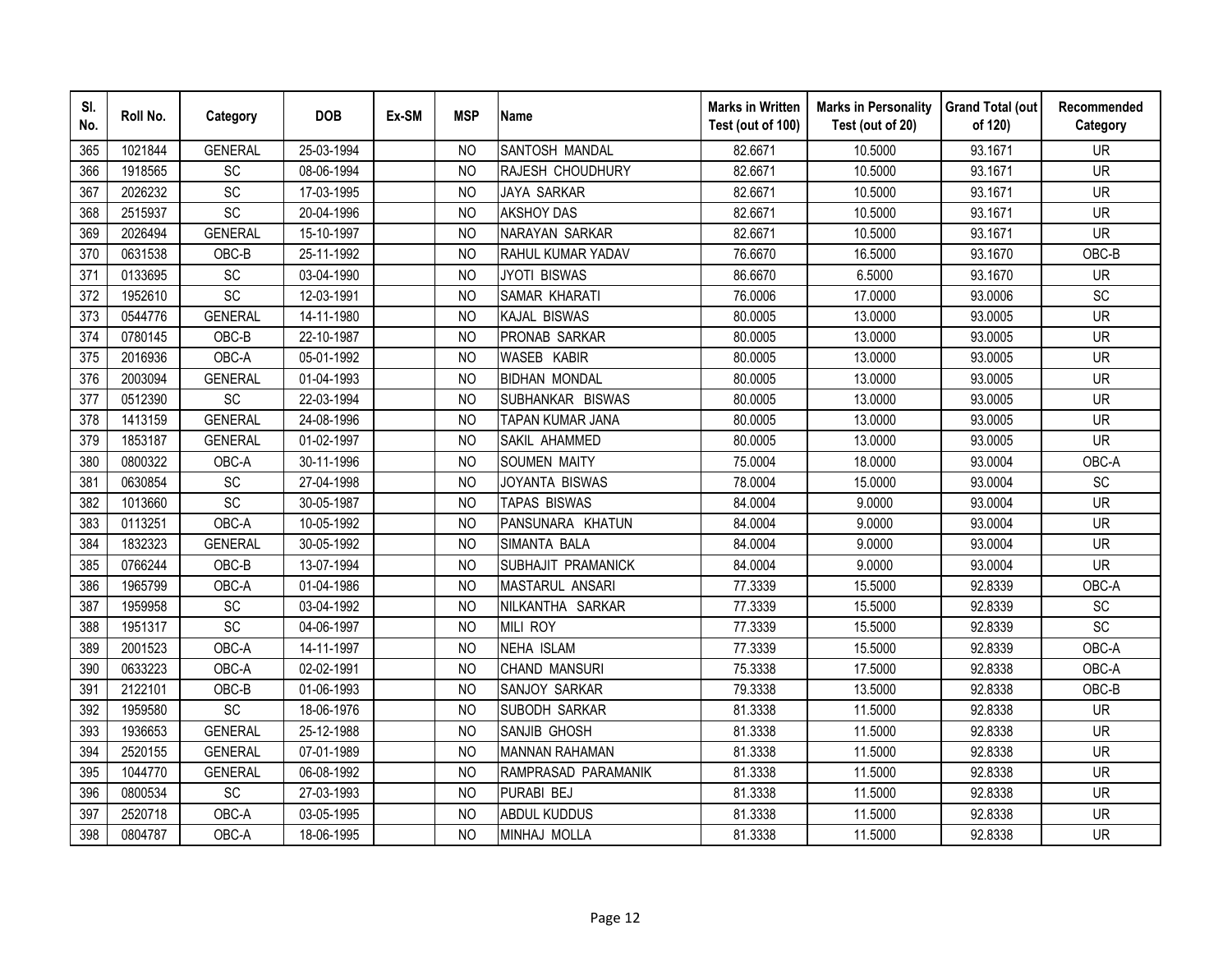| SI.<br>No. | Roll No. | Category        | <b>DOB</b> | Ex-SM | <b>MSP</b>     | <b>Name</b>              | <b>Marks in Written</b><br>Test (out of 100) | <b>Marks in Personality</b><br>Test (out of 20) | <b>Grand Total (out</b><br>of 120) | Recommended<br>Category |
|------------|----------|-----------------|------------|-------|----------------|--------------------------|----------------------------------------------|-------------------------------------------------|------------------------------------|-------------------------|
| 399        | 2013072  | OBC-B           | 15-03-1998 |       | NO.            | <b>BISWAJIT PAUL</b>     | 81.3338                                      | 11.5000                                         | 92.8338                            | <b>UR</b>               |
| 400        | 0763709  | $\overline{SC}$ | 16-01-1995 |       | <b>NO</b>      | <b>AMRITA LAL BISWAS</b> | 79.3337                                      | 13.5000                                         | 92.8337                            | $\overline{SC}$         |
| 401        | 1602819  | <b>GENERAL</b>  | 19-07-1993 |       | <b>NO</b>      | NILANJAN PATRA           | 82.3335                                      | 10.5000                                         | 92.8335                            | <b>UR</b>               |
| 402        | 2124076  | OBC-A           | 04-01-1991 |       | <b>NO</b>      | ARJAUL HOQUE             | 74.6673                                      | 18.0000                                         | 92.6673                            | OBC-A                   |
| 403        | 2125560  | OBC-A           | 12-05-1996 |       | <b>NO</b>      | NADIM ASRAF ANAM SARKA   | 74.6673                                      | 18.0000                                         | 92.6673                            | OBC-A                   |
| 404        | 2001160  | OBC-B           | 18-04-1988 |       | <b>NO</b>      | JAYANTA DEBNATH          | 78.6672                                      | 14.0000                                         | 92.6672                            | OBC-B                   |
| 405        | 1606978  | <b>SC</b>       | 10-02-1991 |       | N <sub>O</sub> | <b>RINTU SINGHA</b>      | 78.6672                                      | 14.0000                                         | 92.6672                            | <b>SC</b>               |
| 406        | 1925218  | SC              | 02-02-1992 |       | <b>NO</b>      | PRANATI SARKAR           | 78.6672                                      | 14.0000                                         | 92.6672                            | SC                      |
| 407        | 2132357  | OBC-A           | 23-03-1994 |       | <b>NO</b>      | JEJAUL AHESAN            | 78.6672                                      | 14.0000                                         | 92.6672                            | OBC-A                   |
| 408        | 2121187  | SC              | 25-03-1994 |       | <b>NO</b>      | <b>SANJIB DAS</b>        | 78.6672                                      | 14.0000                                         | 92.6672                            | SC                      |
| 409        | 0549416  | SC              | 13-03-1995 |       | <b>NO</b>      | <b>RONI KIRTANIA</b>     | 78.6672                                      | 14.0000                                         | 92.6672                            | SC                      |
| 410        | 0513752  | SC              | 08-09-1986 |       | <b>NO</b>      | SHELLY SARKAR            | 82.6671                                      | 10.0000                                         | 92.6671                            | <b>UR</b>               |
| 411        | 1960573  | <b>GENERAL</b>  | 10-05-1989 |       | <b>NO</b>      | PANKAJ PRAMANIK          | 82.6671                                      | 10.0000                                         | 92.6671                            | <b>UR</b>               |
| 412        | 0505477  | OBC-B           | 15-06-1989 |       | <b>NO</b>      | SOMNATH RAKSHIT          | 82.6671                                      | 10.0000                                         | 92.6671                            | <b>UR</b>               |
| 413        | 1968290  | <b>GENERAL</b>  | 15-10-1989 |       | <b>NO</b>      | CHIRANJIT CHAKEABORTY    | 82.6671                                      | 10.0000                                         | 92.6671                            | <b>UR</b>               |
| 414        | 2024198  | SC              | 05-05-1992 |       | <b>NO</b>      | <b>UTTAM SARKAR</b>      | 82.6671                                      | 10.0000                                         | 92.6671                            | <b>UR</b>               |
| 415        | 2015324  | SC              | 01-01-1993 |       | <b>NO</b>      | RAJIB ROY                | 82.6671                                      | 10.0000                                         | 92.6671                            | <b>UR</b>               |
| 416        | 1716580  | <b>GENERAL</b>  | 17-01-1993 |       | N <sub>O</sub> | NANDITA GHOSH            | 82.6671                                      | 10.0000                                         | 92.6671                            | <b>UR</b>               |
| 417        | 2004601  | $\overline{SC}$ | 10-02-1993 |       | <b>NO</b>      | SANGITA MANDAL           | 82.6671                                      | 10.0000                                         | 92.6671                            | <b>UR</b>               |
| 418        | 2021532  | OBC-B           | 01-07-1993 |       | N <sub>O</sub> | WASIM AKRAM SARKAR       | 82.6671                                      | 10.0000                                         | 92.6671                            | <b>UR</b>               |
| 419        | 1914914  | $\overline{SC}$ | 10-11-1993 |       | <b>NO</b>      | <b>AMIT MANDAL</b>       | 82.6671                                      | 10.0000                                         | 92.6671                            | <b>UR</b>               |
| 420        | 1942778  | <b>GENERAL</b>  | 26-02-1994 |       | N <sub>O</sub> | <b>MD ASMAUL SK</b>      | 82.6671                                      | 10.0000                                         | 92.6671                            | <b>UR</b>               |
| 421        | 1951647  | <b>GENERAL</b>  | 15-01-1996 |       | <b>NO</b>      | <b>NAYAN DAS</b>         | 82.6671                                      | 10.0000                                         | 92.6671                            | <b>UR</b>               |
| 422        | 2002344  | <b>GENERAL</b>  | 06-04-1997 |       | N <sub>O</sub> | SHREYASHI DAS            | 82.6671                                      | 10.0000                                         | 92.6671                            | <b>UR</b>               |
| 423        | 2016862  | SC              | 28-03-1998 |       | <b>NO</b>      | ANANDA BARMAN            | 82.6671                                      | 10.0000                                         | 92.6671                            | <b>UR</b>               |
| 424        | 0222719  | SC              | 06-02-1999 |       | <b>NO</b>      | <b>ABHIJIT SARKAR</b>    | 82.6671                                      | 10.0000                                         | 92.6671                            | <b>UR</b>               |
| 425        | 0510100  | SC              | 29-09-1997 |       | <b>NO</b>      | SANGITA MONDAL           | 77.6670                                      | 15.0000                                         | 92.6670                            | SC                      |
| 426        | 1860819  | SC              | 21-11-1998 |       | <b>NO</b>      | <b>CHOTON DAS</b>        | 85.6670                                      | 7.0000                                          | 92.6670                            | <b>UR</b>               |
| 427        | 1614615  | OBC-B           | 07-03-1992 |       | <b>NO</b>      | <b>ABHIJIT GHOSH</b>     | 77.6669                                      | 15.0000                                         | 92.6669                            | OBC-B                   |
| 428        | 1904787  | OBC-B           | 18-05-1989 |       | <b>NO</b>      | <b>AMIT BASAK</b>        | 78.6669                                      | 14.0000                                         | 92.6669                            | OBC-B                   |
| 429        | 2129989  | OBC-A           | 25-09-1997 |       | <b>NO</b>      | <b>GULJAR HOSSAIN</b>    | 76.0006                                      | 16.5000                                         | 92.5006                            | OBC-A                   |
| 430        | 1124201  | OBC-B           | 14-07-1989 |       | <b>NO</b>      | SHANTIMOY DEY            | 77.0005                                      | 15.5000                                         | 92.5005                            | OBC-B                   |
| 431        | 0502681  | SC              | 08-01-1989 |       | N <sub>O</sub> | <b>BIPLAB MONDAL</b>     | 80.0005                                      | 12.5000                                         | 92.5005                            | <b>UR</b>               |
| 432        | 1860777  | SC              | 31-12-1989 |       | <b>NO</b>      | <b>NRIPEN BALA</b>       | 80.0005                                      | 12.5000                                         | 92.5005                            | <b>UR</b>               |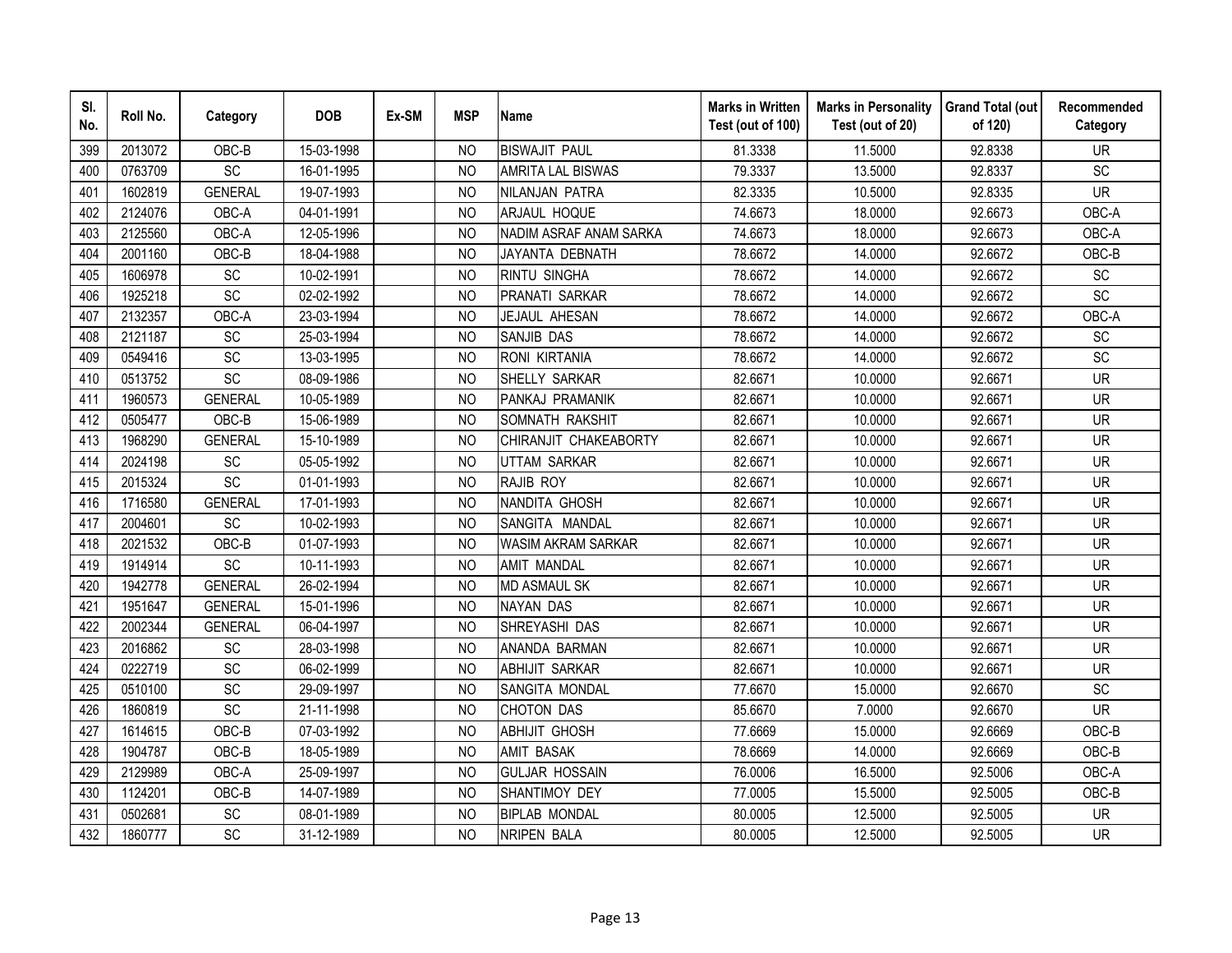| SI.<br>No. | Roll No. | Category        | <b>DOB</b> | Ex-SM | <b>MSP</b>     | <b>Name</b>                  | <b>Marks in Written</b><br>Test (out of 100) | <b>Marks in Personality</b><br>Test (out of 20) | <b>Grand Total (out</b><br>of 120) | Recommended<br>Category  |
|------------|----------|-----------------|------------|-------|----------------|------------------------------|----------------------------------------------|-------------------------------------------------|------------------------------------|--------------------------|
| 433        | 1865166  | OBC-A           | 31-05-1990 |       | N <sub>O</sub> | <b>SAEED BISWAS</b>          | 80.0005                                      | 12.5000                                         | 92.5005                            | <b>UR</b>                |
| 434        | 0755034  | <b>GENERAL</b>  | 13-06-1992 |       | N <sub>O</sub> | <b>BABAN MONDAL</b>          | 80.0005                                      | 12.5000                                         | 92.5005                            | $\overline{\mathsf{UR}}$ |
| 435        | 2000083  | SC              | 02-08-1993 |       | <b>NO</b>      | PAYEL DAS                    | 80.0005                                      | 12.5000                                         | 92.5005                            | <b>UR</b>                |
| 436        | 2104294  | OBC-B           | 05-09-1994 |       | <b>NO</b>      | SANJIB DEBNATH               | 80.0005                                      | 12.5000                                         | 92.5005                            | <b>UR</b>                |
| 437        | 2004916  | SC              | 12-10-1999 |       | <b>NO</b>      | <b>ANIMA ROY</b>             | 80.0005                                      | 12.5000                                         | 92.5005                            | <b>UR</b>                |
| 438        | 0719146  | OBC-B           | 15-10-1993 |       | <b>NO</b>      | RINTU PRAMANICK              | 77.0004                                      | 15.5000                                         | 92.5004                            | OBC-B                    |
| 439        | 1862783  | SC              | 05-05-1986 |       | <b>NO</b>      | SANJIT UKIL                  | 84.0004                                      | 8.5000                                          | 92.5004                            | <b>UR</b>                |
| 440        | 0136504  | OBC-B           | 10-05-1990 |       | <b>NO</b>      | UTPAL ROY                    | 84.0004                                      | 8.5000                                          | 92.5004                            | <b>UR</b>                |
| 441        | 1959774  | SC              | 15-05-1995 |       | N <sub>O</sub> | <b>BASUDEV ROY</b>           | 84.0004                                      | 8.5000                                          | 92.5004                            | <b>UR</b>                |
| 442        | 2520249  | OBC-B           | 07-07-1991 |       | <b>NO</b>      | <b>SUBASH KARMOKAR</b>       | 76.0003                                      | 16.5000                                         | 92.5003                            | OBC-B                    |
| 443        | 0707920  | SC              | 13-12-1992 |       | NO             | MITA ADHIKARI                | 82.0003                                      | 10.5000                                         | 92.5003                            | <b>UR</b>                |
| 444        | 0705952  | OBC-B           | 09-01-1995 |       | <b>NO</b>      | RAJESH GHOSH                 | 76.3339                                      | 16.0000                                         | 92.3339                            | OBC-B                    |
| 445        | 1960576  | <b>SC</b>       | 09-04-1989 |       | <b>NO</b>      | SAMIR BALA                   | 77.3339                                      | 15.0000                                         | 92.3339                            | SC                       |
| 446        | 0301262  | OBC-A           | 06-11-1989 |       | <b>NO</b>      | <b>MD TAIBUR RAHAMAN</b>     | 77.3339                                      | 15.0000                                         | 92.3339                            | OBC-A                    |
| 447        | 0214692  | OBC-B           | 05-04-1995 |       | <b>NO</b>      | SAMPA SWARNOKER              | 76.3338                                      | 16.0000                                         | 92.3338                            | OBC-B                    |
| 448        | 0506387  | SC              | 05-03-1984 |       | <b>NO</b>      | SHRABANI HAZRA               | 81.3338                                      | 11.0000                                         | 92.3338                            | <b>UR</b>                |
| 449        | 2501922  | SC              | 14-04-1984 |       | <b>NO</b>      | <b>SAMIR MANDAL</b>          | 81.3338                                      | 11.0000                                         | 92.3338                            | <b>UR</b>                |
| 450        | 1903813  | <b>GENERAL</b>  | 03-05-1988 |       | N <sub>O</sub> | SARMISTHA KARMAKAR           | 81.3338                                      | 11.0000                                         | 92.3338                            | <b>UR</b>                |
| 451        | 1861496  | <b>SC</b>       | 10-04-1989 |       | <b>NO</b>      | MANASH KUMAR SARKAR          | 81.3338                                      | 11.0000                                         | 92.3338                            | <b>UR</b>                |
| 452        | 2002055  | <b>GENERAL</b>  | 11-02-1990 |       | <b>NO</b>      | <b>NARAYAN DAS</b>           | 81.3338                                      | 11.0000                                         | 92.3338                            | <b>UR</b>                |
| 453        | 2012382  | <b>GENERAL</b>  | 09-05-1990 |       | N <sub>O</sub> | <b>GOPAL SAHA</b>            | 81.3338                                      | 11.0000                                         | 92.3338                            | <b>UR</b>                |
| 454        | 0782455  | $\overline{SC}$ | 15-05-1990 |       | <b>NO</b>      | <b>DIBYENDU CHOWDHURY</b>    | 81.3338                                      | 11.0000                                         | 92.3338                            | <b>UR</b>                |
| 455        | 1966871  | <b>GENERAL</b>  | 03-04-1991 |       | N <sub>O</sub> | UJJWAL SAHA                  | 81.3338                                      | 11.0000                                         | 92.3338                            | <b>UR</b>                |
| 456        | 2013765  | <b>GENERAL</b>  | 21-05-1991 |       | <b>NO</b>      | SUBRATA SARKAR               | 81.3338                                      | 11.0000                                         | 92.3338                            | <b>UR</b>                |
| 457        | 1909504  | OBC-A           | 03-08-1993 |       | <b>NO</b>      | MOST SALEMA SULTANA          | 81.3338                                      | 11.0000                                         | 92.3338                            | <b>UR</b>                |
| 458        | 2121249  | SC              | 05-12-1996 |       | <b>NO</b>      | <b>KIREN BARMAN</b>          | 81.3338                                      | 11.0000                                         | 92.3338                            | <b>UR</b>                |
| 459        | 0114362  | $\overline{SC}$ | 16-06-1990 |       | <b>NO</b>      | PABITRA SARKAR               | 77.3336                                      | 15.0000                                         | 92.3336                            | SC                       |
| 460        | 0501083  | OBC-B           | 08-09-1995 |       | <b>NO</b>      | <b>BISWAJIT GARAI</b>        | 80.3336                                      | 12.0000                                         | 92.3336                            | <b>UR</b>                |
| 461        | 0933275  | OBC-B           | 12-01-1989 |       | <b>NO</b>      | <b>SAIKAT PAUL</b>           | 81.3336                                      | 11.0000                                         | 92.3336                            | <b>UR</b>                |
| 462        | 2514259  | <b>SC</b>       | 02-01-1980 |       | N <sub>O</sub> | <b>SUBHRA PRAKASH MONDAL</b> | 78.6672                                      | 13.5000                                         | 92.1672                            | <b>SC</b>                |
| 463        | 2022019  | OBC-B           | 02-03-1995 |       | <b>NO</b>      | <b>AMAR PAUL</b>             | 78.6672                                      | 13.5000                                         | 92.1672                            | OBC-B                    |
| 464        | 1961671  | SC              | 05-11-1995 |       | <b>NO</b>      | <b>SAROJ KUMAR MANDAL</b>    | 78.6672                                      | 13.5000                                         | 92.1672                            | SC                       |
| 465        | 0633489  | OBC-B           | 14-09-1987 |       | <b>NO</b>      | <b>GOUTAM DEBNATH</b>        | 79.6671                                      | 12.5000                                         | 92.1671                            | <b>UR</b>                |
| 466        | 1967144  | OBC-A           | 19-12-1983 |       | <b>NO</b>      | <b>ABDUS SELIM</b>           | 80.6671                                      | 11.5000                                         | 92.1671                            | <b>UR</b>                |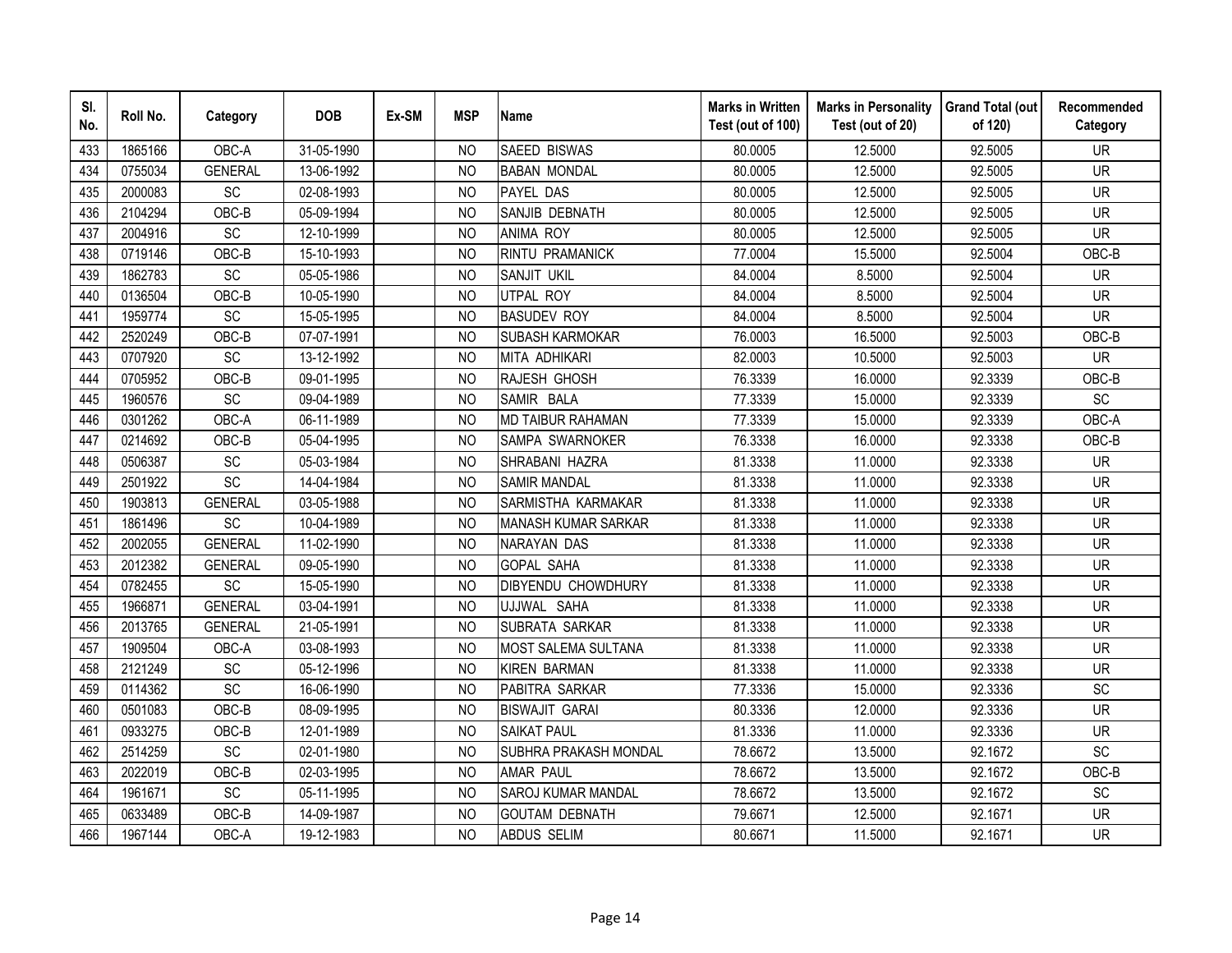| SI.<br>No. | Roll No. | Category        | <b>DOB</b> | Ex-SM | <b>MSP</b>     | <b>Name</b>              | <b>Marks in Written</b><br>Test (out of 100) | <b>Marks in Personality</b><br>Test (out of 20) | <b>Grand Total (out</b><br>of 120) | Recommended<br>Category |
|------------|----------|-----------------|------------|-------|----------------|--------------------------|----------------------------------------------|-------------------------------------------------|------------------------------------|-------------------------|
| 467        | 1865566  | SC              | 01-11-1980 |       | <b>NO</b>      | <b>SANKAR BISWAS</b>     | 81.6671                                      | 10.5000                                         | 92.1671                            | <b>UR</b>               |
| 468        | 0136578  | $\overline{SC}$ | 01-08-1975 |       | N <sub>O</sub> | SHYAMAL MAZUMDAR         | 82.6671                                      | 9.5000                                          | 92.1671                            | <b>UR</b>               |
| 469        | 2207162  | SC              | 05-01-1981 |       | <b>NO</b>      | PARITOSH RAY             | 82.6671                                      | 9.5000                                          | 92.1671                            | <b>UR</b>               |
| 470        | 0550956  | SC              | 17-06-1989 |       | <b>NO</b>      | <b>AMIT MONDAL</b>       | 82.6671                                      | 9.5000                                          | 92.1671                            | <b>UR</b>               |
| 471        | 2517253  | <b>GENERAL</b>  | 19-11-1989 |       | N <sub>O</sub> | SUJA AKRAMUL HAQUE       | 82.6671                                      | 9.5000                                          | 92.1671                            | <b>UR</b>               |
| 472        | 2001012  | <b>GENERAL</b>  | 19-06-1991 |       | <b>NO</b>      | <b>SHYAM SUNDAR PAUL</b> | 82.6671                                      | 9.5000                                          | 92.1671                            | <b>UR</b>               |
| 473        | 1963121  | <b>GENERAL</b>  | 20-03-1992 |       | NO             | <b>KRISHNA MANDAL</b>    | 82.6671                                      | 9.5000                                          | 92.1671                            | <b>UR</b>               |
| 474        | 2104999  | OBC-B           | 02-03-1995 |       | <b>NO</b>      | <b>BISWADIP DAS</b>      | 82.6671                                      | 9.5000                                          | 92.1671                            | <b>UR</b>               |
| 475        | 1967745  | <b>GENERAL</b>  | 07-12-1995 |       | N <sub>O</sub> | <b>RINKU BISWAS</b>      | 82.6671                                      | 9.5000                                          | 92.1671                            | <b>UR</b>               |
| 476        | 1045263  | SC              | 01-04-1999 |       | <b>NO</b>      | SUJIT ROY                | 82.6671                                      | 9.5000                                          | 92.1671                            | <b>UR</b>               |
| 477        | 2517430  | OBC-B           | 24-09-1992 |       | N <sub>O</sub> | <b>BUBAI GHOSH</b>       | 76.6670                                      | 15.5000                                         | 92.1670                            | OBC-B                   |
| 478        | 2424843  | SC              | 04-02-1982 |       | N <sub>O</sub> | <b>ABHIJIT ROY</b>       | 84.6669                                      | 7.5000                                          | 92.1669                            | <b>UR</b>               |
| 479        | 2022633  | OBC-A           | 05-02-1997 |       | <b>NO</b>      | MEHERAB HOSSAIN MOLL     | 76.0006                                      | 16.0000                                         | 92.0006                            | OBC-A                   |
| 480        | 1845254  | <b>GENERAL</b>  | 21-06-1988 |       | <b>NO</b>      | PALASH NAG               | 80.0005                                      | 12.0000                                         | 92.0005                            | <b>UR</b>               |
| 481        | 0721616  | SC              | 05-12-1988 |       | N <sub>O</sub> | KISHORE THAKUR           | 80.0005                                      | 12.0000                                         | 92.0005                            | <b>UR</b>               |
| 482        | 2304384  | SC              | 15-01-1993 |       | N <sub>O</sub> | SAJAL ROY                | 80.0005                                      | 12.0000                                         | 92.0005                            | <b>UR</b>               |
| 483        | 0747104  | <b>GENERAL</b>  | 18-06-1994 |       | <b>NO</b>      | PROHALLAD GHOSH          | 80.0005                                      | 12.0000                                         | 92.0005                            | <b>UR</b>               |
| 484        | 1907322  | OBC-B           | 05-08-1995 |       | N <sub>O</sub> | NITYANANDA ROY           | 80.0005                                      | 12.0000                                         | 92.0005                            | <b>UR</b>               |
| 485        | 1316938  | <b>GENERAL</b>  | 12-11-1998 |       | N <sub>O</sub> | SUBHADIP BISWAS          | 80.0005                                      | 12.0000                                         | 92.0005                            | <b>UR</b>               |
| 486        | 2508959  | OBC-A           | 10-01-1986 |       | N <sub>O</sub> | MD. WAESH ALI            | 75.0004                                      | 17.0000                                         | 92.0004                            | OBC-A                   |
| 487        | 0748411  | OBC-B           | 15-04-1993 |       | N <sub>O</sub> | RAKESH MONDAL            | 76.0004                                      | 16.0000                                         | 92.0004                            | OBC-B                   |
| 488        | 1420165  | <b>GENERAL</b>  | 10-10-1989 |       | N <sub>O</sub> | <b>KARTICK SHAW</b>      | 80.0004                                      | 12.0000                                         | 92.0004                            | <b>UR</b>               |
| 489        | 1835514  | <b>GENERAL</b>  | 09-05-1988 |       | <b>NO</b>      | RAJIB GHOSH              | 84.0004                                      | 8.0000                                          | 92.0004                            | <b>UR</b>               |
| 490        | 1905684  | SC              | 18-03-1990 |       | <b>NO</b>      | UJJWAL MANDAL            | 84.0004                                      | 8.0000                                          | 92.0004                            | <b>UR</b>               |
| 491        | 0720732  | SC              | 02-03-1992 |       | <b>NO</b>      | TUTU ROY                 | 84.0004                                      | 8.0000                                          | 92.0004                            | <b>UR</b>               |
| 492        | 1872485  | <b>GENERAL</b>  | 16-12-1995 |       | <b>NO</b>      | TUTUL DAS BAIRAGYA       | 84.0004                                      | 8.0000                                          | 92.0004                            | <b>UR</b>               |
| 493        | 1900310  | <b>GENERAL</b>  | 07-01-1996 |       | <b>NO</b>      | JAYBRATA MANDAL          | 84.0004                                      | 8.0000                                          | 92.0004                            | <b>UR</b>               |
| 494        | 2000853  | SC              | 25-03-1996 |       | <b>NO</b>      | PRASHANTA BARMAN         | 84.0004                                      | 8.0000                                          | 92.0004                            | <b>UR</b>               |
| 495        | 1851334  | OBC-B           | 14-04-1998 |       | <b>NO</b>      | <b>BITTU GHOSH</b>       | 84.0004                                      | 8.0000                                          | 92.0004                            | <b>UR</b>               |
| 496        | 0212719  | OBC-A           | 07-04-1990 |       | N <sub>O</sub> | <b>CHAMELI KHATUN</b>    | 76.0003                                      | 16.0000                                         | 92.0003                            | OBC-A                   |
| 497        | 2321490  | OBC-B           | 26-02-1994 |       | <b>NO</b>      | SAMRAT KARMAKAR          | 76.0003                                      | 16.0000                                         | 92.0003                            | OBC-B                   |
| 498        | 1122993  | SC              | 30-04-1993 |       | <b>NO</b>      | SWADESH MONDAL           | 77.0003                                      | 15.0000                                         | 92.0003                            | SC                      |
| 499        | 1844163  | SC              | 02-01-1976 |       | N <sub>O</sub> | ARABINDA MONDAL          | 82.0003                                      | 10.0000                                         | 92.0003                            | <b>UR</b>               |
| 500        | 0755239  | SC              | 05-07-1997 |       | <b>NO</b>      | SADHANA BISWAS           | 83.0003                                      | 9.0000                                          | 92.0003                            | <b>UR</b>               |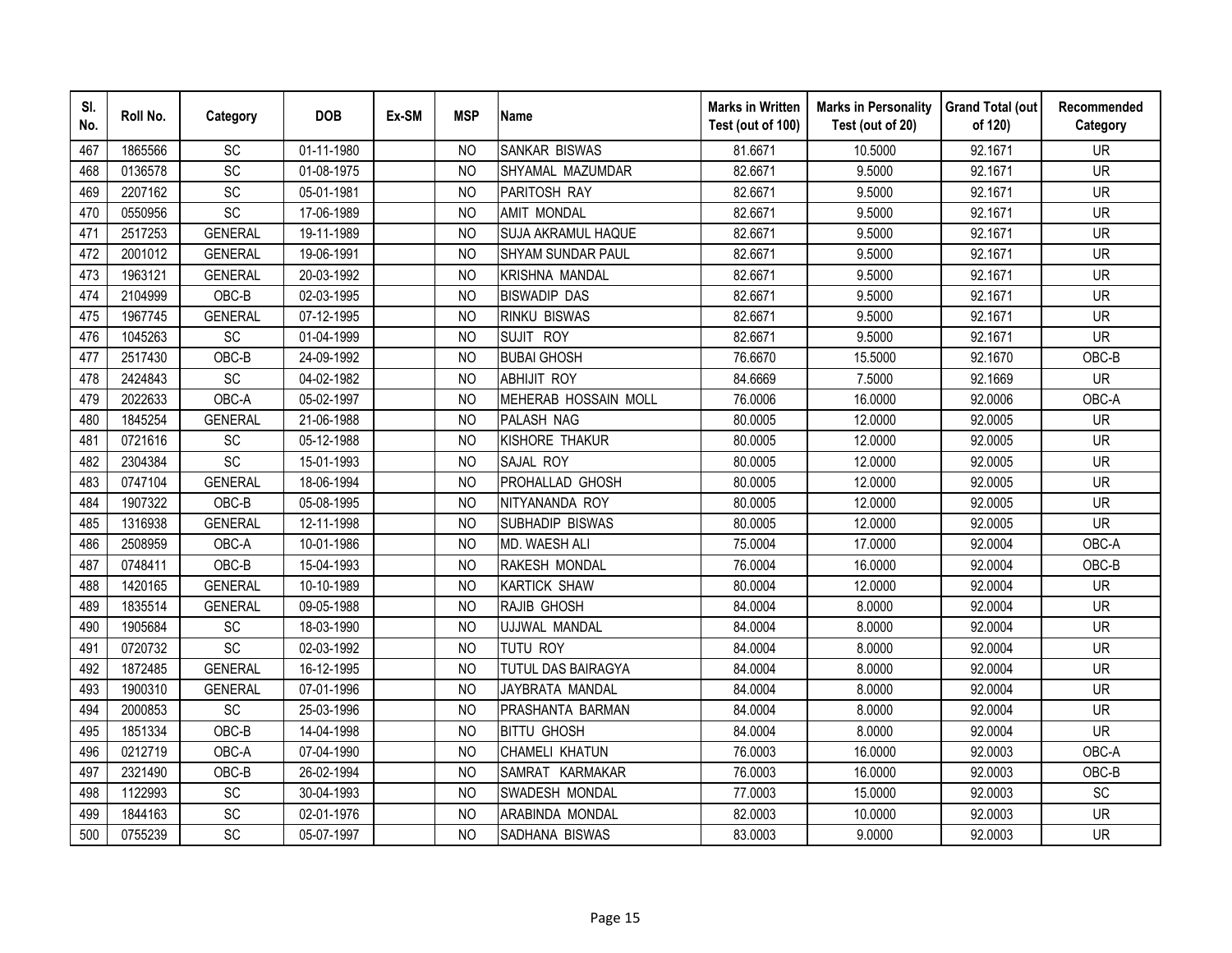| SI.<br>No. | Roll No. | Category        | <b>DOB</b> | Ex-SM | <b>MSP</b>     | <b>Name</b>               | <b>Marks in Written</b><br>Test (out of 100) | <b>Marks in Personality</b><br>Test (out of 20) | <b>Grand Total (out</b><br>of 120) | Recommended<br>Category |
|------------|----------|-----------------|------------|-------|----------------|---------------------------|----------------------------------------------|-------------------------------------------------|------------------------------------|-------------------------|
| 501        | 1861287  | <b>GENERAL</b>  | 25-01-1993 |       | N <sub>O</sub> | <b>MD MONOWAR ANSARI</b>  | 81.0002                                      | 11.0000                                         | 92.0002                            | <b>UR</b>               |
| 502        | 0783823  | OBC-A           | 15-08-1988 |       | <b>NO</b>      | <b>ASHLAM MANDAL</b>      | 77.3339                                      | 14.5000                                         | 91.8339                            | OBC-A                   |
| 503        | 2015087  | SC              | 01-05-1991 |       | N <sub>O</sub> | <b>BIMAN DAS</b>          | 77.3339                                      | 14.5000                                         | 91.8339                            | SC                      |
| 504        | 2400953  | SC              | 02-11-1993 |       | <b>NO</b>      | LOUKIK DAS                | 77.3339                                      | 14.5000                                         | 91.8339                            | SC                      |
| 505        | 0551496  | SC              | 12-01-1994 |       | <b>NO</b>      | SHRIBAS DAS               | 77.3339                                      | 14.5000                                         | 91.8339                            | SC                      |
| 506        | 1902346  | OBC-A           | 26-10-1994 |       | N <sub>O</sub> | MD MASUD AHAMMED          | 77.3339                                      | 14.5000                                         | 91.8339                            | OBC-A                   |
| 507        | 2015315  | <b>SC</b>       | 23-05-1996 |       | <b>NO</b>      | <b>AISHI SARKAR</b>       | 77.3339                                      | 14.5000                                         | 91.8339                            | <b>SC</b>               |
| 508        | 1937528  | SC              | 08-11-1996 |       | NO             | PRIYANKA MANDAL           | 77.3339                                      | 14.5000                                         | 91.8339                            | SC                      |
| 509        | 0609743  | OBC-B           | 08-08-1993 |       | N <sub>O</sub> | <b>SURAJ MONDAL</b>       | 80.3338                                      | 11.5000                                         | 91.8338                            | <b>UR</b>               |
| 510        | 1922066  | SC              | 21-08-1985 |       | <b>NO</b>      | <b>BIREN MANDAL</b>       | 81.3338                                      | 10.5000                                         | 91.8338                            | <b>UR</b>               |
| 511        | 2013773  | SC              | 13-11-1988 |       | N <sub>O</sub> | RABINDRA. DEBSHARMA       | 78.6672                                      | 13.0000                                         | 91.6672                            | SC                      |
| 512        | 1033324  | SC              | 10-06-1990 |       | <b>NO</b>      | SADANANDA DAS             | 78.6672                                      | 13.0000                                         | 91.6672                            | SC                      |
| 513        | 1845724  | SC              | 20-03-1996 |       | <b>NO</b>      | <b>TAPASI DAS</b>         | 78.6672                                      | 13.0000                                         | 91.6672                            | SC                      |
| 514        | 1231407  | OBC-B           | 13-03-1985 |       | N <sub>O</sub> | RAKSHAKAR MAHATO          | 78.6671                                      | 13.0000                                         | 91.6671                            | OBC-B                   |
| 515        | 0729276  | <b>GENERAL</b>  | 02-05-1991 |       | N <sub>O</sub> | SARAJIT MONDAL            | 81.6671                                      | 10.0000                                         | 91.6671                            | <b>UR</b>               |
| 516        | 2001356  | OBC-B           | 15-03-1989 |       | <b>NO</b>      | KHOKAN DEBNATH            | 82.6671                                      | 9.0000                                          | 91.6671                            | <b>UR</b>               |
| 517        | 1856892  | <b>GENERAL</b>  | 02-03-1990 |       | N <sub>O</sub> | SHYAMAL DAS               | 82.6671                                      | 9.0000                                          | 91.6671                            | <b>UR</b>               |
| 518        | 1946717  | <b>SC</b>       | 04-04-1990 |       | N <sub>O</sub> | SANAT MANDAL              | 82.6671                                      | 9.0000                                          | 91.6671                            | <b>UR</b>               |
| 519        | 1902090  | OBC-B           | 19-06-1990 |       | <b>NO</b>      | <b>SAMIT KUMAR MANDAL</b> | 82.6671                                      | 9.0000                                          | 91.6671                            | <b>UR</b>               |
| 520        | 1916403  | OBC-B           | 04-11-1990 |       | <b>NO</b>      | SANJU SAHA                | 82.6671                                      | 9.0000                                          | 91.6671                            | <b>UR</b>               |
| 521        | 2436117  | $\overline{SC}$ | 15-05-1992 |       | N <sub>O</sub> | <b>MALAY BISWAS</b>       | 82.6671                                      | 9.0000                                          | 91.6671                            | <b>UR</b>               |
| 522        | 0730418  | <b>GENERAL</b>  | 07-11-1992 |       | N <sub>O</sub> | SMARAJIT CHAKRABORTY      | 82.6671                                      | 9.0000                                          | 91.6671                            | <b>UR</b>               |
| 523        | 2123760  | SC              | 05-02-1993 |       | N <sub>O</sub> | <b>NISHIKANTA BISWAS</b>  | 82.6671                                      | 9.0000                                          | 91.6671                            | <b>UR</b>               |
| 524        | 1935333  | SC              | 02-04-1993 |       | N <sub>O</sub> | <b>PINTU DAS</b>          | 82.6671                                      | 9.0000                                          | 91.6671                            | <b>UR</b>               |
| 525        | 2120406  | SC              | 12-02-1996 |       | <b>NO</b>      | NARAYAN BARMAN            | 82.6671                                      | 9.0000                                          | 91.6671                            | <b>UR</b>               |
| 526        | 1736029  | <b>GENERAL</b>  | 04-04-1996 |       | N <sub>O</sub> | <b>AVIJIT MONDAL</b>      | 82.6671                                      | 9.0000                                          | 91.6671                            | <b>UR</b>               |
| 527        | 1917165  | SC              | 22-02-1997 |       | N <sub>O</sub> | SOHEN SARKAR              | 82.6671                                      | 9.0000                                          | 91.6671                            | <b>UR</b>               |
| 528        | 0756617  | OBC-B           | 01-02-1995 |       | N <sub>O</sub> | <b>ALIP BISWAS</b>        | 75.6670                                      | 16.0000                                         | 91.6670                            | OBC-B                   |
| 529        | 0141122  | OBC-B           | 27-11-1994 |       | <b>NO</b>      | SUBRATA SAHOO             | 77.6670                                      | 14.0000                                         | 91.6670                            | OBC-B                   |
| 530        | 0146030  | <b>GENERAL</b>  | 17-05-1985 |       | N <sub>O</sub> | JAYANTA SAHA              | 80.6670                                      | 11.0000                                         | 91.6670                            | <b>UR</b>               |
| 531        | 0908137  | OBC-B           | 04-04-1993 |       | <b>NO</b>      | SOMNATH KUNDU             | 78.6669                                      | 13.0000                                         | 91.6669                            | OBC-B                   |
| 532        | 2016091  | OBC-A           | 07-04-1993 |       | N <sub>O</sub> | RABBANI SARKAR            | 76.0006                                      | 15.5000                                         | 91.5006                            | OBC-A                   |
| 533        | 2127612  | OBC-A           | 10-04-1998 |       | <b>NO</b>      | MAJEDUR RAHAMAN           | 76.0006                                      | 15.5000                                         | 91.5006                            | OBC-A                   |
| 534        | 2029262  | SC              | 12-02-1991 |       | <b>NO</b>      | <b>ASHOK KUMAR DAS</b>    | 80.0005                                      | 11.5000                                         | 91.5005                            | <b>UR</b>               |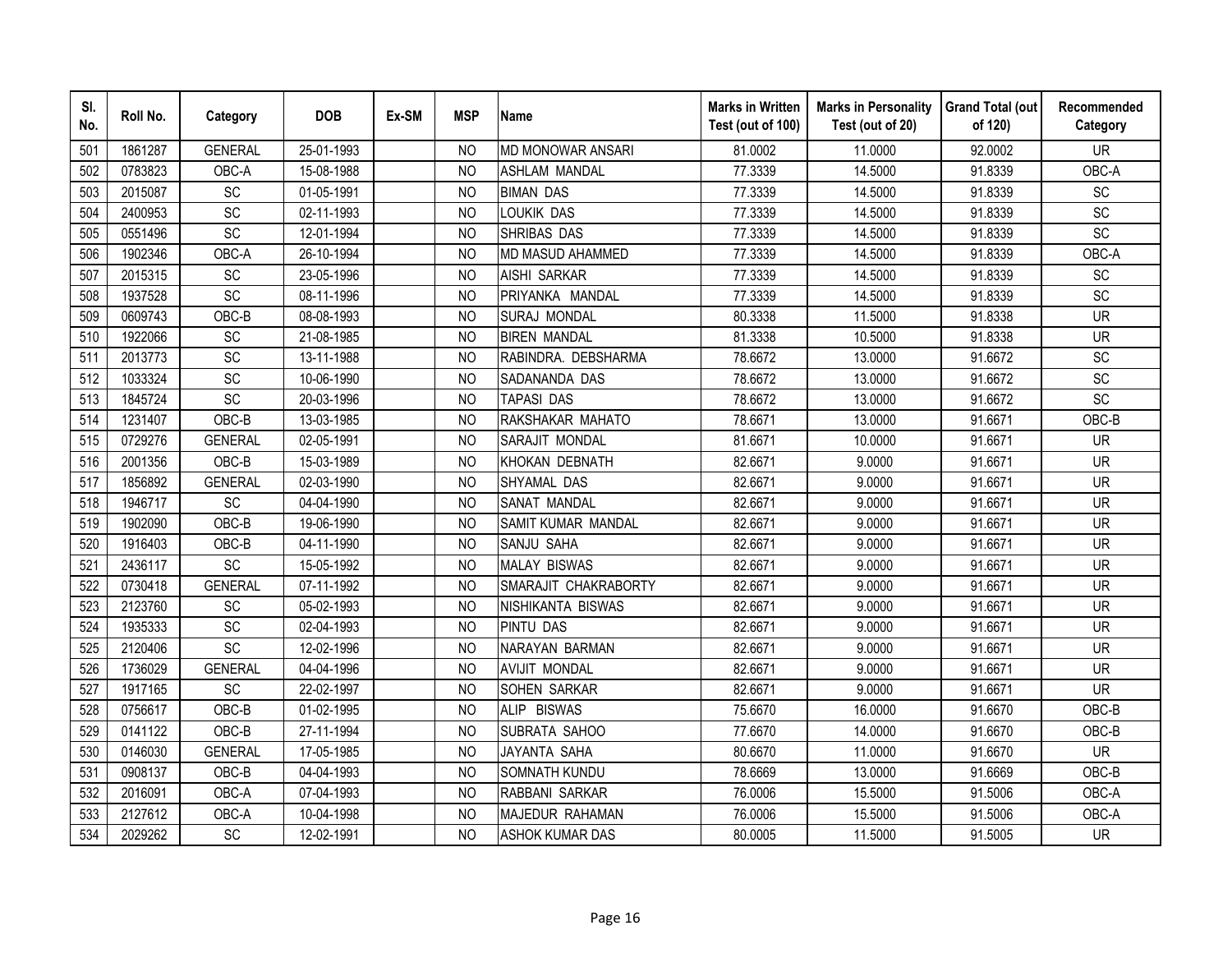| SI.<br>No. | Roll No. | Category       | <b>DOB</b> | Ex-SM | <b>MSP</b>     | <b>Name</b>            | <b>Marks in Written</b><br>Test (out of 100) | <b>Marks in Personality</b><br>Test (out of 20) | <b>Grand Total (out</b><br>of 120) | Recommended<br>Category  |
|------------|----------|----------------|------------|-------|----------------|------------------------|----------------------------------------------|-------------------------------------------------|------------------------------------|--------------------------|
| 535        | 0730158  | <b>GENERAL</b> | 15-05-1991 |       | NO.            | SADDAM HOSSAIN SK      | 80.0005                                      | 11.5000                                         | 91.5005                            | <b>UR</b>                |
| 536        | 2513883  | SC             | 08-06-1991 |       | <b>NO</b>      | <b>UTPAL BARMAN</b>    | 80.0005                                      | 11.5000                                         | 91.5005                            | $\overline{\mathsf{UR}}$ |
| 537        | 1969304  | SC             | 05-07-1997 |       | <b>NO</b>      | CHHOTAN MANDAL         | 80.0005                                      | 11.5000                                         | 91.5005                            | <b>UR</b>                |
| 538        | 2027790  | OBC-A          | 03-04-1989 |       | <b>NO</b>      | ARIF SARKAR            | 84.0004                                      | 7.5000                                          | 91.5004                            | <b>UR</b>                |
| 539        | 1918604  | SC             | 20-06-1992 |       | <b>NO</b>      | SHYAM MANDAL           | 84.0004                                      | 7.5000                                          | 91.5004                            | <b>UR</b>                |
| 540        | 0775277  | SC             | 05-01-1993 |       | NO             | KALU MANDAL            | 84.0004                                      | 7.5000                                          | 91.5004                            | <b>UR</b>                |
| 541        | 1824970  | SC             | 16-09-1993 |       | <b>NO</b>      | <b>ANIMESH BISWAS</b>  | 84.0004                                      | 7.5000                                          | 91.5004                            | <b>UR</b>                |
| 542        | 0714398  | SC             | 15-02-1994 |       | <b>NO</b>      | PRITAM DAS             | 84.0004                                      | 7.5000                                          | 91.5004                            | <b>UR</b>                |
| 543        | 1002466  | OBC-B          | 12-12-1995 |       | <b>NO</b>      | <b>ANUP GHOSH</b>      | 84.0004                                      | 7.5000                                          | 91.5004                            | UR                       |
| 544        | 1633542  | OBC-B          | 25-05-1996 |       | N <sub>O</sub> | SANDIP GHOSH           | 84.0004                                      | 7.5000                                          | 91.5004                            | <b>UR</b>                |
| 545        | 0103641  | OBC-A          | 07-06-1991 |       | <b>NO</b>      | SAFINA BANU            | 76.0003                                      | 15.5000                                         | 91.5003                            | OBC-A                    |
| 546        | 0631588  | OBC-A          | 17-09-1992 |       | <b>NO</b>      | AJAHAR UDDIN MONDAL    | 76.0003                                      | 15.5000                                         | 91.5003                            | OBC-A                    |
| 547        | 0743698  | <b>SC</b>      | 12-10-1994 |       | <b>NO</b>      | DHANANOY BISWAS        | 85.0003                                      | 6.5000                                          | 91.5003                            | <b>UR</b>                |
| 548        | 0826553  | SC             | 01-04-1989 |       | <b>NO</b>      | KAJAL LATA MANDAL      | 77.3339                                      | 14.0000                                         | 91.3339                            | SC                       |
| 549        | 1028020  | OBC-B          | 22-01-1997 |       | <b>NO</b>      | ANI DEY                | 77.3339                                      | 14.0000                                         | 91.3339                            | OBC-B                    |
| 550        | 1956494  | <b>SC</b>      | 05-08-1998 |       | <b>NO</b>      | SAMPA BISWAS           | 77.3339                                      | 14.0000                                         | 91.3339                            | SC                       |
| 551        | 2130347  | OBC-A          | 10-03-1988 |       | <b>NO</b>      | <b>IDRISH ALI</b>      | 81.3338                                      | 10.0000                                         | 91.3338                            | <b>UR</b>                |
| 552        | 2012493  | <b>GENERAL</b> | 18-04-1990 |       | N <sub>O</sub> | <b>MEHEDI HASSAN</b>   | 81.3338                                      | 10.0000                                         | 91.3338                            | <b>UR</b>                |
| 553        | 1946908  | SC             | 24-11-1991 |       | N <sub>O</sub> | RABINDRANATH BISWAS    | 81.3338                                      | 10.0000                                         | 91.3338                            | <b>UR</b>                |
| 554        | 1861873  | <b>GENERAL</b> | 26-12-1991 |       | <b>NO</b>      | SUBHANKAR MONDAL       | 81.3338                                      | 10.0000                                         | 91.3338                            | <b>UR</b>                |
| 555        | 2303792  | <b>GENERAL</b> | 29-01-1993 |       | N <sub>O</sub> | <b>SWAPAN SARKAR</b>   | 81.3338                                      | 10.0000                                         | 91.3338                            | <b>UR</b>                |
| 556        | 0104232  | <b>GENERAL</b> | 03-01-1994 |       | N <sub>O</sub> | SHAMPA GHOSH           | 81.3338                                      | 10.0000                                         | 91.3338                            | <b>UR</b>                |
| 557        | 2122694  | SC             | 07-01-1995 |       | N <sub>O</sub> | SUBRATA SARKAR         | 81.3338                                      | 10.0000                                         | 91.3338                            | <b>UR</b>                |
| 558        | 2001536  | <b>GENERAL</b> | 10-05-1995 |       | <b>NO</b>      | <b>MD JASIN ANSARI</b> | 81.3338                                      | 10.0000                                         | 91.3338                            | <b>UR</b>                |
| 559        | 1876064  | OBC-B          | 10-03-1997 |       | <b>NO</b>      | SUBENDU SARKAR         | 81.3338                                      | 10.0000                                         | 91.3338                            | <b>UR</b>                |
| 560        | 1719153  | OBC-A          | 04-10-1998 |       | <b>NO</b>      | <b>IFTIKAR RAJA</b>    | 81.3338                                      | 10.0000                                         | 91.3338                            | <b>UR</b>                |
| 561        | 2021280  | <b>SC</b>      | 20-02-1989 |       | N <sub>O</sub> | <b>SUKUMAR BARMAN</b>  | 84.3337                                      | 7.0000                                          | 91.3337                            | <b>UR</b>                |
| 562        | 2132911  | OBC-A          | 10-12-1991 |       | <b>NO</b>      | JAHIR ALI              | 74.6673                                      | 16.5000                                         | 91.1673                            | OBC-A                    |
| 563        | 0532698  | OBC-A          | 19-02-1994 |       | <b>NO</b>      | ARIFUJJAMAL MONDAL     | 76.6672                                      | 14.5000                                         | 91.1672                            | OBC-A                    |
| 564        | 0510420  | SC             | 07-07-1988 |       | <b>NO</b>      | <b>MANOJIT BISWAS</b>  | 78.6672                                      | 12.5000                                         | 91.1672                            | SC                       |
| 565        | 2207392  | SC             | 21-08-1991 |       | <b>NO</b>      | PARIMAL ROY            | 78.6672                                      | 12.5000                                         | 91.1672                            | SC                       |
| 566        | 2008164  | SC             | 30-06-1992 |       | <b>NO</b>      | <b>ABHIJIT SARKAR</b>  | 78.6672                                      | 12.5000                                         | 91.1672                            | SC                       |
| 567        | 2133042  | OBC-A          | 22-09-1999 |       | N <sub>O</sub> | <b>UMME KULSUM</b>     | 78.6672                                      | 12.5000                                         | 91.1672                            | OBC-A                    |
| 568        | 0910501  | <b>GENERAL</b> | 20-06-1991 |       | <b>NO</b>      | <b>SAYANTAN DEY</b>    | 79.6671                                      | 11.5000                                         | 91.1671                            | <b>UR</b>                |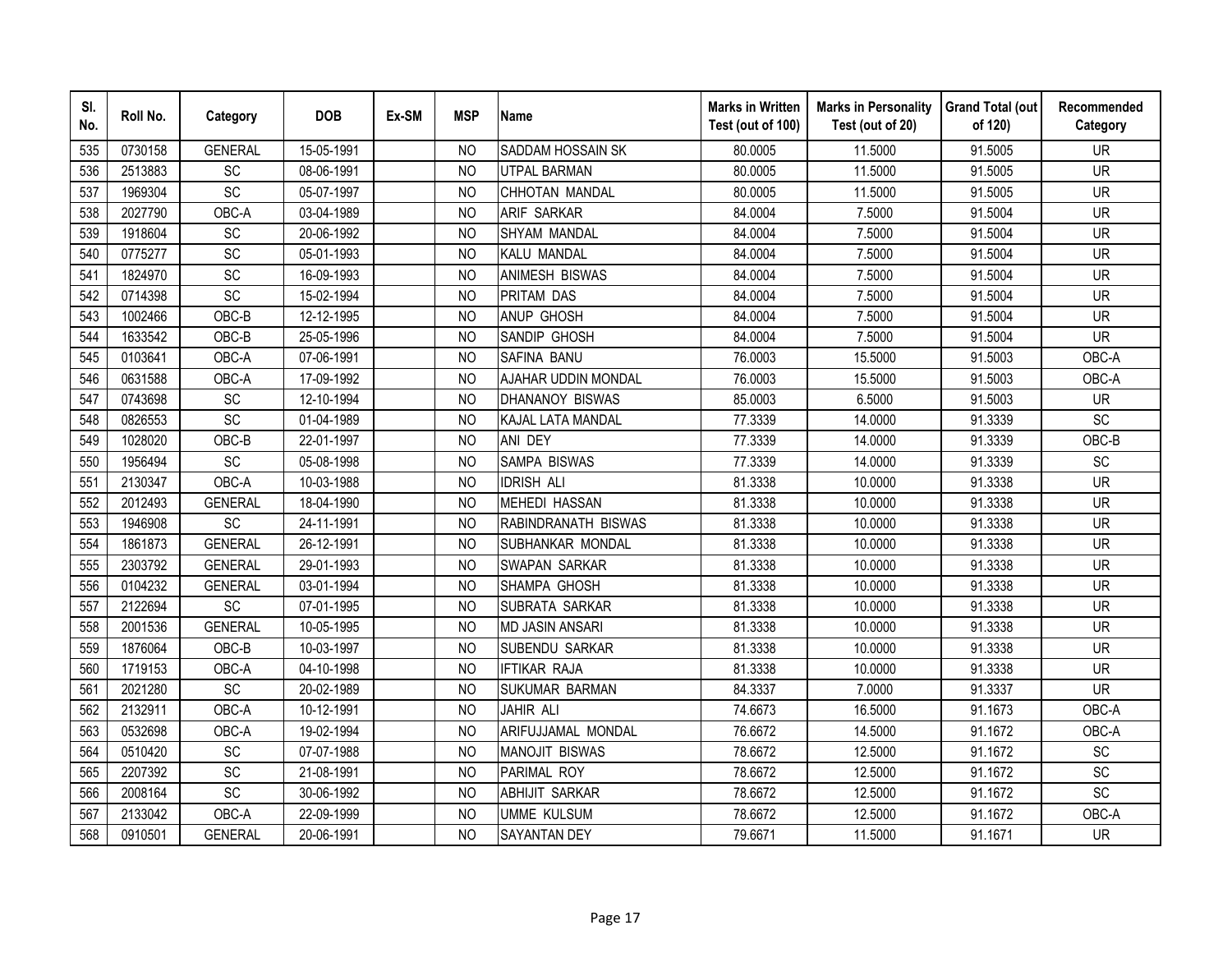| SI.<br>No. | Roll No. | Category        | <b>DOB</b> | Ex-SM | <b>MSP</b>     | <b>Name</b>            | <b>Marks in Written</b><br>Test (out of 100) | <b>Marks in Personality</b><br>Test (out of 20) | <b>Grand Total (out</b><br>of 120) | Recommended<br>Category      |
|------------|----------|-----------------|------------|-------|----------------|------------------------|----------------------------------------------|-------------------------------------------------|------------------------------------|------------------------------|
| 569        | 1950451  | SC              | 30-04-1989 |       | NO.            | <b>BANDANA BOSE</b>    | 82.6671                                      | 8.5000                                          | 91.1671                            | <b>UR</b>                    |
| 570        | 1963265  | SC              | 15-05-1991 |       | <b>NO</b>      | NARENDRA NATH ROY      | 82.6671                                      | 8.5000                                          | 91.1671                            | <b>UR</b>                    |
| 571        | 2023555  | <b>GENERAL</b>  | 07-11-1991 |       | <b>NO</b>      | JAYANTA DAS            | 82.6671                                      | 8.5000                                          | 91.1671                            | <b>UR</b>                    |
| 572        | 2310577  | <b>ST</b>       | 11-02-1992 |       | <b>NO</b>      | <b>BIKASH SAIBYA</b>   | 82.6671                                      | 8.5000                                          | 91.1671                            | <b>UR</b>                    |
| 573        | 1947739  | SC              | 03-05-1993 |       | <b>NO</b>      | JYOTSNA MANDAL         | 82.6671                                      | 8.5000                                          | 91.1671                            | <b>UR</b>                    |
| 574        | 2115777  | OBC-A           | 02-06-1993 |       | <b>NO</b>      | RABEYA KHATUN          | 82.6671                                      | 8.5000                                          | 91.1671                            | <b>UR</b>                    |
| 575        | 2129389  | OBC-A           | 01-01-1995 |       | N <sub>O</sub> | TOHIDUR RAHAMAN        | 82.6671                                      | 8.5000                                          | 91.1671                            | <b>UR</b>                    |
| 576        | 0641455  | <b>GENERAL</b>  | 08-06-1995 |       | <b>NO</b>      | TRISHAB GHOSH          | 82.6671                                      | 8.5000                                          | 91.1671                            | <b>UR</b>                    |
| 577        | 1973508  | OBC-B           | 21-08-1996 |       | <b>NO</b>      | ANJANA SARKAR          | 82.6671                                      | 8.5000                                          | 91.1671                            | <b>UR</b>                    |
| 578        | 2319377  | SC              | 03-07-1997 |       | <b>NO</b>      | MANOJ KUMAR BARMAN     | 82.6671                                      | 8.5000                                          | 91.1671                            | <b>UR</b>                    |
| 579        | 1921288  | <b>GENERAL</b>  | 28-07-1997 |       | <b>NO</b>      | <b>SK LITON ALI</b>    | 82.6671                                      | 8.5000                                          | 91.1671                            | <b>UR</b>                    |
| 580        | 1969432  | <b>GENERAL</b>  | 20-11-1997 |       | <b>NO</b>      | SUKCHAND KARMAKAR      | 82.6671                                      | 8.5000                                          | 91.1671                            | <b>UR</b>                    |
| 581        | 1961360  | <b>GENERAL</b>  | 01-01-1998 |       | <b>NO</b>      | ABDUL MUHAIMIM HIZAJEE | 82.6671                                      | 8.5000                                          | 91.1671                            | <b>UR</b>                    |
| 582        | 1821782  | <b>GENERAL</b>  | 07-02-1998 |       | <b>NO</b>      | DEBABRATA SARKAR       | 82.6671                                      | 8.5000                                          | 91.1671                            | <b>UR</b>                    |
| 583        | 0102178  | SC              | 04-03-1998 |       | <b>NO</b>      | <b>ARUNA ROY</b>       | 82.6671                                      | 8.5000                                          | 91.1671                            | <b>UR</b>                    |
| 584        | 1912598  | <b>GENERAL</b>  | 30-04-1998 |       | <b>NO</b>      | SUBRATA GHOSH          | 82.6671                                      | 8.5000                                          | 91.1671                            | Not recommended              |
| 585        | 1946047  | SC              | 16-12-1991 |       | NO.            | CHITTA RABIDAS         | 76.0006                                      | 15.0000                                         | 91.0006                            | <b>SC</b>                    |
| 586        | 2008041  | OBC-B           | 20-01-1992 |       | N <sub>O</sub> | <b>SAMIRAN SAHA</b>    | 76.0006                                      | 15.0000                                         | 91.0006                            | OBC-B                        |
| 587        | 2504578  | $\overline{SC}$ | 08-05-1994 |       | N <sub>O</sub> | <b>BIPLAB BISWAS</b>   | 76.0006                                      | 15.0000                                         | 91.0006                            | SC                           |
| 588        | 0759983  | SC              | 20-10-1994 |       | <b>NO</b>      | SUSANTA SARKAR         | 76.0006                                      | 15.0000                                         | 91.0006                            | SC                           |
| 589        | 1009383  | OBC-B           | 04-11-1996 |       | <b>NO</b>      | <b>UJJWAL GHOSH</b>    | 76.0005                                      | 15.0000                                         | 91.0005                            | OBC-B                        |
| 590        | 0741256  | OBC-B           | 15-04-1994 |       | N <sub>O</sub> | SARBOTTAM GHOSH        | 78.0005                                      | 13.0000                                         | 91.0005                            | OBC-B                        |
| 591        | 1945903  | <b>GENERAL</b>  | 08-07-1988 |       | <b>NO</b>      | UJJWAL KARMAKAR        | 80.0005                                      | 11.0000                                         | 91.0005                            | Not recommended              |
| 592        | 1857547  | SC              | 03-01-1990 |       | N <sub>O</sub> | PALASH SINGHA          | 80.0005                                      | 11.0000                                         | 91.0005                            | SC                           |
| 593        | 1914468  | <b>GENERAL</b>  | 20-11-1990 |       | <b>NO</b>      | JAYED BIN HASSAN       | 80.0005                                      | 11.0000                                         | 91.0005                            | Not recommended              |
| 594        | 1233364  | SC              | 02-03-1992 |       | <b>NO</b>      | JAGADISH BAURI         | 80.0005                                      | 11.0000                                         | 91.0005                            | SC                           |
| 595        | 2011678  | <b>GENERAL</b>  | 02-04-1993 |       | <b>NO</b>      | KAUSAR ALI SARKAR      | 80.0005                                      | 11.0000                                         | 91.0005                            | Not recommended              |
| 596        | 1965838  | SC              | 23-09-1996 |       | <b>NO</b>      | <b>BIKRAM DAS</b>      | 80.0005                                      | 11.0000                                         | 91.0005                            | <b>SC</b>                    |
| 597        | 1934393  | OBC-B           | 07-10-1996 |       | <b>NO</b>      | SHOUVIK GHOSH          | 80.0005                                      | 11.0000                                         | 91.0005                            | OBC-B                        |
| 598        | 2001529  | OBC-B           | 10-01-1998 |       | <b>NO</b>      | TAPASH PAUL            | 80.0005                                      | 11.0000                                         | 91.0005                            | OBC-B                        |
| 599        | 0514463  | OBC-A           | 06-09-1995 |       | N <sub>O</sub> | RAJESH DAFADAR         | 75.0004                                      | 16.0000                                         | 91.0004                            | OBC-A                        |
| 600        | 0713896  | OBC-B           | 24-02-1988 |       | <b>NO</b>      | <b>SUSANTA PAUL</b>    | 77.0004                                      | 14.0000                                         | 91.0004                            | OBC-B                        |
| 601        | 0507353  | SC              | 05-01-1996 |       | <b>NO</b>      | APURBA MANDAL          | 80.0004                                      | 11.0000                                         | 91.0004                            | $\operatorname{\textsf{SC}}$ |
| 602        | 1908304  | SC              | 03-03-1991 |       | <b>NO</b>      | <b>BIDHAN SARKAR</b>   | 84.0004                                      | 7.0000                                          | 91.0004                            | SC                           |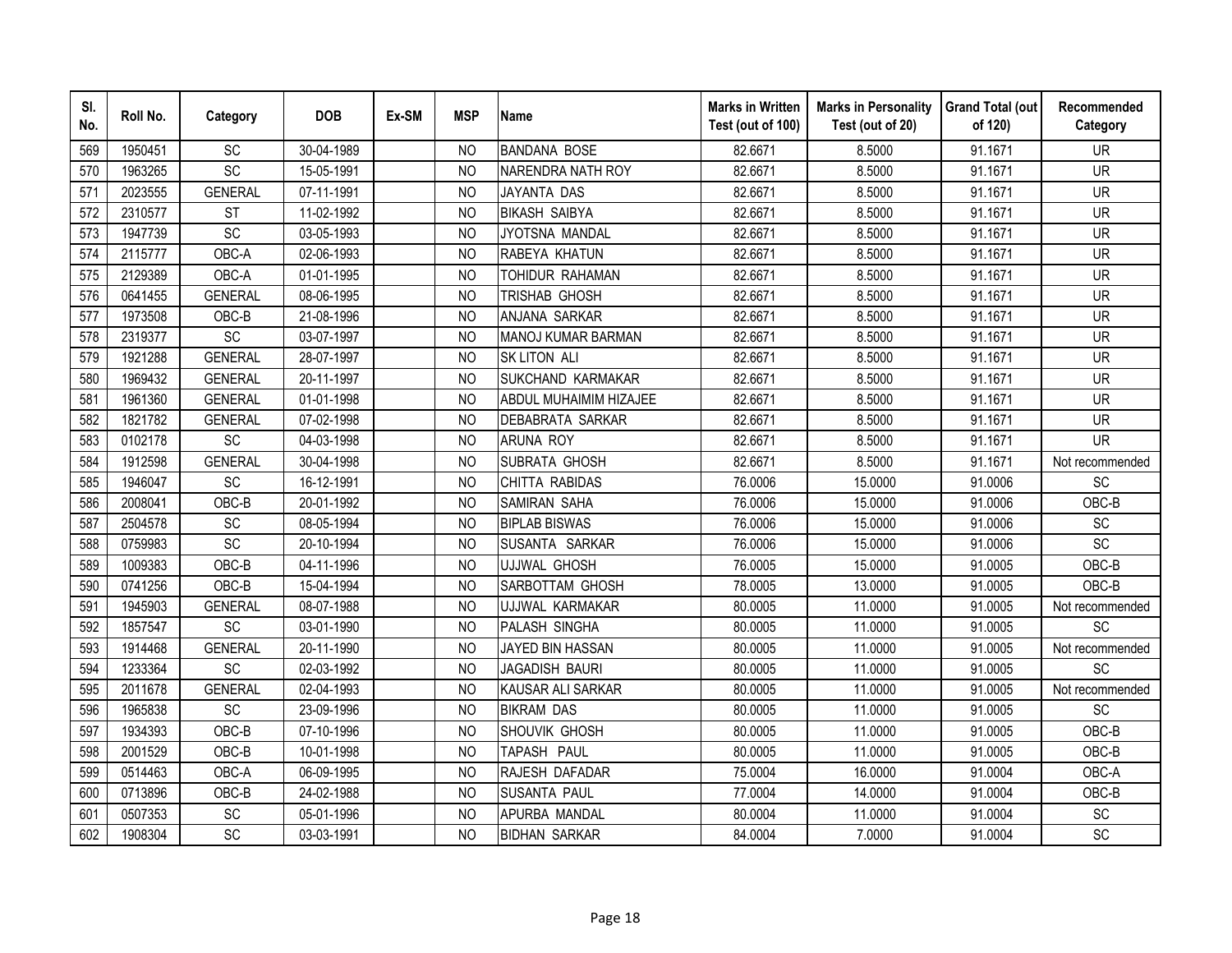| SI.<br>No. | Roll No. | Category       | <b>DOB</b> | Ex-SM | <b>MSP</b>     | <b>Name</b>              | <b>Marks in Written</b><br>Test (out of 100) | <b>Marks in Personality</b><br>Test (out of 20) | <b>Grand Total (out</b><br>of 120) | Recommended<br>Category      |
|------------|----------|----------------|------------|-------|----------------|--------------------------|----------------------------------------------|-------------------------------------------------|------------------------------------|------------------------------|
| 603        | 1817736  | SC             | 10-11-1993 |       | N <sub>O</sub> | UTPAL MONDAL             | 84.0004                                      | 7.0000                                          | 91.0004                            | SC                           |
| 604        | 2129846  | <b>GENERAL</b> | 04-04-1994 |       | <b>NO</b>      | <b>ARPAN BANIK</b>       | 84.0004                                      | 7.0000                                          | 91.0004                            | Not recommended              |
| 605        | 0746470  | OBC-B          | 22-05-1998 |       | <b>NO</b>      | <b>SUMAN BISWAS</b>      | 84.0004                                      | 7.0000                                          | 91.0004                            | OBC-B                        |
| 606        | 0815247  | OBC-B          | 30-11-1992 |       | <b>NO</b>      | <b>DIBYENDU PAL</b>      | 76.0003                                      | 15.0000                                         | 91.0003                            | OBC-B                        |
| 607        | 0780788  | OBC-B          | 07-03-1987 |       | <b>NO</b>      | SUDEB GHOSH              | 82.0003                                      | 9.0000                                          | 91.0003                            | OBC-B                        |
| 608        | 1726221  | OBC-A          | 02-04-1983 |       | <b>NO</b>      | MD NURUDDIN MIA          | 77.3339                                      | 13.5000                                         | 90.8339                            | OBC-A                        |
| 609        | 2516929  | SC             | 11-01-1994 |       | <b>NO</b>      | SUBHANKAR BAIN           | 77.3339                                      | 13.5000                                         | 90.8339                            | SC                           |
| 610        | 2220871  | OBC-A          | 01-10-1998 |       | <b>NO</b>      | <b>JAKIR HOSSIAN</b>     | 77.3339                                      | 13.5000                                         | 90.8339                            | OBC-A                        |
| 611        | 0549834  | OBC-B          | 12-11-1983 |       | N <sub>O</sub> | <b>ALOK SUTRADHAR</b>    | 76.3338                                      | 14.5000                                         | 90.8338                            | OBC-B                        |
| 612        | 0507887  | OBC-B          | 25-07-1995 |       | <b>NO</b>      | ARINDAM GHOSH            | 78.3338                                      | 12.5000                                         | 90.8338                            | OBC-B                        |
| 613        | 0738119  | SC             | 18-03-1992 |       | N <sub>O</sub> | <b>AMIYA BISWAS</b>      | 79.3338                                      | 11.5000                                         | 90.8338                            | SC                           |
| 614        | 1959091  | <b>GENERAL</b> | 04-05-1983 |       | N <sub>O</sub> | <b>MOBARAK SARKAR</b>    | 80.3338                                      | 10.5000                                         | 90.8338                            | Not recommended              |
| 615        | 0123713  | <b>GENERAL</b> | 29-05-1992 |       | <b>NO</b>      | <b>AYAN DEY</b>          | 80.3338                                      | 10.5000                                         | 90.8338                            | Not recommended              |
| 616        | 0734142  | OBC-B          | 01-04-1997 |       | <b>NO</b>      | <b>ARUP GHOSH</b>        | 80.3338                                      | 10.5000                                         | 90.8338                            | OBC-B                        |
| 617        | 1208787  | <b>GENERAL</b> | 02-03-1990 |       | <b>NO</b>      | RABI MONDAL              | 81.3338                                      | 9.5000                                          | 90.8338                            | Not recommended              |
| 618        | 2123399  | OBC-A          | 15-03-1991 |       | <b>NO</b>      | <b>NUR ALAM</b>          | 81.3338                                      | 9.5000                                          | 90.8338                            | OBC-A                        |
| 619        | 1970014  | <b>GENERAL</b> | 12-05-1991 |       | <b>NO</b>      | <b>MONOJ DAS</b>         | 81.3338                                      | 9.5000                                          | 90.8338                            | Not recommended              |
| 620        | 2103224  | OBC-A          | 26-03-1992 |       | <b>NO</b>      | AMINUL HOQUE             | 81.3338                                      | 9.5000                                          | 90.8338                            | OBC-A                        |
| 621        | 1950312  | <b>GENERAL</b> | 15-05-1993 |       | <b>NO</b>      | <b>DEBASISH MANDAL</b>   | 81.3338                                      | 9.5000                                          | 90.8338                            | Not recommended              |
| 622        | 0702667  | OBC-A          | 01-08-1996 |       | <b>NO</b>      | SAYESTA HOSSAIN          | 81.3338                                      | 9.5000                                          | 90.8338                            | OBC-A                        |
| 623        | 2027449  | <b>GENERAL</b> | 28-03-1997 |       | N <sub>O</sub> | RAKHI DAS                | 81.3338                                      | 9.5000                                          | 90.8338                            | Not recommended              |
| 624        | 2433504  | SC             | 26-05-1992 |       | N <sub>O</sub> | <b>TAPAS ROY</b>         | 80.3337                                      | 10.5000                                         | 90.8337                            | SC                           |
| 625        | 0117160  | OBC-B          | 30-09-1993 |       | N <sub>O</sub> | PALLAB PAL               | 77.3336                                      | 13.5000                                         | 90.8336                            | OBC-B                        |
| 626        | 1965102  | OBC-A          | 02-01-1979 |       | <b>NO</b>      | <b>MD AINUL HOSSAIN</b>  | 78.6672                                      | 12.0000                                         | 90.6672                            | OBC-A                        |
| 627        | 1709931  | SC             | 12-08-1990 |       | <b>NO</b>      | <b>ANJAN DAS</b>         | 78.6672                                      | 12.0000                                         | 90.6672                            | $\operatorname{\textsf{SC}}$ |
| 628        | 1942230  | SC             | 14-05-1992 |       | <b>NO</b>      | TUSHAR SARKAR            | 78.6672                                      | 12.0000                                         | 90.6672                            | SC                           |
| 629        | 0915964  | OBC-A          | 10-09-1993 |       | <b>NO</b>      | <b>MD IZRAIL</b>         | 78.6672                                      | 12.0000                                         | 90.6672                            | OBC-A                        |
| 630        | 2026311  | SC             | 20-04-1984 |       | <b>NO</b>      | SHUBHENDU SAHA           | 82.6671                                      | 8.0000                                          | 90.6671                            | SC                           |
| 631        | 0508748  | SC             | 20-12-1985 |       | <b>NO</b>      | <b>MAHADEB CH BISWAS</b> | 82.6671                                      | 8.0000                                          | 90.6671                            | SC                           |
| 632        | 1867361  | <b>GENERAL</b> | 05-01-1987 |       | <b>NO</b>      | <b>BABAN BISWAS</b>      | 82.6671                                      | 8.0000                                          | 90.6671                            | Not recommended              |
| 633        | 2512236  | SC             | 18-10-1987 |       | <b>NO</b>      | SUSHANTA MANDAL          | 82.6671                                      | 8.0000                                          | 90.6671                            | SC                           |
| 634        | 2022917  | OBC-B          | 26-03-1989 |       | <b>NO</b>      | BISHWAJIT SARKAR         | 82.6671                                      | 8.0000                                          | 90.6671                            | OBC-B                        |
| 635        | 2020686  | OBC-B          | 25-05-1989 |       | N <sub>O</sub> | LIPI GHOSH               | 82.6671                                      | 8.0000                                          | 90.6671                            | OBC-B                        |
| 636        | 2003281  | OBC-A          | 10-12-1989 |       | <b>NO</b>      | RUBEL ISLAM              | 82.6671                                      | 8.0000                                          | 90.6671                            | OBC-A                        |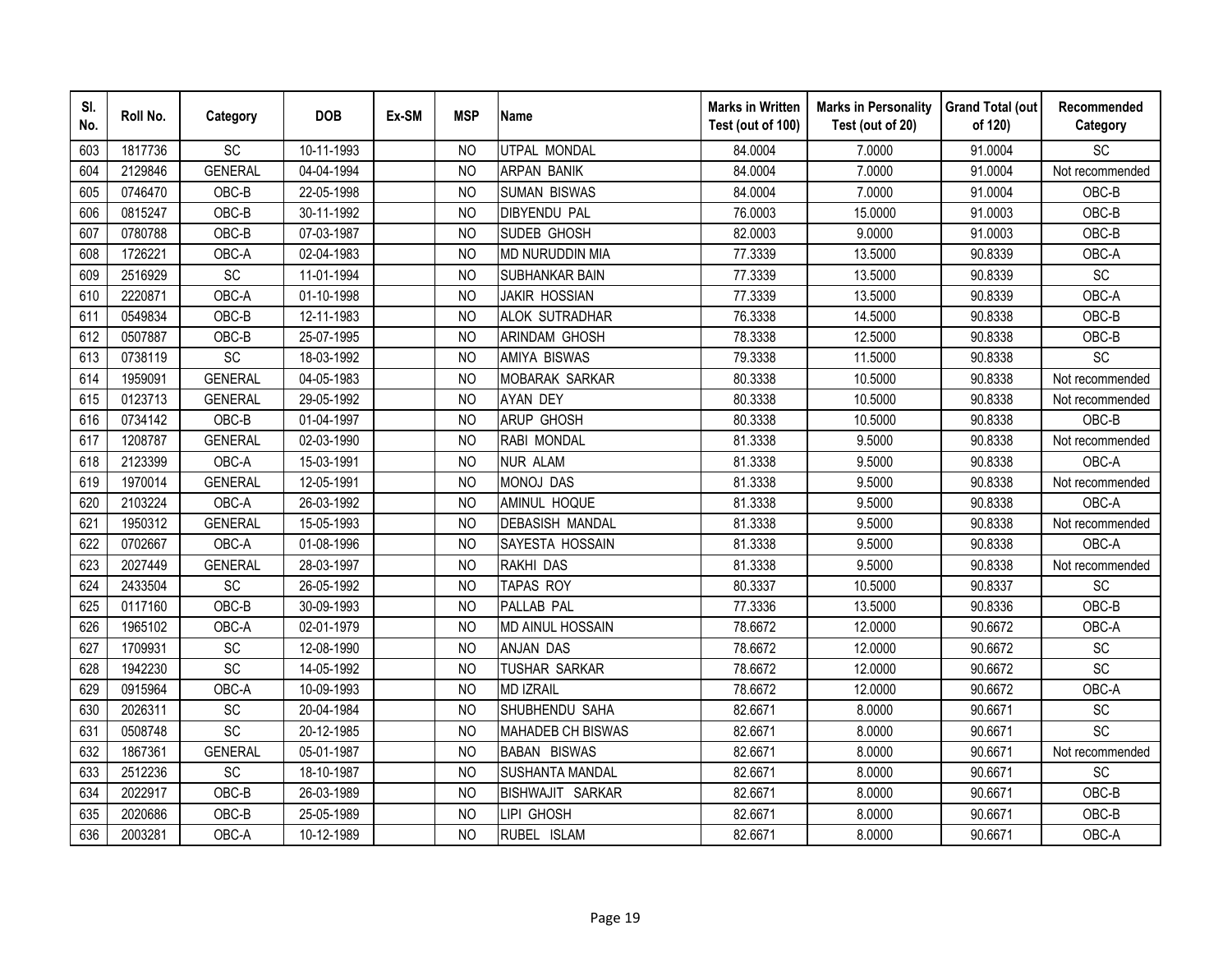| SI.<br>No. | Roll No. | Category        | <b>DOB</b> | Ex-SM | <b>MSP</b>     | <b>Name</b>                | <b>Marks in Written</b><br>Test (out of 100) | <b>Marks in Personality</b><br>Test (out of 20) | <b>Grand Total (out</b><br>of 120) | Recommended<br>Category      |
|------------|----------|-----------------|------------|-------|----------------|----------------------------|----------------------------------------------|-------------------------------------------------|------------------------------------|------------------------------|
| 637        | 2512203  | <b>GENERAL</b>  | 02-02-1991 |       | N <sub>O</sub> | <b>AMIT MANDAL</b>         | 82.6671                                      | 8.0000                                          | 90.6671                            | Not recommended              |
| 638        | 2702848  | $\overline{SC}$ | 10-03-1992 |       | <b>NO</b>      | <b>KAKULI ROY</b>          | 82.6671                                      | 8.0000                                          | 90.6671                            | SC                           |
| 639        | 2008149  | OBC-B           | 04-02-1993 |       | <b>NO</b>      | PINTU KR PAUL              | 82.6671                                      | 8.0000                                          | 90.6671                            | OBC-B                        |
| 640        | 0235133  | <b>GENERAL</b>  | 01-04-1993 |       | <b>NO</b>      | A K M MASIDUL ISLAM        | 82.6671                                      | 8.0000                                          | 90.6671                            | Not recommended              |
| 641        | 0518250  | SC              | 01-04-1993 |       | <b>NO</b>      | KUNAL ADHIKARY             | 82.6671                                      | 8.0000                                          | 90.6671                            | SC                           |
| 642        | 2006714  | SC              | 13-02-1995 |       | <b>NO</b>      | PABITRA BISWAS             | 82.6671                                      | 8.0000                                          | 90.6671                            | SC                           |
| 643        | 1815518  | <b>GENERAL</b>  | 06-03-1995 |       | N <sub>O</sub> | RAJA SAHA                  | 82.6671                                      | 8.0000                                          | 90.6671                            | Not recommended              |
| 644        | 2010030  | OBC-B           | 18-04-1995 |       | <b>NO</b>      | <b>IFTAKAR ALAM SARKAR</b> | 82.6671                                      | 8.0000                                          | 90.6671                            | OBC-B                        |
| 645        | 1863089  | <b>GENERAL</b>  | 10-05-1995 |       | <b>NO</b>      | HASMOTULLA SK              | 82.6671                                      | 8.0000                                          | 90.6671                            | Not recommended              |
| 646        | 2521103  | <b>GENERAL</b>  | 29-10-1995 |       | <b>NO</b>      | <b>RUNA LAILA</b>          | 82.6671                                      | 8.0000                                          | 90.6671                            | Not recommended              |
| 647        | 1873804  | <b>GENERAL</b>  | 25-08-1997 |       | <b>NO</b>      | <b>ASHISH DAS</b>          | 82.6671                                      | 8.0000                                          | 90.6671                            | Not recommended              |
| 648        | 1928373  | <b>GENERAL</b>  | 10-12-1997 |       | <b>NO</b>      | <b>JAYANTA SAHA</b>        | 82.6671                                      | 8.0000                                          | 90.6671                            | Not recommended              |
| 649        | 1934495  | SC              | 18-12-1976 |       | <b>NO</b>      | PROKASH CHANDRA MANDA      | 76.0006                                      | 14.5000                                         | 90.5006                            | SC                           |
| 650        | 2007490  | SC              | 11-02-1978 |       | <b>NO</b>      | PROBADH KUMAR SARKAR       | 76.0006                                      | 14.5000                                         | 90.5006                            | SC                           |
| 651        | 2120398  | SC              | 20-03-1995 |       | <b>NO</b>      | HARIPADA SARKAR            | 76.0006                                      | 14.5000                                         | 90.5006                            | SC                           |
| 652        | 2315493  | SC              | 10-04-1998 |       | <b>NO</b>      | PROVAS BISWAS              | 76.0006                                      | 14.5000                                         | 90.5006                            | SC                           |
| 653        | 0518305  | OBC-B           | 17-01-1992 |       | <b>NO</b>      | SUBHANKAR DHARA            | 76.0005                                      | 14.5000                                         | 90.5005                            | OBC-B                        |
| 654        | 2024297  | OBC-A           | 18-05-1990 |       | N <sub>O</sub> | LUTFOR ROHAMAN             | 79.0005                                      | 11.5000                                         | 90.5005                            | OBC-A                        |
| 655        | 2201719  | $\overline{SC}$ | 02-05-1991 |       | <b>NO</b>      | <b>JUTHIKA ROY</b>         | 80.0005                                      | 10.5000                                         | 90.5005                            | $\overline{SC}$              |
| 656        | 2029688  | OBC-A           | 09-12-1993 |       | N <sub>O</sub> | KAJEL SARKAR               | 80.0005                                      | 10.5000                                         | 90.5005                            | OBC-A                        |
| 657        | 2002227  | <b>GENERAL</b>  | 07-04-1995 |       | <b>NO</b>      | <b>JIARUL MIAH</b>         | 80.0005                                      | 10.5000                                         | 90.5005                            | Not recommended              |
| 658        | 0659471  | SC              | 19-01-1994 |       | N <sub>O</sub> | <b>DIPANKAR GAIN</b>       | 79.0004                                      | 11.5000                                         | 90.5004                            | <b>SC</b>                    |
| 659        | 1637843  | SC              | 10-10-1985 |       | <b>NO</b>      | RAJESH BISWAS              | 84.0004                                      | 6.5000                                          | 90.5004                            | SC                           |
| 660        | 1951366  | SC              | 28-11-1986 |       | N <sub>O</sub> | PRODIP MANDAL              | 84.0004                                      | 6.5000                                          | 90.5004                            | $\operatorname{\textsf{SC}}$ |
| 661        | 2530430  | SC              | 07-01-1988 |       | <b>NO</b>      | <b>BIVEKANANDA BISWAS</b>  | 84.0004                                      | 6.5000                                          | 90.5004                            | SC                           |
| 662        | 1010522  | SC              | 14-09-1998 |       | <b>NO</b>      | <b>BAPAN SARKAR</b>        | 84.0004                                      | 6.5000                                          | 90.5004                            | SC                           |
| 663        | 2122766  | SC              | 26-10-1994 |       | <b>NO</b>      | NITAI CHANDRA SARKAR       | 76.3339                                      | 14.0000                                         | 90.3339                            | SC                           |
| 664        | 1241869  | SC              | 01-02-1993 |       | <b>NO</b>      | ANKIT MANDAL               | 77.3339                                      | 13.0000                                         | 90.3339                            | SC                           |
| 665        | 2126764  | OBC-A           | 13-03-1994 |       | N <sub>O</sub> | AJMIRA KHATUN              | 77.3339                                      | 13.0000                                         | 90.3339                            | OBC-A                        |
| 666        | 2206914  | SC              | 06-11-1987 |       | <b>NO</b>      | BASANTI MAJUMDAR           | 81.3338                                      | 9.0000                                          | 90.3338                            | SC                           |
| 667        | 1903713  | <b>GENERAL</b>  | 05-04-1988 |       | <b>NO</b>      | PINTU SAHA                 | 81.3338                                      | 9.0000                                          | 90.3338                            | Not recommended              |
| 668        | 1820101  | <b>GENERAL</b>  | 02-04-1989 |       | <b>NO</b>      | <b>KISHAN SAHA</b>         | 81.3338                                      | 9.0000                                          | 90.3338                            | Not recommended              |
| 669        | 1824418  | <b>GENERAL</b>  | 27-09-1992 |       | N <sub>O</sub> | RABIUL ALAM                | 81.3338                                      | 9.0000                                          | 90.3338                            | Not recommended              |
| 670        | 1904339  | <b>GENERAL</b>  | 25-03-1994 |       | <b>NO</b>      | <b>MD SABIR ALAM</b>       | 81.3338                                      | 9.0000                                          | 90.3338                            | Not recommended              |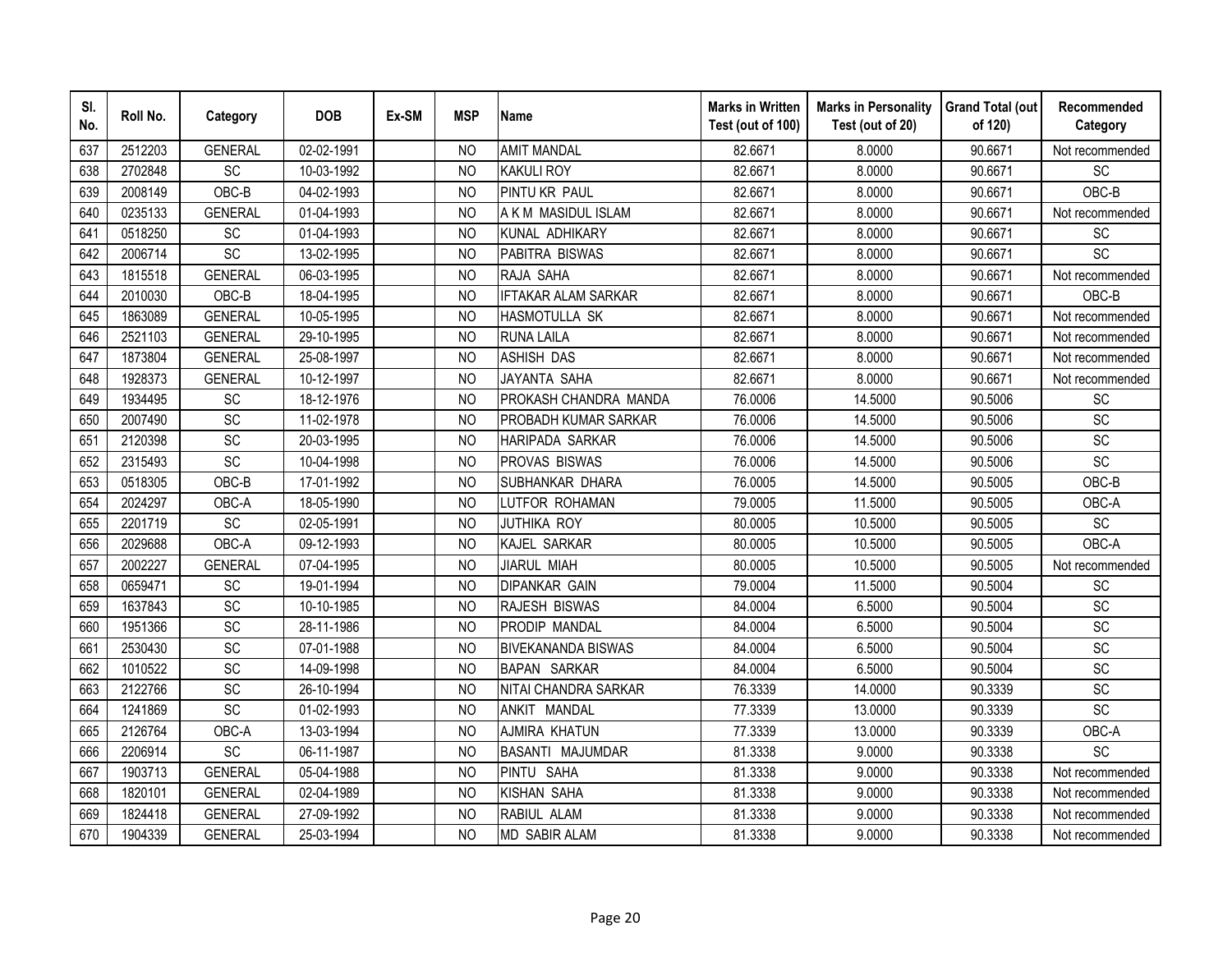| SI.<br>No. | Roll No. | Category        | <b>DOB</b> | Ex-SM | <b>MSP</b>     | <b>Name</b>               | <b>Marks in Written</b><br>Test (out of 100) | <b>Marks in Personality</b><br>Test (out of 20) | <b>Grand Total (out</b><br>of 120) | Recommended<br>Category      |
|------------|----------|-----------------|------------|-------|----------------|---------------------------|----------------------------------------------|-------------------------------------------------|------------------------------------|------------------------------|
| 671        | 2121285  | OBC-A           | 25-04-1994 |       | N <sub>O</sub> | <b>GOLAM SAMDANI</b>      | 81.3338                                      | 9.0000                                          | 90.3338                            | OBC-A                        |
| 672        | 1904786  | <b>GENERAL</b>  | 12-11-1996 |       | <b>NO</b>      | <b>DAYEL PRAMANIK</b>     | 81.3338                                      | 9.0000                                          | 90.3338                            | Not recommended              |
| 673        | 1907818  | SC              | 01-03-1997 |       | <b>NO</b>      | <b>BIPLAB SARKAR</b>      | 81.3338                                      | 9.0000                                          | 90.3338                            | SC                           |
| 674        | 1966564  | <b>GENERAL</b>  | 15-08-1997 |       | <b>NO</b>      | DINBANDHU MANDAL          | 81.3338                                      | 9.0000                                          | 90.3338                            | Not recommended              |
| 675        | 0500317  | OBC-B           | 28-03-1991 |       | <b>NO</b>      | ARINDAM GHOSH             | 76.3337                                      | 14.0000                                         | 90.3337                            | OBC-B                        |
| 676        | 2415812  | <b>GENERAL</b>  | 08-02-1986 |       | <b>NO</b>      | <b>RUPA DAS</b>           | 85.3334                                      | 5.0000                                          | 90.3334                            | Not recommended              |
| 677        | 1907975  | OBC-A           | 15-08-1987 |       | N <sub>O</sub> | <b>MD MOSARAF HOSSAIN</b> | 74.6673                                      | 15.5000                                         | 90.1673                            | OBC-A                        |
| 678        | 0536706  | OBC-B           | 04-12-1994 |       | <b>NO</b>      | <b>SUJAY DEY</b>          | 77.6672                                      | 12.5000                                         | 90.1672                            | OBC-B                        |
| 679        | 2131368  | SC              | 01-01-1998 |       | <b>NO</b>      | ALPANA BARMAN             | 77.6672                                      | 12.5000                                         | 90.1672                            | SC                           |
| 680        | 2106058  | SC              | 03-01-1993 |       | <b>NO</b>      | <b>BINESWAR ROY</b>       | 78.6672                                      | 11.5000                                         | 90.1672                            | SC                           |
| 681        | 1871688  | SC              | 01-04-1995 |       | <b>NO</b>      | <b>MANIK ROY</b>          | 78.6672                                      | 11.5000                                         | 90.1672                            | SC                           |
| 682        | 1913585  | OBC-A           | 16-10-1983 |       | <b>NO</b>      | PABAN MANDAL              | 82.6671                                      | 7.5000                                          | 90.1671                            | Not recommended              |
| 683        | 1936115  | SC              | 02-02-1986 |       | <b>NO</b>      | MANGAL MANDAL             | 82.6671                                      | 7.5000                                          | 90.1671                            | SC                           |
| 684        | 1901722  | SC              | 01-02-1987 |       | <b>NO</b>      | SUPREEM MANDAL            | 82.6671                                      | 7.5000                                          | 90.1671                            | <b>SC</b>                    |
| 685        | 2027905  | <b>GENERAL</b>  | 20-05-1987 |       | <b>NO</b>      | <b>SOMEN BANIK</b>        | 82.6671                                      | 7.5000                                          | 90.1671                            | Not recommended              |
| 686        | 2117922  | SC              | 02-03-1988 |       | <b>NO</b>      | HIRALAL BARMAN            | 82.6671                                      | 7.5000                                          | 90.1671                            | SC                           |
| 687        | 0736338  | SC              | 03-06-1990 |       | <b>NO</b>      | RAJU SARKAR               | 82.6671                                      | 7.5000                                          | 90.1671                            | SC                           |
| 688        | 1950482  | <b>GENERAL</b>  | 27-02-1992 |       | N <sub>O</sub> | MOUSUMI GHOSH             | 82.6671                                      | 7.5000                                          | 90.1671                            | Not recommended              |
| 689        | 1929354  | SC              | 22-04-1992 |       | N <sub>O</sub> | PARTHA SARKAR             | 82.6671                                      | 7.5000                                          | 90.1671                            | SC                           |
| 690        | 1961602  | SC              | 28-02-1993 |       | N <sub>O</sub> | JAYANTA KUMAR MANDAL      | 82.6671                                      | 7.5000                                          | 90.1671                            | SC                           |
| 691        | 2128041  | $\overline{SC}$ | 02-05-1993 |       | <b>NO</b>      | <b>AJOY BARMAN</b>        | 82.6671                                      | 7.5000                                          | 90.1671                            | $\overline{SC}$              |
| 692        | 0525973  | SC              | 28-04-1994 |       | N <sub>O</sub> | <b>ANIRBAN ROY</b>        | 82.6671                                      | 7.5000                                          | 90.1671                            | $\overline{SC}$              |
| 693        | 2116480  | <b>GENERAL</b>  | 23-06-1994 |       | <b>NO</b>      | ASNARUL ISLAM             | 82.6671                                      | 7.5000                                          | 90.1671                            | Not recommended              |
| 694        | 2440166  | SC              | 28-12-1995 |       | N <sub>O</sub> | RAKESH SARKAR             | 82.6671                                      | 7.5000                                          | 90.1671                            | SC                           |
| 695        | 2027502  | <b>GENERAL</b>  | 29-04-1996 |       | <b>NO</b>      | SOURAV SARKAR             | 82.6671                                      | 7.5000                                          | 90.1671                            | Not recommended              |
| 696        | 2106189  | SC              | 14-08-1997 |       | <b>NO</b>      | JOYASHREE ROY             | 82.6671                                      | 7.5000                                          | 90.1671                            | <b>SC</b>                    |
| 697        | 1971112  | OBC-A           | 13-05-1998 |       | <b>NO</b>      | <b>ABUL KALM AZAD</b>     | 82.6671                                      | 7.5000                                          | 90.1671                            | OBC-A                        |
| 698        | 2132294  | OBC-A           | 14-11-1998 |       | <b>NO</b>      | AMANULLA                  | 82.6671                                      | 7.5000                                          | 90.1671                            | OBC-A                        |
| 699        | 2023780  | <b>GENERAL</b>  | 01-09-1999 |       | N <sub>O</sub> | RUKSANA KHATUN            | 82.6671                                      | 7.5000                                          | 90.1671                            | Not recommended              |
| 700        | 1036749  | SC              | 06-01-1996 |       | <b>NO</b>      | APURBA BISWAS             | 86.6670                                      | 3.5000                                          | 90.1670                            | SC                           |
| 701        | 1920785  | SC              | 15-03-1988 |       | <b>NO</b>      | SUVANKAR MANDAL           | 76.0006                                      | 14.0000                                         | 90.0006                            | SC                           |
| 702        | 2314578  | SC              | 12-11-1993 |       | <b>NO</b>      | DHANANJOY ROY             | 76.0006                                      | 14.0000                                         | 90.0006                            | SC                           |
| 703        | 1936843  | OBC-B           | 01-01-1994 |       | <b>NO</b>      | <b>RUPAK MANDAL</b>       | 76.0006                                      | 14.0000                                         | 90.0006                            | OBC-B                        |
| 704        | 0770383  | SC              | 03-02-1996 |       | <b>NO</b>      | SHUBHRA HALDER            | 76.0006                                      | 14.0000                                         | 90.0006                            | $\operatorname{\textsf{SC}}$ |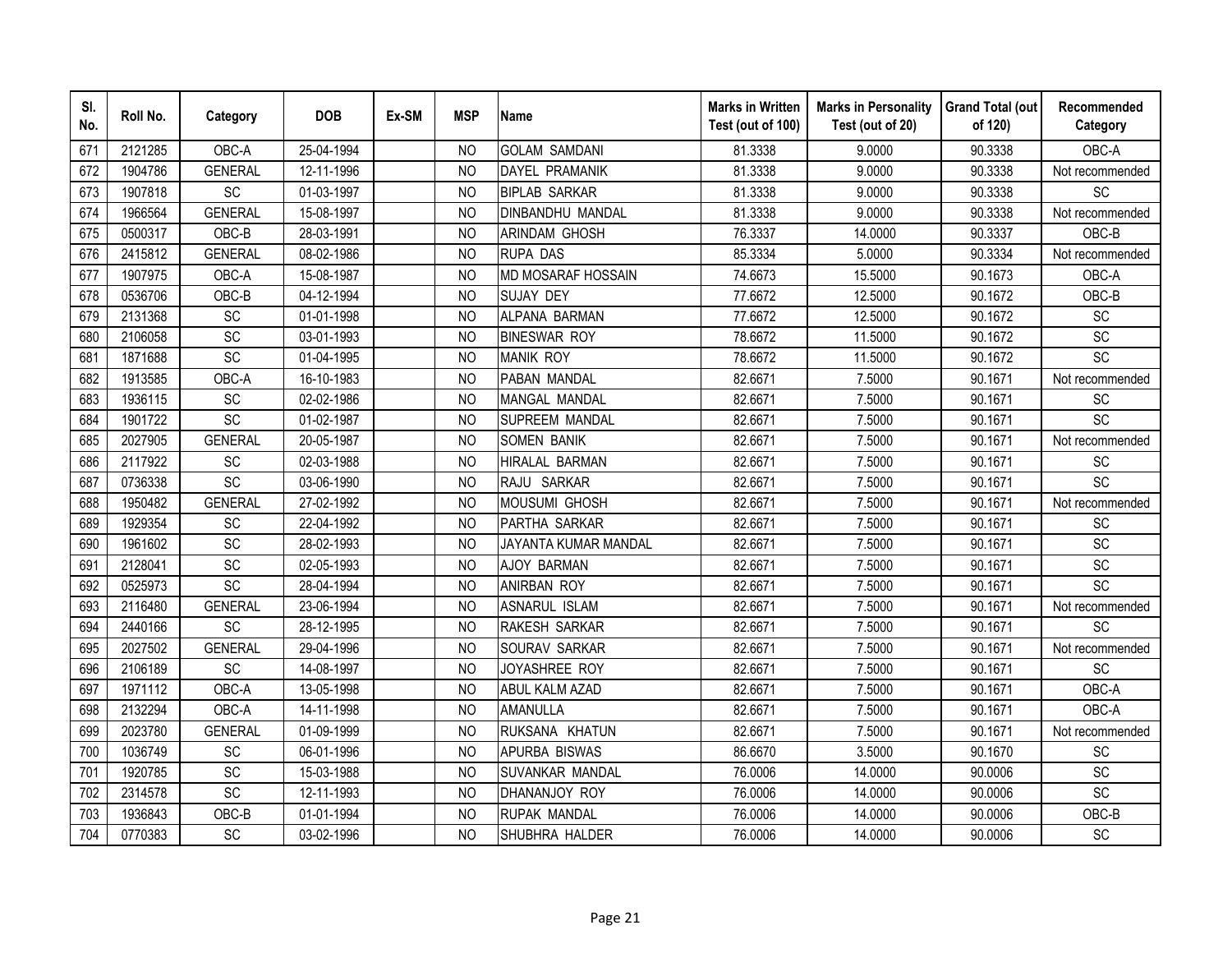| SI.<br>No. | Roll No. | Category        | <b>DOB</b> | Ex-SM | <b>MSP</b>     | <b>Name</b>                | <b>Marks in Written</b><br>Test (out of 100) | <b>Marks in Personality</b><br>Test (out of 20) | <b>Grand Total (out</b><br>of 120) | Recommended<br>Category      |
|------------|----------|-----------------|------------|-------|----------------|----------------------------|----------------------------------------------|-------------------------------------------------|------------------------------------|------------------------------|
| 705        | 2406267  | OBC-A           | 24-07-1999 |       | <b>NO</b>      | SAHEB HOSSAIN              | 76.0006                                      | 14.0000                                         | 90.0006                            | OBC-A                        |
| 706        | 1823276  | <b>SC</b>       | 28-10-1980 |       | N <sub>O</sub> | <b>BISWAJIT MONDAL</b>     | 80.0005                                      | 10.0000                                         | 90.0005                            | <b>SC</b>                    |
| 707        | 1866976  | SC              | 02-04-1985 |       | <b>NO</b>      | <b>MAUSUMI BISWAS</b>      | 80.0005                                      | 10.0000                                         | 90.0005                            | SC                           |
| 708        | 2002756  | SC              | 27-02-1992 |       | N <sub>O</sub> | ANJALI MANDAL              | 80.0005                                      | 10.0000                                         | 90.0005                            | SC                           |
| 709        | 0126666  | <b>GENERAL</b>  | 15-12-1995 |       | <b>NO</b>      | <b>MD HANIF</b>            | 80.0005                                      | 10.0000                                         | 90.0005                            | Not recommended              |
| 710        | 2019996  | <b>GENERAL</b>  | 08-03-1996 |       | N <sub>O</sub> | ABHIJIT MONDAL             | 80.0005                                      | 10.0000                                         | 90.0005                            | Not recommended              |
| 711        | 1005990  | OBC-B           | 25-07-1997 |       | NO             | PRASANTA SHARMA            | 77.0004                                      | 13.0000                                         | 90.0004                            | OBC-B                        |
| 712        | 0233705  | <b>GENERAL</b>  | 11-05-1992 |       | N <sub>O</sub> | <b>DIPANJAN MALLIK</b>     | 80.0004                                      | 10.0000                                         | 90.0004                            | Not recommended              |
| 713        | 0138976  | SC              | 02-12-1995 |       | N <sub>O</sub> | <b>ABHISHEK BISWAS</b>     | 83.0004                                      | 7.0000                                          | 90.0004                            | SC                           |
| 714        | 2122611  | SC              | 11-06-1991 |       | N <sub>O</sub> | <b>DIPANKAR ROY</b>        | 84.0004                                      | 6.0000                                          | 90.0004                            | <b>SC</b>                    |
| 715        | 0727602  | $\overline{SC}$ | 06-06-1995 |       | <b>NO</b>      | <b>BIPLAB SARKAR</b>       | 84.0004                                      | 6.0000                                          | 90.0004                            | $\overline{SC}$              |
| 716        | 1918220  | <b>GENERAL</b>  | 01-02-1997 |       | <b>NO</b>      | ROJI AFROJ                 | 84.0004                                      | 6.0000                                          | 90.0004                            | Not recommended              |
| 717        | 2011421  | OBC-A           | 02-04-1993 |       | <b>NO</b>      | <b>REPON ALAMGIR</b>       | 77.0003                                      | 13.0000                                         | 90.0003                            | OBC-A                        |
| 718        | 0750969  | SC              | 02-03-1978 |       | <b>NO</b>      | TAPAS SARKAR               | 82.0003                                      | 8.0000                                          | 90.0003                            | SC                           |
| 719        | 1956676  | OBC-B           | 15-04-1996 |       | <b>NO</b>      | SUBHANKAR DEY              | 77.3339                                      | 12.5000                                         | 89.8339                            | OBC-B                        |
| 720        | 2116369  | SC              | 26-04-1975 |       | <b>NO</b>      | MADHAI CHANDRA BARMAN      | 81.3338                                      | 8.5000                                          | 89.8338                            | SC                           |
| 721        | 1727784  | <b>GENERAL</b>  | 17-05-1987 |       | <b>NO</b>      | RUHUL ISLAM                | 81.3338                                      | 8.5000                                          | 89.8338                            | Not recommended              |
| 722        | 0511950  | <b>SC</b>       | 06-05-1988 |       | <b>NO</b>      | <b>KHOKAN DAS</b>          | 81.3338                                      | 8.5000                                          | 89.8338                            | <b>SC</b>                    |
| 723        | 2026057  | SC              | 14-04-1992 |       | <b>NO</b>      | <b>SUBRATA ROY</b>         | 81.3338                                      | 8.5000                                          | 89.8338                            | $\overline{SC}$              |
| 724        | 1862028  | SC              | 07-03-1993 |       | <b>NO</b>      | JUEL BISWAS                | 81.3338                                      | 8.5000                                          | 89.8338                            | SC                           |
| 725        | 1934330  | <b>GENERAL</b>  | 08-04-1993 |       | <b>NO</b>      | PIKAI GHOSH                | 81.3338                                      | 8.5000                                          | 89.8338                            | Not recommended              |
| 726        | 2131523  | <b>SC</b>       | 01-09-1994 |       | <b>NO</b>      | GHANASHYAM DEBSARMA        | 81.3338                                      | 8.5000                                          | 89.8338                            | <b>SC</b>                    |
| 727        | 0622310  | SC              | 27-12-1997 |       | N <sub>O</sub> | NANDITA ROY                | 81.3338                                      | 8.5000                                          | 89.8338                            | SC                           |
| 728        | 0518379  | SC              | 09-08-1996 |       | <b>NO</b>      | <b>ARUN MONDAL</b>         | 76.3337                                      | 13.5000                                         | 89.8337                            | SC                           |
| 729        | 0627408  | SC              | 24-01-1996 |       | <b>NO</b>      | SANTU PANDAY               | 77.3337                                      | 12.5000                                         | 89.8337                            | $\operatorname{\textsf{SC}}$ |
| 730        | 0634683  | SC              | 04-06-1992 |       | <b>NO</b>      | <b>RABIN SARKAR</b>        | 78.3337                                      | 11.5000                                         | 89.8337                            | SC                           |
| 731        | 2125946  | OBC-A           | 12-07-1994 |       | N <sub>O</sub> | <b>MD TALUT</b>            | 74.6673                                      | 15.0000                                         | 89.6673                            | OBC-A                        |
| 732        | 1817699  | OBC-A           | 10-02-1998 |       | N <sub>O</sub> | <b>NAYEM ALI</b>           | 74.6673                                      | 15.0000                                         | 89.6673                            | OBC-A                        |
| 733        | 2003145  | SC              | 02-12-1995 |       | N <sub>O</sub> | SHUVAJIT BARMAN            | 77.6672                                      | 12.0000                                         | 89.6672                            | SC                           |
| 734        | 1922354  | SC              | 02-10-1994 |       | N <sub>O</sub> | PRIYANKA MANDAL            | 78.6672                                      | 11.0000                                         | 89.6672                            | SC                           |
| 735        | 0768846  | OBC-A           | 06-09-1996 |       | N <sub>O</sub> | <b>MAHASIN MALLICK</b>     | 78.6672                                      | 11.0000                                         | 89.6672                            | OBC-A                        |
| 736        | 0504750  | OBC-A           | 30-03-1988 |       | <b>NO</b>      | <b>WASIM AKRAM</b>         | 76.6671                                      | 13.0000                                         | 89.6671                            | OBC-A                        |
| 737        | 1843800  | OBC-B           | 02-02-1995 |       | <b>NO</b>      | SOURAV GHOSH               | 81.6671                                      | 8.0000                                          | 89.6671                            | OBC-B                        |
| 738        | 2122787  | SC              | 30-12-1998 |       | <b>NO</b>      | <b>SAMAR RANJAN BARMAN</b> | 81.6671                                      | 8.0000                                          | 89.6671                            | $\operatorname{\textsf{SC}}$ |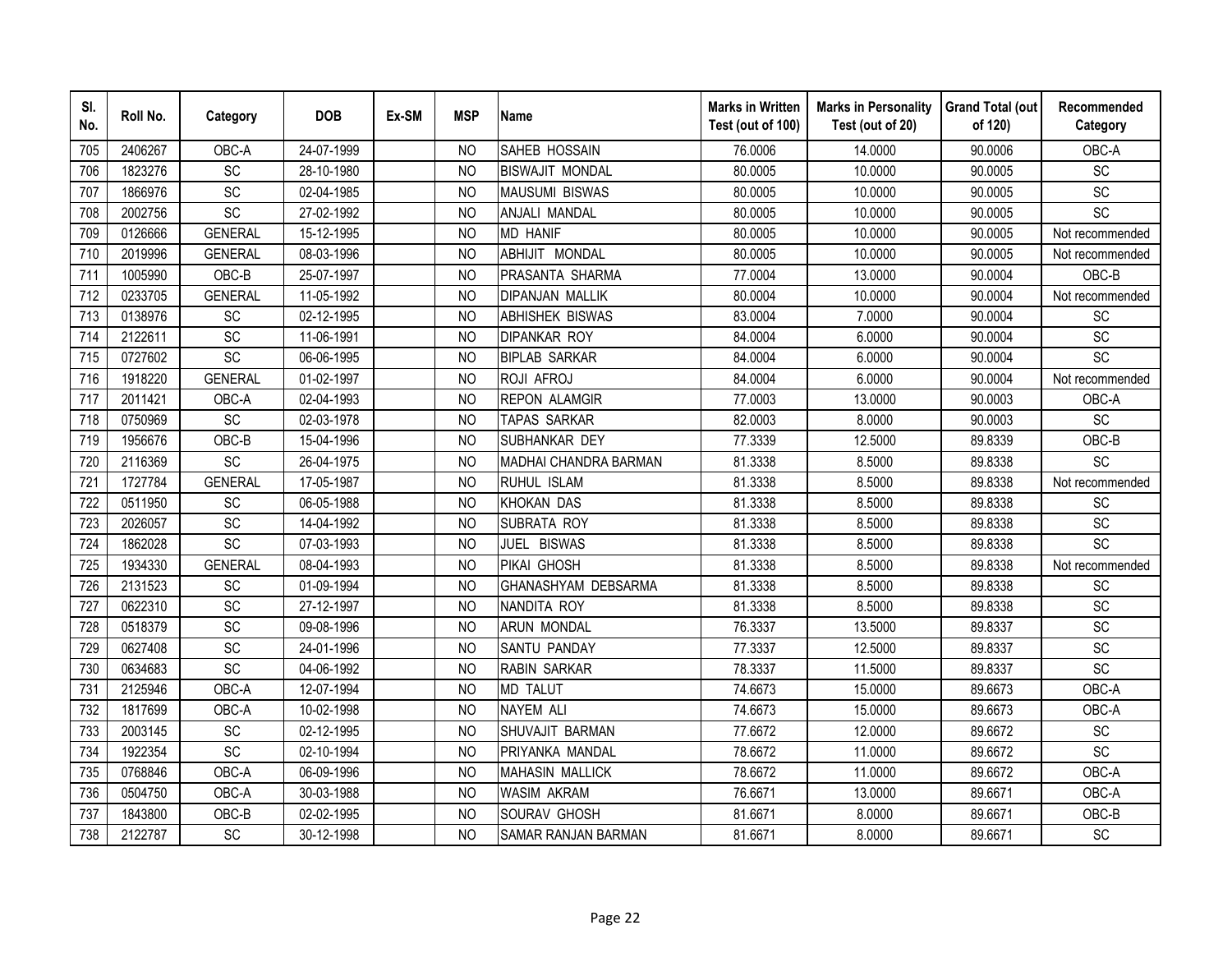| SI.<br>No. | Roll No. | Category        | <b>DOB</b> | Ex-SM | <b>MSP</b>     | <b>Name</b>                | <b>Marks in Written</b><br>Test (out of 100) | <b>Marks in Personality</b><br>Test (out of 20) | <b>Grand Total (out</b><br>of 120) | Recommended<br>Category      |
|------------|----------|-----------------|------------|-------|----------------|----------------------------|----------------------------------------------|-------------------------------------------------|------------------------------------|------------------------------|
| 739        | 1956921  | <b>GENERAL</b>  | 03-10-1999 |       | <b>NO</b>      | <b>MD MAHABUB ALAM</b>     | 81.6671                                      | 8.0000                                          | 89.6671                            | Not recommended              |
| 740        | 0141355  | OBC-A           | 02-06-1983 |       | N <sub>O</sub> | <b>MD WABAIDUR RAHAMAN</b> | 82.6671                                      | 7.0000                                          | 89.6671                            | OBC-A                        |
| 741        | 1917871  | SC              | 02-02-1986 |       | <b>NO</b>      | PROBHA ROY                 | 82.6671                                      | 7.0000                                          | 89.6671                            | SC                           |
| 742        | 2108013  | SC              | 09-08-1987 |       | N <sub>O</sub> | <b>MAMANI BARMAN</b>       | 82.6671                                      | 7.0000                                          | 89.6671                            | SC                           |
| 743        | 0635296  | SC              | 21-09-1987 |       | <b>NO</b>      | GOURANGA TIKADER           | 82.6671                                      | 7.0000                                          | 89.6671                            | $\operatorname{\textsf{SC}}$ |
| 744        | 1809492  | SC              | 15-02-1990 |       | N <sub>O</sub> | NISHIT HALDER              | 82.6671                                      | 7.0000                                          | 89.6671                            | SC                           |
| 745        | 0521740  | SC              | 19-11-1990 |       | NO             | TANMAY SHARMA              | 82.6671                                      | 7.0000                                          | 89.6671                            | SC                           |
| 746        | 1831246  | SC              | 27-05-1991 |       | N <sub>O</sub> | <b>MRITUNJOY BISWAS</b>    | 82.6671                                      | 7.0000                                          | 89.6671                            | SC                           |
| 747        | 1900914  | OBC-B           | 09-03-1992 |       | N <sub>O</sub> | SUDIP GHOSH                | 82.6671                                      | 7.0000                                          | 89.6671                            | OBC-B                        |
| 748        | 1924887  | OBC-A           | 29-01-1993 |       | N <sub>O</sub> | JANARUL ALI                | 82.6671                                      | 7.0000                                          | 89.6671                            | OBC-A                        |
| 749        | 0639159  | $\overline{SC}$ | 03-11-1993 |       | <b>NO</b>      | <b>DINESH GAIN</b>         | 82.6671                                      | 7.0000                                          | 89.6671                            | $\overline{SC}$              |
| 750        | 1812987  | <b>GENERAL</b>  | 21-11-1993 |       | <b>NO</b>      | <b>AMIT MAJUMDER</b>       | 82.6671                                      | 7.0000                                          | 89.6671                            | Not recommended              |
| 751        | 2021336  | <b>GENERAL</b>  | 27-03-1994 |       | <b>NO</b>      | PRODIP MONDAL              | 82.6671                                      | 7.0000                                          | 89.6671                            | Not recommended              |
| 752        | 2313427  | SC              | 06-06-1994 |       | <b>NO</b>      | <b>ANUP KIRTONIA</b>       | 82.6671                                      | 7.0000                                          | 89.6671                            | <b>SC</b>                    |
| 753        | 1861246  | OBC-A           | 06-06-1995 |       | <b>NO</b>      | MD ABDUL HALIM             | 82.6671                                      | 7.0000                                          | 89.6671                            | OBC-A                        |
| 754        | 2000074  | OBC-A           | 28-11-1995 |       | <b>NO</b>      | <b>MEHEDI ALI SARKAR</b>   | 82.6671                                      | 7.0000                                          | 89.6671                            | OBC-A                        |
| 755        | 2015725  | SC              | 22-12-1997 |       | <b>NO</b>      | PABITRA ROY                | 82.6671                                      | 7.0000                                          | 89.6671                            | SC                           |
| 756        | 1970672  | OBC-A           | 21-01-1998 |       | N <sub>O</sub> | JAMAL HOSSAIN              | 82.6671                                      | 7.0000                                          | 89.6671                            | OBC-A                        |
| 757        | 2023618  | $\overline{SC}$ | 03-09-1999 |       | <b>NO</b>      | <b>BISWAJIT BARMAN</b>     | 82.6671                                      | 7.0000                                          | 89.6671                            | $\overline{SC}$              |
| 758        | 0208146  | OBC-A           | 08-04-1993 |       | <b>NO</b>      | ASFAQUE ALAM               | 76.6670                                      | 13.0000                                         | 89.6670                            | OBC-A                        |
| 759        | 0135073  | OBC-A           | 12-03-1993 |       | <b>NO</b>      | SAJAHAN ALI BADSHA         | 77.6670                                      | 12.0000                                         | 89.6670                            | OBC-A                        |
| 760        | 0121554  | SC              | 23-06-1995 |       | <b>NO</b>      | <b>SUPRIYO NASKAR</b>      | 81.6670                                      | 8.0000                                          | 89.6670                            | SC                           |
| 761        | 2421338  | SC              | 18-01-1997 |       | N <sub>O</sub> | UTPAL ROY                  | 85.6670                                      | 4.0000                                          | 89.6670                            | SC                           |
| 762        | 1964827  | OBC-A           | 05-08-1990 |       | N <sub>O</sub> | <b>MD NUR ISLAM</b>        | 76.0006                                      | 13.5000                                         | 89.5006                            | OBC-A                        |
| 763        | 2217040  | SC              | 18-09-1984 |       | N <sub>O</sub> | <b>DEBABRATA BISWAS</b>    | 80.0005                                      | 9.5000                                          | 89.5005                            | SC                           |
| 764        | 1708239  | SC              | 09-01-1996 |       | N <sub>O</sub> | SUBHOMAY MANDAL            | 80.0005                                      | 9.5000                                          | 89.5005                            | SC                           |
| 765        | 2206528  | SC              | 04-04-1997 |       | N <sub>O</sub> | NAYAN ROY                  | 80.0005                                      | 9.5000                                          | 89.5005                            | SC                           |
| 766        | 1911487  | SC              | 21-11-1997 |       | N <sub>O</sub> | <b>DIP SARKAR</b>          | 80.0005                                      | 9.5000                                          | 89.5005                            | SC                           |
| 767        | 2105731  | <b>GENERAL</b>  | 07-08-1999 |       | N <sub>O</sub> | ANOWARA BEGAM              | 80.0005                                      | 9.5000                                          | 89.5005                            | Not recommended              |
| 768        | 0650612  | SC              | 05-10-1980 |       | N <sub>O</sub> | JAYDEB MANDAL              | 84.0004                                      | 5.5000                                          | 89.5004                            | SC                           |
| 769        | 0759790  | SC              | 06-04-1984 |       | N <sub>O</sub> | <b>BISWANATH BISWAS</b>    | 84.0004                                      | 5.5000                                          | 89.5004                            | SC                           |
| 770        | 0531868  | SC              | 27-02-1987 |       | <b>NO</b>      | SANJAY SARKAR              | 84.0004                                      | 5.5000                                          | 89.5004                            | SC                           |
| 771        | 1933980  | SC              | 10-12-1990 |       | <b>NO</b>      | SUJIT MANDAL               | 84.0004                                      | 5.5000                                          | 89.5004                            | SC                           |
| 772        | 0520901  | SC              | 15-11-1991 |       | <b>NO</b>      | PRATIK SARKAR              | 84.0004                                      | 5.5000                                          | 89.5004                            | SC                           |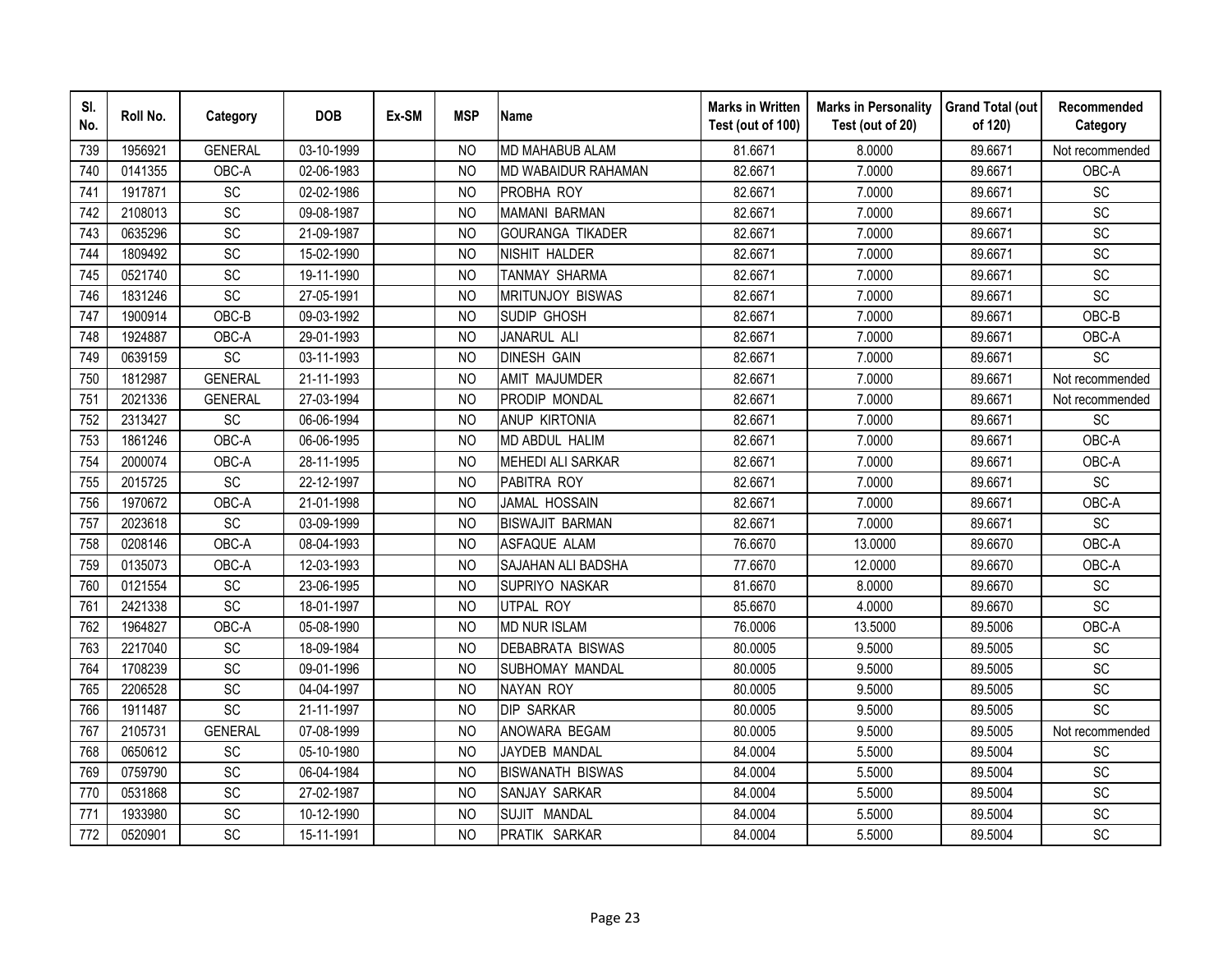| SI.<br>No. | Roll No. | Category       | <b>DOB</b> | Ex-SM | <b>MSP</b>     | <b>Name</b>           | <b>Marks in Written</b><br>Test (out of 100) | <b>Marks in Personality</b><br>Test (out of 20) | <b>Grand Total (out</b><br>of 120) | Recommended<br>Category |
|------------|----------|----------------|------------|-------|----------------|-----------------------|----------------------------------------------|-------------------------------------------------|------------------------------------|-------------------------|
| 773        | 0704838  | SC             | 12-01-1992 |       | N <sub>O</sub> | SHIBANI BISWAS        | 84.0004                                      | 5.5000                                          | 89.5004                            | SC                      |
| 774        | 1862044  | OBC-A          | 15-11-1992 |       | <b>NO</b>      | <b>MD SAIRUDDIN</b>   | 84.0004                                      | 5.5000                                          | 89.5004                            | OBC-A                   |
| 775        | 2021772  | OBC-A          | 12-03-1999 |       | N <sub>O</sub> | <b>IKBAL HOSSAIN</b>  | 84.0004                                      | 5.5000                                          | 89.5004                            | OBC-A                   |
| 776        | 0548890  | <b>SC</b>      | 17-02-1998 |       | N <sub>O</sub> | <b>AMIT DHALI</b>     | 82.0003                                      | 7.5000                                          | 89.5003                            | SC                      |
| 777        | 1850573  | SC             | 01-04-1986 |       | <b>NO</b>      | <b>PRABHAT SARKAR</b> | 77.3339                                      | 12.0000                                         | 89.3339                            | SC                      |
| 778        | 1008144  | OBC-B          | 18-02-1989 |       | N <sub>O</sub> | <b>ATASI GHOSH</b>    | 77.3339                                      | 12.0000                                         | 89.3339                            | OBC-B                   |
| 779        | 1926542  | SC             | 18-03-1989 |       | N <sub>O</sub> | JAYANTA BISWAS        | 77.3339                                      | 12.0000                                         | 89.3339                            | SC                      |
| 780        | 2111117  | OBC-A          | 09-01-1991 |       | N <sub>O</sub> | SADDAM HOSSAIN        | 77.3339                                      | 12.0000                                         | 89.3339                            | OBC-A                   |
| 781        | 0778052  | SC             | 16-03-1991 |       | N <sub>O</sub> | TANUP SARKAR          | 77.3339                                      | 12.0000                                         | 89.3339                            | SC                      |
| 782        | 1918379  | SC             | 10-04-1995 |       | <b>NO</b>      | SUDIPTA BASU          | 77.3339                                      | 12.0000                                         | 89.3339                            | SC                      |
| 783        | 1957377  | OBC-A          | 31-01-1998 |       | N <sub>O</sub> | <b>KULSUM KHATUN</b>  | 77.3339                                      | 12.0000                                         | 89.3339                            | OBC-A                   |
| 784        | 2004198  | OBC-B          | 03-05-1998 |       | <b>NO</b>      | <b>BAPI SHIL</b>      | 77.3339                                      | 12.0000                                         | 89.3339                            | OBC-B                   |
| 785        | 1874561  | OBC-B          | 26-06-1991 |       | <b>NO</b>      | SONIA MONDAL          | 76.3338                                      | 13.0000                                         | 89.3338                            | OBC-B                   |
| 786        | 0823850  | OBC-B          | 09-09-1992 |       | <b>NO</b>      | PRIYANKA SIL          | 80.3338                                      | 9.0000                                          | 89.3338                            | $OBC-B$                 |
| 787        | 1948792  | SC             | 07-05-1984 |       | N <sub>O</sub> | <b>DIPAK BARMAN</b>   | 81.3338                                      | 8.0000                                          | 89.3338                            | SC                      |
| 788        | 1928105  | <b>GENERAL</b> | 02-03-1985 |       | <b>NO</b>      | RAJKUMAR MANDAL       | 81.3338                                      | 8.0000                                          | 89.3338                            | Not recommended         |
| 789        | 1931773  | <b>GENERAL</b> | 18-10-1986 |       | N <sub>O</sub> | PARTHA SARATHI PRAMAN | 81.3338                                      | 8.0000                                          | 89.3338                            | Not recommended         |
| 790        | 1872289  | <b>GENERAL</b> | 05-03-1987 |       | N <sub>O</sub> | <b>HAZRAT ALI</b>     | 81.3338                                      | 8.0000                                          | 89.3338                            | Not recommended         |
| 791        | 2004055  | SC             | 08-05-1987 |       | <b>NO</b>      | PAPI MANDAL           | 81.3338                                      | 8.0000                                          | 89.3338                            | SC                      |
| 792        | 0227022  | <b>GENERAL</b> | 18-12-1989 |       | <b>NO</b>      | <b>RINTU SK</b>       | 81.3338                                      | 8.0000                                          | 89.3338                            | Not recommended         |
| 793        | 2007846  | OBC-A          | 05-03-1991 |       | <b>NO</b>      | <b>HIRU HAIDAR</b>    | 81.3338                                      | 8.0000                                          | 89.3338                            | OBC-A                   |
| 794        | 1925192  | <b>GENERAL</b> | 16-06-1993 |       | N <sub>O</sub> | ASHIF CHOWDHURY       | 81.3338                                      | 8.0000                                          | 89.3338                            | Not recommended         |
| 795        | 2115121  | OBC-A          | 15-01-1995 |       | <b>NO</b>      | MOSLEUL AJAM          | 81.3338                                      | 8.0000                                          | 89.3338                            | OBC-A                   |
| 796        | 2303762  | SC             | 19-05-1995 |       | <b>NO</b>      | <b>BILTU DAS</b>      | 81.3338                                      | 8.0000                                          | 89.3338                            | SC                      |
| 797        | 2404620  | <b>GENERAL</b> | 31-05-1995 |       | N <sub>O</sub> | TARUN SEN             | 81.3338                                      | 8.0000                                          | 89.3338                            | Not recommended         |
| 798        | 2003890  | OBC-A          | 15-08-1995 |       | <b>NO</b>      | ARIF MOLLA            | 81.3338                                      | 8.0000                                          | 89.3338                            | OBC-A                   |
| 799        | 1926778  | <b>GENERAL</b> | 20-12-1996 |       | N <sub>O</sub> | SAJIB SK              | 81.3338                                      | 8.0000                                          | 89.3338                            | Not recommended         |
| 800        | 1961564  | SC             | 20-02-1997 |       | N <sub>O</sub> | KALLAL BOSE           | 81.3338                                      | 8.0000                                          | 89.3338                            | SC                      |
| 801        | 1945306  | SC             | 05-04-1997 |       | <b>NO</b>      | <b>ASIT MANDAL</b>    | 81.3338                                      | 8.0000                                          | 89.3338                            | SC                      |
| 802        | 1720457  | <b>GENERAL</b> | 01-07-1997 |       | N <sub>O</sub> | MOJAFFAR RAHAMAN SK   | 81.3338                                      | 8.0000                                          | 89.3338                            | Not recommended         |
| 803        | 1906419  | <b>GENERAL</b> | 13-12-1997 |       | <b>NO</b>      | <b>BISHAL SAHA</b>    | 81.3338                                      | 8.0000                                          | 89.3338                            | Not recommended         |
| 804        | 1842839  | <b>GENERAL</b> | 15-06-1999 |       | N <sub>O</sub> | RAMIJ RAJA            | 81.3338                                      | 8.0000                                          | 89.3338                            | Not recommended         |
| 805        | 1820927  | OBC-A          | 11-10-1993 |       | <b>NO</b>      | <b>FARUK ABDULLA</b>  | 78.3337                                      | 11.0000                                         | 89.3337                            | OBC-A                   |
| 806        | 1853140  | SC             | 22-03-1993 |       | <b>NO</b>      | ALINDRA BISWAS        | 82.3337                                      | 7.0000                                          | 89.3337                            | SC                      |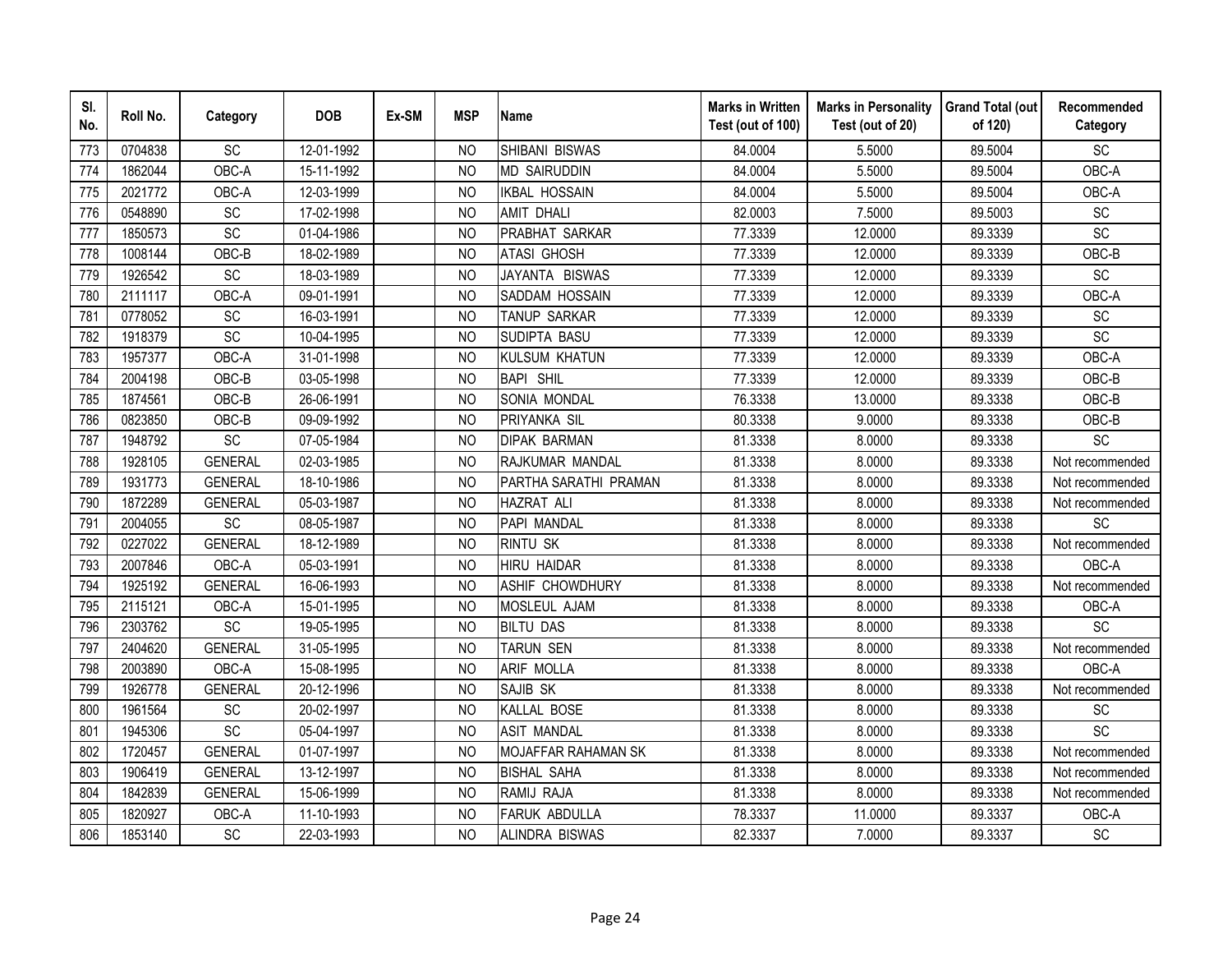| SI.<br>No. | Roll No. | Category        | <b>DOB</b> | Ex-SM | <b>MSP</b>     | <b>Name</b>               | <b>Marks in Written</b><br>Test (out of 100) | <b>Marks in Personality</b><br>Test (out of 20) | <b>Grand Total (out</b><br>of 120) | Recommended<br>Category      |
|------------|----------|-----------------|------------|-------|----------------|---------------------------|----------------------------------------------|-------------------------------------------------|------------------------------------|------------------------------|
| 807        | 0618541  | OBC-B           | 02-09-1995 |       | N <sub>O</sub> | <b>TARPAN MANDAL</b>      | 77.3335                                      | 12.0000                                         | 89.3335                            | OBC-B                        |
| 808        | 0511871  | $\overline{SC}$ | 24-08-1985 |       | <b>NO</b>      | <b>APU BISWAS</b>         | 78.6672                                      | 10.5000                                         | 89.1672                            | $\overline{SC}$              |
| 809        | 0127257  | OBC-B           | 02-07-1991 |       | <b>NO</b>      | <b>BHASKAR KARMAKAR</b>   | 79.6671                                      | 9.5000                                          | 89.1671                            | OBC-B                        |
| 810        | 1967392  | SC              | 07-04-1993 |       | <b>NO</b>      | MITHUN MANDAL             | 81.6671                                      | 7.5000                                          | 89.1671                            | $\operatorname{\textsf{SC}}$ |
| 811        | 2006971  | SC              | 15-10-1985 |       | <b>NO</b>      | DEBASISH BARMAN           | 82.6671                                      | 6.5000                                          | 89.1671                            | SC                           |
| 812        | 1967994  | SC              | 17-02-1986 |       | NO             | CHANDAN MANDAL            | 82.6671                                      | 6.5000                                          | 89.1671                            | SC                           |
| 813        | 2315810  | SC              | 30-10-1986 |       | <b>NO</b>      | <b>ASHIM ROY</b>          | 82.6671                                      | 6.5000                                          | 89.1671                            | SC                           |
| 814        | 2003932  | OBC-B           | 18-05-1988 |       | <b>NO</b>      | SONJIT DAS                | 82.6671                                      | 6.5000                                          | 89.1671                            | OBC-B                        |
| 815        | 1825622  | SC              | 26-06-1988 |       | <b>NO</b>      | APARNA BISWAS             | 82.6671                                      | 6.5000                                          | 89.1671                            | SC                           |
| 816        | 1935326  | OBC-A           | 15-10-1991 |       | NO             | MASIDUR RAHAMAN           | 82.6671                                      | 6.5000                                          | 89.1671                            | OBC-A                        |
| 817        | 1951598  | OBC-A           | 03-02-1992 |       | <b>NO</b>      | MD KORBAN ALI             | 82.6671                                      | 6.5000                                          | 89.1671                            | OBC-A                        |
| 818        | 1817138  | OBC-B           | 02-05-1992 |       | <b>NO</b>      | PADMALOCHAN MONDAL        | 82.6671                                      | 6.5000                                          | 89.1671                            | OBC-B                        |
| 819        | 1940113  | SC              | 16-02-1993 |       | <b>NO</b>      | <b>MANOSI MANDAL</b>      | 82.6671                                      | 6.5000                                          | 89.1671                            | SC                           |
| 820        | 2116201  | SC              | 16-03-1993 |       | <b>NO</b>      | NABYENDU BARMAN           | 82.6671                                      | 6.5000                                          | 89.1671                            | SC                           |
| 821        | 2706432  | <b>GENERAL</b>  | 20-05-1993 |       | <b>NO</b>      | JOYONTO SINGHA            | 82.6671                                      | 6.5000                                          | 89.1671                            | Not recommended              |
| 822        | 1949202  | SC              | 05-10-1993 |       | <b>NO</b>      | <b>ASHIM KUMAR SINGHA</b> | 82.6671                                      | 6.5000                                          | 89.1671                            | <b>SC</b>                    |
| 823        | 1957031  | <b>GENERAL</b>  | 20-02-1995 |       | <b>NO</b>      | <b>TAPAS DAS</b>          | 82.6671                                      | 6.5000                                          | 89.1671                            | Not recommended              |
| 824        | 1957793  | SC              | 10-12-1995 |       | <b>NO</b>      | <b>TUMPA SARKAR</b>       | 82.6671                                      | 6.5000                                          | 89.1671                            | <b>SC</b>                    |
| 825        | 2102827  | <b>GENERAL</b>  | 26-01-1996 |       | N <sub>O</sub> | PABITRA SARKAR            | 82.6671                                      | 6.5000                                          | 89.1671                            | Not recommended              |
| 826        | 1948992  | <b>GENERAL</b>  | 05-02-1996 |       | <b>NO</b>      | NAJIA SULTANA             | 82.6671                                      | 6.5000                                          | 89.1671                            | Not recommended              |
| 827        | 1806604  | OBC-A           | 25-04-1996 |       | <b>NO</b>      | <b>MD ASGAR ALI</b>       | 82.6671                                      | 6.5000                                          | 89.1671                            | OBC-A                        |
| 828        | 1910525  | SC              | 17-11-1996 |       | <b>NO</b>      | <b>BIMAL SARKAR</b>       | 82.6671                                      | 6.5000                                          | 89.1671                            | SC                           |
| 829        | 2016537  | SC              | 26-12-1996 |       | <b>NO</b>      | <b>HIRAK SARKAR</b>       | 82.6671                                      | 6.5000                                          | 89.1671                            | $\operatorname{\textsf{SC}}$ |
| 830        | 2017629  | $\overline{SC}$ | 15-02-1997 |       | <b>NO</b>      | PRIYAJIT BARMAN           | 82.6671                                      | 6.5000                                          | 89.1671                            | SC                           |
| 831        | 2500806  | <b>GENERAL</b>  | 01-03-1998 |       | <b>NO</b>      | PRASHANTO MAHATO          | 82.6671                                      | 6.5000                                          | 89.1671                            | Not recommended              |
| 832        | 2527630  | <b>GENERAL</b>  | 08-03-1998 |       | <b>NO</b>      | <b>MD OLIUR HASAN</b>     | 82.6671                                      | 6.5000                                          | 89.1671                            | Not recommended              |
| 833        | 1867106  | OBC-B           | 18-07-1992 |       | <b>NO</b>      | <b>AVIK GHOSH</b>         | 78.6670                                      | 10.5000                                         | 89.1670                            | OBC-B                        |
| 834        | 0730660  | SC              | 09-10-1997 |       | NO             | AMIT MONDAL               | 84.6670                                      | 4.5000                                          | 89.1670                            | <b>SC</b>                    |
| 835        | 0101581  | SC              | 24-12-1994 |       | <b>NO</b>      | TANMAY BISWAS             | 85.6670                                      | 3.5000                                          | 89.1670                            | SC                           |
| 836        | 1809182  | SC              | 02-06-1978 |       | <b>NO</b>      | SAJAL ROY                 | 86.6670                                      | 2.5000                                          | 89.1670                            | SC                           |
| 837        | 1621766  | <b>GENERAL</b>  | 01-04-1996 |       | <b>NO</b>      | <b>BAPI SHIT</b>          | 80.6669                                      | 8.5000                                          | 89.1669                            | Not recommended              |
| 838        | 0767181  | SC              | 07-02-1987 |       | <b>NO</b>      | <b>MANIK MANDAL</b>       | 76.0006                                      | 13.0000                                         | 89.0006                            | $\overline{SC}$              |
| 839        | 2003025  | OBC-B           | 20-11-1990 |       | <b>NO</b>      | MAKLESUR SARKAR           | 76.0006                                      | 13.0000                                         | 89.0006                            | Not recommended              |
| 840        | 1948093  | OBC-A           | 06-08-1991 |       | <b>NO</b>      | SADDAM HOSSAIN            | 76.0006                                      | 13.0000                                         | 89.0006                            | OBC-A                        |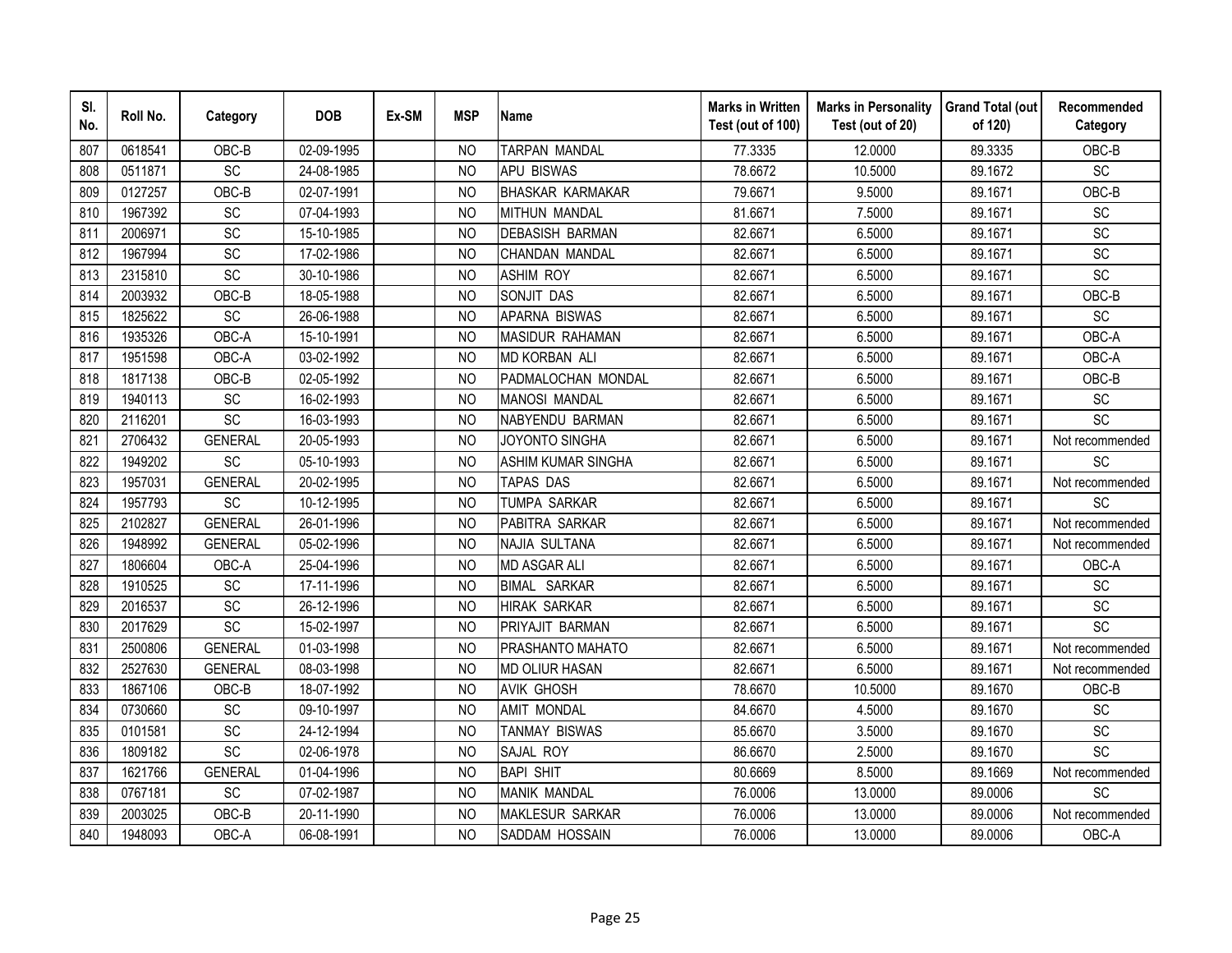| SI.<br>No. | Roll No. | Category        | <b>DOB</b> | Ex-SM | <b>MSP</b>     | <b>Name</b>              | <b>Marks in Written</b><br>Test (out of 100) | <b>Marks in Personality</b><br>Test (out of 20) | <b>Grand Total (out</b><br>of 120) | Recommended<br>Category      |
|------------|----------|-----------------|------------|-------|----------------|--------------------------|----------------------------------------------|-------------------------------------------------|------------------------------------|------------------------------|
| 841        | 2000426  | <b>ST</b>       | 05-01-1992 |       | NO.            | <b>DEBASHIS HEMBROM</b>  | 76.0006                                      | 13.0000                                         | 89.0006                            | <b>ST</b>                    |
| 842        | 1817845  | OBC-A           | 07-01-1992 |       | <b>NO</b>      | MD ABDUL AZIZ            | 76.0006                                      | 13.0000                                         | 89.0006                            | OBC-A                        |
| 843        | 1902832  | OBC-A           | 12-06-1992 |       | <b>NO</b>      | MD MOSAHID REJA          | 76.0006                                      | 13.0000                                         | 89.0006                            | OBC-A                        |
| 844        | 2004456  | <b>ST</b>       | 02-02-1994 |       | <b>NO</b>      | <b>BISWAJIT ORAW</b>     | 76.0006                                      | 13.0000                                         | 89.0006                            | <b>ST</b>                    |
| 845        | 2204005  | SC              | 10-02-1997 |       | <b>NO</b>      | OKENATH CHOUDHURY        | 76.0006                                      | 13.0000                                         | 89.0006                            | SC                           |
| 846        | 2522899  | OBC-B           | 03-04-1993 |       | <b>NO</b>      | <b>SUCHITRA MANDAL</b>   | 78.0005                                      | 11.0000                                         | 89.0005                            | Not recommended              |
| 847        | 2208011  | SC              | 07-10-1978 |       | N <sub>O</sub> | <b>SUBHASH SARKAR</b>    | 80.0005                                      | 9.0000                                          | 89.0005                            | <b>SC</b>                    |
| 848        | 2021185  | <b>GENERAL</b>  | 28-10-1991 |       | <b>NO</b>      | <b>MANOJ PAUL</b>        | 80.0005                                      | 9.0000                                          | 89.0005                            | Not recommended              |
| 849        | 1927129  | <b>GENERAL</b>  | 25-02-1993 |       | <b>NO</b>      | <b>GOPAL PRAMANIK</b>    | 80.0005                                      | 9.0000                                          | 89.0005                            | Not recommended              |
| 850        | 2105715  | OBC-A           | 17-04-1994 |       | <b>NO</b>      | MD MAKLESHAR RAHAMAN     | 80.0005                                      | 9.0000                                          | 89.0005                            | OBC-A                        |
| 851        | 1906496  | <b>SC</b>       | 18-02-1996 |       | <b>NO</b>      | <b>SURAJ MANDAL</b>      | 80.0005                                      | 9.0000                                          | 89.0005                            | SC                           |
| 852        | 2030336  | <b>GENERAL</b>  | 20-02-1996 |       | <b>NO</b>      | RAKIB CHOWDHURY          | 80.0005                                      | 9.0000                                          | 89.0005                            | Not recommended              |
| 853        | 0923304  | SC              | 12-03-1985 |       | <b>NO</b>      | APARNA BASU BISWAS       | 81.0004                                      | 8.0000                                          | 89.0004                            | SC                           |
| 854        | 0753610  | SC              | 02-09-1992 |       | <b>NO</b>      | <b>JAYANTA BISWAS</b>    | 81.0004                                      | 8.0000                                          | 89.0004                            | SC                           |
| 855        | 0542972  | SC              | 15-02-1985 |       | <b>NO</b>      | SUBODH CHANDRA SARKAR    | 84.0004                                      | 5.0000                                          | 89.0004                            | SC                           |
| 856        | 2127256  | SC              | 06-04-1991 |       | <b>NO</b>      | <b>NRIPEN HALDAR</b>     | 84.0004                                      | 5.0000                                          | 89.0004                            | SC                           |
| 857        | 1000916  | OBC-B           | 05-02-1996 |       | <b>NO</b>      | LAXMI KARMAKAR           | 84.0004                                      | 5.0000                                          | 89.0004                            | Not recommended              |
| 858        | 1817936  | <b>SC</b>       | 14-11-1997 |       | N <sub>O</sub> | SUVANKAR MONDAL          | 84.0004                                      | 5.0000                                          | 89.0004                            | SC                           |
| 859        | 0816893  | OBC-B           | 11-11-1987 |       | <b>NO</b>      | <b>GOBINDA DAS</b>       | 76.0003                                      | 13.0000                                         | 89.0003                            | Not recommended              |
| 860        | 1961492  | OBC-A           | 09-03-1983 |       | N <sub>O</sub> | TANUJA KHATUN            | 77.3339                                      | 11.5000                                         | 88.8339                            | OBC-A                        |
| 861        | 1002198  | $\overline{SC}$ | 02-01-1989 |       | <b>NO</b>      | RAKESH MALLICK           | 77.3339                                      | 11.5000                                         | 88.8339                            | $\overline{SC}$              |
| 862        | 2022451  | OBC-A           | 04-12-1989 |       | N <sub>O</sub> | JAHANGIR MANDAL          | 77.3339                                      | 11.5000                                         | 88.8339                            | OBC-A                        |
| 863        | 1929560  | SC              | 10-05-1999 |       | <b>NO</b>      | <b>ARUN KUMAR MISTRY</b> | 77.3339                                      | 11.5000                                         | 88.8339                            | $\operatorname{\textsf{SC}}$ |
| 864        | 1930540  | SC              | 10-01-1997 |       | N <sub>O</sub> | LALCHAND MANDAL          | 78.3338                                      | 10.5000                                         | 88.8338                            | $\operatorname{\textsf{SC}}$ |
| 865        | 2411967  | $\overline{SC}$ | 27-10-1987 |       | <b>NO</b>      | TAPU RAY                 | 80.3338                                      | 8.5000                                          | 88.8338                            | $\overline{SC}$              |
| 866        | 2000998  | OBC-B           | 05-03-1993 |       | <b>NO</b>      | SUBIR SUTRADHAR          | 80.3338                                      | 8.5000                                          | 88.8338                            | Not recommended              |
| 867        | 2117449  | OBC-A           | 23-02-1981 |       | <b>NO</b>      | JAMIL AKTAR              | 81.3338                                      | 7.5000                                          | 88.8338                            | OBC-A                        |
| 868        | 1917925  | OBC-A           | 15-01-1986 |       | <b>NO</b>      | <b>MD SITU MIA</b>       | 81.3338                                      | 7.5000                                          | 88.8338                            | OBC-A                        |
| 869        | 2205002  | SC              | 08-08-1989 |       | N <sub>O</sub> | ANJANA ROY               | 81.3338                                      | 7.5000                                          | 88.8338                            | SC                           |
| 870        | 1707892  | SC              | 09-03-1992 |       | <b>NO</b>      | JAYANTA SARKAR           | 81.3338                                      | 7.5000                                          | 88.8338                            | SC                           |
| 871        | 2118089  | OBC-A           | 17-11-1992 |       | <b>NO</b>      | <b>ANSAR ALI</b>         | 81.3338                                      | 7.5000                                          | 88.8338                            | OBC-A                        |
| 872        | 1951085  | <b>SC</b>       | 03-03-1993 |       | <b>NO</b>      | PRANAB DUTTA             | 81.3338                                      | 7.5000                                          | 88.8338                            | SC                           |
| 873        | 2000612  | SC              | 04-03-1993 |       | <b>NO</b>      | NIRMAL ROY               | 81.3338                                      | 7.5000                                          | 88.8338                            | SC                           |
| 874        | 1039785  | SC              | 20-11-1993 |       | <b>NO</b>      | PRASENJIT BARMAN         | 81.3338                                      | 7.5000                                          | 88.8338                            | SC                           |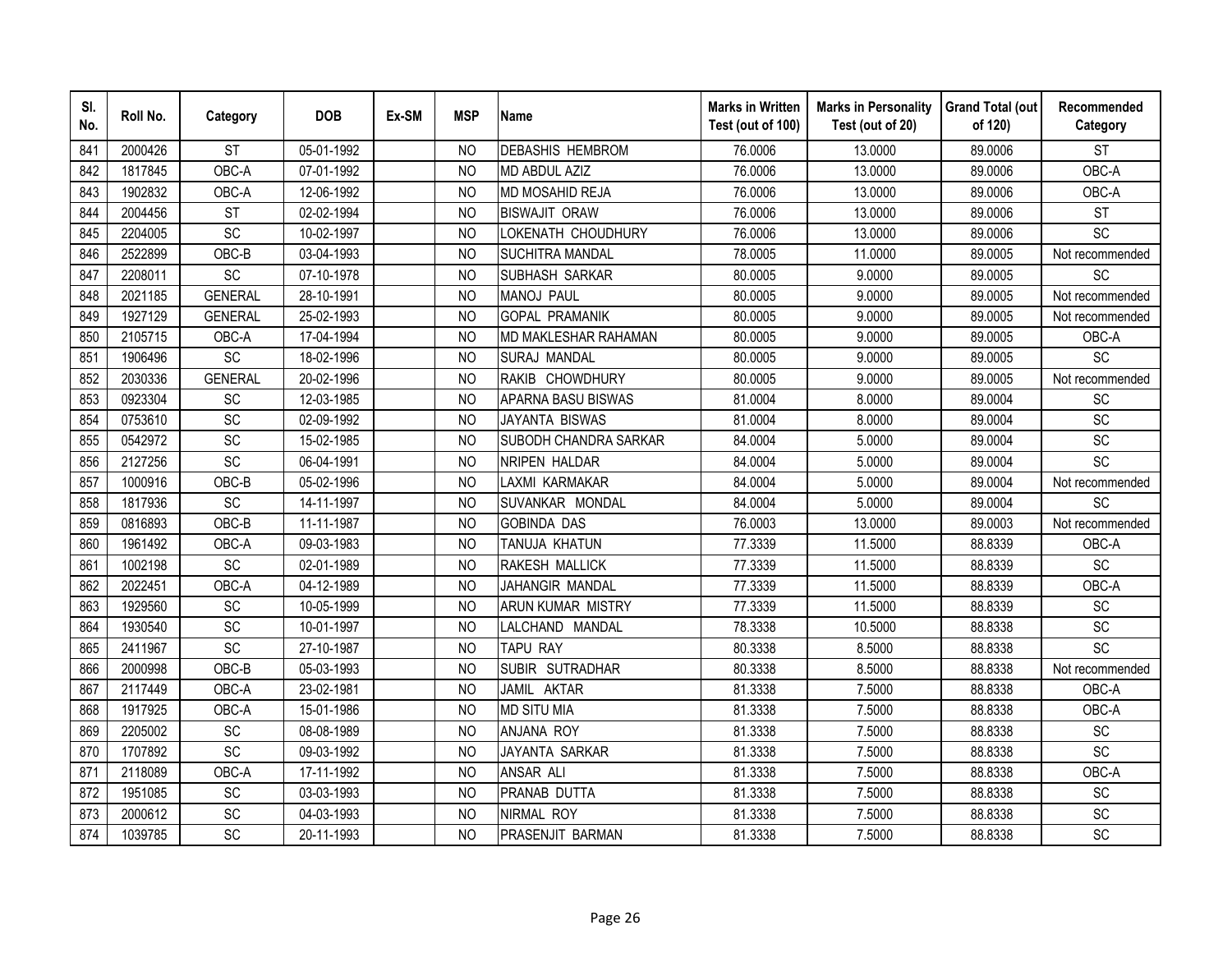| SI.<br>No. | Roll No. | Category        | <b>DOB</b> | Ex-SM | <b>MSP</b>     | <b>Name</b>                 | <b>Marks in Written</b><br>Test (out of 100) | <b>Marks in Personality</b><br>Test (out of 20) | <b>Grand Total (out</b><br>of 120) | Recommended<br>Category |
|------------|----------|-----------------|------------|-------|----------------|-----------------------------|----------------------------------------------|-------------------------------------------------|------------------------------------|-------------------------|
| 875        | 2113103  | SC              | 04-04-1994 |       | N <sub>O</sub> | SANJIT DEBSHARMA            | 81.3338                                      | 7.5000                                          | 88.8338                            | <b>SC</b>               |
| 876        | 1811996  | <b>SC</b>       | 11-08-1996 |       | <b>NO</b>      | <b>PUJA BISWAS</b>          | 81.3338                                      | 7.5000                                          | 88.8338                            | SC                      |
| 877        | 2128479  | OBC-A           | 05-10-1996 |       | <b>NO</b>      | <b>DILWAR HOSSAIN</b>       | 81.3338                                      | 7.5000                                          | 88.8338                            | OBC-A                   |
| 878        | 2129897  | OBC-A           | 05-05-1997 |       | <b>NO</b>      | RAJUL ISLAM                 | 81.3338                                      | 7.5000                                          | 88.8338                            | OBC-A                   |
| 879        | 0212706  | OBC-B           | 17-03-1991 |       | <b>NO</b>      | SUDIP SAU                   | 76.3336                                      | 12.5000                                         | 88.8336                            | Not recommended         |
| 880        | 0145094  | OBC-B           | 25-11-1991 |       | <b>NO</b>      | AVIJIT DEY                  | 76.3335                                      | 12.5000                                         | 88.8335                            | Not recommended         |
| 881        | 2212997  | OBC-A           | 02-03-1990 |       | <b>NO</b>      | HABIBAR RAHAMAN             | 74.6673                                      | 14.0000                                         | 88.6673                            | OBC-A                   |
| 882        | 2012765  | OBC-A           | 14-05-1993 |       | <b>NO</b>      | JAHANGIR SARKAR             | 74.6673                                      | 14.0000                                         | 88.6673                            | OBC-A                   |
| 883        | 0144273  | OBC-A           | 03-05-1994 |       | N <sub>O</sub> | <b>SAMIM AKHTAR HOSSAIN</b> | 74.6673                                      | 14.0000                                         | 88.6673                            | OBC-A                   |
| 884        | 0516212  | SC              | 25-12-1986 |       | <b>NO</b>      | <b>MOUSUMI SARKAR</b>       | 78.6672                                      | 10.0000                                         | 88.6672                            | SC                      |
| 885        | 1235218  | SC              | 14-04-1987 |       | N <sub>O</sub> | <b>BRIHASPATI RUHIDAS</b>   | 78.6672                                      | 10.0000                                         | 88.6672                            | SC                      |
| 886        | 0402180  | SC              | 22-01-1992 |       | <b>NO</b>      | PALASH RANG                 | 78.6672                                      | 10.0000                                         | 88.6672                            | SC                      |
| 887        | 2123663  | SC              | 02-01-1993 |       | <b>NO</b>      | PRATIVA BARMAN              | 78.6672                                      | 10.0000                                         | 88.6672                            | SC                      |
| 888        | 2131175  | SC              | 15-04-1994 |       | <b>NO</b>      | <b>TAPAS ROY</b>            | 78.6672                                      | 10.0000                                         | 88.6672                            | SC                      |
| 889        | 0909844  | OBC-A           | 01-07-1997 |       | <b>NO</b>      | <b>SHAHID ALI</b>           | 78.6672                                      | 10.0000                                         | 88.6672                            | OBC-A                   |
| 890        | 2030298  | OBC-A           | 08-02-1991 |       | <b>NO</b>      | ILIAS ALI                   | 79.6671                                      | 9.0000                                          | 88.6671                            | OBC-A                   |
| 891        | 2303594  | SC              | 29-12-1978 |       | <b>NO</b>      | KUMAR SANJOY NARAYAN        | 82.6671                                      | 6.0000                                          | 88.6671                            | SC                      |
| 892        | 1922682  | <b>GENERAL</b>  | 15-01-1982 |       | <b>NO</b>      | PROSANTA DAS                | 82.6671                                      | 6.0000                                          | 88.6671                            | Not recommended         |
| 893        | 0135317  | OBC-A           | 02-05-1985 |       | <b>NO</b>      | SALMA PARVIN                | 82.6671                                      | 6.0000                                          | 88.6671                            | OBC-A                   |
| 894        | 2323672  | SC              | 04-02-1987 |       | <b>NO</b>      | TAPASH RAY                  | 82.6671                                      | 6.0000                                          | 88.6671                            | SC                      |
| 895        | 2105013  | OBC-A           | 08-04-1988 |       | N <sub>O</sub> | SAMIM AKHTAR                | 82.6671                                      | 6.0000                                          | 88.6671                            | Not recommended         |
| 896        | 2108235  | $\overline{SC}$ | 31-03-1989 |       | N <sub>O</sub> | <b>BISHNU BARMAN</b>        | 82.6671                                      | 6.0000                                          | 88.6671                            | SC                      |
| 897        | 2025623  | <b>GENERAL</b>  | 07-09-1989 |       | <b>NO</b>      | MINTU MAHANTA               | 82.6671                                      | 6.0000                                          | 88.6671                            | Not recommended         |
| 898        | 2131836  | SC              | 25-12-1989 |       | <b>NO</b>      | JAYANTA SARKAR              | 82.6671                                      | 6.0000                                          | 88.6671                            | SC                      |
| 899        | 1044701  | OBC-B           | 15-03-1990 |       | <b>NO</b>      | KRISHNA BHASKAR             | 82.6671                                      | 6.0000                                          | 88.6671                            | Not recommended         |
| 900        | 2014169  | OBC-A           | 02-01-1991 |       | <b>NO</b>      | REAJUL ISLAM                | 82.6671                                      | 6.0000                                          | 88.6671                            | Not recommended         |
| 901        | 2109062  | SC              | 20-01-1991 |       | <b>NO</b>      | MANOJ BARMAN                | 82.6671                                      | 6.0000                                          | 88.6671                            | SC                      |
| 902        | 1002854  | SC              | 18-11-1991 |       | <b>NO</b>      | <b>AJAY SARKAR</b>          | 82.6671                                      | 6.0000                                          | 88.6671                            | SC                      |
| 903        | 2021832  | SC              | 02-01-1992 |       | <b>NO</b>      | MITHUN SARKAR               | 82.6671                                      | 6.0000                                          | 88.6671                            | SC                      |
| 904        | 2219915  | OBC-A           | 10-03-1992 |       | <b>NO</b>      | CHHAPIKUL ISLAM             | 82.6671                                      | 6.0000                                          | 88.6671                            | Not recommended         |
| 905        | 2122336  | SC              | 12-04-1992 |       | <b>NO</b>      | <b>ARJUN SARKAR</b>         | 82.6671                                      | 6.0000                                          | 88.6671                            | SC                      |
| 906        | 1849809  | SC              | 05-09-1992 |       | <b>NO</b>      | LIPIKA MANDAL               | 82.6671                                      | 6.0000                                          | 88.6671                            | SC                      |
| 907        | 1955362  | <b>GENERAL</b>  | 10-02-1993 |       | N <sub>O</sub> | <b>AZAM HOSSAIN</b>         | 82.6671                                      | 6.0000                                          | 88.6671                            | Not recommended         |
| 908        | 1830601  | <b>SC</b>       | 05-03-1993 |       | <b>NO</b>      | <b>BIKI SAHA</b>            | 82.6671                                      | 6.0000                                          | 88.6671                            | SC                      |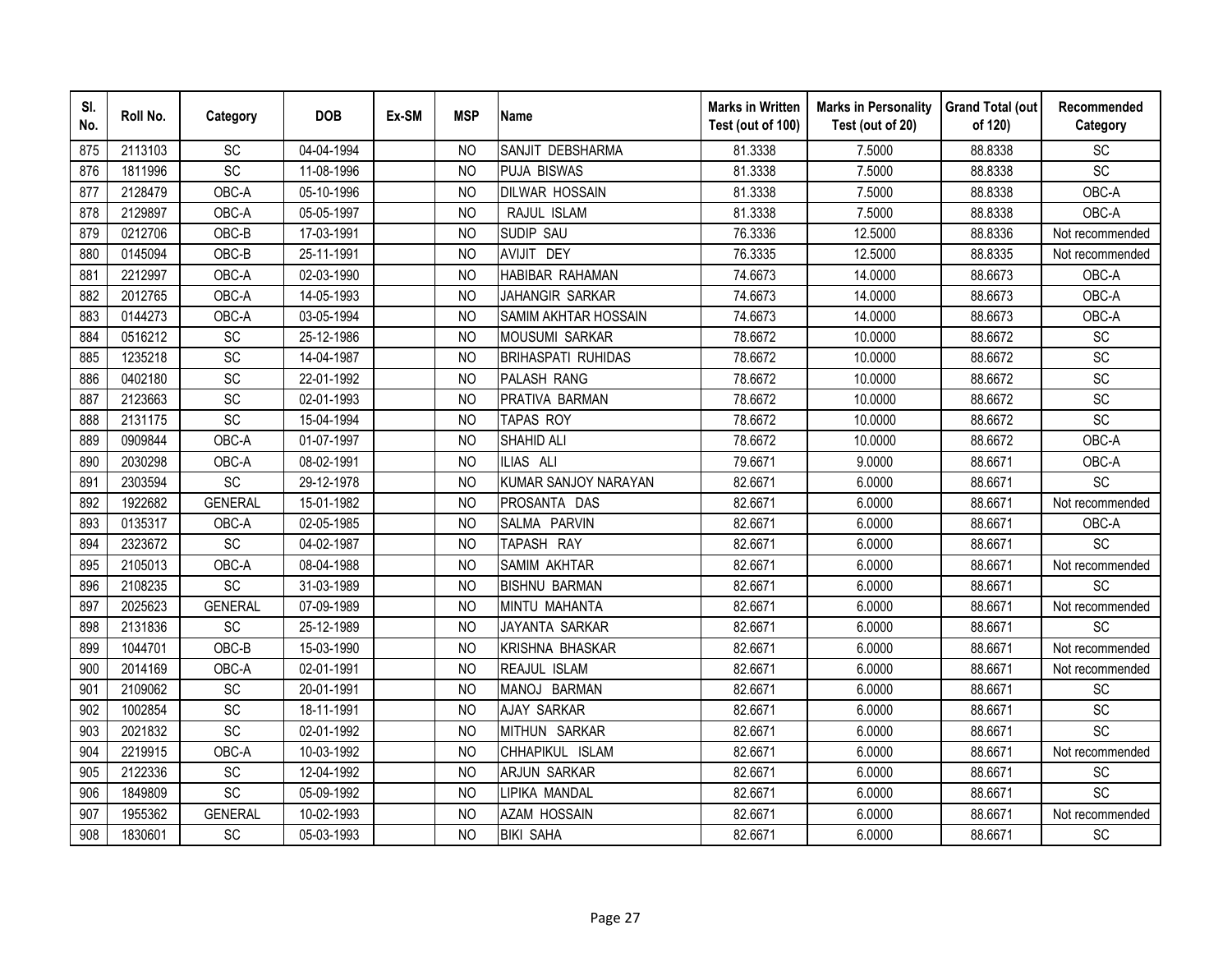| SI.<br>No. | Roll No. | Category       | <b>DOB</b> | Ex-SM | <b>MSP</b>     | <b>Name</b>            | <b>Marks in Written</b><br>Test (out of 100) | <b>Marks in Personality</b><br>Test (out of 20) | <b>Grand Total (out</b><br>of 120) | Recommended<br>Category |
|------------|----------|----------------|------------|-------|----------------|------------------------|----------------------------------------------|-------------------------------------------------|------------------------------------|-------------------------|
| 909        | 2307159  | OBC-B          | 02-05-1993 |       | N <sub>O</sub> | <b>ASHIM MAJUMDAR</b>  | 82.6671                                      | 6.0000                                          | 88.6671                            | Not recommended         |
| 910        | 2029940  | <b>GENERAL</b> | 11-04-1996 |       | <b>NO</b>      | <b>BHASKAR MANDOL</b>  | 82.6671                                      | 6.0000                                          | 88.6671                            | Not recommended         |
| 911        | 2214762  | SC             | 30-04-1996 |       | N <sub>O</sub> | PRASANJIT ROY          | 82.6671                                      | 6.0000                                          | 88.6671                            | SC                      |
| 912        | 2025851  | SC             | 05-06-1996 |       | <b>NO</b>      | <b>BANDANA SINGHA</b>  | 82.6671                                      | 6.0000                                          | 88.6671                            | Not recommended         |
| 913        | 2006126  | OBC-B          | 06-11-1996 |       | N <sub>O</sub> | <b>BHASKAR DAS</b>     | 82.6671                                      | 6.0000                                          | 88.6671                            | Not recommended         |
| 914        | 0781396  | SC             | 05-10-1991 |       | <b>NO</b>      | <b>ASHIM BARAI</b>     | 80.6670                                      | 8.0000                                          | 88.6670                            | Not recommended         |
| 915        | 1947483  | SC             | 23-04-1988 |       | <b>NO</b>      | NISHIT MANDAL          | 76.0006                                      | 12.5000                                         | 88.5006                            | Not recommended         |
| 916        | 0107895  | OBC-B          | 27-07-1990 |       | <b>NO</b>      | <b>SUJATA PRAMANIK</b> | 76.0006                                      | 12.5000                                         | 88.5006                            | Not recommended         |
| 917        | 2011203  | OBC-A          | 02-08-1993 |       | N <sub>O</sub> | SOHEL SARKAR           | 76.0006                                      | 12.5000                                         | 88.5006                            | Not recommended         |
| 918        | 1828798  | SC             | 10-08-1994 |       | <b>NO</b>      | <b>BABLU SINGHA</b>    | 76.0006                                      | 12.5000                                         | 88.5006                            | Not recommended         |
| 919        | 0527704  | OBC-A          | 12-04-1998 |       | <b>NO</b>      | PAPPU MONDAL           | 75.0005                                      | 13.5000                                         | 88.5005                            | Not recommended         |
| 920        | 0742054  | SC             | 25-12-1987 |       | <b>NO</b>      | RAHUL MOLLICK          | 80.0005                                      | 8.5000                                          | 88.5005                            | Not recommended         |
| 921        | 1919147  | <b>GENERAL</b> | 10-04-1991 |       | <b>NO</b>      | <b>AKBOR ALI</b>       | 80.0005                                      | 8.5000                                          | 88.5005                            | Not recommended         |
| 922        | 1933715  | <b>GENERAL</b> | 03-08-1994 |       | <b>NO</b>      | PROSENJIT SAHA         | 80.0005                                      | 8.5000                                          | 88.5005                            | Not recommended         |
| 923        | 0101172  | <b>GENERAL</b> | 28-12-1995 |       | <b>NO</b>      | <b>BIPUL GHOSH</b>     | 80.0005                                      | 8.5000                                          | 88.5005                            | Not recommended         |
| 924        | 0204878  | OBC-A          | 18-03-1996 |       | <b>NO</b>      | <b>ABDUL WAHAB</b>     | 80.0005                                      | 8.5000                                          | 88.5005                            | Not recommended         |
| 925        | 0516016  | SC             | 04-01-1997 |       | <b>NO</b>      | <b>RUMA BISWAS</b>     | 80.0005                                      | 8.5000                                          | 88.5005                            | Not recommended         |
| 926        | 1840568  | OBC-A          | 01-05-1987 |       | <b>NO</b>      | MD HASANUJJAMAN        | 75.0004                                      | 13.5000                                         | 88.5004                            | Not recommended         |
| 927        | 1915787  | <b>ST</b>      | 11-12-1988 |       | N <sub>O</sub> | <b>AVIRAM MANDAL</b>   | 84.0004                                      | 4.5000                                          | 88.5004                            | <b>ST</b>               |
| 928        | 2119309  | SC             | 12-05-1990 |       | N <sub>O</sub> | <b>CHARAN BALA</b>     | 84.0004                                      | 4.5000                                          | 88.5004                            | Not recommended         |
| 929        | 1810908  | SC             | 28-03-1993 |       | <b>NO</b>      | <b>SUJIT MONDAL</b>    | 84.0004                                      | 4.5000                                          | 88.5004                            | Not recommended         |
| 930        | 1807380  | <b>ST</b>      | 01-05-1993 |       | <b>NO</b>      | PRASENJIT ROY          | 84.0004                                      | 4.5000                                          | 88.5004                            | <b>ST</b>               |
| 931        | 1863826  | SC             | 26-12-1993 |       | N <sub>O</sub> | <b>AMIT BASU</b>       | 84.0004                                      | 4.5000                                          | 88.5004                            | Not recommended         |
| 932        | 1006512  | SC             | 25-06-1995 |       | N <sub>O</sub> | <b>SHANU SARKAR</b>    | 84.0004                                      | 4.5000                                          | 88.5004                            | Not recommended         |
| 933        | 0753596  | SC             | 03-04-1996 |       | <b>NO</b>      | <b>BABU JOARDAR</b>    | 84.0004                                      | 4.5000                                          | 88.5004                            | Not recommended         |
| 934        | 0124018  | OBC-B          | 13-08-1996 |       | <b>NO</b>      | ASIT KARMAKAR          | 84.0004                                      | 4.5000                                          | 88.5004                            | Not recommended         |
| 935        | 1928803  | SC             | 21-07-1998 |       | N <sub>O</sub> | JAYANTA MANDAL         | 76.3339                                      | 12.0000                                         | 88.3339                            | Not recommended         |
| 936        | 0510227  | SC             | 13-11-1981 |       | N <sub>O</sub> | <b>MITA BARAL</b>      | 77.3339                                      | 11.0000                                         | 88.3339                            | Not recommended         |
| 937        | 1954070  | SC             | 02-01-1987 |       | <b>NO</b>      | INDRAJIT MANDAL        | 77.3339                                      | 11.0000                                         | 88.3339                            | Not recommended         |
| 938        | 1945161  | SC             | 22-04-1987 |       | N <sub>O</sub> | HARIBILAS CHOUDHURY    | 77.3339                                      | 11.0000                                         | 88.3339                            | Not recommended         |
| 939        | 1025606  | SC             | 16-03-1989 |       | N <sub>O</sub> | <b>BADAL MAJUMDAR</b>  | 77.3339                                      | 11.0000                                         | 88.3339                            | Not recommended         |
| 940        | 2021086  | OBC-A          | 02-03-1990 |       | <b>NO</b>      | <b>MAMUN RAHAMAN</b>   | 77.3339                                      | 11.0000                                         | 88.3339                            | Not recommended         |
| 941        | 2119679  | OBC-B          | 30-05-1990 |       | <b>NO</b>      | <b>LAXMAN PAUL</b>     | 77.3339                                      | 11.0000                                         | 88.3339                            | Not recommended         |
| 942        | 2019983  | OBC-A          | 05-07-1991 |       | <b>NO</b>      | <b>HABIB SARKAR</b>    | 77.3339                                      | 11.0000                                         | 88.3339                            | Not recommended         |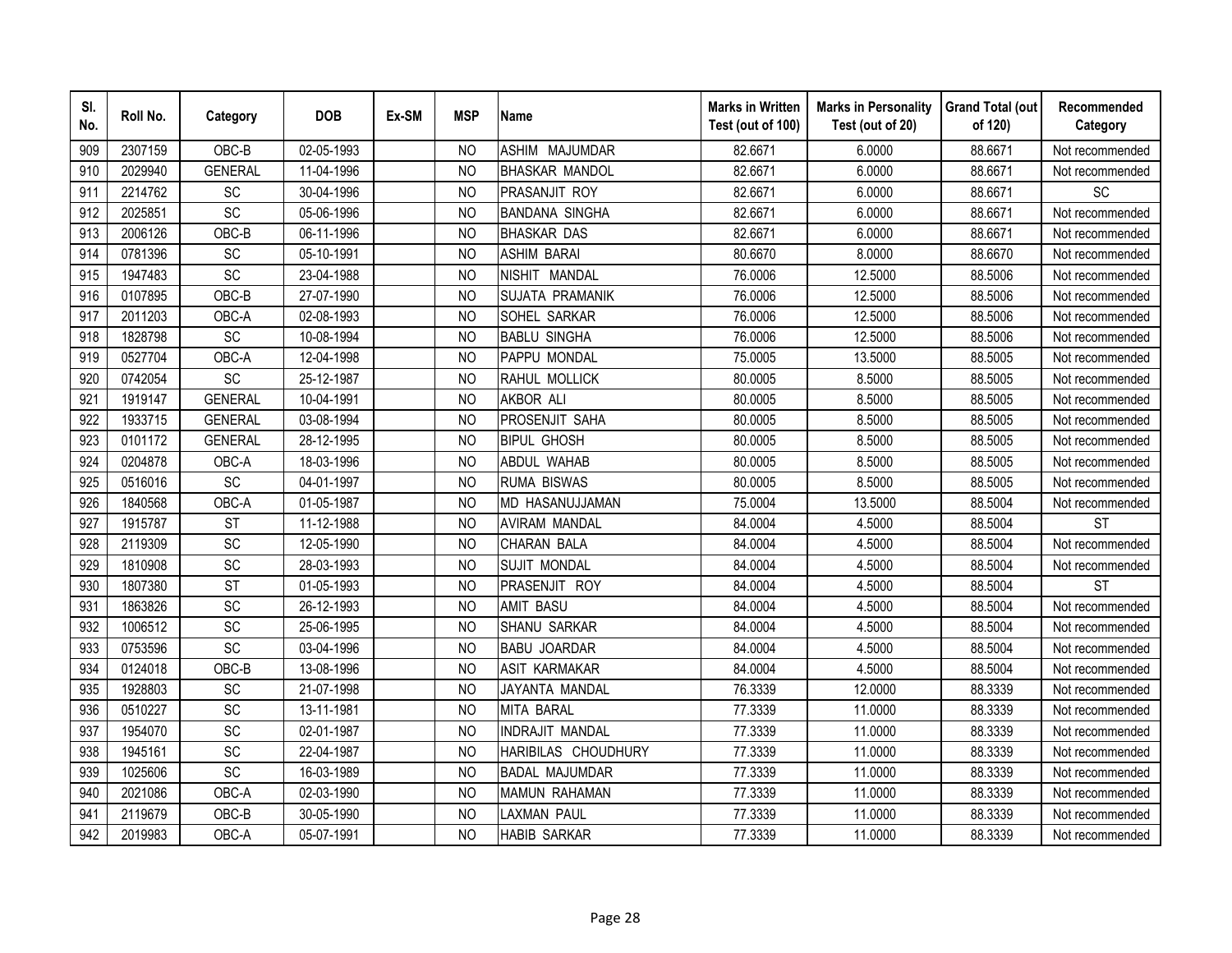| SI.<br>No. | Roll No. | Category        | <b>DOB</b> | Ex-SM      | <b>MSP</b>     | <b>Name</b>              | <b>Marks in Written</b><br>Test (out of 100) | <b>Marks in Personality</b><br>Test (out of 20) | <b>Grand Total (out</b><br>of 120) | Recommended<br>Category |
|------------|----------|-----------------|------------|------------|----------------|--------------------------|----------------------------------------------|-------------------------------------------------|------------------------------------|-------------------------|
| 943        | 0222671  | SC              | 08-04-1992 |            | N <sub>O</sub> | <b>NIMAI ROY</b>         | 77.3339                                      | 11.0000                                         | 88.3339                            | Not recommended         |
| 944        | 1948110  | OBC-A           | 25-02-1999 |            | <b>NO</b>      | SAHIDUL ISLAM            | 77.3339                                      | 11.0000                                         | 88.3339                            | Not recommended         |
| 945        | 1942137  | SC              | 21-03-1999 |            | <b>NO</b>      | PANKAJ CHANDRA MANDA     | 77.3339                                      | 11.0000                                         | 88.3339                            | Not recommended         |
| 946        | 0402872  | OBC-B           | 02-04-1988 |            | <b>NO</b>      | <b>AVIJIT MONDAL</b>     | 79.3338                                      | 9.0000                                          | 88.3338                            | Not recommended         |
| 947        | 2020627  | SC              | 23-12-1986 |            | N <sub>O</sub> | APURBA BARMAN            | 81.3338                                      | 7.0000                                          | 88.3338                            | Not recommended         |
| 948        | 1966187  | OBC-A           | 01-03-1989 |            | <b>NO</b>      | SK LOKMAN HOSSAIN        | 81.3338                                      | 7.0000                                          | 88.3338                            | Not recommended         |
| 949        | 2105739  | <b>GENERAL</b>  | 29-10-1989 |            | N <sub>O</sub> | TANMOY DUTTA             | 81.3338                                      | 7.0000                                          | 88.3338                            | Not recommended         |
| 950        | 2111993  | SC              | 03-05-1990 |            | <b>NO</b>      | MAHADEB BARMAN           | 81.3338                                      | 7.0000                                          | 88.3338                            | Not recommended         |
| 951        | 0219396  | SC              | 11-05-1990 |            | N <sub>O</sub> | SANJAY MAJUMDAR          | 81.3338                                      | 7.0000                                          | 88.3338                            | Not recommended         |
| 952        | 2111237  | OBC-A           | 10-08-1991 |            | <b>NO</b>      | AKBAR ALI                | 81.3338                                      | 7.0000                                          | 88.3338                            | Not recommended         |
| 953        | 1934406  | <b>GENERAL</b>  | 09-10-1991 |            | <b>NO</b>      | <b>ALOM SAIKH</b>        | 81.3338                                      | 7.0000                                          | 88.3338                            | Not recommended         |
| 954        | 2315331  | SC              | 11-03-1992 |            | <b>NO</b>      | <b>BIPUL BARMAN</b>      | 81.3338                                      | 7.0000                                          | 88.3338                            | Not recommended         |
| 955        | 0206978  | OBC-B           | 27-11-1993 |            | <b>NO</b>      | <b>AMIT BISWAS</b>       | 81.3338                                      | 7.0000                                          | 88.3338                            | Not recommended         |
| 956        | 2127820  | SC              | 25-07-1994 |            | <b>NO</b>      | CHANDAN BARMAN           | 81.3338                                      | 7.0000                                          | 88.3338                            | Not recommended         |
| 957        | 2106947  | OBC-A           | 01-02-1996 |            | <b>NO</b>      | <b>AZAD ALI</b>          | 81.3338                                      | 7.0000                                          | 88.3338                            | Not recommended         |
| 958        | 1935197  | <b>GENERAL</b>  | 16-07-1996 |            | <b>NO</b>      | SONU ROY                 | 81.3338                                      | 7.0000                                          | 88.3338                            | Not recommended         |
| 959        | 1701326  | <b>GENERAL</b>  | 01-11-1996 |            | <b>NO</b>      | SADDAM HOSSAIN           | 81.3338                                      | 7.0000                                          | 88.3338                            | Not recommended         |
| 960        | 0112451  | OBC-A           | 12-03-1992 |            | <b>NO</b>      | <b>HABIBUL SK</b>        | 77.3336                                      | 11.0000                                         | 88.3336                            | Not recommended         |
| 961        | 1708242  | SC              | 18-01-1989 |            | N <sub>O</sub> | <b>DINESH RAY</b>        | 78.6672                                      | 9.5000                                          | 88.1672                            | Not recommended         |
| 962        | 1936007  | $\overline{SC}$ | 09-04-1989 |            | N <sub>O</sub> | <b>MITHUN HALDAR</b>     | 78.6672                                      | 9.5000                                          | 88.1672                            | Not recommended         |
| 963        | 1722164  | OBC-B           | 10-01-1993 |            | <b>NO</b>      | KISHOR DEBNATH           | 78.6672                                      | 9.5000                                          | 88.1672                            | Not recommended         |
| 964        | 0766095  | SC              | 27-11-1995 |            | <b>NO</b>      | SOURAV SARKAR            | 78.6672                                      | 9.5000                                          | 88.1672                            | Not recommended         |
| 965        | 2206155  | SC              | 25-08-1996 |            | N <sub>O</sub> | <b>BINOY ROY</b>         | 78.6672                                      | 9.5000                                          | 88.1672                            | Not recommended         |
| 966        | 2132191  | OBC-A           | 25-11-1998 |            | N <sub>O</sub> | <b>ABDUL KUTUB</b>       | 78.6672                                      | 9.5000                                          | 88.1672                            | Not recommended         |
| 967        | 1437800  | <b>GENERAL</b>  | 27-05-1978 | <b>YES</b> | <b>NO</b>      | SUBHENDU MAITY           | 74.6671                                      | 13.5000                                         | 88.1671                            | <b>EXSM</b>             |
| 968        | 0756135  | SC              | 22-01-1991 |            | <b>NO</b>      | <b>UJJWAL BISWAS</b>     | 78.6671                                      | 9.5000                                          | 88.1671                            | Not recommended         |
| 969        | 1805416  | SC              | 07-02-1993 |            | N <sub>O</sub> | NITYANANDA BISWAS        | 81.6671                                      | 6.5000                                          | 88.1671                            | Not recommended         |
| 970        | 0107546  | SC              | 27-04-1996 |            | N <sub>O</sub> | <b>KRISHNA RAJBANSHI</b> | 81.6671                                      | 6.5000                                          | 88.1671                            | Not recommended         |
| 971        | 2219677  | SC              | 28-02-1986 |            | <b>NO</b>      | TAPAN SARKAR             | 82.6671                                      | 5.5000                                          | 88.1671                            | Not recommended         |
| 972        | 1942676  | <b>GENERAL</b>  | 02-04-1986 |            | N <sub>O</sub> | SARAT PAL                | 82.6671                                      | 5.5000                                          | 88.1671                            | Not recommended         |
| 973        | 2523360  | <b>GENERAL</b>  | 02-02-1987 |            | N <sub>O</sub> | MANABENDRA PAUL          | 82.6671                                      | 5.5000                                          | 88.1671                            | Not recommended         |
| 974        | 2436279  | SC              | 16-01-1988 |            | <b>NO</b>      | NIRANJAN BEPARI          | 82.6671                                      | 5.5000                                          | 88.1671                            | Not recommended         |
| 975        | 2504774  | SC              | 29-09-1988 |            | <b>NO</b>      | <b>GOURANGA PURBEY</b>   | 82.6671                                      | 5.5000                                          | 88.1671                            | Not recommended         |
| 976        | 1935334  | <b>GENERAL</b>  | 03-02-1989 |            | <b>NO</b>      | AZAD SK                  | 82.6671                                      | 5.5000                                          | 88.1671                            | Not recommended         |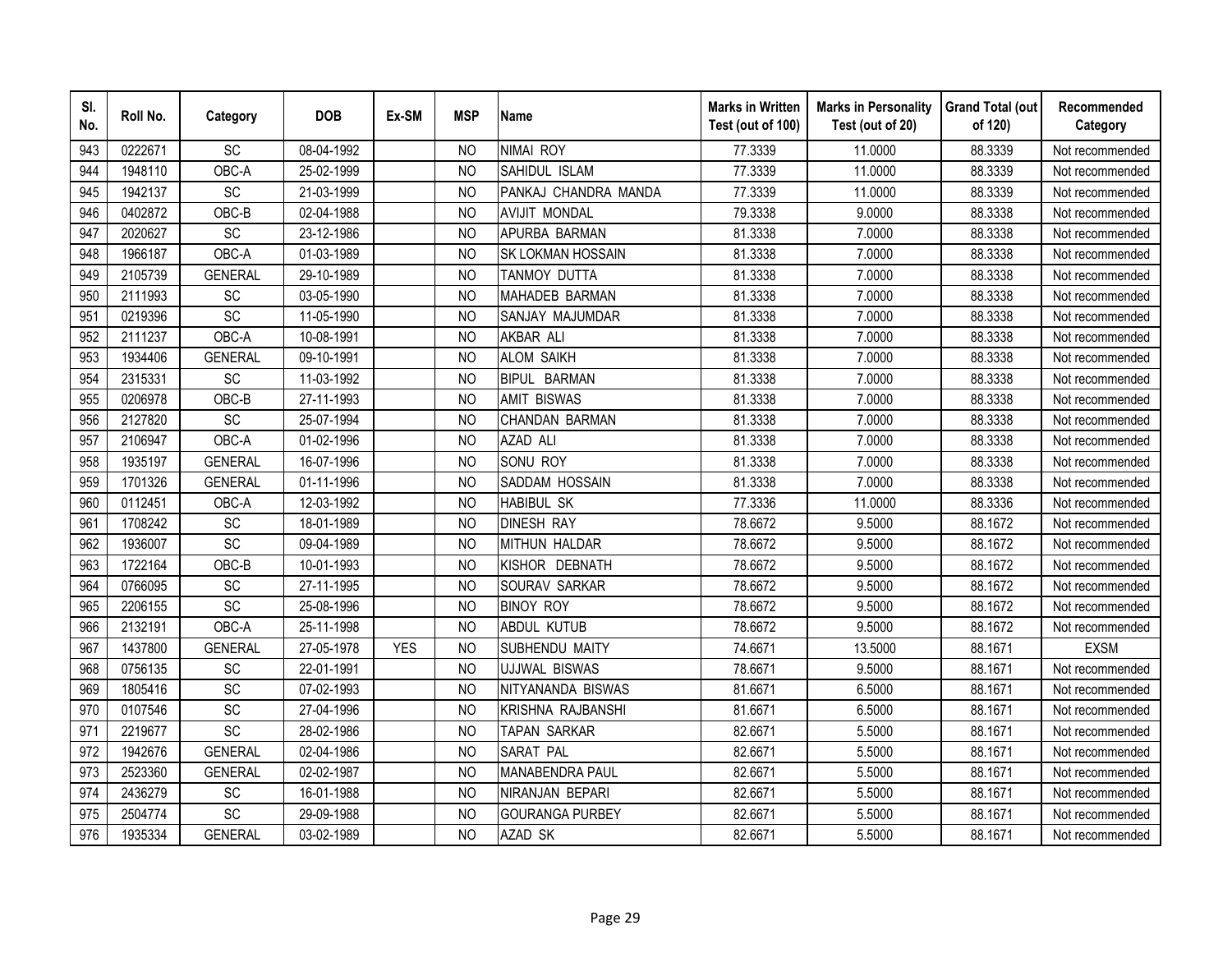| SI.<br>No. | Roll No. | Category        | <b>DOB</b> | Ex-SM | <b>MSP</b>     | <b>Name</b>               | <b>Marks in Written</b><br>Test (out of 100) | <b>Marks in Personality</b><br>Test (out of 20) | <b>Grand Total (out</b><br>of 120) | Recommended<br>Category |
|------------|----------|-----------------|------------|-------|----------------|---------------------------|----------------------------------------------|-------------------------------------------------|------------------------------------|-------------------------|
| 977        | 1825113  | <b>SC</b>       | 26-01-1990 |       | N <sub>O</sub> | <b>SOVAN BISWAS</b>       | 82.6671                                      | 5.5000                                          | 88.1671                            | Not recommended         |
| 978        | 2030303  | $\overline{SC}$ | 18-07-1990 |       | N <sub>O</sub> | <b>BENU ROY</b>           | 82.6671                                      | 5.5000                                          | 88.1671                            | Not recommended         |
| 979        | 1912632  | <b>ST</b>       | 17-02-1991 |       | <b>NO</b>      | <b>PINTU MANDAL</b>       | 82.6671                                      | 5.5000                                          | 88.1671                            | <b>ST</b>               |
| 980        | 1033256  | SC              | 13-11-1991 |       | N <sub>O</sub> | ALIK THAKUR               | 82.6671                                      | 5.5000                                          | 88.1671                            | Not recommended         |
| 981        | 2532435  | SC              | 30-01-1993 |       | N <sub>O</sub> | <b>MONOTOSH SARKAR</b>    | 82.6671                                      | 5.5000                                          | 88.1671                            | Not recommended         |
| 982        | 2416284  | SC              | 03-02-1993 |       | N <sub>O</sub> | DURJYODHAN HALDAR         | 82.6671                                      | 5.5000                                          | 88.1671                            | Not recommended         |
| 983        | 1964820  | <b>GENERAL</b>  | 14-02-1993 |       | N <sub>O</sub> | <b>SK HAJRAT</b>          | 82.6671                                      | 5.5000                                          | 88.1671                            | Not recommended         |
| 984        | 1950519  | <b>GENERAL</b>  | 23-09-1993 |       | N <sub>O</sub> | <b>HIRDAY GHOSH</b>       | 82.6671                                      | 5.5000                                          | 88.1671                            | Not recommended         |
| 985        | 1000797  | OBC-B           | 03-03-1994 |       | N <sub>O</sub> | PORITOSH PODDAR           | 82.6671                                      | 5.5000                                          | 88.1671                            | Not recommended         |
| 986        | 1031952  | SC              | 28-03-1994 |       | N <sub>O</sub> | <b>SAMRAT ROY</b>         | 82.6671                                      | 5.5000                                          | 88.1671                            | Not recommended         |
| 987        | 2029142  | SC              | 23-02-1995 |       | <b>NO</b>      | <b>BARUN ROY</b>          | 82.6671                                      | 5.5000                                          | 88.1671                            | Not recommended         |
| 988        | 2019057  | OBC-A           | 26-02-1995 |       | <b>NO</b>      | ABDUR ROUF SAMIM SARKA    | 82.6671                                      | 5.5000                                          | 88.1671                            | Not recommended         |
| 989        | 1963040  | <b>GENERAL</b>  | 08-04-1995 |       | <b>NO</b>      | <b>BITTU DAS</b>          | 82.6671                                      | 5.5000                                          | 88.1671                            | Not recommended         |
| 990        | 1831623  | SC              | 28-06-1995 |       | <b>NO</b>      | PRITAM BHOWMICK           | 82.6671                                      | 5.5000                                          | 88.1671                            | Not recommended         |
| 991        | 2125934  | OBC-A           | 03-10-1995 |       | <b>NO</b>      | MD REJJAK                 | 82.6671                                      | 5.5000                                          | 88.1671                            | Not recommended         |
| 992        | 2028583  | <b>GENERAL</b>  | 08-11-1996 |       | <b>NO</b>      | <b>WASHIM BARI KHAN</b>   | 82.6671                                      | 5.5000                                          | 88.1671                            | Not recommended         |
| 993        | 1912276  | OBC-A           | 28-02-1997 |       | <b>NO</b>      | <b>ASIF IKBAL</b>         | 82.6671                                      | 5.5000                                          | 88.1671                            | Not recommended         |
| 994        | 1874846  | SC              | 04-04-1997 |       | <b>NO</b>      | <b>ATIN BISWAS</b>        | 82.6671                                      | 5.5000                                          | 88.1671                            | Not recommended         |
| 995        | 2112004  | SC              | 29-05-1998 |       | <b>NO</b>      | AMIT KUMAR SARKAR         | 82.6671                                      | 5.5000                                          | 88.1671                            | Not recommended         |
| 996        | 2005516  | SC              | 30-08-1998 |       | <b>NO</b>      | <b>BAPAN ROY</b>          | 82.6671                                      | 5.5000                                          | 88.1671                            | Not recommended         |
| 997        | 0538628  | SC              | 10-03-1989 |       | N <sub>O</sub> | <b>GOUR DAS</b>           | 84.6670                                      | 3.5000                                          | 88.1670                            | Not recommended         |
| 998        | 2400321  | $\overline{SC}$ | 19-11-1996 |       | <b>NO</b>      | <b>BEAUTY ROY</b>         | 83.6669                                      | 4.5000                                          | 88.1669                            | Not recommended         |
| 999        | 2103052  | SC              | 07-04-1985 |       | N <sub>O</sub> | <b>DWIJO DAS</b>          | 76.0006                                      | 12.0000                                         | 88.0006                            | Not recommended         |
| 1000       | 2436086  | SC              | 04-02-1990 |       | <b>NO</b>      | PARITOSH SARKAR           | 76.0006                                      | 12.0000                                         | 88.0006                            | Not recommended         |
| 1001       | 2017115  | SC              | 12-06-1998 |       | <b>NO</b>      | SOURAV SARKAR             | 76.0006                                      | 12.0000                                         | 88.0006                            | Not recommended         |
| 1002       | 2114854  | SC              | 16-06-1989 |       | N <sub>O</sub> | <b>DILIP BARMAN</b>       | 80.0005                                      | 8.0000                                          | 88.0005                            | Not recommended         |
| 1003       | 2531284  | <b>GENERAL</b>  | 10-06-1991 |       | N <sub>O</sub> | <b>ANBIR ALAM</b>         | 80.0005                                      | 8.0000                                          | 88.0005                            | Not recommended         |
| 1004       | 1871292  | <b>GENERAL</b>  | 22-10-1994 |       | N <sub>O</sub> | <b>BIJOY KUMAR BISWAS</b> | 80.0005                                      | 8.0000                                          | 88.0005                            | Not recommended         |
| 1005       | 1916280  | <b>ST</b>       | 18-11-1995 |       | N <sub>O</sub> | TOTON MANDAL              | 80.0005                                      | 8.0000                                          | 88.0005                            | <b>ST</b>               |
| 1006       | 1904343  | <b>GENERAL</b>  | 06-11-1996 |       | N <sub>O</sub> | <b>ENJAMUL HOQUE</b>      | 80.0005                                      | 8.0000                                          | 88.0005                            | Not recommended         |
| 1007       | 0631216  | SC              | 02-10-1992 |       | N <sub>O</sub> | <b>JAYANTA SIKDER</b>     | 78.0004                                      | 10.0000                                         | 88.0004                            | Not recommended         |
| 1008       | 0643914  | SC              | 10-10-1996 |       | N <sub>O</sub> | UJJAL TIKADER             | 79.0004                                      | 9.0000                                          | 88.0004                            | Not recommended         |
| 1009       | 0716592  | SC              | 23-04-1993 |       | <b>NO</b>      | MONOJIT BISWAS            | 82.0004                                      | 6.0000                                          | 88.0004                            | Not recommended         |
| 1010       | 0123699  | OBC-A           | 08-03-1985 |       | <b>NO</b>      | SIRAJUL ISLAM MONDAL      | 84.0004                                      | 4.0000                                          | 88.0004                            | Not recommended         |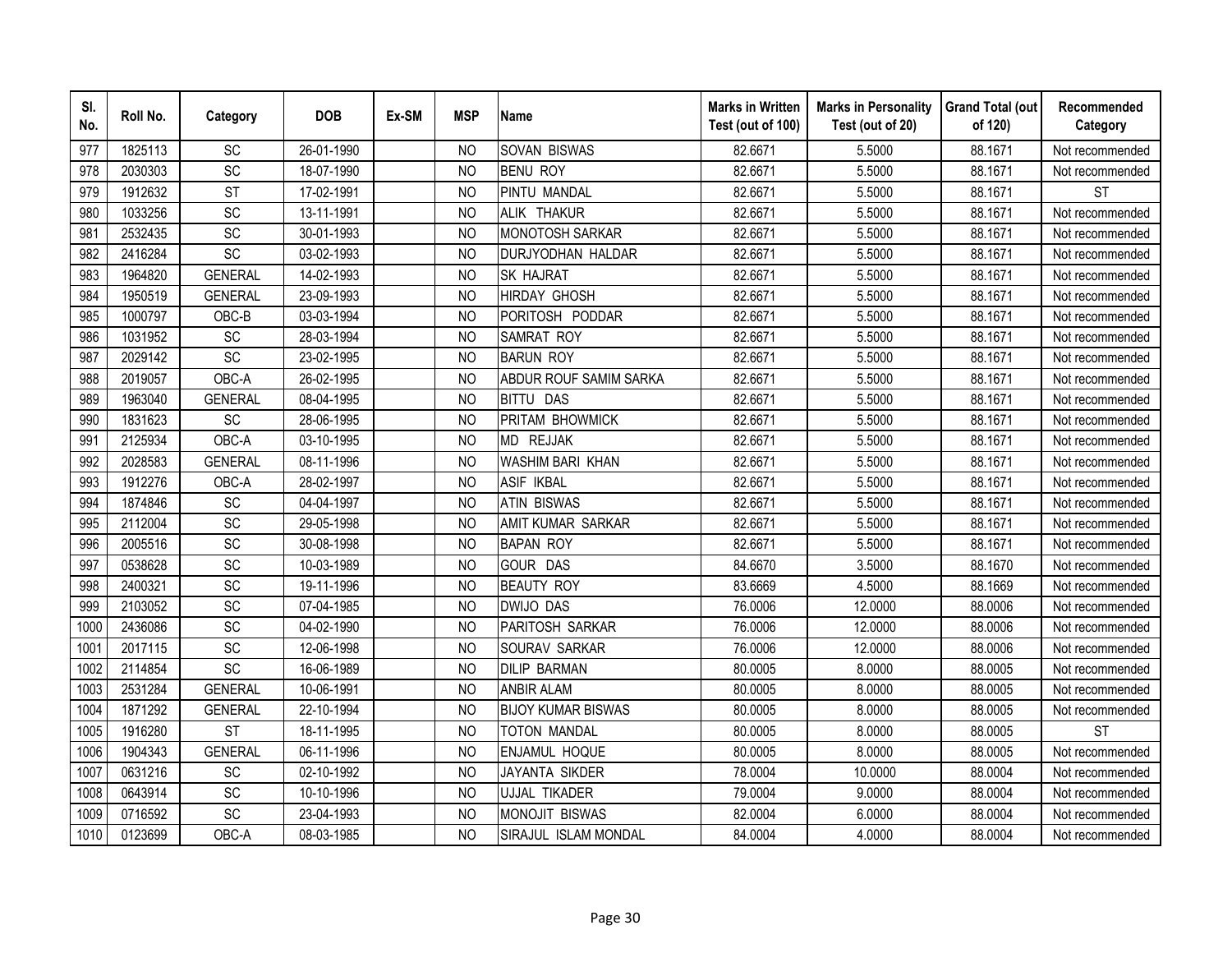| SI.<br>No. | Roll No. | Category        | <b>DOB</b> | Ex-SM | <b>MSP</b>     | <b>Name</b>            | <b>Marks in Written</b><br>Test (out of 100) | <b>Marks in Personality</b><br>Test (out of 20) | <b>Grand Total (out</b><br>of 120) | Recommended<br>Category |
|------------|----------|-----------------|------------|-------|----------------|------------------------|----------------------------------------------|-------------------------------------------------|------------------------------------|-------------------------|
| 1011       | 0769250  | SC              | 20-03-1991 |       | N <sub>O</sub> | SAJAL BISWAS           | 84.0004                                      | 4.0000                                          | 88.0004                            | Not recommended         |
| 1012       | 0758998  | OBC-B           | 02-12-1994 |       | <b>NO</b>      | <b>SUJIT GHOSH</b>     | 84.0004                                      | 4.0000                                          | 88.0004                            | Not recommended         |
| 1013       | 1501424  | SC              | 20-08-1995 |       | N <sub>O</sub> | <b>BISWARUP SARKAR</b> | 84.0004                                      | 4.0000                                          | 88.0004                            | Not recommended         |
| 1014       | 1905714  | SC              | 01-10-1997 |       | N <sub>O</sub> | SUDIPTA BARMAN         | 84.0004                                      | 4.0000                                          | 88.0004                            | Not recommended         |
| 1015       | 2117744  | OBC-A           | 29-10-1997 |       | <b>NO</b>      | <b>IMRAN ALI</b>       | 84.0004                                      | 4.0000                                          | 88.0004                            | Not recommended         |
| 1016       | 1510450  | SC              | 20-11-1999 |       | N <sub>O</sub> | <b>ANIKET SAHA</b>     | 84.0004                                      | 4.0000                                          | 88.0004                            | Not recommended         |
| 1017       | 1644669  | OBC-B           | 14-10-1992 |       | N <sub>O</sub> | RANJITA MAHATA         | 76.0003                                      | 12.0000                                         | 88.0003                            | Not recommended         |
| 1018       | 0504681  | OBC-B           | 03-04-1990 |       | N <sub>O</sub> | SUBHASIS SIL           | 79.0002                                      | 9.0000                                          | 88.0002                            | Not recommended         |
| 1019       | 2314294  | SC              | 02-06-1985 |       | N <sub>O</sub> | MRIDUL MONDAL          | 77.3339                                      | 10.5000                                         | 87.8339                            | Not recommended         |
| 1020       | 1966995  | SC              | 19-05-1989 |       | <b>NO</b>      | JHANTU MANDAL          | 77.3339                                      | 10.5000                                         | 87.8339                            | Not recommended         |
| 1021       | 2133013  | $\overline{SC}$ | 05-04-1990 |       | <b>NO</b>      | RAJESH BARMAN          | 77.3339                                      | 10.5000                                         | 87.8339                            | Not recommended         |
| 1022       | 2101976  | OBC-A           | 16-07-1991 |       | <b>NO</b>      | <b>ABDUS SUVAN</b>     | 77.3339                                      | 10.5000                                         | 87.8339                            | Not recommended         |
| 1023       | 1001381  | SC              | 27-09-1991 |       | <b>NO</b>      | <b>RIPON BISWAS.</b>   | 77.3339                                      | 10.5000                                         | 87.8339                            | Not recommended         |
| 1024       | 1029477  | SC              | 03-09-1994 |       | <b>NO</b>      | PRIYASI MONDAL         | 77.3339                                      | 10.5000                                         | 87.8339                            | Not recommended         |
| 1025       | 2205951  | SC              | 15-01-1988 |       | N <sub>O</sub> | <b>KARTIK ROY</b>      | 81.3338                                      | 6.5000                                          | 87.8338                            | Not recommended         |
| 1026       | 1738494  | <b>GENERAL</b>  | 22-05-1988 |       | <b>NO</b>      | TARIQUL ISLAM          | 81.3338                                      | 6.5000                                          | 87.8338                            | Not recommended         |
| 1027       | 2511667  | <b>GENERAL</b>  | 03-03-1989 |       | <b>NO</b>      | <b>SAHALIM ANZAR</b>   | 81.3338                                      | 6.5000                                          | 87.8338                            | Not recommended         |
| 1028       | 2120443  | SC              | 15-03-1989 |       | N <sub>O</sub> | <b>ACLOB BARMAN</b>    | 81.3338                                      | 6.5000                                          | 87.8338                            | Not recommended         |
| 1029       | 1939077  | <b>GENERAL</b>  | 20-09-1990 |       | <b>NO</b>      | TAPAS DAS              | 81.3338                                      | 6.5000                                          | 87.8338                            | Not recommended         |
| 1030       | 1961810  | OBC-B           | 10-10-1991 |       | N <sub>O</sub> | SURAJIT MANDAL         | 81.3338                                      | 6.5000                                          | 87.8338                            | Not recommended         |
| 1031       | 2023456  | <b>GENERAL</b>  | 24-06-1992 |       | <b>NO</b>      | SADI SAHID ISLAM       | 81.3338                                      | 6.5000                                          | 87.8338                            | Not recommended         |
| 1032       | 1962721  | OBC-A           | 15-02-1994 |       | N <sub>O</sub> | <b>FARUQUE MIA</b>     | 81.3338                                      | 6.5000                                          | 87.8338                            | Not recommended         |
| 1033       | 1870116  | SC              | 10-01-1996 |       | N <sub>O</sub> | RAJESHWER SUTRADHAR    | 81.3338                                      | 6.5000                                          | 87.8338                            | Not recommended         |
| 1034       | 2524230  | <b>GENERAL</b>  | 03-11-1996 |       | <b>NO</b>      | MUSTAQUE AHAMED        | 81.3338                                      | 6.5000                                          | 87.8338                            | Not recommended         |
| 1035       | 1053814  | OBC-B           | 14-06-1997 |       | N <sub>O</sub> | <b>MOHUA GHOSH</b>     | 81.3338                                      | 6.5000                                          | 87.8338                            | Not recommended         |
| 1036       | 1805224  | <b>GENERAL</b>  | 21-02-1998 |       | N <sub>O</sub> | MD HABIBUR RAHAMAN     | 81.3338                                      | 6.5000                                          | 87.8338                            | Not recommended         |
| 1037       | 1968046  | SC              | 10-10-1998 |       | <b>NO</b>      | <b>RAMEN MANDAL</b>    | 81.3338                                      | 6.5000                                          | 87.8338                            | Not recommended         |
| 1038       | 0145528  | OBC-B           | 14-03-1990 |       | N <sub>O</sub> | <b>PRASENJIT GHOSH</b> | 78.3337                                      | 9.5000                                          | 87.8337                            | Not recommended         |
| 1039       | 0211920  | SC              | 13-01-1997 |       | <b>NO</b>      | <b>DIPENDRA BISWAS</b> | 84.3337                                      | 3.5000                                          | 87.8337                            | Not recommended         |
| 1040       | 0762186  | SC              | 16-02-1979 |       | <b>NO</b>      | <b>KUSHAL BISWAS</b>   | 85.3337                                      | 2.5000                                          | 87.8337                            | Not recommended         |
| 1041       | 0618122  | OBC-B           | 18-01-1997 |       | <b>NO</b>      | SAGAR DEBNATH          | 76.3336                                      | 11.5000                                         | 87.8336                            | Not recommended         |
| 1042       | 1953028  | SC              | 02-04-1984 |       | N <sub>O</sub> | <b>BANKIM BARMAN</b>   | 78.6672                                      | 9.0000                                          | 87.6672                            | Not recommended         |
| 1043       | 1903112  | OBC-B           | 14-04-1987 |       | <b>NO</b>      | <b>CHANDI BASAK</b>    | 78.6672                                      | 9.0000                                          | 87.6672                            | Not recommended         |
| 1044       | 1931289  | SC              | 06-12-1987 |       | <b>NO</b>      | KALIPADA MANDAL        | 78.6672                                      | 9.0000                                          | 87.6672                            | Not recommended         |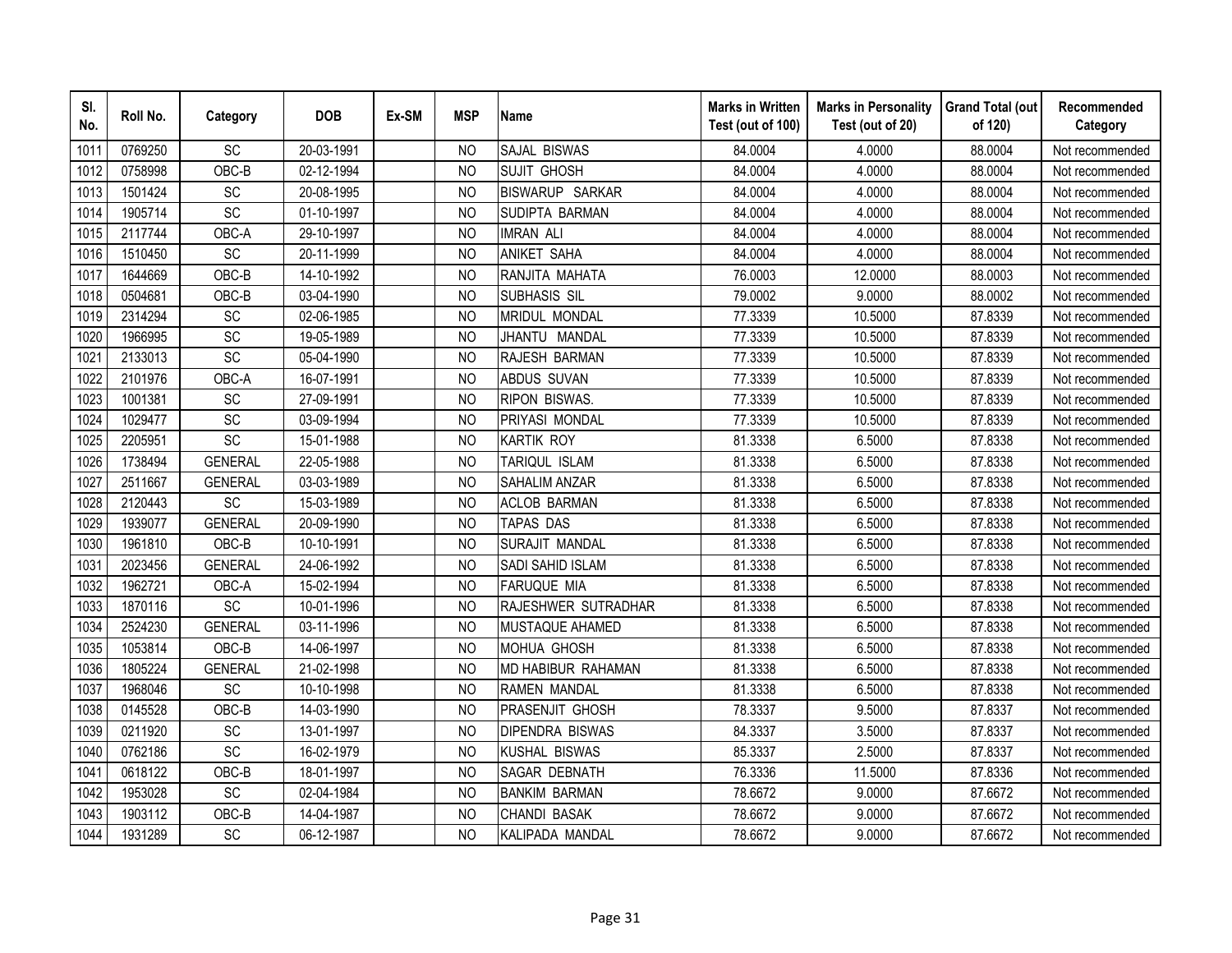| SI.<br>No. | Roll No. | Category        | <b>DOB</b> | Ex-SM | <b>MSP</b>     | <b>Name</b>              | <b>Marks in Written</b><br>Test (out of 100) | <b>Marks in Personality</b><br>Test (out of 20) | <b>Grand Total (out</b><br>of 120) | Recommended<br>Category |
|------------|----------|-----------------|------------|-------|----------------|--------------------------|----------------------------------------------|-------------------------------------------------|------------------------------------|-------------------------|
| 1045       | 0734514  | OBC-B           | 10-01-1991 |       | N <sub>O</sub> | <b>SOURAV SHIL</b>       | 78.6672                                      | 9.0000                                          | 87.6672                            | Not recommended         |
| 1046       | 2123627  | $\overline{SC}$ | 04-01-1997 |       | N <sub>O</sub> | <b>ABHAY SINGHA</b>      | 78.6672                                      | 9.0000                                          | 87.6672                            | Not recommended         |
| 1047       | 0533927  | SC              | 16-06-1991 |       | <b>NO</b>      | <b>GOURANGA MAJUMDER</b> | 78.6671                                      | 9.0000                                          | 87.6671                            | Not recommended         |
| 1048       | 2109588  | OBC-A           | 09-10-1994 |       | <b>NO</b>      | RUBINA KHATUN            | 79.6671                                      | 8.0000                                          | 87.6671                            | Not recommended         |
| 1049       | 2001855  | <b>SC</b>       | 20-05-1991 |       | N <sub>O</sub> | SHIBU SARKAR             | 81.6671                                      | 6.0000                                          | 87.6671                            | Not recommended         |
| 1050       | 1805858  | SC              | 21-09-1997 |       | N <sub>O</sub> | <b>BIJAN MADHU</b>       | 81.6671                                      | 6.0000                                          | 87.6671                            | Not recommended         |
| 1051       | 0237744  | SC              | 03-07-1973 |       | <b>NO</b>      | SAMARESH DAS             | 82.6671                                      | 5.0000                                          | 87.6671                            | Not recommended         |
| 1052       | 1936419  | SC              | 02-01-1982 |       | N <sub>O</sub> | DHANANJAI MANDAL         | 82.6671                                      | 5.0000                                          | 87.6671                            | Not recommended         |
| 1053       | 1867786  | <b>SC</b>       | 02-02-1988 |       | N <sub>O</sub> | <b>APURBA BISWAS</b>     | 82.6671                                      | 5.0000                                          | 87.6671                            | Not recommended         |
| 1054       | 2232361  | SC              | 14-03-1988 |       | N <sub>O</sub> | JAYANTA KUMAR ROY        | 82.6671                                      | 5.0000                                          | 87.6671                            | Not recommended         |
| 1055       | 2216487  | SC              | 09-05-1988 |       | <b>NO</b>      | PRADIP ROY               | 82.6671                                      | 5.0000                                          | 87.6671                            | Not recommended         |
| 1056       | 1903560  | OBC-B           | 05-02-1992 |       | <b>NO</b>      | PULAK MANDAL             | 82.6671                                      | 5.0000                                          | 87.6671                            | Not recommended         |
| 1057       | 2006277  | SC              | 30-04-1992 |       | <b>NO</b>      | RAKI BARMAN              | 82.6671                                      | 5.0000                                          | 87.6671                            | Not recommended         |
| 1058       | 2104444  | <b>GENERAL</b>  | 25-03-1993 |       | <b>NO</b>      | SADEK ALI                | 82.6671                                      | 5.0000                                          | 87.6671                            | Not recommended         |
| 1059       | 2301622  | SC              | 12-07-1993 |       | <b>NO</b>      | MITHUN ROY DALAI         | 82.6671                                      | 5.0000                                          | 87.6671                            | Not recommended         |
| 1060       | 2223950  | SC              | 25-11-1993 |       | <b>NO</b>      | <b>GOBINDA MANDAL</b>    | 82.6671                                      | 5.0000                                          | 87.6671                            | Not recommended         |
| 1061       | 1971940  | OBC-A           | 11-03-1994 |       | <b>NO</b>      | RUHUL ISLAM              | 82.6671                                      | 5.0000                                          | 87.6671                            | Not recommended         |
| 1062       | 1926966  | <b>SC</b>       | 07-05-1994 |       | <b>NO</b>      | SUROJIT SARKAR           | 82.6671                                      | 5.0000                                          | 87.6671                            | Not recommended         |
| 1063       | 1853347  | <b>SC</b>       | 26-02-1995 |       | <b>NO</b>      | RAJU UKIL                | 82.6671                                      | 5.0000                                          | 87.6671                            | Not recommended         |
| 1064       | 1321177  | SC              | 26-04-1995 |       | <b>NO</b>      | KAJOL KABIRAJ            | 82.6671                                      | 5.0000                                          | 87.6671                            | Not recommended         |
| 1065       | 0124625  | SC              | 15-01-1996 |       | <b>NO</b>      | <b>LALIT KANTA ROY</b>   | 82.6671                                      | 5.0000                                          | 87.6671                            | Not recommended         |
| 1066       | 2021006  | <b>GENERAL</b>  | 05-03-1996 |       | N <sub>O</sub> | RAFIKUL MIAH             | 82.6671                                      | 5.0000                                          | 87.6671                            | Not recommended         |
| 1067       | 2002423  | <b>SC</b>       | 02-11-1996 |       | N <sub>O</sub> | <b>BISWAJIT ROY</b>      | 82.6671                                      | 5.0000                                          | 87.6671                            | Not recommended         |
| 1068       | 1901859  | OBC-B           | 09-02-1997 |       | <b>NO</b>      | <b>SAMIRAN SAHA</b>      | 82.6671                                      | 5.0000                                          | 87.6671                            | Not recommended         |
| 1069       | 1918820  | OBC-A           | 18-07-1997 |       | <b>NO</b>      | MUKESH KHANNA            | 82.6671                                      | 5.0000                                          | 87.6671                            | Not recommended         |
| 1070       | 2105289  | OBC-A           | 13-04-1998 |       | N <sub>O</sub> | MD USMAN                 | 82.6671                                      | 5.0000                                          | 87.6671                            | Not recommended         |
| 1071       | 1947115  | SC              | 24-04-1998 |       | N <sub>O</sub> | <b>BIKRAM SARKAR</b>     | 82.6671                                      | 5.0000                                          | 87.6671                            | Not recommended         |
| 1072       | 2111913  | SC              | 01-02-1999 |       | <sub>NO</sub>  | KAMALESH BARMAN          | 82.6671                                      | 5.0000                                          | 87.6671                            | Not recommended         |
| 1073       | 2112230  | SC              | 02-02-1999 |       | <b>NO</b>      | SHIPUL BARMAN            | 82.6671                                      | 5.0000                                          | 87.6671                            | Not recommended         |
| 1074       | 1862100  | <b>SC</b>       | 15-03-1999 |       | N <sub>O</sub> | RAJESH MANDAL            | 82.6671                                      | 5.0000                                          | 87.6671                            | Not recommended         |
| 1075       | 2021971  | SC              | 22-08-1999 |       | N <sub>O</sub> | RAJESWAR ROY             | 82.6671                                      | 5.0000                                          | 87.6671                            | Not recommended         |
| 1076       | 0638222  | OBC-B           | 20-01-1993 |       | N <sub>O</sub> | <b>BISWAJIT HARI</b>     | 77.6670                                      | 10.0000                                         | 87.6670                            | Not recommended         |
| 1077       | 2025907  | SC              | 04-03-1987 |       | <b>NO</b>      | RATNA BARMAN             | 76.0006                                      | 11.5000                                         | 87.5006                            | Not recommended         |
| 1078       | 2025119  | SC              | 08-01-1994 |       | <b>NO</b>      | <b>MRINAL BARMAN</b>     | 76.0006                                      | 11.5000                                         | 87.5006                            | Not recommended         |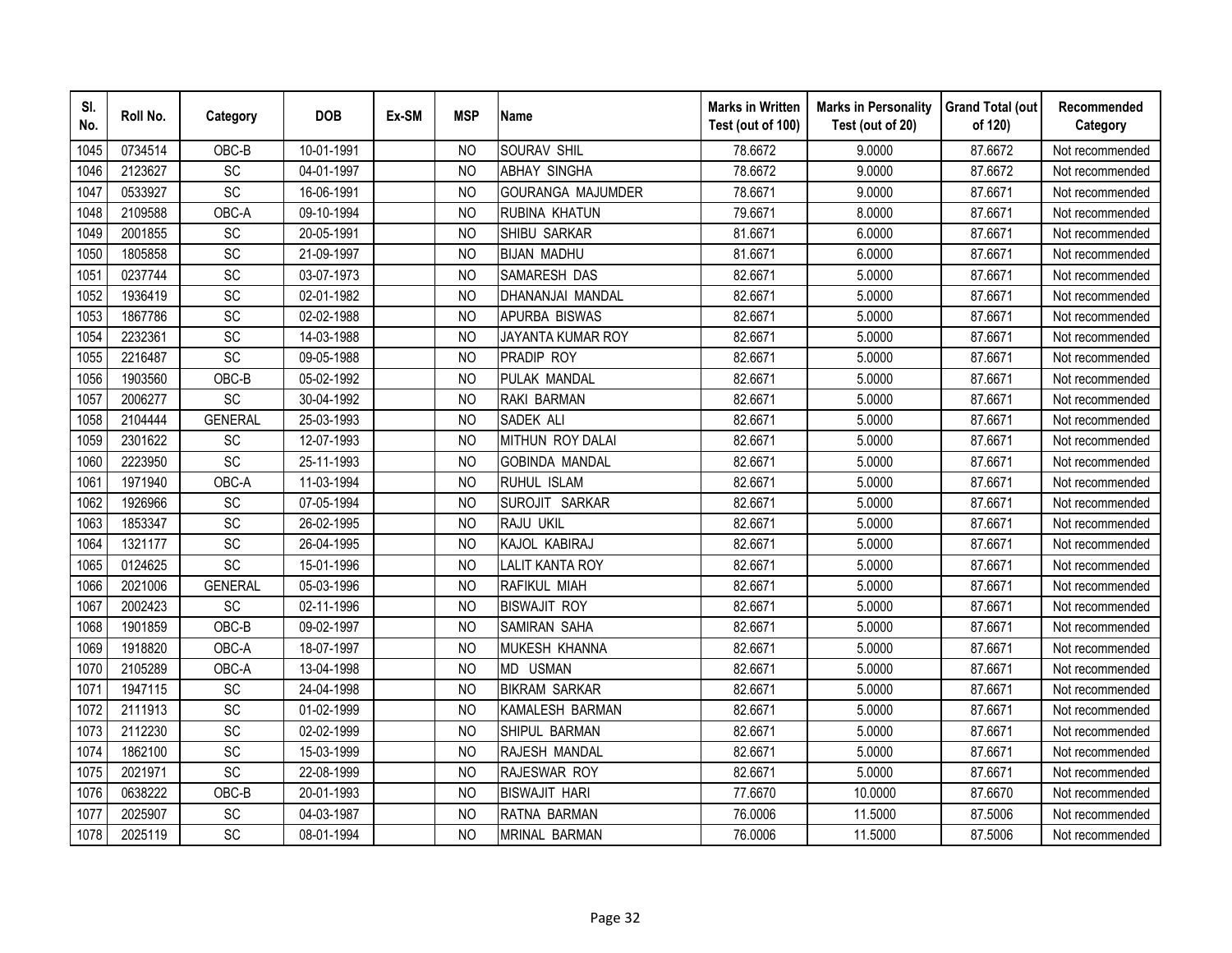| SI.<br>No. | Roll No. | Category               | <b>DOB</b> | Ex-SM | <b>MSP</b>     | <b>Name</b>            | <b>Marks in Written</b><br>Test (out of 100) | <b>Marks in Personality</b><br>Test (out of 20) | <b>Grand Total (out</b><br>of 120) | Recommended<br>Category |
|------------|----------|------------------------|------------|-------|----------------|------------------------|----------------------------------------------|-------------------------------------------------|------------------------------------|-------------------------|
| 1079       | 1821841  | SC                     | 20-03-1994 |       | N <sub>O</sub> | ANINDYA CHAUDHURI      | 76.0006                                      | 11.5000                                         | 87.5006                            | Not recommended         |
| 1080       | 2108620  | $\overline{\text{ST}}$ | 07-11-1995 |       | <b>NO</b>      | PRASANTA MANDAL        | 70.0005                                      | 17.5000                                         | 87.5005                            | <b>ST</b>               |
| 1081       | 0752873  | SC                     | 10-12-1989 |       | N <sub>O</sub> | SAJAL TIKADAR          | 77.0005                                      | 10.5000                                         | 87.5005                            | Not recommended         |
| 1082       | 1968434  | SC                     | 15-03-1988 |       | N <sub>O</sub> | <b>ABHIJIT MANDAL</b>  | 80.0005                                      | 7.5000                                          | 87.5005                            | Not recommended         |
| 1083       | 1718498  | <b>GENERAL</b>         | 21-12-1991 |       | NO             | <b>MD AJOB MONDAL</b>  | 80.0005                                      | 7.5000                                          | 87.5005                            | Not recommended         |
| 1084       | 2323161  | SC                     | 18-05-1993 |       | <sub>NO</sub>  | PRASENJIT BARMAN       | 80.0005                                      | 7.5000                                          | 87.5005                            | Not recommended         |
| 1085       | 2121435  | OBC-A                  | 05-03-1998 |       | N <sub>O</sub> | SAYEED AKTAR           | 80.0005                                      | 7.5000                                          | 87.5005                            | Not recommended         |
| 1086       | 2321253  | SC                     | 25-10-1998 |       | N <sub>O</sub> | TANMAY SARKAR          | 80.0005                                      | 7.5000                                          | 87.5005                            | Not recommended         |
| 1087       | 0709068  | SC                     | 28-04-1984 |       | <sub>NO</sub>  | RAJU BISWAS            | 78.0004                                      | 9.5000                                          | 87.5004                            | Not recommended         |
| 1088       | 1912120  | SC                     | 15-01-1990 |       | <b>NO</b>      | <b>PALASH BISWAS</b>   | 84.0004                                      | 3.5000                                          | 87.5004                            | Not recommended         |
| 1089       | 2424422  | $\overline{SC}$        | 11-06-1991 |       | <b>NO</b>      | <b>SUSHANTA ROY</b>    | 84.0004                                      | 3.5000                                          | 87.5004                            | Not recommended         |
| 1090       | 0650932  | OBC-A                  | 03-07-1991 |       | <b>NO</b>      | <b>ANICHHUR MANDAL</b> | 84.0004                                      | 3.5000                                          | 87.5004                            | Not recommended         |
| 1091       | 0728610  | OBC-A                  | 20-04-1997 |       | <b>NO</b>      | <b>PALAS SHAIKH</b>    | 84.0004                                      | 3.5000                                          | 87.5004                            | Not recommended         |
| 1092       | 1867732  | SC                     | 30-09-1996 |       | <b>NO</b>      | <b>BABAN BARAI</b>     | 83.0003                                      | 4.5000                                          | 87.5003                            | Not recommended         |
| 1093       | 1860711  | SC                     | 25-04-1999 |       | N <sub>O</sub> | SRIPARNA MONDAL        | 76.3339                                      | 11.0000                                         | 87.3339                            | Not recommended         |
| 1094       | 1920000  | OBC-A                  | 06-10-1976 |       | <b>NO</b>      | <b>KURBAN SK</b>       | 77.3339                                      | 10.0000                                         | 87.3339                            | Not recommended         |
| 1095       | 2109059  | SC                     | 08-12-1983 |       | <b>NO</b>      | <b>ADHIR SARKAR</b>    | 77.3339                                      | 10.0000                                         | 87.3339                            | Not recommended         |
| 1096       | 0781718  | SC                     | 01-03-1986 |       | N <sub>O</sub> | AMAL DAS               | 77.3339                                      | 10.0000                                         | 87.3339                            | Not recommended         |
| 1097       | 0123239  | $\overline{SC}$        | 04-02-1990 |       | <b>NO</b>      | <b>PALAS BISWAS</b>    | 77.3339                                      | 10.0000                                         | 87.3339                            | Not recommended         |
| 1098       | 1916579  | OBC-B                  | 07-05-1991 |       | <b>NO</b>      | <b>ANANDA DAS</b>      | 77.3339                                      | 10.0000                                         | 87.3339                            | Not recommended         |
| 1099       | 1946700  | SC                     | 01-01-1992 |       | <b>NO</b>      | KINKAR KUMAR MANDAL    | 77.3339                                      | 10.0000                                         | 87.3339                            | Not recommended         |
| 1100       | 2004955  | $\overline{SC}$        | 14-06-1994 |       | N <sub>O</sub> | <b>NIROD BARMAN</b>    | 77.3339                                      | 10.0000                                         | 87.3339                            | Not recommended         |
| 1101       | 2017232  | OBC-B                  | 15-08-1995 |       | <b>NO</b>      | <b>FARHAN SARKAR</b>   | 77.3339                                      | 10.0000                                         | 87.3339                            | Not recommended         |
| 1102       | 1922669  | SC                     | 05-09-1996 |       | <b>NO</b>      | <b>BHASKAR MANDAL</b>  | 77.3339                                      | 10.0000                                         | 87.3339                            | Not recommended         |
| 1103       | 1920506  | SC                     | 05-10-1997 |       | N <sub>O</sub> | RAJKUMAR KARMAKAR      | 77.3339                                      | 10.0000                                         | 87.3339                            | Not recommended         |
| 1104       | 1971696  | SC                     | 01-04-1998 |       | <sub>NO</sub>  | <b>BABLU MANDAL</b>    | 77.3339                                      | 10.0000                                         | 87.3339                            | Not recommended         |
| 1105       | 0645224  | SC                     | 15-04-1991 |       | <b>NO</b>      | SUBHAJIT SAHA          | 77.3338                                      | 10.0000                                         | 87.3338                            | Not recommended         |
| 1106       | 0660613  | OBC-B                  | 21-10-1991 |       | N <sub>O</sub> | JAYANTA MONDAL         | 77.3338                                      | 10.0000                                         | 87.3338                            | Not recommended         |
| 1107       | 1038112  | SC                     | 15-04-1983 |       | <b>NO</b>      | <b>DHANADEB BARMAN</b> | 80.3338                                      | 7.0000                                          | 87.3338                            | Not recommended         |
| 1108       | 1912357  | SC                     | 03-02-1974 |       | <b>NO</b>      | <b>GOPAL RABIDAS</b>   | 81.3338                                      | 6.0000                                          | 87.3338                            | Not recommended         |
| 1109       | 1922502  | SC                     | 08-05-1991 |       | <b>NO</b>      | <b>MITHUN MANDAL</b>   | 81.3338                                      | 6.0000                                          | 87.3338                            | Not recommended         |
| 1110       | 2103039  | SC                     | 24-05-1998 |       | N <sub>O</sub> | <b>BHARATI BISWAS</b>  | 81.3338                                      | 6.0000                                          | 87.3338                            | Not recommended         |
| 1111       | 1818698  | SC                     | 12-09-1998 |       | <b>NO</b>      | RAJA MAJUMDER          | 83.3337                                      | 4.0000                                          | 87.3337                            | Not recommended         |
| 1112       | 0142988  | OBC-A                  | 27-07-1994 |       | <b>NO</b>      | <b>FAIZ ALI</b>        | 75.3336                                      | 12.0000                                         | 87.3336                            | Not recommended         |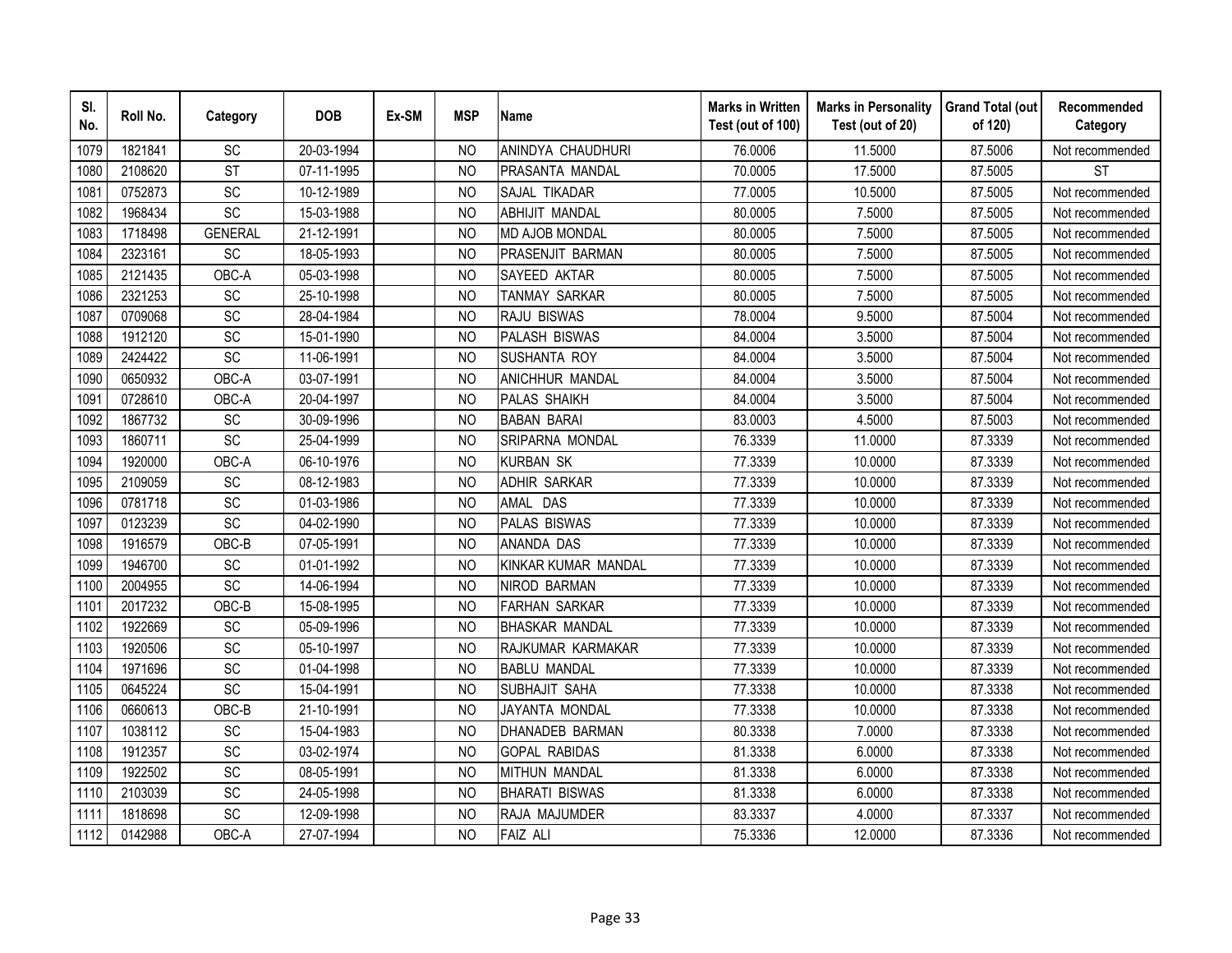| SI.<br>No. | Roll No. | Category        | <b>DOB</b> | Ex-SM | <b>MSP</b>     | <b>Name</b>              | <b>Marks in Written</b><br>Test (out of 100) | <b>Marks in Personality</b><br>Test (out of 20) | <b>Grand Total (out</b><br>of 120) | Recommended<br>Category |
|------------|----------|-----------------|------------|-------|----------------|--------------------------|----------------------------------------------|-------------------------------------------------|------------------------------------|-------------------------|
| 1113       | 0711963  | SC              | 05-09-1993 |       | <b>NO</b>      | <b>ABHIJIT BISWAS</b>    | 83.3336                                      | 4.0000                                          | 87.3336                            | Not recommended         |
| 1114       | 2128877  | OBC-A           | 09-03-1994 |       | N <sub>O</sub> | <b>ABUL KALAM</b>        | 74.6673                                      | 12.5000                                         | 87.1673                            | Not recommended         |
| 1115       | 2011618  | OBC-A           | 01-11-1998 |       | <b>NO</b>      | <b>IYARUL MIAH</b>       | 77.6672                                      | 9.5000                                          | 87.1672                            | Not recommended         |
| 1116       | 0200744  | SC              | 15-10-1984 |       | <b>NO</b>      | <b>DIPALI DAS</b>        | 78.6672                                      | 8.5000                                          | 87.1672                            | Not recommended         |
| 1117       | 1948888  | SC              | 02-06-1986 |       | <b>NO</b>      | SANJOY KUMAR ROY         | 78.6672                                      | 8.5000                                          | 87.1672                            | Not recommended         |
| 1118       | 0740236  | OBC-B           | 28-07-1994 |       | N <sub>O</sub> | <b>MANOJIT GHOSH</b>     | 78.6672                                      | 8.5000                                          | 87.1672                            | Not recommended         |
| 1119       | 0607416  | SC              | 29-07-1994 |       | <b>NO</b>      | NIBEDITA MALLICK         | 78.6672                                      | 8.5000                                          | 87.1672                            | Not recommended         |
| 1120       | 0755363  | SC              | 15-09-1995 |       | <b>NO</b>      | KANCHAN HALDER           | 78.6672                                      | 8.5000                                          | 87.1672                            | Not recommended         |
| 1121       | 1825086  | OBC-A           | 12-04-1996 |       | <sub>NO</sub>  | ABDUL KAIYUM ALI         | 78.6672                                      | 8.5000                                          | 87.1672                            | Not recommended         |
| 1122       | 0214718  | <b>SC</b>       | 15-11-1996 |       | N <sub>O</sub> | <b>DIPAK SARKAR</b>      | 78.6672                                      | 8.5000                                          | 87.1672                            | Not recommended         |
| 1123       | 1917744  | SC              | 17-11-1997 |       | <b>NO</b>      | <b>SUJAN MANDAL</b>      | 78.6672                                      | 8.5000                                          | 87.1672                            | Not recommended         |
| 1124       | 1047460  | SC              | 11-08-1993 |       | <b>NO</b>      | <b>NIKHIL SARKAR</b>     | 76.6671                                      | 10.5000                                         | 87.1671                            | Not recommended         |
| 1125       | 0645880  | OBC-B           | 07-06-1996 |       | <b>NO</b>      | <b>SUBIR NANDI</b>       | 76.6671                                      | 10.5000                                         | 87.1671                            | Not recommended         |
| 1126       | 0317582  | OBC-A           | 04-01-1993 |       | <b>NO</b>      | <b>MD SELIM JAHANGIR</b> | 77.6671                                      | 9.5000                                          | 87.1671                            | Not recommended         |
| 1127       | 1870146  | SC              | 02-02-1982 |       | <b>NO</b>      | <b>DIPANKAR BARMAN</b>   | 82.6671                                      | 4.5000                                          | 87.1671                            | Not recommended         |
| 1128       | 1911012  | SC              | 19-05-1987 |       | <b>NO</b>      | PRADIP MANDAL            | 82.6671                                      | 4.5000                                          | 87.1671                            | Not recommended         |
| 1129       | 1839532  | SC              | 25-02-1988 |       | <b>NO</b>      | <b>SUBIR BISWAS</b>      | 82.6671                                      | 4.5000                                          | 87.1671                            | Not recommended         |
| 1130       | 1828328  | OBC-A           | 08-07-1988 |       | <b>NO</b>      | <b>MD ESMAIL SK</b>      | 82.6671                                      | 4.5000                                          | 87.1671                            | Not recommended         |
| 1131       | 2019752  | $\overline{SC}$ | 15-10-1988 |       | <b>NO</b>      | PURNIMA ROY              | 82.6671                                      | 4.5000                                          | 87.1671                            | Not recommended         |
| 1132       | 2310610  | SC              | 22-01-1990 |       | <b>NO</b>      | PRABIR BARMAN            | 82.6671                                      | 4.5000                                          | 87.1671                            | Not recommended         |
| 1133       | 1005392  | $\overline{SC}$ | 27-07-1990 |       | <b>NO</b>      | <b>BISWAJIT BISWAS</b>   | 82.6671                                      | 4.5000                                          | 87.1671                            | Not recommended         |
| 1134       | 2105156  | SC              | 01-04-1992 |       | <b>NO</b>      | <b>MITHUN BARMAN</b>     | 82.6671                                      | 4.5000                                          | 87.1671                            | Not recommended         |
| 1135       | 2023203  | SC              | 03-05-1992 |       | N <sub>O</sub> | PRADIP KUMAR MANDAL      | 82.6671                                      | 4.5000                                          | 87.1671                            | Not recommended         |
| 1136       | 1961709  | SC              | 15-07-1992 |       | <b>NO</b>      | <b>BIDYUT SARKAR</b>     | 82.6671                                      | 4.5000                                          | 87.1671                            | Not recommended         |
| 1137       | 1910726  | SC              | 24-07-1992 |       | <b>NO</b>      | <b>BISWAJIT MANDAL</b>   | 82.6671                                      | 4.5000                                          | 87.1671                            | Not recommended         |
| 1138       | 2215356  | OBC-A           | 19-09-1992 |       | N <sub>O</sub> | <b>AZAD HOSSAIN</b>      | 82.6671                                      | 4.5000                                          | 87.1671                            | Not recommended         |
| 1139       | 1969138  | <b>SC</b>       | 26-04-1993 |       | N <sub>O</sub> | <b>BABLU MANDAL</b>      | 82.6671                                      | 4.5000                                          | 87.1671                            | Not recommended         |
| 1140       | 0779810  | SC              | 04-06-1993 |       | <b>NO</b>      | <b>DIPANKAR MONDAL</b>   | 82.6671                                      | 4.5000                                          | 87.1671                            | Not recommended         |
| 1141       | 0220687  | SC              | 11-01-1994 |       | <b>NO</b>      | <b>MONOJIT SARKAR</b>    | 82.6671                                      | 4.5000                                          | 87.1671                            | Not recommended         |
| 1142       | 2112580  | SC              | 23-05-1994 |       | N <sub>O</sub> | <b>BHOLA DAS</b>         | 82.6671                                      | 4.5000                                          | 87.1671                            | Not recommended         |
| 1143       | 1872716  | SC              | 15-11-1995 |       | N <sub>O</sub> | <b>SUMAN SARKAR</b>      | 82.6671                                      | 4.5000                                          | 87.1671                            | Not recommended         |
| 1144       | 1943303  | OBC-B           | 04-04-1996 |       | <b>NO</b>      | SUSMITA KARMAKAR         | 82.6671                                      | 4.5000                                          | 87.1671                            | Not recommended         |
| 1145       | 1911607  | <b>GENERAL</b>  | 08-06-1996 |       | <b>NO</b>      | SHRABANI PRAMANIK        | 82.6671                                      | 4.5000                                          | 87.1671                            | Not recommended         |
| 1146       | 1966283  | <b>SC</b>       | 25-08-1996 |       | <b>NO</b>      | GOBINDA BARMAN           | 82.6671                                      | 4.5000                                          | 87.1671                            | Not recommended         |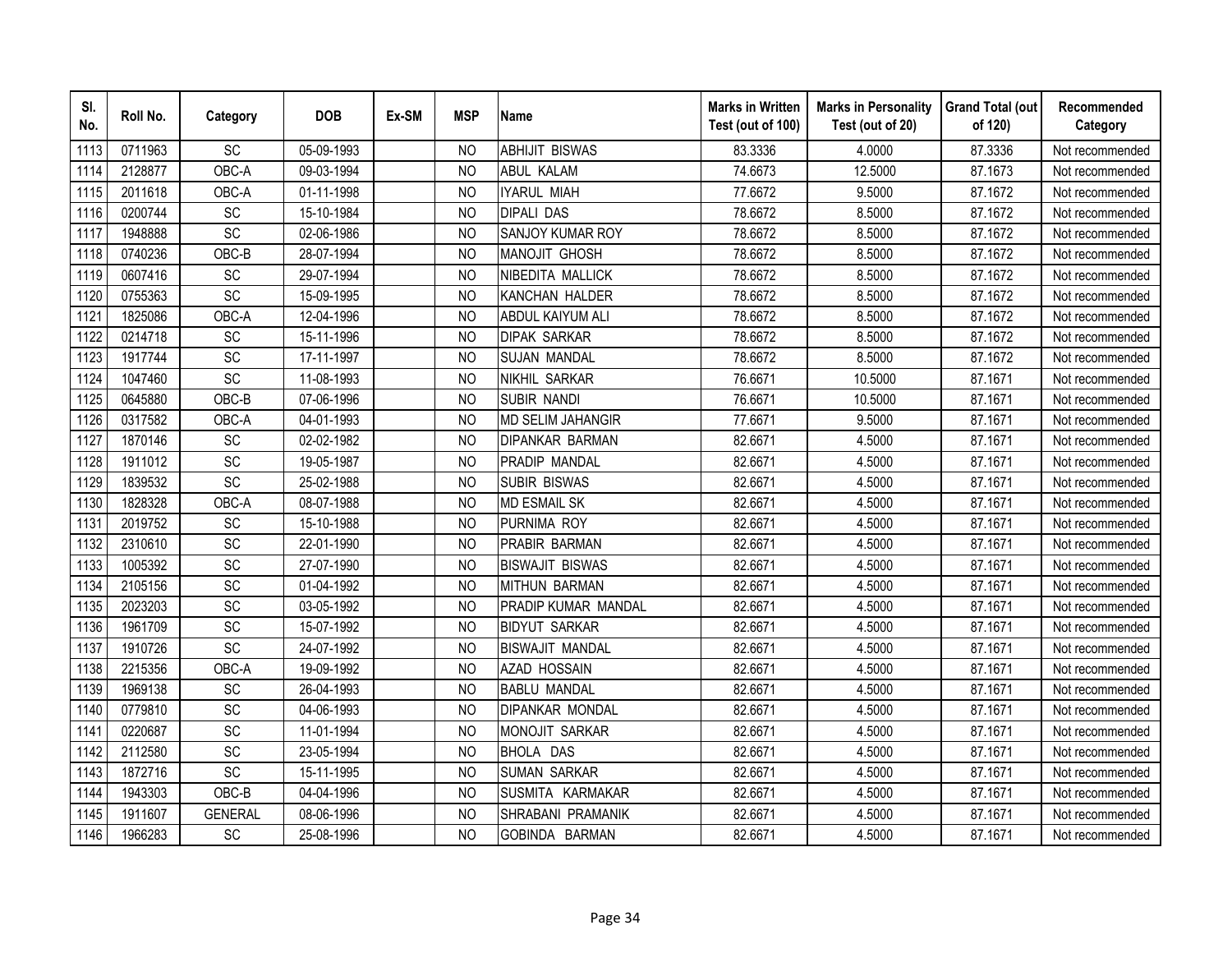| SI.<br>No. | Roll No. | Category        | <b>DOB</b> | Ex-SM | <b>MSP</b>     | <b>Name</b>              | <b>Marks in Written</b><br>Test (out of 100) | <b>Marks in Personality</b><br>Test (out of 20) | <b>Grand Total (out</b><br>of 120) | Recommended<br>Category |
|------------|----------|-----------------|------------|-------|----------------|--------------------------|----------------------------------------------|-------------------------------------------------|------------------------------------|-------------------------|
| 1147       | 1972444  | SC              | 07-06-1997 |       | N <sub>O</sub> | <b>SANJAY SARKAR</b>     | 82.6671                                      | 4.5000                                          | 87.1671                            | Not recommended         |
| 1148       | 2516085  | SC              | 13-08-1997 |       | <b>NO</b>      | <b>SUBAL BAIDYA</b>      | 82.6671                                      | 4.5000                                          | 87.1671                            | Not recommended         |
| 1149       | 1932710  | <b>GENERAL</b>  | 04-03-1998 |       | <b>NO</b>      | <b>MITHUN PRAMANIK</b>   | 82.6671                                      | 4.5000                                          | 87.1671                            | Not recommended         |
| 1150       | 2105778  | <b>GENERAL</b>  | 18-01-1999 |       | <b>NO</b>      | <b>MARTUJ ALI</b>        | 82.6671                                      | 4.5000                                          | 87.1671                            | Not recommended         |
| 1151       | 0743009  | SC              | 23-05-1994 |       | <b>NO</b>      | <b>MAINAK ROY</b>        | 76.6670                                      | 10.5000                                         | 87.1670                            | Not recommended         |
| 1152       | 0109706  | SC              | 01-01-1993 |       | <b>NO</b>      | <b>ASHIT MANDAL</b>      | 84.6670                                      | 2.5000                                          | 87.1670                            | Not recommended         |
| 1153       | 0706029  | SC              | 15-10-1996 |       | <b>NO</b>      | <b>UJJAL DAS</b>         | 84.6670                                      | 2.5000                                          | 87.1670                            | Not recommended         |
| 1154       | 1041145  | SC              | 01-08-1984 |       | N <sub>O</sub> | SUKAMAL BHAKTA           | 76.0006                                      | 11.0000                                         | 87.0006                            | Not recommended         |
| 1155       | 0551713  | SC              | 06-03-1988 |       | <b>NO</b>      | <b>AMIT SIKDER</b>       | 76.0006                                      | 11.0000                                         | 87.0006                            | Not recommended         |
| 1156       | 1717508  | OBC-A           | 17-11-1988 |       | <b>NO</b>      | MD HEDAYETTULLAH MOMIN   | 76.0006                                      | 11.0000                                         | 87.0006                            | Not recommended         |
| 1157       | 1955457  | SC              | 15-08-1989 |       | N <sub>O</sub> | JOYPROKASH DAS           | 76.0006                                      | 11.0000                                         | 87.0006                            | Not recommended         |
| 1158       | 2110356  | SC              | 06-04-1991 |       | <b>NO</b>      | PRAKASH BISWAS           | 76.0006                                      | 11.0000                                         | 87.0006                            | Not recommended         |
| 1159       | 1961808  | OBC-A           | 29-05-1991 |       | <b>NO</b>      | MD MAINUL ISLAM          | 76.0006                                      | 11.0000                                         | 87.0006                            | Not recommended         |
| 1160       | 1055397  | SC              | 02-06-1992 |       | <b>NO</b>      | <b>TAPAN BISWAS</b>      | 76.0006                                      | 11.0000                                         | 87.0006                            | Not recommended         |
| 1161       | 1971774  | OBC-A           | 18-01-1993 |       | N <sub>O</sub> | JUBER ALI                | 76.0006                                      | 11.0000                                         | 87.0006                            | Not recommended         |
| 1162       | 2111732  | SC              | 08-02-1996 |       | N <sub>O</sub> | <b>BISWAJIT DEBSARMA</b> | 76.0006                                      | 11.0000                                         | 87.0006                            | Not recommended         |
| 1163       | 0144849  | OBC-A           | 05-02-1994 |       | N <sub>O</sub> | MOTIUR RAHMAN            | 75.0005                                      | 12.0000                                         | 87.0005                            | Not recommended         |
| 1164       | 2114908  | SC              | 31-12-1990 |       | N <sub>O</sub> | SAMARESH CH BARMAN       | 80.0005                                      | 7.0000                                          | 87.0005                            | Not recommended         |
| 1165       | 1946939  | SC              | 13-03-1992 |       | <b>NO</b>      | <b>AMIT MANDAL</b>       | 80.0005                                      | 7.0000                                          | 87.0005                            | Not recommended         |
| 1166       | 1902972  | $\overline{SC}$ | 01-03-1993 |       | <b>NO</b>      | JATINDRA NATH MANDAL     | 80.0005                                      | 7.0000                                          | 87.0005                            | Not recommended         |
| 1167       | 1926050  | OBC-A           | 25-03-1993 |       | N <sub>O</sub> | JUEL SK                  | 80.0005                                      | 7.0000                                          | 87.0005                            | Not recommended         |
| 1168       | 2002012  | OBC-A           | 13-08-1993 |       | N <sub>O</sub> | <b>IKBAL CHOWDHURY</b>   | 80.0005                                      | 7.0000                                          | 87.0005                            | Not recommended         |
| 1169       | 1910668  | <b>GENERAL</b>  | 25-04-1994 |       | <b>NO</b>      | SHYAMAL MANDAL           | 80.0005                                      | 7.0000                                          | 87.0005                            | Not recommended         |
| 1170       | 0759782  | SC              | 17-01-1996 |       | <b>NO</b>      | <b>BABLU BAGCHI</b>      | 80.0005                                      | 7.0000                                          | 87.0005                            | Not recommended         |
| 1171       | 2127552  | OBC-A           | 15-09-1996 |       | <b>NO</b>      | JAHARUL MOHAMED          | 80.0005                                      | 7.0000                                          | 87.0005                            | Not recommended         |
| 1172       | 1931675  | <b>GENERAL</b>  | 16-08-1997 |       | <b>NO</b>      | KRISHNA MANDAL           | 80.0005                                      | 7.0000                                          | 87.0005                            | Not recommended         |
| 1173       | 2502978  | SC              | 19-09-1997 |       | <b>NO</b>      | PRAN NATH BARMAN         | 80.0005                                      | 7.0000                                          | 87.0005                            | Not recommended         |
| 1174       | 0733312  | $\overline{SC}$ | 20-06-1987 |       | <b>NO</b>      | SUKESH BISWAS            | 83.0004                                      | 4.0000                                          | 87.0004                            | Not recommended         |
| 1175       | 0101075  | OBC-A           | 19-03-1991 |       | <b>NO</b>      | KAMAL MONDAL             | 84.0004                                      | 3.0000                                          | 87.0004                            | Not recommended         |
| 1176       | 2106563  | SC              | 15-02-1992 |       | <b>NO</b>      | NITAI HALDAR             | 84.0004                                      | 3.0000                                          | 87.0004                            | Not recommended         |
| 1177       | 1973177  | SC              | 25-12-1985 |       | <b>NO</b>      | <b>INDRAJIT MANDAL</b>   | 77.3339                                      | 9.5000                                          | 86.8339                            | Not recommended         |
| 1178       | 2104993  | SC              | 17-06-1988 |       | <b>NO</b>      | THAKURDAS SARKAR         | 77.3339                                      | 9.5000                                          | 86.8339                            | Not recommended         |
| 1179       | 1968134  | OBC-A           | 08-06-1989 |       | N <sub>O</sub> | MD ESTEFAKUL ALAM        | 77.3339                                      | 9.5000                                          | 86.8339                            | Not recommended         |
| 1180       | 2024786  | SC              | 25-05-1992 |       | <b>NO</b>      | RAKESH DAS               | 77.3339                                      | 9.5000                                          | 86.8339                            | Not recommended         |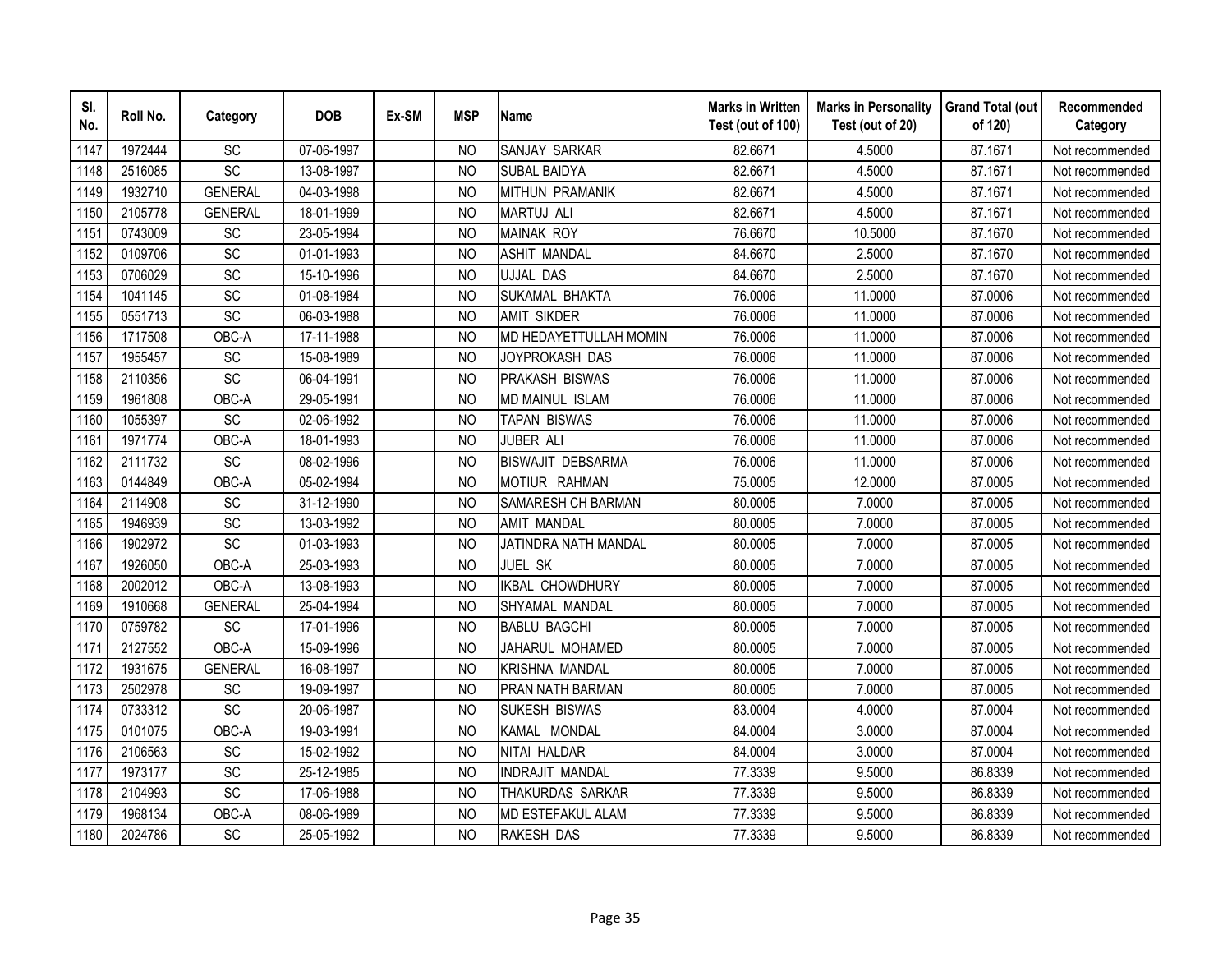| SI.<br>No. | Roll No. | Category        | <b>DOB</b> | Ex-SM | <b>MSP</b>     | <b>Name</b>               | <b>Marks in Written</b><br>Test (out of 100) | <b>Marks in Personality</b><br>Test (out of 20) | <b>Grand Total (out</b><br>of 120) | Recommended<br>Category |
|------------|----------|-----------------|------------|-------|----------------|---------------------------|----------------------------------------------|-------------------------------------------------|------------------------------------|-------------------------|
| 1181       | 1972857  | <b>SC</b>       | 08-04-1994 |       | <b>NO</b>      | <b>BIPUL ROY</b>          | 77.3339                                      | 9.5000                                          | 86.8339                            | Not recommended         |
| 1182       | 1623788  | $\overline{SC}$ | 29-04-1996 |       | N <sub>O</sub> | <b>SOUMEN BISWAS</b>      | 77.3339                                      | 9.5000                                          | 86.8339                            | Not recommended         |
| 1183       | 1969472  | SC              | 21-08-1991 |       | <b>NO</b>      | <b>SAMAR MANDAL</b>       | 76.3338                                      | 10.5000                                         | 86.8338                            | Not recommended         |
| 1184       | 2125564  | OBC-B           | 20-08-1999 |       | N <sub>O</sub> | ANITA KUMARI MAHATO       | 77.3338                                      | 9.5000                                          | 86.8338                            | Not recommended         |
| 1185       | 2531445  | <b>GENERAL</b>  | 04-06-1993 |       | <b>NO</b>      | <b>BIPLAB MANDAL</b>      | 80.3338                                      | 6.5000                                          | 86.8338                            | Not recommended         |
| 1186       | 2024876  | SC              | 26-06-1987 |       | N <sub>O</sub> | CHANDANA BOSU             | 81.3338                                      | 5.5000                                          | 86.8338                            | Not recommended         |
| 1187       | 0721632  | SC              | 25-01-1990 |       | NO             | SUNANDA BISWAS            | 81.3338                                      | 5.5000                                          | 86.8338                            | Not recommended         |
| 1188       | 2108342  | <b>GENERAL</b>  | 18-05-1990 |       | <b>NO</b>      | <b>JIAUL HOQUE</b>        | 81.3338                                      | 5.5000                                          | 86.8338                            | Not recommended         |
| 1189       | 1932568  | SC              | 06-06-1991 |       | <sub>NO</sub>  | <b>GOUTAM MANDAL</b>      | 81.3338                                      | 5.5000                                          | 86.8338                            | Not recommended         |
| 1190       | 1931319  | SC              | 18-06-1992 |       | N <sub>O</sub> | SHYAMPADA BISWAS          | 81.3338                                      | 5.5000                                          | 86.8338                            | Not recommended         |
| 1191       | 1918706  | $\overline{SC}$ | 19-07-1992 |       | <b>NO</b>      | <b>RUPESH MANDAL</b>      | 81.3338                                      | 5.5000                                          | 86.8338                            | Not recommended         |
| 1192       | 1954247  | <b>GENERAL</b>  | 07-05-1993 |       | <b>NO</b>      | <b>AVIJIT GHOSH</b>       | 81.3338                                      | 5.5000                                          | 86.8338                            | Not recommended         |
| 1193       | 2016543  | OBC-A           | 11-11-1993 |       | <b>NO</b>      | <b>MITHUN KHAN</b>        | 81.3338                                      | 5.5000                                          | 86.8338                            | Not recommended         |
| 1194       | 1933638  | <b>GENERAL</b>  | 15-02-1994 |       | <b>NO</b>      | <b>CHINMAY GHOSH</b>      | 81.3338                                      | 5.5000                                          | 86.8338                            | Not recommended         |
| 1195       | 1967775  | SC              | 14-08-1994 |       | <b>NO</b>      | <b>BIBEKANANDA MANDAL</b> | 81.3338                                      | 5.5000                                          | 86.8338                            | Not recommended         |
| 1196       | 1931024  | SC              | 08-03-1995 |       | <b>NO</b>      | <b>BIDHAN MANDAL</b>      | 81.3338                                      | 5.5000                                          | 86.8338                            | Not recommended         |
| 1197       | 1936206  | SC              | 04-04-1995 |       | <b>NO</b>      | SUJIT MANDAL              | 81.3338                                      | 5.5000                                          | 86.8338                            | Not recommended         |
| 1198       | 1805257  | SC              | 14-04-1996 |       | <b>NO</b>      | RADHARANI MONDAL          | 81.3338                                      | 5.5000                                          | 86.8338                            | Not recommended         |
| 1199       | 1965791  | <b>GENERAL</b>  | 24-12-1999 |       | <b>NO</b>      | SAMSUDDIN SK              | 81.3338                                      | 5.5000                                          | 86.8338                            | Not recommended         |
| 1200       | 0108105  | OBC-A           | 01-05-1986 |       | <b>NO</b>      | <b>MD SABIR ALAM</b>      | 74.6673                                      | 12.0000                                         | 86.6673                            | Not recommended         |
| 1201       | 0121942  | $\overline{SC}$ | 07-03-1996 |       | <b>NO</b>      | <b>ATANU MAITRA</b>       | 76.6672                                      | 10.0000                                         | 86.6672                            | Not recommended         |
| 1202       | 1868840  | SC              | 06-05-1981 |       | <b>NO</b>      | ANANDA MANDAL             | 78.6672                                      | 8.0000                                          | 86.6672                            | Not recommended         |
| 1203       | 1958802  | SC              | 22-05-1982 |       | N <sub>O</sub> | <b>GOBINDA BISWAS</b>     | 78.6672                                      | 8.0000                                          | 86.6672                            | Not recommended         |
| 1204       | 1815596  | OBC-B           | 25-03-1986 |       | <b>NO</b>      | <b>SUVANKAR GHOSH</b>     | 78.6672                                      | 8.0000                                          | 86.6672                            | Not recommended         |
| 1205       | 1913766  | OBC-A           | 28-04-1986 |       | <b>NO</b>      | MUSTAFIJUR RAHMAN         | 78.6672                                      | 8.0000                                          | 86.6672                            | Not recommended         |
| 1206       | 1611896  | OBC-B           | 04-02-1987 |       | N <sub>O</sub> | PRASANTA DATTA            | 78.6672                                      | 8.0000                                          | 86.6672                            | Not recommended         |
| 1207       | 1842493  | SC              | 10-03-1989 |       | N <sub>O</sub> | <b>MANABESH ROY</b>       | 78.6672                                      | 8.0000                                          | 86.6672                            | Not recommended         |
| 1208       | 0808818  | SC              | 18-06-1990 |       | N <sub>O</sub> | SANKAR MALIK              | 78.6672                                      | 8.0000                                          | 86.6672                            | Not recommended         |
| 1209       | 1948508  | OBC-B           | 11-01-1994 |       | <b>NO</b>      | <b>RATAN PODDER</b>       | 78.6672                                      | 8.0000                                          | 86.6672                            | Not recommended         |
| 1210       | 1966024  | OBC-A           | 05-02-1994 |       | N <sub>O</sub> | <b>FIROJ ALAM</b>         | 78.6672                                      | 8.0000                                          | 86.6672                            | Not recommended         |
| 1211       | 1903588  | OBC-A           | 15-04-1994 |       | N <sub>O</sub> | <b>SK ALIJAN</b>          | 78.6672                                      | 8.0000                                          | 86.6672                            | Not recommended         |
| 1212       | 2027279  | OBC-A           | 15-04-1994 |       | <b>NO</b>      | <b>MAMUN HOSSEN</b>       | 78.6672                                      | 8.0000                                          | 86.6672                            | Not recommended         |
| 1213       | 2122797  | SC              | 10-02-1995 |       | <b>NO</b>      | <b>UPASANA ROY</b>        | 78.6672                                      | 8.0000                                          | 86.6672                            | Not recommended         |
| 1214       | 0668278  | OBC-A           | 08-12-1995 |       | <b>NO</b>      | SADDAM MONDAL             | 78.6672                                      | 8.0000                                          | 86.6672                            | Not recommended         |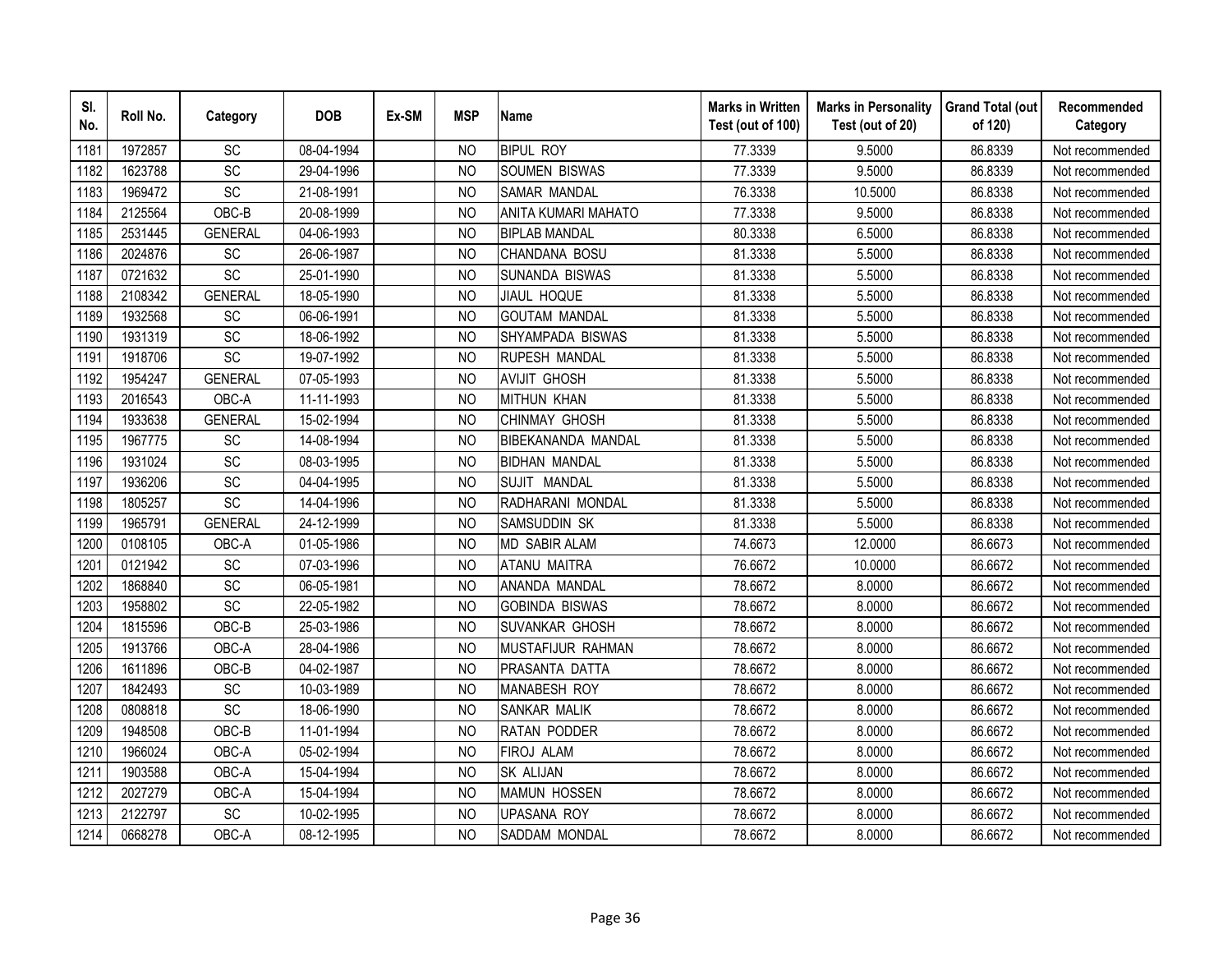| SI.<br>No. | Roll No. | Category        | <b>DOB</b> | Ex-SM | <b>MSP</b>     | <b>Name</b>                | <b>Marks in Written</b><br>Test (out of 100) | <b>Marks in Personality</b><br>Test (out of 20) | <b>Grand Total (out</b><br>of 120) | Recommended<br>Category |
|------------|----------|-----------------|------------|-------|----------------|----------------------------|----------------------------------------------|-------------------------------------------------|------------------------------------|-------------------------|
| 1215       | 1915574  | OBC-B           | 02-04-1996 |       | N <sub>O</sub> | SANJOY GHOSH               | 78.6672                                      | 8.0000                                          | 86.6672                            | Not recommended         |
| 1216       | 1862751  | $\overline{SC}$ | 06-09-1997 |       | <b>NO</b>      | <b>BIMAN SARKAR</b>        | 78.6672                                      | 8.0000                                          | 86.6672                            | Not recommended         |
| 1217       | 0117226  | OBC-A           | 01-04-1993 |       | N <sub>O</sub> | ABDUL WAHED REJA           | 78.6671                                      | 8.0000                                          | 86.6671                            | Not recommended         |
| 1218       | 1800629  | SC              | 02-01-1983 |       | <b>NO</b>      | KRISHNA BISWAS             | 80.6671                                      | 6.0000                                          | 86.6671                            | Not recommended         |
| 1219       | 0758923  | SC              | 09-02-1992 |       | <b>NO</b>      | <b>ABHISEK BISWAS</b>      | 81.6671                                      | 5.0000                                          | 86.6671                            | Not recommended         |
| 1220       | 1955756  | SC              | 25-08-1984 |       | N <sub>O</sub> | <b>BISHNU BISWAS</b>       | 82.6671                                      | 4.0000                                          | 86.6671                            | Not recommended         |
| 1221       | 2506589  | SC              | 02-09-1986 |       | <b>NO</b>      | DIPAK KR. MANDAL           | 82.6671                                      | 4.0000                                          | 86.6671                            | Not recommended         |
| 1222       | 2127509  | <b>GENERAL</b>  | 12-12-1986 |       | <b>NO</b>      | SUBRATA DUTTA              | 82.6671                                      | 4.0000                                          | 86.6671                            | Not recommended         |
| 1223       | 2321073  | SC              | 01-03-1989 |       | <b>NO</b>      | PUSANATH ROY               | 82.6671                                      | 4.0000                                          | 86.6671                            | Not recommended         |
| 1224       | 2002268  | SC              | 13-04-1989 |       | <b>NO</b>      | <b>BIPUL ROY</b>           | 82.6671                                      | 4.0000                                          | 86.6671                            | Not recommended         |
| 1225       | 2515557  | SC              | 03-03-1990 |       | <b>NO</b>      | SIDHARTHA SANKAR ROY       | 82.6671                                      | 4.0000                                          | 86.6671                            | Not recommended         |
| 1226       | 2132772  | <b>GENERAL</b>  | 17-05-1990 |       | <b>NO</b>      | <b>AMIN SARKAR</b>         | 82.6671                                      | 4.0000                                          | 86.6671                            | Not recommended         |
| 1227       | 1947863  | OBC-A           | 28-12-1990 |       | <b>NO</b>      | <b>ABDUL MATIN</b>         | 82.6671                                      | 4.0000                                          | 86.6671                            | Not recommended         |
| 1228       | 1046955  | <b>SC</b>       | 16-02-1991 |       | <b>NO</b>      | JIBAN DEBSARMA             | 82.6671                                      | 4.0000                                          | 86.6671                            | Not recommended         |
| 1229       | 2009579  | SC              | 19-06-1992 |       | <b>NO</b>      | PALTU DAS                  | 82.6671                                      | 4.0000                                          | 86.6671                            | Not recommended         |
| 1230       | 1920040  | OBC-A           | 01-09-1992 |       | <b>NO</b>      | RUHUL ISLAM                | 82.6671                                      | 4.0000                                          | 86.6671                            | Not recommended         |
| 1231       | 1918594  | OBC-A           | 18-02-1993 |       | N <sub>O</sub> | MD ISRAUL MIR AZAM         | 82.6671                                      | 4.0000                                          | 86.6671                            | Not recommended         |
| 1232       | 2112136  | SC              | 19-03-1993 |       | <b>NO</b>      | CHIRANJIT BARMAN           | 82.6671                                      | 4.0000                                          | 86.6671                            | Not recommended         |
| 1233       | 2131751  | <b>GENERAL</b>  | 03-04-1993 |       | <b>NO</b>      | <b>DIPIKA MAJUMDER</b>     | 82.6671                                      | 4.0000                                          | 86.6671                            | Not recommended         |
| 1234       | 2217671  | <b>GENERAL</b>  | 01-05-1993 |       | <b>NO</b>      | <b>ALTAP HOSSEN</b>        | 82.6671                                      | 4.0000                                          | 86.6671                            | Not recommended         |
| 1235       | 2001556  | <b>SC</b>       | 03-10-1993 |       | <b>NO</b>      | <b>DINABANDHU ROY</b>      | 82.6671                                      | 4.0000                                          | 86.6671                            | Not recommended         |
| 1236       | 2103654  | SC              | 12-11-1994 |       | <b>NO</b>      | <b>GOUR CHANDRA SINGHA</b> | 82.6671                                      | 4.0000                                          | 86.6671                            | Not recommended         |
| 1237       | 2116991  | SC              | 03-07-1995 |       | <b>NO</b>      | SUBIPRA SARKAR             | 82.6671                                      | 4.0000                                          | 86.6671                            | Not recommended         |
| 1238       | 1907372  | <b>ST</b>       | 27-07-1995 |       | <b>NO</b>      | <b>TAPAS KUMAR MANDAL</b>  | 82.6671                                      | 4.0000                                          | 86.6671                            | <b>ST</b>               |
| 1239       | 0100779  | SC              | 02-09-1995 |       | <b>NO</b>      | TRISHNA SARKAR             | 82.6671                                      | 4.0000                                          | 86.6671                            | Not recommended         |
| 1240       | 2007383  | SC              | 25-01-1996 |       | N <sub>O</sub> | PROSENJIT SARKAR           | 82.6671                                      | 4.0000                                          | 86.6671                            | Not recommended         |
| 1241       | 2029947  | SC              | 10-02-1996 |       | N <sub>O</sub> | <b>RATAN ROY</b>           | 82.6671                                      | 4.0000                                          | 86.6671                            | Not recommended         |
| 1242       | 1961182  | SC              | 01-10-1996 |       | <b>NO</b>      | AJOY ROY                   | 82.6671                                      | 4.0000                                          | 86.6671                            | Not recommended         |
| 1243       | 2319370  | <b>GENERAL</b>  | 18-08-1998 |       | <b>NO</b>      | <b>ABHISHEK PROSAD</b>     | 82.6671                                      | 4.0000                                          | 86.6671                            | Not recommended         |
| 1244       | 2118655  | OBC-B           | 05-06-1999 |       | <b>NO</b>      | <b>MRINAL KANTI SARKAR</b> | 82.6671                                      | 4.0000                                          | 86.6671                            | Not recommended         |
| 1245       | 0107113  | <b>SC</b>       | 23-07-1996 |       | <b>NO</b>      | <b>AMIT BAGCHI</b>         | 81.6670                                      | 5.0000                                          | 86.6670                            | Not recommended         |
| 1246       | 0706793  | SC              | 04-05-1996 |       | <b>NO</b>      | <b>BIPLAB ROY</b>          | 83.6670                                      | 3.0000                                          | 86.6670                            | Not recommended         |
| 1247       | 1014413  | SC              | 14-07-1998 |       | <b>NO</b>      | <b>SUVAM DAS</b>           | 83.6670                                      | 3.0000                                          | 86.6670                            | Not recommended         |
| 1248       | 0742688  | OBC-B           | 12-05-1988 |       | <b>NO</b>      | CHAITALI ROY               | 76.0006                                      | 10.5000                                         | 86.5006                            | Not recommended         |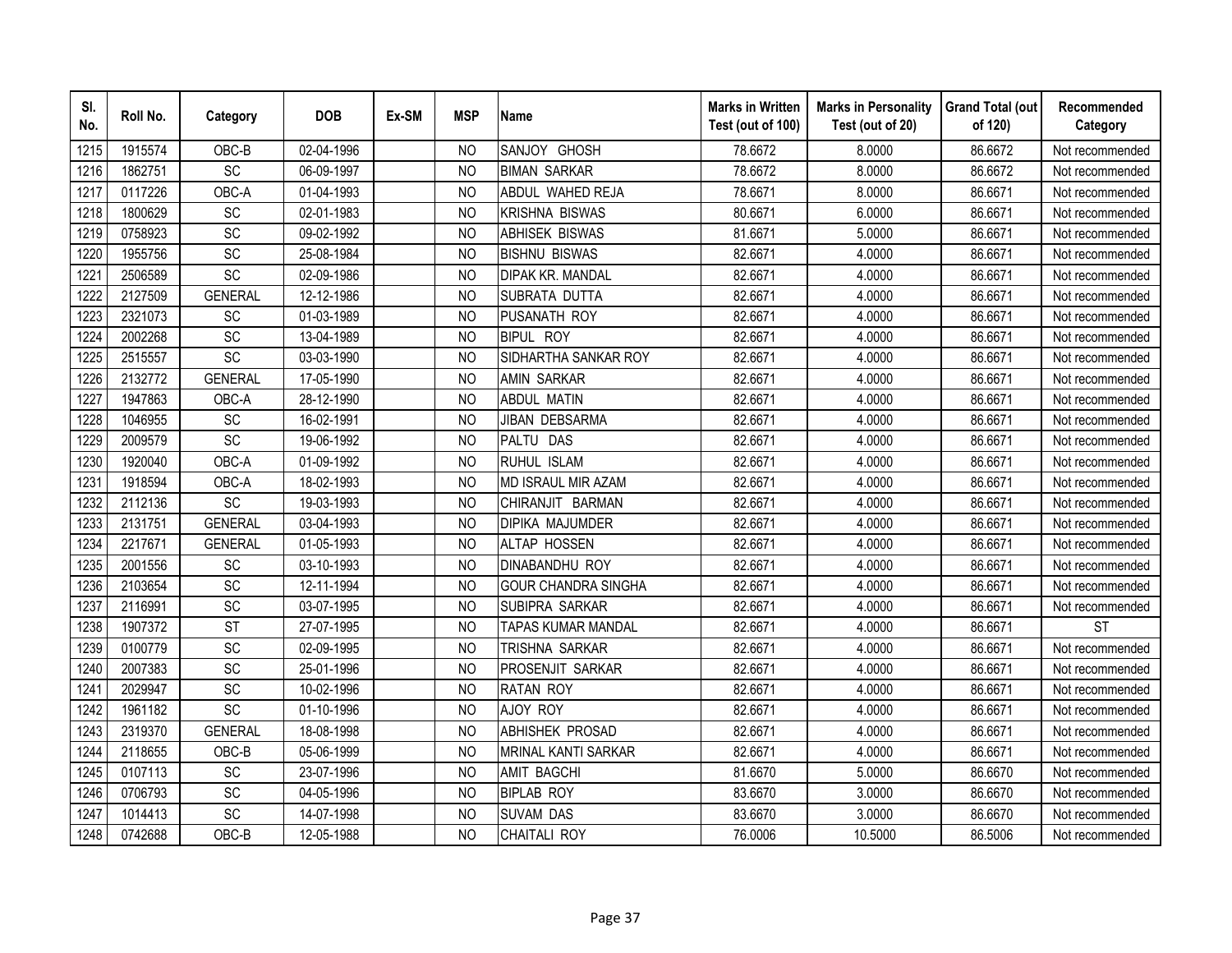| SI.<br>No. | Roll No. | Category        | <b>DOB</b> | Ex-SM | <b>MSP</b>     | <b>Name</b>             | <b>Marks in Written</b><br>Test (out of 100) | <b>Marks in Personality</b><br>Test (out of 20) | <b>Grand Total (out</b><br>of 120) | Recommended<br>Category |
|------------|----------|-----------------|------------|-------|----------------|-------------------------|----------------------------------------------|-------------------------------------------------|------------------------------------|-------------------------|
| 1249       | 1874285  | SC              | 24-01-1991 |       | N <sub>O</sub> | <b>PROSENJIT BISWAS</b> | 76.0006                                      | 10.5000                                         | 86.5006                            | Not recommended         |
| 1250       | 1923037  | $\overline{SC}$ | 28-04-1992 |       | <b>NO</b>      | <b>SUKESH MANDAL</b>    | 76.0006                                      | 10.5000                                         | 86.5006                            | Not recommended         |
| 1251       | 1909873  | <b>ST</b>       | 01-08-1980 |       | N <sub>O</sub> | <b>GOUTAM MANDAL</b>    | 80.0005                                      | 6.5000                                          | 86.5005                            | <b>ST</b>               |
| 1252       | 1053250  | SC              | 02-06-1983 |       | N <sub>O</sub> | NIKHIL MANDAL           | 80.0005                                      | 6.5000                                          | 86.5005                            | Not recommended         |
| 1253       | 2123304  | OBC-B           | 12-03-1987 |       | <b>NO</b>      | SUBRATA SARKAR          | 80.0005                                      | 6.5000                                          | 86.5005                            | Not recommended         |
| 1254       | 2440332  | SC              | 19-10-1992 |       | N <sub>O</sub> | SHYAMALI BISWAS         | 80.0005                                      | 6.5000                                          | 86.5005                            | Not recommended         |
| 1255       | 1915734  | <b>GENERAL</b>  | 02-03-1993 |       | N <sub>O</sub> | <b>MD RAHIM SABJEE</b>  | 80.0005                                      | 6.5000                                          | 86.5005                            | Not recommended         |
| 1256       | 1966891  | OBC-A           | 02-03-1993 |       | N <sub>O</sub> | SADDAM HOSSAIN          | 80.0005                                      | 6.5000                                          | 86.5005                            | Not recommended         |
| 1257       | 1959528  | SC              | 04-05-1995 |       | N <sub>O</sub> | APARAJITA MANDAL        | 80.0005                                      | 6.5000                                          | 86.5005                            | Not recommended         |
| 1258       | 2028696  | OBC-A           | 15-05-1995 |       | <b>NO</b>      | MOSARAF HOSSAIN         | 80.0005                                      | 6.5000                                          | 86.5005                            | Not recommended         |
| 1259       | 1958286  | $\overline{SC}$ | 13-06-1995 |       | <b>NO</b>      | PROSENJIT MANDAL        | 80.0005                                      | 6.5000                                          | 86.5005                            | Not recommended         |
| 1260       | 1965169  | OBC-B           | 24-01-1996 |       | <b>NO</b>      | <b>JOY SHEE</b>         | 80.0005                                      | 6.5000                                          | 86.5005                            | Not recommended         |
| 1261       | 1917881  | OBC-A           | 09-03-1995 |       | <b>NO</b>      | <b>SELIM AKHTAR</b>     | 76.0004                                      | 10.5000                                         | 86.5004                            | Not recommended         |
| 1262       | 0758220  | SC              | 19-07-1987 |       | <b>NO</b>      | TAPAN BISWAS            | 82.0004                                      | 4.5000                                          | 86.5004                            | Not recommended         |
| 1263       | 0720699  | SC              | 28-12-1982 |       | N <sub>O</sub> | <b>SUKDEB MONDAL</b>    | 84.0004                                      | 2.5000                                          | 86.5004                            | Not recommended         |
| 1264       | 1871928  | SC              | 15-08-1988 |       | <b>NO</b>      | SARAT CHANDRA MANDAL    | 84.0004                                      | 2.5000                                          | 86.5004                            | Not recommended         |
| 1265       | 0726189  | OBC-B           | 28-02-1990 |       | <b>NO</b>      | NEPAL GHOSH             | 84.0004                                      | 2.5000                                          | 86.5004                            | Not recommended         |
| 1266       | 2024220  | OBC-A           | 06-08-1992 |       | N <sub>O</sub> | <b>ABDUL MANNAN</b>     | 84.0004                                      | 2.5000                                          | 86.5004                            | Not recommended         |
| 1267       | 1806262  | SC              | 20-12-1995 |       | <b>NO</b>      | <b>AVIJIT MANDAL</b>    | 84.0004                                      | 2.5000                                          | 86.5004                            | Not recommended         |
| 1268       | 0728943  | SC              | 01-08-1998 |       | <b>NO</b>      | <b>SIMA BISWAS</b>      | 84.0004                                      | 2.5000                                          | 86.5004                            | Not recommended         |
| 1269       | 2124993  | $\overline{SC}$ | 02-08-1999 |       | <b>NO</b>      | NANDAN BARMAN           | 84.0004                                      | 2.5000                                          | 86.5004                            | Not recommended         |
| 1270       | 2425609  | SC              | 16-07-1981 |       | N <sub>O</sub> | <b>SUJIT ROY</b>        | 83.0003                                      | 3.5000                                          | 86.5003                            | Not recommended         |
| 1271       | 0923614  | OBC-A           | 04-07-1992 |       | <b>NO</b>      | MOHAMMAD MANZOOR ALAM   | 76.3339                                      | 10.0000                                         | 86.3339                            | Not recommended         |
| 1272       | 2011112  | SC              | 24-03-1977 |       | <b>NO</b>      | AMBORISH ROY            | 77.3339                                      | 9.0000                                          | 86.3339                            | Not recommended         |
| 1273       | 1915932  | SC              | 21-02-1984 |       | N <sub>O</sub> | NISHITH SARKAR          | 77.3339                                      | 9.0000                                          | 86.3339                            | Not recommended         |
| 1274       | 1945999  | SC              | 30-12-1988 |       | N <sub>O</sub> | SUBHODEB CHAUDHURI      | 77.3339                                      | 9.0000                                          | 86.3339                            | Not recommended         |
| 1275       | 1922549  | OBC-A           | 05-12-1989 |       | N <sub>O</sub> | SAFIKUL ALAM            | 77.3339                                      | 9.0000                                          | 86.3339                            | Not recommended         |
| 1276       | 0748937  | SC              | 22-01-1991 |       | N <sub>O</sub> | <b>MANOJ BALA</b>       | 77.3339                                      | 9.0000                                          | 86.3339                            | Not recommended         |
| 1277       | 1002422  | SC              | 08-08-1992 |       | <b>NO</b>      | <b>BISWAJIT DAS</b>     | 77.3339                                      | 9.0000                                          | 86.3339                            | Not recommended         |
| 1278       | 2104324  | OBC-A           | 20-08-1993 |       | <b>NO</b>      | <b>MONJUR ALAM</b>      | 77.3339                                      | 9.0000                                          | 86.3339                            | Not recommended         |
| 1279       | 1944986  | SC              | 02-02-1995 |       | <b>NO</b>      | APARNA SARKAR           | 77.3339                                      | 9.0000                                          | 86.3339                            | Not recommended         |
| 1280       | 1951671  | OBC-B           | 02-01-1996 |       | N <sub>O</sub> | JAYANTA MANDAL          | 77.3339                                      | 9.0000                                          | 86.3339                            | Not recommended         |
| 1281       | 1959948  | OBC-B           | 16-05-1996 |       | <b>NO</b>      | SAMARESH PRAMANIK       | 77.3339                                      | 9.0000                                          | 86.3339                            | Not recommended         |
| 1282       | 0214857  | OBC-A           | 03-05-1997 |       | <b>NO</b>      | <b>MD HASIM AKHTAR</b>  | 77.3339                                      | 9.0000                                          | 86.3339                            | Not recommended         |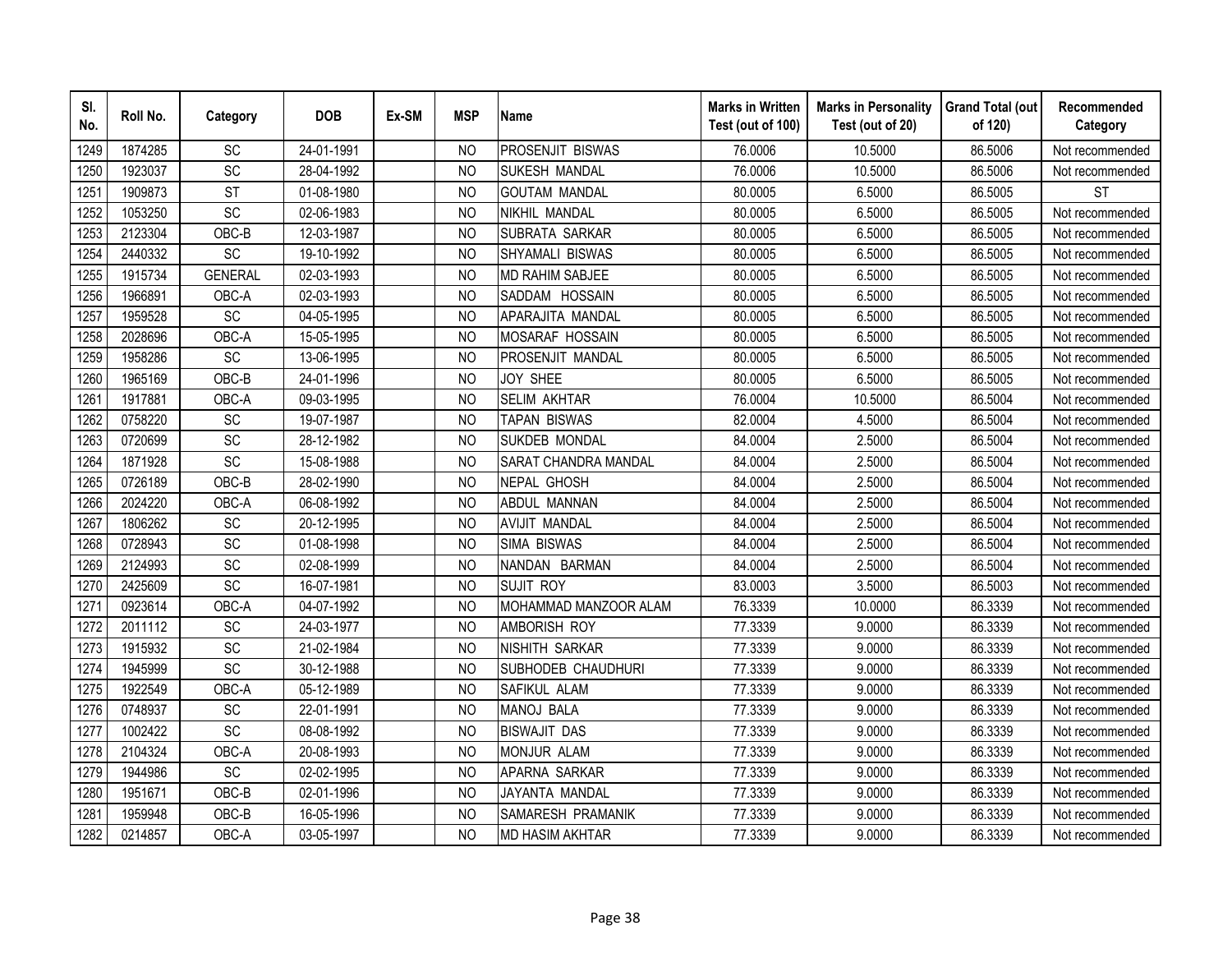| SI.<br>No. | Roll No. | Category               | <b>DOB</b> | Ex-SM | <b>MSP</b>     | <b>Name</b>                  | <b>Marks in Written</b><br>Test (out of 100) | <b>Marks in Personality</b><br>Test (out of 20) | <b>Grand Total (out</b><br>of 120) | Recommended<br>Category |
|------------|----------|------------------------|------------|-------|----------------|------------------------------|----------------------------------------------|-------------------------------------------------|------------------------------------|-------------------------|
| 1283       | 2121852  | SC                     | 07-07-1997 |       | N <sub>O</sub> | <b>JIBAN DAS</b>             | 77.3339                                      | 9.0000                                          | 86.3339                            | Not recommended         |
| 1284       | 0659028  | OBC-B                  | 21-04-1993 |       | <b>NO</b>      | <b>BISWAJIT GHOSH</b>        | 76.3338                                      | 10.0000                                         | 86.3338                            | Not recommended         |
| 1285       | 2112701  | OBC-A                  | 04-01-1991 |       | N <sub>O</sub> | JAHANGIR ALAM                | 80.3338                                      | 6.0000                                          | 86.3338                            | Not recommended         |
| 1286       | 1863062  | OBC-A                  | 12-06-1984 |       | N <sub>O</sub> | <b>ABUHENA MOSTAFA KAMAL</b> | 81.3338                                      | 5.0000                                          | 86.3338                            | Not recommended         |
| 1287       | 1817744  | SC                     | 05-01-1989 |       | <b>NO</b>      | <b>MANOJIT BISWAS</b>        | 81.3338                                      | 5.0000                                          | 86.3338                            | Not recommended         |
| 1288       | 2306394  | SC                     | 12-02-1989 |       | N <sub>O</sub> | JAGADISH BARMAN              | 81.3338                                      | 5.0000                                          | 86.3338                            | Not recommended         |
| 1289       | 1032292  | SC                     | 20-02-1989 |       | N <sub>O</sub> | <b>SUKHEN BISWAS</b>         | 81.3338                                      | 5.0000                                          | 86.3338                            | Not recommended         |
| 1290       | 2418812  | OBC-B                  | 22-02-1992 |       | N <sub>O</sub> | SHANKAR SARKAR               | 81.3338                                      | 5.0000                                          | 86.3338                            | Not recommended         |
| 1291       | 1875052  | SC                     | 17-01-1993 |       | N <sub>O</sub> | <b>RATAN MANDAL</b>          | 81.3338                                      | 5.0000                                          | 86.3338                            | Not recommended         |
| 1292       | 1955464  | SC                     | 15-04-1993 |       | <b>NO</b>      | ANUPAMA ROY                  | 81.3338                                      | 5.0000                                          | 86.3338                            | Not recommended         |
| 1293       | 1858085  | $\overline{\text{ST}}$ | 01-04-1995 |       | <b>NO</b>      | <b>SUNIRAM MURMU</b>         | 81.3338                                      | 5.0000                                          | 86.3338                            | <b>ST</b>               |
| 1294       | 1960738  | <b>GENERAL</b>         | 12-04-1995 |       | <b>NO</b>      | <b>AMRIT MANDAL</b>          | 81.3338                                      | 5.0000                                          | 86.3338                            | Not recommended         |
| 1295       | 2114883  | SC                     | 15-05-1995 |       | <b>NO</b>      | SHYAMAL CH DAS               | 81.3338                                      | 5.0000                                          | 86.3338                            | Not recommended         |
| 1296       | 2123186  | <b>GENERAL</b>         | 07-10-1995 |       | <b>NO</b>      | AAMITH RAJ WAQUAR            | 81.3338                                      | 5.0000                                          | 86.3338                            | Not recommended         |
| 1297       | 2515379  | SC                     | 02-04-1997 |       | N <sub>O</sub> | <b>SUDAS SARKAR</b>          | 81.3338                                      | 5.0000                                          | 86.3338                            | Not recommended         |
| 1298       | 2020041  | SC                     | 01-05-1999 |       | <b>NO</b>      | <b>GOURAB MAJUMDAR</b>       | 81.3338                                      | 5.0000                                          | 86.3338                            | Not recommended         |
| 1299       | 2122269  | SC                     | 21-03-1993 |       | <b>NO</b>      | SHYAMAL KUMAR BARMAN         | 77.6672                                      | 8.5000                                          | 86.1672                            | Not recommended         |
| 1300       | 2119581  | SC                     | 10-02-1986 |       | N <sub>O</sub> | <b>DIPEN BARMAN</b>          | 78.6672                                      | 7.5000                                          | 86.1672                            | Not recommended         |
| 1301       | 1941952  | OBC-A                  | 05-05-1987 |       | <b>NO</b>      | <b>MD RUKUMUDDIN SK</b>      | 78.6672                                      | 7.5000                                          | 86.1672                            | Not recommended         |
| 1302       | 2021536  | OBC-A                  | 10-02-1991 |       | N <sub>O</sub> | HUMAYUN MONDAL               | 78.6672                                      | 7.5000                                          | 86.1672                            | Not recommended         |
| 1303       | 0702558  | OBC-B                  | 24-02-1994 |       | <b>NO</b>      | ALAM TARAFDER                | 78.6672                                      | 7.5000                                          | 86.1672                            | Not recommended         |
| 1304       | 1814752  | OBC-A                  | 04-03-1995 |       | N <sub>O</sub> | ANIKUL HOQUE                 | 78.6672                                      | 7.5000                                          | 86.1672                            | Not recommended         |
| 1305       | 1914266  | OBC-A                  | 05-05-1996 |       | <b>NO</b>      | NAZMA HOSSAIN                | 78.6672                                      | 7.5000                                          | 86.1672                            | Not recommended         |
| 1306       | 2120518  | SC                     | 10-06-1997 |       | <sub>NO</sub>  | JAYBROTO BISWAS              | 78.6672                                      | 7.5000                                          | 86.1672                            | Not recommended         |
| 1307       | 1237791  | <b>ST</b>              | 01-05-1995 |       | N <sub>O</sub> | RAMESH CHANDRA MURMU         | 68.6671                                      | 17.5000                                         | 86.1671                            | <b>ST</b>               |
| 1308       | 1716818  | OBC-A                  | 13-02-1993 |       | N <sub>O</sub> | <b>NAZNIN YEASMIN</b>        | 76.6671                                      | 9.5000                                          | 86.1671                            | Not recommended         |
| 1309       | 2112279  | SC                     | 14-02-1988 |       | N <sub>O</sub> | <b>BIPUL SARKAR</b>          | 79.6671                                      | 6.5000                                          | 86.1671                            | Not recommended         |
| 1310       | 2501626  | OBC-B                  | 21-03-1990 |       | N <sub>O</sub> | <b>BIPLAB PAUL</b>           | 80.6671                                      | 5.5000                                          | 86.1671                            | Not recommended         |
| 1311       | 1050114  | SC                     | 04-09-1994 |       | <b>NO</b>      | <b>MILON BISWAS</b>          | 80.6671                                      | 5.5000                                          | 86.1671                            | Not recommended         |
| 1312       | 1963425  | SC                     | 21-02-1984 |       | N <sub>O</sub> | JOYDEB BARMAN                | 82.6671                                      | 3.5000                                          | 86.1671                            | Not recommended         |
| 1313       | 2006017  | SC                     | 08-06-1985 |       | <b>NO</b>      | <b>GOUTAM PAUL</b>           | 82.6671                                      | 3.5000                                          | 86.1671                            | Not recommended         |
| 1314       | 2514076  | SC                     | 08-05-1989 |       | N <sub>O</sub> | <b>PRAKASH SARKAR</b>        | 82.6671                                      | 3.5000                                          | 86.1671                            | Not recommended         |
| 1315       | 1859781  | SC                     | 12-07-1989 |       | <b>NO</b>      | SANATAN MANDAL               | 82.6671                                      | 3.5000                                          | 86.1671                            | Not recommended         |
| 1316       | 0106489  | SC                     | 08-01-1990 |       | <b>NO</b>      | SUDHANGSU SARKAR             | 82.6671                                      | 3.5000                                          | 86.1671                            | Not recommended         |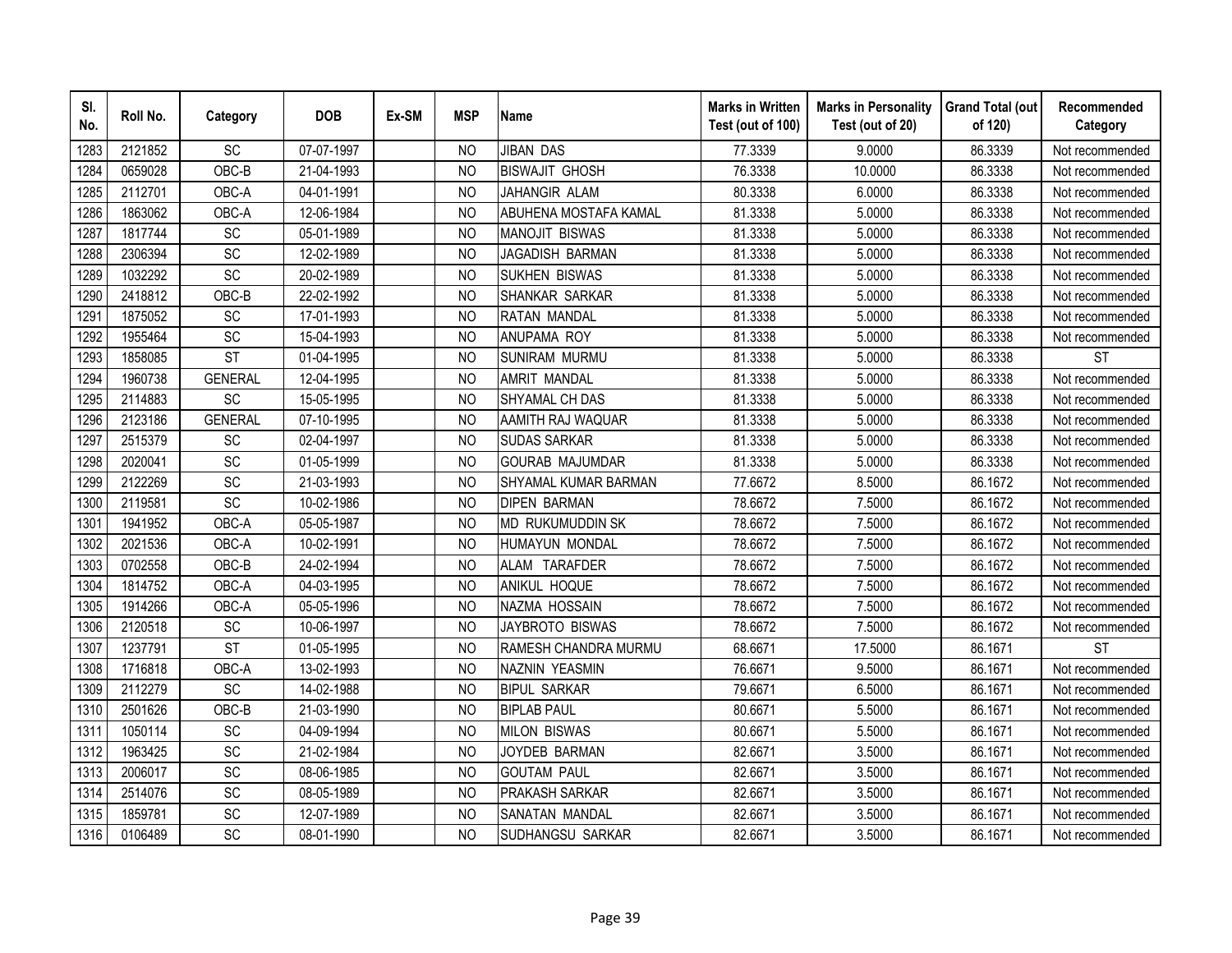| SI.<br>No. | Roll No. | Category        | <b>DOB</b> | Ex-SM | <b>MSP</b>     | <b>Name</b>                 | <b>Marks in Written</b><br>Test (out of 100) | <b>Marks in Personality</b><br>Test (out of 20) | <b>Grand Total (out</b><br>of 120) | Recommended<br>Category |
|------------|----------|-----------------|------------|-------|----------------|-----------------------------|----------------------------------------------|-------------------------------------------------|------------------------------------|-------------------------|
| 1317       | 1808263  | OBC-B           | 03-09-1990 |       | <b>NO</b>      | SUBHANKAR SAHA              | 82.6671                                      | 3.5000                                          | 86.1671                            | Not recommended         |
| 1318       | 2016374  | $\overline{SC}$ | 15-08-1991 |       | <sub>NO</sub>  | <b>BIFAL CHANDRA SINGHA</b> | 82.6671                                      | 3.5000                                          | 86.1671                            | Not recommended         |
| 1319       | 2017607  | SC              | 04-04-1992 |       | <b>NO</b>      | <b>GOPAL ROY</b>            | 82.6671                                      | 3.5000                                          | 86.1671                            | Not recommended         |
| 1320       | 2528595  | SC              | 25-05-1992 |       | N <sub>O</sub> | <b>DULAL SARKAR</b>         | 82.6671                                      | 3.5000                                          | 86.1671                            | Not recommended         |
| 1321       | 2020996  | SC              | 06-08-1992 |       | <b>NO</b>      | MANGAL ROY                  | 82.6671                                      | 3.5000                                          | 86.1671                            | Not recommended         |
| 1322       | 2209587  | SC              | 05-09-1992 |       | N <sub>O</sub> | PARITOSH RAY                | 82.6671                                      | 3.5000                                          | 86.1671                            | Not recommended         |
| 1323       | 1904880  | SC              | 20-02-1993 |       | <b>NO</b>      | SOUMEN DAS                  | 82.6671                                      | 3.5000                                          | 86.1671                            | Not recommended         |
| 1324       | 2214950  | SC              | 10-06-1993 |       | <b>NO</b>      | ANUP ROY                    | 82.6671                                      | 3.5000                                          | 86.1671                            | Not recommended         |
| 1325       | 2016165  | SC              | 20-06-1994 |       | <b>NO</b>      | <b>BIPUL SARKAR</b>         | 82.6671                                      | 3.5000                                          | 86.1671                            | Not recommended         |
| 1326       | 2117771  | OBC-A           | 20-11-1994 |       | N <sub>O</sub> | AFROJA BILKISH              | 82.6671                                      | 3.5000                                          | 86.1671                            | Not recommended         |
| 1327       | 2127289  | SC              | 17-12-1994 |       | <b>NO</b>      | <b>BHOLA BARMAN</b>         | 82.6671                                      | 3.5000                                          | 86.1671                            | Not recommended         |
| 1328       | 1028066  | SC              | 27-05-1995 |       | <b>NO</b>      | <b>UTTAM SARKAR</b>         | 82.6671                                      | 3.5000                                          | 86.1671                            | Not recommended         |
| 1329       | 2010928  | SC              | 21-07-1995 |       | <b>NO</b>      | <b>RINTU DAS</b>            | 82.6671                                      | 3.5000                                          | 86.1671                            | Not recommended         |
| 1330       | 2118462  | OBC-A           | 20-02-1996 |       | <b>NO</b>      | <b>MOSLIM ALI</b>           | 82.6671                                      | 3.5000                                          | 86.1671                            | Not recommended         |
| 1331       | 1909217  | SC              | 02-04-1996 |       | <b>NO</b>      | TANMOY SINGHA               | 82.6671                                      | 3.5000                                          | 86.1671                            | Not recommended         |
| 1332       | 2127957  | OBC-A           | 06-06-1996 |       | <b>NO</b>      | ASRAFUL HOQUE               | 82.6671                                      | 3.5000                                          | 86.1671                            | Not recommended         |
| 1333       | 2102446  | SC              | 10-03-1997 |       | <b>NO</b>      | <b>KHIROD BARMAN</b>        | 82.6671                                      | 3.5000                                          | 86.1671                            | Not recommended         |
| 1334       | 2008683  | SC              | 05-08-1997 |       | <b>NO</b>      | <b>KRISHNA SARKAR</b>       | 82.6671                                      | 3.5000                                          | 86.1671                            | Not recommended         |
| 1335       | 2017174  | $\overline{SC}$ | 31-10-1997 |       | <b>NO</b>      | <b>SAMIR ROY</b>            | 82.6671                                      | 3.5000                                          | 86.1671                            | Not recommended         |
| 1336       | 0718250  | SC              | 23-12-1997 |       | <b>NO</b>      | <b>ARINDAM BISWAS</b>       | 82.6671                                      | 3.5000                                          | 86.1671                            | Not recommended         |
| 1337       | 2020772  | SC              | 28-02-1998 |       | <b>NO</b>      | <b>ARUN BARMAN</b>          | 82.6671                                      | 3.5000                                          | 86.1671                            | Not recommended         |
| 1338       | 2122339  | OBC-A           | 29-03-1999 |       | <b>NO</b>      | <b>FOREZA KHATUN</b>        | 82.6671                                      | 3.5000                                          | 86.1671                            | Not recommended         |
| 1339       | 2120394  | OBC-A           | 21-12-1999 |       | N <sub>O</sub> | <b>MAHIDUR ALAM</b>         | 82.6671                                      | 3.5000                                          | 86.1671                            | Not recommended         |
| 1340       | 0649322  | OBC-B           | 01-10-1993 |       | <b>NO</b>      | <b>RUP NANDI</b>            | 76.6670                                      | 9.5000                                          | 86.1670                            | Not recommended         |
| 1341       | 0120367  | OBC-B           | 05-05-1991 |       | <b>NO</b>      | ANIMESH LAHA                | 75.6669                                      | 10.5000                                         | 86.1669                            | Not recommended         |
| 1342       | 1866757  | OBC-A           | 02-04-1990 |       | <b>NO</b>      | <b>ISME AZAM ALI</b>        | 76.0006                                      | 10.0000                                         | 86.0006                            | Not recommended         |
| 1343       | 2121919  | SC              | 29-10-1996 |       | N <sub>O</sub> | APURBA CHANDRA BARMAN       | 76.0006                                      | 10.0000                                         | 86.0006                            | Not recommended         |
| 1344       | 1971831  | SC              | 03-02-1997 |       | N <sub>O</sub> | SWAPAN SARKAR               | 76.0006                                      | 10.0000                                         | 86.0006                            | Not recommended         |
| 1345       | 1957437  | OBC-A           | 06-03-1998 |       | <b>NO</b>      | <b>MD SAIFUDDIN SAHEB</b>   | 76.0006                                      | 10.0000                                         | 86.0006                            | Not recommended         |
| 1346       | 1227117  | <b>SC</b>       | 21-11-1998 |       | N <sub>O</sub> | <b>ASTIK RAJWAR</b>         | 76.0006                                      | 10.0000                                         | 86.0006                            | Not recommended         |
| 1347       | 0754956  | SC              | 08-04-1992 |       | N <sub>O</sub> | <b>GOPAL MONDAL</b>         | 77.0005                                      | 9.0000                                          | 86.0005                            | Not recommended         |
| 1348       | 0770910  | SC              | 03-04-1979 |       | <b>NO</b>      | <b>ANJALI BISWAS MANDAL</b> | 80.0005                                      | 6.0000                                          | 86.0005                            | Not recommended         |
| 1349       | 2112896  | SC              | 02-01-1981 |       | <b>NO</b>      | ANJAY DEBSARMA              | 80.0005                                      | 6.0000                                          | 86.0005                            | Not recommended         |
| 1350       | 1917189  | OBC-A           | 11-01-1986 |       | <b>NO</b>      | <b>MD UJIR HOSSAIN</b>      | 80.0005                                      | 6.0000                                          | 86.0005                            | Not recommended         |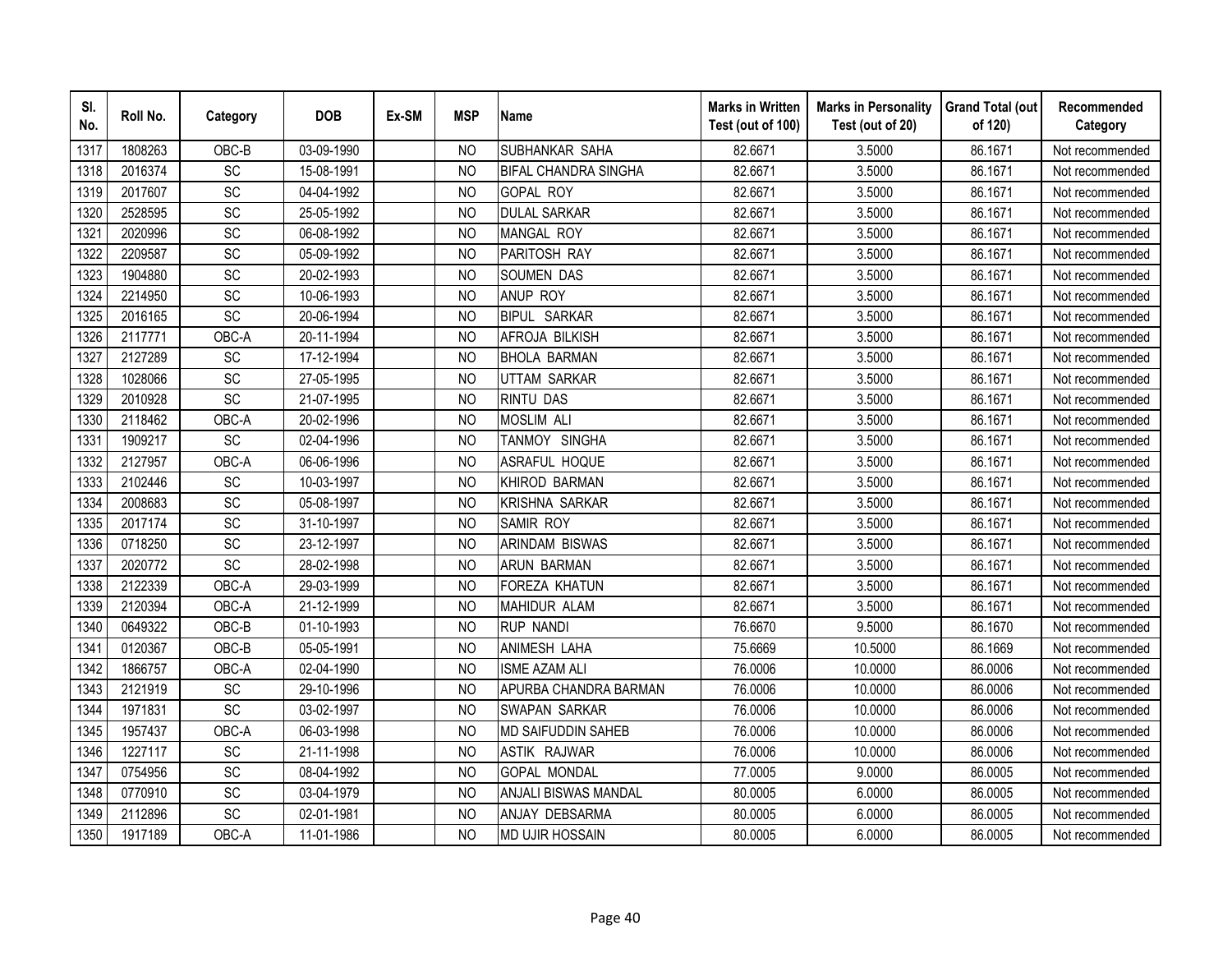| SI.<br>No. | Roll No. | Category        | <b>DOB</b> | Ex-SM | <b>MSP</b>     | <b>Name</b>             | <b>Marks in Written</b><br>Test (out of 100) | <b>Marks in Personality</b><br>Test (out of 20) | <b>Grand Total (out</b><br>of 120) | Recommended<br>Category |
|------------|----------|-----------------|------------|-------|----------------|-------------------------|----------------------------------------------|-------------------------------------------------|------------------------------------|-------------------------|
| 1351       | 1914041  | <b>GENERAL</b>  | 04-04-1989 |       | N <sub>O</sub> | <b>AMINUR ALAM</b>      | 80.0005                                      | 6.0000                                          | 86.0005                            | Not recommended         |
| 1352       | 2507710  | OBC-A           | 28-05-1989 |       | <b>NO</b>      | <b>HARUN RASHID</b>     | 80.0005                                      | 6.0000                                          | 86.0005                            | Not recommended         |
| 1353       | 2211757  | OBC-B           | 20-04-1991 |       | N <sub>O</sub> | <b>PRASENJIT GHOSH</b>  | 80.0005                                      | 6.0000                                          | 86.0005                            | Not recommended         |
| 1354       | 2310750  | OBC-A           | 25-02-1992 |       | <b>NO</b>      | ABIBUL ISLAM            | 80.0005                                      | 6.0000                                          | 86.0005                            | Not recommended         |
| 1355       | 1926421  | SC              | 25-04-1993 |       | N <sub>O</sub> | <b>SUJOY BARMAN</b>     | 80.0005                                      | 6.0000                                          | 86.0005                            | Not recommended         |
| 1356       | 1908056  | OBC-A           | 04-07-1994 |       | NO             | <b>RASUL SK</b>         | 80.0005                                      | 6.0000                                          | 86.0005                            | Not recommended         |
| 1357       | 1920792  | OBC-A           | 07-01-1996 |       | <sub>NO</sub>  | TAJNUR KHATUN           | 80.0005                                      | 6.0000                                          | 86.0005                            | Not recommended         |
| 1358       | 1601056  | SC              | 03-04-1997 |       | <b>NO</b>      | <b>SUMAN MANDAL</b>     | 80.0005                                      | 6.0000                                          | 86.0005                            | Not recommended         |
| 1359       | 2111089  | SC              | 15-12-1997 |       | N <sub>O</sub> | RAKESH DAS              | 80.0005                                      | 6.0000                                          | 86.0005                            | Not recommended         |
| 1360       | 0115834  | OBC-A           | 05-01-1994 |       | <b>NO</b>      | <b>ABDUL KARIM</b>      | 76.0004                                      | 10.0000                                         | 86.0004                            | Not recommended         |
| 1361       | 0749108  | SC              | 17-03-1994 |       | <b>NO</b>      | PRABIR BALA             | 83.0004                                      | 3.0000                                          | 86.0004                            | Not recommended         |
| 1362       | 0744404  | OBC-A           | 31-12-1979 |       | <b>NO</b>      | <b>SHAIKH SABIR ALI</b> | 84.0004                                      | 2.0000                                          | 86.0004                            | Not recommended         |
| 1363       | 1010482  | SC              | 03-10-1996 |       | N <sub>O</sub> | <b>GOUTAM BISWAS</b>    | 84.0004                                      | 2.0000                                          | 86.0004                            | Not recommended         |
| 1364       | 1031698  | OBC-B           | 04-11-1992 |       | <b>NO</b>      | <b>BABLU GHOSH</b>      | 82.0003                                      | 4.0000                                          | 86.0003                            | Not recommended         |
| 1365       | 0120864  | SC              | 28-10-1995 |       | <b>NO</b>      | <b>UJJWAL BISWAS</b>    | 82.0003                                      | 4.0000                                          | 86.0003                            | Not recommended         |
| 1366       | 1943517  | <b>ST</b>       | 08-12-1996 |       | <b>NO</b>      | <b>BAPPY HANSDA</b>     | 69.3341                                      | 16.5000                                         | 85.8341                            | <b>ST</b>               |
| 1367       | 2024465  | OBC-A           | 21-11-1980 |       | <b>NO</b>      | SOHEL RANA              | 77.3339                                      | 8.5000                                          | 85.8339                            | Not recommended         |
| 1368       | 2133101  | SC              | 16-09-1989 |       | <b>NO</b>      | PREMANANDA MAJUMDAR     | 77.3339                                      | 8.5000                                          | 85.8339                            | Not recommended         |
| 1369       | 1950358  | SC              | 04-01-1990 |       | N <sub>O</sub> | <b>BIBHAS BASU</b>      | 77.3339                                      | 8.5000                                          | 85.8339                            | Not recommended         |
| 1370       | 0224481  | <b>SC</b>       | 03-11-1990 |       | N <sub>O</sub> | <b>GOUTAM MANDAL</b>    | 77.3339                                      | 8.5000                                          | 85.8339                            | Not recommended         |
| 1371       | 1917031  | $\overline{SC}$ | 05-11-1990 |       | <b>NO</b>      | <b>BUDDHADEB BISWAS</b> | 77.3339                                      | 8.5000                                          | 85.8339                            | Not recommended         |
| 1372       | 0219720  | SC              | 22-07-1992 |       | <b>NO</b>      | <b>DEBDUT MANDAL</b>    | 77.3339                                      | 8.5000                                          | 85.8339                            | Not recommended         |
| 1373       | 1872366  | SC              | 27-01-1993 |       | <sub>NO</sub>  | SUVANKAR MONDAL         | 77.3339                                      | 8.5000                                          | 85.8339                            | Not recommended         |
| 1374       | 2301048  | OBC-A           | 27-02-1993 |       | N <sub>O</sub> | SABBIR ALAM             | 77.3339                                      | 8.5000                                          | 85.8339                            | Not recommended         |
| 1375       | 2429629  | SC              | 02-11-1993 |       | <sub>NO</sub>  | <b>BISWAJIT ROY</b>     | 77.3339                                      | 8.5000                                          | 85.8339                            | Not recommended         |
| 1376       | 2025945  | SC              | 29-11-1993 |       | <b>NO</b>      | <b>ASHIM BISWAS</b>     | 77.3339                                      | 8.5000                                          | 85.8339                            | Not recommended         |
| 1377       | 2001232  | <b>SC</b>       | 01-01-1996 |       | N <sub>O</sub> | <b>RATAN ROY</b>        | 77.3339                                      | 8.5000                                          | 85.8339                            | Not recommended         |
| 1378       | 1971936  | SC              | 14-12-1999 |       | N <sub>O</sub> | SATYAJIT MANDAL         | 77.3339                                      | 8.5000                                          | 85.8339                            | Not recommended         |
| 1379       | 2223826  | OBC-A           | 11-08-1985 |       | <b>NO</b>      | AMIR HOSSAIN            | 80.3338                                      | 5.5000                                          | 85.8338                            | Not recommended         |
| 1380       | 2125922  | OBC-A           | 02-05-1984 |       | <b>NO</b>      | <b>MAMTAJ ALI</b>       | 81.3338                                      | 4.5000                                          | 85.8338                            | Not recommended         |
| 1381       | 1013208  | SC              | 18-12-1987 |       | N <sub>O</sub> | <b>DAVID BISWAS</b>     | 81.3338                                      | 4.5000                                          | 85.8338                            | Not recommended         |
| 1382       | 2101034  | SC              | 18-08-1989 |       | <b>NO</b>      | <b>ANITA ROY</b>        | 81.3338                                      | 4.5000                                          | 85.8338                            | Not recommended         |
| 1383       | 1930455  | SC              | 26-01-1990 |       | <b>NO</b>      | <b>BABY MANDAL</b>      | 81.3338                                      | 4.5000                                          | 85.8338                            | Not recommended         |
| 1384       | 2306613  | SC              | 09-02-1991 |       | <b>NO</b>      | <b>BHUPESH ROY</b>      | 81.3338                                      | 4.5000                                          | 85.8338                            | Not recommended         |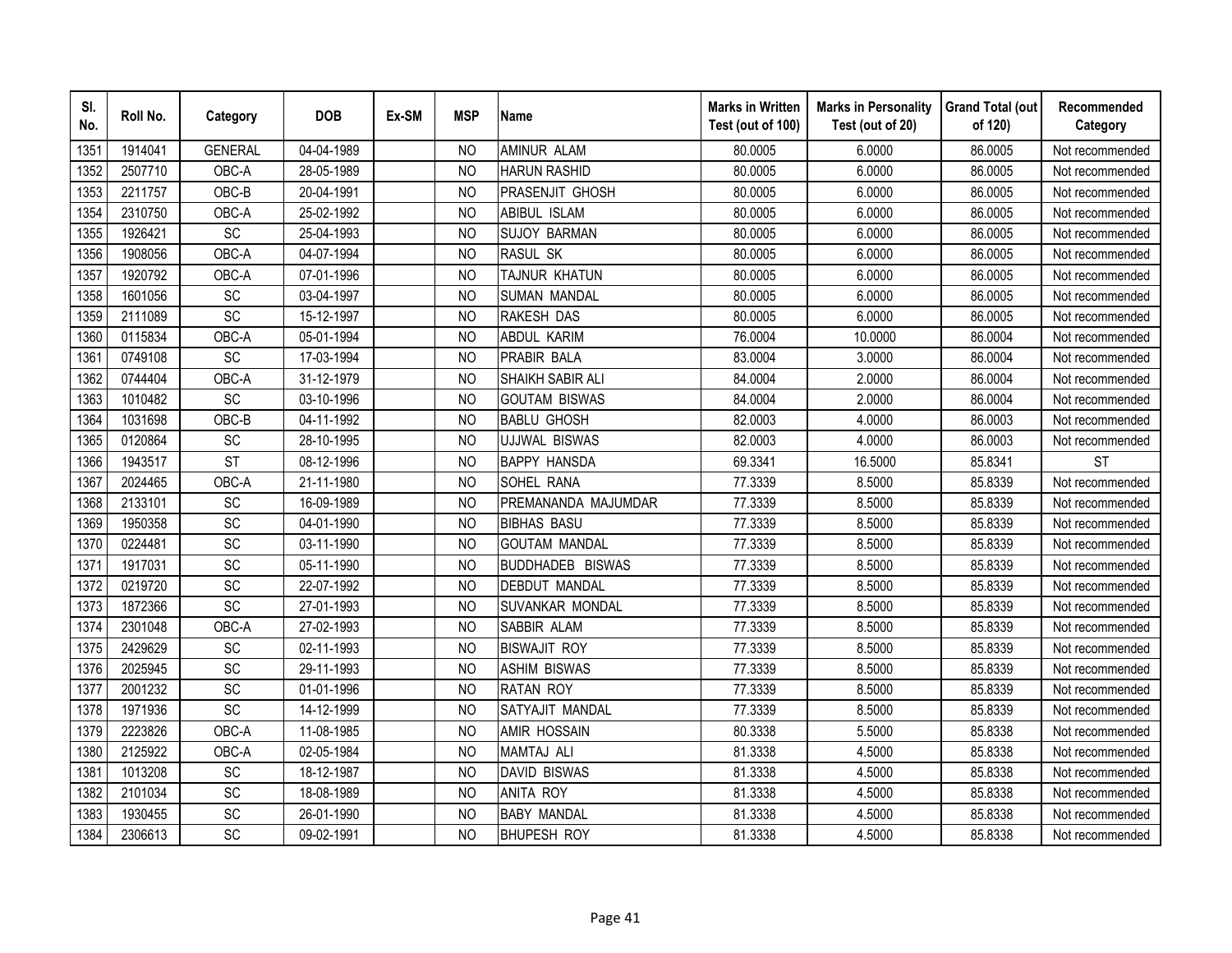| SI.<br>No. | Roll No. | Category        | <b>DOB</b> | Ex-SM | <b>MSP</b>     | <b>Name</b>                | <b>Marks in Written</b><br>Test (out of 100) | <b>Marks in Personality</b><br>Test (out of 20) | <b>Grand Total (out</b><br>of 120) | Recommended<br>Category |
|------------|----------|-----------------|------------|-------|----------------|----------------------------|----------------------------------------------|-------------------------------------------------|------------------------------------|-------------------------|
| 1385       | 1004623  | OBC-B           | 25-02-1991 |       | N <sub>O</sub> | <b>BIJAY GHOSH</b>         | 81.3338                                      | 4.5000                                          | 85.8338                            | Not recommended         |
| 1386       | 0701140  | $\overline{SC}$ | 15-03-1991 |       | <b>NO</b>      | <b>ABHIJIT BISWAS</b>      | 81.3338                                      | 4.5000                                          | 85.8338                            | Not recommended         |
| 1387       | 0111310  | SC              | 31-05-1991 |       | <b>NO</b>      | <b>TAUSHIB ROY</b>         | 81.3338                                      | 4.5000                                          | 85.8338                            | Not recommended         |
| 1388       | 1965784  | SC              | 04-02-1993 |       | <b>NO</b>      | <b>RAMESH RAY</b>          | 81.3338                                      | 4.5000                                          | 85.8338                            | Not recommended         |
| 1389       | 2120648  | SC              | 07-05-1993 |       | <b>NO</b>      | <b>MITHU BARMAN</b>        | 81.3338                                      | 4.5000                                          | 85.8338                            | Not recommended         |
| 1390       | 1912490  | OBC-A           | 15-05-1993 |       | <b>NO</b>      | <b>MD AKBAR ALI</b>        | 81.3338                                      | 4.5000                                          | 85.8338                            | Not recommended         |
| 1391       | 1939053  | <b>GENERAL</b>  | 04-12-1993 |       | N <sub>O</sub> | SADHAN GHOSH               | 81.3338                                      | 4.5000                                          | 85.8338                            | Not recommended         |
| 1392       | 2112664  | <b>GENERAL</b>  | 25-05-1994 |       | N <sub>O</sub> | SADDAM HOSSEN              | 81.3338                                      | 4.5000                                          | 85.8338                            | Not recommended         |
| 1393       | 2118811  | SC              | 10-05-1995 |       | <b>NO</b>      | <b>BHASKAR CHANDRA DAS</b> | 81.3338                                      | 4.5000                                          | 85.8338                            | Not recommended         |
| 1394       | 1034389  | SC              | 11-04-1996 |       | <b>NO</b>      | <b>TANMAY MALO</b>         | 81.3338                                      | 4.5000                                          | 85.8338                            | Not recommended         |
| 1395       | 1949128  | <b>GENERAL</b>  | 29-11-1997 |       | <b>NO</b>      | <b>BAPPA PRAMANIK</b>      | 81.3338                                      | 4.5000                                          | 85.8338                            | Not recommended         |
| 1396       | 1965887  | SC              | 01-04-1998 |       | <b>NO</b>      | RAKESH MANDAL              | 81.3338                                      | 4.5000                                          | 85.8338                            | Not recommended         |
| 1397       | 1922668  | <b>GENERAL</b>  | 19-09-1998 |       | <b>NO</b>      | <b>TITUL SEKH</b>          | 81.3338                                      | 4.5000                                          | 85.8338                            | Not recommended         |
| 1398       | 1024514  | SC              | 15-04-1993 |       | <b>NO</b>      | CHIRONJIT ROY              | 80.3337                                      | 5.5000                                          | 85.8337                            | Not recommended         |
| 1399       | 1912813  | OBC-A           | 15-08-1997 |       | <b>NO</b>      | SAROAR ALI                 | 74.6673                                      | 11.0000                                         | 85.6673                            | Not recommended         |
| 1400       | 2123384  | SC              | 12-06-1990 |       | <b>NO</b>      | UTTAM SARKAR               | 77.6672                                      | 8.0000                                          | 85.6672                            | Not recommended         |
| 1401       | 1931054  | <b>ST</b>       | 21-05-1996 |       | <b>NO</b>      | MITHLESH MONDAL            | 77.6672                                      | 8.0000                                          | 85.6672                            | <b>ST</b>               |
| 1402       | 2014456  | SC              | 15-03-1983 |       | <b>NO</b>      | <b>MRINMAY DAS</b>         | 78.6672                                      | 7.0000                                          | 85.6672                            | Not recommended         |
| 1403       | 1604480  | $\overline{SC}$ | 15-03-1987 |       | <b>NO</b>      | <b>DHIMAN BISWAS</b>       | 78.6672                                      | 7.0000                                          | 85.6672                            | Not recommended         |
| 1404       | 1942790  | SC              | 30-03-1991 |       | <b>NO</b>      | <b>DIPANKAR CHAUDHURI</b>  | 78.6672                                      | 7.0000                                          | 85.6672                            | Not recommended         |
| 1405       | 2002173  | SC              | 12-02-1994 |       | <b>NO</b>      | <b>BIPLAB ROY</b>          | 78.6672                                      | 7.0000                                          | 85.6672                            | Not recommended         |
| 1406       | 1729284  | SC              | 12-05-1994 |       | <b>NO</b>      | <b>GOBINDA BISWAS</b>      | 78.6672                                      | 7.0000                                          | 85.6672                            | Not recommended         |
| 1407       | 0548935  | SC              | 23-09-1995 |       | <b>NO</b>      | SWARNALI BISWAS            | 78.6672                                      | 7.0000                                          | 85.6672                            | Not recommended         |
| 1408       | 2131151  | SC              | 25-02-1996 |       | N <sub>O</sub> | <b>BIPUL SARKAR</b>        | 78.6672                                      | 7.0000                                          | 85.6672                            | Not recommended         |
| 1409       | 2108618  | SC              | 01-03-1997 |       | <b>NO</b>      | PRODIP CHANDRA BARMAN      | 78.6672                                      | 7.0000                                          | 85.6672                            | Not recommended         |
| 1410       | 1962716  | <b>GENERAL</b>  | 15-05-1995 |       | <b>NO</b>      | SAHADAT HOSSAIN            | 79.6671                                      | 6.0000                                          | 85.6671                            | Not recommended         |
| 1411       | 2022171  | SC              | 15-04-1990 |       | NO             | RAMJAY HALDER              | 81.6671                                      | 4.0000                                          | 85.6671                            | Not recommended         |
| 1412       | 1932703  | OBC-A           | 24-12-1977 |       | N <sub>O</sub> | NURSHED ALAM               | 82.6671                                      | 3.0000                                          | 85.6671                            | Not recommended         |
| 1413       | 1917532  | SC              | 05-03-1980 |       | <b>NO</b>      | SANJOY KUMAR BISWAS        | 82.6671                                      | 3.0000                                          | 85.6671                            | Not recommended         |
| 1414       | 2005755  | SC              | 15-06-1985 |       | <b>NO</b>      | DAYANANDA ROY              | 82.6671                                      | 3.0000                                          | 85.6671                            | Not recommended         |
| 1415       | 2519965  | OBC-B           | 03-01-1989 |       | <b>NO</b>      | <b>MITHUN PAUL</b>         | 82.6671                                      | 3.0000                                          | 85.6671                            | Not recommended         |
| 1416       | 1908438  | SC              | 17-09-1989 |       | <b>NO</b>      | <b>BAPI SHIKDAR</b>        | 82.6671                                      | 3.0000                                          | 85.6671                            | Not recommended         |
| 1417       | 0133292  | SC              | 02-05-1990 |       | <b>NO</b>      | <b>BISNU BISWAS</b>        | 82.6671                                      | 3.0000                                          | 85.6671                            | Not recommended         |
| 1418       | 2106731  | SC              | 21-08-1990 |       | <b>NO</b>      | <b>SUBODH BARMAN</b>       | 82.6671                                      | 3.0000                                          | 85.6671                            | Not recommended         |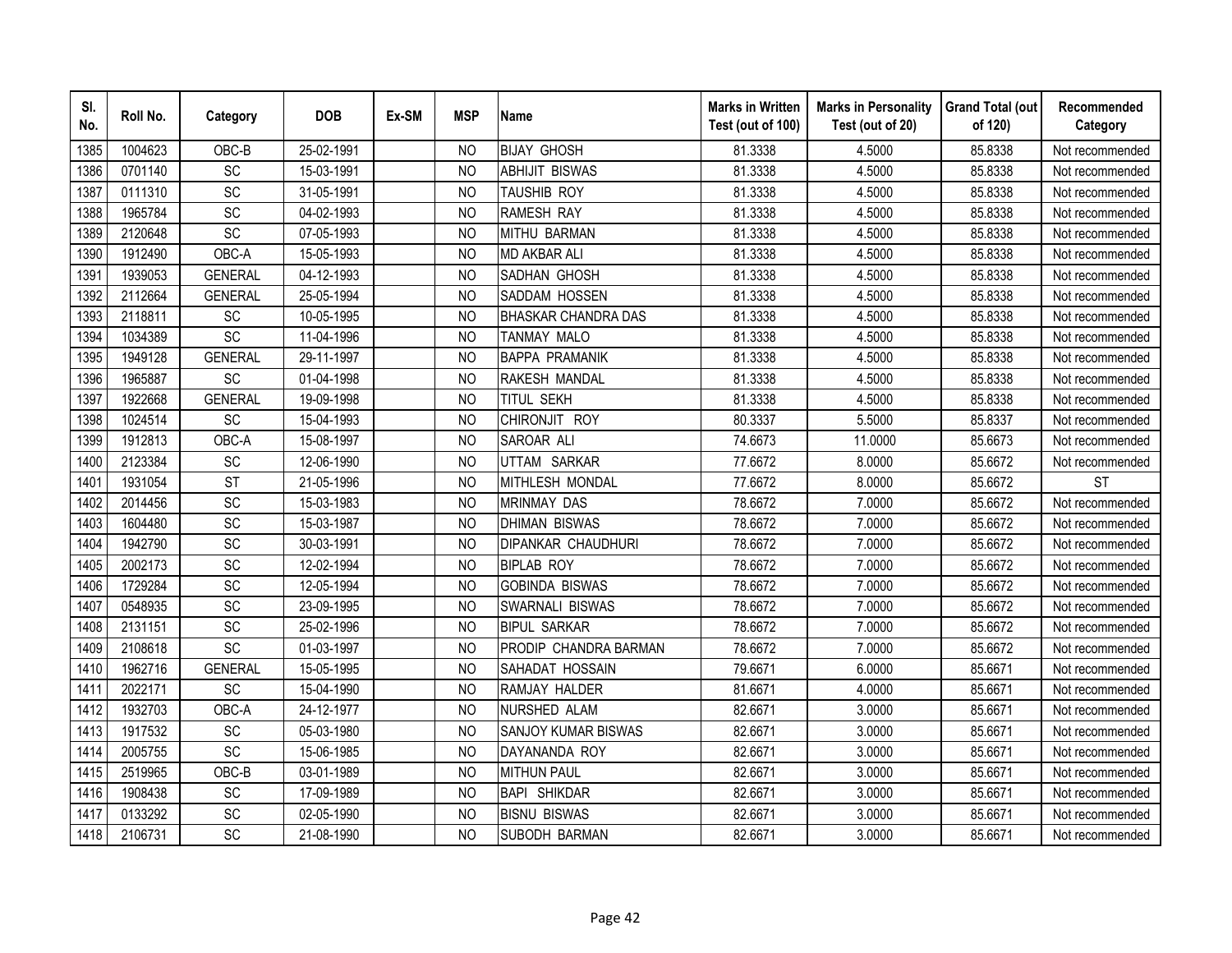| SI.<br>No. | Roll No. | Category        | <b>DOB</b> | Ex-SM | <b>MSP</b>     | <b>Name</b>                  | <b>Marks in Written</b><br>Test (out of 100) | <b>Marks in Personality</b><br>Test (out of 20) | <b>Grand Total (out</b><br>of 120) | Recommended<br>Category |
|------------|----------|-----------------|------------|-------|----------------|------------------------------|----------------------------------------------|-------------------------------------------------|------------------------------------|-------------------------|
| 1419       | 2119974  | <b>SC</b>       | 01-04-1991 |       | <b>NO</b>      | <b>TUMPI ROY</b>             | 82.6671                                      | 3.0000                                          | 85.6671                            | Not recommended         |
| 1420       | 2227366  | $\overline{SC}$ | 04-04-1991 |       | <sub>NO</sub>  | SWAPAN KUMAR MANDAL          | 82.6671                                      | 3.0000                                          | 85.6671                            | Not recommended         |
| 1421       | 2022736  | SC              | 05-05-1991 |       | <b>NO</b>      | <b>ASIT</b><br><b>SARKAR</b> | 82.6671                                      | 3.0000                                          | 85.6671                            | Not recommended         |
| 1422       | 1924393  | SC              | 25-07-1991 |       | <sub>NO</sub>  | RAJU SARKAR                  | 82.6671                                      | 3.0000                                          | 85.6671                            | Not recommended         |
| 1423       | 1915238  | SC              | 08-08-1991 |       | <b>NO</b>      | <b>RAM BISWAS</b>            | 82.6671                                      | 3.0000                                          | 85.6671                            | Not recommended         |
| 1424       | 2112385  | OBC-A           | 11-01-1992 |       | N <sub>O</sub> | <b>ALAMGIR SARKAR</b>        | 82.6671                                      | 3.0000                                          | 85.6671                            | Not recommended         |
| 1425       | 1207979  | SC              | 09-06-1992 |       | NO             | <b>MOHAN RAY</b>             | 82.6671                                      | 3.0000                                          | 85.6671                            | Not recommended         |
| 1426       | 1911461  | OBC-B           | 06-05-1993 |       | <sub>NO</sub>  | <b>GOPAL GHOSH</b>           | 82.6671                                      | 3.0000                                          | 85.6671                            | Not recommended         |
| 1427       | 2217405  | SC              | 12-09-1993 |       | <sub>NO</sub>  | PROFULLA ROY                 | 82.6671                                      | 3.0000                                          | 85.6671                            | Not recommended         |
| 1428       | 2316170  | SC              | 15-04-1995 |       | N <sub>O</sub> | RAJKIRAN ROY                 | 82.6671                                      | 3.0000                                          | 85.6671                            | Not recommended         |
| 1429       | 2022168  | SC              | 17-08-1995 |       | <b>NO</b>      | <b>SANTU BARMAN</b>          | 82.6671                                      | 3.0000                                          | 85.6671                            | Not recommended         |
| 1430       | 2426891  | SC              | 01-10-1995 |       | <b>NO</b>      | PRANAY BARMAN                | 82.6671                                      | 3.0000                                          | 85.6671                            | Not recommended         |
| 1431       | 2119218  | SC              | 05-02-1996 |       | <b>NO</b>      | <b>ANANTA SIKDAR</b>         | 82.6671                                      | 3.0000                                          | 85.6671                            | Not recommended         |
| 1432       | 2016264  | SC              | 17-06-1996 |       | <b>NO</b>      | JAYANTA BARMAN               | 82.6671                                      | 3.0000                                          | 85.6671                            | Not recommended         |
| 1433       | 1917926  | OBC-A           | 02-07-1996 |       | <b>NO</b>      | <b>MABIYA KHATUN</b>         | 82.6671                                      | 3.0000                                          | 85.6671                            | Not recommended         |
| 1434       | 2411489  | OBC-A           | 18-08-1996 |       | <b>NO</b>      | <b>MIZANUR ALI</b>           | 82.6671                                      | 3.0000                                          | 85.6671                            | Not recommended         |
| 1435       | 2130000  | <b>GENERAL</b>  | 01-08-1997 |       | <b>NO</b>      | HASANUJJAMAN                 | 82.6671                                      | 3.0000                                          | 85.6671                            | Not recommended         |
| 1436       | 1906282  | SC              | 30-10-1998 |       | N <sub>O</sub> | SUSHANTA KUMAR MANDAL        | 82.6671                                      | 3.0000                                          | 85.6671                            | Not recommended         |
| 1437       | 0512708  | $\overline{SC}$ | 03-03-1991 |       | <b>NO</b>      | ADITYA MONDAL                | 78.6670                                      | 7.0000                                          | 85.6670                            | Not recommended         |
| 1438       | 1026584  | OBC-B           | 21-11-1997 |       | <b>NO</b>      | <b>SUJOY GHOSH</b>           | 80.6670                                      | 5.0000                                          | 85.6670                            | Not recommended         |
| 1439       | 0516939  | OBC-B           | 06-10-1992 |       | <b>NO</b>      | SUBHAJIT SARKAR              | 77.6669                                      | 8.0000                                          | 85.6669                            | Not recommended         |
| 1440       | 2013931  | OBC-A           | 06-08-1976 |       | <b>NO</b>      | <b>RAKIB SARKAR</b>          | 76.0006                                      | 9.5000                                          | 85.5006                            | Not recommended         |
| 1441       | 1863975  | OBC-A           | 03-07-1981 |       | N <sub>O</sub> | MD ABDUR RAJJAQUE            | 76.0006                                      | 9.5000                                          | 85.5006                            | Not recommended         |
| 1442       | 0546327  | SC              | 10-05-1988 |       | <b>NO</b>      | SAJAL BISWAS                 | 76.0006                                      | 9.5000                                          | 85.5006                            | Not recommended         |
| 1443       | 0100343  | SC              | 10-12-1989 |       | <b>NO</b>      | SARASWATI BISWAS             | 76.0006                                      | 9.5000                                          | 85.5006                            | Not recommended         |
| 1444       | 1812237  | SC              | 02-04-1992 |       | <b>NO</b>      | <b>BABLU ROY</b>             | 76.0006                                      | 9.5000                                          | 85.5006                            | Not recommended         |
| 1445       | 1939991  | $\overline{SC}$ | 20-05-1993 |       | N <sub>O</sub> | SNEHASISH SAHA               | 76.0006                                      | 9.5000                                          | 85.5006                            | Not recommended         |
| 1446       | 1910633  | OBC-A           | 10-07-1995 |       | <sub>NO</sub>  | MAKBUL HASAN SIDDIQUI        | 76.0006                                      | 9.5000                                          | 85.5006                            | Not recommended         |
| 1447       | 2311917  | SC              | 03-09-1993 |       | <b>NO</b>      | <b>DEBASHISH ROY</b>         | 79.0005                                      | 6.5000                                          | 85.5005                            | Not recommended         |
| 1448       | 0609132  | SC              | 15-01-1995 |       | <sub>NO</sub>  | <b>DEBABRATA BALA</b>        | 79.0005                                      | 6.5000                                          | 85.5005                            | Not recommended         |
| 1449       | 1939951  | <b>GENERAL</b>  | 05-03-1989 |       | N <sub>O</sub> | <b>SHANKU DAS</b>            | 80.0005                                      | 5.5000                                          | 85.5005                            | Not recommended         |
| 1450       | 2128095  | SC              | 12-07-1990 |       | <b>NO</b>      | SANATAN BARMAN               | 80.0005                                      | 5.5000                                          | 85.5005                            | Not recommended         |
| 1451       | 0527224  | SC              | 05-11-1990 |       | <b>NO</b>      | <b>SOUMEN BISWAS</b>         | 80.0005                                      | 5.5000                                          | 85.5005                            | Not recommended         |
| 1452       | 2102780  | OBC-B           | 17-06-1992 |       | <b>NO</b>      | SUKANTO MONDAL               | 80.0005                                      | 5.5000                                          | 85.5005                            | Not recommended         |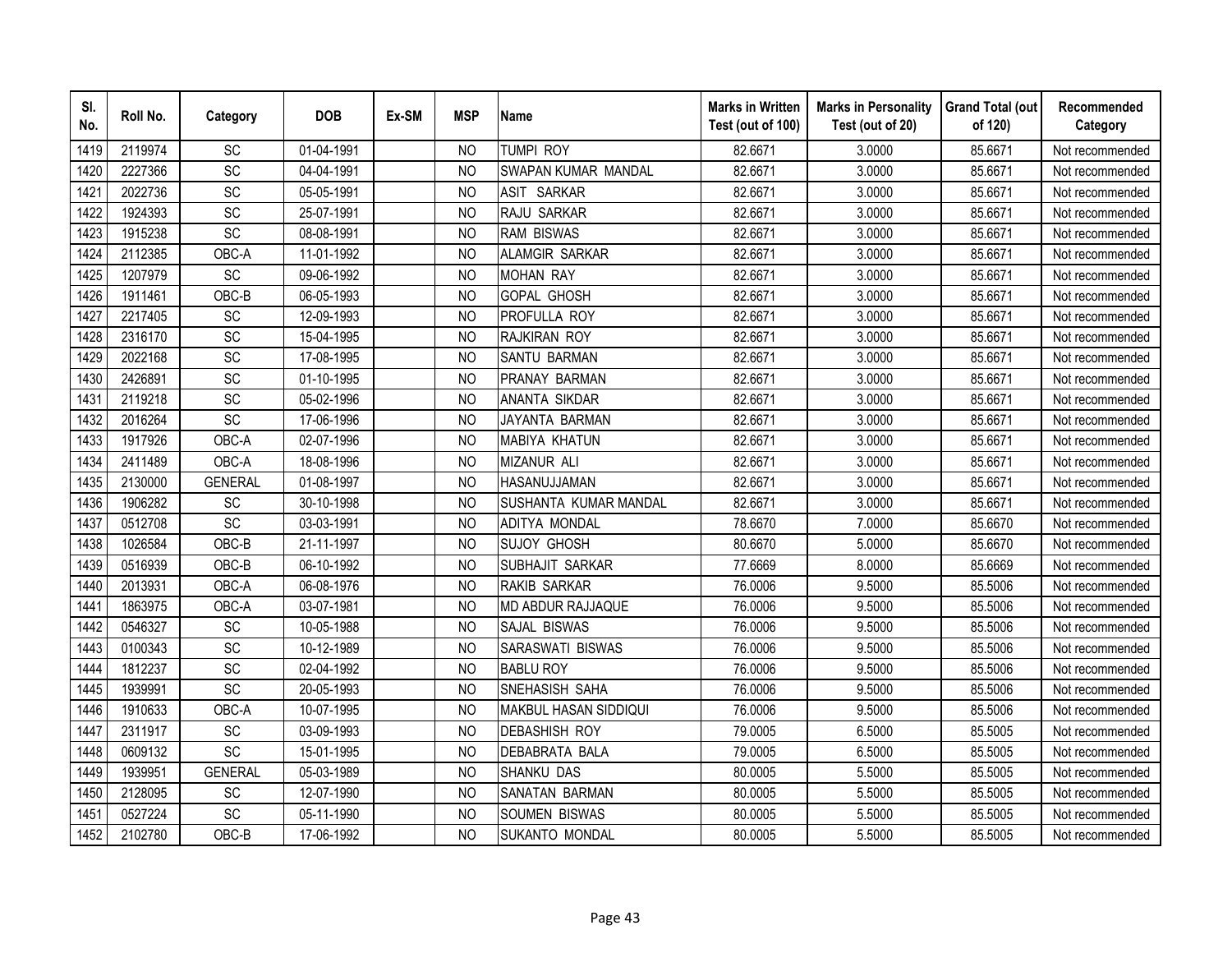| SI.<br>No. | Roll No. | Category        | <b>DOB</b> | Ex-SM | <b>MSP</b>     | <b>Name</b>                 | <b>Marks in Written</b><br>Test (out of 100) | <b>Marks in Personality</b><br>Test (out of 20) | <b>Grand Total (out</b><br>of 120) | Recommended<br>Category |
|------------|----------|-----------------|------------|-------|----------------|-----------------------------|----------------------------------------------|-------------------------------------------------|------------------------------------|-------------------------|
| 1453       | 2021674  | OBC-A           | 01-02-1993 |       | N <sub>O</sub> | MAFIZUR RAHAMAN             | 80.0005                                      | 5.5000                                          | 85.5005                            | Not recommended         |
| 1454       | 2221486  | $\overline{SC}$ | 15-10-1998 |       | <b>NO</b>      | RANA SARKAR                 | 80.0005                                      | 5.5000                                          | 85.5005                            | Not recommended         |
| 1455       | 0712890  | SC              | 19-10-1996 |       | <b>NO</b>      | <b>SANAT BISWAS</b>         | 83.0003                                      | 2.5000                                          | 85.5003                            | Not recommended         |
| 1456       | 0667214  | OBC-B           | 04-10-1991 |       | <b>NO</b>      | <b>GOPAL PAUL</b>           | 77.0002                                      | 8.5000                                          | 85.5002                            | Not recommended         |
| 1457       | 0614329  | SC              | 09-10-1988 |       | <b>YES</b>     | NIMAI SARKAR                | 69.3340                                      | 16.0000                                         | 85.3340                            | <b>MSP</b>              |
| 1458       | 1954999  | SC              | 02-10-1996 |       | N <sub>O</sub> | SAMAR CHOWDHURY             | 76.3339                                      | 9.0000                                          | 85.3339                            | Not recommended         |
| 1459       | 1824981  | SC              | 02-03-1986 |       | <b>NO</b>      | SAHADEB MONDAL              | 77.3339                                      | 8.0000                                          | 85.3339                            | Not recommended         |
| 1460       | 2016875  | SC              | 10-01-1987 |       | <b>NO</b>      | <b>KAKALI ROY</b>           | 77.3339                                      | 8.0000                                          | 85.3339                            | Not recommended         |
| 1461       | 2510457  | OBC-A           | 20-02-1988 |       | <b>NO</b>      | <b>REJAUL ISLAM</b>         | 77.3339                                      | 8.0000                                          | 85.3339                            | Not recommended         |
| 1462       | 2008318  | OBC-A           | 25-04-1990 |       | N <sub>O</sub> | <b>JINETA KHATUN</b>        | 77.3339                                      | 8.0000                                          | 85.3339                            | Not recommended         |
| 1463       | 2529298  | OBC-A           | 20-09-1990 |       | N <sub>O</sub> | <b>RASHINUR KHATUN</b>      | 77.3339                                      | 8.0000                                          | 85.3339                            | Not recommended         |
| 1464       | 2008581  | OBC-B           | 10-01-1993 |       | <b>NO</b>      | <b>SUJAN MANDAL</b>         | 77.3339                                      | 8.0000                                          | 85.3339                            | Not recommended         |
| 1465       | 2707971  | SC              | 24-01-1994 |       | <b>YES</b>     | <b>ABHIJIT MANDAL</b>       | 77.3339                                      | 8.0000                                          | 85.3339                            | <b>MSP</b>              |
| 1466       | 2227706  | SC              | 15-07-1994 |       | <b>NO</b>      | SANJIT ROY                  | 77.3339                                      | 8.0000                                          | 85.3339                            | Not recommended         |
| 1467       | 2001488  | OBC-A           | 10-11-1994 |       | N <sub>O</sub> | NAJINUR ALAM                | 77.3339                                      | 8.0000                                          | 85.3339                            | Not recommended         |
| 1468       | 1907569  | SC              | 02-02-1995 |       | <b>NO</b>      | <b>TAPAN KUMAR MANDAL</b>   | 77.3339                                      | 8.0000                                          | 85.3339                            | Not recommended         |
| 1469       | 2400630  | OBC-A           | 10-07-1995 |       | N <sub>O</sub> | ANARUL HOQUE                | 77.3339                                      | 8.0000                                          | 85.3339                            | Not recommended         |
| 1470       | 1902821  | SC              | 21-03-1996 |       | N <sub>O</sub> | <b>GOPAL BISWAS</b>         | 77.3339                                      | 8.0000                                          | 85.3339                            | Not recommended         |
| 1471       | 0122310  | OBC-A           | 01-04-1996 |       | N <sub>O</sub> | MUSARAF HOSSAIN             | 77.3339                                      | 8.0000                                          | 85.3339                            | Not recommended         |
| 1472       | 0322199  | OBC-B           | 20-09-1993 |       | <b>NO</b>      | <b>ASMAT PAIK</b>           | 76.3338                                      | 9.0000                                          | 85.3338                            | Not recommended         |
| 1473       | 0130114  | OBC-A           | 20-01-1995 |       | N <sub>O</sub> | <b>MD SHAMSHAD ALAM</b>     | 77.3338                                      | 8.0000                                          | 85.3338                            | Not recommended         |
| 1474       | 0127760  | SC              | 15-05-1999 |       | N <sub>O</sub> | <b>KRISHANU MALLICK</b>     | 79.3338                                      | 6.0000                                          | 85.3338                            | Not recommended         |
| 1475       | 1028475  | SC              | 26-01-1981 |       | N <sub>O</sub> | <b>MOHIT KUMAR MAJUMDER</b> | 80.3338                                      | 5.0000                                          | 85.3338                            | Not recommended         |
| 1476       | 2122986  | SC              | 10-05-1989 |       | <b>NO</b>      | <b>MANTU BARMAN</b>         | 80.3338                                      | 5.0000                                          | 85.3338                            | Not recommended         |
| 1477       | 1925042  | SC              | 04-03-1993 |       | <b>NO</b>      | MALAY SARKAR                | 80.3338                                      | 5.0000                                          | 85.3338                            | Not recommended         |
| 1478       | 2307158  | SC              | 05-03-1984 |       | <b>NO</b>      | <b>SWAPAN RAY</b>           | 81.3338                                      | 4.0000                                          | 85.3338                            | Not recommended         |
| 1479       | 2117623  | OBC-A           | 28-05-1991 |       | <b>NO</b>      | MEHER HOSSAIN               | 81.3338                                      | 4.0000                                          | 85.3338                            | Not recommended         |
| 1480       | 2222544  | OBC-B           | 25-01-1992 |       | <b>NO</b>      | <b>DILIP SEN</b>            | 81.3338                                      | 4.0000                                          | 85.3338                            | Not recommended         |
| 1481       | 2512255  | SC              | 15-02-1992 |       | <b>NO</b>      | <b>KAMAL MANDAL</b>         | 81.3338                                      | 4.0000                                          | 85.3338                            | Not recommended         |
| 1482       | 2003648  | SC              | 16-02-1992 |       | N <sub>O</sub> | PRASANTA ROY                | 81.3338                                      | 4.0000                                          | 85.3338                            | Not recommended         |
| 1483       | 1826190  | SC              | 19-10-1992 |       | <b>NO</b>      | RINA BALA                   | 81.3338                                      | 4.0000                                          | 85.3338                            | Not recommended         |
| 1484       | 1823908  | $\overline{SC}$ | 20-10-1992 |       | <b>NO</b>      | <b>SOMA DAS</b>             | 81.3338                                      | 4.0000                                          | 85.3338                            | Not recommended         |
| 1485       | 2111594  | <b>GENERAL</b>  | 21-11-1992 |       | N <sub>O</sub> | ANOARUL HOQUE               | 81.3338                                      | 4.0000                                          | 85.3338                            | Not recommended         |
| 1486       | 2011930  | <b>ST</b>       | 22-01-1994 |       | <b>NO</b>      | <b>BASUDEV KISKU</b>        | 81.3338                                      | 4.0000                                          | 85.3338                            | <b>ST</b>               |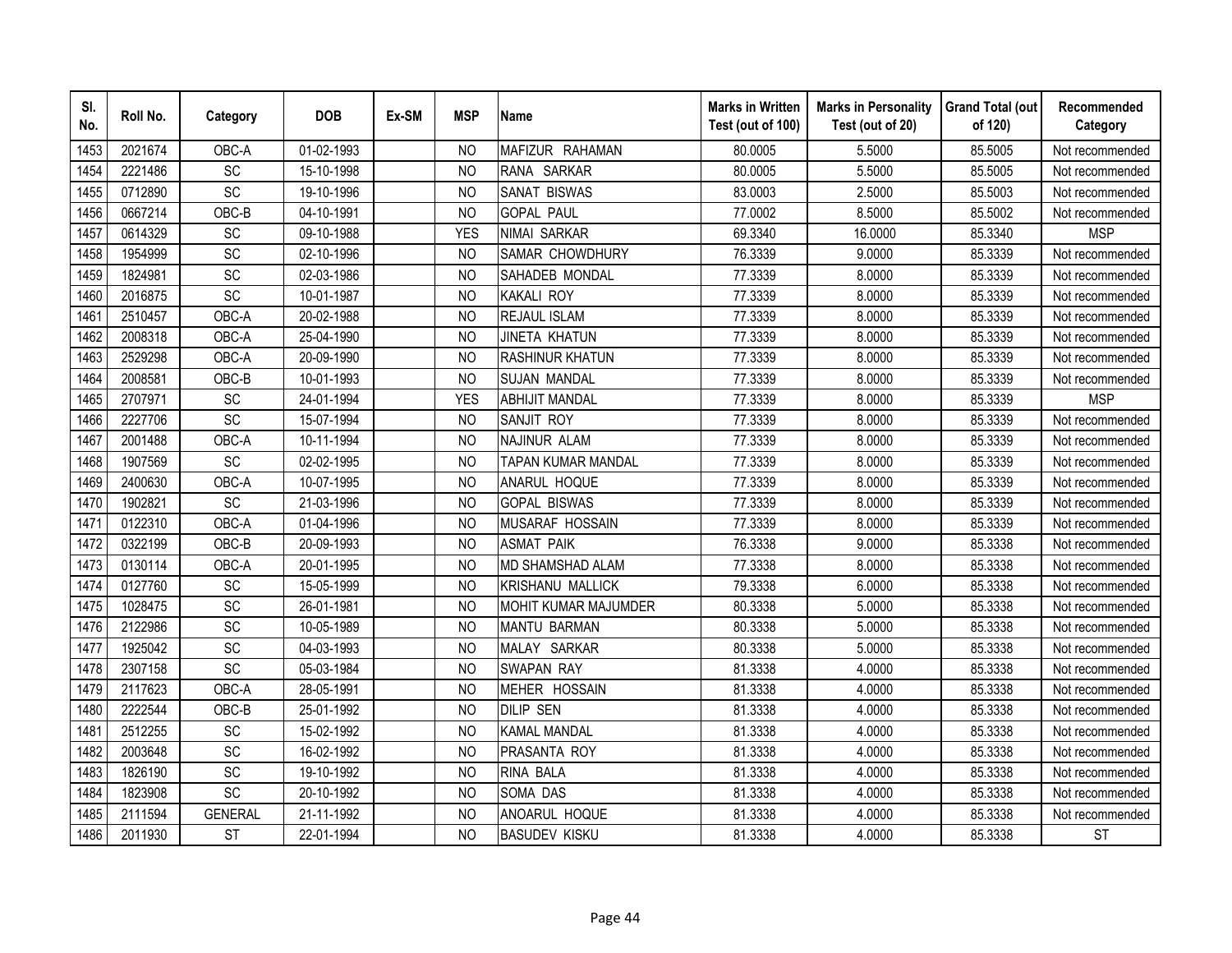| SI.<br>No. | Roll No. | Category        | <b>DOB</b> | Ex-SM | <b>MSP</b>     | <b>Name</b>              | <b>Marks in Written</b><br>Test (out of 100) | <b>Marks in Personality</b><br>Test (out of 20) | <b>Grand Total (out</b><br>of 120) | Recommended<br>Category |
|------------|----------|-----------------|------------|-------|----------------|--------------------------|----------------------------------------------|-------------------------------------------------|------------------------------------|-------------------------|
| 1487       | 2125793  | SC              | 01-05-1994 |       | N <sub>O</sub> | <b>BITTU BARMAN</b>      | 81.3338                                      | 4.0000                                          | 85.3338                            | Not recommended         |
| 1488       | 1015018  | $\overline{SC}$ | 03-03-1996 |       | N <sub>O</sub> | <b>DIP BISWAS</b>        | 81.3338                                      | 4.0000                                          | 85.3338                            | Not recommended         |
| 1489       | 1916249  | <b>ST</b>       | 06-03-1997 |       | <b>NO</b>      | AJOY ORAON               | 81.3338                                      | 4.0000                                          | 85.3338                            | <b>ST</b>               |
| 1490       | 2121395  | OBC-A           | 12-10-1997 |       | <b>NO</b>      | MAJIDUR RAHAMAN          | 81.3338                                      | 4.0000                                          | 85.3338                            | Not recommended         |
| 1491       | 2129201  | <b>GENERAL</b>  | 01-01-1998 |       | N <sub>O</sub> | TUSHAR HUSSAIN           | 81.3338                                      | 4.0000                                          | 85.3338                            | Not recommended         |
| 1492       | 2427421  | SC              | 28-12-1998 |       | N <sub>O</sub> | ANAMIKA BARMAN           | 81.3338                                      | 4.0000                                          | 85.3338                            | Not recommended         |
| 1493       | 2507209  | OBC-B           | 24-10-1999 |       | <sub>NO</sub>  | <b>GAJEN DEBNATH</b>     | 81.3338                                      | 4.0000                                          | 85.3338                            | Not recommended         |
| 1494       | 0607632  | OBC-B           | 26-03-1994 |       | <b>NO</b>      | MUKUL BHADRA             | 76.3336                                      | 9.0000                                          | 85.3336                            | Not recommended         |
| 1495       | 2100238  | OBC-A           | 30-04-1987 |       | N <sub>O</sub> | <b>FERDOS KHAN</b>       | 78.6672                                      | 6.5000                                          | 85.1672                            | Not recommended         |
| 1496       | 2322115  | SC              | 12-09-1989 |       | N <sub>O</sub> | <b>DIPAK BARMAN</b>      | 78.6672                                      | 6.5000                                          | 85.1672                            | Not recommended         |
| 1497       | 1910462  | SC              | 01-01-1991 |       | <b>NO</b>      | <b>SUJAY SARKAR</b>      | 78.6672                                      | 6.5000                                          | 85.1672                            | Not recommended         |
| 1498       | 2024706  | SC              | 15-05-1991 |       | <b>NO</b>      | AMIT SARKAR              | 78.6672                                      | 6.5000                                          | 85.1672                            | Not recommended         |
| 1499       | 2202119  | SC              | 19-11-1991 |       | <b>NO</b>      | MANAB ROY                | 78.6672                                      | 6.5000                                          | 85.1672                            | Not recommended         |
| 1500       | 1803857  | OBC-A           | 09-02-1994 |       | <b>YES</b>     | <b>HAJRAT ALI</b>        | 78.6672                                      | 6.5000                                          | 85.1672                            | <b>MSP</b>              |
| 1501       | 1963754  | OBC-B           | 05-03-1994 |       | <b>NO</b>      | <b>KRISHNA SAHA</b>      | 78.6672                                      | 6.5000                                          | 85.1672                            | Not recommended         |
| 1502       | 1965848  | OBC-A           | 02-04-1994 |       | <b>NO</b>      | <b>GOLAM YEASIN</b>      | 78.6672                                      | 6.5000                                          | 85.1672                            | Not recommended         |
| 1503       | 1960398  | SC              | 06-09-1994 |       | <b>NO</b>      | SONOJIT KARMAKAR         | 78.6672                                      | 6.5000                                          | 85.1672                            | Not recommended         |
| 1504       | 1948681  | OBC-A           | 15-01-1995 |       | N <sub>O</sub> | <b>HABIB MUSTAFA</b>     | 78.6672                                      | 6.5000                                          | 85.1672                            | Not recommended         |
| 1505       | 2204895  | SC              | 28-05-1995 |       | <b>NO</b>      | KAMALESH BASUNIA         | 78.6672                                      | 6.5000                                          | 85.1672                            | Not recommended         |
| 1506       | 2129867  | OBC-A           | 11-04-1996 |       | <b>NO</b>      | <b>WASHIM BARI</b>       | 78.6672                                      | 6.5000                                          | 85.1672                            | Not recommended         |
| 1507       | 1929914  | SC              | 17-08-1998 |       | N <sub>O</sub> | <b>BIRANJAN SARKAR</b>   | 80.6671                                      | 4.5000                                          | 85.1671                            | Not recommended         |
| 1508       | 2220207  | $\overline{SC}$ | 23-04-1985 |       | N <sub>O</sub> | <b>MONI SARKAR</b>       | 82.6671                                      | 2.5000                                          | 85.1671                            | Not recommended         |
| 1509       | 2229884  | SC              | 29-01-1987 |       | N <sub>O</sub> | MRITYUNJOY ROY           | 82.6671                                      | 2.5000                                          | 85.1671                            | Not recommended         |
| 1510       | 2118473  | SC              | 02-12-1989 |       | <b>NO</b>      | <b>GAPEN CHANDRA DAS</b> | 82.6671                                      | 2.5000                                          | 85.1671                            | Not recommended         |
| 1511       | 2411453  | SC              | 25-01-1990 |       | <b>NO</b>      | PARITOSH BARMAN          | 82.6671                                      | 2.5000                                          | 85.1671                            | Not recommended         |
| 1512       | 2216196  | SC              | 05-04-1990 |       | N <sub>O</sub> | TARUN KUMAR ROY          | 82.6671                                      | 2.5000                                          | 85.1671                            | Not recommended         |
| 1513       | 0707314  | SC              | 27-03-1992 |       | N <sub>O</sub> | SANDEEP BISWAS           | 82.6671                                      | 2.5000                                          | 85.1671                            | Not recommended         |
| 1514       | 2130355  | SC              | 12-09-1992 |       | <sub>NO</sub>  | <b>ABANI KUMAR DAS</b>   | 82.6671                                      | 2.5000                                          | 85.1671                            | Not recommended         |
| 1515       | 2100513  | SC              | 25-03-1993 |       | <b>NO</b>      | RAJU BARMAN              | 82.6671                                      | 2.5000                                          | 85.1671                            | Not recommended         |
| 1516       | 2411098  | SC              | 25-03-1993 |       | N <sub>O</sub> | <b>DIPAK BARMAN</b>      | 82.6671                                      | 2.5000                                          | 85.1671                            | Not recommended         |
| 1517       | 1943616  | OBC-A           | 07-05-1993 |       | N <sub>O</sub> | <b>ABDUL ROHIM</b>       | 82.6671                                      | 2.5000                                          | 85.1671                            | Not recommended         |
| 1518       | 2118238  | SC              | 03-12-1993 |       | N <sub>O</sub> | RAJAT KUMAR PASWAN       | 82.6671                                      | 2.5000                                          | 85.1671                            | Not recommended         |
| 1519       | 1832868  | OBC-B           | 19-03-1995 |       | <b>NO</b>      | RAJESH GHOSH             | 82.6671                                      | 2.5000                                          | 85.1671                            | Not recommended         |
| 1520       | 2105539  | <b>SC</b>       | 21-06-1995 |       | <b>NO</b>      | SHISIR ROY               | 82.6671                                      | 2.5000                                          | 85.1671                            | Not recommended         |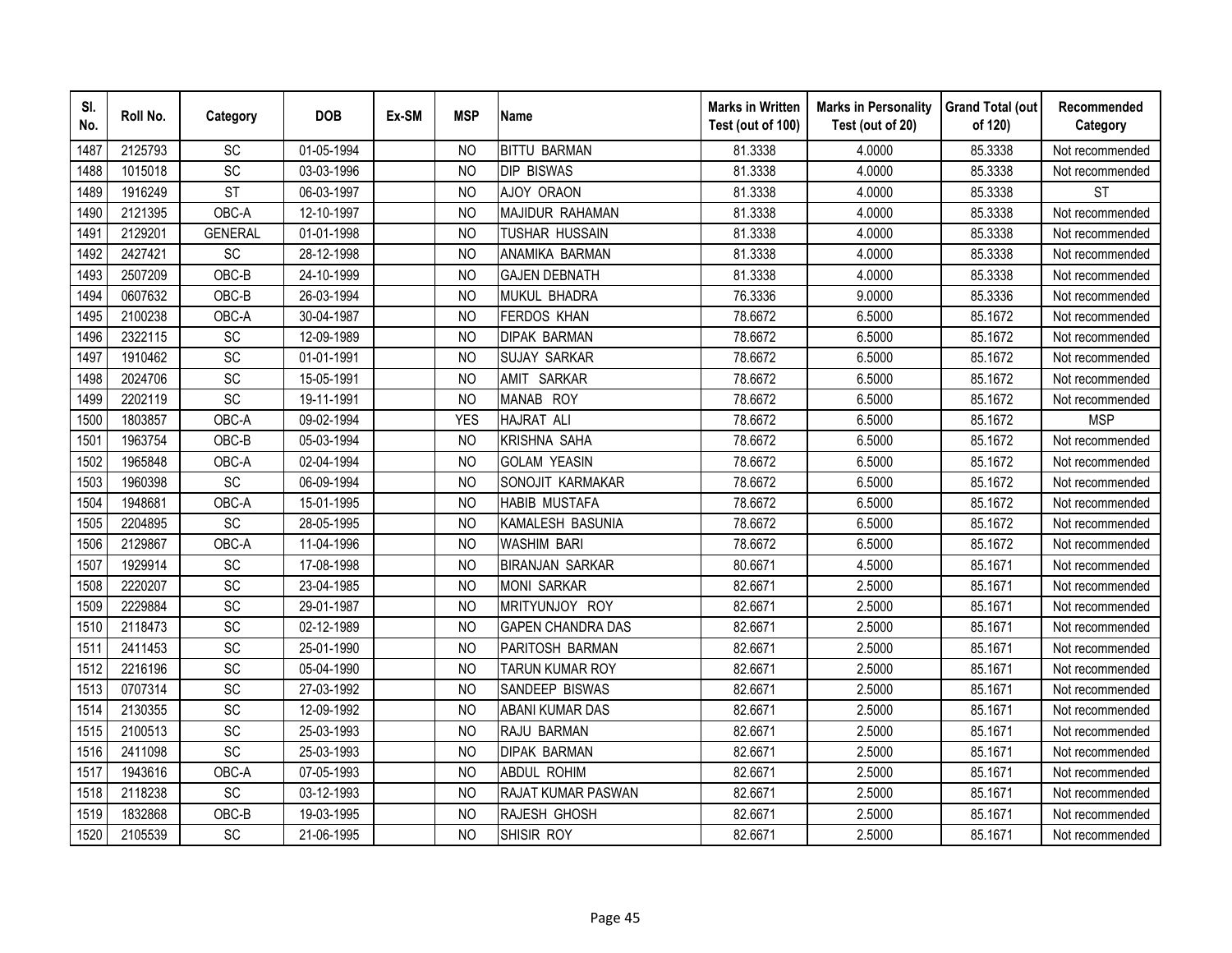| SI.<br>No. | Roll No. | Category        | <b>DOB</b> | Ex-SM | <b>MSP</b>     | <b>Name</b>               | <b>Marks in Written</b><br>Test (out of 100) | <b>Marks in Personality</b><br>Test (out of 20) | <b>Grand Total (out</b><br>of 120) | Recommended<br>Category |
|------------|----------|-----------------|------------|-------|----------------|---------------------------|----------------------------------------------|-------------------------------------------------|------------------------------------|-------------------------|
| 1521       | 2130094  | SC              | 06-02-1996 |       | N <sub>O</sub> | RANJIT MONDAL             | 82.6671                                      | 2.5000                                          | 85.1671                            | Not recommended         |
| 1522       | 2119921  | $\overline{SC}$ | 20-02-1996 |       | <b>NO</b>      | SUDEEP DAS                | 82.6671                                      | 2.5000                                          | 85.1671                            | Not recommended         |
| 1523       | 2014923  | SC              | 02-03-1996 |       | N <sub>O</sub> | ASHUTOSH SARKAR           | 82.6671                                      | 2.5000                                          | 85.1671                            | Not recommended         |
| 1524       | 2119077  | OBC-A           | 12-10-1996 |       | N <sub>O</sub> | MUJAFFAR MOHAMMAD         | 82.6671                                      | 2.5000                                          | 85.1671                            | Not recommended         |
| 1525       | 2102343  | SC              | 03-01-1997 |       | <b>NO</b>      | NARESH BARMAN             | 82.6671                                      | 2.5000                                          | 85.1671                            | Not recommended         |
| 1526       | 2430718  | <b>ST</b>       | 09-01-1997 |       | <sub>NO</sub>  | TAPASH ORAON              | 82.6671                                      | 2.5000                                          | 85.1671                            | <b>ST</b>               |
| 1527       | 2018558  | SC              | 13-03-1999 |       | N <sub>O</sub> | LAXMI DAS                 | 82.6671                                      | 2.5000                                          | 85.1671                            | Not recommended         |
| 1528       | 1801771  | SC              | 29-10-1987 |       | N <sub>O</sub> | NILKAMAL MANDAL           | 81.6670                                      | 3.5000                                          | 85.1670                            | Not recommended         |
| 1529       | 1854447  | OBC-A           | 02-05-1990 |       | <sub>NO</sub>  | OHIDUL SAIKH              | 76.0006                                      | 9.0000                                          | 85.0006                            | Not recommended         |
| 1530       | 1964577  | SC              | 15-05-1990 |       | <b>NO</b>      | SANJIB CHOWDHURY          | 76.0006                                      | 9.0000                                          | 85.0006                            | Not recommended         |
| 1531       | 1965647  | $\overline{SC}$ | 25-08-1991 |       | <b>NO</b>      | RANJIT MANDAL             | 76.0006                                      | 9.0000                                          | 85.0006                            | Not recommended         |
| 1532       | 2016435  | OBC-A           | 20-04-1995 |       | <b>NO</b>      | <b>USUB ALI SARKAR</b>    | 76.0006                                      | 9.0000                                          | 85.0006                            | Not recommended         |
| 1533       | 2529688  | SC              | 02-02-1997 |       | <b>NO</b>      | <b>DIBAS SARKAR</b>       | 76.0006                                      | 9.0000                                          | 85.0006                            | Not recommended         |
| 1534       | 1028034  | SC              | 15-03-1983 |       | N <sub>O</sub> | MANABENDRA NATH SARKAR    | 80.0005                                      | 5.0000                                          | 85.0005                            | Not recommended         |
| 1535       | 1925786  | OBC-A           | 16-07-1983 |       | N <sub>O</sub> | <b>MD SAKIUL BISWAS</b>   | 80.0005                                      | 5.0000                                          | 85.0005                            | Not recommended         |
| 1536       | 2127888  | <b>GENERAL</b>  | 14-12-1983 |       | <b>NO</b>      | SANDIP SINGHA             | 80.0005                                      | 5.0000                                          | 85.0005                            | Not recommended         |
| 1537       | 2507020  | SC              | 06-03-1985 |       | <b>NO</b>      | <b>BIKRAM HALDAR</b>      | 80.0005                                      | 5.0000                                          | 85.0005                            | Not recommended         |
| 1538       | 2105766  | OBC-B           | 20-03-1986 |       | N <sub>O</sub> | KHAGESWAR MAHATO          | 80.0005                                      | 5.0000                                          | 85.0005                            | Not recommended         |
| 1539       | 0524498  | SC              | 17-08-1987 |       | <b>NO</b>      | SUBRATA MONDAL            | 80.0005                                      | 5.0000                                          | 85.0005                            | Not recommended         |
| 1540       | 1713854  | SC              | 22-06-1989 |       | N <sub>O</sub> | <b>GOUTAM ROY</b>         | 80.0005                                      | 5.0000                                          | 85.0005                            | Not recommended         |
| 1541       | 1955698  | <b>GENERAL</b>  | 21-05-1990 |       | N <sub>O</sub> | <b>IMRAN HOSSAIN</b>      | 80.0005                                      | 5.0000                                          | 85.0005                            | Not recommended         |
| 1542       | 2112336  | OBC-B           | 04-04-1992 |       | N <sub>O</sub> | <b>GOBINDA SARKAR</b>     | 80.0005                                      | 5.0000                                          | 85.0005                            | Not recommended         |
| 1543       | 2428401  | SC              | 05-02-1993 |       | <b>NO</b>      | <b>SWAPAN DAS</b>         | 80.0005                                      | 5.0000                                          | 85.0005                            | Not recommended         |
| 1544       | 1912534  | SC              | 22-11-1993 |       | <b>NO</b>      | PROTAP RABIDAS            | 80.0005                                      | 5.0000                                          | 85.0005                            | Not recommended         |
| 1545       | 1964181  | <b>GENERAL</b>  | 04-02-1994 |       | N <sub>O</sub> | <b>MD AKTAR</b>           | 80.0005                                      | 5.0000                                          | 85.0005                            | Not recommended         |
| 1546       | 2503944  | SC              | 20-05-1996 |       | <b>NO</b>      | PRIYARANJAN MAJUMDER      | 80.0005                                      | 5.0000                                          | 85.0005                            | Not recommended         |
| 1547       | 1920735  | <b>GENERAL</b>  | 15-12-1996 |       | <b>NO</b>      | RANJIT GOSWAMI            | 80.0005                                      | 5.0000                                          | 85.0005                            | Not recommended         |
| 1548       | 1967852  | SC              | 11-01-1997 |       | N <sub>O</sub> | SOUMENDU ROY              | 80.0005                                      | 5.0000                                          | 85.0005                            | Not recommended         |
| 1549       | 2012707  | OBC-B           | 21-03-1997 |       | <b>NO</b>      | SAHARAF SARKAR            | 80.0005                                      | 5.0000                                          | 85.0005                            | Not recommended         |
| 1550       | 2116325  | <b>GENERAL</b>  | 15-04-1998 |       | <b>NO</b>      | SARABUL HAQUE             | 80.0005                                      | 5.0000                                          | 85.0005                            | Not recommended         |
| 1551       | 1947494  | OBC-A           | 10-01-1999 |       | <b>NO</b>      | HASIBUL HOSSAIN           | 80.0005                                      | 5.0000                                          | 85.0005                            | Not recommended         |
| 1552       | 1906959  | <b>SC</b>       | 10-11-1999 |       | <b>NO</b>      | JAYANTA MANDAL            | 80.0005                                      | 5.0000                                          | 85.0005                            | Not recommended         |
| 1553       | 0510224  | OBC-B           | 12-03-1993 |       | <b>NO</b>      | TARIT SHIL                | 76.0004                                      | 9.0000                                          | 85.0004                            | Not recommended         |
| 1554       | 1960123  | SC              | 20-03-1985 |       | <b>NO</b>      | <b>HAREKRISHNA BISWAS</b> | 77.3339                                      | 7.5000                                          | 84.8339                            | Not recommended         |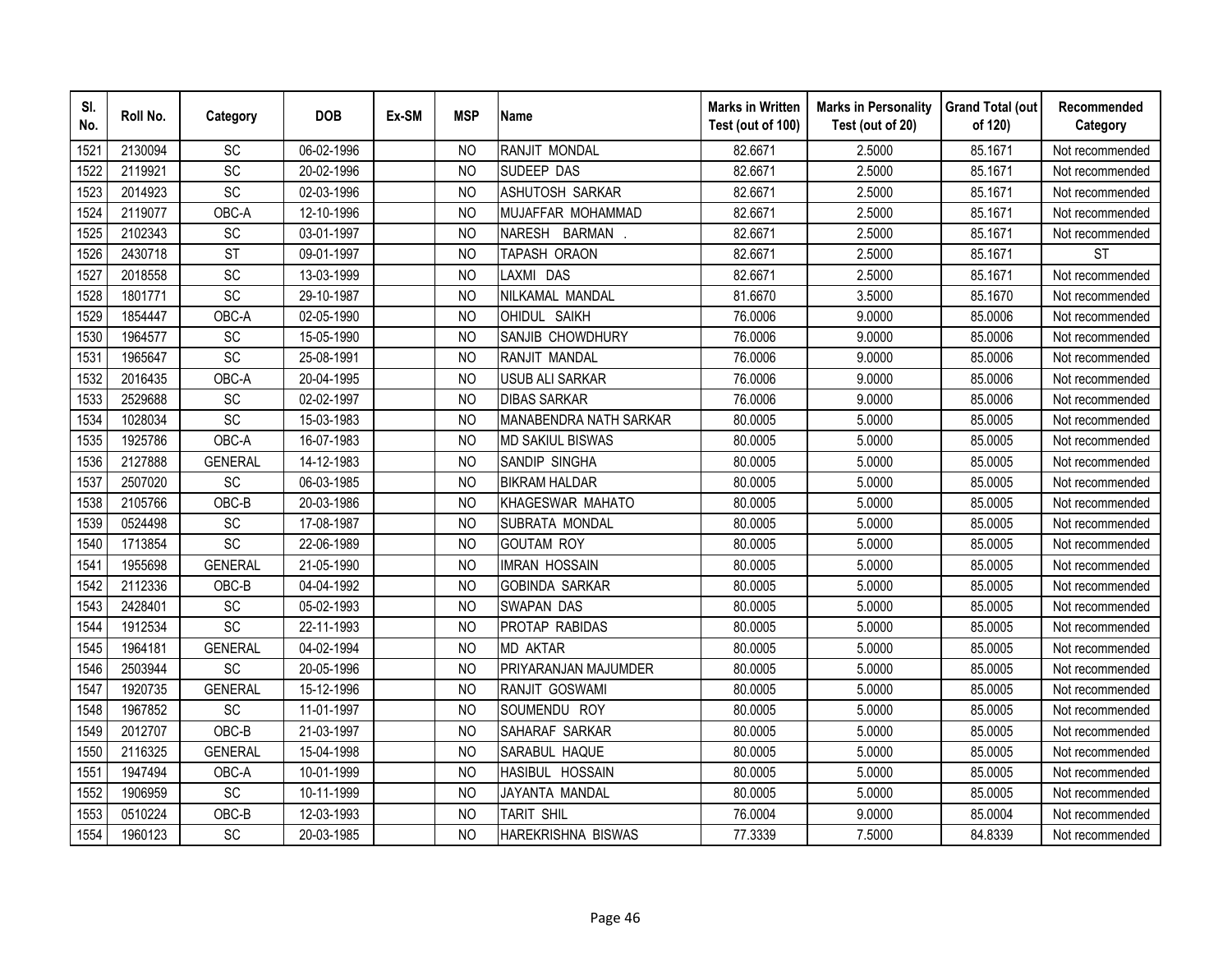| SI.<br>No. | Roll No. | Category               | <b>DOB</b> | Ex-SM | <b>MSP</b>     | <b>Name</b>                | <b>Marks in Written</b><br>Test (out of 100) | <b>Marks in Personality</b><br>Test (out of 20) | <b>Grand Total (out</b><br>of 120) | Recommended<br>Category |
|------------|----------|------------------------|------------|-------|----------------|----------------------------|----------------------------------------------|-------------------------------------------------|------------------------------------|-------------------------|
| 1555       | 0776115  | OBC-A                  | 28-05-1988 |       | <b>NO</b>      | ABDUL KADER SEKH           | 77.3339                                      | 7.5000                                          | 84.8339                            | Not recommended         |
| 1556       | 2028209  | $\overline{SC}$        | 08-04-1990 |       | N <sub>O</sub> | <b>PROSENJIT HALDAR</b>    | 77.3339                                      | 7.5000                                          | 84.8339                            | Not recommended         |
| 1557       | 1630006  | SC                     | 02-05-1991 |       | <b>NO</b>      | <b>DWIPCHAND SINGHA</b>    | 77.3339                                      | 7.5000                                          | 84.8339                            | Not recommended         |
| 1558       | 1043776  | <b>ST</b>              | 16-09-1992 |       | <sub>NO</sub>  | <b>BUDDHADEV SINGH</b>     | 77.3339                                      | 7.5000                                          | 84.8339                            | <b>ST</b>               |
| 1559       | 2018647  | OBC-A                  | 10-11-1992 |       | <b>NO</b>      | <b>MAMUN SARKAR</b>        | 77.3339                                      | 7.5000                                          | 84.8339                            | Not recommended         |
| 1560       | 1219300  | OBC-B                  | 04-05-1993 |       | N <sub>O</sub> | <b>DIBAKAR MAHATO</b>      | 77.3339                                      | 7.5000                                          | 84.8339                            | Not recommended         |
| 1561       | 1967818  | OBC-A                  | 17-01-1995 |       | <b>NO</b>      | JEMIMA NASRIN              | 77.3339                                      | 7.5000                                          | 84.8339                            | Not recommended         |
| 1562       | 2518021  | SC                     | 24-04-1995 |       | <sub>NO</sub>  | SUBRATA HALDER             | 77.3339                                      | 7.5000                                          | 84.8339                            | Not recommended         |
| 1563       | 1957409  | OBC-A                  | 01-06-1996 |       | <sub>NO</sub>  | <b>MD SAHAJAN ANSARI</b>   | 77.3339                                      | 7.5000                                          | 84.8339                            | Not recommended         |
| 1564       | 1721184  | OBC-A                  | 04-03-1997 |       | <b>NO</b>      | <b>SANAT MANDAL</b>        | 77.3339                                      | 7.5000                                          | 84.8339                            | Not recommended         |
| 1565       | 1011264  | <b>GENERAL</b>         | 28-11-1990 |       | <b>YES</b>     | SUSMITA CHAKRABORTY        | 66.3338                                      | 18.5000                                         | 84.8338                            | <b>MSP</b>              |
| 1566       | 0137368  | SC                     | 10-01-1978 |       | <b>NO</b>      | TARUN CHANDRA MANDAL       | 76.3338                                      | 8.5000                                          | 84.8338                            | Not recommended         |
| 1567       | 0758097  | SC                     | 12-12-1994 |       | <b>NO</b>      | CHAITALI ROY               | 76.3338                                      | 8.5000                                          | 84.8338                            | Not recommended         |
| 1568       | 2005195  | SC                     | 25-12-1993 |       | <b>NO</b>      | NIRANJAN BARMAN            | 80.3338                                      | 4.5000                                          | 84.8338                            | Not recommended         |
| 1569       | 1949314  | SC                     | 27-08-1995 |       | <b>NO</b>      | <b>BIDYUT MANDAL</b>       | 80.3338                                      | 4.5000                                          | 84.8338                            | Not recommended         |
| 1570       | 2700093  | SC                     | 28-03-1982 |       | <b>NO</b>      | <b>SWAPAN KUMAR MANDAL</b> | 81.3338                                      | 3.5000                                          | 84.8338                            | Not recommended         |
| 1571       | 2010014  | SC                     | 22-09-1984 |       | <b>NO</b>      | TAPASH SARKAR              | 81.3338                                      | 3.5000                                          | 84.8338                            | Not recommended         |
| 1572       | 2527127  | OBC-B                  | 27-05-1988 |       | N <sub>O</sub> | <b>PAPUL MANDAL</b>        | 81.3338                                      | 3.5000                                          | 84.8338                            | Not recommended         |
| 1573       | 2116989  | $\overline{SC}$        | 10-06-1989 |       | <b>NO</b>      | NIREN BARMAN               | 81.3338                                      | 3.5000                                          | 84.8338                            | Not recommended         |
| 1574       | 2505251  | OBC-A                  | 13-03-1991 |       | <b>NO</b>      | <b>RABBUL AMIN</b>         | 81.3338                                      | 3.5000                                          | 84.8338                            | Not recommended         |
| 1575       | 0513862  | $\overline{SC}$        | 22-04-1991 |       | <b>NO</b>      | <b>SANTU MONDAL</b>        | 81.3338                                      | 3.5000                                          | 84.8338                            | Not recommended         |
| 1576       | 0725011  | OBC-B                  | 04-04-1992 |       | <b>NO</b>      | <b>SWAPAN GHOSH</b>        | 81.3338                                      | 3.5000                                          | 84.8338                            | Not recommended         |
| 1577       | 2014581  | SC                     | 08-04-1992 |       | N <sub>O</sub> | <b>ANUP DAS</b>            | 81.3338                                      | 3.5000                                          | 84.8338                            | Not recommended         |
| 1578       | 2112255  | SC                     | 28-01-1994 |       | <b>NO</b>      | PARIMAL KR ROY             | 81.3338                                      | 3.5000                                          | 84.8338                            | Not recommended         |
| 1579       | 2201320  | OBC-B                  | 15-03-1994 |       | <b>NO</b>      | <b>JHANTU SEN</b>          | 81.3338                                      | 3.5000                                          | 84.8338                            | Not recommended         |
| 1580       | 1963421  | SC                     | 10-05-1995 |       | <b>NO</b>      | SUBHASH MANDAL             | 81.3338                                      | 3.5000                                          | 84.8338                            | Not recommended         |
| 1581       | 1807230  | $\overline{\text{ST}}$ | 29-10-1996 |       | N <sub>O</sub> | SOUVIK MUNDA               | 81.3338                                      | 3.5000                                          | 84.8338                            | <b>ST</b>               |
| 1582       | 1055250  | SC                     | 10-04-1997 |       | <b>NO</b>      | AKASH ROY                  | 81.3338                                      | 3.5000                                          | 84.8338                            | Not recommended         |
| 1583       | 1040010  | SC                     | 25-11-1995 |       | <b>NO</b>      | <b>ASHIS DAS</b>           | 81.3337                                      | 3.5000                                          | 84.8337                            | Not recommended         |
| 1584       | 0141594  | OBC-A                  | 23-05-1980 |       | <sub>NO</sub>  | SAIFUR RAHAMAN MONDAL      | 74.6673                                      | 10.0000                                         | 84.6673                            | Not recommended         |
| 1585       | 2107272  | OBC-A                  | 12-07-1995 |       | N <sub>O</sub> | <b>MD REHAN ALI</b>        | 77.6672                                      | 7.0000                                          | 84.6672                            | Not recommended         |
| 1586       | 2521104  | SC                     | 02-02-1984 |       | <b>NO</b>      | PABITRA ROY                | 78.6672                                      | 6.0000                                          | 84.6672                            | Not recommended         |
| 1587       | 2112494  | OBC-A                  | 28-12-1988 |       | <b>NO</b>      | <b>SONE ALAM</b>           | 78.6672                                      | 6.0000                                          | 84.6672                            | Not recommended         |
| 1588       | 2201362  | OBC-A                  | 03-06-1990 |       | <b>NO</b>      | <b>MD RAMIJ ANAWAR</b>     | 78.6672                                      | 6.0000                                          | 84.6672                            | Not recommended         |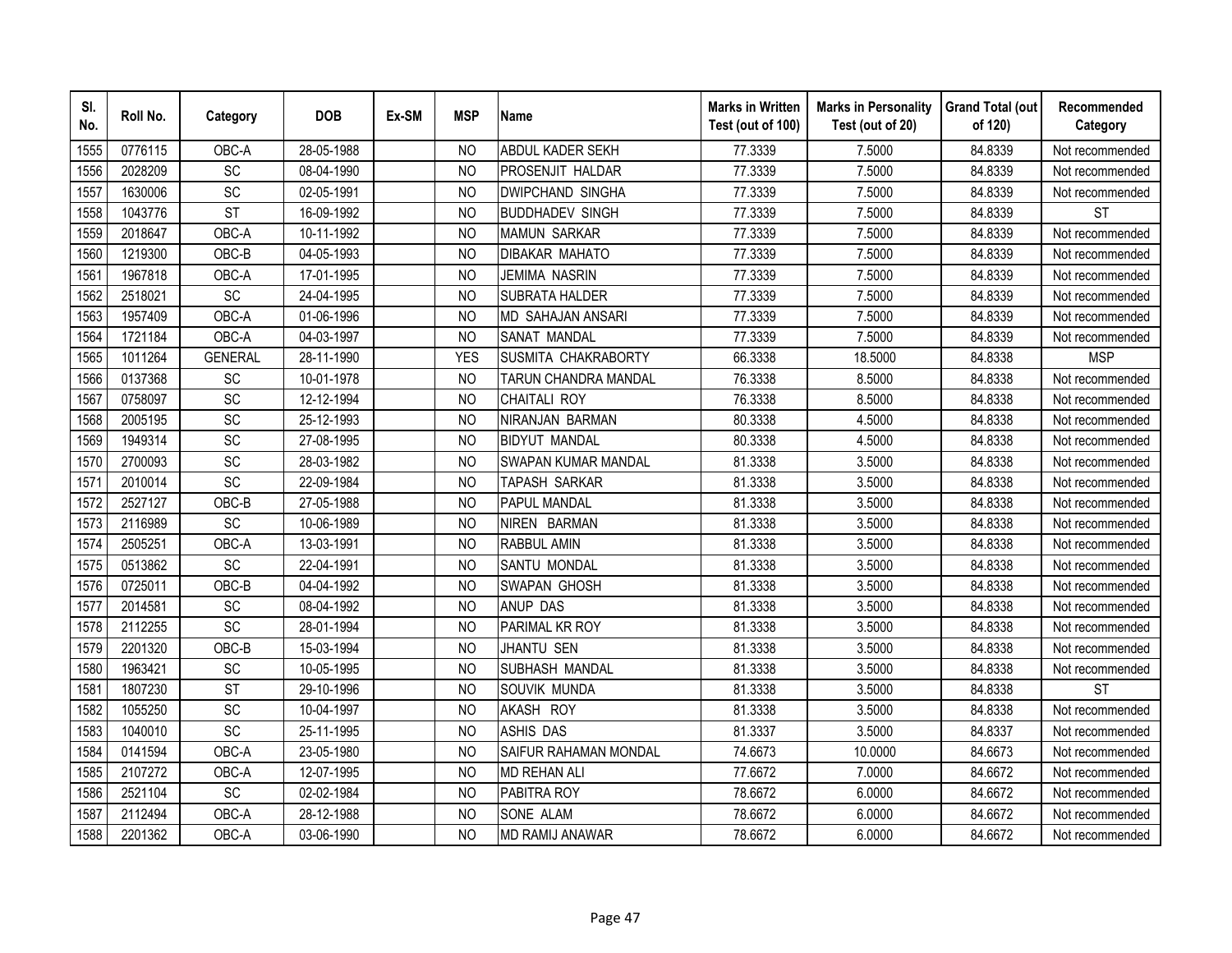| SI.<br>No. | Roll No. | Category        | <b>DOB</b> | Ex-SM | <b>MSP</b>     | <b>Name</b>             | <b>Marks in Written</b><br>Test (out of 100) | <b>Marks in Personality</b><br>Test (out of 20) | <b>Grand Total (out</b><br>of 120) | Recommended<br>Category |
|------------|----------|-----------------|------------|-------|----------------|-------------------------|----------------------------------------------|-------------------------------------------------|------------------------------------|-------------------------|
| 1589       | 1831486  | SC              | 29-07-1991 |       | <b>NO</b>      | <b>DEBASHIS MANDAL</b>  | 78.6672                                      | 6.0000                                          | 84.6672                            | Not recommended         |
| 1590       | 1908102  | OBC-A           | 11-10-1991 |       | N <sub>O</sub> | <b>MD WASIM</b>         | 78.6672                                      | 6.0000                                          | 84.6672                            | Not recommended         |
| 1591       | 0721132  | SC              | 01-01-1992 |       | <b>NO</b>      | <b>REBA SARKAR</b>      | 78.6672                                      | 6.0000                                          | 84.6672                            | Not recommended         |
| 1592       | 2011322  | OBC-A           | 02-03-1992 |       | <sub>NO</sub>  | <b>HAIDAR MONDAL</b>    | 78.6672                                      | 6.0000                                          | 84.6672                            | Not recommended         |
| 1593       | 1811557  | SC              | 12-10-1993 |       | <b>NO</b>      | SASANKA MANDAL          | 78.6672                                      | 6.0000                                          | 84.6672                            | Not recommended         |
| 1594       | 1944793  | OBC-A           | 01-01-1994 |       | N <sub>O</sub> | <b>GOLAM RASUL</b>      | 78.6672                                      | 6.0000                                          | 84.6672                            | Not recommended         |
| 1595       | 2013065  | SC              | 17-04-1998 |       | <b>NO</b>      | JAYANTA BARMAN          | 78.6672                                      | 6.0000                                          | 84.6672                            | Not recommended         |
| 1596       | 2527374  | OBC-A           | 11-05-1992 |       | <sub>NO</sub>  | MD MEHBOOB ALAM         | 79.6671                                      | 5.0000                                          | 84.6671                            | Not recommended         |
| 1597       | 2021868  | SC              | 11-05-1992 |       | <sub>NO</sub>  | <b>ASIT SARKAR</b>      | 81.6671                                      | 3.0000                                          | 84.6671                            | Not recommended         |
| 1598       | 1943543  | SC              | 12-11-1993 |       | N <sub>O</sub> | <b>TANMOY ROY</b>       | 81.6671                                      | 3.0000                                          | 84.6671                            | Not recommended         |
| 1599       | 0216470  | SC              | 20-10-1978 |       | <b>NO</b>      | <b>PRODIP KR BAIDYA</b> | 82.6671                                      | 2.0000                                          | 84.6671                            | Not recommended         |
| 1600       | 2438749  | SC              | 22-01-1983 |       | <b>NO</b>      | HIRENDRA MANI PATOWARY  | 82.6671                                      | 2.0000                                          | 84.6671                            | Not recommended         |
| 1601       | 1938546  | OBC-B           | 15-02-1992 |       | <b>NO</b>      | RINTU PRAMANIK          | 82.6671                                      | 2.0000                                          | 84.6671                            | Not recommended         |
| 1602       | 2323685  | <b>ST</b>       | 03-06-1992 |       | <b>NO</b>      | SHIBU ORAON             | 82.6671                                      | 2.0000                                          | 84.6671                            | <b>ST</b>               |
| 1603       | 1954332  | SC              | 15-07-1992 |       | <b>NO</b>      | SAMIR MANDAL            | 82.6671                                      | 2.0000                                          | 84.6671                            | Not recommended         |
| 1604       | 0659121  | SC              | 18-03-1993 |       | <b>NO</b>      | <b>BIPUL BISWAS</b>     | 82.6671                                      | 2.0000                                          | 84.6671                            | Not recommended         |
| 1605       | 2100141  | OBC-A           | 29-10-1993 |       | <b>NO</b>      | SAFIJUL ISLAM           | 82.6671                                      | 2.0000                                          | 84.6671                            | Not recommended         |
| 1606       | 2004331  | <b>SC</b>       | 01-06-1994 |       | N <sub>O</sub> | <b>BASANTI SARKAR</b>   | 82.6671                                      | 2.0000                                          | 84.6671                            | Not recommended         |
| 1607       | 2019418  | $\overline{SC}$ | 02-03-1995 |       | <b>NO</b>      | <b>MINTU SARKAR</b>     | 82.6671                                      | 2.0000                                          | 84.6671                            | Not recommended         |
| 1608       | 1862328  | OBC-B           | 08-02-1996 |       | <b>NO</b>      | <b>BASANTI PRAMANIK</b> | 82.6671                                      | 2.0000                                          | 84.6671                            | Not recommended         |
| 1609       | 1920456  | OBC-B           | 19-02-1996 |       | <b>NO</b>      | <b>BARUN GHOSH</b>      | 82.6671                                      | 2.0000                                          | 84.6671                            | Not recommended         |
| 1610       | 2012309  | SC              | 07-02-1997 |       | <b>NO</b>      | <b>BHOLANATH ROY</b>    | 82.6671                                      | 2.0000                                          | 84.6671                            | Not recommended         |
| 1611       | 1950690  | OBC-A           | 03-02-1998 |       | N <sub>O</sub> | PALASH MANDAL           | 82.6671                                      | 2.0000                                          | 84.6671                            | Not recommended         |
| 1612       | 1935147  | <b>GENERAL</b>  | 06-03-1999 |       | <b>NO</b>      | <b>FAIJAN MIA</b>       | 82.6671                                      | 2.0000                                          | 84.6671                            | Not recommended         |
| 1613       | 2221976  | SC              | 28-03-1999 |       | <b>NO</b>      | PINTU MONDAL            | 82.6671                                      | 2.0000                                          | 84.6671                            | Not recommended         |
| 1614       | 1944435  | <b>GENERAL</b>  | 20-04-1999 |       | <b>NO</b>      | RUPALI KHATUN           | 82.6671                                      | 2.0000                                          | 84.6671                            | Not recommended         |
| 1615       | 2118226  | <b>SC</b>       | 27-06-1999 |       | N <sub>O</sub> | SAHADEV SARKAR          | 82.6671                                      | 2.0000                                          | 84.6671                            | Not recommended         |
| 1616       | 0767986  | OBC-B           | 18-10-1993 |       | <sub>NO</sub>  | <b>BARUN GHOSH</b>      | 80.6670                                      | 4.0000                                          | 84.6670                            | Not recommended         |
| 1617       | 0105228  | SC              | 01-02-1977 |       | <b>NO</b>      | PRANESH KARMAKAR        | 76.0006                                      | 8.5000                                          | 84.5006                            | Not recommended         |
| 1618       | 2431958  | SC              | 12-11-1987 |       | N <sub>O</sub> | <b>DEBAJYOTI SAHA</b>   | 76.0006                                      | 8.5000                                          | 84.5006                            | Not recommended         |
| 1619       | 1918265  | SC              | 09-11-1990 |       | N <sub>O</sub> | <b>SUSHANTA HIRA</b>    | 76.0006                                      | 8.5000                                          | 84.5006                            | Not recommended         |
| 1620       | 2519277  | SC              | 10-02-1992 |       | <b>NO</b>      | SHEKHAR MANDAL          | 76.0006                                      | 8.5000                                          | 84.5006                            | Not recommended         |
| 1621       | 2520651  | SC              | 22-01-1994 |       | <b>NO</b>      | <b>DIPU CHANDRA ROY</b> | 76.0006                                      | 8.5000                                          | 84.5006                            | Not recommended         |
| 1622       | 2533501  | OBC-A           | 02-06-1996 |       | <b>NO</b>      | ZAHANGIR ALAM           | 76.0006                                      | 8.5000                                          | 84.5006                            | Not recommended         |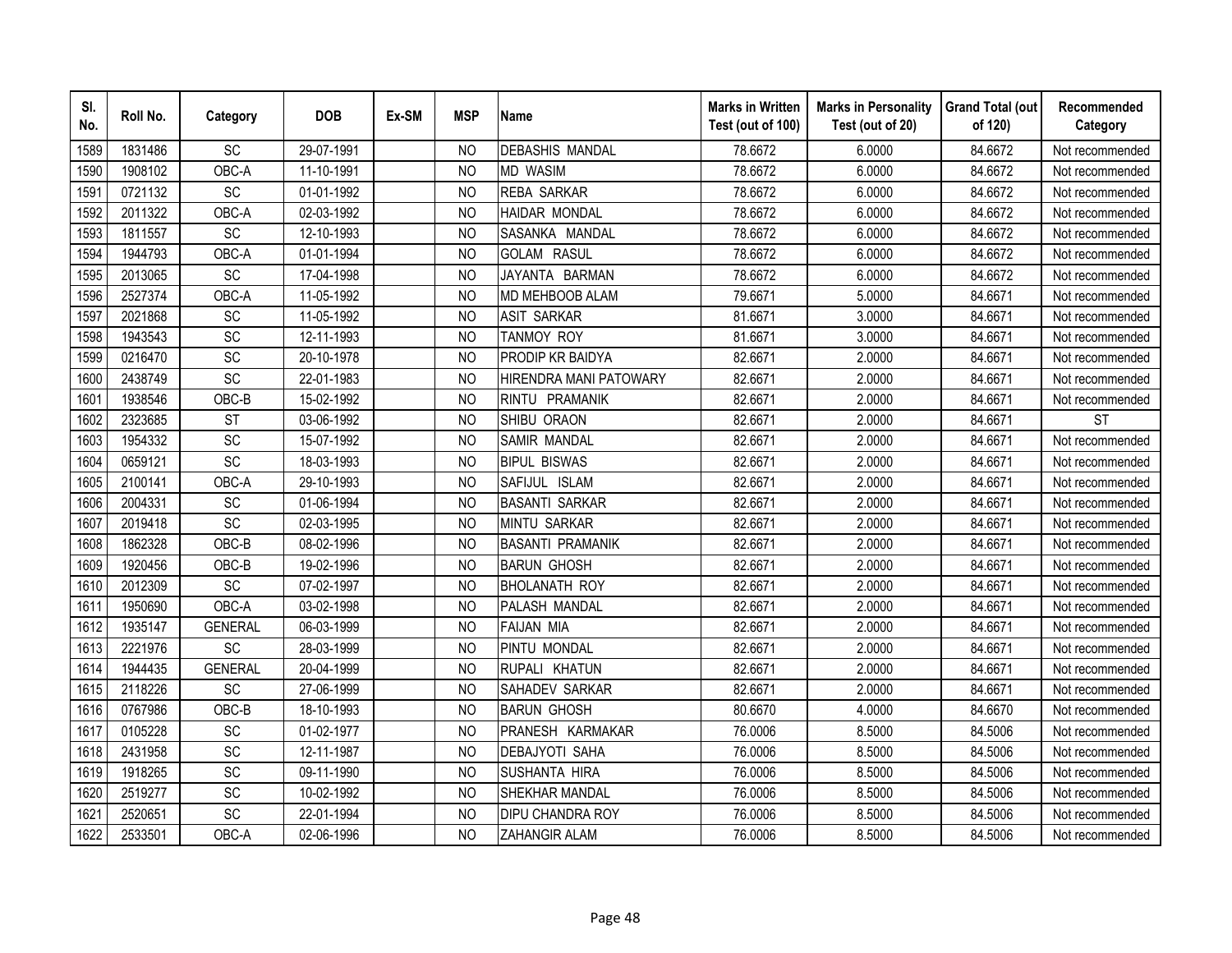| SI.<br>No. | Roll No. | Category       | <b>DOB</b> | Ex-SM | <b>MSP</b>     | <b>Name</b>                | <b>Marks in Written</b><br>Test (out of 100) | <b>Marks in Personality</b><br>Test (out of 20) | <b>Grand Total (out</b><br>of 120) | Recommended<br>Category |
|------------|----------|----------------|------------|-------|----------------|----------------------------|----------------------------------------------|-------------------------------------------------|------------------------------------|-------------------------|
| 1623       | 1910764  | <b>GENERAL</b> | 05-04-1986 |       | N <sub>O</sub> | <b>GOUTAM PRAMANIK</b>     | 80.0005                                      | 4.5000                                          | 84.5005                            | Not recommended         |
| 1624       | 2531986  | SC             | 20-05-1987 |       | <b>NO</b>      | <b>TAPAS ROY</b>           | 80.0005                                      | 4.5000                                          | 84.5005                            | Not recommended         |
| 1625       | 2530678  | OBC-A          | 07-02-1989 |       | <sub>NO</sub>  | <b>MAFUZ ALAM</b>          | 80.0005                                      | 4.5000                                          | 84.5005                            | Not recommended         |
| 1626       | 2113416  | SC             | 04-01-1992 |       | <b>NO</b>      | <b>BIJAY BARMAN</b>        | 80.0005                                      | 4.5000                                          | 84.5005                            | Not recommended         |
| 1627       | 2701265  | SC             | 08-06-1993 |       | N <sub>O</sub> | <b>SUBIR SARKAR</b>        | 80.0005                                      | 4.5000                                          | 84.5005                            | Not recommended         |
| 1628       | 2216483  | OBC-A          | 08-09-1995 |       | NO             | LATIFUL ISLAM              | 80.0005                                      | 4.5000                                          | 84.5005                            | Not recommended         |
| 1629       | 1738403  | OBC-B          | 16-11-1996 |       | <sub>NO</sub>  | <b>DIBAKAR SARKAR</b>      | 80.0005                                      | 4.5000                                          | 84.5005                            | Not recommended         |
| 1630       | 1962685  | SC             | 20-01-1997 |       | <b>NO</b>      | ALOK SARKAR                | 80.0005                                      | 4.5000                                          | 84.5005                            | Not recommended         |
| 1631       | 2023860  | SC             | 10-10-1997 |       | N <sub>O</sub> | SUJAY SARKAR               | 80.0005                                      | 4.5000                                          | 84.5005                            | Not recommended         |
| 1632       | 2305592  | OBC-A          | 26-10-1999 |       | <b>NO</b>      | RAJESH MIAH                | 80.0005                                      | 4.5000                                          | 84.5005                            | Not recommended         |
| 1633       | 1036225  | SC             | 13-03-1984 |       | <b>NO</b>      | SOURAV BISWAS              | 77.3339                                      | 7.0000                                          | 84.3339                            | Not recommended         |
| 1634       | 2513433  | OBC-A          | 05-02-1985 |       | <b>NO</b>      | <b>SK ALAUDDIN</b>         | 77.3339                                      | 7.0000                                          | 84.3339                            | Not recommended         |
| 1635       | 1972932  | OBC-A          | 15-09-1991 |       | N <sub>O</sub> | MD MEHEBUB ZAHEDI          | 77.3339                                      | 7.0000                                          | 84.3339                            | Not recommended         |
| 1636       | 1003726  | SC             | 05-04-1992 |       | <b>NO</b>      | SUBHENDU MONDAL            | 77.3339                                      | 7.0000                                          | 84.3339                            | Not recommended         |
| 1637       | 1870755  | SC             | 06-04-1993 |       | <b>NO</b>      | <b>BASUDEB SARKAR</b>      | 77.3339                                      | 7.0000                                          | 84.3339                            | Not recommended         |
| 1638       | 2520747  | OBC-A          | 15-03-1994 |       | <b>NO</b>      | <b>RUHUL AMIN SARKAR</b>   | 77.3339                                      | 7.0000                                          | 84.3339                            | Not recommended         |
| 1639       | 1925679  | OBC-A          | 01-12-1995 |       | <b>NO</b>      | MD MASIDUR RAHAMAN         | 77.3339                                      | 7.0000                                          | 84.3339                            | Not recommended         |
| 1640       | 2018931  | OBC-A          | 01-11-1996 |       | <b>NO</b>      | SABANA YASMIN              | 77.3339                                      | 7.0000                                          | 84.3339                            | Not recommended         |
| 1641       | 1928021  | OBC-A          | 06-11-1996 |       | N <sub>O</sub> | <b>MAKSEDUR MANDAL</b>     | 77.3339                                      | 7.0000                                          | 84.3339                            | Not recommended         |
| 1642       | 1926494  | OBC-A          | 22-12-1997 |       | N <sub>O</sub> | <b>MD TARIQUE AJIJ</b>     | 77.3339                                      | 7.0000                                          | 84.3339                            | Not recommended         |
| 1643       | 0668234  | OBC-B          | 22-09-1997 |       | <b>NO</b>      | <b>INDRAJIT NANDI</b>      | 76.3338                                      | 8.0000                                          | 84.3338                            | Not recommended         |
| 1644       | 2108294  | SC             | 06-09-1991 |       | <b>NO</b>      | <b>DIPESH KUMAR SINGHA</b> | 80.3338                                      | 4.0000                                          | 84.3338                            | Not recommended         |
| 1645       | 2108321  | <b>SC</b>      | 04-07-1997 |       | N <sub>O</sub> | <b>RANA BARMAN</b>         | 80.3338                                      | 4.0000                                          | 84.3338                            | Not recommended         |
| 1646       | 1803298  | SC             | 15-02-1990 |       | N <sub>O</sub> | SWARNALI MANDAL            | 81.3338                                      | 3.0000                                          | 84.3338                            | Not recommended         |
| 1647       | 0730347  | SC             | 22-05-1990 |       | <sub>NO</sub>  | <b>BISWAJIT SARKAR</b>     | 81.3338                                      | 3.0000                                          | 84.3338                            | Not recommended         |
| 1648       | 0769266  | SC             | 14-09-1990 |       | <b>NO</b>      | <b>BISWAJIT BISWAS</b>     | 81.3338                                      | 3.0000                                          | 84.3338                            | Not recommended         |
| 1649       | 1042976  | <b>SC</b>      | 10-02-1992 |       | N <sub>O</sub> | <b>BIKRAM MANDAL</b>       | 81.3338                                      | 3.0000                                          | 84.3338                            | Not recommended         |
| 1650       | 2307502  | <b>ST</b>      | 03-03-1992 |       | N <sub>O</sub> | <b>INDRAJIT RAVA</b>       | 81.3338                                      | 3.0000                                          | 84.3338                            | <b>ST</b>               |
| 1651       | 1923168  | SC             | 05-02-1993 |       | <b>NO</b>      | <b>ASHIM HALDAR</b>        | 81.3338                                      | 3.0000                                          | 84.3338                            | Not recommended         |
| 1652       | 1916795  | OBC-A          | 16-02-1993 |       | <b>NO</b>      | <b>MORSELIM SK</b>         | 81.3338                                      | 3.0000                                          | 84.3338                            | Not recommended         |
| 1653       | 1019523  | SC             | 23-04-1993 |       | N <sub>O</sub> | ABHIJIT THAKUR             | 81.3338                                      | 3.0000                                          | 84.3338                            | Not recommended         |
| 1654       | 2303851  | SC             | 29-05-1993 |       | <b>NO</b>      | <b>MRINMAY BARMAN</b>      | 81.3338                                      | 3.0000                                          | 84.3338                            | Not recommended         |
| 1655       | 2223437  | SC             | 05-12-1993 |       | <b>NO</b>      | <b>BHAIRAB ROY</b>         | 81.3338                                      | 3.0000                                          | 84.3338                            | Not recommended         |
| 1656       | 2129814  | SC             | 01-01-1994 |       | <b>NO</b>      | <b>SANTU SARKAR</b>        | 81.3338                                      | 3.0000                                          | 84.3338                            | Not recommended         |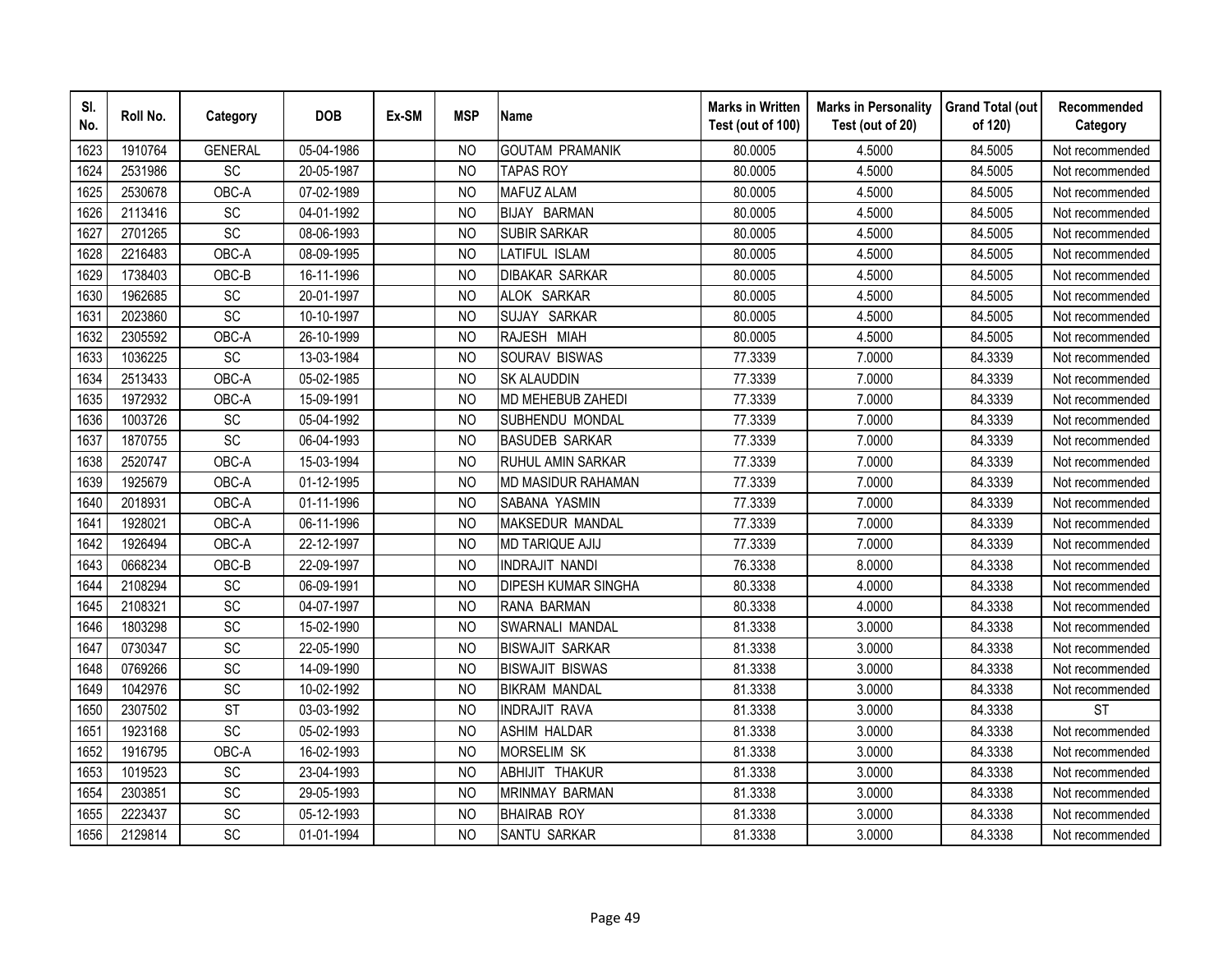| SI.<br>No. | Roll No. | Category        | <b>DOB</b> | Ex-SM | <b>MSP</b>     | <b>Name</b>               | <b>Marks in Written</b><br>Test (out of 100) | <b>Marks in Personality</b><br>Test (out of 20) | <b>Grand Total (out</b><br>of 120) | Recommended<br>Category |
|------------|----------|-----------------|------------|-------|----------------|---------------------------|----------------------------------------------|-------------------------------------------------|------------------------------------|-------------------------|
| 1657       | 2308049  | <b>ST</b>       | 06-03-1995 |       | N <sub>O</sub> | <b>BAPAN KARJEE</b>       | 81.3338                                      | 3.0000                                          | 84.3338                            | <b>ST</b>               |
| 1658       | 1908462  | $\overline{SC}$ | 02-01-1996 |       | <b>NO</b>      | TUFAN MANDAL              | 81.3338                                      | 3.0000                                          | 84.3338                            | Not recommended         |
| 1659       | 1970113  | SC              | 15-04-1996 |       | N <sub>O</sub> | POPI MANDAL               | 81.3338                                      | 3.0000                                          | 84.3338                            | Not recommended         |
| 1660       | 2124425  | <b>SC</b>       | 26-06-1997 |       | N <sub>O</sub> | PABAN BARMAN              | 81.3338                                      | 3.0000                                          | 84.3338                            | Not recommended         |
| 1661       | 1938737  | SC              | 01-07-1997 |       | <b>NO</b>      | <b>RANJAN ROY</b>         | 81.3338                                      | 3.0000                                          | 84.3338                            | Not recommended         |
| 1662       | 1906615  | SC              | 16-08-1997 |       | <sub>NO</sub>  | SUBRATA SARKAR            | 81.3338                                      | 3.0000                                          | 84.3338                            | Not recommended         |
| 1663       | 1945320  | <b>SC</b>       | 02-03-1998 |       | N <sub>O</sub> | <b>MITHUN MANDAL</b>      | 81.3338                                      | 3.0000                                          | 84.3338                            | Not recommended         |
| 1664       | 1953127  | SC              | 30-06-1999 |       | N <sub>O</sub> | PRIYANKAR MANDAL          | 81.3338                                      | 3.0000                                          | 84.3338                            | Not recommended         |
| 1665       | 0705771  | OBC-A           | 19-05-1994 |       | <sub>NO</sub>  | <b>NURUL HASAN MANDAL</b> | 74.6673                                      | 9.5000                                          | 84.1673                            | Not recommended         |
| 1666       | 2514936  | SC              | 27-01-1996 |       | <b>NO</b>      | <b>ASIM SARKAR</b>        | 76.6672                                      | 7.5000                                          | 84.1672                            | Not recommended         |
| 1667       | 1929068  | $\overline{SC}$ | 14-08-1983 |       | <b>NO</b>      | TRIDEB SARKAR             | 77.6672                                      | 6.5000                                          | 84.1672                            | Not recommended         |
| 1668       | 1910490  | OBC-A           | 15-02-1981 |       | <b>NO</b>      | ROJINA SARKAR             | 78.6672                                      | 5.5000                                          | 84.1672                            | Not recommended         |
| 1669       | 2026126  | SC              | 02-04-1990 |       | <b>NO</b>      | PRASANJIT ROY             | 78.6672                                      | 5.5000                                          | 84.1672                            | Not recommended         |
| 1670       | 0738842  | SC              | 13-06-1990 |       | <b>NO</b>      | <b>UTPAL SARKAR</b>       | 78.6672                                      | 5.5000                                          | 84.1672                            | Not recommended         |
| 1671       | 2104534  | OBC-B           | 21-03-1992 |       | N <sub>O</sub> | <b>GOURANGA PAUL</b>      | 78.6672                                      | 5.5000                                          | 84.1672                            | Not recommended         |
| 1672       | 1922628  | SC              | 30-11-1992 |       | <b>NO</b>      | RINTU CHOWDHURY           | 78.6672                                      | 5.5000                                          | 84.1672                            | Not recommended         |
| 1673       | 1968550  | SC              | 09-02-1993 |       | <b>NO</b>      | <b>SUMAN HALDAR</b>       | 78.6672                                      | 5.5000                                          | 84.1672                            | Not recommended         |
| 1674       | 2121171  | OBC-A           | 18-03-1993 |       | N <sub>O</sub> | <b>MANIKUL ISLAM</b>      | 78.6672                                      | 5.5000                                          | 84.1672                            | Not recommended         |
| 1675       | 1645306  | SC              | 26-08-1993 |       | <b>NO</b>      | <b>BISWANATH BISWAS</b>   | 78.6672                                      | 5.5000                                          | 84.1672                            | Not recommended         |
| 1676       | 2117605  | SC              | 10-06-1994 |       | N <sub>O</sub> | <b>REKHA BARMAN</b>       | 78.6672                                      | 5.5000                                          | 84.1672                            | Not recommended         |
| 1677       | 1968832  | $\overline{SC}$ | 10-01-1997 |       | <b>NO</b>      | UTPAL MANDAL              | 78.6672                                      | 5.5000                                          | 84.1672                            | Not recommended         |
| 1678       | 0766958  | SC              | 18-10-1999 |       | N <sub>O</sub> | SUBHAJIT BISWAS           | 80.6671                                      | 3.5000                                          | 84.1671                            | Not recommended         |
| 1679       | 1943224  | <b>ST</b>       | 23-07-1985 |       | <b>NO</b>      | PABAN KUMAR MANDAL        | 82.6671                                      | 1.5000                                          | 84.1671                            | <b>ST</b>               |
| 1680       | 0551905  | OBC-B           | 28-06-1995 |       | <b>NO</b>      | <b>AMIT GHOSH</b>         | 78.6670                                      | 5.5000                                          | 84.1670                            | Not recommended         |
| 1681       | 2024578  | SC              | 15-01-1982 |       | N <sub>O</sub> | <b>SUDAB SARKAR</b>       | 76.0006                                      | 8.0000                                          | 84.0006                            | Not recommended         |
| 1682       | 2123847  | SC              | 10-02-1985 |       | N <sub>O</sub> | DULAL KUMAR SINGHA        | 76.0006                                      | 8.0000                                          | 84.0006                            | Not recommended         |
| 1683       | 1922749  | SC              | 14-03-1986 |       | N <sub>O</sub> | TULI MANDAL               | 76.0006                                      | 8.0000                                          | 84.0006                            | Not recommended         |
| 1684       | 0126469  | OBC-A           | 03-05-1988 |       | N <sub>O</sub> | <b>MD OLID BISWAS</b>     | 76.0006                                      | 8.0000                                          | 84.0006                            | Not recommended         |
| 1685       | 1964319  | OBC-A           | 01-04-1990 |       | <b>NO</b>      | <b>MD ABDUL KUDDUS</b>    | 76.0006                                      | 8.0000                                          | 84.0006                            | Not recommended         |
| 1686       | 1946721  | SC              | 05-03-1992 |       | N <sub>O</sub> | HEMANTA RAJBANSHI         | 76.0006                                      | 8.0000                                          | 84.0006                            | Not recommended         |
| 1687       | 1850381  | OBC-A           | 22-03-1994 |       | <b>NO</b>      | KAJAL RAHAMAN             | 76.0006                                      | 8.0000                                          | 84.0006                            | Not recommended         |
| 1688       | 2004335  | OBC-B           | 07-02-1995 |       | N <sub>O</sub> | PANKAJ SARKAR             | 76.0006                                      | 8.0000                                          | 84.0006                            | Not recommended         |
| 1689       | 2212445  | SC              | 25-08-1995 |       | <b>NO</b>      | <b>AMIT SARKAR</b>        | 76.0006                                      | 8.0000                                          | 84.0006                            | Not recommended         |
| 1690       | 1902954  | SC              | 19-09-1996 |       | <b>NO</b>      | SUPRIYA RABIDAS           | 76.0006                                      | 8.0000                                          | 84.0006                            | Not recommended         |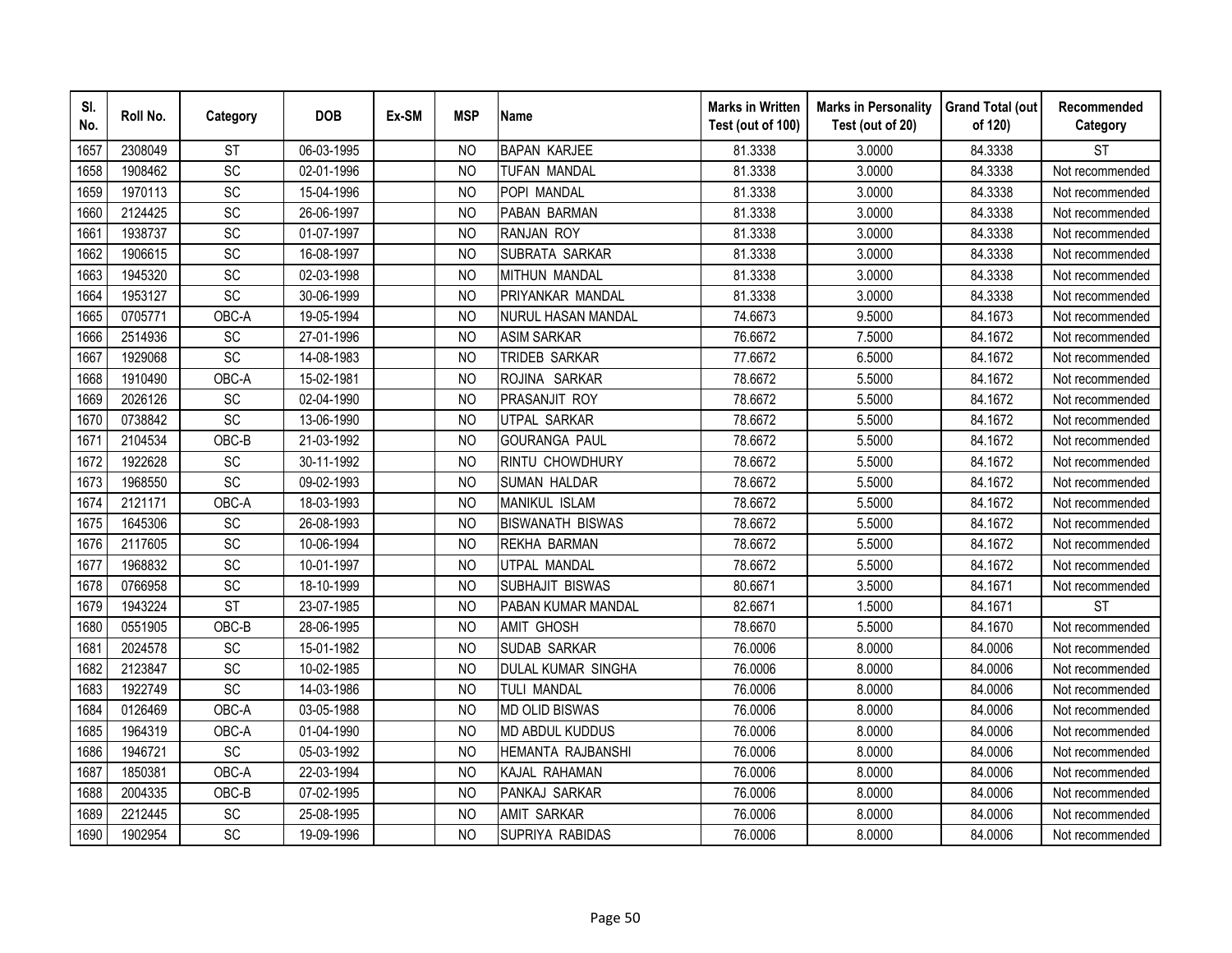| SI.<br>No. | Roll No. | Category        | <b>DOB</b> | Ex-SM | <b>MSP</b>     | <b>Name</b>               | <b>Marks in Written</b><br>Test (out of 100) | <b>Marks in Personality</b><br>Test (out of 20) | <b>Grand Total (out</b><br>of 120) | Recommended<br>Category |
|------------|----------|-----------------|------------|-------|----------------|---------------------------|----------------------------------------------|-------------------------------------------------|------------------------------------|-------------------------|
| 1691       | 1966211  | SC              | 02-01-1998 |       | N <sub>O</sub> | SOURAV SINGHA             | 76.0006                                      | 8.0000                                          | 84.0006                            | Not recommended         |
| 1692       | 0108287  | OBC-A           | 10-12-1998 |       | <b>NO</b>      | SARIF RAHAMAN             | 76.0006                                      | 8.0000                                          | 84.0006                            | Not recommended         |
| 1693       | 1240088  | SC              | 06-05-1999 |       | <b>NO</b>      | PRADIP MANDAL             | 76.0006                                      | 8.0000                                          | 84.0006                            | Not recommended         |
| 1694       | 2513485  | SC              | 07-01-1999 |       | <b>NO</b>      | <b>UJJAL BISWAS</b>       | 77.0005                                      | 7.0000                                          | 84.0005                            | Not recommended         |
| 1695       | 1318407  | SC              | 02-04-1991 |       | N <sub>O</sub> | KAJAL MAJUMDER            | 80.0005                                      | 4.0000                                          | 84.0005                            | Not recommended         |
| 1696       | 2004259  | SC              | 17-01-1993 |       | NO             | <b>PALI SARKAR</b>        | 80.0005                                      | 4.0000                                          | 84.0005                            | Not recommended         |
| 1697       | 1922050  | OBC-A           | 27-04-1993 |       | N <sub>O</sub> | <b>MD SOMITUL ALOM</b>    | 80.0005                                      | 4.0000                                          | 84.0005                            | Not recommended         |
| 1698       | 1945323  | SC              | 24-04-1994 |       | <b>NO</b>      | RAHUL SARKAR              | 80.0005                                      | 4.0000                                          | 84.0005                            | Not recommended         |
| 1699       | 1910975  | OBC-B           | 07-11-1994 |       | N <sub>O</sub> | SUDIPTA PRAMANIK          | 80.0005                                      | 4.0000                                          | 84.0005                            | Not recommended         |
| 1700       | 2504164  | SC              | 28-09-1996 |       | <b>NO</b>      | <b>MUKESH SINGHA</b>      | 80.0005                                      | 4.0000                                          | 84.0005                            | Not recommended         |
| 1701       | 2017270  | SC              | 01-02-1997 |       | <b>NO</b>      | <b>SWAPON MONDAL</b>      | 80.0005                                      | 4.0000                                          | 84.0005                            | Not recommended         |
| 1702       | 1030708  | SC              | 23-05-1997 |       | <b>NO</b>      | PROLAY. SARKAR            | 80.0005                                      | 4.0000                                          | 84.0005                            | Not recommended         |
| 1703       | 2112547  | OBC-A           | 08-03-1999 |       | <b>NO</b>      | <b>SIULY PARVIN</b>       | 80.0005                                      | 4.0000                                          | 84.0005                            | Not recommended         |
| 1704       | 0536934  | SC              | 13-03-1993 |       | <b>NO</b>      | <b>GOUTAM HALDER</b>      | 77.0004                                      | 7.0000                                          | 84.0004                            | Not recommended         |
| 1705       | 0320087  | OBC-B           | 01-12-1985 |       | <b>NO</b>      | <b>MALAY KANSARY</b>      | 80.0004                                      | 4.0000                                          | 84.0004                            | Not recommended         |
| 1706       | 0778125  | <b>SC</b>       | 02-05-1988 |       | <b>NO</b>      | <b>BHULU MADHU</b>        | 80.0004                                      | 4.0000                                          | 84.0004                            | Not recommended         |
| 1707       | 1938210  | SC              | 02-03-1989 |       | <b>NO</b>      | <b>SAMPA SARKAR</b>       | 76.3339                                      | 7.5000                                          | 83.8339                            | Not recommended         |
| 1708       | 1038510  | SC              | 05-11-1977 |       | <b>NO</b>      | <b>DILIP BOR</b>          | 77.3339                                      | 6.5000                                          | 83.8339                            | Not recommended         |
| 1709       | 2217870  | SC              | 30-04-1987 |       | N <sub>O</sub> | <b>KHOKAN SARKAR</b>      | 77.3339                                      | 6.5000                                          | 83.8339                            | Not recommended         |
| 1710       | 1947634  | $\overline{SC}$ | 05-07-1987 |       | N <sub>O</sub> | <b>MANOJ KUMAR MANDAL</b> | 77.3339                                      | 6.5000                                          | 83.8339                            | Not recommended         |
| 1711       | 1911105  | OBC-A           | 10-07-1988 |       | <b>NO</b>      | <b>MD JILLUR RAHAMAN</b>  | 77.3339                                      | 6.5000                                          | 83.8339                            | Not recommended         |
| 1712       | 0222906  | SC              | 10-11-1988 |       | <b>NO</b>      | <b>NIRMAL BISWAS</b>      | 77.3339                                      | 6.5000                                          | 83.8339                            | Not recommended         |
| 1713       | 2133009  | SC              | 08-12-1990 |       | <sub>NO</sub>  | KIRAN CHANDRA SARKAR      | 77.3339                                      | 6.5000                                          | 83.8339                            | Not recommended         |
| 1714       | 1965724  | OBC-A           | 05-04-1992 |       | N <sub>O</sub> | <b>SAMIM SK</b>           | 77.3339                                      | 6.5000                                          | 83.8339                            | Not recommended         |
| 1715       | 2520390  | OBC-A           | 11-08-1992 |       | <b>NO</b>      | ZAHEDUL ISLAM             | 77.3339                                      | 6.5000                                          | 83.8339                            | Not recommended         |
| 1716       | 1967830  | SC              | 20-10-1993 |       | <b>NO</b>      | <b>BAPI LAL MANDAL</b>    | 77.3339                                      | 6.5000                                          | 83.8339                            | Not recommended         |
| 1717       | 1043936  | OBC-B           | 01-01-1994 |       | N <sub>O</sub> | NIVA GHATAK               | 77.3339                                      | 6.5000                                          | 83.8339                            | Not recommended         |
| 1718       | 0723142  | OBC-B           | 16-04-1995 |       | N <sub>O</sub> | RAJAT KUMAR PRAMANICK     | 77.3339                                      | 6.5000                                          | 83.8339                            | Not recommended         |
| 1719       | 1906141  | OBC-A           | 22-05-1995 |       | <b>NO</b>      | MD RASIDUR RAHAMAN        | 77.3339                                      | 6.5000                                          | 83.8339                            | Not recommended         |
| 1720       | 1868524  | SC              | 14-10-1995 |       | N <sub>O</sub> | <b>MINTU BISWAS</b>       | 77.3339                                      | 6.5000                                          | 83.8339                            | Not recommended         |
| 1721       | 1947847  | OBC-A           | 04-12-1995 |       | N <sub>O</sub> | <b>DIRAJ NAZIR</b>        | 77.3339                                      | 6.5000                                          | 83.8339                            | Not recommended         |
| 1722       | 1960777  | OBC-A           | 03-06-1996 |       | <b>NO</b>      | SARIFA KHATUN             | 77.3339                                      | 6.5000                                          | 83.8339                            | Not recommended         |
| 1723       | 2116696  | SC              | 25-09-1996 |       | <b>NO</b>      | <b>SUJALA ROY</b>         | 77.3339                                      | 6.5000                                          | 83.8339                            | Not recommended         |
| 1724       | 1958624  | SC              | 20-05-1997 |       | <b>NO</b>      | <b>CHAMPA BISWAS</b>      | 77.3339                                      | 6.5000                                          | 83.8339                            | Not recommended         |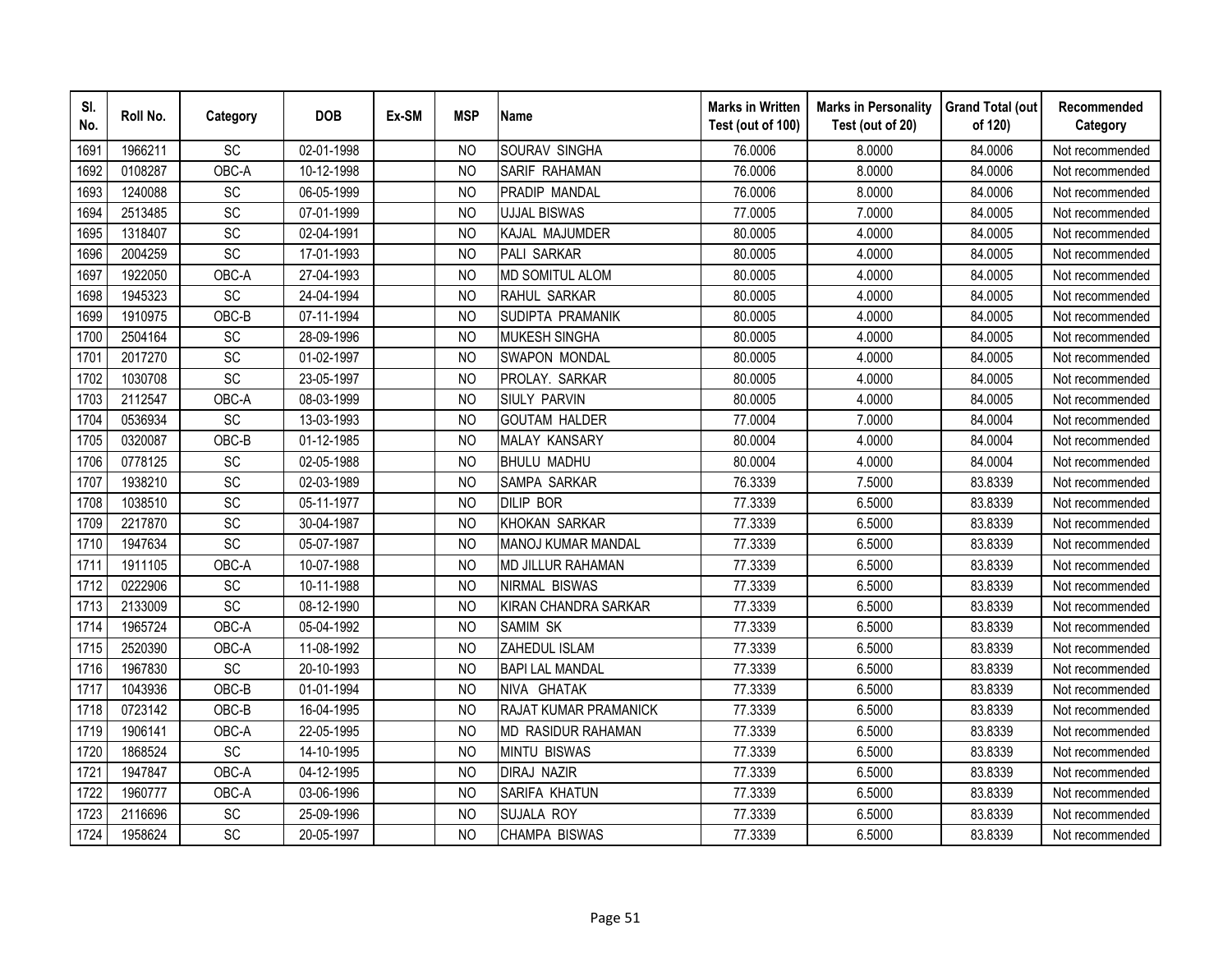| SI.<br>No. | Roll No. | Category        | <b>DOB</b> | Ex-SM | <b>MSP</b>     | <b>Name</b>                | <b>Marks in Written</b><br>Test (out of 100) | <b>Marks in Personality</b><br>Test (out of 20) | <b>Grand Total (out</b><br>of 120) | Recommended<br>Category |
|------------|----------|-----------------|------------|-------|----------------|----------------------------|----------------------------------------------|-------------------------------------------------|------------------------------------|-------------------------|
| 1725       | 2107189  | OBC-B           | 02-12-1998 |       | N <sub>O</sub> | <b>SANJAY BISWAS</b>       | 77.3339                                      | 6.5000                                          | 83.8339                            | Not recommended         |
| 1726       | 1644762  | SC              | 05-12-1989 |       | N <sub>O</sub> | <b>SUBRATA ROY</b>         | 76.3338                                      | 7.5000                                          | 83.8338                            | Not recommended         |
| 1727       | 1920342  | OBC-B           | 03-03-1981 |       | <b>NO</b>      | ANANTA CHANDRA SARKAR      | 81.3338                                      | 2.5000                                          | 83.8338                            | Not recommended         |
| 1728       | 2011495  | SC              | 12-10-1989 |       | <b>NO</b>      | <b>ALOK DAS</b>            | 81.3338                                      | 2.5000                                          | 83.8338                            | Not recommended         |
| 1729       | 2106027  | <b>SC</b>       | 11-10-1994 |       | <sub>NO</sub>  | SUMAN KUMAR SINHA          | 81.3338                                      | 2.5000                                          | 83.8338                            | Not recommended         |
| 1730       | 2518188  | SC              | 22-02-1995 |       | N <sub>O</sub> | <b>CHANCHAL ROY</b>        | 81.3338                                      | 2.5000                                          | 83.8338                            | Not recommended         |
| 1731       | 1937926  | SC              | 15-05-1996 |       | N <sub>O</sub> | NAGARDIP MANDAL            | 81.3338                                      | 2.5000                                          | 83.8338                            | Not recommended         |
| 1732       | 2103124  | SC              | 23-10-1996 |       | <b>NO</b>      | <b>UTTAM BARMAN</b>        | 81.3338                                      | 2.5000                                          | 83.8338                            | Not recommended         |
| 1733       | 1933833  | OBC-B           | 15-10-1999 |       | N <sub>O</sub> | <b>MOUSUMI SAHA</b>        | 81.3338                                      | 2.5000                                          | 83.8338                            | Not recommended         |
| 1734       | 1872028  | SC              | 04-01-1984 |       | N <sub>O</sub> | <b>MONALISA BISWAS</b>     | 76.3337                                      | 7.5000                                          | 83.8337                            | Not recommended         |
| 1735       | 0721878  | SC              | 23-07-1993 |       | NO             | <b>RUPAK KUMAR SIKDER</b>  | 80.3336                                      | 3.5000                                          | 83.8336                            | Not recommended         |
| 1736       | 1836975  | OBC-A           | 13-06-1988 |       | <b>NO</b>      | MOTAHAR MOLLA              | 74.6673                                      | 9.0000                                          | 83.6673                            | Not recommended         |
| 1737       | 1719638  | SC              | 02-03-1984 |       | <b>NO</b>      | <b>SATYA RANJAN MANDAL</b> | 78.6672                                      | 5.0000                                          | 83.6672                            | Not recommended         |
| 1738       | 2009473  | <b>ST</b>       | 18-03-1991 |       | <b>NO</b>      | NIRMAL PAHAN               | 78.6672                                      | 5.0000                                          | 83.6672                            | <b>ST</b>               |
| 1739       | 2026914  | OBC-B           | 05-03-1994 |       | <b>NO</b>      | MASHIDUR SARKAR            | 78.6672                                      | 5.0000                                          | 83.6672                            | Not recommended         |
| 1740       | 1864438  | SC              | 02-05-1994 |       | <b>NO</b>      | <b>PROSENJIT BISWAS</b>    | 78.6672                                      | 5.0000                                          | 83.6672                            | Not recommended         |
| 1741       | 2208178  | SC              | 23-03-1995 |       | <b>NO</b>      | SUBHASISH SARKAR           | 78.6672                                      | 5.0000                                          | 83.6672                            | Not recommended         |
| 1742       | 1957183  | <b>ST</b>       | 14-04-1995 |       | N <sub>O</sub> | <b>HELENA HANSDA</b>       | 78.6672                                      | 5.0000                                          | 83.6672                            | <b>ST</b>               |
| 1743       | 2510922  | <b>SC</b>       | 02-11-1998 |       | <b>NO</b>      | ASIT BAIRAGGYA             | 78.6672                                      | 5.0000                                          | 83.6672                            | Not recommended         |
| 1744       | 2011915  | SC              | 04-04-1998 |       | <b>NO</b>      | PUTUL ROY                  | 80.6671                                      | 3.0000                                          | 83.6671                            | Not recommended         |
| 1745       | 0714407  | $\overline{SC}$ | 14-08-1994 |       | <b>NO</b>      | <b>BHASKAR HALDER</b>      | 81.6671                                      | 2.0000                                          | 83.6671                            | Not recommended         |
| 1746       | 0510996  | OBC-B           | 01-05-1997 |       | N <sub>O</sub> | SUBIR GHOSH                | 77.6670                                      | 6.0000                                          | 83.6670                            | Not recommended         |
| 1747       | 0133169  | <b>SC</b>       | 02-10-1991 |       | N <sub>O</sub> | <b>SAMAR BHAKTA</b>        | 80.6670                                      | 3.0000                                          | 83.6670                            | Not recommended         |
| 1748       | 1949493  | SC              | 09-01-1987 |       | <b>NO</b>      | PABITRA SARKAR             | 76.0006                                      | 7.5000                                          | 83.5006                            | Not recommended         |
| 1749       | 1029851  | SC              | 11-07-1987 |       | <b>NO</b>      | SANJAY BISWAS              | 76.0006                                      | 7.5000                                          | 83.5006                            | Not recommended         |
| 1750       | 0645722  | <b>SC</b>       | 07-02-1990 |       | N <sub>O</sub> | SUMAN BISWAS               | 76.0006                                      | 7.5000                                          | 83.5006                            | Not recommended         |
| 1751       | 1725973  | OBC-A           | 02-03-1990 |       | N <sub>O</sub> | ABUL HASAN                 | 76.0006                                      | 7.5000                                          | 83.5006                            | Not recommended         |
| 1752       | 1827151  | <b>SC</b>       | 12-11-1991 |       | N <sub>O</sub> | <b>BIPLOB MANDAL</b>       | 76.0006                                      | 7.5000                                          | 83.5006                            | Not recommended         |
| 1753       | 2004667  | OBC-A           | 04-02-1995 |       | <b>NO</b>      | SEKENDAR AZAM              | 76.0006                                      | 7.5000                                          | 83.5006                            | Not recommended         |
| 1754       | 1031640  | <b>SC</b>       | 02-11-1995 |       | N <sub>O</sub> | RANAJIT MALLICK            | 76.0006                                      | 7.5000                                          | 83.5006                            | Not recommended         |
| 1755       | 1900627  | OBC-A           | 10-02-1996 |       | N <sub>O</sub> | RAFIKUL ALAM               | 76.0006                                      | 7.5000                                          | 83.5006                            | Not recommended         |
| 1756       | 2012996  | OBC-A           | 31-10-1997 |       | N <sub>O</sub> | ABDUL MAMUN SARKAR         | 76.0006                                      | 7.5000                                          | 83.5006                            | Not recommended         |
| 1757       | 2015320  | SC              | 13-03-1998 |       | <b>NO</b>      | SHUBHA BISWAS              | 76.0006                                      | 7.5000                                          | 83.5006                            | Not recommended         |
| 1758       | 2026689  | SC              | 11-03-1993 |       | <b>NO</b>      | <b>BIKRAM DAS</b>          | 79.0005                                      | 4.5000                                          | 83.5005                            | Not recommended         |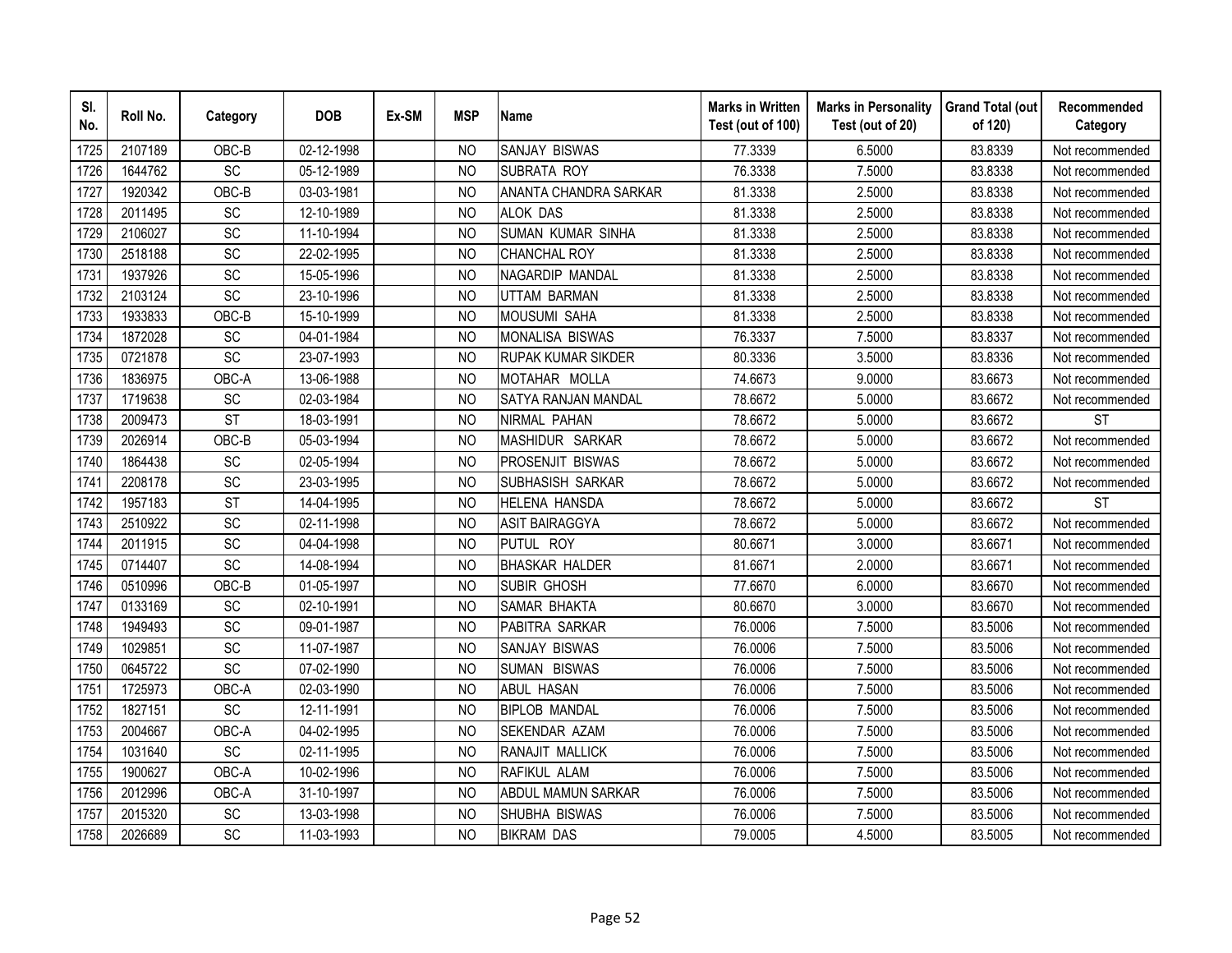| SI.<br>No. | Roll No. | Category        | <b>DOB</b> | Ex-SM | <b>MSP</b>     | <b>Name</b>                 | <b>Marks in Written</b><br>Test (out of 100) | <b>Marks in Personality</b><br>Test (out of 20) | <b>Grand Total (out</b><br>of 120) | Recommended<br>Category |
|------------|----------|-----------------|------------|-------|----------------|-----------------------------|----------------------------------------------|-------------------------------------------------|------------------------------------|-------------------------|
| 1759       | 2515568  | SC              | 08-10-1976 |       | N <sub>O</sub> | UTTAM KUMAR MANDAL          | 80.0005                                      | 3.5000                                          | 83.5005                            | Not recommended         |
| 1760       | 2217764  | $\overline{SC}$ | 05-01-1993 |       | <b>NO</b>      | UJJAL ROY                   | 80.0005                                      | 3.5000                                          | 83.5005                            | Not recommended         |
| 1761       | 2219655  | SC              | 13-03-1995 |       | N <sub>O</sub> | <b>BIKASH BARMAN</b>        | 80.0005                                      | 3.5000                                          | 83.5005                            | Not recommended         |
| 1762       | 2230363  | SC              | 01-10-1995 |       | N <sub>O</sub> | <b>PRAKASH ROY</b>          | 80.0005                                      | 3.5000                                          | 83.5005                            | Not recommended         |
| 1763       | 2101161  | SC              | 03-04-1997 |       | <b>NO</b>      | <b>MONIKA ADHIKARY</b>      | 80.0005                                      | 3.5000                                          | 83.5005                            | Not recommended         |
| 1764       | 2124214  | OBC-A           | 03-04-1997 |       | N <sub>O</sub> | <b>SAHIN EKBAL</b>          | 80.0005                                      | 3.5000                                          | 83.5005                            | Not recommended         |
| 1765       | 1055074  | SC              | 20-05-1997 |       | N <sub>O</sub> | ATESH DEBSHARMA.            | 80.0005                                      | 3.5000                                          | 83.5005                            | Not recommended         |
| 1766       | 2120749  | SC              | 06-04-1998 |       | N <sub>O</sub> | KALYAN BARMAN               | 80.0005                                      | 3.5000                                          | 83.5005                            | Not recommended         |
| 1767       | 2005398  | SC              | 21-09-1998 |       | N <sub>O</sub> | <b>SUJAN SARKAR</b>         | 80.0005                                      | 3.5000                                          | 83.5005                            | Not recommended         |
| 1768       | 1953242  | OBC-A           | 05-05-1985 |       | <b>NO</b>      | SAKHAWAT HOSSAIN            | 75.0004                                      | 8.5000                                          | 83.5004                            | Not recommended         |
| 1769       | 1963234  | <b>ST</b>       | 04-04-1991 |       | <b>NO</b>      | MOTILAL SOREN               | 73.3340                                      | 10.0000                                         | 83.3340                            | <b>ST</b>               |
| 1770       | 1920885  | SC              | 14-04-1993 |       | <b>NO</b>      | <b>HEMANTA MANDAL</b>       | 76.3339                                      | 7.0000                                          | 83.3339                            | Not recommended         |
| 1771       | 2027189  | SC              | 01-03-1977 |       | <b>NO</b>      | KISHOR BARMAN               | 77.3339                                      | 6.0000                                          | 83.3339                            | Not recommended         |
| 1772       | 1950416  | SC              | 28-02-1990 |       | <b>NO</b>      | <b>KANCHAN KUMAR MANDAL</b> | 77.3339                                      | 6.0000                                          | 83.3339                            | Not recommended         |
| 1773       | 0606402  | SC              | 15-05-1990 |       | N <sub>O</sub> | <b>ALOKE SARKAR</b>         | 77.3339                                      | 6.0000                                          | 83.3339                            | Not recommended         |
| 1774       | 1964618  | OBC-A           | 12-09-1990 |       | <b>NO</b>      | JAHANGIR ALAM               | 77.3339                                      | 6.0000                                          | 83.3339                            | Not recommended         |
| 1775       | 1963034  | SC              | 05-10-1990 |       | <b>NO</b>      | BAPI MANDAL                 | 77.3339                                      | 6.0000                                          | 83.3339                            | Not recommended         |
| 1776       | 1904916  | OBC-B           | 13-11-1990 |       | N <sub>O</sub> | SUBRATA MANDAL              | 77.3339                                      | 6.0000                                          | 83.3339                            | Not recommended         |
| 1777       | 1971656  | SC              | 10-02-1991 |       | <b>NO</b>      | APARNA SARKAR               | 77.3339                                      | 6.0000                                          | 83.3339                            | Not recommended         |
| 1778       | 2107564  | SC              | 25-05-1991 |       | N <sub>O</sub> | <b>GOBINDA SARKAR</b>       | 77.3339                                      | 6.0000                                          | 83.3339                            | Not recommended         |
| 1779       | 1963357  | $\overline{SC}$ | 03-01-1993 |       | N <sub>O</sub> | <b>BIDYUT DUTTA</b>         | 77.3339                                      | 6.0000                                          | 83.3339                            | Not recommended         |
| 1780       | 2122508  | SC              | 01-01-1994 |       | N <sub>O</sub> | <b>DIPANKAR DAS</b>         | 77.3339                                      | 6.0000                                          | 83.3339                            | Not recommended         |
| 1781       | 1970424  | SC              | 02-02-1994 |       | <b>YES</b>     | <b>BECHAN MANDAL</b>        | 77.3339                                      | 6.0000                                          | 83.3339                            | <b>MSP</b>              |
| 1782       | 1960616  | OBC-A           | 25-03-1994 |       | N <sub>O</sub> | ANIKUL HOQUE                | 77.3339                                      | 6.0000                                          | 83.3339                            | Not recommended         |
| 1783       | 1906215  | SC              | 30-04-1994 |       | N <sub>O</sub> | DIPANKAR MANDAL             | 77.3339                                      | 6.0000                                          | 83.3339                            | Not recommended         |
| 1784       | 1918641  | SC              | 25-04-1995 |       | N <sub>O</sub> | SUSHANTA MANDAL             | 77.3339                                      | 6.0000                                          | 83.3339                            | Not recommended         |
| 1785       | 1007345  | SC              | 15-11-1995 |       | <b>NO</b>      | <b>DIPANKAR ROY</b>         | 77.3339                                      | 6.0000                                          | 83.3339                            | Not recommended         |
| 1786       | 0723033  | SC              | 23-09-1996 |       | N <sub>O</sub> | SANJOY SARKAR               | 77.3339                                      | 6.0000                                          | 83.3339                            | Not recommended         |
| 1787       | 1966344  | SC              | 14-11-1996 |       | <b>NO</b>      | <b>ANJU SIKDAR</b>          | 77.3339                                      | 6.0000                                          | 83.3339                            | Not recommended         |
| 1788       | 1926841  | SC              | 03-03-1997 |       | <b>NO</b>      | <b>PINTU MANDAL</b>         | 77.3339                                      | 6.0000                                          | 83.3339                            | Not recommended         |
| 1789       | 2310882  | OBC-A           | 28-03-1997 |       | <b>NO</b>      | AKMAUL HOQUE                | 77.3339                                      | 6.0000                                          | 83.3339                            | Not recommended         |
| 1790       | 1922610  | OBC-A           | 14-04-1997 |       | N <sub>O</sub> | <b>DAUD IBRAHIM</b>         | 77.3339                                      | 6.0000                                          | 83.3339                            | Not recommended         |
| 1791       | 1965375  | SC              | 04-06-1997 |       | <b>NO</b>      | <b>BISWAJIT MANDAL</b>      | 77.3339                                      | 6.0000                                          | 83.3339                            | Not recommended         |
| 1792       | 1941510  | SC              | 05-07-1997 |       | <b>NO</b>      | <b>GOUTAM SAHA</b>          | 77.3339                                      | 6.0000                                          | 83.3339                            | Not recommended         |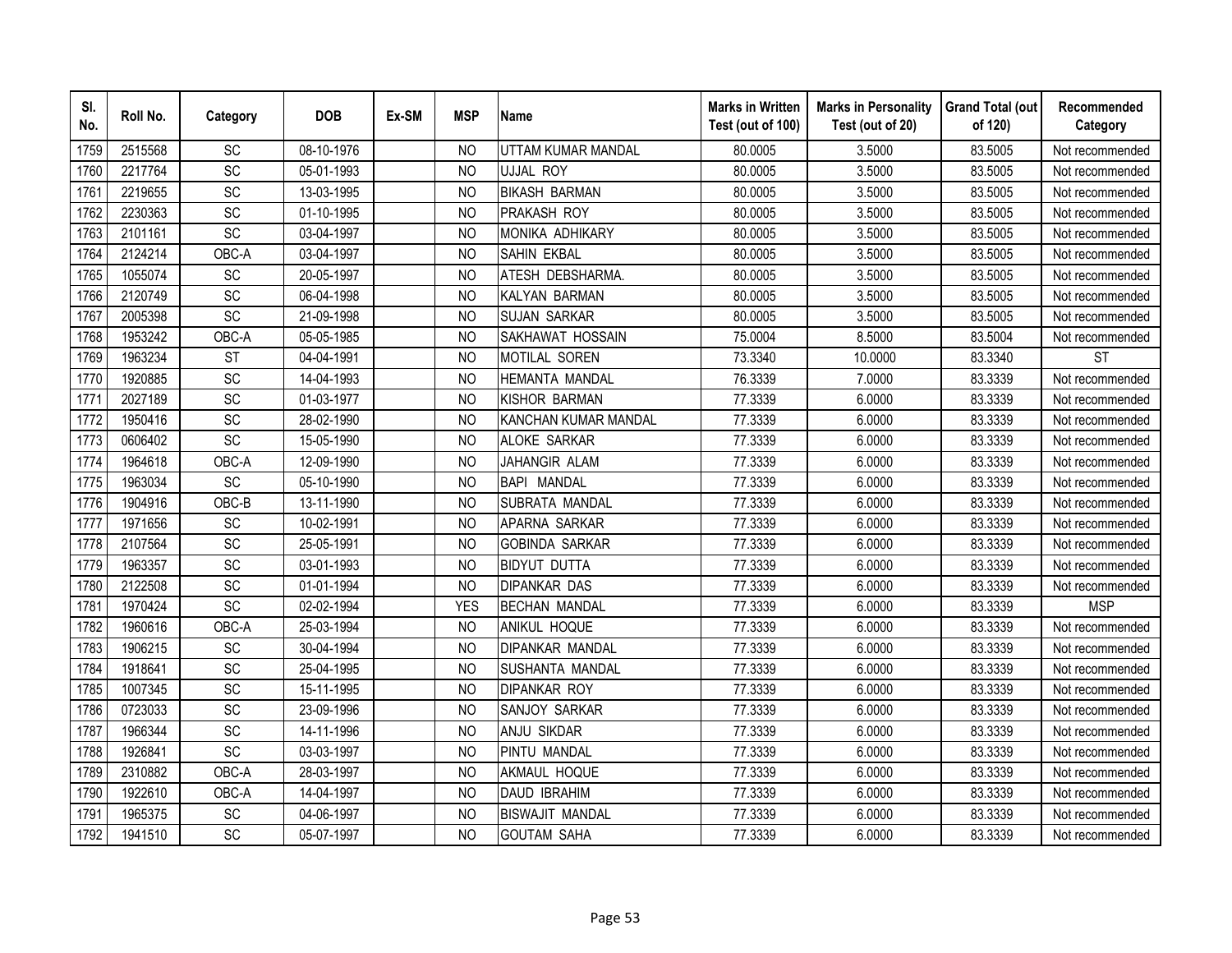| SI.<br>No. | Roll No. | Category        | <b>DOB</b> | Ex-SM | <b>MSP</b>     | <b>Name</b>              | <b>Marks in Written</b><br>Test (out of 100) | <b>Marks in Personality</b><br>Test (out of 20) | <b>Grand Total (out</b><br>of 120) | Recommended<br>Category |
|------------|----------|-----------------|------------|-------|----------------|--------------------------|----------------------------------------------|-------------------------------------------------|------------------------------------|-------------------------|
| 1793       | 2108139  | SC              | 18-06-1992 |       | <b>NO</b>      | SHRIKANTA DAS            | 80.3338                                      | 3.0000                                          | 83.3338                            | Not recommended         |
| 1794       | 1944860  | SC              | 06-03-1992 |       | N <sub>O</sub> | SHYAMAL DAS              | 81.3338                                      | 2.0000                                          | 83.3338                            | Not recommended         |
| 1795       | 1948726  | SC              | 01-11-1992 |       | N <sub>O</sub> | <b>ASIM KUMAR SAHA</b>   | 81.3338                                      | 2.0000                                          | 83.3338                            | Not recommended         |
| 1796       | 2104014  | OBC-A           | 19-04-1993 |       | <b>NO</b>      | TARIK JOMIL AHAMMED      | 81.3338                                      | 2.0000                                          | 83.3338                            | Not recommended         |
| 1797       | 1929936  | OBC-A           | 09-10-1997 |       | <b>NO</b>      | <b>RUNU SK</b>           | 81.3338                                      | 2.0000                                          | 83.3338                            | Not recommended         |
| 1798       | 2128567  | SC              | 02-10-1998 |       | <b>NO</b>      | PRASANJIT BARMAN         | 81.3338                                      | 2.0000                                          | 83.3338                            | Not recommended         |
| 1799       | 0620468  | OBC-B           | 13-08-1993 |       | N <sub>O</sub> | <b>SHYAM SUNDAR PAUL</b> | 77.3337                                      | 6.0000                                          | 83.3337                            | Not recommended         |
| 1800       | 1955838  | OBC-A           | 23-11-1976 |       | <b>NO</b>      | MD INTAJUL HOQUE         | 74.6673                                      | 8.5000                                          | 83.1673                            | Not recommended         |
| 1801       | 1051067  | <b>ST</b>       | 18-01-1986 |       | <b>NO</b>      | <b>PRADIP TUDU</b>       | 74.6673                                      | 8.5000                                          | 83.1673                            | <b>ST</b>               |
| 1802       | 1967674  | OBC-A           | 02-04-1985 |       | <b>YES</b>     | <b>ILIYAS SABJI</b>      | 78.6672                                      | 4.5000                                          | 83.1672                            | <b>MSP</b>              |
| 1803       | 2215957  | OBC-A           | 03-03-1988 |       | <b>NO</b>      | <b>NUR MAKCHHED</b>      | 78.6672                                      | 4.5000                                          | 83.1672                            | Not recommended         |
| 1804       | 2028744  | SC              | 20-05-1988 |       | <b>NO</b>      | <b>NALU ROY</b>          | 78.6672                                      | 4.5000                                          | 83.1672                            | Not recommended         |
| 1805       | 1965638  | SC              | 16-03-1989 |       | <b>NO</b>      | <b>DOLI BARMAN</b>       | 78.6672                                      | 4.5000                                          | 83.1672                            | Not recommended         |
| 1806       | 2210168  | SC              | 11-03-1992 |       | <b>NO</b>      | <b>BIMAL ROY</b>         | 78.6672                                      | 4.5000                                          | 83.1672                            | Not recommended         |
| 1807       | 1911005  | OBC-A           | 06-04-1995 |       | <b>NO</b>      | <b>ESMAIL HOSSAIN</b>    | 78.6672                                      | 4.5000                                          | 83.1672                            | Not recommended         |
| 1808       | 2508262  | OBC-A           | 22-03-1996 |       | <b>NO</b>      | SOHEL RANA SARKAR        | 78.6672                                      | 4.5000                                          | 83.1672                            | Not recommended         |
| 1809       | 1817066  | SC              | 25-02-1997 |       | <b>NO</b>      | SUPRABHAT MANDAL         | 78.6672                                      | 4.5000                                          | 83.1672                            | Not recommended         |
| 1810       | 1957272  | OBC-A           | 27-05-1997 |       | <b>NO</b>      | LUTFUR RAHAMAN           | 78.6672                                      | 4.5000                                          | 83.1672                            | Not recommended         |
| 1811       | 0782852  | SC              | 10-01-1993 |       | N <sub>O</sub> | <b>BIPLAB BISWAS</b>     | 76.6671                                      | 6.5000                                          | 83.1671                            | Not recommended         |
| 1812       | 1931640  | OBC-A           | 23-03-1986 |       | N <sub>O</sub> | MD.HASANUZZAMAN          | 81.6671                                      | 1.5000                                          | 83.1671                            | Not recommended         |
| 1813       | 0749207  | $\overline{SC}$ | 19-09-1995 |       | N <sub>O</sub> | <b>SUSANTA THAKUR</b>    | 80.6670                                      | 2.5000                                          | 83.1670                            | Not recommended         |
| 1814       | 2200647  | $\overline{SC}$ | 12-06-1986 |       | <b>NO</b>      | KANIKA BISWAS            | 76.0006                                      | 7.0000                                          | 83.0006                            | Not recommended         |
| 1815       | 0539081  | SC              | 28-07-1987 |       | <b>NO</b>      | <b>MRIGANKA SARKAR</b>   | 76.0006                                      | 7.0000                                          | 83.0006                            | Not recommended         |
| 1816       | 2010403  | OBC-A           | 04-01-1989 |       | N <sub>O</sub> | <b>ABDUR RAHIM</b>       | 76.0006                                      | 7.0000                                          | 83.0006                            | Not recommended         |
| 1817       | 2211451  | SC              | 01-02-1992 |       | N <sub>O</sub> | <b>PRODIP ROY</b>        | 76.0006                                      | 7.0000                                          | 83.0006                            | Not recommended         |
| 1818       | 1972741  | SC              | 03-05-1992 |       | N <sub>O</sub> | <b>BABLU MANDAL</b>      | 76.0006                                      | 7.0000                                          | 83.0006                            | Not recommended         |
| 1819       | 1921300  | $\overline{SC}$ | 23-04-1993 |       | <b>NO</b>      | <b>ATOSH BARMAN</b>      | 76.0006                                      | 7.0000                                          | 83.0006                            | Not recommended         |
| 1820       | 1904490  | OBC-B           | 08-08-1993 |       | N <sub>O</sub> | PAPAI SAHA               | 76.0006                                      | 7.0000                                          | 83.0006                            | Not recommended         |
| 1821       | 2108472  | SC              | 17-03-1994 |       | <b>NO</b>      | RABILAL BARMAN           | 76.0006                                      | 7.0000                                          | 83.0006                            | Not recommended         |
| 1822       | 1916870  | SC              | 30-05-1995 |       | N <sub>O</sub> | MINTU SARKAR             | 76.0006                                      | 7.0000                                          | 83.0006                            | Not recommended         |
| 1823       | 1704147  | OBC-A           | 17-05-1996 |       | <b>NO</b>      | ROFIK SK                 | 76.0006                                      | 7.0000                                          | 83.0006                            | Not recommended         |
| 1824       | 2316171  | SC              | 02-08-1999 |       | N <sub>O</sub> | <b>DIPANKAR RAY</b>      | 76.0006                                      | 7.0000                                          | 83.0006                            | Not recommended         |
| 1825       | 0722117  | SC              | 30-04-1991 |       | <b>NO</b>      | <b>BIPLAB MANDAL</b>     | 77.0005                                      | 6.0000                                          | 83.0005                            | Not recommended         |
| 1826       | 0118548  | SC              | 12-11-1990 |       | <b>NO</b>      | <b>BABUL ROY</b>         | 79.0005                                      | 4.0000                                          | 83.0005                            | Not recommended         |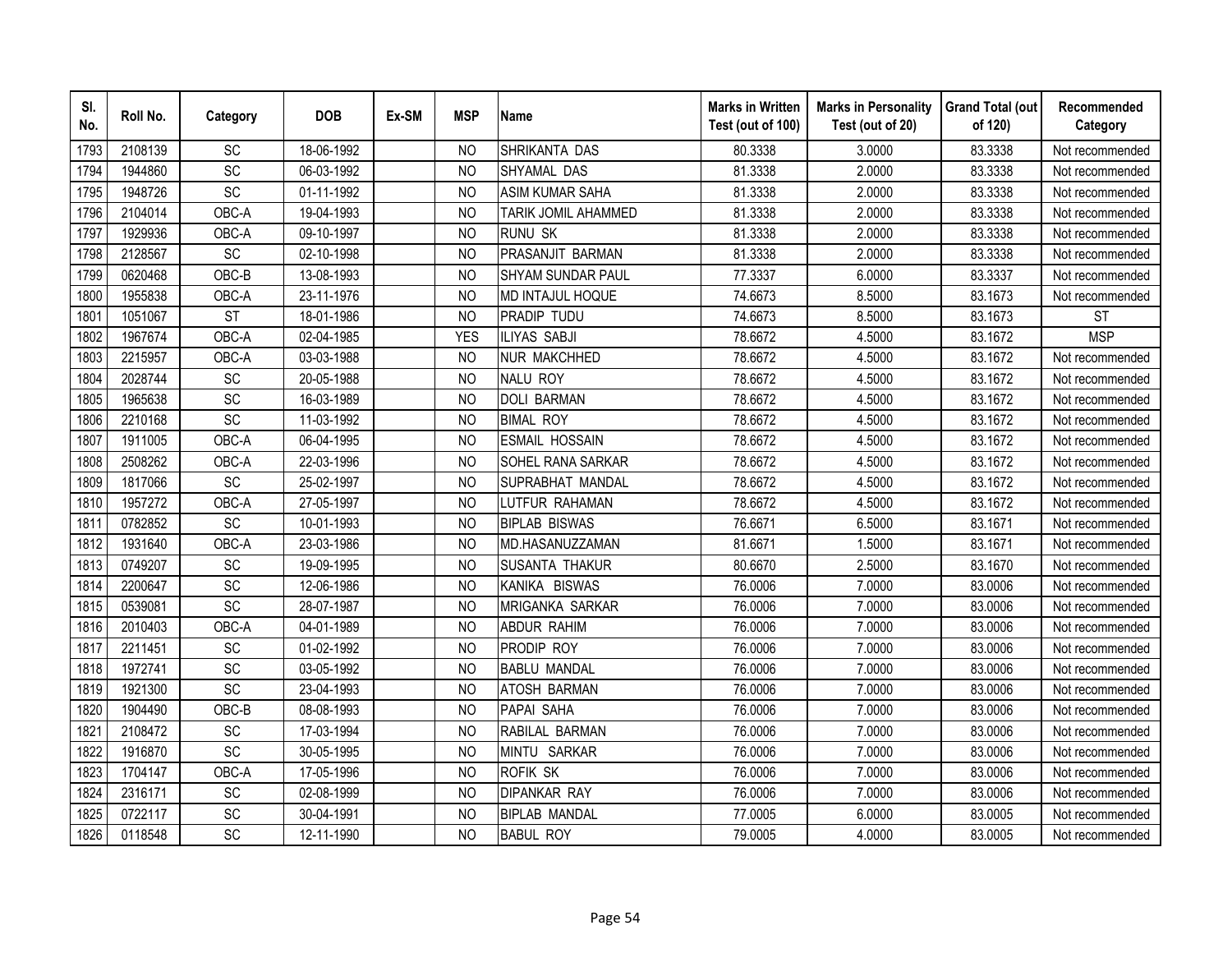| SI.<br>No. | Roll No. | Category        | <b>DOB</b> | Ex-SM | <b>MSP</b>     | <b>Name</b>             | <b>Marks in Written</b><br>Test (out of 100) | <b>Marks in Personality</b><br>Test (out of 20) | <b>Grand Total (out</b><br>of 120) | Recommended<br>Category |
|------------|----------|-----------------|------------|-------|----------------|-------------------------|----------------------------------------------|-------------------------------------------------|------------------------------------|-------------------------|
| 1827       | 0711624  | SC              | 01-11-1988 |       | N <sub>O</sub> | MILTAN BAIDYA           | 80.0005                                      | 3.0000                                          | 83.0005                            | Not recommended         |
| 1828       | 2319113  | <b>GENERAL</b>  | 16-11-1988 |       | <b>NO</b>      | TITAN SAHA              | 80.0005                                      | 3.0000                                          | 83.0005                            | Not recommended         |
| 1829       | 2426825  | <b>GENERAL</b>  | 01-01-1992 |       | N <sub>O</sub> | SARASWATI SARKAR        | 80.0005                                      | 3.0000                                          | 83.0005                            | Not recommended         |
| 1830       | 0140853  | SC              | 04-02-1992 |       | N <sub>O</sub> | <b>SURANJIT BISWAS</b>  | 80.0005                                      | 3.0000                                          | 83.0005                            | Not recommended         |
| 1831       | 1727147  | OBC-B           | 11-02-1992 |       | <b>NO</b>      | POLY PRAMANIK           | 80.0005                                      | 3.0000                                          | 83.0005                            | Not recommended         |
| 1832       | 2108583  | SC              | 17-05-1992 |       | N <sub>O</sub> | <b>BIKAL DEBSHARMA</b>  | 80.0005                                      | 3.0000                                          | 83.0005                            | Not recommended         |
| 1833       | 2023627  | OBC-B           | 03-06-1992 |       | N <sub>O</sub> | CHHOTAN MONDAL          | 80.0005                                      | 3.0000                                          | 83.0005                            | Not recommended         |
| 1834       | 2118783  | SC              | 01-01-1994 |       | N <sub>O</sub> | PRABIR SARKAR           | 80.0005                                      | 3.0000                                          | 83.0005                            | Not recommended         |
| 1835       | 2210561  | SC              | 16-06-1996 |       | <b>NO</b>      | <b>SANJAY ROY</b>       | 80.0005                                      | 3.0000                                          | 83.0005                            | Not recommended         |
| 1836       | 2110053  | SC              | 08-11-1996 |       | <b>NO</b>      | <b>BIPLAB CH BARMAN</b> | 80.0005                                      | 3.0000                                          | 83.0005                            | Not recommended         |
| 1837       | 1941996  | <b>GENERAL</b>  | 20-12-1996 |       | <b>NO</b>      | <b>BITHIKA RAY</b>      | 80.0005                                      | 3.0000                                          | 83.0005                            | Not recommended         |
| 1838       | 1970900  | SC              | 01-01-1998 |       | <b>NO</b>      | SATYAJIT MANDAL         | 80.0005                                      | 3.0000                                          | 83.0005                            | Not recommended         |
| 1839       | 0512987  | SC              | 02-12-1992 |       | <b>NO</b>      | <b>PROSENJIT MONDAL</b> | 79.0003                                      | 4.0000                                          | 83.0003                            | Not recommended         |
| 1840       | 0521658  | OBC-B           | 03-05-1992 |       | <b>NO</b>      | <b>PRAKASH BISWAS</b>   | 75.3339                                      | 7.5000                                          | 82.8339                            | Not recommended         |
| 1841       | 1930262  | OBC-A           | 29-03-1987 |       | N <sub>O</sub> | <b>MD HASIRUDDIN</b>    | 76.3339                                      | 6.5000                                          | 82.8339                            | Not recommended         |
| 1842       | 1832284  | SC              | 07-02-1979 |       | <b>NO</b>      | <b>SUMAN HALDER</b>     | 77.3339                                      | 5.5000                                          | 82.8339                            | Not recommended         |
| 1843       | 1963649  | SC              | 26-04-1983 |       | <b>NO</b>      | <b>GANESH BASU</b>      | 77.3339                                      | 5.5000                                          | 82.8339                            | Not recommended         |
| 1844       | 1921909  | OBC-B           | 08-03-1986 |       | N <sub>O</sub> | <b>TOTON KARMAKAR</b>   | 77.3339                                      | 5.5000                                          | 82.8339                            | Not recommended         |
| 1845       | 1940311  | $\overline{SC}$ | 02-03-1990 |       | <b>NO</b>      | <b>TAPAS BAIN</b>       | 77.3339                                      | 5.5000                                          | 82.8339                            | Not recommended         |
| 1846       | 2110730  | OBC-B           | 02-03-1990 |       | <b>NO</b>      | <b>SUPHAL KUMAR ROY</b> | 77.3339                                      | 5.5000                                          | 82.8339                            | Not recommended         |
| 1847       | 2439366  | OBC-A           | 20-04-1991 |       | <b>NO</b>      | <b>HAMIDUL HOQUE</b>    | 77.3339                                      | 5.5000                                          | 82.8339                            | Not recommended         |
| 1848       | 1910798  | SC              | 11-03-1993 |       | N <sub>O</sub> | TAPOS SAHA              | 77.3339                                      | 5.5000                                          | 82.8339                            | Not recommended         |
| 1849       | 0502291  | SC              | 04-03-1994 |       | <b>NO</b>      | SUVANKAR MALAKAR        | 77.3339                                      | 5.5000                                          | 82.8339                            | Not recommended         |
| 1850       | 1812922  | SC              | 22-04-1994 |       | <b>NO</b>      | <b>BAPAN MANDAL</b>     | 77.3339                                      | 5.5000                                          | 82.8339                            | Not recommended         |
| 1851       | 0916428  | SC              | 09-07-1994 |       | N <sub>O</sub> | <b>ARINDAM MONDAL</b>   | 77.3339                                      | 5.5000                                          | 82.8339                            | Not recommended         |
| 1852       | 2008790  | SC              | 29-07-1994 |       | <b>NO</b>      | <b>RANJAN ROY</b>       | 77.3339                                      | 5.5000                                          | 82.8339                            | Not recommended         |
| 1853       | 2014475  | SC              | 02-10-1998 |       | N <sub>O</sub> | <b>SUKANTA ROY</b>      | 77.3339                                      | 5.5000                                          | 82.8339                            | Not recommended         |
| 1854       | 2018723  | SC              | 20-11-1998 |       | N <sub>O</sub> | CHIRANJIT SARKAR        | 77.3339                                      | 5.5000                                          | 82.8339                            | Not recommended         |
| 1855       | 1940555  | SC              | 21-02-1999 |       | <b>NO</b>      | <b>ASHISH DAS</b>       | 77.3339                                      | 5.5000                                          | 82.8339                            | Not recommended         |
| 1856       | 1622786  | SC              | 05-01-1996 |       | N <sub>O</sub> | RAJKUMAR MANDAL         | 80.3338                                      | 2.5000                                          | 82.8338                            | Not recommended         |
| 1857       | 1963640  | <b>ST</b>       | 02-03-1986 |       | <b>NO</b>      | <b>SUMITRA MURMU</b>    | 81.3338                                      | 1.5000                                          | 82.8338                            | <b>ST</b>               |
| 1858       | 2323741  | SC              | 24-02-1990 |       | N <sub>O</sub> | <b>MINTU SINHA</b>      | 81.3338                                      | 1.5000                                          | 82.8338                            | Not recommended         |
| 1859       | 2410573  | SC              | 28-03-1999 |       | <b>NO</b>      | ANIMESH SARKAR          | 81.3338                                      | 1.5000                                          | 82.8338                            | Not recommended         |
| 1860       | 0647803  | SC              | 05-07-1989 |       | <b>YES</b>     | KRISHNA MAZUMDER        | 67.6673                                      | 15.0000                                         | 82.6673                            | <b>MSP</b>              |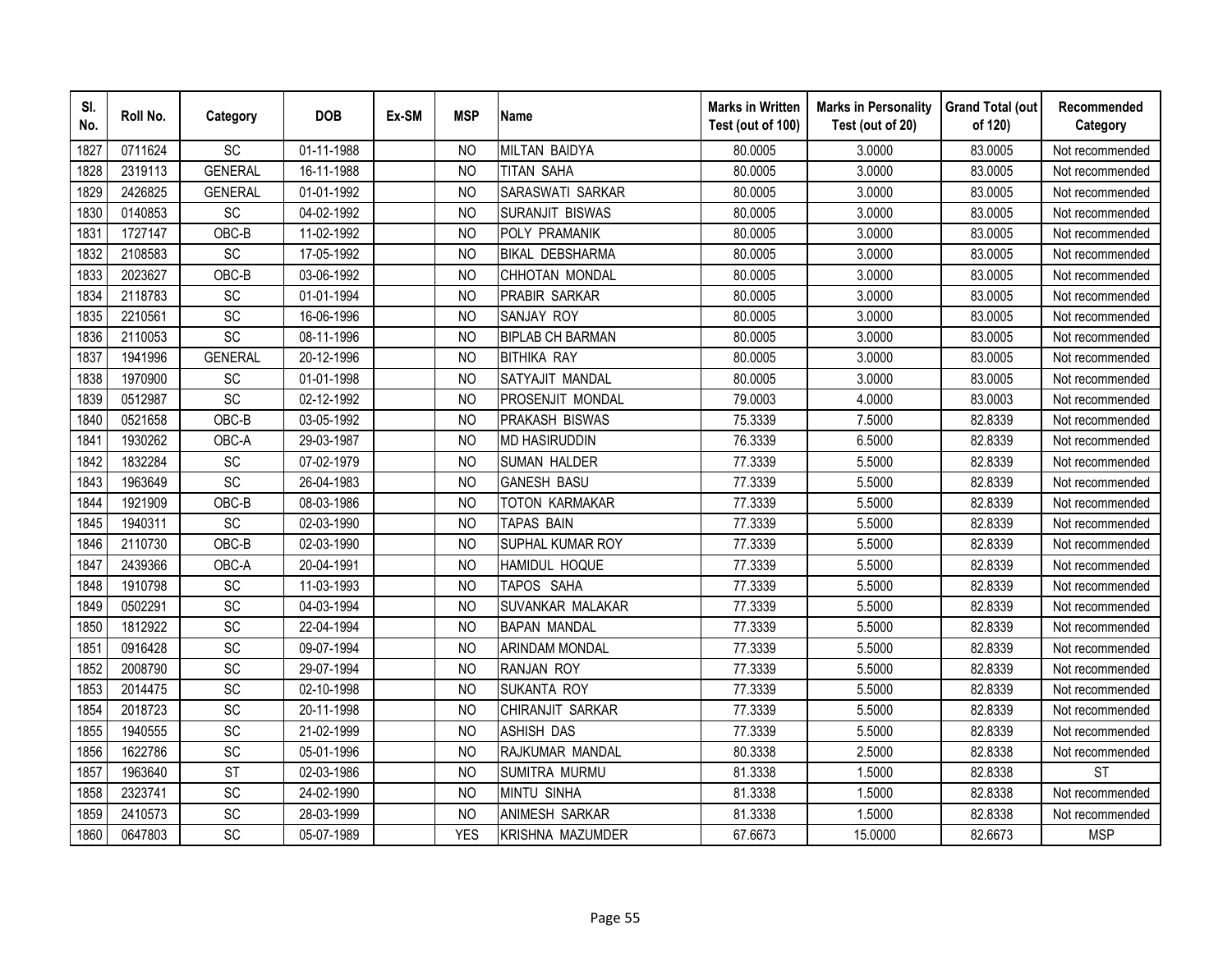| SI.<br>No. | Roll No. | Category        | <b>DOB</b> | Ex-SM | <b>MSP</b>     | <b>Name</b>               | <b>Marks in Written</b><br>Test (out of 100) | <b>Marks in Personality</b><br>Test (out of 20) | <b>Grand Total (out</b><br>of 120) | Recommended<br>Category |
|------------|----------|-----------------|------------|-------|----------------|---------------------------|----------------------------------------------|-------------------------------------------------|------------------------------------|-------------------------|
| 1861       | 2525602  | OBC-A           | 02-01-1996 |       | N <sub>O</sub> | DARAJUDDIN HOQUE          | 74.6673                                      | 8.0000                                          | 82.6673                            | Not recommended         |
| 1862       | 1972023  | $\overline{SC}$ | 21-02-1995 |       | <b>NO</b>      | <b>MITHUN MANDAL</b>      | 77.6672                                      | 5.0000                                          | 82.6672                            | Not recommended         |
| 1863       | 2116661  | SC              | 26-11-1999 |       | N <sub>O</sub> | SANTOSH DEBSARMA          | 77.6672                                      | 5.0000                                          | 82.6672                            | Not recommended         |
| 1864       | 1917950  | SC              | 10-09-1987 |       | N <sub>O</sub> | TAPAS BISWAS              | 78.6672                                      | 4.0000                                          | 82.6672                            | Not recommended         |
| 1865       | 0525290  | OBC-B           | 31-12-1987 |       | <b>NO</b>      | <b>AVIJIT SARKAR</b>      | 78.6672                                      | 4.0000                                          | 82.6672                            | Not recommended         |
| 1866       | 1906074  | SC              | 17-01-1990 |       | N <sub>O</sub> | LUSI MANDAL               | 78.6672                                      | 4.0000                                          | 82.6672                            | Not recommended         |
| 1867       | 2029370  | <b>ST</b>       | 02-08-1990 |       | N <sub>O</sub> | <b>BIMAL HEMRAM</b>       | 78.6672                                      | 4.0000                                          | 82.6672                            | <b>ST</b>               |
| 1868       | 1900055  | SC              | 10-03-1991 |       | N <sub>O</sub> | SWAPAN KUMAR MANDAL       | 78.6672                                      | 4.0000                                          | 82.6672                            | Not recommended         |
| 1869       | 1908636  | OBC-B           | 18-03-1991 |       | N <sub>O</sub> | SUBRATA GHOSH             | 78.6672                                      | 4.0000                                          | 82.6672                            | Not recommended         |
| 1870       | 2111847  | SC              | 30-12-1991 |       | <b>NO</b>      | <b>SUKUMAR ROY</b>        | 78.6672                                      | 4.0000                                          | 82.6672                            | Not recommended         |
| 1871       | 1916058  | OBC-B           | 03-05-1992 |       | <b>NO</b>      | SANTOSH GHOSH             | 78.6672                                      | 4.0000                                          | 82.6672                            | Not recommended         |
| 1872       | 1946586  | SC              | 10-03-1993 |       | <b>NO</b>      | <b>SANATAN RAJAK</b>      | 78.6672                                      | 4.0000                                          | 82.6672                            | Not recommended         |
| 1873       | 2109974  | SC              | 15-05-1994 |       | <b>NO</b>      | PRAKASH BARMAN            | 78.6672                                      | 4.0000                                          | 82.6672                            | Not recommended         |
| 1874       | 2120898  | SC              | 22-06-1994 |       | <b>NO</b>      | KALYAN KUMAR ROY          | 78.6672                                      | 4.0000                                          | 82.6672                            | Not recommended         |
| 1875       | 1942502  | SC              | 14-01-1995 |       | N <sub>O</sub> | ANUP MANDAL               | 78.6672                                      | 4.0000                                          | 82.6672                            | Not recommended         |
| 1876       | 1235008  | SC              | 18-08-1995 |       | <b>NO</b>      | SATHI BISWAS              | 78.6672                                      | 4.0000                                          | 82.6672                            | Not recommended         |
| 1877       | 1011396  | SC              | 18-12-1996 |       | <b>NO</b>      | CHANDANA BISWAS           | 78.6672                                      | 4.0000                                          | 82.6672                            | Not recommended         |
| 1878       | 1946401  | $\overline{SC}$ | 04-07-1997 |       | N <sub>O</sub> | SUPRIYA MRIDHA            | 78.6672                                      | 4.0000                                          | 82.6672                            | Not recommended         |
| 1879       | 1909350  | OBC-B           | 05-02-1998 |       | <b>NO</b>      | <b>BIBEK MANDAL</b>       | 78.6672                                      | 4.0000                                          | 82.6672                            | Not recommended         |
| 1880       | 2019980  | OBC-A           | 06-09-1998 |       | <b>NO</b>      | <b>ABDUL MATIN</b>        | 78.6672                                      | 4.0000                                          | 82.6672                            | Not recommended         |
| 1881       | 1621862  | SC              | 01-10-1998 |       | <b>NO</b>      | <b>ACHINTA BISWAS</b>     | 78.6672                                      | 4.0000                                          | 82.6672                            | Not recommended         |
| 1882       | 2117749  | SC              | 16-08-1999 |       | N <sub>O</sub> | LAKHAN DEBSHARMA          | 78.6672                                      | 4.0000                                          | 82.6672                            | Not recommended         |
| 1883       | 2115407  | SC              | 08-09-1999 |       | <b>NO</b>      | <b>NIPEN BARMAN</b>       | 78.6672                                      | 4.0000                                          | 82.6672                            | Not recommended         |
| 1884       | 1428716  | OBC-B           | 11-09-1999 |       | <b>NO</b>      | <b>BAPI MAITY</b>         | 78.6672                                      | 4.0000                                          | 82.6672                            | Not recommended         |
| 1885       | 2028203  | SC              | 15-04-1987 |       | N <sub>O</sub> | <b>BISWAJIT CHOWDHURY</b> | 76.0006                                      | 6.5000                                          | 82.5006                            | Not recommended         |
| 1886       | 2202257  | SC              | 05-05-1987 |       | <b>NO</b>      | <b>UPEN ROY</b>           | 76.0006                                      | 6.5000                                          | 82.5006                            | Not recommended         |
| 1887       | 1969767  | SC              | 01-02-1996 |       | N <sub>O</sub> | SAMIRAN SARKAR            | 76.0006                                      | 6.5000                                          | 82.5006                            | Not recommended         |
| 1888       | 1035637  | SC              | 25-04-1997 |       | N <sub>O</sub> | <b>DASHARATH MANDAL</b>   | 76.0006                                      | 6.5000                                          | 82.5006                            | Not recommended         |
| 1889       | 1833953  | SC              | 05-03-1998 |       | <b>NO</b>      | <b>AMIR SARKAR</b>        | 76.0006                                      | 6.5000                                          | 82.5006                            | Not recommended         |
| 1890       | 2130493  | OBC-A           | 04-01-1999 |       | <b>NO</b>      | MD ABDUL AJIZ             | 76.0006                                      | 6.5000                                          | 82.5006                            | Not recommended         |
| 1891       | 1914744  | OBC-A           | 21-04-1999 |       | <b>NO</b>      | <b>ABDUL ROUF</b>         | 76.0006                                      | 6.5000                                          | 82.5006                            | Not recommended         |
| 1892       | 2008310  | SC              | 14-05-1992 |       | <b>NO</b>      | RAJU SARKAR               | 78.0005                                      | 4.5000                                          | 82.5005                            | Not recommended         |
| 1893       | 2011786  | SC              | 27-06-1990 |       | <b>NO</b>      | NIPA ROY                  | 80.0005                                      | 2.5000                                          | 82.5005                            | Not recommended         |
| 1894       | 1969835  | SC              | 14-05-1992 |       | <b>NO</b>      | <b>DUSSASAN MANDAL</b>    | 80.0005                                      | 2.5000                                          | 82.5005                            | Not recommended         |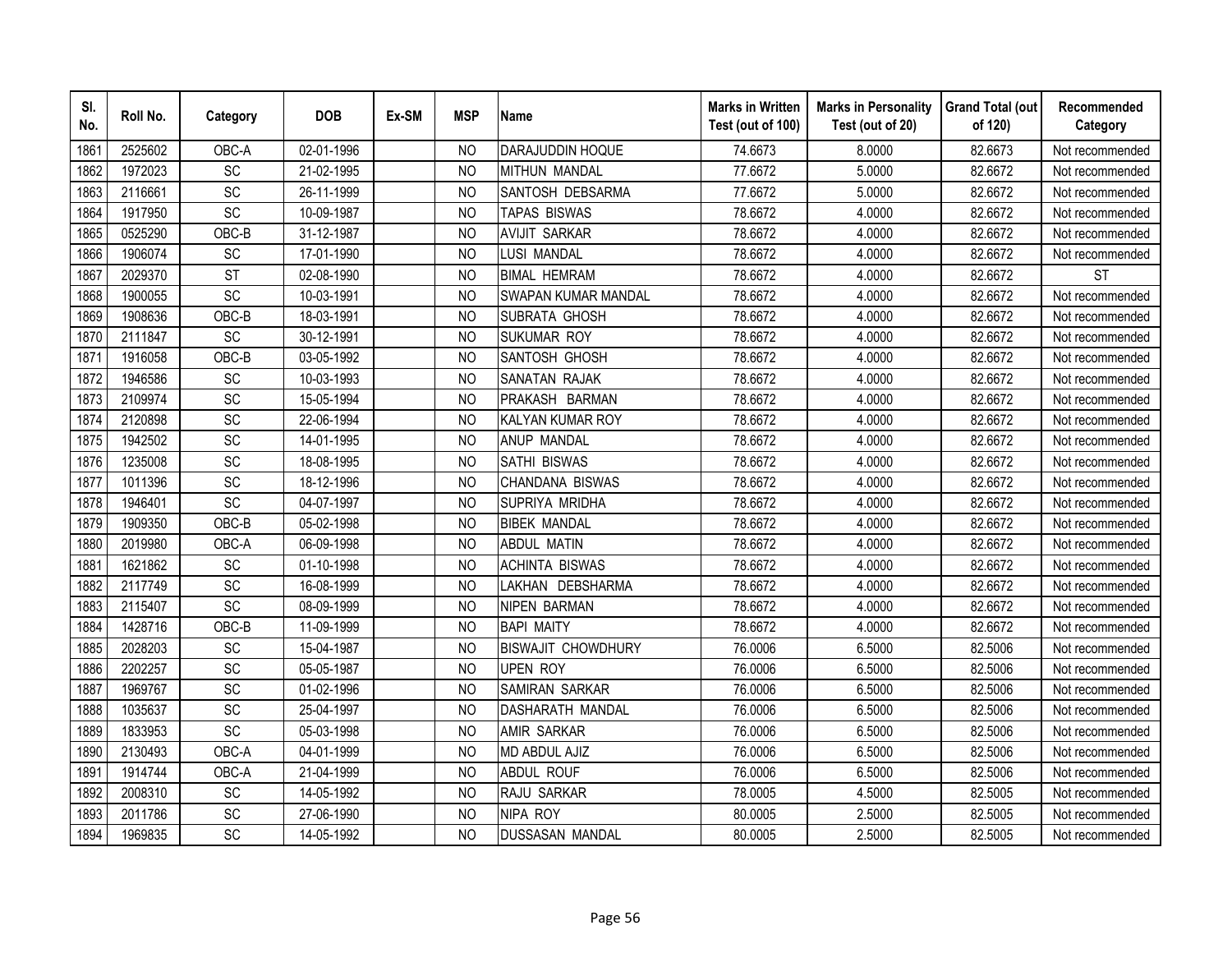| SI.<br>No. | Roll No. | Category       | <b>DOB</b> | Ex-SM      | <b>MSP</b>     | <b>Name</b>             | <b>Marks in Written</b><br>Test (out of 100) | <b>Marks in Personality</b><br>Test (out of 20) | <b>Grand Total (out</b><br>of 120) | Recommended<br>Category |
|------------|----------|----------------|------------|------------|----------------|-------------------------|----------------------------------------------|-------------------------------------------------|------------------------------------|-------------------------|
| 1895       | 1950497  | OBC-B          | 18-02-1993 |            | N <sub>O</sub> | <b>SANKU DAS</b>        | 80.0005                                      | 2.5000                                          | 82.5005                            | Not recommended         |
| 1896       | 1942781  | OBC-B          | 05-03-1993 |            | N <sub>O</sub> | <b>BAPON GHOSH</b>      | 80.0005                                      | 2.5000                                          | 82.5005                            | Not recommended         |
| 1897       | 1957500  | SC             | 20-11-1993 |            | <b>NO</b>      | PARTHADEB MANDAL        | 80.0005                                      | 2.5000                                          | 82.5005                            | Not recommended         |
| 1898       | 1909850  | SC             | 18-12-1993 |            | <b>NO</b>      | SHYAMALA BISWAS         | 80.0005                                      | 2.5000                                          | 82.5005                            | Not recommended         |
| 1899       | 1957757  | <b>SC</b>      | 05-10-1994 |            | N <sub>O</sub> | SHIBANI MANDAL          | 80.0005                                      | 2.5000                                          | 82.5005                            | Not recommended         |
| 1900       | 2127935  | SC             | 17-03-1995 |            | N <sub>O</sub> | UTPAL BARMAN            | 80.0005                                      | 2.5000                                          | 82.5005                            | Not recommended         |
| 1901       | 1942550  | <b>GENERAL</b> | 25-10-1995 |            | N <sub>O</sub> | <b>MAHIMUDDIN SK</b>    | 80.0005                                      | 2.5000                                          | 82.5005                            | Not recommended         |
| 1902       | 1947576  | SC             | 08-07-1996 |            | N <sub>O</sub> | SANAT MANDAL            | 80.0005                                      | 2.5000                                          | 82.5005                            | Not recommended         |
| 1903       | 1915334  | <b>SC</b>      | 13-09-1997 |            | N <sub>O</sub> | <b>BABON RAJBANSHI</b>  | 80.0005                                      | 2.5000                                          | 82.5005                            | Not recommended         |
| 1904       | 1939324  | OBC-A          | 07-04-1998 |            | N <sub>O</sub> | <b>ASRAF MIA</b>        | 80.0005                                      | 2.5000                                          | 82.5005                            | Not recommended         |
| 1905       | 1842478  | SC             | 20-06-1984 |            | <b>NO</b>      | <b>SUDEB BHUIYA</b>     | 79.0004                                      | 3.5000                                          | 82.5004                            | Not recommended         |
| 1906       | 0778394  | SC             | 04-11-1998 |            | <b>NO</b>      | SAKHA MAZUMDAR          | 79.0004                                      | 3.5000                                          | 82.5004                            | Not recommended         |
| 1907       | 1926918  | OBC-B          | 01-01-1989 |            | <b>NO</b>      | <b>DULAL GHOSH</b>      | 80.0004                                      | 2.5000                                          | 82.5004                            | Not recommended         |
| 1908       | 0939891  | <b>ST</b>      | 26-04-1996 |            | <b>NO</b>      | <b>SUBHANKAR SARDAR</b> | 66.0002                                      | 16.5000                                         | 82.5002                            | <b>ST</b>               |
| 1909       | 1734098  | OBC-B          | 26-01-1986 | <b>YES</b> | <b>NO</b>      | JANARDAN GHOSH          | 67.3339                                      | 15.0000                                         | 82.3339                            | <b>EXSM</b>             |
| 1910       | 2122958  | OBC-A          | 21-01-1998 |            | <b>NO</b>      | <b>HAIDAR ALI</b>       | 76.3339                                      | 6.0000                                          | 82.3339                            | Not recommended         |
| 1911       | 1016546  | OBC-B          | 03-06-1987 |            | <b>NO</b>      | MD MAHASIN ALI DAPTARI  | 77.3339                                      | 5.0000                                          | 82.3339                            | Not recommended         |
| 1912       | 1939070  | SC             | 20-01-1988 |            | N <sub>O</sub> | <b>BISHU RAJBANSHI</b>  | 77.3339                                      | 5.0000                                          | 82.3339                            | Not recommended         |
| 1913       | 2020209  | OBC-A          | 18-03-1988 |            | <b>NO</b>      | <b>INUR SARKAR</b>      | 77.3339                                      | 5.0000                                          | 82.3339                            | Not recommended         |
| 1914       | 0139570  | SC             | 15-11-1988 |            | <b>NO</b>      | <b>BALAI BISWAS</b>     | 77.3339                                      | 5.0000                                          | 82.3339                            | Not recommended         |
| 1915       | 2322508  | SC             | 10-02-1989 |            | <b>NO</b>      | PARTHA SARAR            | 77.3339                                      | 5.0000                                          | 82.3339                            | Not recommended         |
| 1916       | 2001094  | <b>SC</b>      | 10-04-1989 |            | N <sub>O</sub> | ANIMESH HAZRA           | 77.3339                                      | 5.0000                                          | 82.3339                            | Not recommended         |
| 1917       | 1906316  | SC             | 02-03-1990 |            | N <sub>O</sub> | UJJWAL MANDAL           | 77.3339                                      | 5.0000                                          | 82.3339                            | Not recommended         |
| 1918       | 1825081  | SC             | 25-03-1990 |            | N <sub>O</sub> | ARABINDA MANDAL         | 77.3339                                      | 5.0000                                          | 82.3339                            | Not recommended         |
| 1919       | 1935162  | SC             | 18-06-1990 |            | <b>NO</b>      | NARAYAN SARKAR          | 77.3339                                      | 5.0000                                          | 82.3339                            | Not recommended         |
| 1920       | 1942142  | SC             | 14-12-1990 |            | N <sub>O</sub> | ARUN MANDAL             | 77.3339                                      | 5.0000                                          | 82.3339                            | Not recommended         |
| 1921       | 2016315  | SC             | 03-04-1991 |            | N <sub>O</sub> | <b>BISWAJIT HALDER</b>  | 77.3339                                      | 5.0000                                          | 82.3339                            | Not recommended         |
| 1922       | 2107023  | OBC-A          | 02-08-1991 |            | N <sub>O</sub> | JAHANDAR HOSSAIN        | 77.3339                                      | 5.0000                                          | 82.3339                            | Not recommended         |
| 1923       | 1868977  | SC             | 09-05-1992 |            | <b>NO</b>      | MADHUSUDAN ROY          | 77.3339                                      | 5.0000                                          | 82.3339                            | Not recommended         |
| 1924       | 0115333  | <b>SC</b>      | 06-11-1992 |            | N <sub>O</sub> | <b>ARUN SARKAR</b>      | 77.3339                                      | 5.0000                                          | 82.3339                            | Not recommended         |
| 1925       | 1915327  | OBC-B          | 14-12-1992 |            | N <sub>O</sub> | <b>BAPI SAHA</b>        | 77.3339                                      | 5.0000                                          | 82.3339                            | Not recommended         |
| 1926       | 1868382  | <b>ST</b>      | 12-06-1993 |            | <b>NO</b>      | SANJIT MARDI            | 77.3339                                      | 5.0000                                          | 82.3339                            | <b>ST</b>               |
| 1927       | 1026495  | SC             | 24-01-1994 |            | <b>NO</b>      | PROSHANTA BISWAS        | 77.3339                                      | 5.0000                                          | 82.3339                            | Not recommended         |
| 1928       | 2520907  | SC             | 26-07-1995 |            | <b>NO</b>      | <b>SUMAN GAIN</b>       | 77.3339                                      | 5.0000                                          | 82.3339                            | Not recommended         |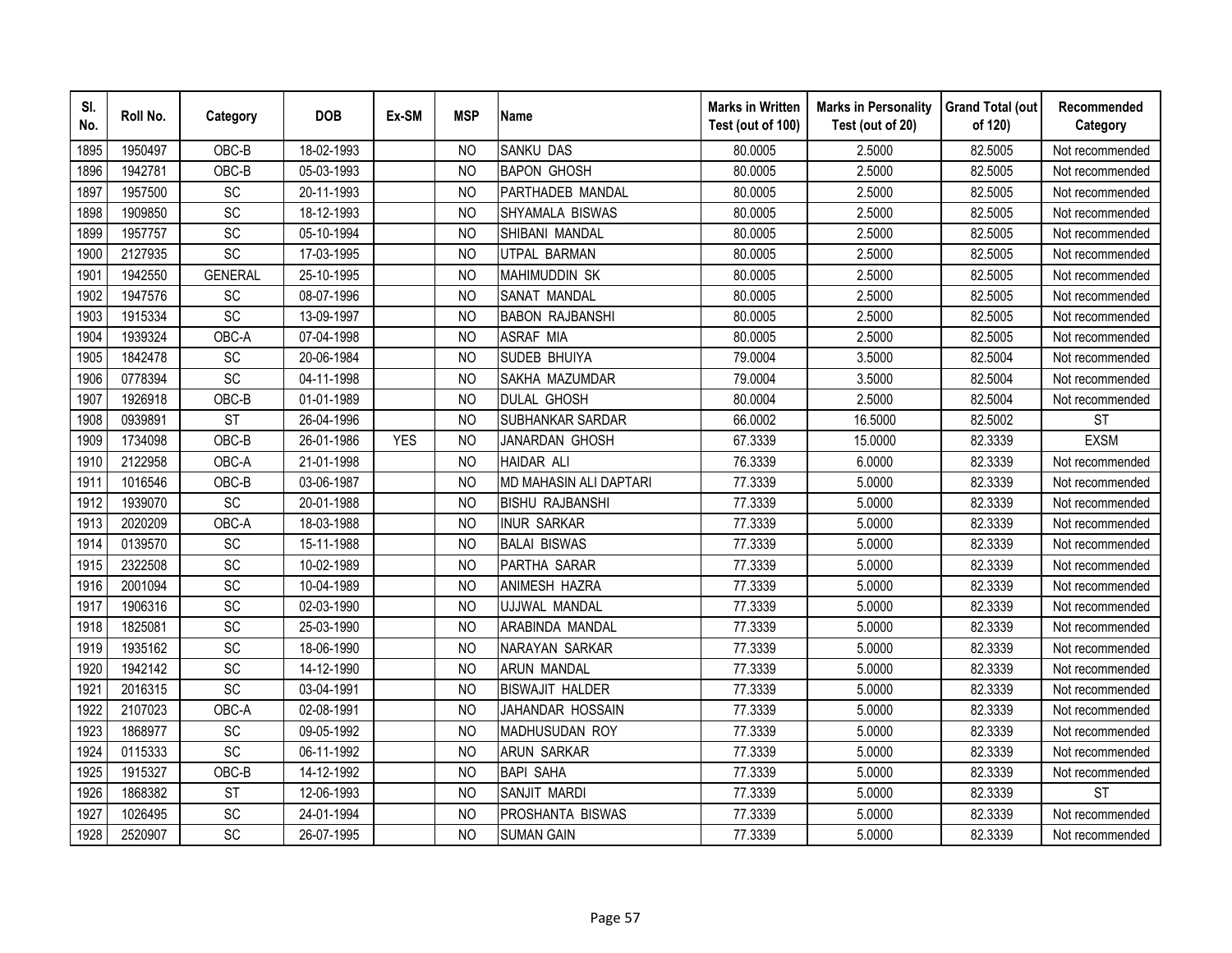| SI.<br>No. | Roll No. | Category        | <b>DOB</b> | Ex-SM | <b>MSP</b>     | <b>Name</b>               | <b>Marks in Written</b><br>Test (out of 100) | <b>Marks in Personality</b><br>Test (out of 20) | <b>Grand Total (out</b><br>of 120) | Recommended<br>Category |
|------------|----------|-----------------|------------|-------|----------------|---------------------------|----------------------------------------------|-------------------------------------------------|------------------------------------|-------------------------|
| 1929       | 2119894  | OBC-B           | 05-09-1995 |       | N <sub>O</sub> | SANDIP PRAMANIK           | 77.3339                                      | 5.0000                                          | 82.3339                            | Not recommended         |
| 1930       | 2016507  | $\overline{SC}$ | 05-10-1995 |       | <b>NO</b>      | <b>UTTAM HALDER</b>       | 77.3339                                      | 5.0000                                          | 82.3339                            | Not recommended         |
| 1931       | 1938024  | OBC-B           | 29-11-1995 |       | N <sub>O</sub> | PRATIK DASGUPTA           | 77.3339                                      | 5.0000                                          | 82.3339                            | Not recommended         |
| 1932       | 2132716  | SC              | 13-03-1996 |       | N <sub>O</sub> | <b>ALOKE KUMAR MANDAL</b> | 77.3339                                      | 5.0000                                          | 82.3339                            | Not recommended         |
| 1933       | 1924181  | OBC-A           | 21-10-1996 |       | <b>NO</b>      | JEM SK                    | 77.3339                                      | 5.0000                                          | 82.3339                            | Not recommended         |
| 1934       | 1915655  | SC              | 25-02-1997 |       | N <sub>O</sub> | <b>BIKASH ROY</b>         | 77.3339                                      | 5.0000                                          | 82.3339                            | Not recommended         |
| 1935       | 2428242  | <b>SC</b>       | 09-07-1998 |       | N <sub>O</sub> | <b>BHASKAR SARKAR</b>     | 77.3339                                      | 5.0000                                          | 82.3339                            | Not recommended         |
| 1936       | 2310846  | SC              | 30-04-1992 |       | N <sub>O</sub> | SARAT MANDAL              | 79.3338                                      | 3.0000                                          | 82.3338                            | Not recommended         |
| 1937       | 1920658  | SC              | 10-01-1997 |       | N <sub>O</sub> | MANOJ MANDAL              | 79.3338                                      | 3.0000                                          | 82.3338                            | Not recommended         |
| 1938       | 1903128  | OBC-B           | 25-09-1993 |       | <b>NO</b>      | SHEKHAR MANDAL            | 80.3338                                      | 2.0000                                          | 82.3338                            | Not recommended         |
| 1939       | 0613432  | OBC-A           | 23-11-1994 |       | <b>NO</b>      | <b>MAHABUR MONDAL</b>     | 80.3338                                      | 2.0000                                          | 82.3338                            | Not recommended         |
| 1940       | 2302861  | SC              | 17-07-1996 |       | <b>NO</b>      | <b>ASIM ROY</b>           | 81.3338                                      | 1.0000                                          | 82.3338                            | Not recommended         |
| 1941       | 1903447  | OBC-A           | 19-03-1996 |       | <b>NO</b>      | RUBEL ISLAM               | 74.6673                                      | 7.5000                                          | 82.1673                            | Not recommended         |
| 1942       | 1905771  | OBC-A           | 10-09-1998 |       | <b>NO</b>      | RAKIBUL MIA               | 74.6673                                      | 7.5000                                          | 82.1673                            | Not recommended         |
| 1943       | 2409540  | OBC-B           | 15-04-1993 |       | N <sub>O</sub> | NITYANANDA ROY            | 77.6672                                      | 4.5000                                          | 82.1672                            | Not recommended         |
| 1944       | 2003688  | SC              | 01-01-1988 |       | <b>NO</b>      | TINKU KUMAR DAS           | 78.6672                                      | 3.5000                                          | 82.1672                            | Not recommended         |
| 1945       | 2301956  | SC              | 09-12-1988 |       | <b>NO</b>      | <b>TUHIN BARMAN</b>       | 78.6672                                      | 3.5000                                          | 82.1672                            | Not recommended         |
| 1946       | 2507779  | OBC-A           | 02-01-1989 |       | N <sub>O</sub> | <b>MD HASIBUL RAHAMAN</b> | 78.6672                                      | 3.5000                                          | 82.1672                            | Not recommended         |
| 1947       | 1958738  | SC              | 19-01-1989 |       | <b>NO</b>      | <b>RUMPA BISWAS</b>       | 78.6672                                      | 3.5000                                          | 82.1672                            | Not recommended         |
| 1948       | 2014245  | SC              | 17-04-1990 |       | <b>NO</b>      | <b>TAPAN ROY</b>          | 78.6672                                      | 3.5000                                          | 82.1672                            | Not recommended         |
| 1949       | 1937632  | SC              | 24-02-1991 |       | <b>NO</b>      | SUBRATA MANDAL            | 78.6672                                      | 3.5000                                          | 82.1672                            | Not recommended         |
| 1950       | 1951660  | OBC-A           | 05-07-1991 |       | N <sub>O</sub> | <b>MD OBAIDUR RAHAMAN</b> | 78.6672                                      | 3.5000                                          | 82.1672                            | Not recommended         |
| 1951       | 0725498  | SC              | 24-06-1992 |       | <b>NO</b>      | <b>BISWAJIT BISWAS</b>    | 78.6672                                      | 3.5000                                          | 82.1672                            | Not recommended         |
| 1952       | 1873124  | SC              | 12-02-1994 |       | <b>NO</b>      | <b>INDRAJIT MANDAL</b>    | 78.6672                                      | 3.5000                                          | 82.1672                            | Not recommended         |
| 1953       | 2005387  | SC              | 22-03-1994 |       | N <sub>O</sub> | <b>BAPI KUMAR CHOWHAN</b> | 78.6672                                      | 3.5000                                          | 82.1672                            | Not recommended         |
| 1954       | 1971126  | OBC-B           | 02-10-1995 |       | N <sub>O</sub> | <b>SUMAN GHOSH</b>        | 78.6672                                      | 3.5000                                          | 82.1672                            | Not recommended         |
| 1955       | 1935276  | SC              | 07-11-1995 |       | <b>NO</b>      | PRAKASH HALDAR            | 78.6672                                      | 3.5000                                          | 82.1672                            | Not recommended         |
| 1956       | 1932112  | SC              | 12-12-1995 |       | N <sub>O</sub> | <b>DEBASISH RAJAK</b>     | 78.6672                                      | 3.5000                                          | 82.1672                            | Not recommended         |
| 1957       | 2020544  | SC              | 08-02-1996 |       | <b>NO</b>      | <b>DIPANKAR BARMAN</b>    | 78.6672                                      | 3.5000                                          | 82.1672                            | Not recommended         |
| 1958       | 1913618  | SC              | 08-04-1996 |       | N <sub>O</sub> | KARUNA SINDHU MANDAL      | 78.6672                                      | 3.5000                                          | 82.1672                            | Not recommended         |
| 1959       | 1938969  | OBC-A           | 10-03-1999 |       | <b>NO</b>      | <b>ANARUL MIA</b>         | 78.6672                                      | 3.5000                                          | 82.1672                            | Not recommended         |
| 1960       | 0648849  | OBC-B           | 28-11-1991 |       | <b>NO</b>      | SAIKAT GHOSH              | 75.6670                                      | 6.5000                                          | 82.1670                            | Not recommended         |
| 1961       | 1953289  | SC              | 05-10-1975 |       | <b>NO</b>      | PIJUSH SARKAR             | 76.0006                                      | 6.0000                                          | 82.0006                            | Not recommended         |
| 1962       | 1961248  | OBC-A           | 04-03-1983 |       | <b>NO</b>      | MD RAFIQUE SK             | 76.0006                                      | 6.0000                                          | 82.0006                            | Not recommended         |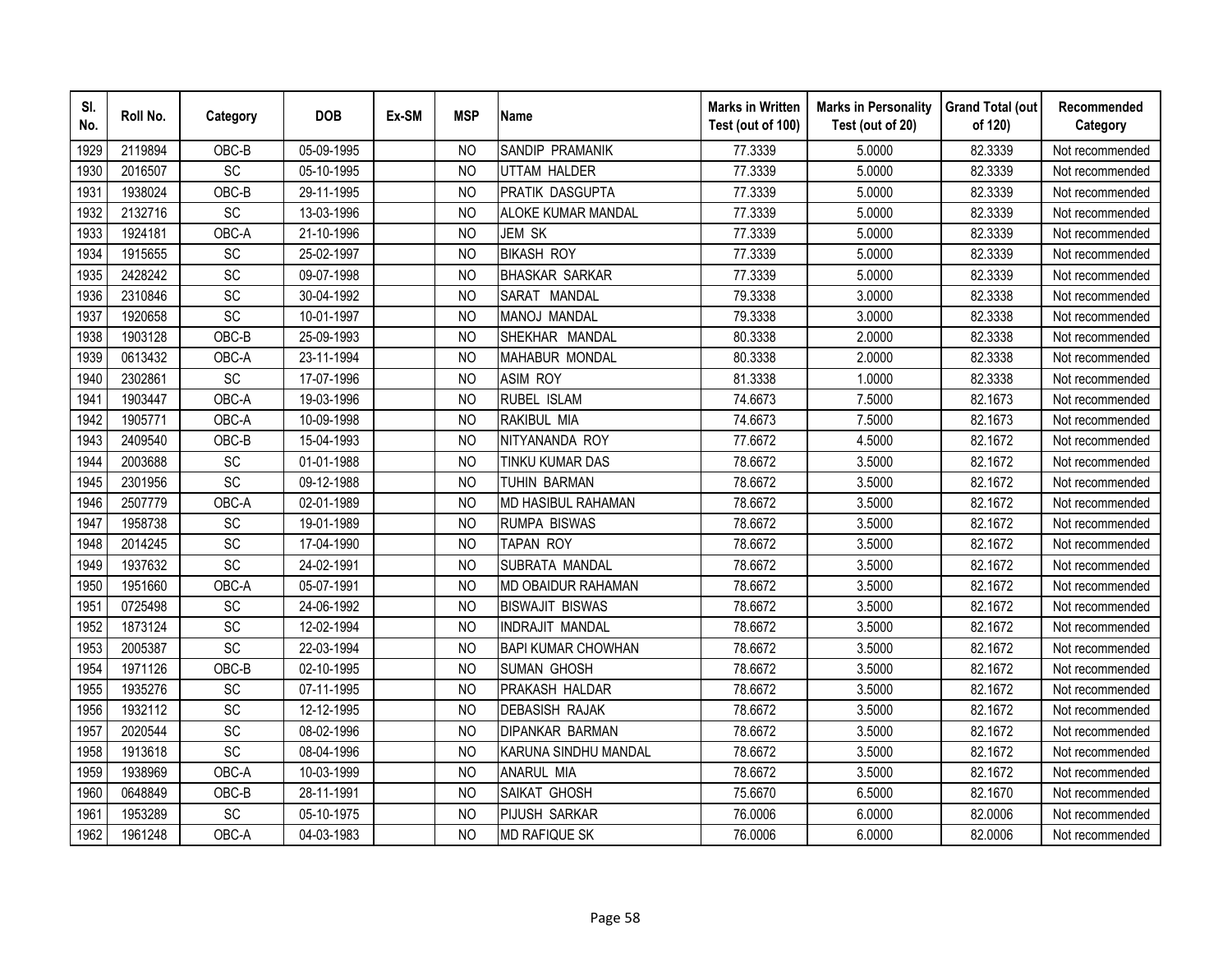| SI.<br>No. | Roll No. | Category        | <b>DOB</b> | Ex-SM | <b>MSP</b>     | <b>Name</b>             | <b>Marks in Written</b><br>Test (out of 100) | <b>Marks in Personality</b><br>Test (out of 20) | <b>Grand Total (out</b><br>of 120) | Recommended<br>Category |
|------------|----------|-----------------|------------|-------|----------------|-------------------------|----------------------------------------------|-------------------------------------------------|------------------------------------|-------------------------|
| 1963       | 2205426  | SC              | 31-08-1989 |       | N <sub>O</sub> | <b>GOURANGA ROY</b>     | 76.0006                                      | 6.0000                                          | 82.0006                            | Not recommended         |
| 1964       | 2000395  | SC              | 14-11-1991 |       | <b>NO</b>      | <b>SUDEB BARMAN</b>     | 76.0006                                      | 6.0000                                          | 82.0006                            | Not recommended         |
| 1965       | 0113656  | SC              | 25-03-1992 |       | N <sub>O</sub> | SANTOSH SARKAR          | 76.0006                                      | 6.0000                                          | 82.0006                            | Not recommended         |
| 1966       | 1936334  | OBC-A           | 01-04-1992 |       | N <sub>O</sub> | MD KHAJA MAINUDDIN      | 76.0006                                      | 6.0000                                          | 82.0006                            | Not recommended         |
| 1967       | 0117284  | SC              | 18-01-1993 |       | <b>NO</b>      | SHANKHA MAHALDAR        | 76.0006                                      | 6.0000                                          | 82.0006                            | Not recommended         |
| 1968       | 1907254  | SC              | 01-04-1994 |       | N <sub>O</sub> | PROSENJIT SARKAR        | 76.0006                                      | 6.0000                                          | 82.0006                            | Not recommended         |
| 1969       | 2021335  | SC              | 25-04-1994 |       | N <sub>O</sub> | TAPAN BISWAS            | 76.0006                                      | 6.0000                                          | 82.0006                            | Not recommended         |
| 1970       | 1817521  | SC              | 17-12-1994 |       | N <sub>O</sub> | <b>ARUP SARKAR</b>      | 76.0006                                      | 6.0000                                          | 82.0006                            | Not recommended         |
| 1971       | 0514425  | SC              | 17-05-1995 |       | N <sub>O</sub> | MANATOSH MANDAL         | 76.0006                                      | 6.0000                                          | 82.0006                            | Not recommended         |
| 1972       | 0757452  | OBC-B           | 22-06-1995 |       | <b>NO</b>      | <b>KRISHNA GHOSH</b>    | 76.0006                                      | 6.0000                                          | 82.0006                            | Not recommended         |
| 1973       | 2111207  | OBC-A           | 28-11-1995 |       | <b>NO</b>      | RUHUL AMIN              | 76.0006                                      | 6.0000                                          | 82.0006                            | Not recommended         |
| 1974       | 1970873  | OBC-B           | 10-04-1998 |       | <b>NO</b>      | <b>IMRAN SARKAR</b>     | 76.0006                                      | 6.0000                                          | 82.0006                            | Not recommended         |
| 1975       | 0111485  | OBC-A           | 13-07-1994 |       | <b>NO</b>      | <b>MD ASFAKUL ISLAM</b> | 75.0005                                      | 7.0000                                          | 82.0005                            | Not recommended         |
| 1976       | 1967390  | SC              | 27-02-1999 |       | <b>NO</b>      | CHIRANJIT MANDAL        | 78.0005                                      | 4.0000                                          | 82.0005                            | Not recommended         |
| 1977       | 2214984  | SC              | 06-03-1991 |       | N <sub>O</sub> | <b>MITHUN BARMAN</b>    | 79.0005                                      | 3.0000                                          | 82.0005                            | Not recommended         |
| 1978       | 2022013  | SC              | 14-07-1986 |       | <b>NO</b>      | <b>KHOKON SARKAR</b>    | 80.0005                                      | 2.0000                                          | 82.0005                            | Not recommended         |
| 1979       | 2103631  | OBC-A           | 02-07-1992 |       | <b>NO</b>      | <b>ABDUL HASIM</b>      | 80.0005                                      | 2.0000                                          | 82.0005                            | Not recommended         |
| 1980       | 2315184  | <b>ST</b>       | 11-11-1992 |       | N <sub>O</sub> | <b>BIPLAB ORAON</b>     | 80.0005                                      | 2.0000                                          | 82.0005                            | <b>ST</b>               |
| 1981       | 2211978  | $\overline{SC}$ | 31-01-1993 |       | <b>NO</b>      | ANUP KUMAR ROY          | 80.0005                                      | 2.0000                                          | 82.0005                            | Not recommended         |
| 1982       | 2409432  | SC              | 02-02-1993 |       | N <sub>O</sub> | <b>SUSHANTA BARMAN</b>  | 80.0005                                      | 2.0000                                          | 82.0005                            | Not recommended         |
| 1983       | 2130459  | $\overline{SC}$ | 15-01-1994 |       | <b>NO</b>      | PROSENJIT ROY           | 80.0005                                      | 2.0000                                          | 82.0005                            | Not recommended         |
| 1984       | 2130982  | SC              | 29-09-1994 |       | N <sub>O</sub> | MAMUL DEBSARMA          | 80.0005                                      | 2.0000                                          | 82.0005                            | Not recommended         |
| 1985       | 2118292  | SC              | 29-02-1996 |       | <b>NO</b>      | <b>GOBINDA BARMAN</b>   | 80.0005                                      | 2.0000                                          | 82.0005                            | Not recommended         |
| 1986       | 2515103  | <b>ST</b>       | 24-02-1993 |       | <b>NO</b>      | PARISKAR LAMA           | 67.0004                                      | 15.0000                                         | 82.0004                            | <b>ST</b>               |
| 1987       | 1105431  | <b>ST</b>       | 10-08-1991 |       | N <sub>O</sub> | RAJESH MAJHI            | 63.3340                                      | 18.5000                                         | 81.8340                            | <b>ST</b>               |
| 1988       | 1812859  | OBC-B           | 24-02-1991 |       | N <sub>O</sub> | DEBASISH PAL            | 75.3339                                      | 6.5000                                          | 81.8339                            | Not recommended         |
| 1989       | 0647942  | SC              | 06-02-1990 |       | N <sub>O</sub> | SUBRATA MAJUMDER        | 76.3339                                      | 5.5000                                          | 81.8339                            | Not recommended         |
| 1990       | 1938238  | SC              | 15-03-1991 |       | N <sub>O</sub> | <b>BIJAY MANDAL</b>     | 76.3339                                      | 5.5000                                          | 81.8339                            | Not recommended         |
| 1991       | 0213474  | SC              | 08-03-1988 |       | <b>NO</b>      | ANJANA SHIKARY          | 77.3339                                      | 4.5000                                          | 81.8339                            | Not recommended         |
| 1992       | 1928348  | SC              | 02-04-1989 |       | <b>NO</b>      | CHAMPA BISWAS           | 77.3339                                      | 4.5000                                          | 81.8339                            | Not recommended         |
| 1993       | 1005609  | SC              | 02-05-1990 |       | <b>NO</b>      | <b>ANUPAM BISWAS</b>    | 77.3339                                      | 4.5000                                          | 81.8339                            | Not recommended         |
| 1994       | 0922889  | OBC-B           | 12-12-1990 |       | N <sub>O</sub> | <b>PROSENJIT GHOSH</b>  | 77.3339                                      | 4.5000                                          | 81.8339                            | Not recommended         |
| 1995       | 1230991  | OBC-B           | 05-03-1991 |       | <b>NO</b>      | <b>RAMESH GORAIN</b>    | 77.3339                                      | 4.5000                                          | 81.8339                            | Not recommended         |
| 1996       | 2115931  | OBC-A           | 20-04-1991 |       | <b>NO</b>      | <b>ADARI KHATUN</b>     | 77.3339                                      | 4.5000                                          | 81.8339                            | Not recommended         |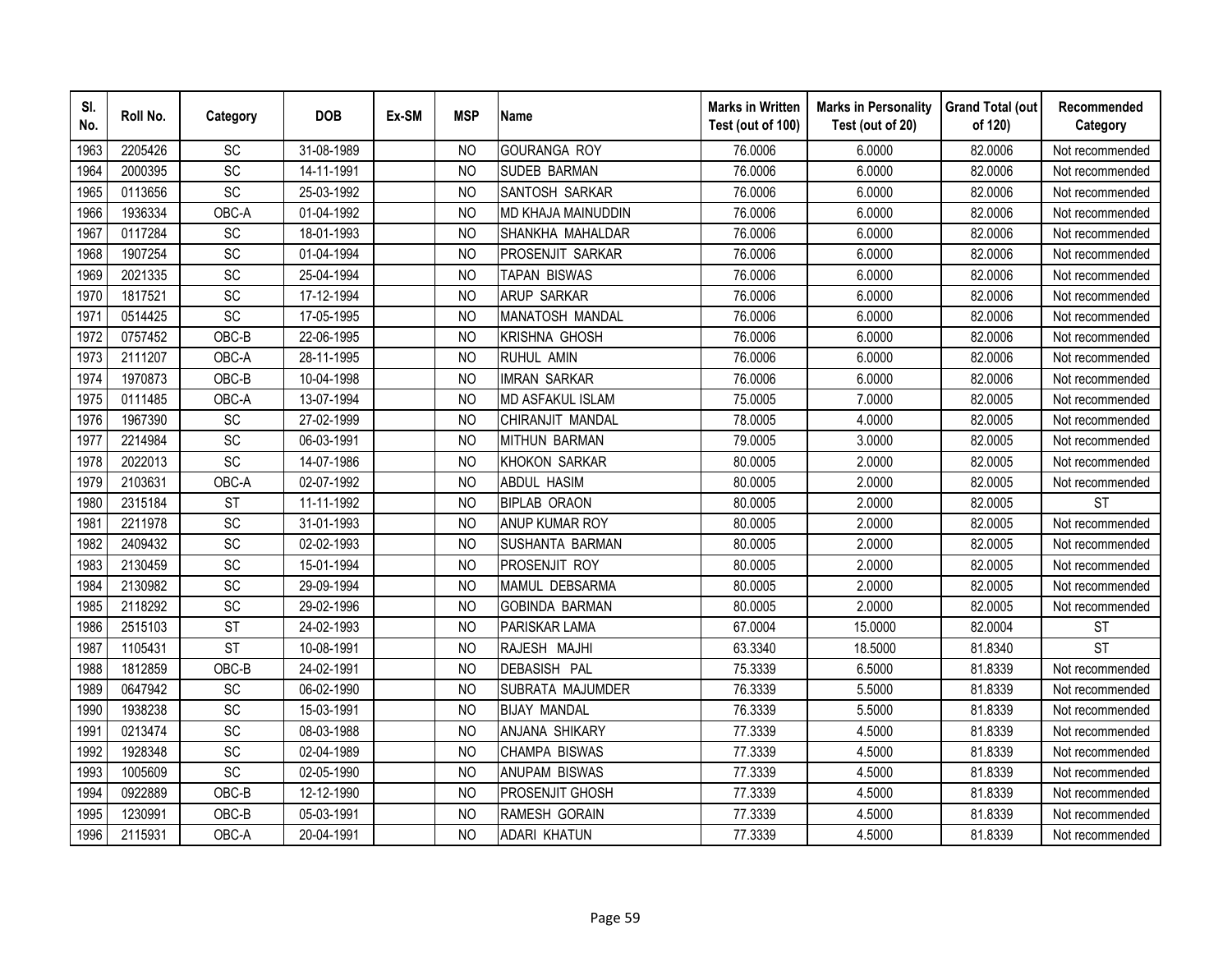| SI.<br>No. | Roll No. | Category       | <b>DOB</b> | Ex-SM | <b>MSP</b>     | <b>Name</b>              | <b>Marks in Written</b><br>Test (out of 100) | <b>Marks in Personality</b><br>Test (out of 20) | <b>Grand Total (out</b><br>of 120) | Recommended<br>Category |
|------------|----------|----------------|------------|-------|----------------|--------------------------|----------------------------------------------|-------------------------------------------------|------------------------------------|-------------------------|
| 1997       | 2533526  | <b>SC</b>      | 08-05-1991 |       | N <sub>O</sub> | <b>SATARUPA ROY</b>      | 77.3339                                      | 4.5000                                          | 81.8339                            | Not recommended         |
| 1998       | 2218394  | SC             | 02-04-1992 |       | N <sub>O</sub> | <b>PRASANJIT BISWAS</b>  | 77.3339                                      | 4.5000                                          | 81.8339                            | Not recommended         |
| 1999       | 1963514  | <b>SC</b>      | 02-05-1992 |       | <b>NO</b>      | PANKAJ MANDAL            | 77.3339                                      | 4.5000                                          | 81.8339                            | Not recommended         |
| 2000       | 2120321  | SC             | 27-12-1992 |       | <b>NO</b>      | JOYANTA BARMAN           | 77.3339                                      | 4.5000                                          | 81.8339                            | Not recommended         |
| 2001       | 2124712  | <b>SC</b>      | 21-04-1993 |       | N <sub>O</sub> | SUSHANTA DAS             | 77.3339                                      | 4.5000                                          | 81.8339                            | Not recommended         |
| 2002       | 1011137  | SC             | 02-08-1993 |       | N <sub>O</sub> | TRINATH ADHIKARY         | 77.3339                                      | 4.5000                                          | 81.8339                            | Not recommended         |
| 2003       | 1966909  | SC             | 02-01-1994 |       | N <sub>O</sub> | SOURAV SARKAR            | 77.3339                                      | 4.5000                                          | 81.8339                            | Not recommended         |
| 2004       | 0714582  | SC             | 14-08-1994 |       | <b>NO</b>      | PROSENJIT BISWAS         | 77.3339                                      | 4.5000                                          | 81.8339                            | Not recommended         |
| 2005       | 1971382  | <b>SC</b>      | 05-10-1994 |       | N <sub>O</sub> | SHAMBHU MANDAL           | 77.3339                                      | 4.5000                                          | 81.8339                            | Not recommended         |
| 2006       | 1931097  | SC             | 04-05-1995 |       | N <sub>O</sub> | SABUJ DUTTA              | 77.3339                                      | 4.5000                                          | 81.8339                            | Not recommended         |
| 2007       | 1964617  | OBC-B          | 06-02-1997 |       | <b>NO</b>      | SHYAMAL BASAK            | 77.3339                                      | 4.5000                                          | 81.8339                            | Not recommended         |
| 2008       | 1902592  | SC             | 05-11-1999 |       | <b>NO</b>      | MONOJIT MANDAL           | 77.3339                                      | 4.5000                                          | 81.8339                            | Not recommended         |
| 2009       | 0102382  | <b>ST</b>      | 02-05-1991 |       | <b>NO</b>      | <b>RAMEN TUDU</b>        | 68.3338                                      | 13.5000                                         | 81.8338                            | <b>ST</b>               |
| 2010       | 1710772  | <b>GENERAL</b> | 12-08-1994 |       | <b>YES</b>     | <b>RANGAN SINHA</b>      | 63.3336                                      | 18.5000                                         | 81.8336                            | <b>MSP</b>              |
| 2011       | 1028730  | OBC-A          | 15-04-1989 |       | <b>NO</b>      | <b>HABIB MONDAL</b>      | 74.6673                                      | 7.0000                                          | 81.6673                            | Not recommended         |
| 2012       | 2007132  | OBC-A          | 16-04-1990 |       | <b>NO</b>      | <b>SERINA AKTAR</b>      | 74.6673                                      | 7.0000                                          | 81.6673                            | Not recommended         |
| 2013       | 1913483  | OBC-A          | 09-04-1992 |       | <b>NO</b>      | <b>BABLU SK</b>          | 74.6673                                      | 7.0000                                          | 81.6673                            | Not recommended         |
| 2014       | 1863245  | OBC-A          | 07-04-1993 |       | <b>NO</b>      | SARIFUL ISLAM            | 74.6673                                      | 7.0000                                          | 81.6673                            | Not recommended         |
| 2015       | 2001618  | OBC-A          | 18-07-1998 |       | <b>NO</b>      | <b>MOBARAK MIA</b>       | 74.6673                                      | 7.0000                                          | 81.6673                            | Not recommended         |
| 2016       | 2002217  | SC             | 18-01-1994 |       | <b>NO</b>      | <b>DIPANKAR SARKAR</b>   | 76.6672                                      | 5.0000                                          | 81.6672                            | Not recommended         |
| 2017       | 0131947  | OBC-B          | 09-10-1982 |       | N <sub>O</sub> | SANDIP BASAK             | 77.6672                                      | 4.0000                                          | 81.6672                            | Not recommended         |
| 2018       | 2021859  | <b>ST</b>      | 16-04-1992 |       | N <sub>O</sub> | <b>ANJALI ORAW</b>       | 77.6672                                      | 4.0000                                          | 81.6672                            | <b>ST</b>               |
| 2019       | 1926570  | OBC-B          | 30-07-1984 |       | N <sub>O</sub> | <b>SRIMANTA SAHA</b>     | 78.6672                                      | 3.0000                                          | 81.6672                            | Not recommended         |
| 2020       | 1920248  | SC             | 09-01-1985 |       | N <sub>O</sub> | SUDHANSU MANDAL          | 78.6672                                      | 3.0000                                          | 81.6672                            | Not recommended         |
| 2021       | 0546980  | OBC-A          | 23-02-1987 |       | <b>NO</b>      | ANOWER HOSSAIN MONDAL    | 78.6672                                      | 3.0000                                          | 81.6672                            | Not recommended         |
| 2022       | 2213176  | SC             | 24-12-1990 |       | N <sub>O</sub> | RAKESH MANDAL            | 78.6672                                      | 3.0000                                          | 81.6672                            | Not recommended         |
| 2023       | 0718048  | SC             | 22-11-1992 |       | N <sub>O</sub> | <b>SUBIR DAS</b>         | 78.6672                                      | 3.0000                                          | 81.6672                            | Not recommended         |
| 2024       | 1928842  | SC             | 16-07-1993 |       | N <sub>O</sub> | SUJAL BARAY              | 78.6672                                      | 3.0000                                          | 81.6672                            | Not recommended         |
| 2025       | 2217308  | OBC-B          | 15-01-1994 |       | <b>NO</b>      | PROSENJIT SUTRADHAR      | 78.6672                                      | 3.0000                                          | 81.6672                            | Not recommended         |
| 2026       | 1925142  | <b>SC</b>      | 16-01-1994 |       | N <sub>O</sub> | <b>SUMONTO RAJBANSHI</b> | 78.6672                                      | 3.0000                                          | 81.6672                            | Not recommended         |
| 2027       | 0223332  | OBC-A          | 20-03-1994 |       | N <sub>O</sub> | MD WAHEEDUL ISLAM        | 78.6672                                      | 3.0000                                          | 81.6672                            | Not recommended         |
| 2028       | 2110634  | SC             | 15-09-1994 |       | N <sub>O</sub> | <b>SAJEN SINGHA</b>      | 78.6672                                      | 3.0000                                          | 81.6672                            | Not recommended         |
| 2029       | 2105586  | SC             | 18-02-1995 |       | <b>NO</b>      | ARJUN KUMAR BARMAN       | 78.6672                                      | 3.0000                                          | 81.6672                            | Not recommended         |
| 2030       | 1915596  | SC             | 02-05-1995 |       | <b>NO</b>      | <b>SANATAN MANDAL</b>    | 78.6672                                      | 3.0000                                          | 81.6672                            | Not recommended         |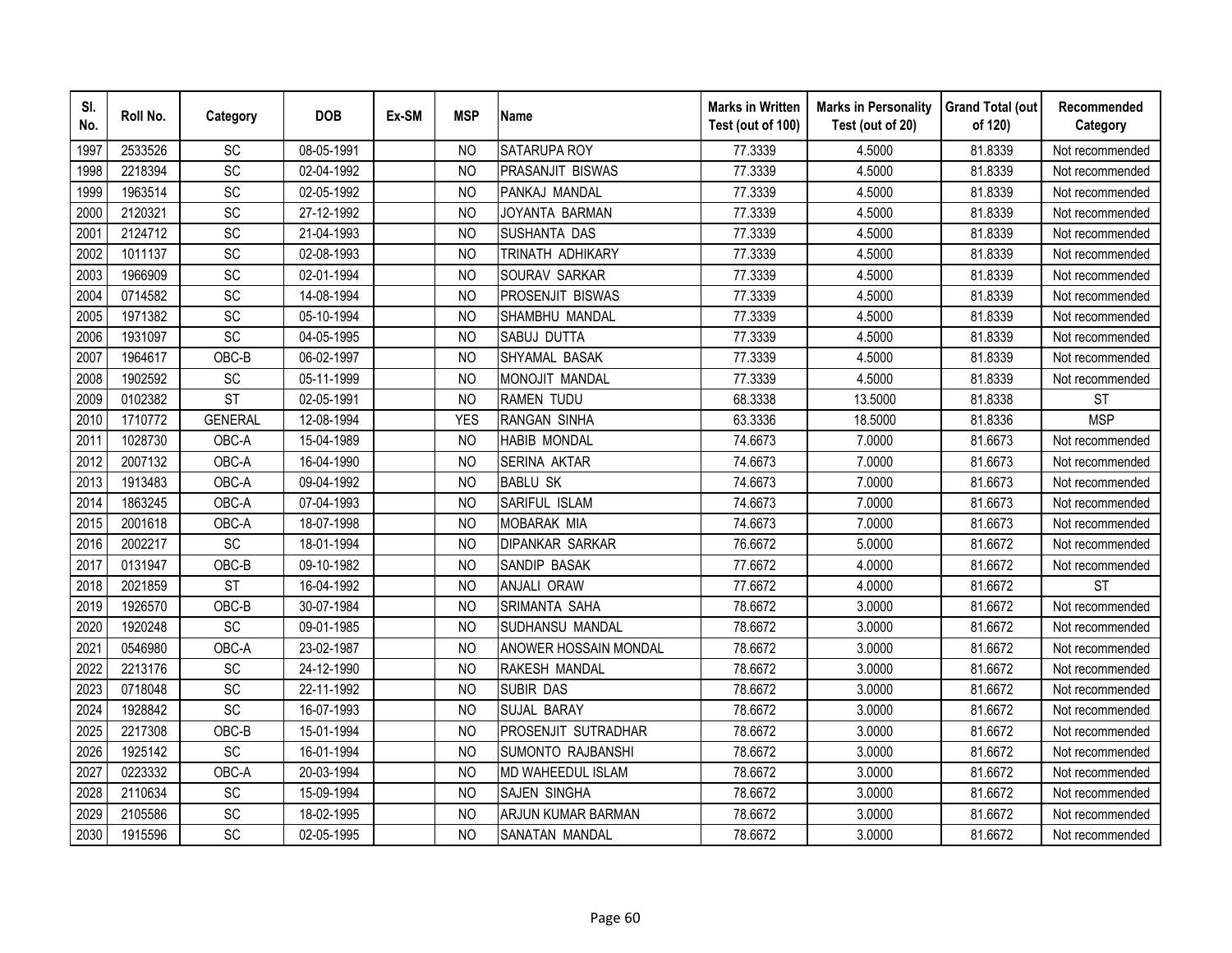| SI.<br>No. | Roll No. | Category        | <b>DOB</b> | Ex-SM | <b>MSP</b>     | <b>Name</b>                 | <b>Marks in Written</b><br>Test (out of 100) | <b>Marks in Personality</b><br>Test (out of 20) | <b>Grand Total (out</b><br>of 120) | Recommended<br>Category |
|------------|----------|-----------------|------------|-------|----------------|-----------------------------|----------------------------------------------|-------------------------------------------------|------------------------------------|-------------------------|
| 2031       | 1925114  | <b>SC</b>       | 12-01-1996 |       | <b>NO</b>      | ANIMESH SARKAR              | 78.6672                                      | 3.0000                                          | 81.6672                            | Not recommended         |
| 2032       | 1933558  | $\overline{SC}$ | 15-06-1996 |       | N <sub>O</sub> | <b>BAPPAJIT SARKAR</b>      | 78.6672                                      | 3.0000                                          | 81.6672                            | Not recommended         |
| 2033       | 2515616  | SC              | 12-08-1996 |       | <b>NO</b>      | <b>BIPLAB ADHIKARY</b>      | 78.6672                                      | 3.0000                                          | 81.6672                            | Not recommended         |
| 2034       | 2117680  | OBC-A           | 01-02-1997 |       | N <sub>O</sub> | SAHIM HOSSAIN               | 78.6672                                      | 3.0000                                          | 81.6672                            | Not recommended         |
| 2035       | 2001308  | SC              | 02-04-1997 |       | <b>NO</b>      | UTPAL BARMAN                | 78.6672                                      | 3.0000                                          | 81.6672                            | Not recommended         |
| 2036       | 1955826  | <b>SC</b>       | 16-08-1997 |       | N <sub>O</sub> | TANMOY SARKAR               | 78.6672                                      | 3.0000                                          | 81.6672                            | Not recommended         |
| 2037       | 1954449  | SC              | 28-02-1998 |       | <b>NO</b>      | <b>DIBASH MANDAL</b>        | 78.6672                                      | 3.0000                                          | 81.6672                            | Not recommended         |
| 2038       | 2112098  | OBC-A           | 23-07-1998 |       | <b>NO</b>      | <b>JAINUDDIN</b>            | 78.6672                                      | 3.0000                                          | 81.6672                            | Not recommended         |
| 2039       | 1914994  | SC              | 28-08-1999 |       | <sub>NO</sub>  | DIPANKAR BARMAN             | 78.6672                                      | 3.0000                                          | 81.6672                            | Not recommended         |
| 2040       | 1905790  | <b>ST</b>       | 02-10-1997 |       | N <sub>O</sub> | SOILEN KISKU                | 77.6671                                      | 4.0000                                          | 81.6671                            | <b>ST</b>               |
| 2041       | 1109175  | <b>ST</b>       | 04-03-1995 |       | <b>NO</b>      | ANANDA MARANDI              | 63.6669                                      | 18.0000                                         | 81.6669                            | $\overline{\text{ST}}$  |
| 2042       | 2115666  | OBC-A           | 15-10-1996 |       | <b>NO</b>      | SAHAJAHAN BADSHA            | 75.0006                                      | 6.5000                                          | 81.5006                            | Not recommended         |
| 2043       | 0231817  | SC              | 07-01-1988 |       | <b>NO</b>      | SOMENATH SARKAR             | 76.0006                                      | 5.5000                                          | 81.5006                            | Not recommended         |
| 2044       | 0519209  | SC              | 04-04-1988 |       | <b>NO</b>      | <b>RAJAT BISWAS</b>         | 76.0006                                      | 5.5000                                          | 81.5006                            | Not recommended         |
| 2045       | 0204696  | SC              | 11-03-1990 |       | <b>NO</b>      | <b>BHOLANATH BISWAS</b>     | 76.0006                                      | 5.5000                                          | 81.5006                            | Not recommended         |
| 2046       | 1957332  | OBC-A           | 02-03-1991 |       | <b>NO</b>      | <b>MAZLESUR RAHAMAN</b>     | 76.0006                                      | 5.5000                                          | 81.5006                            | Not recommended         |
| 2047       | 2528284  | SC              | 24-10-1991 |       | <b>NO</b>      | <b>DIPAYAN RAM</b>          | 76.0006                                      | 5.5000                                          | 81.5006                            | Not recommended         |
| 2048       | 2025399  | OBC-A           | 27-06-1992 |       | N <sub>O</sub> | <b>SULTANA REJINA</b>       | 76.0006                                      | 5.5000                                          | 81.5006                            | Not recommended         |
| 2049       | 1915570  | OBC-A           | 15-10-1992 |       | <b>NO</b>      | <b>MD FIROJ HOSSAIN</b>     | 76.0006                                      | 5.5000                                          | 81.5006                            | Not recommended         |
| 2050       | 1929291  | SC              | 02-01-1993 |       | <b>NO</b>      | <b>MIRA SARKAR</b>          | 76.0006                                      | 5.5000                                          | 81.5006                            | Not recommended         |
| 2051       | 1968553  | $\overline{SC}$ | 05-05-1994 |       | <b>NO</b>      | <b>RINTU BISWAS</b>         | 76.0006                                      | 5.5000                                          | 81.5006                            | Not recommended         |
| 2052       | 0778965  | SC              | 08-07-1994 |       | <b>NO</b>      | <b>BASUDEB KANJILAL</b>     | 76.0006                                      | 5.5000                                          | 81.5006                            | Not recommended         |
| 2053       | 1033990  | SC              | 15-02-1996 |       | N <sub>O</sub> | MRITYUNJAY MAJHI            | 76.0006                                      | 5.5000                                          | 81.5006                            | Not recommended         |
| 2054       | 1873164  | SC              | 29-06-1996 |       | <b>NO</b>      | SAIKAT SARKAR               | 76.0006                                      | 5.5000                                          | 81.5006                            | Not recommended         |
| 2055       | 2105117  | SC              | 01-12-1996 |       | <b>NO</b>      | PANKAJ KUMAR SINGHA         | 76.0006                                      | 5.5000                                          | 81.5006                            | Not recommended         |
| 2056       | 0762535  | <b>SC</b>       | 21-07-1997 |       | N <sub>O</sub> | SOUVIK MONDAL               | 76.0006                                      | 5.5000                                          | 81.5006                            | Not recommended         |
| 2057       | 1913684  | SC              | 30-11-1997 |       | N <sub>O</sub> | NARAYAN RAJBANSHI           | 76.0006                                      | 5.5000                                          | 81.5006                            | Not recommended         |
| 2058       | 2124513  | OBC-A           | 22-04-1988 |       | N <sub>O</sub> | <b>MANJUR ALAM</b>          | 77.0005                                      | 4.5000                                          | 81.5005                            | Not recommended         |
| 2059       | 2210176  | SC              | 02-08-1994 |       | <b>NO</b>      | SANTONU ROY                 | 78.0005                                      | 3.5000                                          | 81.5005                            | Not recommended         |
| 2060       | 1938850  | OBC-A           | 05-04-1986 |       | N <sub>O</sub> | <b>MD JUNAYED BISWAS</b>    | 78.0004                                      | 3.5000                                          | 81.5004                            | Not recommended         |
| 2061       | 1973284  | <b>ST</b>       | 02-10-1982 |       | N <sub>O</sub> | DEBASHIS LAKRA              | 73.3340                                      | 8.0000                                          | 81.3340                            | <b>ST</b>               |
| 2062       | 0130520  | SC              | 13-12-1988 |       | <b>NO</b>      | <b>BAMIL CHANDRA SARKAR</b> | 76.3339                                      | 5.0000                                          | 81.3339                            | Not recommended         |
| 2063       | 2020562  | SC              | 05-04-1978 |       | <b>NO</b>      | <b>BINOY SARKAR</b>         | 77.3339                                      | 4.0000                                          | 81.3339                            | Not recommended         |
| 2064       | 1009933  | SC              | 15-02-1981 |       | <b>NO</b>      | <b>HARASIT MONDAL</b>       | 77.3339                                      | 4.0000                                          | 81.3339                            | Not recommended         |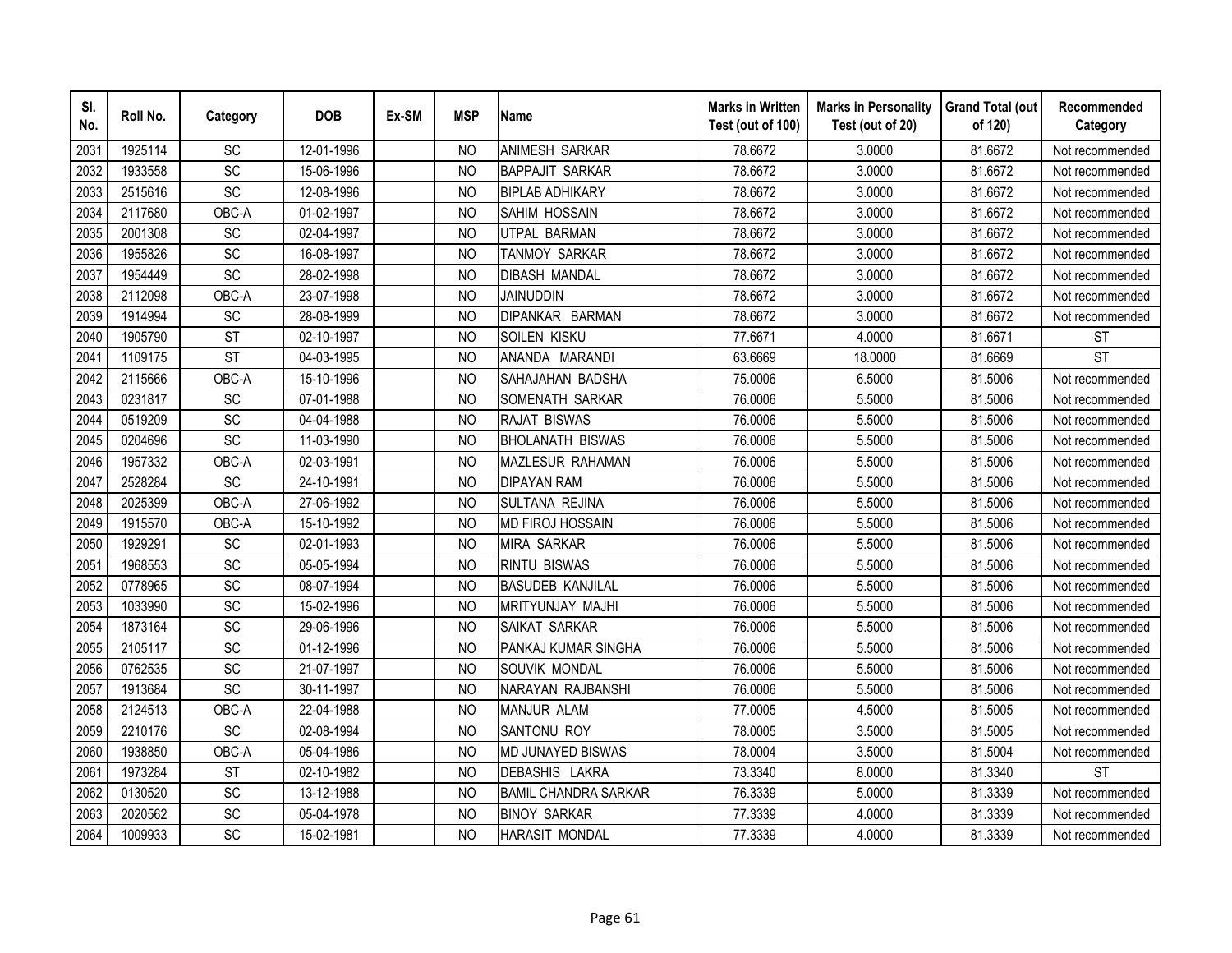| SI.<br>No. | Roll No. | Category        | <b>DOB</b> | Ex-SM | <b>MSP</b>     | <b>Name</b>            | <b>Marks in Written</b><br>Test (out of 100) | <b>Marks in Personality</b><br>Test (out of 20) | <b>Grand Total (out</b><br>of 120) | Recommended<br>Category |
|------------|----------|-----------------|------------|-------|----------------|------------------------|----------------------------------------------|-------------------------------------------------|------------------------------------|-------------------------|
| 2065       | 0518244  | <b>SC</b>       | 16-01-1984 |       | <b>NO</b>      | <b>TAPAN BISWAS</b>    | 77.3339                                      | 4.0000                                          | 81.3339                            | Not recommended         |
| 2066       | 2029441  | $\overline{SC}$ | 02-04-1984 |       | <b>YES</b>     | <b>RANJIT SARKAR</b>   | 77.3339                                      | 4.0000                                          | 81.3339                            | <b>MSP</b>              |
| 2067       | 2002867  | SC              | 19-04-1986 |       | <b>NO</b>      | <b>BIPLAB BARMAN</b>   | 77.3339                                      | 4.0000                                          | 81.3339                            | Not recommended         |
| 2068       | 2225432  | <b>SC</b>       | 05-01-1988 |       | N <sub>O</sub> | PARITUSH BHAKAT        | 77.3339                                      | 4.0000                                          | 81.3339                            | Not recommended         |
| 2069       | 1205812  | SC              | 09-05-1988 |       | NO             | <b>BIDYUT BISWAS</b>   | 77.3339                                      | 4.0000                                          | 81.3339                            | Not recommended         |
| 2070       | 2016786  | SC              | 03-03-1989 |       | N <sub>O</sub> | JAYATI BARMAN ROY      | 77.3339                                      | 4.0000                                          | 81.3339                            | Not recommended         |
| 2071       | 2119753  | OBC-A           | 02-05-1989 |       | <sub>NO</sub>  | <b>FARIDUL ISLAM</b>   | 77.3339                                      | 4.0000                                          | 81.3339                            | Not recommended         |
| 2072       | 2007570  | OBC-A           | 13-02-1990 |       | N <sub>O</sub> | HAFIJUR RAHAMAN MIAH   | 77.3339                                      | 4.0000                                          | 81.3339                            | Not recommended         |
| 2073       | 1854189  | OBC-B           | 10-09-1990 |       | <b>NO</b>      | JITENDRA NATH MAHATO   | 77.3339                                      | 4.0000                                          | 81.3339                            | Not recommended         |
| 2074       | 1715954  | SC              | 02-01-1991 |       | <b>NO</b>      | <b>LITAN SARKAR</b>    | 77.3339                                      | 4.0000                                          | 81.3339                            | Not recommended         |
| 2075       | 2003014  | <b>SC</b>       | 07-01-1991 |       | <b>NO</b>      | <b>MANTOSH ROY</b>     | 77.3339                                      | 4.0000                                          | 81.3339                            | Not recommended         |
| 2076       | 2001098  | <b>ST</b>       | 15-06-1992 |       | <b>NO</b>      | <b>BABLU HANSDA</b>    | 77.3339                                      | 4.0000                                          | 81.3339                            | <b>ST</b>               |
| 2077       | 2126427  | OBC-A           | 05-09-1992 |       | <b>NO</b>      | ALAMGIR BADSHA         | 77.3339                                      | 4.0000                                          | 81.3339                            | Not recommended         |
| 2078       | 1907581  | <b>SC</b>       | 18-05-1993 |       | <b>NO</b>      | <b>BIKRAM ROY</b>      | 77.3339                                      | 4.0000                                          | 81.3339                            | Not recommended         |
| 2079       | 1906188  | SC              | 02-08-1993 |       | N <sub>O</sub> | <b>DIPALI KIRTANIA</b> | 77.3339                                      | 4.0000                                          | 81.3339                            | Not recommended         |
| 2080       | 2003229  | <b>ST</b>       | 09-09-1993 |       | <b>NO</b>      | TAPAN SOREN            | 77.3339                                      | 4.0000                                          | 81.3339                            | <b>ST</b>               |
| 2081       | 1823521  | SC              | 16-01-1994 |       | <b>NO</b>      | PRAKASH ROY            | 77.3339                                      | 4.0000                                          | 81.3339                            | Not recommended         |
| 2082       | 2112315  | OBC-A           | 30-01-1994 |       | N <sub>O</sub> | KABILUDDIN AHAMMED     | 77.3339                                      | 4.0000                                          | 81.3339                            | Not recommended         |
| 2083       | 2442062  | SC              | 08-03-1994 |       | <b>NO</b>      | <b>DEEPAYAN SAHA</b>   | 77.3339                                      | 4.0000                                          | 81.3339                            | Not recommended         |
| 2084       | 2405906  | SC              | 04-05-1994 |       | N <sub>O</sub> | <b>MAMATA BARMAN</b>   | 77.3339                                      | 4.0000                                          | 81.3339                            | Not recommended         |
| 2085       | 2112553  | $\overline{SC}$ | 25-08-1994 |       | <b>NO</b>      | PRASANTA DEBSARMA      | 77.3339                                      | 4.0000                                          | 81.3339                            | Not recommended         |
| 2086       | 0107845  | SC              | 10-01-1995 |       | N <sub>O</sub> | SHUVA ROY              | 77.3339                                      | 4.0000                                          | 81.3339                            | Not recommended         |
| 2087       | 1920032  | SC              | 03-03-1995 |       | <b>NO</b>      | PULAK MANDAL           | 77.3339                                      | 4.0000                                          | 81.3339                            | Not recommended         |
| 2088       | 1970449  | SC              | 08-11-1995 |       | <b>NO</b>      | <b>ASHOK MANDAL</b>    | 77.3339                                      | 4.0000                                          | 81.3339                            | Not recommended         |
| 2089       | 2501587  | OBC-A           | 01-03-1996 |       | N <sub>O</sub> | <b>NAJIMUL HOSSAIN</b> | 77.3339                                      | 4.0000                                          | 81.3339                            | Not recommended         |
| 2090       | 1910953  | SC              | 07-08-1996 |       | N <sub>O</sub> | <b>BIKRAM HALDER</b>   | 77.3339                                      | 4.0000                                          | 81.3339                            | Not recommended         |
| 2091       | 1973505  | OBC-A           | 07-02-1997 |       | N <sub>O</sub> | ALAMGIR ALAM           | 77.3339                                      | 4.0000                                          | 81.3339                            | Not recommended         |
| 2092       | 0405956  | OBC-A           | 29-10-1997 |       | N <sub>O</sub> | <b>FARUK AJAM</b>      | 77.3339                                      | 4.0000                                          | 81.3339                            | Not recommended         |
| 2093       | 1958358  | SC              | 05-02-1998 |       | <b>NO</b>      | CHINMAY MANDAL         | 77.3339                                      | 4.0000                                          | 81.3339                            | Not recommended         |
| 2094       | 1947408  | SC              | 01-04-1998 |       | N <sub>O</sub> | <b>BIMAL MANDAL</b>    | 77.3339                                      | 4.0000                                          | 81.3339                            | Not recommended         |
| 2095       | 2526072  | SC              | 25-07-1998 |       | <b>NO</b>      | PARITOSH MANDAL        | 77.3339                                      | 4.0000                                          | 81.3339                            | Not recommended         |
| 2096       | 2023231  | <b>SC</b>       | 03-05-1999 |       | N <sub>O</sub> | RAJIB BARMAN           | 77.3339                                      | 4.0000                                          | 81.3339                            | Not recommended         |
| 2097       | 2111577  | SC              | 28-05-1993 |       | <b>NO</b>      | <b>BAPAN DAS</b>       | 77.3336                                      | 4.0000                                          | 81.3336                            | Not recommended         |
| 2098       | 1950166  | OBC-A           | 03-04-1992 |       | <b>NO</b>      | <b>FAIJUL HOQUE</b>    | 74.6673                                      | 6.5000                                          | 81.1673                            | Not recommended         |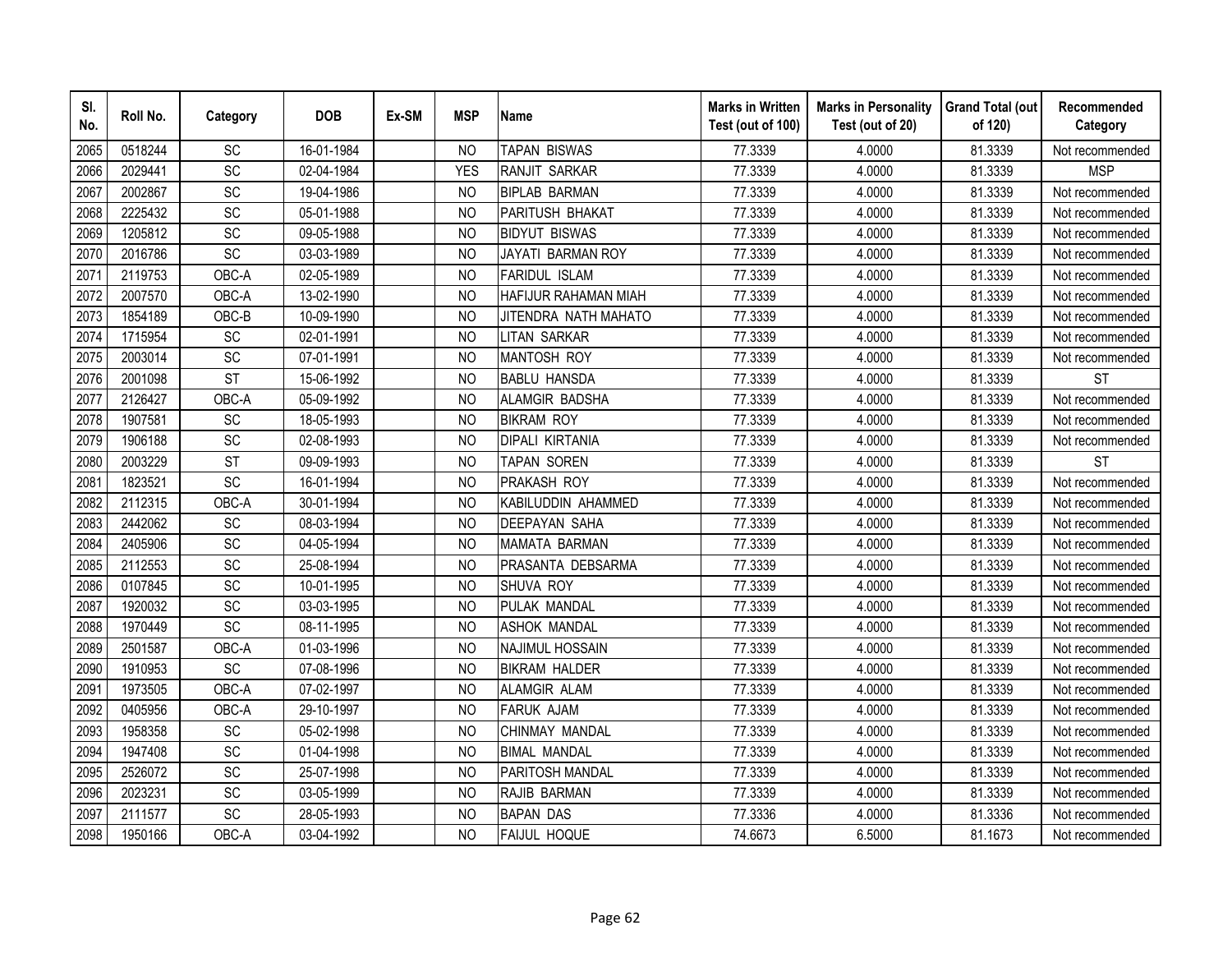| SI.<br>No. | Roll No. | Category        | <b>DOB</b> | Ex-SM | <b>MSP</b>     | <b>Name</b>            | <b>Marks in Written</b><br>Test (out of 100) | <b>Marks in Personality</b><br>Test (out of 20) | <b>Grand Total (out</b><br>of 120) | Recommended<br>Category |
|------------|----------|-----------------|------------|-------|----------------|------------------------|----------------------------------------------|-------------------------------------------------|------------------------------------|-------------------------|
| 2099       | 1214626  | OBC-A           | 04-01-1993 |       | N <sub>O</sub> | <b>HAPIJIUL MONDAL</b> | 74.6673                                      | 6.5000                                          | 81.1673                            | Not recommended         |
| 2100       | 0237804  | OBC-A           | 05-12-1994 |       | <b>NO</b>      | <b>FORID ALAM</b>      | 76.6672                                      | 4.5000                                          | 81.1672                            | Not recommended         |
| 2101       | 2512334  | SC              | 15-03-1995 |       | N <sub>O</sub> | <b>MANIP MANDAL</b>    | 76.6672                                      | 4.5000                                          | 81.1672                            | Not recommended         |
| 2102       | 2004546  | SC              | 01-06-1989 |       | <b>NO</b>      | SUBRATA RAJBANGSHI     | 77.6672                                      | 3.5000                                          | 81.1672                            | Not recommended         |
| 2103       | 1966230  | SC              | 01-04-1991 |       | <b>NO</b>      | <b>RINTU MANDAL</b>    | 77.6672                                      | 3.5000                                          | 81.1672                            | Not recommended         |
| 2104       | 2015704  | SC              | 05-05-1990 |       | NO             | PABITRA BISWAS         | 78.6672                                      | 2.5000                                          | 81.1672                            | Not recommended         |
| 2105       | 2127474  | <b>ST</b>       | 08-09-1991 |       | N <sub>O</sub> | SONAI TOPPO            | 78.6672                                      | 2.5000                                          | 81.1672                            | <b>ST</b>               |
| 2106       | 2216937  | SC              | 05-11-1991 |       | <b>NO</b>      | RUPCHARAN BARMAN       | 78.6672                                      | 2.5000                                          | 81.1672                            | Not recommended         |
| 2107       | 1910434  | SC              | 16-01-1993 |       | <b>NO</b>      | SATYAJIT MANDAL        | 78.6672                                      | 2.5000                                          | 81.1672                            | Not recommended         |
| 2108       | 2030022  | OBC-A           | 03-05-1993 |       | <b>NO</b>      | YAD ALI SARKAR         | 78.6672                                      | 2.5000                                          | 81.1672                            | Not recommended         |
| 2109       | 2311750  | SC              | 20-11-1993 |       | <b>NO</b>      | KOUSHIK HALDAR         | 78.6672                                      | 2.5000                                          | 81.1672                            | Not recommended         |
| 2110       | 1936244  | SC              | 12-04-1994 |       | <b>NO</b>      | SADHAN MANDAL          | 78.6672                                      | 2.5000                                          | 81.1672                            | Not recommended         |
| 2111       | 2021500  | SC              | 10-12-1994 |       | <b>NO</b>      | <b>BIDHAN MAJUMDER</b> | 78.6672                                      | 2.5000                                          | 81.1672                            | Not recommended         |
| 2112       | 2018360  | SC              | 15-04-1995 |       | <b>NO</b>      | <b>ARATI BARMAN</b>    | 78.6672                                      | 2.5000                                          | 81.1672                            | Not recommended         |
| 2113       | 0707542  | OBC-B           | 14-08-1995 |       | <b>NO</b>      | <b>SURAJ BISWAS</b>    | 78.6672                                      | 2.5000                                          | 81.1672                            | Not recommended         |
| 2114       | 1855142  | OBC-B           | 20-10-1995 |       | <b>NO</b>      | CHHOTAN SAHA           | 78.6672                                      | 2.5000                                          | 81.1672                            | Not recommended         |
| 2115       | 1971958  | SC              | 16-12-1995 |       | <b>NO</b>      | <b>BIMAN MANDAL</b>    | 78.6672                                      | 2.5000                                          | 81.1672                            | Not recommended         |
| 2116       | 2016592  | SC              | 03-03-1997 |       | <b>NO</b>      | <b>MITHUN ROY</b>      | 78.6672                                      | 2.5000                                          | 81.1672                            | Not recommended         |
| 2117       | 1955458  | SC              | 04-04-1997 |       | <b>NO</b>      | CHIRANJIT HIRA         | 78.6672                                      | 2.5000                                          | 81.1672                            | Not recommended         |
| 2118       | 1917640  | SC              | 04-06-1998 |       | <b>NO</b>      | <b>GOURANGA MANDAL</b> | 78.6672                                      | 2.5000                                          | 81.1672                            | Not recommended         |
| 2119       | 0313907  | SC              | 11-12-1994 |       | <b>YES</b>     | SOURAV MONDAL          | 62.6671                                      | 18.5000                                         | 81.1671                            | <b>MSP</b>              |
| 2120       | 1031682  | $\overline{SC}$ | 07-12-1989 |       | <b>NO</b>      | <b>PIJUSH BISWAS</b>   | 76.6671                                      | 4.5000                                          | 81.1671                            | Not recommended         |
| 2121       | 2512461  | <b>ST</b>       | 10-04-1991 |       | <b>NO</b>      | <b>RAJESH MANDAL</b>   | 73.6670                                      | 7.5000                                          | 81.1670                            | <b>ST</b>               |
| 2122       | 0132772  | <b>GENERAL</b>  | 06-03-1996 |       | <b>YES</b>     | RAJDEEP BHOWMIK        | 65.6669                                      | 15.5000                                         | 81.1669                            | <b>MSP</b>              |
| 2123       | 1862465  | SC              | 03-09-1977 |       | <b>NO</b>      | TANMAY DUTTA           | 76.0006                                      | 5.0000                                          | 81.0006                            | Not recommended         |
| 2124       | 0532045  | OBC-B           | 09-04-1986 |       | <b>NO</b>      | <b>SUJOY KUNDU</b>     | 76.0006                                      | 5.0000                                          | 81.0006                            | Not recommended         |
| 2125       | 1950462  | SC              | 27-06-1990 |       | NO             | <b>DASHRATH SARKAR</b> | 76.0006                                      | 5.0000                                          | 81.0006                            | Not recommended         |
| 2126       | 2113133  | OBC-A           | 05-03-1992 |       | N <sub>O</sub> | TABARAK HOSSAIN        | 76.0006                                      | 5.0000                                          | 81.0006                            | Not recommended         |
| 2127       | 0503200  | OBC-B           | 20-06-1992 |       | <b>NO</b>      | KRISHNO KARMAKAR       | 76.0006                                      | 5.0000                                          | 81.0006                            | Not recommended         |
| 2128       | 1948085  | SC              | 13-04-1993 |       | <b>NO</b>      | <b>HARAN SARKAR</b>    | 76.0006                                      | 5.0000                                          | 81.0006                            | Not recommended         |
| 2129       | 1216482  | SC              | 03-03-1995 |       | <b>NO</b>      | <b>TAPAS BAURI</b>     | 76.0006                                      | 5.0000                                          | 81.0006                            | Not recommended         |
| 2130       | 1916288  | OBC-A           | 04-04-1995 |       | N <sub>O</sub> | MD ANOWAR HOSSAIN      | 76.0006                                      | 5.0000                                          | 81.0006                            | Not recommended         |
| 2131       | 1933537  | SC              | 14-10-1995 |       | <b>NO</b>      | SUBHAM CHOWHAN         | 76.0006                                      | 5.0000                                          | 81.0006                            | Not recommended         |
| 2132       | 2108409  | SC              | 14-11-1995 |       | <b>NO</b>      | <b>BISWAJIT SARKAR</b> | 76.0006                                      | 5.0000                                          | 81.0006                            | Not recommended         |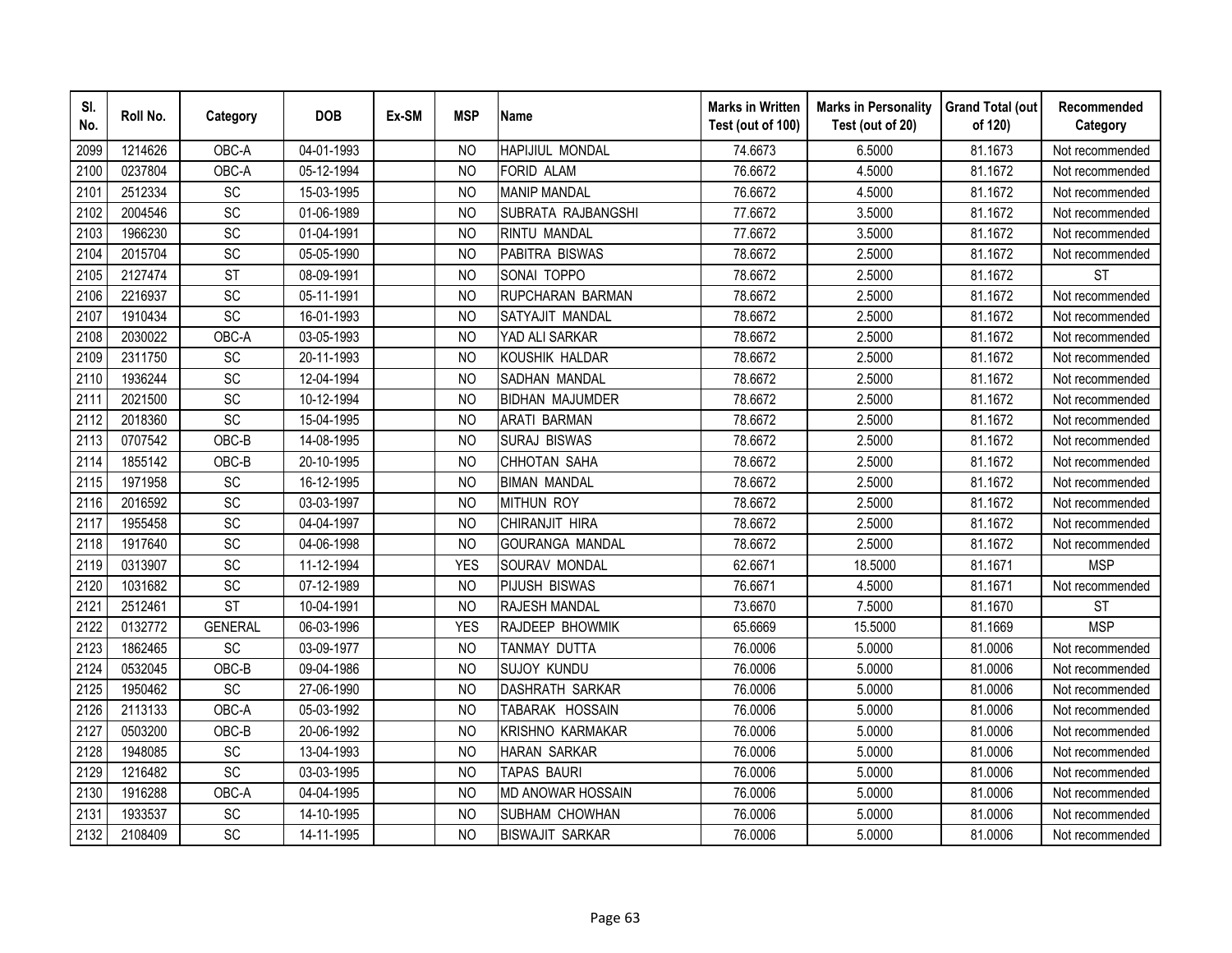| SI.<br>No. | Roll No. | Category               | <b>DOB</b> | Ex-SM | <b>MSP</b>     | <b>Name</b>                 | <b>Marks in Written</b><br>Test (out of 100) | <b>Marks in Personality</b><br>Test (out of 20) | <b>Grand Total (out</b><br>of 120) | Recommended<br>Category |
|------------|----------|------------------------|------------|-------|----------------|-----------------------------|----------------------------------------------|-------------------------------------------------|------------------------------------|-------------------------|
| 2133       | 1866901  | SC                     | 25-06-1996 |       | N <sub>O</sub> | <b>SUJAY BHAKTA</b>         | 76.0006                                      | 5.0000                                          | 81.0006                            | Not recommended         |
| 2134       | 1912736  | $\overline{SC}$        | 14-08-1996 |       | <b>NO</b>      | PABAN MANDAL                | 76.0006                                      | 5.0000                                          | 81.0006                            | Not recommended         |
| 2135       | 2106753  | OBC-A                  | 14-11-1996 |       | <b>NO</b>      | REAJUL SARKAR               | 76.0006                                      | 5.0000                                          | 81.0006                            | Not recommended         |
| 2136       | 2115398  | OBC-A                  | 10-02-1997 |       | <b>NO</b>      | SURAIYA KHATUN              | 76.0006                                      | 5.0000                                          | 81.0006                            | Not recommended         |
| 2137       | 1926690  | OBC-A                  | 03-03-1997 |       | N <sub>O</sub> | <b>BISWAJIT MANDAL</b>      | 76.0006                                      | 5.0000                                          | 81.0006                            | Not recommended         |
| 2138       | 0125550  | SC                     | 07-03-1997 |       | NO             | SUBRATA BISWAS              | 76.0006                                      | 5.0000                                          | 81.0006                            | Not recommended         |
| 2139       | 1906767  | OBC-B                  | 07-11-1997 |       | N <sub>O</sub> | RAJU GHOSH                  | 76.0006                                      | 5.0000                                          | 81.0006                            | Not recommended         |
| 2140       | 1054150  | SC                     | 08-10-1999 |       | <b>NO</b>      | <b>ABHIJIT ROY</b>          | 76.0006                                      | 5.0000                                          | 81.0006                            | Not recommended         |
| 2141       | 1841340  | OBC-B                  | 26-06-1987 |       | N <sub>O</sub> | PROSENJIT PAUL              | 78.0005                                      | 3.0000                                          | 81.0005                            | Not recommended         |
| 2142       | 1930333  | OBC-A                  | 18-05-1995 |       | <b>NO</b>      | SABANA AJMIN                | 80.0005                                      | 1.0000                                          | 81.0005                            | Not recommended         |
| 2143       | 0912720  | <b>ST</b>              | 19-04-1990 |       | <b>NO</b>      | TOTAN KUMAR MAHATO          | 67.3339                                      | 13.5000                                         | 80.8339                            | <b>ST</b>               |
| 2144       | 1940055  | OBC-A                  | 05-12-1987 |       | <b>NO</b>      | MD JAMIRUL HOQUE            | 76.3339                                      | 4.5000                                          | 80.8339                            | Not recommended         |
| 2145       | 2516324  | SC                     | 23-03-1990 |       | N <sub>O</sub> | <b>MINTU MANDAL</b>         | 76.3339                                      | 4.5000                                          | 80.8339                            | Not recommended         |
| 2146       | 1045272  | SC                     | 13-02-1983 |       | <b>NO</b>      | MADHU SUDAN MALLICK         | 77.3339                                      | 3.5000                                          | 80.8339                            | Not recommended         |
| 2147       | 1958568  | SC                     | 07-04-1989 |       | <b>NO</b>      | PAPON RAJBANSHI             | 77.3339                                      | 3.5000                                          | 80.8339                            | Not recommended         |
| 2148       | 1010192  | <b>SC</b>              | 10-05-1990 |       | <b>NO</b>      | KAMAL OJHA                  | 77.3339                                      | 3.5000                                          | 80.8339                            | Not recommended         |
| 2149       | 0766145  | SC                     | 21-09-1990 |       | <b>NO</b>      | <b>BISWAJIT BISWAS</b>      | 77.3339                                      | 3.5000                                          | 80.8339                            | Not recommended         |
| 2150       | 2115383  | SC                     | 22-06-1992 |       | <b>NO</b>      | KARTIKE DEBSARMA            | 77.3339                                      | 3.5000                                          | 80.8339                            | Not recommended         |
| 2151       | 2520901  | SC                     | 07-01-1993 |       | N <sub>O</sub> | SANJIB DEBSARMA             | 77.3339                                      | 3.5000                                          | 80.8339                            | Not recommended         |
| 2152       | 2125444  | <b>SC</b>              | 13-03-1993 |       | N <sub>O</sub> | <b>JAYANTA KUMAR SARKAR</b> | 77.3339                                      | 3.5000                                          | 80.8339                            | Not recommended         |
| 2153       | 0215945  | $\overline{\text{ST}}$ | 03-09-1993 |       | <b>NO</b>      | <b>SURAJIT URAW</b>         | 77.3339                                      | 3.5000                                          | 80.8339                            | <b>ST</b>               |
| 2154       | 1967184  | SC                     | 19-11-1993 |       | <b>NO</b>      | SAROJIT ROY                 | 77.3339                                      | 3.5000                                          | 80.8339                            | Not recommended         |
| 2155       | 2010664  | <b>SC</b>              | 10-12-1993 |       | <sub>NO</sub>  | <b>HAREKRISHNA SARKAR</b>   | 77.3339                                      | 3.5000                                          | 80.8339                            | Not recommended         |
| 2156       | 0527253  | SC                     | 27-02-1994 |       | N <sub>O</sub> | <b>BALARAM BISWAS</b>       | 77.3339                                      | 3.5000                                          | 80.8339                            | Not recommended         |
| 2157       | 1933824  | OBC-B                  | 17-03-1994 |       | N <sub>O</sub> | <b>RITAM ROY</b>            | 77.3339                                      | 3.5000                                          | 80.8339                            | Not recommended         |
| 2158       | 1970770  | SC                     | 24-03-1994 |       | <b>NO</b>      | <b>BAPAN RISHI</b>          | 77.3339                                      | 3.5000                                          | 80.8339                            | Not recommended         |
| 2159       | 1947038  | OBC-B                  | 26-04-1994 |       | N <sub>O</sub> | PROSANTA SHIL               | 77.3339                                      | 3.5000                                          | 80.8339                            | Not recommended         |
| 2160       | 1934291  | <b>SC</b>              | 05-05-1994 |       | N <sub>O</sub> | SHYAMAL MANDAL              | 77.3339                                      | 3.5000                                          | 80.8339                            | Not recommended         |
| 2161       | 1960925  | OBC-B                  | 27-05-1994 |       | <b>NO</b>      | SUBHANKAR SHIL              | 77.3339                                      | 3.5000                                          | 80.8339                            | Not recommended         |
| 2162       | 2129394  | SC                     | 09-06-1994 |       | <b>NO</b>      | <b>JIBAN SARKAR</b>         | 77.3339                                      | 3.5000                                          | 80.8339                            | Not recommended         |
| 2163       | 1953765  | <b>SC</b>              | 04-11-1994 |       | N <sub>O</sub> | PRASENJIT SINGHA            | 77.3339                                      | 3.5000                                          | 80.8339                            | Not recommended         |
| 2164       | 1963469  | SC                     | 15-12-1994 |       | <b>NO</b>      | KOUSHIK CHOWDHURI           | 77.3339                                      | 3.5000                                          | 80.8339                            | Not recommended         |
| 2165       | 2120070  | SC                     | 27-12-1994 |       | <b>NO</b>      | <b>GOBINDA SARKAR</b>       | 77.3339                                      | 3.5000                                          | 80.8339                            | Not recommended         |
| 2166       | 1027273  | SC                     | 22-02-1995 |       | <b>NO</b>      | <b>TUSAR MONDAL</b>         | 77.3339                                      | 3.5000                                          | 80.8339                            | Not recommended         |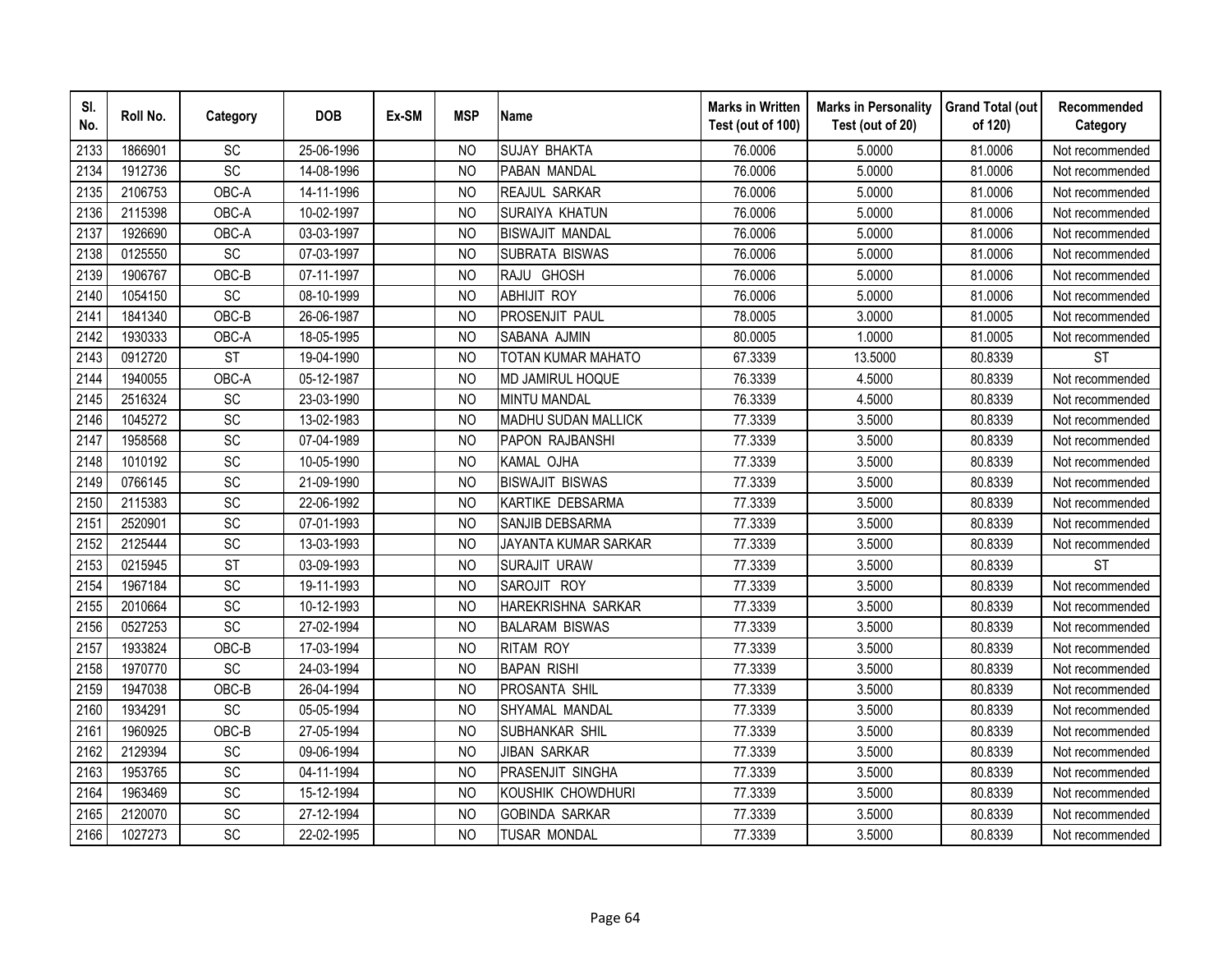| SI.<br>No. | Roll No. | Category        | <b>DOB</b> | Ex-SM | <b>MSP</b>     | <b>Name</b>            | <b>Marks in Written</b><br>Test (out of 100) | <b>Marks in Personality</b><br>Test (out of 20) | <b>Grand Total (out</b><br>of 120) | Recommended<br>Category |
|------------|----------|-----------------|------------|-------|----------------|------------------------|----------------------------------------------|-------------------------------------------------|------------------------------------|-------------------------|
| 2167       | 1807585  | SC              | 18-08-1995 |       | N <sub>O</sub> | <b>BIKRAM ROY</b>      | 77.3339                                      | 3.5000                                          | 80.8339                            | Not recommended         |
| 2168       | 2407318  | $\overline{SC}$ | 14-10-1995 |       | <b>NO</b>      | <b>SUMITRA BARMAN</b>  | 77.3339                                      | 3.5000                                          | 80.8339                            | Not recommended         |
| 2169       | 1635347  | OBC-B           | 12-01-1997 |       | <b>NO</b>      | PARTHA SARATHI GHOSH   | 77.3339                                      | 3.5000                                          | 80.8339                            | Not recommended         |
| 2170       | 1821989  | OBC-A           | 10-03-1997 |       | <b>NO</b>      | <b>ENAMUL SK</b>       | 77.3339                                      | 3.5000                                          | 80.8339                            | Not recommended         |
| 2171       | 1967373  | SC              | 10-03-1997 |       | N <sub>O</sub> | RAHIT MANDAL           | 77.3339                                      | 3.5000                                          | 80.8339                            | Not recommended         |
| 2172       | 1935920  | SC              | 10-04-1997 |       | <b>NO</b>      | CHIRANJIT CHOWDHURY    | 77.3339                                      | 3.5000                                          | 80.8339                            | Not recommended         |
| 2173       | 2305395  | SC              | 04-11-1997 |       | N <sub>O</sub> | <b>MALAY RAY</b>       | 77.3339                                      | 3.5000                                          | 80.8339                            | Not recommended         |
| 2174       | 1120342  | SC              | 05-07-1998 |       | <b>NO</b>      | <b>BIKRAM SARKAR</b>   | 77.3339                                      | 3.5000                                          | 80.8339                            | Not recommended         |
| 2175       | 2200814  | SC              | 18-11-1998 |       | N <sub>O</sub> | <b>DIPANKAR BISWAS</b> | 77.3339                                      | 3.5000                                          | 80.8339                            | Not recommended         |
| 2176       | 2124324  | OBC-A           | 21-01-1999 |       | <b>NO</b>      | <b>MD MURSALIN</b>     | 77.3339                                      | 3.5000                                          | 80.8339                            | Not recommended         |
| 2177       | 0740259  | SC              | 09-09-1995 |       | <b>NO</b>      | <b>MUKESH RAY</b>      | 77.3338                                      | 3.5000                                          | 80.8338                            | Not recommended         |
| 2178       | 1006285  | SC              | 28-09-1999 |       | <b>NO</b>      | SHUVA MAITRA           | 78.3338                                      | 2.5000                                          | 80.8338                            | Not recommended         |
| 2179       | 1917454  | OBC-B           | 28-04-1994 |       | <b>NO</b>      | PRASHANTA MANDAL       | 76.3336                                      | 4.5000                                          | 80.8336                            | Not recommended         |
| 2180       | 2018673  | <b>ST</b>       | 21-05-1991 |       | <b>NO</b>      | <b>SIMON MARDI</b>     | 66.6675                                      | 14.0000                                         | 80.6675                            | <b>ST</b>               |
| 2181       | 2112107  | OBC-A           | 24-05-1992 |       | <b>NO</b>      | <b>MOKLESH SEKH</b>    | 74.6673                                      | 6.0000                                          | 80.6673                            | Not recommended         |
| 2182       | 1920630  | OBC-A           | 08-05-1994 |       | <b>NO</b>      | <b>MD ALAUDDIN</b>     | 74.6673                                      | 6.0000                                          | 80.6673                            | Not recommended         |
| 2183       | 0317528  | OBC-A           | 17-06-1996 |       | <b>NO</b>      | <b>MD ASIF IQUEBAL</b> | 74.6673                                      | 6.0000                                          | 80.6673                            | Not recommended         |
| 2184       | 2005821  | OBC-A           | 03-04-1992 |       | <b>NO</b>      | JAHANGIR ALAM          | 75.6672                                      | 5.0000                                          | 80.6672                            | Not recommended         |
| 2185       | 0721102  | SC              | 13-01-1995 |       | N <sub>O</sub> | RAJU BISWAS            | 77.6672                                      | 3.0000                                          | 80.6672                            | Not recommended         |
| 2186       | 1926218  | SC              | 02-03-1998 |       | N <sub>O</sub> | <b>MITHUN MANDAL</b>   | 77.6672                                      | 3.0000                                          | 80.6672                            | Not recommended         |
| 2187       | 2118248  | SC              | 01-05-1975 |       | <b>NO</b>      | JANARDAN BARMAN        | 78.6672                                      | 2.0000                                          | 80.6672                            | Not recommended         |
| 2188       | 1928896  | OBC-A           | 30-04-1980 |       | <b>NO</b>      | MD JAVED AKTER         | 78.6672                                      | 2.0000                                          | 80.6672                            | Not recommended         |
| 2189       | 2021687  | <b>SC</b>       | 21-12-1985 |       | <sub>NO</sub>  | NARENDRA NATH ROY      | 78.6672                                      | 2.0000                                          | 80.6672                            | Not recommended         |
| 2190       | 1934460  | OBC-B           | 09-12-1988 |       | N <sub>O</sub> | JAYDIP KUMAR SWARNAKAR | 78.6672                                      | 2.0000                                          | 80.6672                            | Not recommended         |
| 2191       | 0319164  | <b>ST</b>       | 15-02-1990 |       | N <sub>O</sub> | <b>DULALI MAHATO</b>   | 78.6672                                      | 2.0000                                          | 80.6672                            | <b>ST</b>               |
| 2192       | 1004974  | SC              | 29-11-1990 |       | <b>NO</b>      | <b>AVIJIT ROY</b>      | 78.6672                                      | 2.0000                                          | 80.6672                            | Not recommended         |
| 2193       | 0660536  | <b>SC</b>       | 19-03-1991 |       | N <sub>O</sub> | TANAY KIRTANIA         | 78.6672                                      | 2.0000                                          | 80.6672                            | Not recommended         |
| 2194       | 2212582  | SC              | 19-03-1991 |       | N <sub>O</sub> | PRASENJIT RAJBANSHI    | 78.6672                                      | 2.0000                                          | 80.6672                            | Not recommended         |
| 2195       | 2102540  | SC              | 21-11-1992 |       | N <sub>O</sub> | <b>BISHU BARMAN</b>    | 78.6672                                      | 2.0000                                          | 80.6672                            | Not recommended         |
| 2196       | 2303479  | SC              | 09-05-1993 |       | N <sub>O</sub> | PRASENJIT RAY          | 78.6672                                      | 2.0000                                          | 80.6672                            | Not recommended         |
| 2197       | 2300450  | <b>SC</b>       | 15-03-1994 |       | N <sub>O</sub> | <b>SUJIT RAY</b>       | 78.6672                                      | 2.0000                                          | 80.6672                            | Not recommended         |
| 2198       | 2323656  | SC              | 01-03-1995 |       | <b>NO</b>      | <b>MRIDUL ROY</b>      | 78.6672                                      | 2.0000                                          | 80.6672                            | Not recommended         |
| 2199       | 2531560  | SC              | 03-05-1996 |       | <b>NO</b>      | <b>SHANKAR MANDAL</b>  | 78.6672                                      | 2.0000                                          | 80.6672                            | Not recommended         |
| 2200       | 2225272  | SC              | 01-06-1996 |       | <b>NO</b>      | AJOY ROY               | 78.6672                                      | 2.0000                                          | 80.6672                            | Not recommended         |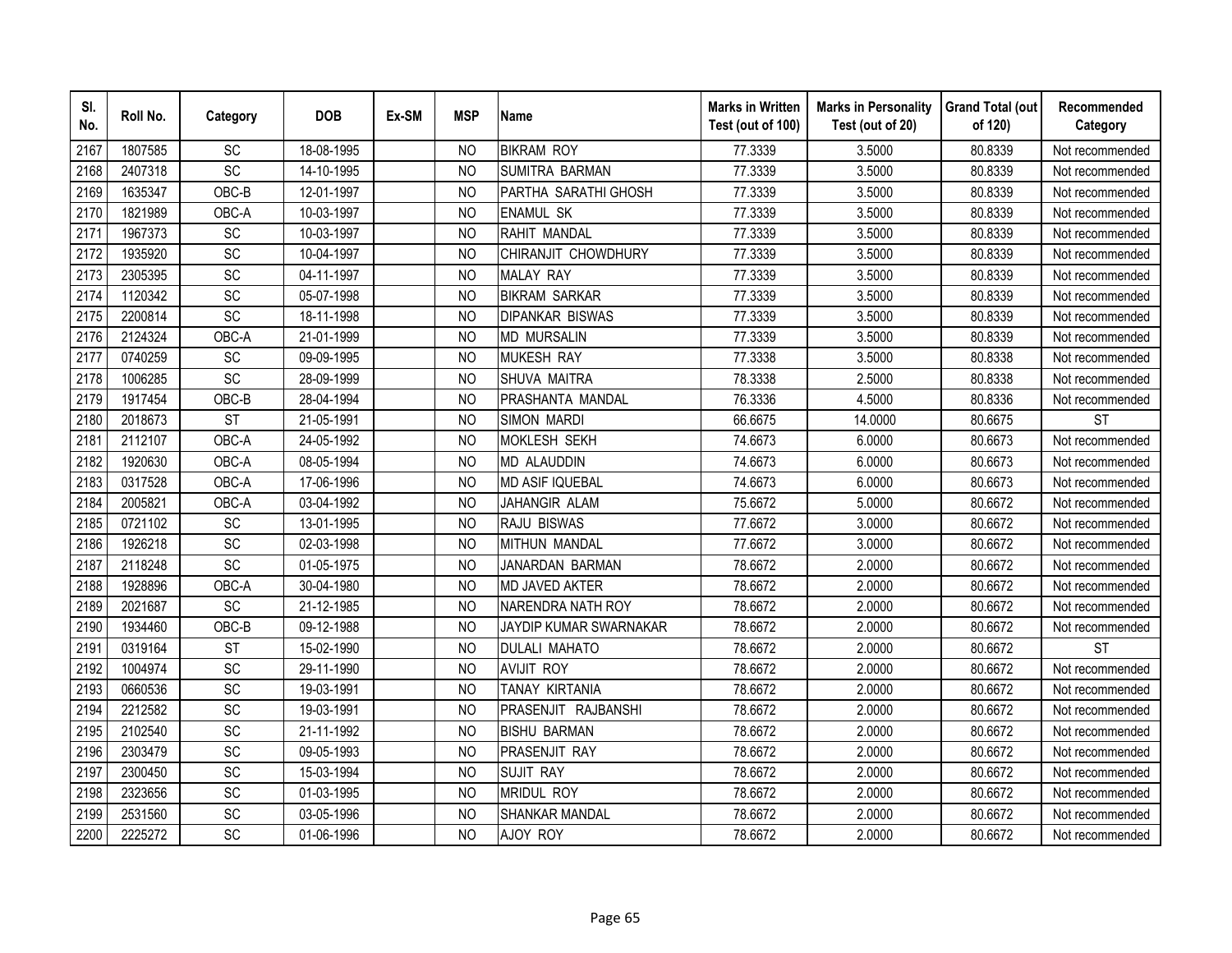| SI.<br>No. | Roll No. | Category        | <b>DOB</b> | Ex-SM | <b>MSP</b>     | <b>Name</b>                | <b>Marks in Written</b><br>Test (out of 100) | <b>Marks in Personality</b><br>Test (out of 20) | <b>Grand Total (out</b><br>of 120) | Recommended<br>Category |
|------------|----------|-----------------|------------|-------|----------------|----------------------------|----------------------------------------------|-------------------------------------------------|------------------------------------|-------------------------|
| 220'       | 2005822  | <b>SC</b>       | 27-11-1997 |       | N <sub>O</sub> | <b>SAYAN BARAI</b>         | 78.6672                                      | 2.0000                                          | 80.6672                            | Not recommended         |
| 2202       | 1965788  | $\overline{SC}$ | 14-04-1998 |       | <b>NO</b>      | <b>ABHIJIT CHOWDHURY</b>   | 78.6672                                      | 2.0000                                          | 80.6672                            | Not recommended         |
| 2203       | 0903352  | <b>ST</b>       | 01-07-1991 |       | N <sub>O</sub> | NILMANI KUMARI             | 66.0007                                      | 14.5000                                         | 80.5007                            | <b>ST</b>               |
| 2204       | 1227577  | OBC-A           | 05-03-1987 |       | <b>NO</b>      | SAMIKUL ANSARY             | 76.0006                                      | 4.5000                                          | 80.5006                            | Not recommended         |
| 2205       | 1914298  | OBC-A           | 08-04-1987 |       | <b>NO</b>      | SARIFUDDIN ANSARI          | 76.0006                                      | 4.5000                                          | 80.5006                            | Not recommended         |
| 2206       | 0220971  | OBC-A           | 10-04-1988 |       | NO             | <b>ASIF IQBAL</b>          | 76.0006                                      | 4.5000                                          | 80.5006                            | Not recommended         |
| 2207       | 1821783  | SC              | 11-09-1988 |       | <b>NO</b>      | <b>AMRITA ROY</b>          | 76.0006                                      | 4.5000                                          | 80.5006                            | Not recommended         |
| 2208       | 1834460  | OBC-A           | 05-05-1989 |       | <b>NO</b>      | <b>JAHID HASAN</b>         | 76.0006                                      | 4.5000                                          | 80.5006                            | Not recommended         |
| 2209       | 1960112  | OBC-B           | 02-06-1989 |       | <b>NO</b>      | <b>SANJAY SHIL</b>         | 76.0006                                      | 4.5000                                          | 80.5006                            | Not recommended         |
| 2210       | 2516463  | <b>ST</b>       | 09-01-1990 |       | <b>NO</b>      | <b>UTPAL MAHATO</b>        | 76.0006                                      | 4.5000                                          | 80.5006                            | <b>ST</b>               |
| 2211       | 1621264  | OBC-B           | 16-11-1990 |       | <b>NO</b>      | RAJ KUMAR MANDAL           | 76.0006                                      | 4.5000                                          | 80.5006                            | Not recommended         |
| 2212       | 1019396  | SC              | 04-04-1991 |       | <b>NO</b>      | <b>BABUSONA MALIK</b>      | 76.0006                                      | 4.5000                                          | 80.5006                            | Not recommended         |
| 2213       | 1969331  | SC              | 07-05-1991 |       | <b>NO</b>      | KANAILAL SARKAR            | 76.0006                                      | 4.5000                                          | 80.5006                            | Not recommended         |
| 2214       | 1939103  | SC              | 18-10-1991 |       | <b>NO</b>      | MITHUN RAJBANSHI           | 76.0006                                      | 4.5000                                          | 80.5006                            | Not recommended         |
| 2215       | 1901287  | SC              | 11-11-1991 |       | <b>NO</b>      | <b>BRAJESH MANDAL</b>      | 76.0006                                      | 4.5000                                          | 80.5006                            | Not recommended         |
| 2216       | 1949141  | SC              | 05-01-1993 |       | <b>NO</b>      | SHAILENDRA NATH MALLIK     | 76.0006                                      | 4.5000                                          | 80.5006                            | Not recommended         |
| 2217       | 0530931  | SC              | 07-05-1993 |       | <b>NO</b>      | <b>AMIT MONDAL</b>         | 76.0006                                      | 4.5000                                          | 80.5006                            | Not recommended         |
| 2218       | 1965131  | SC              | 06-01-1994 |       | <b>NO</b>      | <b>GOPAL RABIDAS</b>       | 76.0006                                      | 4.5000                                          | 80.5006                            | Not recommended         |
| 2219       | 2026249  | OBC-A           | 20-01-1994 |       | N <sub>O</sub> | <b>MABUD ALOM</b>          | 76.0006                                      | 4.5000                                          | 80.5006                            | Not recommended         |
| 2220       | 0774454  | SC              | 21-08-1994 |       | <b>NO</b>      | <b>DEBDULAL ROY</b>        | 76.0006                                      | 4.5000                                          | 80.5006                            | Not recommended         |
| 222        | 1914562  | $\overline{SC}$ | 10-04-1995 |       | <b>NO</b>      | <b>RATAN BISWAS</b>        | 76.0006                                      | 4.5000                                          | 80.5006                            | Not recommended         |
| 2222       | 1812983  | SC              | 21-02-1996 |       | <b>NO</b>      | <b>SULEKHA SARKAR</b>      | 76.0006                                      | 4.5000                                          | 80.5006                            | Not recommended         |
| 2223       | 0330099  | <b>ST</b>       | 18-04-1986 |       | <b>NO</b>      | PABITRA SARDAR             | 72.0005                                      | 8.5000                                          | 80.5005                            | <b>ST</b>               |
| 2224       | 2517925  | SC              | 20-10-1991 |       | <b>NO</b>      | <b>MIRA KABIRAJ</b>        | 78.0005                                      | 2.5000                                          | 80.5005                            | Not recommended         |
| 2225       | 0400598  | OBC-B           | 09-03-1992 |       | <b>NO</b>      | PRADIP MONDAL              | 75.3339                                      | 5.0000                                          | 80.3339                            | Not recommended         |
| 2226       | 0723506  | OBC-B           | 17-12-1993 |       | <b>NO</b>      | <b>DEBABRATA GHOSH</b>     | 76.3339                                      | 4.0000                                          | 80.3339                            | Not recommended         |
| 2227       | 0112456  | SC              | 08-05-1994 |       | <b>NO</b>      | <b>ANUP BISWAS</b>         | 76.3339                                      | 4.0000                                          | 80.3339                            | Not recommended         |
| 2228       | 1621994  | SC              | 14-02-1978 |       | NO             | <b>DULAL BISWAS</b>        | 77.3339                                      | 3.0000                                          | 80.3339                            | Not recommended         |
| 2229       | 0128062  | SC              | 11-04-1985 |       | N <sub>O</sub> | <b>SWAPAN KUMAR BISWAS</b> | 77.3339                                      | 3.0000                                          | 80.3339                            | Not recommended         |
| 2230       | 1926718  | SC              | 07-07-1985 |       | <b>NO</b>      | <b>AJIT SARKAR</b>         | 77.3339                                      | 3.0000                                          | 80.3339                            | Not recommended         |
| 2231       | 2231311  | SC              | 16-08-1987 |       | <b>NO</b>      | SANJIT SARKAR              | 77.3339                                      | 3.0000                                          | 80.3339                            | Not recommended         |
| 2232       | 2108100  | SC              | 20-03-1988 |       | <b>NO</b>      | ANANDA MAJUMDAR            | 77.3339                                      | 3.0000                                          | 80.3339                            | Not recommended         |
| 2233       | 1617381  | SC              | 15-11-1989 |       | <b>NO</b>      | PROSANNA BISWAS            | 77.3339                                      | 3.0000                                          | 80.3339                            | Not recommended         |
| 2234       | 1647883  | OBC-B           | 21-01-1990 |       | <b>NO</b>      | <b>BANAMALI DATTA</b>      | 77.3339                                      | 3.0000                                          | 80.3339                            | Not recommended         |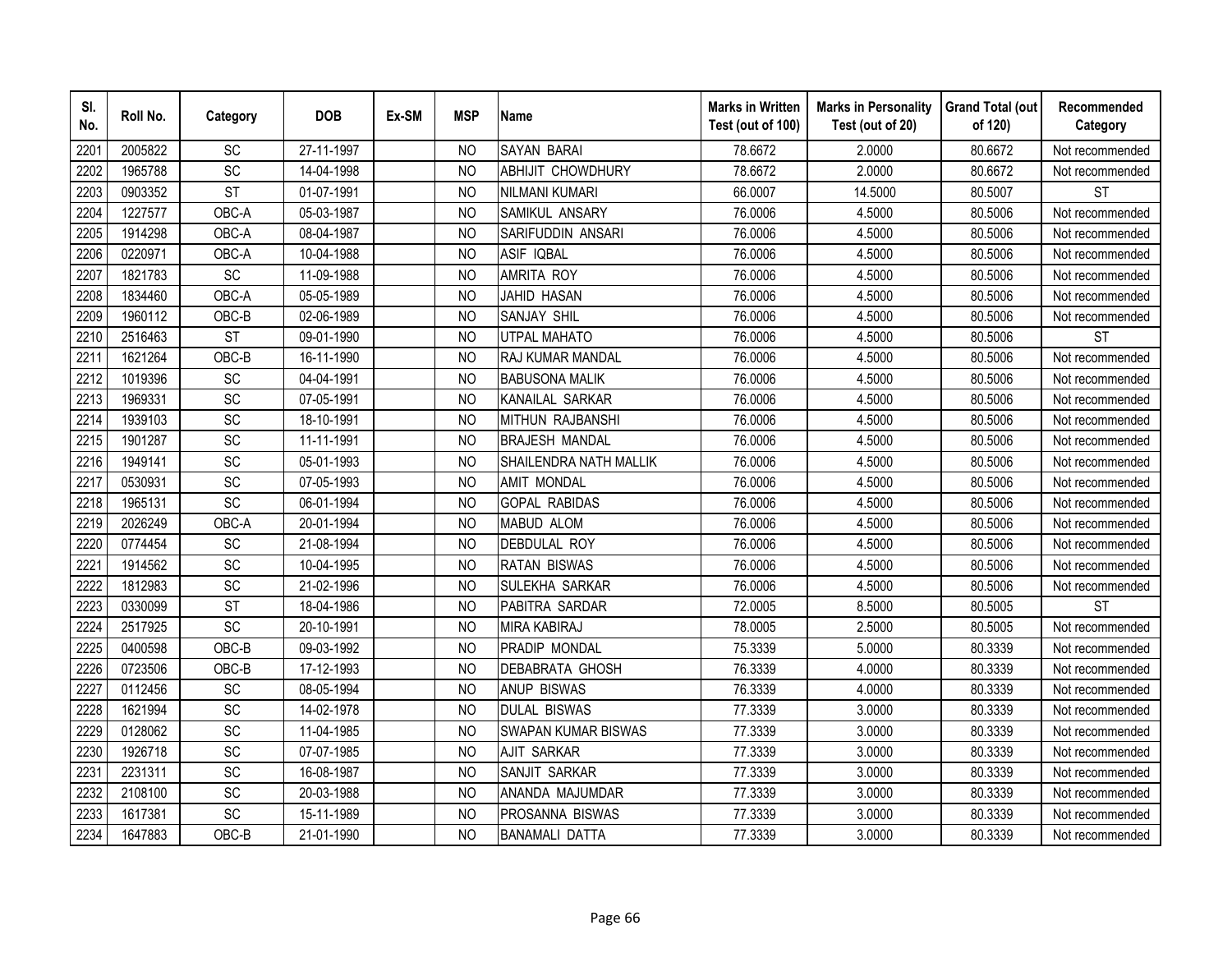| SI.<br>No. | Roll No. | Category        | <b>DOB</b> | Ex-SM | <b>MSP</b>     | <b>Name</b>               | <b>Marks in Written</b><br>Test (out of 100) | <b>Marks in Personality</b><br>Test (out of 20) | <b>Grand Total (out</b><br>of 120) | Recommended<br>Category |
|------------|----------|-----------------|------------|-------|----------------|---------------------------|----------------------------------------------|-------------------------------------------------|------------------------------------|-------------------------|
| 2235       | 1917287  | SC              | 05-04-1990 |       | N <sub>O</sub> | <b>BAPI SINGHA</b>        | 77.3339                                      | 3.0000                                          | 80.3339                            | Not recommended         |
| 2236       | 1907022  | $\overline{SC}$ | 01-11-1990 |       | <b>NO</b>      | CHIRANJIT BARMAN          | 77.3339                                      | 3.0000                                          | 80.3339                            | Not recommended         |
| 2237       | 1917364  | SC              | 20-01-1991 |       | N <sub>O</sub> | SUMAN DAS                 | 77.3339                                      | 3.0000                                          | 80.3339                            | Not recommended         |
| 2238       | 1951744  | $OBC-B$         | 17-05-1991 |       | <b>NO</b>      | SHYAMAL SAHA              | 77.3339                                      | 3.0000                                          | 80.3339                            | Not recommended         |
| 2239       | 1921885  | SC              | 03-09-1991 |       | <b>NO</b>      | DURGACHARAN MANDAL        | 77.3339                                      | 3.0000                                          | 80.3339                            | Not recommended         |
| 2240       | 1905369  | SC              | 19-05-1992 |       | NO             | NAYAN MANDAL              | 77.3339                                      | 3.0000                                          | 80.3339                            | Not recommended         |
| 2241       | 2229064  | SC              | 19-05-1992 |       | N <sub>O</sub> | KAMAL RANJAN ROY          | 77.3339                                      | 3.0000                                          | 80.3339                            | Not recommended         |
| 2242       | 2004190  | SC              | 09-09-1992 |       | <b>NO</b>      | SANJIB HALDAR             | 77.3339                                      | 3.0000                                          | 80.3339                            | Not recommended         |
| 2243       | 1904466  | OBC-B           | 15-12-1992 |       | <b>NO</b>      | AJIT SAHA                 | 77.3339                                      | 3.0000                                          | 80.3339                            | Not recommended         |
| 2244       | 1963608  | SC              | 07-07-1993 |       | <b>NO</b>      | SRIKANTA MANDAL           | 77.3339                                      | 3.0000                                          | 80.3339                            | Not recommended         |
| 2245       | 1956485  | SC              | 15-11-1993 |       | <b>NO</b>      | CHIRANJIT MANDAL          | 77.3339                                      | 3.0000                                          | 80.3339                            | Not recommended         |
| 2246       | 1349669  | SC              | 02-02-1994 |       | <b>NO</b>      | LAXMIKANTA HAZARI         | 77.3339                                      | 3.0000                                          | 80.3339                            | Not recommended         |
| 2247       | 2004426  | SC              | 08-05-1995 |       | <b>NO</b>      | <b>SAHEB MANDAL</b>       | 77.3339                                      | 3.0000                                          | 80.3339                            | Not recommended         |
| 2248       | 2533095  | SC              | 09-07-1995 |       | <b>NO</b>      | <b>BABY MANDAL</b>        | 77.3339                                      | 3.0000                                          | 80.3339                            | Not recommended         |
| 2249       | 2102899  | OBC-B           | 23-09-1995 |       | <b>NO</b>      | <b>BARNALI MONDAL</b>     | 77.3339                                      | 3.0000                                          | 80.3339                            | Not recommended         |
| 2250       | 2022308  | SC              | 05-02-1997 |       | <b>NO</b>      | <b>BRINDABAN MONDAL</b>   | 77.3339                                      | 3.0000                                          | 80.3339                            | Not recommended         |
| 2251       | 1927241  | OBC-A           | 17-06-1997 |       | <b>NO</b>      | ABDUL RAHAMAN             | 77.3339                                      | 3.0000                                          | 80.3339                            | Not recommended         |
| 2252       | 2102877  | OBC-A           | 03-07-1997 |       | <b>NO</b>      | <b>ABEDIN ALI</b>         | 77.3339                                      | 3.0000                                          | 80.3339                            | Not recommended         |
| 2253       | 1926896  | SC              | 08-01-1998 |       | <b>NO</b>      | SHIBSANKAR MANDAL         | 77.3339                                      | 3.0000                                          | 80.3339                            | Not recommended         |
| 2254       | 2009211  | SC              | 27-08-1998 |       | <b>NO</b>      | <b>SANJIT SINGH</b>       | 77.3339                                      | 3.0000                                          | 80.3339                            | Not recommended         |
| 2255       | 1945939  | SC              | 14-04-1999 |       | <b>NO</b>      | <b>SUJIT KUMAR MANDAL</b> | 77.3339                                      | 3.0000                                          | 80.3339                            | Not recommended         |
| 2256       | 1903980  | OBC-B           | 30-05-1999 |       | <b>NO</b>      | <b>ARJUN BASAK</b>        | 77.3339                                      | 3.0000                                          | 80.3339                            | Not recommended         |
| 2257       | 0728727  | SC              | 19-11-1994 |       | <b>NO</b>      | TANMOY TIKADER            | 76.3337                                      | 4.0000                                          | 80.3337                            | Not recommended         |
| 2258       | 0508352  | $\overline{SC}$ | 03-04-1989 |       | <b>NO</b>      | PRASENJIT DAS             | 76.3336                                      | 4.0000                                          | 80.3336                            | Not recommended         |
| 2259       | 1947590  | OBC-A           | 10-02-1991 |       | <b>NO</b>      | SAMIUL AHMED              | 74.6673                                      | 5.5000                                          | 80.1673                            | Not recommended         |
| 2260       | 2519480  | OBC-A           | 06-04-1994 |       | <b>NO</b>      | SADDAM HUSSAIN            | 74.6673                                      | 5.5000                                          | 80.1673                            | Not recommended         |
| 2261       | 1853031  | OBC-B           | 10-02-1992 |       | NO             | SAKSHI GOPAL GHOSH        | 75.6672                                      | 4.5000                                          | 80.1672                            | Not recommended         |
| 2262       | 1948404  | SC              | 10-05-1991 |       | NO             | <b>MITU SARKAR</b>        | 76.6672                                      | 3.5000                                          | 80.1672                            | Not recommended         |
| 2263       | 1902027  | SC              | 08-11-1993 |       | N <sub>O</sub> | SUSANTA MANDAL            | 77.6672                                      | 2.5000                                          | 80.1672                            | Not recommended         |
| 2264       | 1808916  | SC              | 25-08-1989 |       | <b>NO</b>      | MANOJ MANDAL              | 78.6672                                      | 1.5000                                          | 80.1672                            | Not recommended         |
| 2265       | 2112661  | SC              | 27-03-1995 |       | <b>NO</b>      | <b>ASHIM DEBSHARMA</b>    | 77.6671                                      | 2.5000                                          | 80.1671                            | Not recommended         |
| 2266       | 1805124  | <b>GENERAL</b>  | 28-07-1995 |       | <b>YES</b>     | <b>NILESH DAS</b>         | 61.6670                                      | 18.5000                                         | 80.1670                            | <b>MSP</b>              |
| 2267       | 0926664  | <b>ST</b>       | 28-12-1992 |       | <b>NO</b>      | <b>KISHUN MANDI</b>       | 65.6669                                      | 14.5000                                         | 80.1669                            | <b>ST</b>               |
| 2268       | 1970751  | SC              | 15-02-1984 |       | <b>NO</b>      | <b>BARNALI BISWAS</b>     | 76.0006                                      | 4.0000                                          | 80.0006                            | Not recommended         |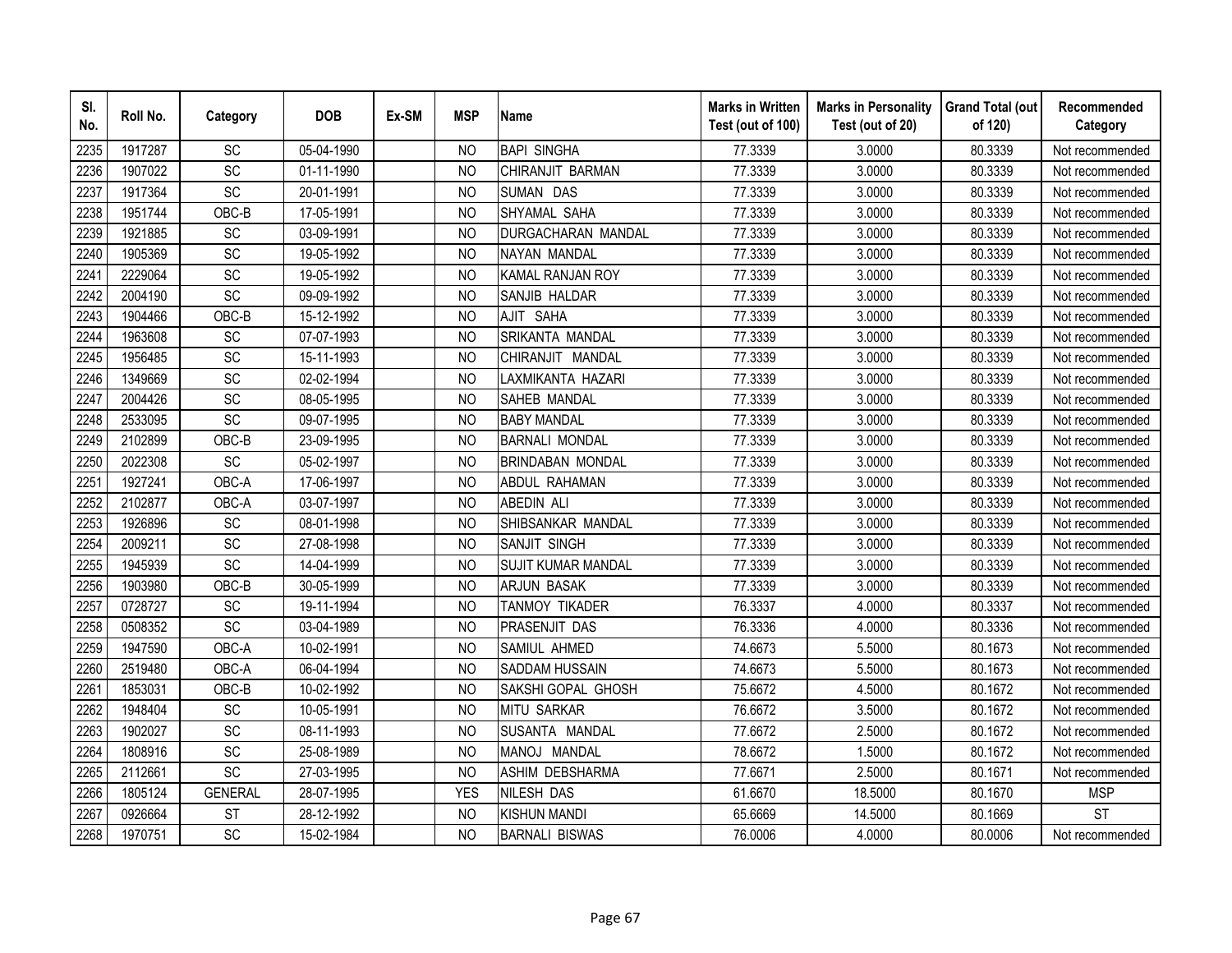| SI.<br>No. | Roll No. | Category  | <b>DOB</b> | Ex-SM | <b>MSP</b>     | <b>Name</b>                 | <b>Marks in Written</b><br>Test (out of 100) | <b>Marks in Personality</b><br>Test (out of 20) | <b>Grand Total (out</b><br>of 120) | Recommended<br>Category |
|------------|----------|-----------|------------|-------|----------------|-----------------------------|----------------------------------------------|-------------------------------------------------|------------------------------------|-------------------------|
| 2269       | 1800839  | SC        | 09-03-1985 |       | <b>NO</b>      | SUBANKAR ROY                | 76.0006                                      | 4.0000                                          | 80.0006                            | Not recommended         |
| 2270       | 1908059  | SC        | 25-02-1986 |       | N <sub>O</sub> | <b>ANIMA BISWAS</b>         | 76.0006                                      | 4.0000                                          | 80.0006                            | Not recommended         |
| 2271       | 1925903  | OBC-B     | 26-05-1987 |       | <b>NO</b>      | SHYAMAL KR PAL              | 76.0006                                      | 4.0000                                          | 80.0006                            | Not recommended         |
| 2272       | 1931223  | SC        | 19-11-1988 |       | N <sub>O</sub> | TANUSHRI DAS                | 76.0006                                      | 4.0000                                          | 80.0006                            | Not recommended         |
| 2273       | 0513609  | SC        | 03-03-1990 |       | <b>NO</b>      | <b>PINTU BISWAS</b>         | 76.0006                                      | 4.0000                                          | 80.0006                            | Not recommended         |
| 2274       | 1808681  | SC        | 02-05-1990 |       | <b>NO</b>      | DIPANKAR MANDAL             | 76.0006                                      | 4.0000                                          | 80.0006                            | Not recommended         |
| 2275       | 1200825  | OBC-B     | 23-11-1991 |       | <b>NO</b>      | <b>UMAKANTA MAHATO</b>      | 76.0006                                      | 4.0000                                          | 80.0006                            | Not recommended         |
| 2276       | 0755456  | SC        | 28-01-1992 |       | <b>NO</b>      | <b>MITHUN BISWAS</b>        | 76.0006                                      | 4.0000                                          | 80.0006                            | Not recommended         |
| 2277       | 1919794  | OBC-B     | 06-02-1992 |       | N <sub>O</sub> | MADHUSUDAN PRAMANIK         | 76.0006                                      | 4.0000                                          | 80.0006                            | Not recommended         |
| 2278       | 2400806  | OBC-A     | 27-03-1992 |       | <b>NO</b>      | <b>ENJAMUL HOQUE SARKAR</b> | 76.0006                                      | 4.0000                                          | 80.0006                            | Not recommended         |
| 2279       | 2110543  | SC        | 07-07-1992 |       | <b>NO</b>      | <b>SUKUMAR BARMAN</b>       | 76.0006                                      | 4.0000                                          | 80.0006                            | Not recommended         |
| 2280       | 2005377  | OBC-A     | 24-09-1992 |       | <b>NO</b>      | <b>ANISUR MIAH</b>          | 76.0006                                      | 4.0000                                          | 80.0006                            | Not recommended         |
| 2281       | 1928761  | OBC-B     | 12-11-1992 |       | <b>NO</b>      | <b>ABHIJIT MANDAL</b>       | 76.0006                                      | 4.0000                                          | 80.0006                            | Not recommended         |
| 2282       | 1958075  | SC        | 20-02-1993 |       | <b>NO</b>      | <b>MRITYUNJOY KR MANDAL</b> | 76.0006                                      | 4.0000                                          | 80.0006                            | Not recommended         |
| 2283       | 2109930  | SC        | 05-06-1993 |       | <b>NO</b>      | PURABI SARKAR               | 76.0006                                      | 4.0000                                          | 80.0006                            | Not recommended         |
| 2284       | 2114381  | OBC-A     | 01-01-1994 |       | <b>NO</b>      | <b>JAMALUDDIN</b>           | 76.0006                                      | 4.0000                                          | 80.0006                            | Not recommended         |
| 2285       | 2003450  | OBC-B     | 03-03-1994 |       | <b>NO</b>      | SOMNATH BASAK               | 76.0006                                      | 4.0000                                          | 80.0006                            | Not recommended         |
| 2286       | 1911614  | SC        | 15-03-1994 |       | N <sub>O</sub> | <b>TAPAN SINGHA</b>         | 76.0006                                      | 4.0000                                          | 80.0006                            | Not recommended         |
| 2287       | 2107599  | OBC-A     | 01-05-1994 |       | N <sub>O</sub> | <b>MD SALAUDDIN</b>         | 76.0006                                      | 4.0000                                          | 80.0006                            | Not recommended         |
| 2288       | 2122988  | OBC-B     | 03-09-1994 |       | N <sub>O</sub> | <b>BHOLANATH ROY</b>        | 76.0006                                      | 4.0000                                          | 80.0006                            | Not recommended         |
| 2289       | 1922824  | OBC-A     | 30-10-1994 |       | <b>NO</b>      | <b>MANOJ MANDAL</b>         | 76.0006                                      | 4.0000                                          | 80.0006                            | Not recommended         |
| 2290       | 1018929  | OBC-B     | 27-12-1994 |       | <b>NO</b>      | <b>PROSENJIT GHOSH</b>      | 76.0006                                      | 4.0000                                          | 80.0006                            | Not recommended         |
| 2291       | 2230452  | SC        | 01-03-1996 |       | N <sub>O</sub> | PRABIR MANDAL               | 76.0006                                      | 4.0000                                          | 80.0006                            | Not recommended         |
| 2292       | 1045412  | OBC-A     | 12-03-1996 |       | <b>NO</b>      | ALAUDDIN SARKAR             | 76.0006                                      | 4.0000                                          | 80.0006                            | Not recommended         |
| 2293       | 1212101  | OBC-B     | 02-10-1996 |       | <b>NO</b>      | RITA MAHATO                 | 76.0006                                      | 4.0000                                          | 80.0006                            | Not recommended         |
| 2294       | 2111491  | OBC-A     | 10-10-1996 |       | <b>NO</b>      | MINARUL HOQUE               | 76.0006                                      | 4.0000                                          | 80.0006                            | Not recommended         |
| 2295       | 2004507  | SC        | 10-09-1998 |       | N <sub>O</sub> | <b>GOUR CHANDRA BISWAS</b>  | 76.0006                                      | 4.0000                                          | 80.0006                            | Not recommended         |
| 2296       | 1920075  | SC        | 25-10-1998 |       | N <sub>O</sub> | <b>BAPI MANDAL</b>          | 76.0006                                      | 4.0000                                          | 80.0006                            | Not recommended         |
| 2297       | 1236923  | <b>ST</b> | 25-12-1989 |       | <b>NO</b>      | CHIRANJIT SING SARDAR       | 63.0005                                      | 17.0000                                         | 80.0005                            | <b>ST</b>               |
| 2298       | 0106587  | OBC-A     | 12-08-1996 |       | <b>NO</b>      | SAJID IQBAL                 | 77.0004                                      | 3.0000                                          | 80.0004                            | Not recommended         |
| 2299       | 2500156  | SC        | 23-01-1995 |       | <b>NO</b>      | <b>MITHUN BARMAN</b>        | 76.3339                                      | 3.5000                                          | 79.8339                            | Not recommended         |
| 2300       | 1915702  | SC        | 10-07-1986 |       | N <sub>O</sub> | KAMAL KRISHNA MANDAL        | 77.3339                                      | 2.5000                                          | 79.8339                            | Not recommended         |
| 2301       | 1917384  | OBC-B     | 13-07-1986 |       | <b>NO</b>      | <b>KARNA MANDAL</b>         | 77.3339                                      | 2.5000                                          | 79.8339                            | Not recommended         |
| 2302       | 0300697  | OBC-B     | 08-04-1987 |       | <b>NO</b>      | <b>AVIJIT HALDAR</b>        | 77.3339                                      | 2.5000                                          | 79.8339                            | Not recommended         |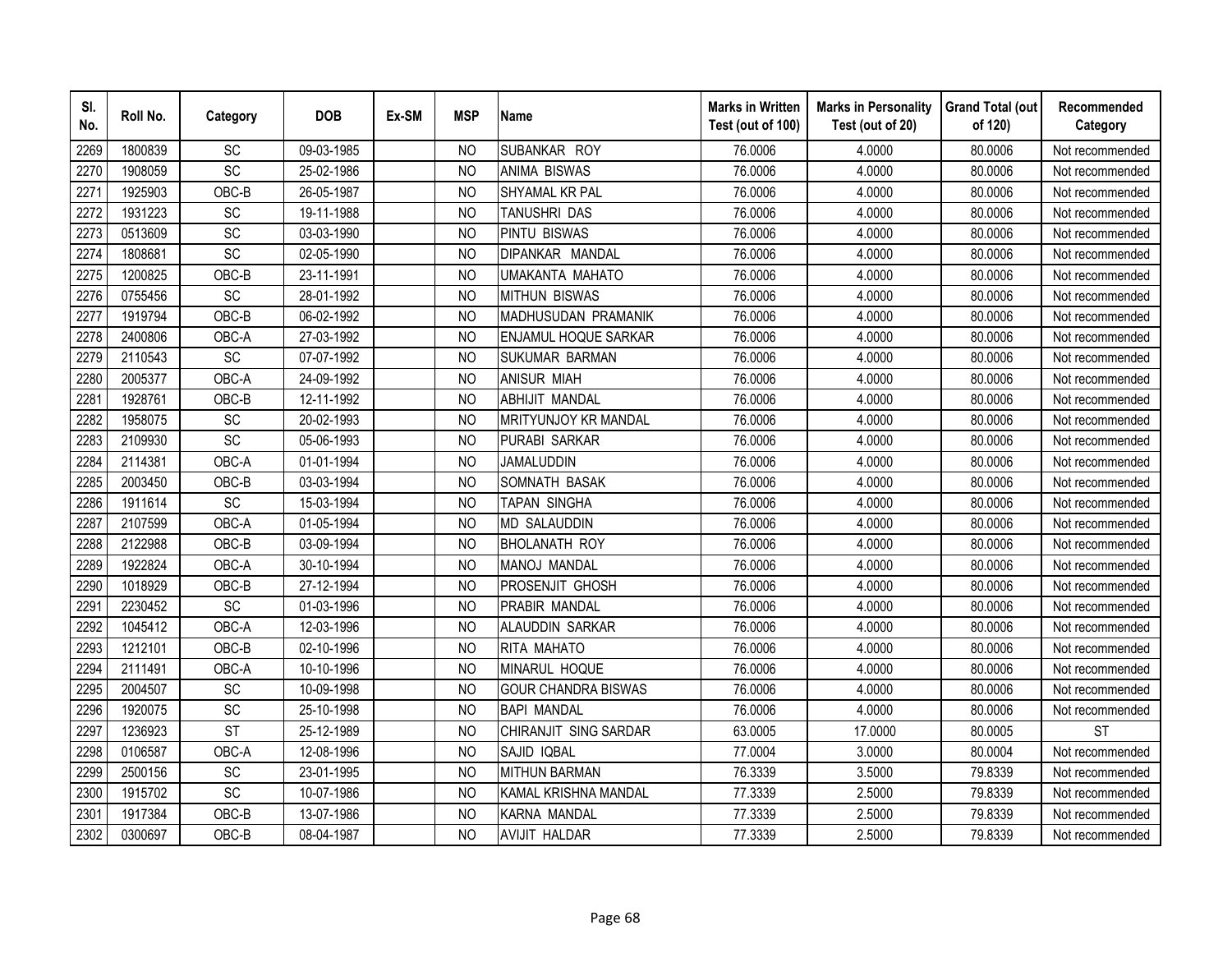| SI.<br>No. | Roll No. | Category        | <b>DOB</b> | Ex-SM | <b>MSP</b>     | <b>Name</b>            | <b>Marks in Written</b><br>Test (out of 100) | <b>Marks in Personality</b><br>Test (out of 20) | <b>Grand Total (out</b><br>of 120) | Recommended<br>Category |
|------------|----------|-----------------|------------|-------|----------------|------------------------|----------------------------------------------|-------------------------------------------------|------------------------------------|-------------------------|
| 2303       | 1012635  | <b>SC</b>       | 27-12-1990 |       | <b>NO</b>      | <b>SUVANKAR MISTRY</b> | 77.3339                                      | 2.5000                                          | 79.8339                            | Not recommended         |
| 2304       | 0763802  | $\overline{SC}$ | 14-01-1992 |       | N <sub>O</sub> | JOYANTA BISWAS         | 77.3339                                      | 2.5000                                          | 79.8339                            | Not recommended         |
| 2305       | 1900761  | SC              | 21-01-1993 |       | NO             | SNEHASISH BISWAS       | 77.3339                                      | 2.5000                                          | 79.8339                            | Not recommended         |
| 2306       | 0727766  | SC              | 27-02-1993 |       | <b>NO</b>      | SOURAV BISWAS          | 77.3339                                      | 2.5000                                          | 79.8339                            | Not recommended         |
| 2307       | 1900950  | SC              | 04-10-1993 |       | <b>NO</b>      | SOMENATH DAS           | 77.3339                                      | 2.5000                                          | 79.8339                            | Not recommended         |
| 2308       | 1911843  | SC              | 02-03-1994 |       | <b>NO</b>      | HIMANGSHU MANDAL       | 77.3339                                      | 2.5000                                          | 79.8339                            | Not recommended         |
| 2309       | 1918006  | SC              | 15-03-1995 |       | NO             | SONATAN RABIDAS        | 77.3339                                      | 2.5000                                          | 79.8339                            | Not recommended         |
| 2310       | 1937335  | OBC-A           | 08-09-1995 |       | <b>NO</b>      | <b>ADUL AZIZ</b>       | 77.3339                                      | 2.5000                                          | 79.8339                            | Not recommended         |
| 2311       | 1914117  | SC              | 10-05-1996 |       | N <sub>O</sub> | SUJAN BAIRAGI          | 77.3339                                      | 2.5000                                          | 79.8339                            | Not recommended         |
| 2312       | 0144944  | $\overline{SC}$ | 03-08-1996 |       | <b>NO</b>      | PRASANTA PANDEY        | 77.3339                                      | 2.5000                                          | 79.8339                            | Not recommended         |
| 2313       | 0523965  | OBC-A           | 01-10-1997 |       | <b>NO</b>      | KHALILULLA DAFADAR     | 77.3339                                      | 2.5000                                          | 79.8339                            | Not recommended         |
| 2314       | 2103856  | OBC-A           | 10-08-1998 |       | <b>NO</b>      | RABINA KHATUN          | 77.3339                                      | 2.5000                                          | 79.8339                            | Not recommended         |
| 2315       | 1917801  | SC              | 03-11-1999 |       | <b>NO</b>      | MANOJ CHOWDHURY        | 77.3339                                      | 2.5000                                          | 79.8339                            | Not recommended         |
| 2316       | 0129498  | <b>ST</b>       | 10-01-1994 |       | <b>NO</b>      | <b>BHARAT BESRA</b>    | 71.3338                                      | 8.5000                                          | 79.8338                            | <b>ST</b>               |
| 2317       | 2113517  | OBC-A           | 01-11-1993 |       | <b>NO</b>      | MD ABEDULLA SARKAR     | 74.6673                                      | 5.0000                                          | 79.6673                            | Not recommended         |
| 2318       | 2107254  | OBC-A           | 12-12-1994 |       | <b>NO</b>      | <b>ALIFUR SARKAR</b>   | 74.6673                                      | 5.0000                                          | 79.6673                            | Not recommended         |
| 2319       | 2122277  | OBC-A           | 20-04-1995 |       | <b>NO</b>      | MEHERGUL ALAM          | 74.6673                                      | 5.0000                                          | 79.6673                            | Not recommended         |
| 2320       | 1912747  | OBC-A           | 13-08-1998 |       | <b>NO</b>      | SABIUL MANDAL          | 74.6673                                      | 5.0000                                          | 79.6673                            | Not recommended         |
| 2321       | 2005213  | $\overline{SC}$ | 16-09-1981 |       | <b>NO</b>      | <b>KRISHNAPADA ROY</b> | 76.0006                                      | 3.5000                                          | 79.5006                            | Not recommended         |
| 2322       | 1914876  | SC              | 02-03-1987 |       | <b>NO</b>      | PRAN KUMAR MANDAL      | 76.0006                                      | 3.5000                                          | 79.5006                            | Not recommended         |
| 2323       | 1040994  | $\overline{SC}$ | 07-03-1987 |       | <b>NO</b>      | PRASANTA MANDAL        | 76.0006                                      | 3.5000                                          | 79.5006                            | Not recommended         |
| 2324       | 0525129  | SC              | 08-03-1989 |       | <b>NO</b>      | <b>ABHISHEK ROY</b>    | 76.0006                                      | 3.5000                                          | 79.5006                            | Not recommended         |
| 2325       | 0140053  | SC              | 05-03-1990 |       | <b>NO</b>      | SANJIT BHAKTA          | 76.0006                                      | 3.5000                                          | 79.5006                            | Not recommended         |
| 2326       | 1055844  | SC              | 02-03-1991 |       | <b>NO</b>      | SUKANTA BAROI          | 76.0006                                      | 3.5000                                          | 79.5006                            | Not recommended         |
| 2327       | 2023221  | OBC-A           | 15-06-1991 |       | <b>NO</b>      | JAHANGIR KABIR         | 76.0006                                      | 3.5000                                          | 79.5006                            | Not recommended         |
| 2328       | 1936275  | <b>SC</b>       | 02-02-1992 |       | <b>NO</b>      | TAPESH MANDAL          | 76.0006                                      | 3.5000                                          | 79.5006                            | Not recommended         |
| 2329       | 1963877  | SC              | 03-02-1994 |       | NO             | TARACHAND MANDAL       | 76.0006                                      | 3.5000                                          | 79.5006                            | Not recommended         |
| 2330       | 0414921  | OBC-A           | 05-09-1994 |       | N <sub>O</sub> | SADIQUZZAMAN           | 76.0006                                      | 3.5000                                          | 79.5006                            | Not recommended         |
| 2331       | 1970546  | SC              | 25-10-1994 |       | <b>NO</b>      | SUBRATA SARKAR         | 76.0006                                      | 3.5000                                          | 79.5006                            | Not recommended         |
| 2332       | 2518381  | SC              | 14-11-1994 |       | <b>NO</b>      | <b>KAMALESH BALA</b>   | 76.0006                                      | 3.5000                                          | 79.5006                            | Not recommended         |
| 2333       | 1805835  | SC              | 10-02-1995 |       | <b>NO</b>      | <b>BAPI BISWAS</b>     | 76.0006                                      | 3.5000                                          | 79.5006                            | Not recommended         |
| 2334       | 1928321  | SC              | 01-03-1996 |       | <b>NO</b>      | JITEN DAS              | 76.0006                                      | 3.5000                                          | 79.5006                            | Not recommended         |
| 2335       | 1917825  | OBC-A           | 08-08-1996 |       | <b>NO</b>      | RAHUL HOQUE            | 76.0006                                      | 3.5000                                          | 79.5006                            | Not recommended         |
| 2336       | 1909942  | OBC-A           | 01-02-1997 |       | <b>NO</b>      | <b>BAPI HOQUE</b>      | 76.0006                                      | 3.5000                                          | 79.5006                            | Not recommended         |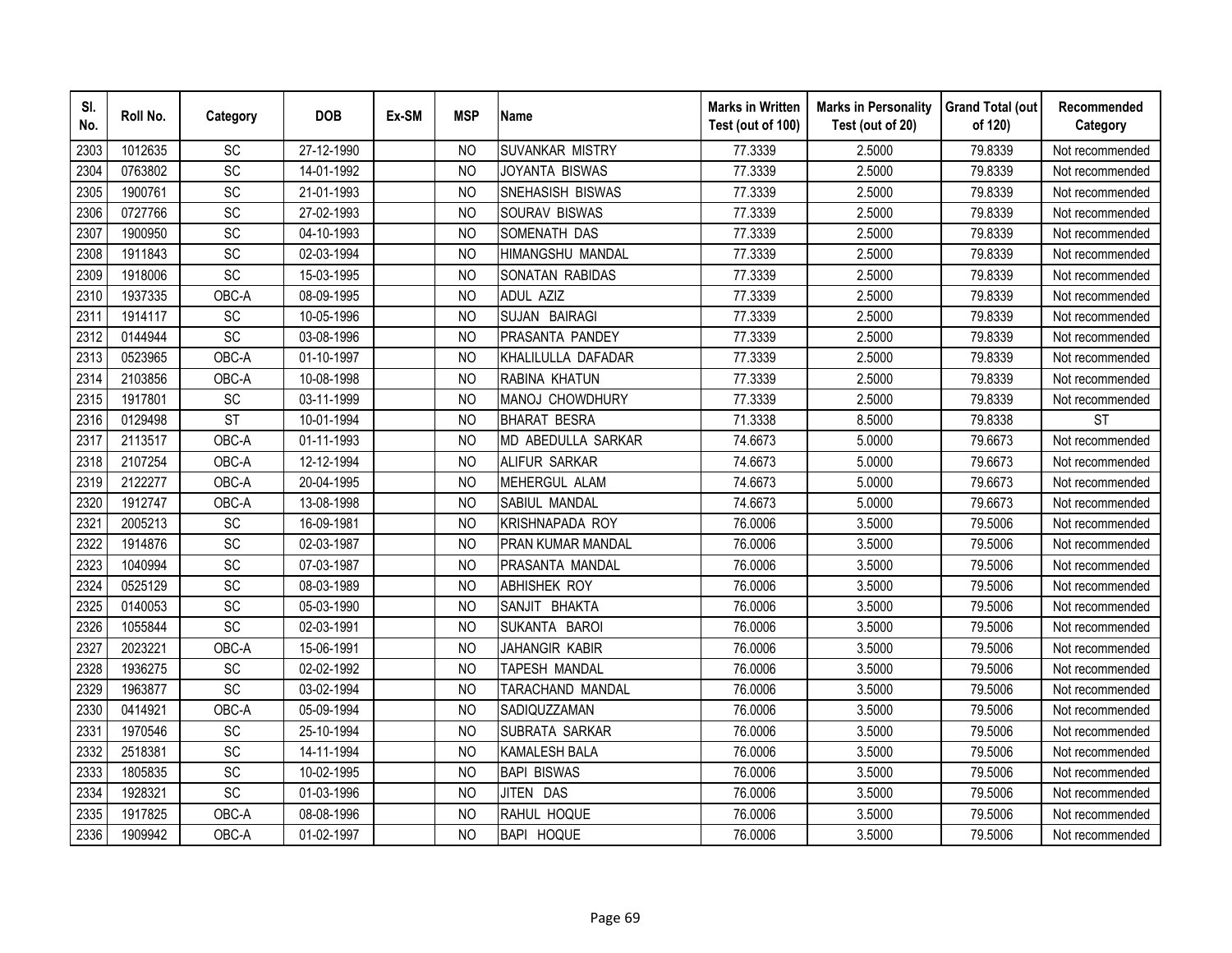| SI.<br>No. | Roll No. | Category        | <b>DOB</b> | Ex-SM      | <b>MSP</b>     | <b>Name</b>               | <b>Marks in Written</b><br>Test (out of 100) | <b>Marks in Personality</b><br>Test (out of 20) | <b>Grand Total (out</b><br>of 120) | Recommended<br>Category |
|------------|----------|-----------------|------------|------------|----------------|---------------------------|----------------------------------------------|-------------------------------------------------|------------------------------------|-------------------------|
| 2337       | 2122415  | OBC-A           | 05-05-1997 |            | N <sub>O</sub> | AZIZ ALAM                 | 76.0006                                      | 3.5000                                          | 79.5006                            | Not recommended         |
| 2338       | 1940033  | $\overline{SC}$ | 17-09-1997 |            | N <sub>O</sub> | PARASHMANI MANDAL         | 76.0006                                      | 3.5000                                          | 79.5006                            | Not recommended         |
| 2339       | 1958087  | SC              | 16-04-1998 |            | N <sub>O</sub> | SUDIP MANDAL              | 76.0006                                      | 3.5000                                          | 79.5006                            | Not recommended         |
| 2340       | 1939219  | <b>ST</b>       | 10-09-1996 |            | <b>NO</b>      | MUKESH MANDAL             | 75.0005                                      | 4.5000                                          | 79.5005                            | <b>ST</b>               |
| 2341       | 2601157  | <b>ST</b>       | 09-02-1993 |            | <b>NO</b>      | <b>SUMAN ZIMBA</b>        | 63.0002                                      | 16.5000                                         | 79.5002                            | <b>ST</b>               |
| 2342       | 0719854  | SC              | 10-04-1979 |            | NO             | <b>RINKU BISWAS</b>       | 76.3339                                      | 3.0000                                          | 79.3339                            | Not recommended         |
| 2343       | 1907120  | SC              | 02-02-1992 |            | N <sub>O</sub> | MOHITOSH MANDAL           | 76.3339                                      | 3.0000                                          | 79.3339                            | Not recommended         |
| 2344       | 1038709  | OBC-A           | 08-05-1992 |            | N <sub>O</sub> | SOLEMAN MANDAL            | 76.3339                                      | 3.0000                                          | 79.3339                            | Not recommended         |
| 2345       | 1926606  | <b>SC</b>       | 08-06-1994 |            | <b>NO</b>      | <b>BANKIM SARKAR</b>      | 76.3339                                      | 3.0000                                          | 79.3339                            | Not recommended         |
| 2346       | 2102268  | <b>SC</b>       | 03-03-1990 |            | <b>NO</b>      | JAGEN BARMAN              | 77.3339                                      | 2.0000                                          | 79.3339                            | Not recommended         |
| 2347       | 2106225  | SC              | 25-11-1993 |            | <b>NO</b>      | MANDAL BARMAN             | 77.3339                                      | 2.0000                                          | 79.3339                            | Not recommended         |
| 2348       | 1931302  | OBC-B           | 11-02-1994 |            | <b>NO</b>      | <b>ABHIJIT PRAMANIK</b>   | 77.3339                                      | 2.0000                                          | 79.3339                            | Not recommended         |
| 2349       | 1872787  | OBC-B           | 16-05-1995 |            | <b>NO</b>      | <b>PRABIR SARKAR</b>      | 77.3339                                      | 2.0000                                          | 79.3339                            | Not recommended         |
| 2350       | 2114873  | <b>SC</b>       | 09-10-1996 |            | <b>NO</b>      | KUMARESH BARMAN           | 77.3339                                      | 2.0000                                          | 79.3339                            | Not recommended         |
| 2351       | 2437175  | SC              | 25-05-1997 |            | <b>NO</b>      | <b>BHASKAR SARKAR</b>     | 77.3339                                      | 2.0000                                          | 79.3339                            | Not recommended         |
| 2352       | 2018786  | SC              | 06-12-1998 |            | <b>NO</b>      | KAMAL KARMAKAR            | 77.3339                                      | 2.0000                                          | 79.3339                            | Not recommended         |
| 2353       | 2127602  | SC              | 07-07-1999 |            | <b>NO</b>      | PRASANJIT SARKAR          | 77.3339                                      | 2.0000                                          | 79.3339                            | Not recommended         |
| 2354       | 2525019  | SC              | 08-07-1987 |            | N <sub>O</sub> | <b>CHHABI BARMAN</b>      | 76.3338                                      | 3.0000                                          | 79.3338                            | Not recommended         |
| 2355       | 0926116  | <b>GENERAL</b>  | 12-11-1980 | <b>YES</b> | <b>NO</b>      | <b>MADAN MOHAN MANDAL</b> | 62.3337                                      | 17.0000                                         | 79.3337                            | <b>EXSM</b>             |
| 2356       | 2525766  | OBC-A           | 05-04-1985 |            | <b>NO</b>      | <b>ABDUL KARIM</b>        | 74.6673                                      | 4.5000                                          | 79.1673                            | Not recommended         |
| 2357       | 2514616  | OBC-A           | 15-05-1992 |            | N <sub>O</sub> | <b>JAINAL ABEDIN</b>      | 74.6673                                      | 4.5000                                          | 79.1673                            | Not recommended         |
| 2358       | 2103823  | OBC-A           | 16-08-1992 |            | <b>NO</b>      | SAFIQUL ISLAM             | 74.6673                                      | 4.5000                                          | 79.1673                            | Not recommended         |
| 2359       | 1951159  | OBC-A           | 11-02-1993 |            | <b>NO</b>      | MEHEBUB ALAM              | 74.6673                                      | 4.5000                                          | 79.1673                            | Not recommended         |
| 2360       | 0220690  | OBC-A           | 17-12-1993 |            | <b>NO</b>      | <b>WASIM RAJA</b>         | 74.6673                                      | 4.5000                                          | 79.1673                            | Not recommended         |
| 2361       | 2527227  | SC              | 10-01-1995 |            | <b>NO</b>      | SAHADEB RAJBANSHI         | 77.6672                                      | 1.5000                                          | 79.1672                            | Not recommended         |
| 2362       | 1833624  | <b>ST</b>       | 05-10-1989 |            | <b>NO</b>      | NIRMAL MAHATO             | 68.0008                                      | 11.0000                                         | 79.0008                            | <b>ST</b>               |
| 2363       | 1927049  | SC              | 10-08-1982 |            | NO             | <b>BISHNU MANDAL</b>      | 76.0006                                      | 3.0000                                          | 79.0006                            | Not recommended         |
| 2364       | 1912377  | OBC-A           | 02-04-1986 |            | N <sub>O</sub> | MANERUL ISLAM             | 76.0006                                      | 3.0000                                          | 79.0006                            | Not recommended         |
| 2365       | 2000859  | SC              | 10-03-1987 |            | <b>NO</b>      | KRISHNA CHANDRA BARMA     | 76.0006                                      | 3.0000                                          | 79.0006                            | Not recommended         |
| 2366       | 0134870  | <b>SC</b>       | 22-08-1987 |            | <b>NO</b>      | RAMANATH BISWAS           | 76.0006                                      | 3.0000                                          | 79.0006                            | Not recommended         |
| 2367       | 2115260  | SC              | 14-09-1988 |            | <b>NO</b>      | <b>MONAJ KUMAR SINGHA</b> | 76.0006                                      | 3.0000                                          | 79.0006                            | Not recommended         |
| 2368       | 1801485  | SC              | 02-05-1989 |            | N <sub>O</sub> | <b>BIDYUT BARAI</b>       | 76.0006                                      | 3.0000                                          | 79.0006                            | Not recommended         |
| 2369       | 0715425  | SC              | 03-07-1989 |            | <b>NO</b>      | SANJIT KUMAR BALA         | 76.0006                                      | 3.0000                                          | 79.0006                            | Not recommended         |
| 2370       | 1905282  | SC              | 10-03-1990 |            | <b>NO</b>      | SAHEB MANDAL              | 76.0006                                      | 3.0000                                          | 79.0006                            | Not recommended         |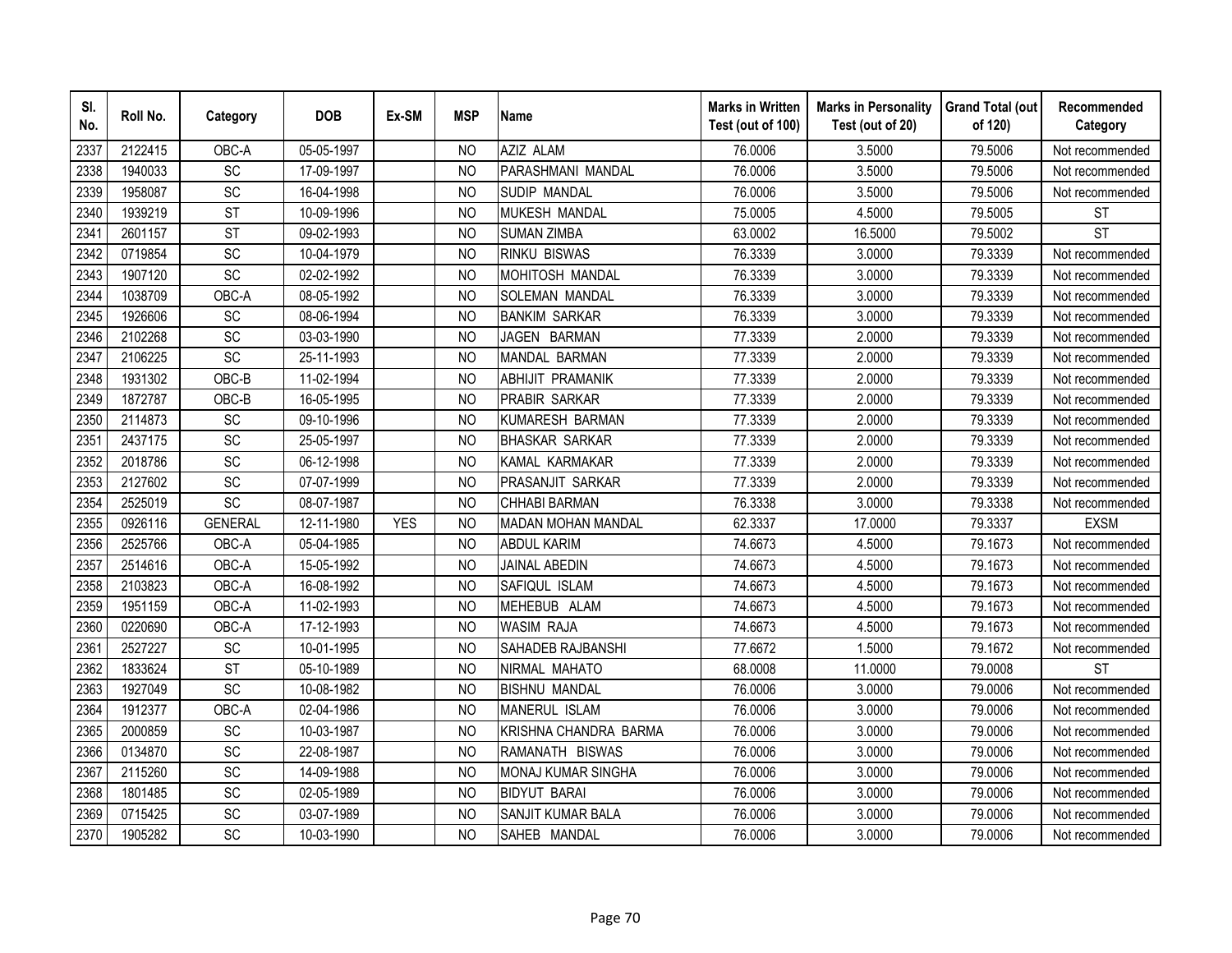| SI.<br>No. | Roll No. | Category        | <b>DOB</b> | Ex-SM      | <b>MSP</b>     | <b>Name</b>            | <b>Marks in Written</b><br>Test (out of 100) | <b>Marks in Personality</b><br>Test (out of 20) | <b>Grand Total (out</b><br>of 120) | Recommended<br>Category |
|------------|----------|-----------------|------------|------------|----------------|------------------------|----------------------------------------------|-------------------------------------------------|------------------------------------|-------------------------|
| 2371       | 1962286  | SC              | 09-07-1991 |            | N <sub>O</sub> | KAMAL RAJBANSHI        | 76.0006                                      | 3.0000                                          | 79.0006                            | Not recommended         |
| 2372       | 2114772  | OBC-A           | 15-09-1991 |            | <b>NO</b>      | <b>AMIR KHAN</b>       | 76.0006                                      | 3.0000                                          | 79.0006                            | Not recommended         |
| 2373       | 0746527  | OBC-B           | 20-10-1991 |            | N <sub>O</sub> | <b>GOPAL GHOSH</b>     | 76.0006                                      | 3.0000                                          | 79.0006                            | Not recommended         |
| 2374       | 2016064  | SC              | 16-07-1992 |            | <b>NO</b>      | SANTOSHI BARMON        | 76.0006                                      | 3.0000                                          | 79.0006                            | Not recommended         |
| 2375       | 1225608  | SC              | 24-02-1993 |            | <b>NO</b>      | <b>BIKASH MANDAL</b>   | 76.0006                                      | 3.0000                                          | 79.0006                            | Not recommended         |
| 2376       | 2117451  | SC              | 10-07-1993 |            | N <sub>O</sub> | <b>SUSMITA BISWAS</b>  | 76.0006                                      | 3.0000                                          | 79.0006                            | Not recommended         |
| 2377       | 1351377  | SC              | 19-07-1993 |            | <b>NO</b>      | NITAI KUILYA           | 76.0006                                      | 3.0000                                          | 79.0006                            | Not recommended         |
| 2378       | 1907049  | SC              | 08-08-1993 |            | <b>NO</b>      | APARNA HALDER          | 76.0006                                      | 3.0000                                          | 79.0006                            | Not recommended         |
| 2379       | 1920091  | SC              | 09-02-1995 |            | <b>NO</b>      | <b>MITHUN MANDAL</b>   | 76.0006                                      | 3.0000                                          | 79.0006                            | Not recommended         |
| 2380       | 2505249  | SC              | 25-02-1995 |            | <b>NO</b>      | SUBHANKAR BARMAN       | 76.0006                                      | 3.0000                                          | 79.0006                            | Not recommended         |
| 2381       | 2019542  | $\overline{SC}$ | 12-04-1995 |            | <b>NO</b>      | <b>SAMIR ROY</b>       | 76.0006                                      | 3.0000                                          | 79.0006                            | Not recommended         |
| 2382       | 2113973  | OBC-A           | 06-07-1995 |            | <b>NO</b>      | <b>MD SARFARAJ</b>     | 76.0006                                      | 3.0000                                          | 79.0006                            | Not recommended         |
| 2383       | 2103526  | SC              | 03-03-1996 |            | <b>NO</b>      | <b>BIKASH BARMAN</b>   | 76.0006                                      | 3.0000                                          | 79.0006                            | Not recommended         |
| 2384       | 2225920  | SC              | 08-05-1996 |            | <b>NO</b>      | <b>DIBAKAR MAITRA</b>  | 76.0006                                      | 3.0000                                          | 79.0006                            | Not recommended         |
| 2385       | 1906979  | SC              | 24-10-1998 |            | <b>NO</b>      | <b>ASHIM SARKAR</b>    | 76.0006                                      | 3.0000                                          | 79.0006                            | Not recommended         |
| 2386       | 2108136  | SC              | 24-10-1999 |            | <b>NO</b>      | BHUDEB BARMAN          | 76.0006                                      | 3.0000                                          | 79.0006                            | Not recommended         |
| 2387       | 0723427  | <b>ST</b>       | 02-05-1991 |            | N <sub>O</sub> | SUDIP KUMAR SARDAR     | 61.0004                                      | 18.0000                                         | 79.0004                            | <b>ST</b>               |
| 2388       | 0113306  | <b>GENERAL</b>  | 11-12-1979 | <b>YES</b> | <b>NO</b>      | KAUSIK BHATTACHARYA    | 61.3340                                      | 17.5000                                         | 78.8340                            | <b>EXSM</b>             |
| 2389       | 2118841  | SC              | 06-01-1999 |            | <b>NO</b>      | <b>MANOJ KR BARMAN</b> | 76.3339                                      | 2.5000                                          | 78.8339                            | Not recommended         |
| 2390       | 1957701  | SC              | 05-02-1989 |            | N <sub>O</sub> | <b>SUSANTA SINGHA</b>  | 77.3339                                      | 1.5000                                          | 78.8339                            | Not recommended         |
| 2391       | 2120017  | $\overline{SC}$ | 16-01-1991 |            | <b>NO</b>      | MULIT SARKAR           | 77.3339                                      | 1.5000                                          | 78.8339                            | Not recommended         |
| 2392       | 0716390  | <b>ST</b>       | 29-10-1995 |            | <b>NO</b>      | <b>SAKHI ROY</b>       | 77.3339                                      | 1.5000                                          | 78.8339                            | <b>ST</b>               |
| 2393       | 2323112  | SC              | 20-04-1996 |            | <b>NO</b>      | <b>SUMIT ROY</b>       | 76.3338                                      | 2.5000                                          | 78.8338                            | Not recommended         |
| 2394       | 1808708  | SC              | 10-03-1997 |            | <b>YES</b>     | PROKASH BISWAS         | 70.6674                                      | 8.0000                                          | 78.6674                            | <b>MSP</b>              |
| 2395       | 2415529  | OBC-A           | 10-09-1994 |            | <b>NO</b>      | NURJAMAL MD            | 74.6673                                      | 4.0000                                          | 78.6673                            | Not recommended         |
| 2396       | 1955380  | <b>ST</b>       | 01-08-1996 |            | N <sub>O</sub> | <b>APON KOL</b>        | 74.6673                                      | 4.0000                                          | 78.6673                            | Not recommended         |
| 2397       | 1953944  | OBC-B           | 07-03-1987 |            | N <sub>O</sub> | <b>SUJIT GHOSH</b>     | 76.0006                                      | 2.5000                                          | 78.5006                            | Not recommended         |
| 2398       | 1942675  | OBC-A           | 03-01-1990 |            | <b>NO</b>      | <b>SK LITON</b>        | 76.0006                                      | 2.5000                                          | 78.5006                            | Not recommended         |
| 2399       | 1956877  | OBC-A           | 05-11-1990 |            | <b>NO</b>      | FULKALI KHATUN         | 76.0006                                      | 2.5000                                          | 78.5006                            | Not recommended         |
| 2400       | 2533723  | SC              | 16-01-1991 |            | <b>NO</b>      | <b>CHHATTU RAJAK</b>   | 76.0006                                      | 2.5000                                          | 78.5006                            | Not recommended         |
| 2401       | 1939247  | SC              | 15-05-1991 |            | <b>NO</b>      | <b>UTTAM MANDAL</b>    | 76.0006                                      | 2.5000                                          | 78.5006                            | Not recommended         |
| 2402       | 1903674  | SC              | 23-05-1991 |            | N <sub>O</sub> | <b>APU MANDAL</b>      | 76.0006                                      | 2.5000                                          | 78.5006                            | Not recommended         |
| 2403       | 1004565  | SC              | 10-10-1992 |            | <b>NO</b>      | SWADESH BISWAS         | 76.0006                                      | 2.5000                                          | 78.5006                            | Not recommended         |
| 2404       | 1956911  | $OBC-B$         | 01-12-1993 |            | <b>NO</b>      | <b>DIPAK MANDAL</b>    | 76.0006                                      | 2.5000                                          | 78.5006                            | Not recommended         |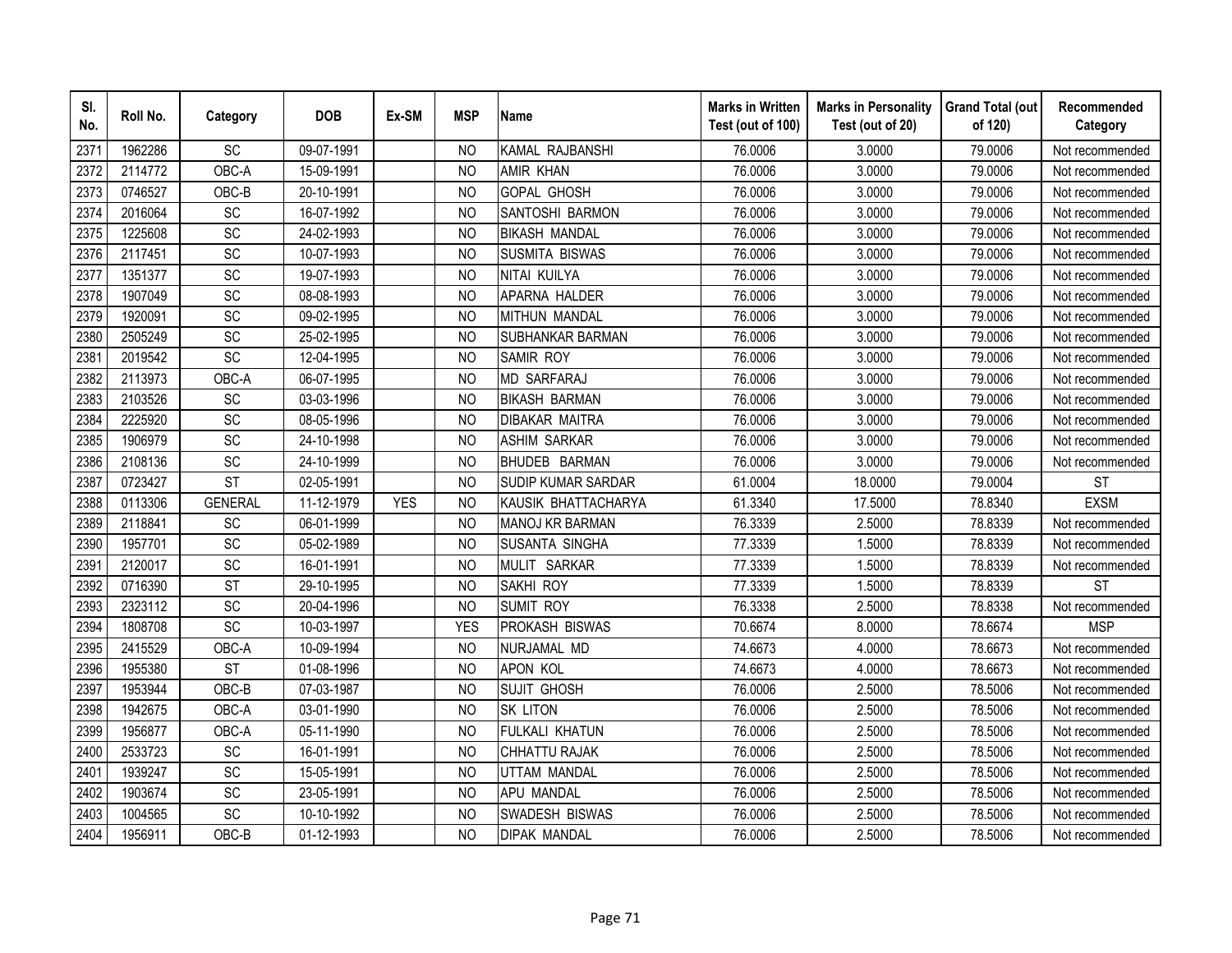| SI.<br>No. | Roll No. | Category        | <b>DOB</b> | Ex-SM      | <b>MSP</b>     | <b>Name</b>                | <b>Marks in Written</b><br>Test (out of 100) | <b>Marks in Personality</b><br>Test (out of 20) | <b>Grand Total (out</b><br>of 120) | Recommended<br>Category |
|------------|----------|-----------------|------------|------------|----------------|----------------------------|----------------------------------------------|-------------------------------------------------|------------------------------------|-------------------------|
| 2405       | 0101605  | OBC-A           | 20-07-1994 |            | N <sub>O</sub> | <b>MD NASERUL SK</b>       | 76.0006                                      | 2.5000                                          | 78.5006                            | Not recommended         |
| 2406       | 2517575  | $\overline{SC}$ | 02-09-1994 |            | <b>NO</b>      | SANJOY CHINTAPATRA         | 76.0006                                      | 2.5000                                          | 78.5006                            | Not recommended         |
| 2407       | 2101461  | OBC-A           | 25-11-1994 |            | N <sub>O</sub> | MINHAJUL HOQUE             | 76.0006                                      | 2.5000                                          | 78.5006                            | Not recommended         |
| 2408       | 2104972  | <b>SC</b>       | 18-01-1995 |            | N <sub>O</sub> | SWAPAN SARKAR              | 76.0006                                      | 2.5000                                          | 78.5006                            | Not recommended         |
| 2409       | 2105891  | SC              | 21-03-1995 |            | <b>NO</b>      | MADHU KARMAKAR             | 76.0006                                      | 2.5000                                          | 78.5006                            | Not recommended         |
| 2410       | 1959209  | SC              | 07-03-1996 |            | N <sub>O</sub> | JAGGA HALDAR               | 76.0006                                      | 2.5000                                          | 78.5006                            | Not recommended         |
| 2411       | 1902933  | <b>SC</b>       | 03-04-1996 |            | N <sub>O</sub> | <b>RAM MANDAL</b>          | 76.0006                                      | 2.5000                                          | 78.5006                            | Not recommended         |
| 2412       | 1914255  | SC              | 17-05-1996 |            | N <sub>O</sub> | <b>BAPI MANDAL</b>         | 76.0006                                      | 2.5000                                          | 78.5006                            | Not recommended         |
| 2413       | 1972420  | OBC-B           | 27-05-1996 |            | <b>NO</b>      | <b>NETAJI GHOSH</b>        | 76.0006                                      | 2.5000                                          | 78.5006                            | Not recommended         |
| 2414       | 1948552  | SC              | 01-01-1997 |            | <b>NO</b>      | SATYAJIT MANDAL            | 76.0006                                      | 2.5000                                          | 78.5006                            | Not recommended         |
| 2415       | 2521860  | <b>SC</b>       | 02-05-1997 |            | <b>NO</b>      | SADHU CHARAN SARKAR        | 76.0006                                      | 2.5000                                          | 78.5006                            | Not recommended         |
| 2416       | 1956995  | <b>SC</b>       | 02-06-1998 |            | <b>NO</b>      | <b>SUSMITA MANDAL</b>      | 76.0006                                      | 2.5000                                          | 78.5006                            | Not recommended         |
| 2417       | 2015328  | <b>ST</b>       | 21-11-1997 |            | <b>NO</b>      | <b>BAPPI ORAON</b>         | 73.3340                                      | 5.0000                                          | 78.3340                            | Not recommended         |
| 2418       | 1905218  | <b>SC</b>       | 25-03-1993 |            | <b>NO</b>      | <b>DIPAK CHOWDHURY</b>     | 76.3339                                      | 2.0000                                          | 78.3339                            | Not recommended         |
| 2419       | 1943261  | <b>ST</b>       | 11-02-1988 |            | N <sub>O</sub> | <b>SANJAY KUMAR MANDAL</b> | 72.3338                                      | 6.0000                                          | 78.3338                            | Not recommended         |
| 2420       | 2505442  | <b>ST</b>       | 09-10-1994 |            | <b>NO</b>      | SHAMBHU MANDAL             | 76.3337                                      | 2.0000                                          | 78.3337                            | Not recommended         |
| 2421       | 1108114  | <b>ST</b>       | 10-05-1991 |            | N <sub>O</sub> | <b>MANIK HANSDA</b>        | 59.6674                                      | 18.5000                                         | 78.1674                            | Not recommended         |
| 2422       | 1916664  | OBC-A           | 11-09-1990 |            | N <sub>O</sub> | MOHAMMAD ALAM              | 74.6673                                      | 3.5000                                          | 78.1673                            | Not recommended         |
| 2423       | 2120548  | OBC-A           | 04-04-1992 |            | <b>NO</b>      | REJAUL KARIM               | 74.6673                                      | 3.5000                                          | 78.1673                            | Not recommended         |
| 2424       | 1911921  | <b>ST</b>       | 03-12-1998 |            | N <sub>O</sub> | <b>RUNU MANDAL</b>         | 74.6673                                      | 3.5000                                          | 78.1673                            | Not recommended         |
| 2425       | 1928585  | OBC-A           | 14-04-1991 |            | <b>NO</b>      | MD NURUZZAMAN              | 75.6671                                      | 2.5000                                          | 78.1671                            | Not recommended         |
| 2426       | 2303649  | <b>ST</b>       | 21-10-1995 |            | N <sub>O</sub> | SUMI MUNDA                 | 60.6670                                      | 17.5000                                         | 78.1670                            | Not recommended         |
| 2427       | 0318054  | SC              | 06-11-1994 |            | <b>YES</b>     | <b>MANOJIT SARKAR</b>      | 62.6670                                      | 15.5000                                         | 78.1670                            | <b>MSP</b>              |
| 2428       | 2209469  | <b>ST</b>       | 05-03-1996 |            | <b>NO</b>      | RAMJIT HEMBRAM             | 68.0008                                      | 10.0000                                         | 78.0008                            | Not recommended         |
| 2429       | 0140407  | <b>GENERAL</b>  | 02-01-1977 | <b>YES</b> | N <sub>O</sub> | SAMARESH DEBNATH           | 60.0007                                      | 18.0000                                         | 78.0007                            | <b>EXSM</b>             |
| 2430       | 1962627  | SC              | 14-07-1986 |            | N <sub>O</sub> | <b>BISHNU MANDAL</b>       | 76.0006                                      | 2.0000                                          | 78.0006                            | Not recommended         |
| 2431       | 1930334  | OBC-A           | 21-02-1989 |            | N <sub>O</sub> | ANJUMAN BANU               | 76.0006                                      | 2.0000                                          | 78.0006                            | Not recommended         |
| 2432       | 0107027  | OBC-A           | 10-11-1989 |            | N <sub>O</sub> | <b>MD RIKI SK</b>          | 76.0006                                      | 2.0000                                          | 78.0006                            | Not recommended         |
| 2433       | 1823707  | SC              | 12-04-1991 |            | <b>NO</b>      | <b>BISWAJIT SARKAR</b>     | 76.0006                                      | 2.0000                                          | 78.0006                            | Not recommended         |
| 2434       | 2129803  | OBC-A           | 25-02-1992 |            | N <sub>O</sub> | <b>ABU KALAM</b>           | 76.0006                                      | 2.0000                                          | 78.0006                            | Not recommended         |
| 2435       | 2012606  | SC              | 06-07-1992 |            | <b>NO</b>      | <b>DEBU ROY</b>            | 76.0006                                      | 2.0000                                          | 78.0006                            | Not recommended         |
| 2436       | 2011038  | <b>SC</b>       | 06-09-1995 |            | <b>NO</b>      | SANJAY BARMAN              | 76.0006                                      | 2.0000                                          | 78.0006                            | Not recommended         |
| 2437       | 2315020  | <b>ST</b>       | 25-09-1995 |            | <b>NO</b>      | <b>JIBAN KARJEE</b>        | 76.0006                                      | 2.0000                                          | 78.0006                            | Not recommended         |
| 2438       | 1953865  | OBC-A           | 05-01-1996 |            | <b>NO</b>      | MD HASIUL RAHAMAN          | 76.0006                                      | 2.0000                                          | 78.0006                            | Not recommended         |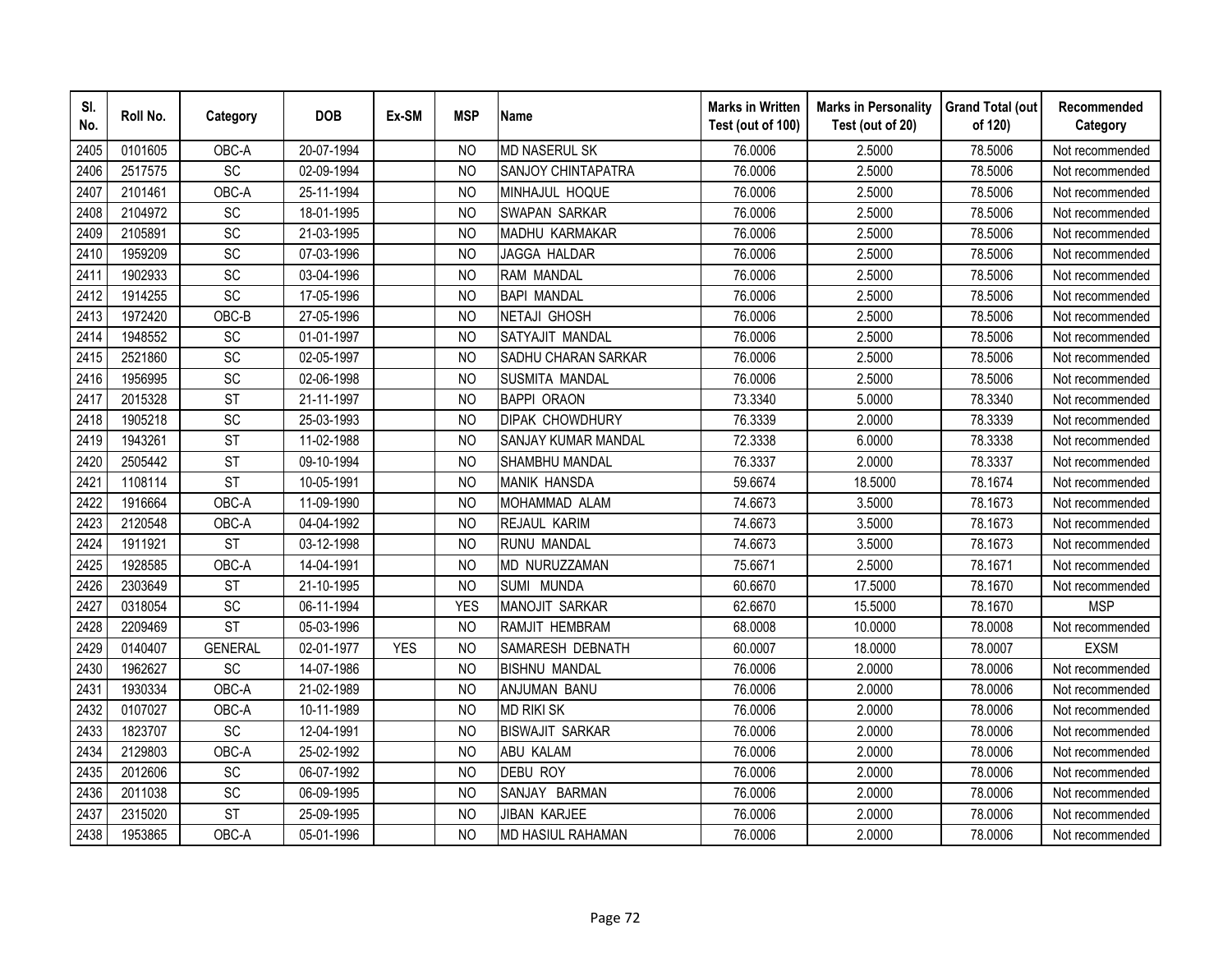| SI.<br>No. | Roll No. | Category        | <b>DOB</b> | Ex-SM      | <b>MSP</b>     | <b>Name</b>               | <b>Marks in Written</b><br>Test (out of 100) | <b>Marks in Personality</b><br>Test (out of 20) | <b>Grand Total (out</b><br>of 120) | Recommended<br>Category |
|------------|----------|-----------------|------------|------------|----------------|---------------------------|----------------------------------------------|-------------------------------------------------|------------------------------------|-------------------------|
| 2439       | 1957357  | <b>SC</b>       | 23-02-1997 |            | N <sub>O</sub> | PABAN HALDER              | 76.0006                                      | 2.0000                                          | 78.0006                            | Not recommended         |
| 2440       | 1911818  | $\overline{SC}$ | 08-05-1997 |            | N <sub>O</sub> | PRADIP MANDAL             | 76.0006                                      | 2.0000                                          | 78.0006                            | Not recommended         |
| 2441       | 1922347  | OBC-A           | 01-12-1997 |            | <b>NO</b>      | <b>MD SAMIM AKTAR</b>     | 76.0006                                      | 2.0000                                          | 78.0006                            | Not recommended         |
| 2442       | 2407356  | SC              | 16-02-1999 |            | <b>NO</b>      | JAYOTTAM ROY              | 76.0006                                      | 2.0000                                          | 78.0006                            | Not recommended         |
| 2443       | 1951614  | <b>ST</b>       | 09-09-1991 |            | N <sub>O</sub> | SADHANA MANDAL            | 76.0004                                      | 2.0000                                          | 78.0004                            | Not recommended         |
| 2444       | 1869129  | OBC-A           | 03-04-1995 |            | <b>YES</b>     | <b>ROUSAN ALAM</b>        | 73.3340                                      | 4.5000                                          | 77.8340                            | <b>MSP</b>              |
| 2445       | 1935967  | <b>ST</b>       | 20-11-1994 |            | <b>NO</b>      | JAY KUMAR MANDAL          | 74.3339                                      | 3.5000                                          | 77.8339                            | Not recommended         |
| 2446       | 2403332  | SC              | 21-11-1994 |            | <b>NO</b>      | AMARESH SARKAR            | 76.3339                                      | 1.5000                                          | 77.8339                            | Not recommended         |
| 2447       | 2708987  | <b>ST</b>       | 01-05-1987 |            | N <sub>O</sub> | <b>KUSANG TAMANG</b>      | 64.3337                                      | 13.5000                                         | 77.8337                            | Not recommended         |
| 2448       | 1923567  | OBC-A           | 05-08-1986 |            | N <sub>O</sub> | NAJIMUL HOQUE             | 74.6673                                      | 3.0000                                          | 77.6673                            | Not recommended         |
| 2449       | 1946790  | OBC-A           | 05-03-1992 |            | <b>NO</b>      | SK JAHANGIR               | 74.6673                                      | 3.0000                                          | 77.6673                            | Not recommended         |
| 2450       | 0221902  | OBC-A           | 02-05-1993 |            | <b>NO</b>      | SABIUL HAQUE              | 74.6673                                      | 3.0000                                          | 77.6673                            | Not recommended         |
| 2451       | 1946931  | OBC-A           | 04-06-1996 |            | <b>NO</b>      | SIDDIQUE SEKH             | 74.6673                                      | 3.0000                                          | 77.6673                            | Not recommended         |
| 2452       | 2527093  | <b>ST</b>       | 20-06-1995 |            | <b>NO</b>      | <b>SUBIR ORAON</b>        | 62.6670                                      | 15.0000                                         | 77.6670                            | Not recommended         |
| 2453       | 1820539  | <b>GENERAL</b>  | 05-05-1999 |            | <b>YES</b>     | <b>SABIR ALI</b>          | 68.0008                                      | 9.5000                                          | 77.5008                            | <b>MSP</b>              |
| 2454       | 1961591  | <b>ST</b>       | 18-02-1995 |            | <b>NO</b>      | LUCKY MANDAL              | 72.0007                                      | 5.5000                                          | 77.5007                            | Not recommended         |
| 2455       | 2112649  | SC              | 09-03-1996 |            | <b>NO</b>      | RITA DEBSHARMA            | 76.0006                                      | 1.5000                                          | 77.5006                            | Not recommended         |
| 2456       | 0234581  | <b>ST</b>       | 21-07-1990 |            | <b>NO</b>      | AVISEKH BARUA             | 70.3339                                      | 7.0000                                          | 77.3339                            | Not recommended         |
| 2457       | 2117947  | <b>ST</b>       | 17-01-1989 |            | <b>NO</b>      | <b>SUMIT KUMAR MAHATO</b> | 74.3339                                      | 3.0000                                          | 77.3339                            | Not recommended         |
| 2458       | 1943983  | <b>ST</b>       | 15-07-1988 |            | <b>NO</b>      | <b>BABLU MANDAL</b>       | 76.3338                                      | 1.0000                                          | 77.3338                            | Not recommended         |
| 2459       | 1309048  | <b>ST</b>       | 13-03-1995 |            | <b>NO</b>      | <b>KANAN KUMAR SING</b>   | 61.3337                                      | 16.0000                                         | 77.3337                            | Not recommended         |
| 2460       | 0526797  | <b>ST</b>       | 18-03-1993 |            | N <sub>O</sub> | <b>AVIJIT SARDAR</b>      | 62.3337                                      | 15.0000                                         | 77.3337                            | Not recommended         |
| 2461       | 0233751  | OBC-A           | 10-07-1988 |            | N <sub>O</sub> | <b>MERINA PARVIN</b>      | 74.6673                                      | 2.5000                                          | 77.1673                            | Not recommended         |
| 2462       | 1910459  | OBC-A           | 03-03-1997 |            | <b>NO</b>      | <b>MD HASIBUR SK</b>      | 74.6673                                      | 2.5000                                          | 77.1673                            | Not recommended         |
| 2463       | 1946983  | OBC-A           | 16-08-1998 |            | <b>NO</b>      | INZAMAMUL HOSSAIN         | 74.6673                                      | 2.5000                                          | 77.1673                            | Not recommended         |
| 2464       | 1963548  | <b>ST</b>       | 06-06-1996 |            | N <sub>O</sub> | <b>BIKRAM MANDAL</b>      | 76.0006                                      | 1.0000                                          | 77.0006                            | Not recommended         |
| 2465       | 2104310  | OBC-A           | 01-02-1998 |            | N <sub>O</sub> | MAJIBUR RAHAMAN           | 74.6673                                      | 2.0000                                          | 76.6673                            | Not recommended         |
| 2466       | 2007135  | <b>ST</b>       | 20-05-1992 |            | <sub>NO</sub>  | SUBODH TUDU               | 73.3340                                      | 3.0000                                          | 76.3340                            | Not recommended         |
| 2467       | 0528324  | <b>GENERAL</b>  | 10-01-1977 | <b>YES</b> | <sub>NO</sub>  | RUDRA PROSAD GHOSH        | 58.6671                                      | 17.5000                                         | 76.1671                            | <b>EXSM</b>             |
| 2468       | 1944159  | <b>ST</b>       | 20-08-1995 |            | N <sub>O</sub> | <b>DILIP MURMU</b>        | 72.6671                                      | 3.5000                                          | 76.1671                            | Not recommended         |
| 2469       | 1810467  | <b>ST</b>       | 11-09-1998 |            | N <sub>O</sub> | SUKURMANI SARDAR          | 63.0003                                      | 13.0000                                         | 76.0003                            | Not recommended         |
| 2470       | 1858266  | <b>ST</b>       | 04-05-1979 |            | N <sub>O</sub> | <b>TAPAN ROY</b>          | 70.0003                                      | 6.0000                                          | 76.0003                            | Not recommended         |
| 2471       | 1922776  | <b>ST</b>       | 01-01-1999 |            | <b>NO</b>      | SHUKDEV ORAW              | 69.3341                                      | 6.5000                                          | 75.8341                            | Not recommended         |
| 2472       | 0814355  | <b>GENERAL</b>  | 18-11-1994 |            | <b>YES</b>     | <b>AMIT KUMAR MONDAL</b>  | 64.3336                                      | 11.5000                                         | 75.8336                            | <b>MSP</b>              |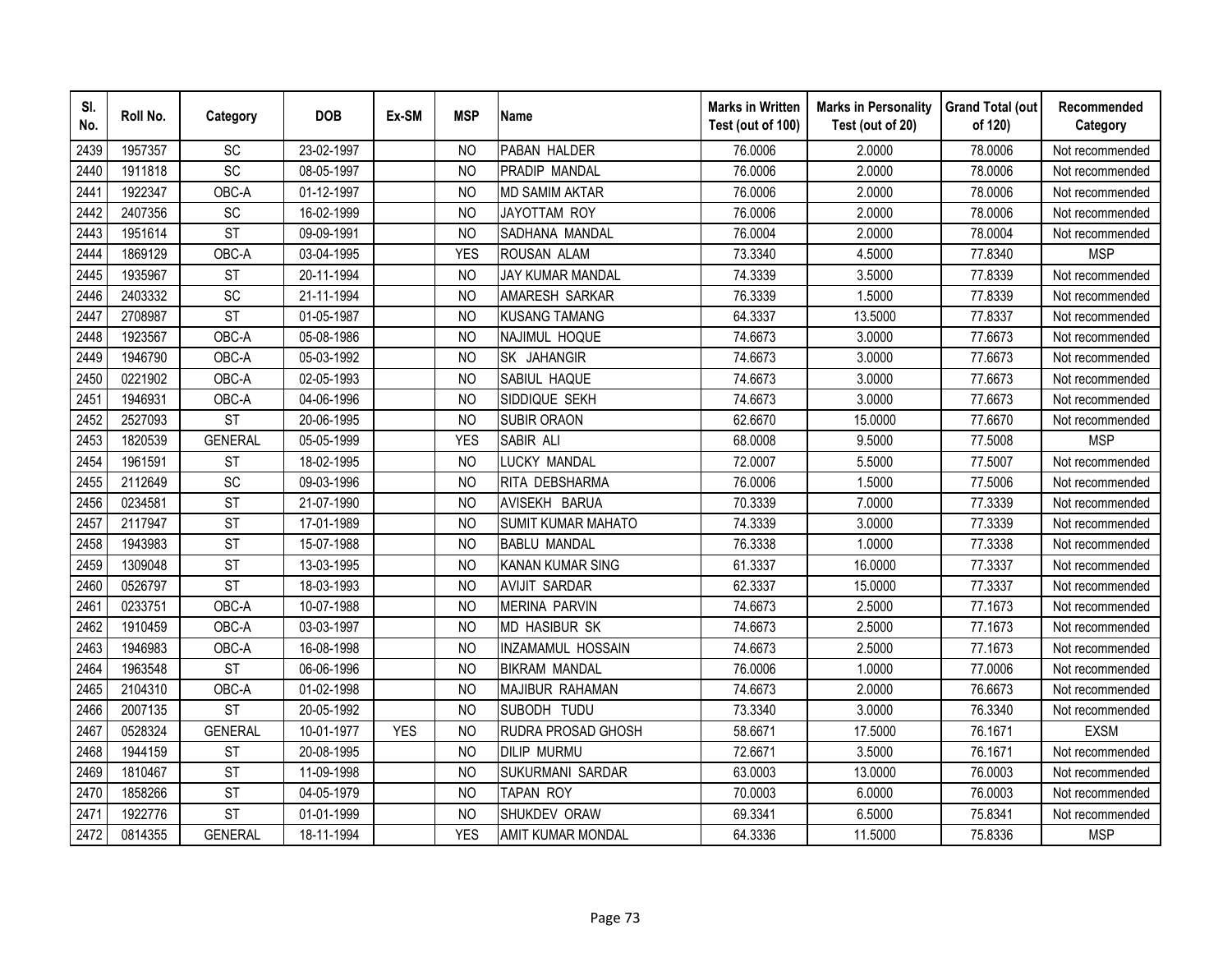| SI.<br>No. | Roll No. | Category       | <b>DOB</b>               | Ex-SM      | <b>MSP</b>     | <b>Name</b>                   | <b>Marks in Written</b><br>Test (out of 100) | <b>Marks in Personality</b><br>Test (out of 20) | <b>Grand Total (out</b><br>of 120) | Recommended<br>Category |
|------------|----------|----------------|--------------------------|------------|----------------|-------------------------------|----------------------------------------------|-------------------------------------------------|------------------------------------|-------------------------|
| 2473       | 1937781  | <b>ST</b>      | 01-11-1988               |            | <b>NO</b>      | <b>KANAK MANDAL</b>           | 60.0006                                      | 15.5000                                         | 75.5006                            | Not recommended         |
| 2474       | 1120162  | OBC-B          | 16-08-1986               |            | <b>YES</b>     | <b>RAJIB KUMAR GIRI</b>       | 70.6672                                      | 4.5000                                          | 75.1672                            | <b>MSP</b>              |
| 2475       | 1855633  | OBC-A          | 05-04-1991               | <b>YES</b> | <b>NO</b>      | <b>IMRAN ALI</b>              | 67.0007                                      | 8.0000                                          | 75.0007                            | <b>EXSM</b>             |
| 2476       | 0204934  | <b>GENERAL</b> | 07-04-1971               | <b>YES</b> | N <sub>O</sub> | SUNIL KUMAR SINGH             | 59.0006                                      | 16.0000                                         | 75.0006                            | <b>EXSM</b>             |
| 2477       | 2601278  | <b>ST</b>      | 20-11-1990               |            | N <sub>O</sub> | <b>SAMIR TAMANG</b>           | 59.3343                                      | 15.5000                                         | 74.8343                            | Not recommended         |
| 2478       | 1341622  | <b>GENERAL</b> | 01-09-1975               | <b>YES</b> | <b>NO</b>      | <b>GOUTAM PATRA</b>           | 60.6671                                      | 14.0000                                         | 74.6671                            | <b>EXSM</b>             |
| 2479       | 1970262  | <b>ST</b>      | 15-03-1997               |            | <sub>NO</sub>  | SOMA MARDI                    | 63.0009                                      | 11.5000                                         | 74.5009                            | Not recommended         |
| 2480       | 0545242  | <b>GENERAL</b> | 26-12-1991               |            | <b>YES</b>     | JHUMA SAHA                    | 63.0006                                      | 11.5000                                         | 74.5006                            | <b>MSP</b>              |
| 2481       | 1825778  | <b>ST</b>      | 21-06-1993               |            | N <sub>O</sub> | <b>KUNAL SARDAR</b>           | 61.3338                                      | 13.0000                                         | 74.3338                            | Not recommended         |
| 2482       | 1950600  | OBC-A          | 16-05-1991               |            | <b>YES</b>     | SADDAM HOSSAIN                | 59.6674                                      | 14.5000                                         | 74.1674                            | <b>MSP</b>              |
| 2483       | 1349493  | <b>GENERAL</b> | 10-11-1978               | <b>YES</b> | N <sub>O</sub> | <b>BHABANI PRASAD GANGULI</b> | 59.6671                                      | 14.5000                                         | 74.1671                            | <b>EXSM</b>             |
| 2484       | 2700643  | <b>ST</b>      | 08-01-1991               |            | <b>NO</b>      | <b>MINGMA SHERPA</b>          | 59.6671                                      | 14.5000                                         | 74.1671                            | Not recommended         |
| 2485       | 2507487  | <b>ST</b>      | 04-11-1990               |            | <b>NO</b>      | <b>AMAR LIMBU</b>             | 60.6671                                      | 13.5000                                         | 74.1671                            | Not recommended         |
| 2486       | 1957932  | OBC-B          | 03-11-1991               |            | <b>YES</b>     | <b>TAPAS MANDAL</b>           | 70.0007                                      | 4.0000                                          | 74.0007                            | Not recommended         |
| 2487       | 0932568  | <b>GENERAL</b> | 05-06-1983               | <b>YES</b> | <b>NO</b>      | <b>SURJA DAS</b>              | 62.0006                                      | 12.0000                                         | 74.0006                            | <b>EXSM</b>             |
| 2488       | 0309221  | OBC-B          | 24-04-1994               |            | <b>YES</b>     | <b>BIMAN SAHOO</b>            | 62.0006                                      | 12.0000                                         | 74.0006                            | Not recommended         |
| 2489       | 1949136  | <b>ST</b>      | 16-03-1996               |            | <b>NO</b>      | RAJESH MANDAL                 | 69.6674                                      | 4.0000                                          | 73.6674                            | Not recommended         |
| 2490       | 1903495  | <b>ST</b>      | 01-05-1997               |            | <b>NO</b>      | CHANDAN MURMU                 | 70.6674                                      | 3.0000                                          | 73.6674                            | Not recommended         |
| 2491       | 1502146  | <b>ST</b>      | 05-01-1992               |            | N <sub>O</sub> | MANORANJAN HANSDA             | 60.6672                                      | 13.0000                                         | 73.6672                            | Not recommended         |
| 2492       | 0211170  | <b>SC</b>      | 09-05-1989               |            | <b>YES</b>     | SUBHAM KANJILAL               | 59.0006                                      | 14.5000                                         | 73.5006                            | Not recommended         |
| 2493       | 0823456  | SC             | $\overline{26}$ -02-1991 |            | <b>YES</b>     | <b>DEBASISH MALIK</b>         | 62.3340                                      | 11.0000                                         | 73.3340                            | Not recommended         |
| 2494       | 0121761  | <b>GENERAL</b> | 08-03-1981               | <b>YES</b> | <b>NO</b>      | <b>NITIS KUMAR DAS</b>        | 58.6675                                      | 14.5000                                         | 73.1675                            | <b>EXSM</b>             |
| 2495       | 2114770  | <b>ST</b>      | 08-06-1998               |            | N <sub>O</sub> | <b>MITHUN KISKU</b>           | 70.6674                                      | 2.5000                                          | 73.1674                            | Not recommended         |
| 2496       | 0123793  | <b>GENERAL</b> | 14-08-1977               | <b>YES</b> | N <sub>O</sub> | <b>DEBABRATA ROY</b>          | 55.6672                                      | 17.5000                                         | 73.1672                            | <b>EXSM</b>             |
| 2497       | 2525167  | <b>ST</b>      | 29-08-1987               |            | <b>NO</b>      | SANJOK SINGDAN                | 59.6669                                      | 13.5000                                         | 73.1669                            | Not recommended         |
| 2498       | 1803614  | <b>ST</b>      | 12-02-1988               |            | <b>NO</b>      | ALOKE MAHATO                  | 64.0009                                      | 9.0000                                          | 73.0009                            | Not recommended         |
| 2499       | 1933324  | <b>ST</b>      | 10-01-1991               |            | N <sub>O</sub> | AMRIT MUDI                    | 68.0008                                      | 5.0000                                          | 73.0008                            | Not recommended         |
| 2500       | 1924193  | <b>ST</b>      | 24-08-1996               |            | N <sub>O</sub> | SAILEN TUDU                   | 68.0008                                      | 5.0000                                          | 73.0008                            | Not recommended         |
| 2501       | 0514523  | <b>GENERAL</b> | 29-07-1977               | <b>YES</b> | <b>NO</b>      | SUBIR KUMAR GHOSH             | 55.0003                                      | 18.0000                                         | 73.0003                            | <b>EXSM</b>             |
| 2502       | 2512830  | <b>ST</b>      | 04-05-1993               |            | N <sub>O</sub> | <b>BABLU MARDI</b>            | 68.3341                                      | 4.5000                                          | 72.8341                            | Not recommended         |
| 2503       | 0216036  | <b>ST</b>      | 15-11-1994               |            | N <sub>O</sub> | <b>AMIT NANDI SARDAR</b>      | 69.3341                                      | 3.5000                                          | 72.8341                            | Not recommended         |
| 2504       | 1044899  | <b>ST</b>      | 02-11-1992               |            | <b>NO</b>      | SUSHIL KOLE                   | 61.3340                                      | 11.5000                                         | 72.8340                            | Not recommended         |
| 2505       | 1910990  | <b>GENERAL</b> | 10-04-1997               |            | <b>YES</b>     | <b>HAJRAT ALI</b>             | 66.3339                                      | 6.5000                                          | 72.8339                            | Not recommended         |
| 2506       | 2514354  | <b>ST</b>      | 12-05-1993               |            | <b>NO</b>      | <b>BANIFAS HEMBROM</b>        | 66.0006                                      | 6.5000                                          | 72.5006                            | Not recommended         |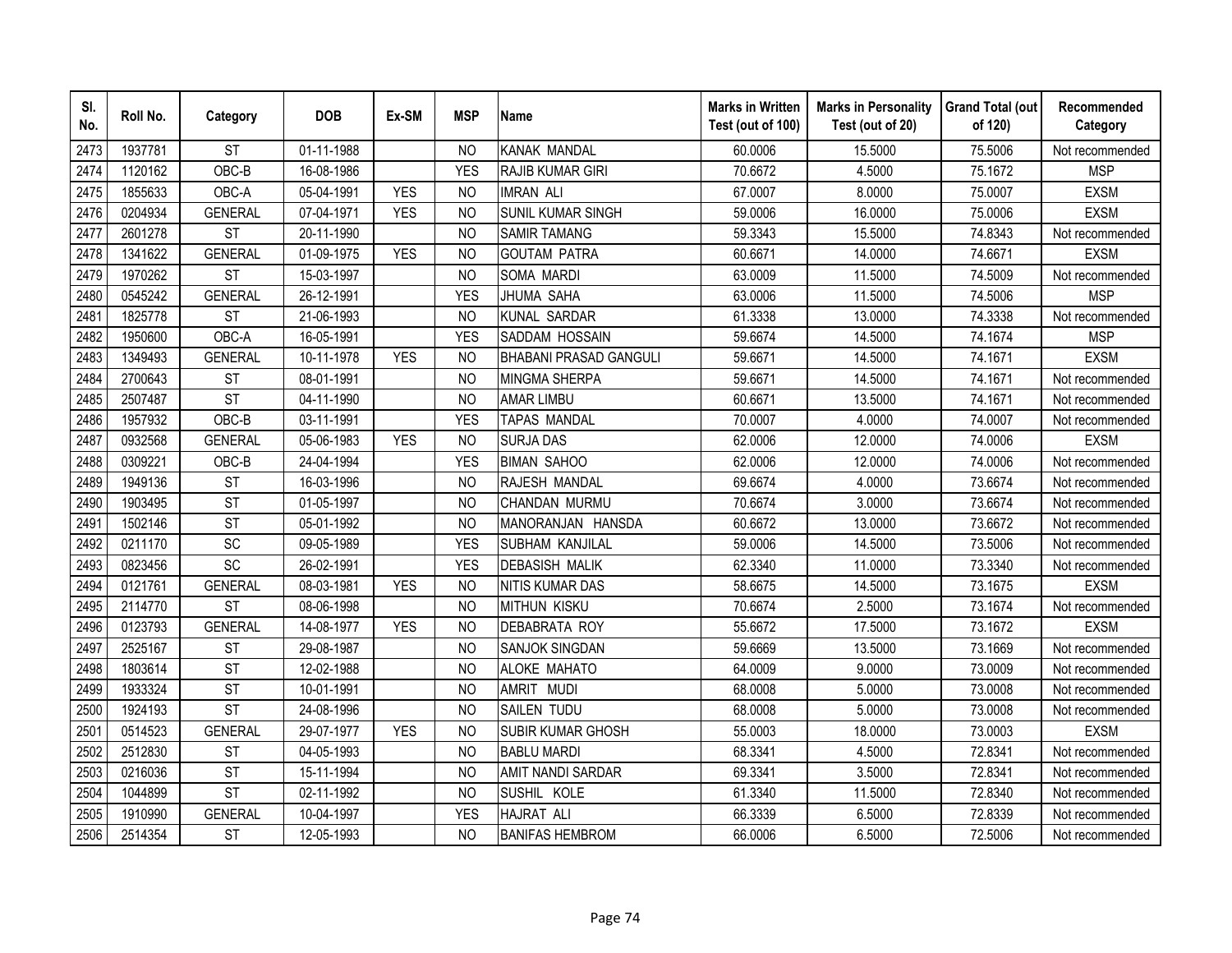| SI.<br>No. | Roll No. | Category               | <b>DOB</b> | Ex-SM      | <b>MSP</b>     | <b>Name</b>                  | <b>Marks in Written</b><br>Test (out of 100) | <b>Marks in Personality</b><br>Test (out of 20) | <b>Grand Total (out</b><br>of 120) | Recommended<br>Category |
|------------|----------|------------------------|------------|------------|----------------|------------------------------|----------------------------------------------|-------------------------------------------------|------------------------------------|-------------------------|
| 2507       | 2519609  | <b>ST</b>              | 07-04-1991 |            | N <sub>O</sub> | <b>SHAKTI MANDAL</b>         | 71.0005                                      | 1.5000                                          | 72.5005                            | Not recommended         |
| 2508       | 1946256  | $\overline{\text{ST}}$ | 30-04-1991 |            | <b>NO</b>      | <b>TAPASH CHANDRA MANDAL</b> | 67.3340                                      | 5.0000                                          | 72.3340                            | Not recommended         |
| 2509       | 0710895  | <b>ST</b>              | 15-01-1986 |            | N <sub>O</sub> | <b>BIKASH ORAW</b>           | 70.6674                                      | 1.5000                                          | 72.1674                            | Not recommended         |
| 2510       | 0662563  | <b>GENERAL</b>         | 01-07-1977 | <b>YES</b> | <b>NO</b>      | SOMNATH MONDAL               | 54.6672                                      | 17.5000                                         | 72.1672                            | <b>EXSM</b>             |
| 2511       | 1935918  | <b>ST</b>              | 10-01-1999 |            | <b>NO</b>      | CHHOTAN MANDAL               | 67.0005                                      | 5.0000                                          | 72.0005                            | Not recommended         |
| 2512       | 1923030  | <b>ST</b>              | 20-02-1984 |            | N <sub>O</sub> | TAPAN CHANDRA MANDAL         | 68.3339                                      | 3.5000                                          | 71.8339                            | Not recommended         |
| 2513       | 0538201  | <b>GENERAL</b>         | 13-02-1977 | <b>YES</b> | NO             | <b>INDRAJIT KAHALI</b>       | 56.3337                                      | 15.5000                                         | 71.8337                            | <b>EXSM</b>             |
| 2514       | 2017945  | <b>ST</b>              | 28-02-1994 |            | <b>NO</b>      | PARIMAL MURMU                | 67.6674                                      | 4.0000                                          | 71.6674                            | Not recommended         |
| 2515       | 2009509  | <b>ST</b>              | 10-10-1997 |            | <b>NO</b>      | JOYDEV ORAW                  | 64.6673                                      | 7.0000                                          | 71.6673                            | Not recommended         |
| 2516       | 0522699  | <b>ST</b>              | 14-07-1995 |            | <b>NO</b>      | CHIRANJIT SARDAR             | 67.6672                                      | 4.0000                                          | 71.6672                            | Not recommended         |
| 2517       | 1964613  | <b>ST</b>              | 12-11-1987 |            | <b>NO</b>      | SUKANTA MANDAL               | 67.0003                                      | 4.5000                                          | 71.5003                            | Not recommended         |
| 2518       | 2102990  | <b>ST</b>              | 11-03-1988 |            | <b>NO</b>      | <b>ARUN MAHATO</b>           | 69.3341                                      | 2.0000                                          | 71.3341                            | Not recommended         |
| 2519       | 2030087  | <b>ST</b>              | 20-12-1994 |            | <b>NO</b>      | NAYAN ORAON                  | 69.3341                                      | 2.0000                                          | 71.3341                            | Not recommended         |
| 2520       | 1929999  | <b>ST</b>              | 17-04-1996 |            | <b>NO</b>      | LAKHIN HANSDA                | 66.6675                                      | 4.5000                                          | 71.1675                            | Not recommended         |
| 2521       | 1121618  | <b>ST</b>              | 25-08-1990 |            | N <sub>O</sub> | LAXMI MURMU                  | 60.6673                                      | 10.5000                                         | 71.1673                            | Not recommended         |
| 2522       | 0512466  | <b>GENERAL</b>         | 22-04-1985 | <b>YES</b> | <b>NO</b>      | SHASWATA CHATTERJEE          | 53.0007                                      | 18.0000                                         | 71.0007                            | <b>EXSM</b>             |
| 2523       | 0121788  | <b>ST</b>              | 23-05-1990 |            | N <sub>O</sub> | <b>BISWAJIT HEMBRAM</b>      | 61.0004                                      | 10.0000                                         | 71.0004                            | Not recommended         |
| 2524       | 0733103  | <b>GENERAL</b>         | 08-03-1981 | <b>YES</b> | N <sub>O</sub> | <b>MRINAL KANTI GHOSH</b>    | 60.0003                                      | 11.0000                                         | 71.0003                            | <b>EXSM</b>             |
| 2525       | 2424352  | <b>ST</b>              | 12-05-1990 |            | <b>NO</b>      | PANCHAMI ORAON               | 68.3340                                      | 2.5000                                          | 70.8340                            | Not recommended         |
| 2526       | 2001910  | <b>ST</b>              | 05-03-1998 |            | <b>YES</b>     | CHIRANJIT MARDI              | 68.0008                                      | 2.5000                                          | 70.5008                            | Not recommended         |
| 2527       | 0767650  | <b>GENERAL</b>         | 05-12-1978 | <b>YES</b> | <b>NO</b>      | <b>BILASH KUMAR BISWAS</b>   | 54.0004                                      | 16.5000                                         | 70.5004                            | <b>EXSM</b>             |
| 2528       | 1918505  | <b>ST</b>              | 04-04-1996 |            | N <sub>O</sub> | SANCHITA HEMBRAM             | 62.3342                                      | 8.0000                                          | 70.3342                            | Not recommended         |
| 2529       | 1015988  | <b>GENERAL</b>         | 29-02-1976 | <b>YES</b> | <b>NO</b>      | RAMABRATA CHATTERJEE         | 55.3341                                      | 15.0000                                         | 70.3341                            | <b>EXSM</b>             |
| 2530       | 1931504  | <b>ST</b>              | 19-03-1996 |            | N <sub>O</sub> | NIRMAL HANSDA                | 59.3341                                      | 11.0000                                         | 70.3341                            | Not recommended         |
| 2531       | 2102444  | <b>ST</b>              | 07-05-1996 |            | <b>NO</b>      | <b>BISWAJIT MAHATO</b>       | 66.6675                                      | 3.5000                                          | 70.1675                            | Not recommended         |
| 2532       | 2123636  | <b>ST</b>              | 09-08-1984 |            | N <sub>O</sub> | <b>SONA MURMU</b>            | 60.0010                                      | 10.0000                                         | 70.0010                            | Not recommended         |
| 2533       | 1959306  | <b>ST</b>              | 20-03-1997 |            | N <sub>O</sub> | SUDIP MANDAL                 | 64.3342                                      | 5.5000                                          | 69.8342                            | Not recommended         |
| 2534       | 1971260  | <b>ST</b>              | 10-03-1992 |            | <b>NO</b>      | SHYAMAL MURMU                | 62.6676                                      | 7.0000                                          | 69.6676                            | Not recommended         |
| 2535       | 2006247  | <b>ST</b>              | 02-05-1983 |            | <b>NO</b>      | <b>DHIREN MURMU</b>          | 66.6675                                      | 3.0000                                          | 69.6675                            | Not recommended         |
| 2536       | 2006814  | <b>ST</b>              | 10-03-1986 |            | <b>NO</b>      | SUNIL ORAW                   | 66.6675                                      | 3.0000                                          | 69.6675                            | Not recommended         |
| 2537       | 0546580  | <b>GENERAL</b>         | 22-11-1976 | <b>YES</b> | <b>NO</b>      | <b>BISWAJIT PAL</b>          | 56.6674                                      | 13.0000                                         | 69.6674                            | <b>EXSM</b>             |
| 2538       | 0509600  | <b>GENERAL</b>         | 30-12-1976 | <b>YES</b> | <b>NO</b>      | AMBARISH MITRA               | 53.0007                                      | 16.5000                                         | 69.5007                            | <b>EXSM</b>             |
| 2539       | 0136822  | <b>GENERAL</b>         | 01-03-1981 | <b>YES</b> | <b>NO</b>      | <b>MD JAWED HASAN</b>        | 53.0007                                      | 16.5000                                         | 69.5007                            | <b>EXSM</b>             |
| 2540       | 0802314  | $OBC-B$                | 30-08-1994 |            | <b>YES</b>     | ARGHA MALLICK                | 59.0005                                      | 10.5000                                         | 69.5005                            | Not recommended         |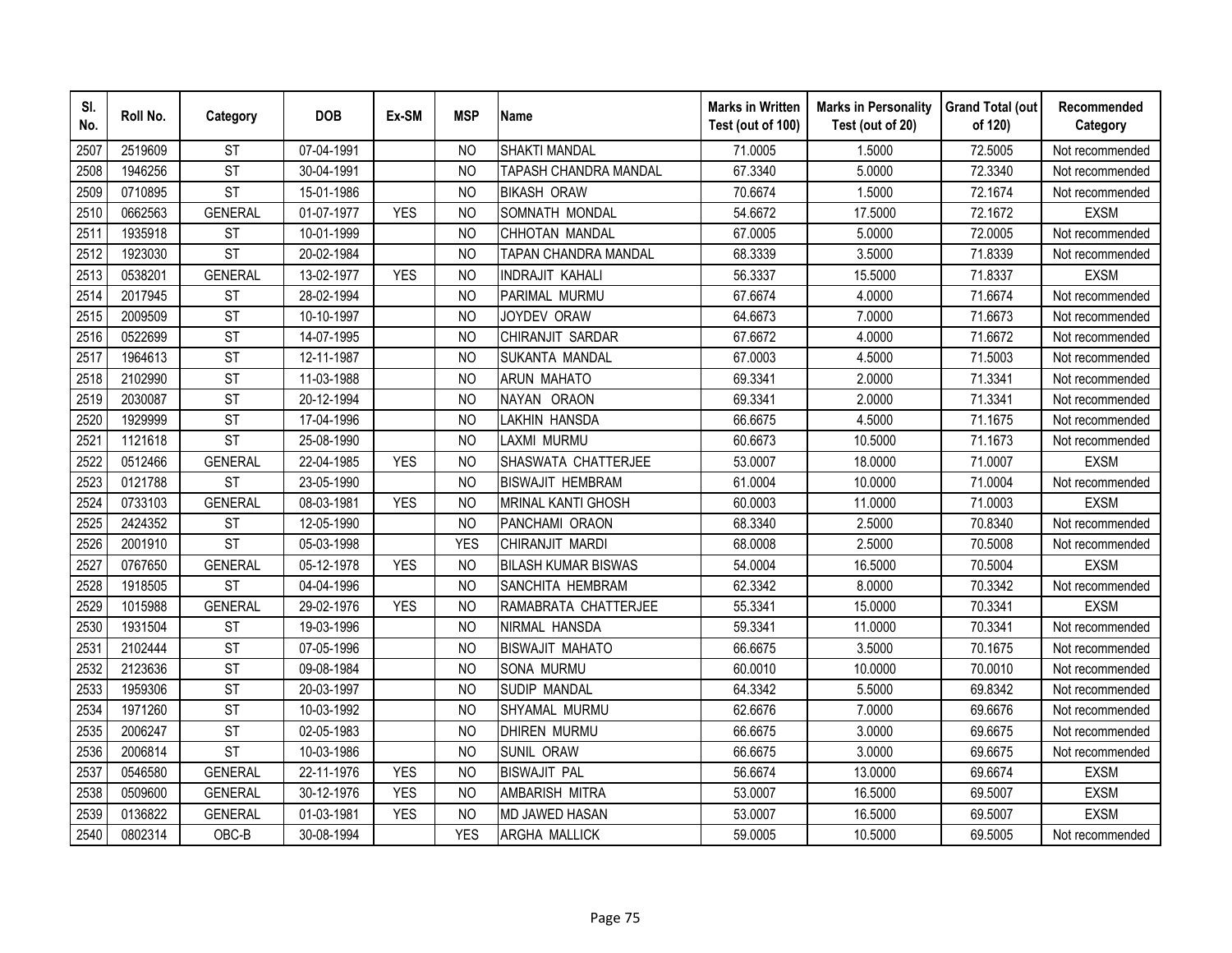| SI.<br>No. | Roll No. | Category               | <b>DOB</b> | Ex-SM      | <b>MSP</b>     | <b>Name</b>              | <b>Marks in Written</b><br>Test (out of 100) | <b>Marks in Personality</b><br>Test (out of 20) | <b>Grand Total (out</b><br>of 120) | Recommended<br>Category |
|------------|----------|------------------------|------------|------------|----------------|--------------------------|----------------------------------------------|-------------------------------------------------|------------------------------------|-------------------------|
| 2541       | 1923483  | <b>ST</b>              | 30-12-1992 |            | <b>NO</b>      | <b>AMIYA SINHA</b>       | 59.3340                                      | 10.0000                                         | 69.3340                            | Not recommended         |
| 2542       | 1225010  | <b>GENERAL</b>         | 13-09-1982 | <b>YES</b> | <b>NO</b>      | <b>DIPAK CHAKRABORTY</b> | 58.3337                                      | 11.0000                                         | 69.3337                            | <b>EXSM</b>             |
| 2543       | 2113273  | SC                     | 24-11-1995 |            | <b>YES</b>     | JOGANNATH MAJUMDER       | 64.0009                                      | 5.0000                                          | 69.0009                            | Not recommended         |
| 2544       | 0941774  | <b>GENERAL</b>         | 12-01-1980 | <b>YES</b> | N <sub>O</sub> | <b>SANJIB PANDIT</b>     | 58.0004                                      | 11.0000                                         | 69.0004                            | <b>EXSM</b>             |
| 2545       | 0508557  | <b>GENERAL</b>         | 27-02-1976 | <b>YES</b> | <b>YES</b>     | MANOJ KUMAR PANJA        | 53.3342                                      | 15.5000                                         | 68.8342                            | <b>EXSM</b>             |
| 2546       | 1937799  | <b>ST</b>              | 12-12-1990 |            | N <sub>O</sub> | PORIMOL MANDAL           | 62.6672                                      | 6.0000                                          | 68.6672                            | Not recommended         |
| 2547       | 1968199  | <b>ST</b>              | 02-04-1987 |            | <b>NO</b>      | <b>BIREN MANDAL</b>      | 65.6672                                      | 3.0000                                          | 68.6672                            | Not recommended         |
| 2548       | 0911296  | <b>GENERAL</b>         | 06-12-1977 | <b>YES</b> | <b>NO</b>      | <b>UJJWAL PATRA</b>      | 55.6671                                      | 13.0000                                         | 68.6671                            | <b>EXSM</b>             |
| 2549       | 0815000  | <b>ST</b>              | 14-02-1982 |            | <b>YES</b>     | <b>ABHIMANYU SINGH</b>   | 64.0005                                      | 4.5000                                          | 68.5005                            | Not recommended         |
| 2550       | 1968220  | <b>ST</b>              | 31-05-1990 |            | N <sub>O</sub> | <b>BABU RAM TUDU</b>     | 65.3342                                      | 3.0000                                          | 68.3342                            | Not recommended         |
| 2551       | 0920510  | <b>GENERAL</b>         | 12-10-1976 | <b>YES</b> | <b>NO</b>      | <b>SAMIR PAL</b>         | 53.3341                                      | 15.0000                                         | 68.3341                            | <b>EXSM</b>             |
| 2552       | 1610295  | <b>GENERAL</b>         | 05-03-1982 | <b>YES</b> | <b>NO</b>      | SANTU MUKHOPADHYAY       | 57.3338                                      | 10.5000                                         | 67.8338                            | <b>EXSM</b>             |
| 2553       | 2009089  | <b>ST</b>              | 22-03-1992 |            | <b>NO</b>      | MANOJ KUMAR HASDA        | 60.0006                                      | 7.5000                                          | 67.5006                            | Not recommended         |
| 2554       | 2508215  | <b>ST</b>              | 10-04-1990 |            | <b>NO</b>      | <b>SIMON HEMBROM</b>     | 66.0006                                      | 1.5000                                          | 67.5006                            | Not recommended         |
| 2555       | 1816132  | <b>ST</b>              | 24-03-1995 |            | <b>NO</b>      | SUBHANKAR SARDAR         | 61.3343                                      | 6.0000                                          | 67.3343                            | Not recommended         |
| 2556       | 1939630  | $\overline{\text{ST}}$ | 11-02-1993 |            | <b>NO</b>      | <b>NOREN BESRA</b>       | 65.3342                                      | 2.0000                                          | 67.3342                            | Not recommended         |
| 2557       | 1036545  | <b>GENERAL</b>         | 10-10-1979 | <b>YES</b> | N <sub>O</sub> | <b>BIPLOB ACHARJEE</b>   | 53.3341                                      | 14.0000                                         | 67.3341                            | <b>EXSM</b>             |
| 2558       | 2002022  | <b>ST</b>              | 08-05-1996 |            | N <sub>O</sub> | RAKESH EKKA              | 64.0009                                      | 3.0000                                          | 67.0009                            | Not recommended         |
| 2559       | 0307848  | $\overline{SC}$        | 21-03-1978 | <b>YES</b> | <b>NO</b>      | <b>SUSOVAN PANDIT</b>    | 50.0008                                      | 17.0000                                         | 67.0008                            | EXSM-SC                 |
| 2560       | 2708006  | <b>ST</b>              | 19-08-1993 |            | N <sub>O</sub> | PASSANG NARBU SHERPA     | 60.0005                                      | 7.0000                                          | 67.0005                            | Not recommended         |
| 2561       | 1606078  | <b>GENERAL</b>         | 01-01-1978 | <b>YES</b> | <b>NO</b>      | <b>KH GOLAM MASUD</b>    | 56.3344                                      | 10.5000                                         | 66.8344                            | <b>EXSM</b>             |
| 2562       | 2505942  | <b>ST</b>              | 03-04-1992 |            | N <sub>O</sub> | <b>DILIP HEMBRAM</b>     | 65.3342                                      | 1.5000                                          | 66.8342                            | Not recommended         |
| 2563       | 0503965  | $OBC-B$                | 03-12-1977 | <b>YES</b> | N <sub>O</sub> | <b>DIPAK KUMAR DEY</b>   | 59.0007                                      | 7.5000                                          | 66.5007                            | <b>EXSM</b>             |
| 2564       | 1935670  | <b>ST</b>              | 10-05-1989 |            | N <sub>O</sub> | SRILAL SOREN             | 62.0006                                      | 4.5000                                          | 66.5006                            | Not recommended         |
| 2565       | 0538044  | SC                     | 06-01-1978 | <b>YES</b> | <b>NO</b>      | <b>SUJAN BISWAS</b>      | 57.0005                                      | 9.5000                                          | 66.5005                            | <b>EXSM</b>             |
| 2566       | 0917463  | $\overline{\text{ST}}$ | 06-10-1992 |            | N <sub>O</sub> | <b>AMIT ROY</b>          | 60.6671                                      | 5.5000                                          | 66.1671                            | Not recommended         |
| 2567       | 2028983  | <b>GENERAL</b>         | 20-05-1980 | <b>YES</b> | N <sub>O</sub> | PARTHA PRAMANIK          | 55.6670                                      | 10.5000                                         | 66.1670                            | <b>EXSM</b>             |
| 2568       | 2533041  | <b>ST</b>              | 13-11-1994 |            | N <sub>O</sub> | <b>BAPAN MANDAL</b>      | 64.0008                                      | 2.0000                                          | 66.0008                            | Not recommended         |
| 2569       | 1700905  | <b>GENERAL</b>         | 27-01-1984 | <b>YES</b> | <b>NO</b>      | SHASHWATA ROY            | 54.0001                                      | 12.0000                                         | 66.0001                            | <b>EXSM</b>             |
| 2570       | 1101790  | <b>ST</b>              | 02-06-1994 |            | N <sub>O</sub> | RANJIT HANSDA            | 61.3343                                      | 4.5000                                          | 65.8343                            | Not recommended         |
| 2571       | 1938800  | <b>ST</b>              | 01-03-1987 |            | <b>NO</b>      | PRASANNA MANDAL          | 60.3340                                      | 5.5000                                          | 65.8340                            | Not recommended         |
| 2572       | 1961081  | <b>ST</b>              | 04-03-1994 |            | N <sub>O</sub> | JAYDEB MANDAL            | 59.3339                                      | 6.5000                                          | 65.8339                            | Not recommended         |
| 2573       | 1938025  | OBC-A                  | 20-04-1998 |            | <b>YES</b>     | <b>KARIM SK</b>          | 60.0010                                      | 5.5000                                          | 65.5010                            | Not recommended         |
| 2574       | 1919804  | <b>ST</b>              | 08-11-1994 |            | <b>NO</b>      | PRAVASH MANDAL           | 62.0007                                      | 3.5000                                          | 65.5007                            | Not recommended         |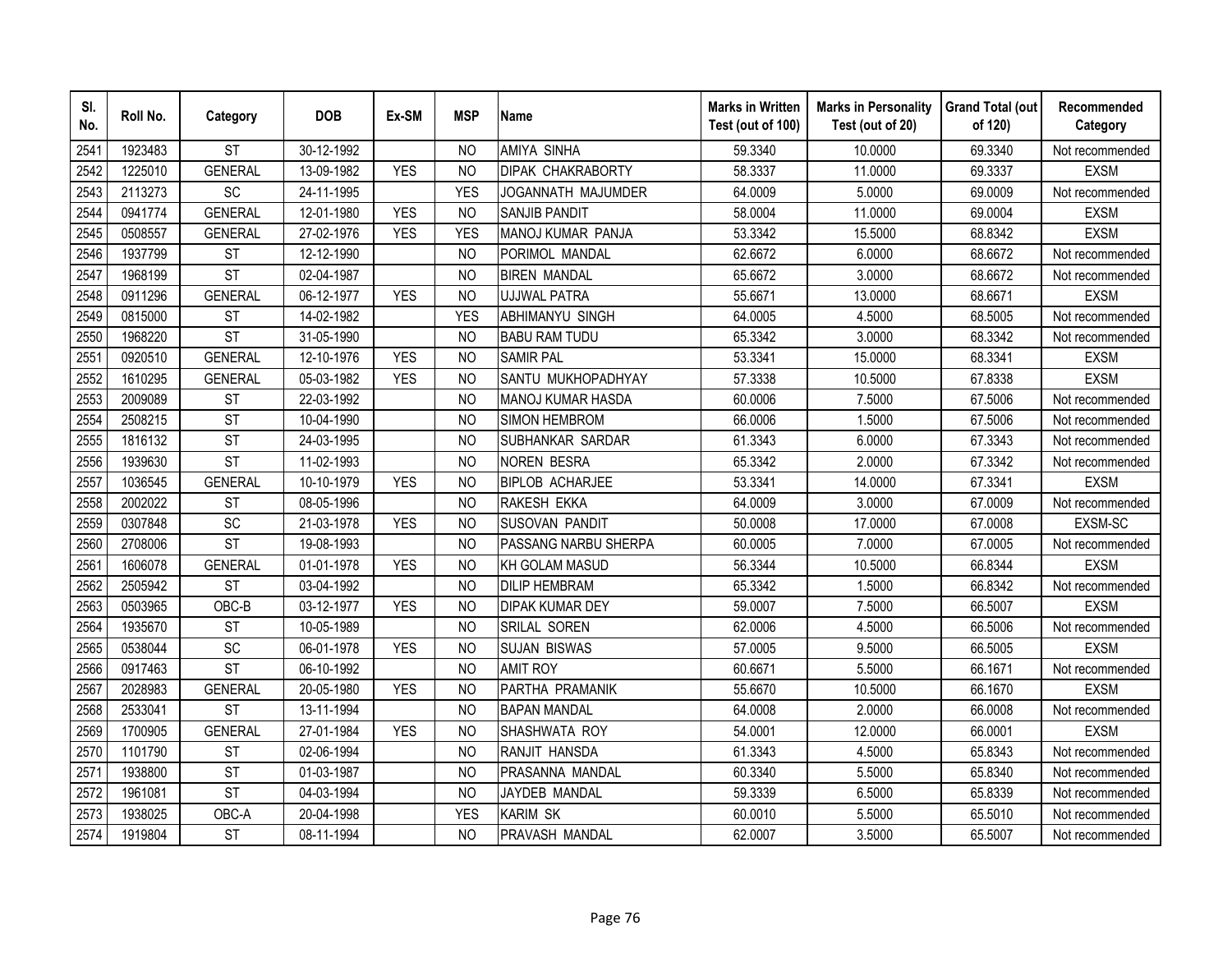| SI.<br>No. | Roll No. | Category               | <b>DOB</b> | Ex-SM      | <b>MSP</b>     | <b>Name</b>                  | <b>Marks in Written</b><br>Test (out of 100) | <b>Marks in Personality</b><br>Test (out of 20) | <b>Grand Total (out</b><br>of 120) | Recommended<br>Category |
|------------|----------|------------------------|------------|------------|----------------|------------------------------|----------------------------------------------|-------------------------------------------------|------------------------------------|-------------------------|
| 2575       | 2001043  | SC                     | 28-04-1988 |            | <b>YES</b>     | <b>SUDAY ROY</b>             | 61.3343                                      | 4.0000                                          | 65.3343                            | Not recommended         |
| 2576       | 1960867  | $\overline{\text{ST}}$ | 11-02-1988 |            | <b>NO</b>      | <b>BARNABAS DUDU</b>         | 63.3339                                      | 2.0000                                          | 65.3339                            | Not recommended         |
| 2577       | 1957097  | <b>ST</b>              | 07-10-1996 |            | <b>NO</b>      | <b>ARUP MANDAL</b>           | 59.6670                                      | 5.5000                                          | 65.1670                            | Not recommended         |
| 2578       | 1947516  | OBC-A                  | 06-12-1995 |            | <b>YES</b>     | MOJAMMEL HOQUE               | 60.3343                                      | 4.5000                                          | 64.8343                            | Not recommended         |
| 2579       | 0740260  | <b>ST</b>              | 03-12-1998 |            | <b>NO</b>      | <b>MAMPI SARDAR</b>          | 60.0009                                      | 4.5000                                          | 64.5009                            | Not recommended         |
| 2580       | 2304394  | <b>ST</b>              | 12-04-1994 |            | N <sub>O</sub> | <b>BIKASH LAMA</b>           | 59.3339                                      | 4.5000                                          | 63.8339                            | Not recommended         |
| 2581       | 1962449  | <b>ST</b>              | 18-04-1995 |            | N <sub>O</sub> | RABI MANDAL                  | 62.6676                                      | 1.0000                                          | 63.6676                            | Not recommended         |
| 2582       | 0644884  | <b>GENERAL</b>         | 21-11-1977 | <b>YES</b> | <b>NO</b>      | <b>AMIT DAS</b>              | 53.3344                                      | 10.0000                                         | 63.3344                            | <b>EXSM</b>             |
| 2583       | 0615143  | OBC-B                  | 15-06-1980 | <b>YES</b> | <b>NO</b>      | <b>KAUSHIK KUMAR DAS</b>     | 55.3339                                      | 8.0000                                          | 63.3339                            | <b>EXSM</b>             |
| 2584       | 2021412  | <b>ST</b>              | 10-05-1990 |            | N <sub>O</sub> | <b>BIGAL URAW</b>            | 59.3339                                      | 4.0000                                          | 63.3339                            | Not recommended         |
| 2585       | 1429181  | <b>GENERAL</b>         | 11-06-1980 | <b>YES</b> | <b>NO</b>      | <b>SANJIB DAS</b>            | 58.6675                                      | 4.5000                                          | 63.1675                            | <b>EXSM</b>             |
| 2586       | 1439433  | <b>GENERAL</b>         | 18-12-1977 | <b>YES</b> | <b>NO</b>      | <b>SUKHEN KAR</b>            | 53.3341                                      | 9.5000                                          | 62.8341                            | <b>EXSM</b>             |
| 2587       | 0943909  | <b>GENERAL</b>         | 04-12-1976 | <b>YES</b> | <b>NO</b>      | CHANDRA SEKHAR SHAW          | 53.6669                                      | 9.0000                                          | 62.6669                            | <b>EXSM</b>             |
| 2588       | 0706106  | <b>ST</b>              | 01-12-1989 |            | <b>NO</b>      | <b>ABHIJIT ROY</b>           | 60.3338                                      | 2.0000                                          | 62.3338                            | Not recommended         |
| 2589       | 1940940  | <b>ST</b>              | 28-08-1995 |            | <b>NO</b>      | MOHINI MANDAL                | 60.6675                                      | 1.5000                                          | 62.1675                            | Not recommended         |
| 2590       | 0710905  | <b>ST</b>              | 09-02-1996 |            | <b>NO</b>      | SARAJIT SARDAR               | 59.3343                                      | 1.5000                                          | 60.8343                            | Not recommended         |
| 2591       | 0735244  | SC                     | 25-03-1982 | <b>YES</b> | <b>NO</b>      | <b>ANANTA KAR</b>            | 52.3336                                      | 8.5000                                          | 60.8336                            | EXSM-SC                 |
| 2592       | 1400245  | <b>GENERAL</b>         | 02-03-1987 | <b>YES</b> | N <sub>O</sub> | ANUP KUMAR BAG               | 55.6672                                      | 4.0000                                          | 59.6672                            | Not recommended         |
| 2593       | 0549356  | SC                     | 10-11-1978 | <b>YES</b> | <b>NO</b>      | <b>SAMIR KUMAR MONDAL</b>    | 44.0005                                      | 15.5000                                         | 59.5005                            | EXSM-SC                 |
| 2594       | 0617068  | SC                     | 04-03-1978 | <b>YES</b> | N <sub>O</sub> | KAMALESH MANDAL              | 46.6671                                      | 12.5000                                         | 59.1671                            | EXSM-SC                 |
| 2595       | 0724142  | $\overline{SC}$        | 01-02-1976 | <b>YES</b> | <b>NO</b>      | <b>PRASENJIT SARKAR</b>      | 48.3339                                      | 10.5000                                         | 58.8339                            | EXSM-SC                 |
| 2596       | 0721188  | $\overline{SC}$        | 02-03-1976 | <b>YES</b> | N <sub>O</sub> | <b>TUSAR BARMAN</b>          | 40.0010                                      | 17.5000                                         | 57.5010                            | EXSM-SC                 |
| 2597       | 1925178  | $OBC-B$                | 08-09-1979 | <b>YES</b> | <b>NO</b>      | AKHIL KR GHOSH               | 53.3345                                      | 3.5000                                          | 56.8345                            | Not recommended         |
| 2598       | 0668648  | SC                     | 12-06-1976 | <b>YES</b> | <b>NO</b>      | <b>INDRAJIT ROY</b>          | 40.3338                                      | 16.0000                                         | 56.3338                            | EXSM-SC                 |
| 2599       | 0535129  | SC                     | 02-12-1971 | <b>YES</b> | <b>NO</b>      | JOYDEB BISWAS                | 47.0009                                      | 9.0000                                          | 56.0009                            | EXSM-SC                 |
| 2600       | 0540139  | SC                     | 01-06-1981 | <b>YES</b> | N <sub>O</sub> | <b>DEBILAL BALA</b>          | 44.3339                                      | 11.0000                                         | 55.3339                            | EXSM-SC                 |
| 2601       | 1124892  | SC                     | 01-11-1983 | <b>YES</b> | N <sub>O</sub> | <b>ASHOK KUMAR BAURI</b>     | 46.0006                                      | 9.0000                                          | 55.0006                            | EXSM-SC                 |
| 2602       | 0545064  | SC                     | 02-01-1980 | <b>YES</b> | N <sub>O</sub> | <b>SUJOY ROY</b>             | 38.6676                                      | 16.0000                                         | 54.6676                            | Not recommended         |
| 2603       | 0762906  | SC                     | 30-03-1978 | <b>YES</b> | <b>NO</b>      | <b>KESHAB CHANDRA BISWAS</b> | 40.3338                                      | 13.5000                                         | 53.8338                            | Not recommended         |
| 2604       | 0661146  | SC                     | 05-05-1983 | <b>YES</b> | N <sub>O</sub> | <b>DIPANKAR SARKAR</b>       | 39.3339                                      | 11.5000                                         | 50.8339                            | Not recommended         |
| 2605       | 0768175  | SC                     | 10-01-1976 | <b>YES</b> | <b>NO</b>      | SAMESH CHANDRA BISWAS        | 41.6674                                      | 8.0000                                          | 49.6674                            | Not recommended         |
| 2606       | 0531127  | SC                     | 06-11-1978 | <b>YES</b> | N <sub>O</sub> | <b>BISWARUP SANTRA</b>       | 38.6672                                      | 4.0000                                          | 42.6672                            | Not recommended         |
| 2607       | 2405540  | SC                     | 27-11-1993 |            | <b>NO</b>      | ALOKESH ROY                  | 94.0001                                      | Absent                                          | 94.0001                            | Not recommended         |
| 2608       | 1100126  | <b>GENERAL</b>         | 10-10-1991 |            | <b>NO</b>      | <b>SUSIL KUMAR SINGH</b>     | 80.3337                                      | 8.0000                                          | 88.3337                            | Not recommended         |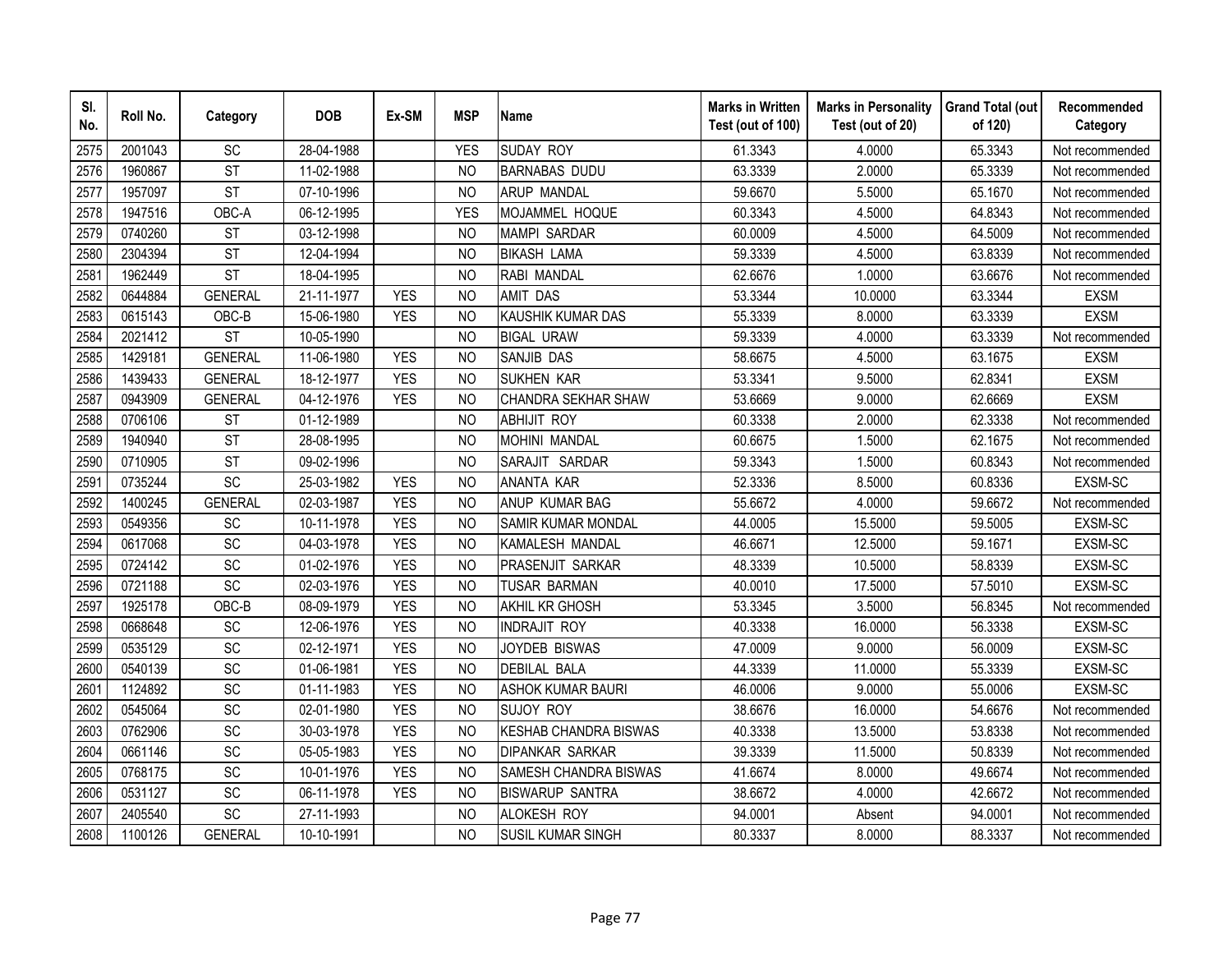| SI.<br>No. | Roll No. | Category        | <b>DOB</b> | Ex-SM | <b>MSP</b>     | <b>Name</b>               | <b>Marks in Written</b><br>Test (out of 100) | <b>Marks in Personality</b><br>Test (out of 20) | <b>Grand Total (out</b><br>of 120) | Recommended<br>Category |
|------------|----------|-----------------|------------|-------|----------------|---------------------------|----------------------------------------------|-------------------------------------------------|------------------------------------|-------------------------|
| 2609       | 1851992  | SC              | 04-12-1999 |       | <b>NO</b>      | SANDIP MONDAL             | 84.0004                                      | 4.0000                                          | 88.0004                            | Not recommended         |
| 2610       | 0109571  | OBC-B           | 08-05-1993 |       | N <sub>O</sub> | DIP NARAYAN KUNDU         | 87.3335                                      | Absent                                          | 87.3335                            | Not recommended         |
| 2611       | 0121857  | <b>GENERAL</b>  | 15-07-1994 |       | N <sub>O</sub> | <b>ASHIS GHORAI</b>       | 87.0002                                      | Absent                                          | 87.0002                            | Not recommended         |
| 2612       | 1841455  | <b>ST</b>       | 05-04-1998 |       | <b>NO</b>      | ARPAN SARDAR              | 82.6671                                      | 4.0000                                          | 86.6671                            | Not recommended         |
| 2613       | 0129785  | SC              | 02-04-1990 |       | <b>NO</b>      | ALOK BISWAS               | 86.6670                                      | Absent                                          | 86.6670                            | Not recommended         |
| 2614       | 0944229  | SC              | 01-01-1988 |       | NO             | <b>ARUP ROY</b>           | 86.6670                                      | Absent                                          | 86.6670                            | Not recommended         |
| 2615       | 1114963  | OBC-A           | 22-06-1993 |       | N <sub>O</sub> | MD SOHRAB ALAM            | 75.6669                                      | 11.0000                                         | 86.6669                            | Not recommended         |
| 2616       | 1844728  | SC              | 25-12-1988 |       | <b>NO</b>      | <b>AMIT MANDAL</b>        | 82.6671                                      | 3.0000                                          | 85.6671                            | Not recommended         |
| 2617       | 1845311  | SC              | 01-02-1996 |       | <b>NO</b>      | AMRITA MANDAL             | 82.6671                                      | 3.0000                                          | 85.6671                            | Not recommended         |
| 2618       | 2112609  | OBC-B           | 05-05-1995 |       | <b>NO</b>      | RAJU MAHATO               | 82.6671                                      | 3.0000                                          | 85.6671                            | Not recommended         |
| 2619       | 2130042  | SC              | 18-03-1997 |       | <b>NO</b>      | <b>BAPI BARMAN</b>        | 82.6671                                      | 3.0000                                          | 85.6671                            | Not recommended         |
| 2620       | 2507337  | SC              | 26-08-1995 |       | <b>NO</b>      | <b>ABHIJIT SARKAR</b>     | 82.6671                                      | 3.0000                                          | 85.6671                            | Not recommended         |
| 2621       | 0121789  | SC              | 24-07-1992 |       | <b>NO</b>      | <b>SANJAY BOSE</b>        | 85.6670                                      | Absent                                          | 85.6670                            | Not recommended         |
| 2622       | 0511548  | SC              | 20-10-1991 |       | <b>NO</b>      | <b>BILTU ROY</b>          | 85.6670                                      | Absent                                          | 85.6670                            | Not recommended         |
| 2623       | 0525127  | SC              | 24-09-1993 |       | <b>NO</b>      | <b>AYAN SARKAR</b>        | 85.6670                                      | Absent                                          | 85.6670                            | Not recommended         |
| 2624       | 0826403  | <b>GENERAL</b>  | 06-10-1995 |       | <b>NO</b>      | ARKADEEP HALDAR           | 85.3336                                      | Absent                                          | 85.3336                            | Not recommended         |
| 2625       | 0543991  | <b>SC</b>       | 15-07-1997 |       | <b>NO</b>      | <b>BIPLAB BISWAS</b>      | 82.0003                                      | 3.0000                                          | 85.0003                            | Not recommended         |
| 2626       | 1854992  | SC              | 13-04-1994 |       | <b>NO</b>      | <b>SANJOY KUMAR ROY</b>   | 81.3338                                      | 3.5000                                          | 84.8338                            | Not recommended         |
| 2627       | 2021408  | SC              | 03-01-1994 |       | N <sub>O</sub> | SUBHANKAR SARKAR          | 82.6671                                      | 2.0000                                          | 84.6671                            | Not recommended         |
| 2628       | 2130793  | SC              | 13-05-1993 |       | <b>NO</b>      | <b>SAGAR BARMAN</b>       | 82.6671                                      | 2.0000                                          | 84.6671                            | Not recommended         |
| 2629       | 1017410  | $\overline{SC}$ | 10-07-1999 |       | <b>NO</b>      | <b>TANAY KUMAR ROY</b>    | 81.3338                                      | 3.0000                                          | 84.3338                            | Not recommended         |
| 2630       | 2110852  | OBC-B           | 22-09-1998 |       | N <sub>O</sub> | <b>SUROJ MAHATO</b>       | 81.3338                                      | 3.0000                                          | 84.3338                            | Not recommended         |
| 2631       | 2502820  | SC              | 04-04-1994 |       | <b>NO</b>      | <b>MITHUN MANDAL</b>      | 81.3338                                      | 3.0000                                          | 84.3338                            | Not recommended         |
| 2632       | 2506798  | SC              | 29-09-1995 |       | <b>NO</b>      | <b>DILIP KUMAR BAIDYA</b> | 81.3338                                      | 3.0000                                          | 84.3338                            | Not recommended         |
| 2633       | 0533673  | OBC-B           | 08-08-1994 |       | NO             | <b>DEBASIS PAL</b>        | 84.3336                                      | Absent                                          | 84.3336                            | Not recommended         |
| 2634       | 2022333  | SC              | 20-02-1996 |       | N <sub>O</sub> | ASISH KABIRAJ             | 82.6671                                      | 1.5000                                          | 84.1671                            | Not recommended         |
| 2635       | 0109260  | OBC-B           | 19-09-1993 |       | <b>NO</b>      | <b>SURAJIT GHOSH</b>      | 84.0004                                      | Absent                                          | 84.0004                            | Not recommended         |
| 2636       | 0130426  | SC              | 14-11-1992 |       | <b>NO</b>      | <b>BILASH THAKUR</b>      | 84.0004                                      | Absent                                          | 84.0004                            | Not recommended         |
| 2637       | 0145963  | SC              | 08-11-1990 |       | <b>NO</b>      | <b>MANAJIT BISWAS</b>     | 84.0004                                      | Absent                                          | 84.0004                            | Not recommended         |
| 2638       | 0532060  | <b>GENERAL</b>  | 31-07-1991 |       | <b>NO</b>      | <b>DIBYENDU GHORUI</b>    | 84.0004                                      | Absent                                          | 84.0004                            | Not recommended         |
| 2639       | 1051631  | SC              | 13-07-1990 |       | <b>NO</b>      | <b>ASIM SIKDER</b>        | 84.0004                                      | Absent                                          | 84.0004                            | Not recommended         |
| 2640       | 1826526  | SC              | 03-02-1992 |       | <b>NO</b>      | SUBRATA KUMAR MONDAL      | 84.0004                                      | Absent                                          | 84.0004                            | Not recommended         |
| 2641       | 1867376  | <b>GENERAL</b>  | 12-07-1986 |       | <b>NO</b>      | <b>BASUDEB SHIL</b>       | 84.0004                                      | Absent                                          | 84.0004                            | Not recommended         |
| 2642       | 1816533  | OBC-A           | 20-02-1994 |       | <b>NO</b>      | <b>GOLAM YEAJDANI</b>     | 84.0002                                      | Absent                                          | 84.0002                            | Not recommended         |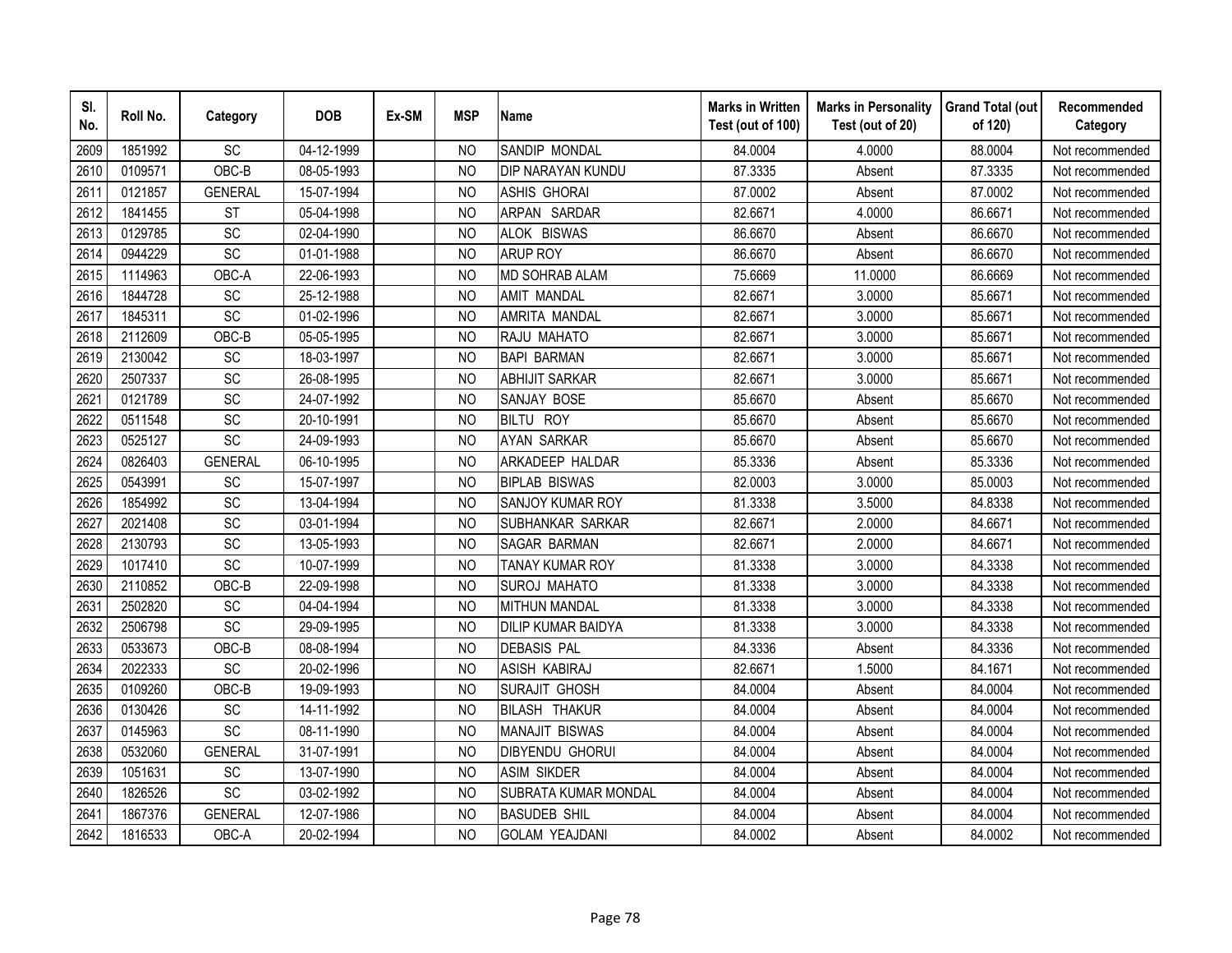| SI.<br>No. | Roll No. | Category       | <b>DOB</b> | Ex-SM | <b>MSP</b>     | <b>Name</b>               | <b>Marks in Written</b><br>Test (out of 100) | <b>Marks in Personality</b><br>Test (out of 20) | <b>Grand Total (out</b><br>of 120) | Recommended<br>Category |
|------------|----------|----------------|------------|-------|----------------|---------------------------|----------------------------------------------|-------------------------------------------------|------------------------------------|-------------------------|
| 2643       | 1804267  | <b>ST</b>      | 12-02-1991 |       | N <sub>O</sub> | <b>BABLU SARDAR</b>       | 79.6671                                      | 4.0000                                          | 83.6671                            | Not recommended         |
| 2644       | 0114626  | <b>GENERAL</b> | 22-01-1991 |       | <b>NO</b>      | SAIBENDU KUMAR MAITI      | 83.6669                                      | Absent                                          | 83.6669                            | Not recommended         |
| 2645       | 0206411  | <b>GENERAL</b> | 09-08-1996 |       | N <sub>O</sub> | <b>SUBHAM SARKAR</b>      | 83.6669                                      | Absent                                          | 83.6669                            | Not recommended         |
| 2646       | 1627474  | SC             | 23-02-1990 |       | <b>NO</b>      | SATYAJIT MOI              | 83.6668                                      | Absent                                          | 83.6668                            | Not recommended         |
| 2647       | 2507402  | SC             | 11-08-1992 |       | <b>NO</b>      | <b>PINKI SARKAR</b>       | 80.0005                                      | 3.5000                                          | 83.5005                            | Not recommended         |
| 2648       | 0759946  | SC             | 05-01-1992 |       | N <sub>O</sub> | RABINDRA NATH MISTRY      | 83.3337                                      | Absent                                          | 83.3337                            | Not recommended         |
| 2649       | 2103639  | OBC-B          | 03-04-1988 |       | <b>NO</b>      | <b>GOUTAM SHIL</b>        | 80.0005                                      | 3.0000                                          | 83.0005                            | Not recommended         |
| 2650       | 1404280  | <b>GENERAL</b> | 02-01-1993 |       | <b>NO</b>      | CHAYAN PATTANAYAK         | 83.0004                                      | Absent                                          | 83.0004                            | Not recommended         |
| 2651       | 2003158  | SC             | 16-01-1987 |       | <b>NO</b>      | RIKTA ROY                 | 83.0004                                      | Absent                                          | 83.0004                            | Not recommended         |
| 2652       | 2120142  | SC             | 02-05-1991 |       | N <sub>O</sub> | <b>ARJUN BARMAN</b>       | 81.3338                                      | 1.5000                                          | 82.8338                            | Not recommended         |
| 2653       | 2125018  | SC             | 11-06-1989 |       | <b>NO</b>      | PANKOJ KUMAR SARKAR       | 81.3338                                      | 1.5000                                          | 82.8338                            | Not recommended         |
| 2654       | 0222014  | <b>GENERAL</b> | 25-03-1990 |       | <b>NO</b>      | <b>ABHIK DAS</b>          | 82.6671                                      | Absent                                          | 82.6671                            | Not recommended         |
| 2655       | 1240699  | SC             | 16-03-1992 |       | <b>NO</b>      | <b>MANIK BARMAN</b>       | 82.6671                                      | Absent                                          | 82.6671                            | Not recommended         |
| 2656       | 1819413  | SC             | 15-09-1998 |       | <b>NO</b>      | SOURAV SARKAR             | 82.6671                                      | Absent                                          | 82.6671                            | Not recommended         |
| 2657       | 1828516  | OBC-B          | 13-05-1992 |       | <b>NO</b>      | TAHAJUL ISLAM             | 82.6671                                      | Absent                                          | 82.6671                            | Not recommended         |
| 2658       | 1903139  | SC             | 09-09-1989 |       | N <sub>O</sub> | <b>DIPANKAR HALDER</b>    | 82.6671                                      | Absent                                          | 82.6671                            | Not recommended         |
| 2659       | 1919054  | OBC-B          | 03-04-1993 |       | N <sub>O</sub> | <b>GOPAL SARKAR</b>       | 82.6671                                      | Absent                                          | 82.6671                            | Not recommended         |
| 2660       | 1931368  | OBC-A          | 31-07-1996 |       | <b>NO</b>      | <b>MD IQUEBAL HOSSAIN</b> | 82.6671                                      | Absent                                          | 82.6671                            | Not recommended         |
| 2661       | 1931469  | <b>GENERAL</b> | 05-04-1991 |       | <b>NO</b>      | ABHINABA GHOSH            | 82.6671                                      | Absent                                          | 82.6671                            | Not recommended         |
| 2662       | 1966190  | SC             | 16-01-1984 |       | <b>NO</b>      | AMIT MANDAL               | 82.6671                                      | Absent                                          | 82.6671                            | Not recommended         |
| 2663       | 2029798  | OBC-B          | 03-05-1991 |       | <b>NO</b>      | SURAJIT SAHA              | 82.6671                                      | Absent                                          | 82.6671                            | Not recommended         |
| 2664       | 2227266  | SC             | 04-02-1998 |       | <b>NO</b>      | RANJANA MANDAL            | 82.6671                                      | Absent                                          | 82.6671                            | Not recommended         |
| 2665       | 2222065  | <b>GENERAL</b> | 25-03-1986 |       | <b>NO</b>      | ASIM BISWASHARMA          | 82.6670                                      | Absent                                          | 82.6670                            | Not recommended         |
| 2666       | 1644735  | OBC-B          | 25-11-1987 |       | <b>NO</b>      | <b>MINTU DUTTA</b>        | 82.6669                                      | Absent                                          | 82.6669                            | Not recommended         |
| 2667       | 0118924  | SC             | 20-01-1994 |       | <b>NO</b>      | <b>SUDESH BARAL</b>       | 82.3337                                      | Absent                                          | 82.3337                            | Not recommended         |
| 2668       | 0821486  | <b>GENERAL</b> | 21-05-1995 |       | N <sub>O</sub> | RAKESH DAS                | 82.3337                                      | Absent                                          | 82.3337                            | Not recommended         |
| 2669       | 0527094  | <b>GENERAL</b> | 14-06-1995 |       | N <sub>O</sub> | SAMPA SARKAR              | 82.3335                                      | Absent                                          | 82.3335                            | Not recommended         |
| 2670       | 1850037  | <b>SC</b>      | 15-09-1998 |       | <b>NO</b>      | JITTU MANDAL              | 78.6672                                      | 3.5000                                          | 82.1672                            | Not recommended         |
| 2671       | 1954832  | OBC-A          | 15-03-1998 |       | <b>NO</b>      | RAFIKUL SABJEE            | 78.6672                                      | 3.5000                                          | 82.1672                            | Not recommended         |
| 2672       | 0200713  | OBC-B          | 31-07-1993 |       | N <sub>O</sub> | PAPIA DEBNATH             | 82.0004                                      | Absent                                          | 82.0004                            | Not recommended         |
| 2673       | 0303618  | OBC-B          | 24-03-1991 |       | <b>NO</b>      | <b>SAYAN HALDER</b>       | 82.0003                                      | Absent                                          | 82.0003                            | Not recommended         |
| 2674       | 1104941  | OBC-B          | 21-07-1991 |       | <b>NO</b>      | <b>BABAN PAL</b>          | 82.0003                                      | Absent                                          | 82.0003                            | Not recommended         |
| 2675       | 1010555  | <b>GENERAL</b> | 01-08-1989 |       | <b>NO</b>      | SANTU MONDAL              | 82.0002                                      | Absent                                          | 82.0002                            | Not recommended         |
| 2676       | 1015214  | SC             | 28-09-1997 |       | <b>NO</b>      | PROTAP ROY                | 78.6672                                      | 3.0000                                          | 81.6672                            | Not recommended         |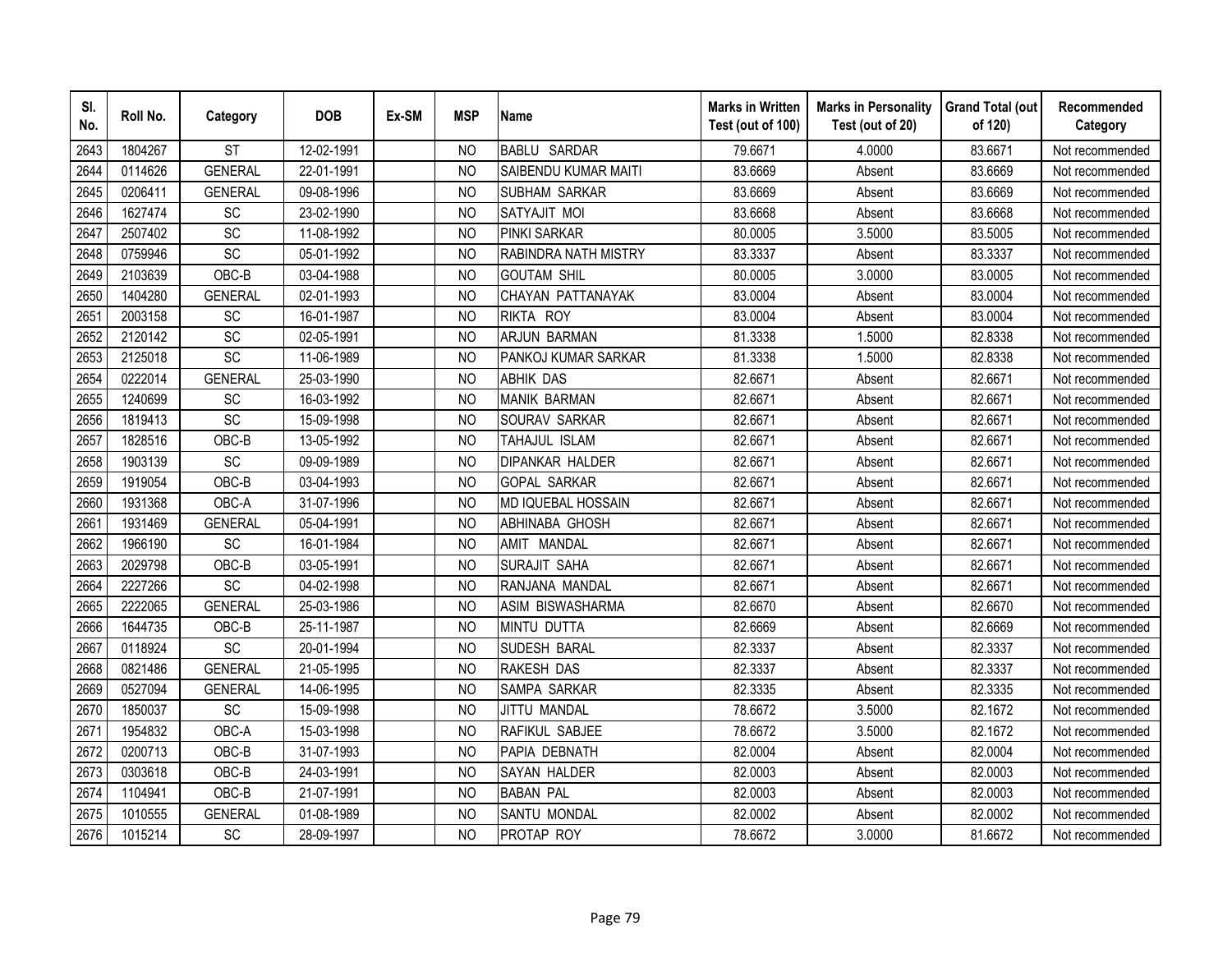| SI.<br>No. | Roll No. | Category       | <b>DOB</b> | Ex-SM | <b>MSP</b>     | <b>Name</b>                 | <b>Marks in Written</b><br>Test (out of 100) | <b>Marks in Personality</b><br>Test (out of 20) | <b>Grand Total (out</b><br>of 120) | Recommended<br>Category |
|------------|----------|----------------|------------|-------|----------------|-----------------------------|----------------------------------------------|-------------------------------------------------|------------------------------------|-------------------------|
| 2677       | 0524936  | <b>GENERAL</b> | 17-04-1996 |       | N <sub>O</sub> | <b>BISHAL KUMAR SHAW</b>    | 81.6670                                      | Absent                                          | 81.6670                            | Not recommended         |
| 2678       | 1412633  | <b>GENERAL</b> | 30-10-1993 |       | <b>NO</b>      | <b>AMIT PARIA</b>           | 81.6670                                      | Absent                                          | 81.6670                            | Not recommended         |
| 2679       | 1950849  | OBC-A          | 15-01-1997 |       | N <sub>O</sub> | MD NESAR KHALED             | 81.6670                                      | Absent                                          | 81.6670                            | Not recommended         |
| 2680       | 1850557  | SC             | 17-02-1991 |       | <b>NO</b>      | <b>BILTU MANDAL</b>         | 77.3339                                      | 4.0000                                          | 81.3339                            | Not recommended         |
| 2681       | 1934453  | <b>SC</b>      | 02-10-1987 |       | <b>NO</b>      | SUBROTA MANDAL              | 81.3338                                      | Absent                                          | 81.3338                            | Not recommended         |
| 2682       | 0104534  | SC             | 04-04-1988 |       | NO             | RAKHAL BISWAS               | 81.3338                                      | Absent                                          | 81.3338                            | Not recommended         |
| 2683       | 0123014  | SC             | 07-02-1995 |       | N <sub>O</sub> | RAJU SARKAR                 | 81.3338                                      | Absent                                          | 81.3338                            | Not recommended         |
| 2684       | 0720720  | SC             | 16-04-1988 |       | <b>NO</b>      | <b>BISWAS</b><br>nitish     | 81.3338                                      | Absent                                          | 81.3338                            | Not recommended         |
| 2685       | 0740776  | OBC-B          | 20-03-1994 |       | <b>NO</b>      | SANJIB GARAI                | 81.3338                                      | Absent                                          | 81.3338                            | Not recommended         |
| 2686       | 1905189  | <b>GENERAL</b> | 25-03-1996 |       | <b>NO</b>      | <b>ANUPAM ROY</b>           | 81.3338                                      | Absent                                          | 81.3338                            | Not recommended         |
| 2687       | 1929953  | SC             | 05-05-1989 |       | <b>NO</b>      | RAMCHANDRA SARKAR           | 81.3338                                      | Absent                                          | 81.3338                            | Not recommended         |
| 2688       | 1948555  | <b>GENERAL</b> | 20-03-1997 |       | <b>NO</b>      | PREM KUMAR DAS              | 81.3338                                      | Absent                                          | 81.3338                            | Not recommended         |
| 2689       | 1969504  | <b>SC</b>      | 17-04-1999 |       | <b>NO</b>      | <b>CHHATON BISWAS</b>       | 81.3338                                      | Absent                                          | 81.3338                            | Not recommended         |
| 2690       | 2030378  | <b>SC</b>      | 28-05-1988 |       | <b>NO</b>      | NIRMAL BARMAN               | 81.3338                                      | Absent                                          | 81.3338                            | Not recommended         |
| 2691       | 2424174  | SC             | 16-06-1999 |       | <b>NO</b>      | <b>KOUSHIK ROY</b>          | 81.3338                                      | Absent                                          | 81.3338                            | Not recommended         |
| 2692       | 0528637  | <b>GENERAL</b> | 22-05-1992 |       | <b>NO</b>      | <b>DEBANJAN MONDAL</b>      | 81.3336                                      | Absent                                          | 81.3336                            | Not recommended         |
| 2693       | 0906932  | <b>GENERAL</b> | 26-06-1994 |       | <b>NO</b>      | <b>PARIJAT GHOSH</b>        | 81.3336                                      | Absent                                          | 81.3336                            | Not recommended         |
| 2694       | 0223269  | OBC-A          | 27-04-1992 |       | <b>NO</b>      | <b>MD NADIM ADIL</b>        | 75.3336                                      | 6.0000                                          | 81.3336                            | Not recommended         |
| 2695       | 0218278  | OBC-B          | 27-09-1993 |       | <b>NO</b>      | <b>BISHAL YADAV</b>         | 81.3335                                      | Absent                                          | 81.3335                            | Not recommended         |
| 2696       | 0229965  | <b>GENERAL</b> | 10-12-1993 |       | <b>NO</b>      | RUDRA MAJI                  | 81.0003                                      | Absent                                          | 81.0003                            | Not recommended         |
| 2697       | 0909910  | <b>GENERAL</b> | 06-01-1994 |       | N <sub>O</sub> | <b>DEBAJIT GHOSH</b>        | 81.0003                                      | Absent                                          | 81.0003                            | Not recommended         |
| 2698       | 1631953  | <b>GENERAL</b> | 17-05-1992 |       | <b>NO</b>      | <b>PRANAY KUMAR GANGULY</b> | 81.0003                                      | Absent                                          | 81.0003                            | Not recommended         |
| 2699       | 2428793  | <b>GENERAL</b> | 25-02-1994 |       | <b>NO</b>      | PRATIK MUKHERJEE            | 81.0002                                      | Absent                                          | 81.0002                            | Not recommended         |
| 2700       | 1122681  | SC             | 17-03-1994 |       | N <sub>O</sub> | <b>NEERAJ SHARMA</b>        | 80.6671                                      | Absent                                          | 80.6671                            | Not recommended         |
| 2701       | 0210752  | <b>GENERAL</b> | 25-01-1996 |       | <b>NO</b>      | ASHIS JANA                  | 80.6670                                      | Absent                                          | 80.6670                            | Not recommended         |
| 2702       | 0546315  | OBC-B          | 15-02-1995 |       | <b>NO</b>      | <b>GOURAB BASAK</b>         | 80.6670                                      | Absent                                          | 80.6670                            | Not recommended         |
| 2703       | 0635351  | <b>GENERAL</b> | 28-09-1993 |       | NO             | RONTI RAHA                  | 80.6670                                      | Absent                                          | 80.6670                            | Not recommended         |
| 2704       | 0519701  | OBC-A          | 04-06-1997 |       | N <sub>O</sub> | <b>AZHAR ALI</b>            | 80.6669                                      | Absent                                          | 80.6669                            | Not recommended         |
| 2705       | 0537619  | <b>GENERAL</b> | 08-02-1992 |       | N <sub>O</sub> | <b>DIBYENDU KARMAKAR</b>    | 80.6669                                      | Absent                                          | 80.6669                            | Not recommended         |
| 2706       | 0762492  | OBC-B          | 25-02-1988 |       | <b>NO</b>      | <b>BODHISATTWA NATH</b>     | 80.6669                                      | Absent                                          | 80.6669                            | Not recommended         |
| 2707       | 1728909  | <b>GENERAL</b> | 05-11-1991 |       | <b>NO</b>      | SHIBNATH CHOUDHURY          | 80.6669                                      | Absent                                          | 80.6669                            | Not recommended         |
| 2708       | 0227896  | SC             | 05-03-1992 |       | N <sub>O</sub> | AMITAVA RAJAK               | 77.3339                                      | 3.0000                                          | 80.3339                            | Not recommended         |
| 2709       | 1838789  | SC             | 07-09-1994 |       | <b>NO</b>      | <b>ANIMESH MANDAL</b>       | 77.3339                                      | 3.0000                                          | 80.3339                            | Not recommended         |
| 2710       | 1872258  | <b>ST</b>      | 02-03-1998 |       | <b>NO</b>      | PRAVAT SARDAR               | 77.3339                                      | 3.0000                                          | 80.3339                            | Not recommended         |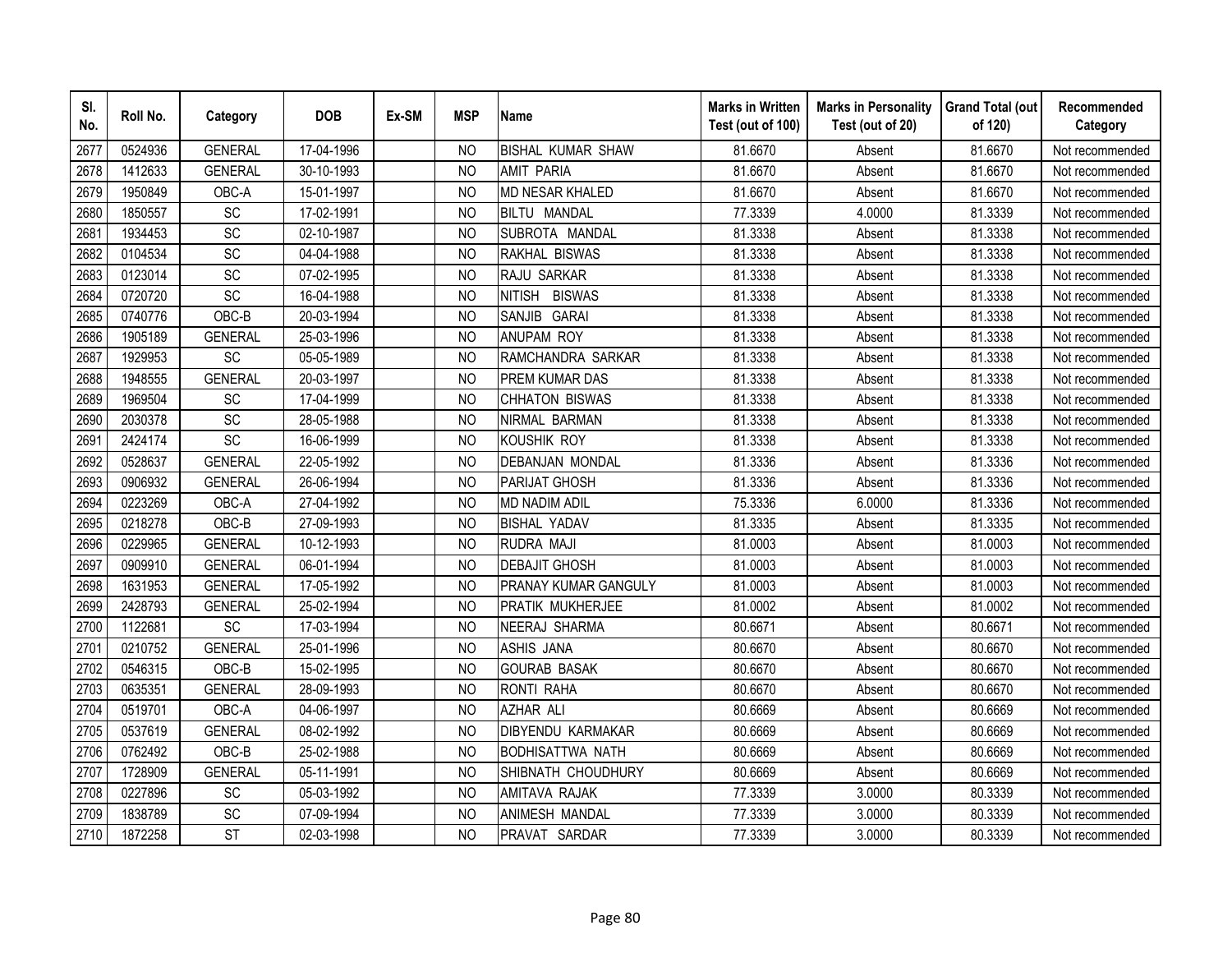| SI.<br>No. | Roll No. | Category       | <b>DOB</b> | Ex-SM | <b>MSP</b>     | <b>Name</b>             | <b>Marks in Written</b><br>Test (out of 100) | <b>Marks in Personality</b><br>Test (out of 20) | <b>Grand Total (out</b><br>of 120) | Recommended<br>Category |
|------------|----------|----------------|------------|-------|----------------|-------------------------|----------------------------------------------|-------------------------------------------------|------------------------------------|-------------------------|
| 2711       | 0501811  | <b>GENERAL</b> | 02-02-1994 |       | N <sub>O</sub> | <b>KOUSIK MITRA</b>     | 80.3338                                      | Absent                                          | 80.3338                            | Not recommended         |
| 2712       | 2126606  | OBC-B          | 04-02-1988 |       | <b>NO</b>      | <b>SUJAN ROY</b>        | 80.3338                                      | Absent                                          | 80.3338                            | Not recommended         |
| 2713       | 0227782  | <b>GENERAL</b> | 14-07-1991 |       | <b>NO</b>      | <b>DIBYAJYOTI DAS</b>   | 80.3337                                      | Absent                                          | 80.3337                            | Not recommended         |
| 2714       | 0745892  | SC             | 20-03-1989 |       | <b>NO</b>      | MIHIR MANDAL            | 80.3337                                      | Absent                                          | 80.3337                            | Not recommended         |
| 2715       | 1328834  | <b>GENERAL</b> | 14-05-1991 |       | <b>NO</b>      | <b>DEEPAK PRASAD</b>    | 80.3337                                      | Absent                                          | 80.3337                            | Not recommended         |
| 2716       | 0779936  | <b>GENERAL</b> | 16-05-1994 |       | <b>NO</b>      | PRABHAT ROY             | 80.3336                                      | Absent                                          | 80.3336                            | Not recommended         |
| 2717       | 1023211  | SC             | 01-01-1978 |       | N <sub>O</sub> | <b>SUJIT BALA</b>       | 76.0006                                      | 4.0000                                          | 80.0006                            | Not recommended         |
| 2718       | 0137488  | OBC-B          | 04-08-1987 |       | <b>NO</b>      | <b>BIVASH GHOSH</b>     | 80.0005                                      | Absent                                          | 80.0005                            | Not recommended         |
| 2719       | 0145565  | SC             | 16-05-1992 |       | <b>NO</b>      | RAJIB BALA              | 80.0005                                      | Absent                                          | 80.0005                            | Not recommended         |
| 2720       | 0717412  | <b>GENERAL</b> | 07-12-1988 |       | <b>NO</b>      | <b>DEBASIS GHOSH</b>    | 80.0005                                      | Absent                                          | 80.0005                            | Not recommended         |
| 2721       | 1822625  | SC             | 09-03-1993 |       | <b>NO</b>      | RAJU HALDER             | 80.0005                                      | Absent                                          | 80.0005                            | Not recommended         |
| 2722       | 1832183  | SC             | 21-10-1995 |       | <b>NO</b>      | <b>SUJAN SARKAR</b>     | 80.0005                                      | Absent                                          | 80.0005                            | Not recommended         |
| 2723       | 1932403  | <b>ST</b>      | 03-03-1990 |       | <b>NO</b>      | <b>ARJUN MANDAL</b>     | 80.0005                                      | Absent                                          | 80.0005                            | Not recommended         |
| 2724       | 1944907  | <b>GENERAL</b> | 15-07-1994 |       | <b>NO</b>      | <b>MD MOBARAK SK</b>    | 80.0005                                      | Absent                                          | 80.0005                            | Not recommended         |
| 2725       | 2012186  | SC             | 17-05-1994 |       | <b>NO</b>      | <b>ALOK SARKAR</b>      | 80.0005                                      | Absent                                          | 80.0005                            | Not recommended         |
| 2726       | 0504618  | OBC-B          | 23-03-1994 |       | <b>NO</b>      | SUBHADEEP GHOSH         | 80.0004                                      | Absent                                          | 80.0004                            | Not recommended         |
| 2727       | 0102921  | OBC-A          | 24-04-1993 |       | <b>NO</b>      | <b>TANBIR REZA</b>      | 80.0003                                      | Absent                                          | 80.0003                            | Not recommended         |
| 2728       | 0531339  | OBC-B          | 08-02-1992 |       | <b>NO</b>      | SAIKAT GHOSH            | 80.0003                                      | Absent                                          | 80.0003                            | Not recommended         |
| 2729       | 0722937  | <b>GENERAL</b> | 07-09-1995 |       | <b>NO</b>      | SOUMYADEV SARKAR        | 80.0003                                      | Absent                                          | 80.0003                            | Not recommended         |
| 2730       | 0820384  | <b>GENERAL</b> | 14-11-1994 |       | <b>NO</b>      | <b>KRISANU THAKUR</b>   | 80.0003                                      | Absent                                          | 80.0003                            | Not recommended         |
| 2731       | 1128653  | <b>GENERAL</b> | 25-12-1991 |       | N <sub>O</sub> | SANDIP SIDDHARTH        | 80.0002                                      | Absent                                          | 80.0002                            | Not recommended         |
| 2732       | 2021631  | <b>SC</b>      | 27-11-1991 |       | <b>NO</b>      | <b>GAYATRI BISWAS</b>   | 77.3339                                      | 2.5000                                          | 79.8339                            | Not recommended         |
| 2733       | 1924093  | SC             | 20-03-1998 |       | <b>NO</b>      | <b>BIPUL BARMAN</b>     | 77.6672                                      | 2.0000                                          | 79.6672                            | Not recommended         |
| 2734       | 0116117  | OBC-B          | 20-04-1993 |       | N <sub>O</sub> | PUJA PRASAD             | 79.6671                                      | Absent                                          | 79.6671                            | Not recommended         |
| 2735       | 0304234  | <b>GENERAL</b> | 30-04-1995 |       | <b>NO</b>      | SANDIP BAG              | 79.6671                                      | Absent                                          | 79.6671                            | Not recommended         |
| 2736       | 0506245  | OBC-A          | 19-06-1993 |       | <b>NO</b>      | <b>ARMAN ALI ANSARI</b> | 79.6671                                      | Absent                                          | 79.6671                            | Not recommended         |
| 2737       | 1439951  | <b>GENERAL</b> | 09-10-1992 |       | NO             | <b>BIVASH PRADHAN</b>   | 79.6671                                      | Absent                                          | 79.6671                            | Not recommended         |
| 2738       | 0921264  | OBC-B          | 08-11-1992 |       | N <sub>O</sub> | <b>DIPANKAR GHOSH</b>   | 79.6671                                      | Absent                                          | 79.6671                            | Not recommended         |
| 2739       | 0923634  | OBC-B          | 15-04-1997 |       | <b>NO</b>      | SUFAL SADHUKHAN         | 79.6670                                      | Absent                                          | 79.6670                            | Not recommended         |
| 2740       | 0945874  | OBC-B          | 30-05-1991 |       | <b>NO</b>      | <b>ARGHYA DAS</b>       | 79.6670                                      | Absent                                          | 79.6670                            | Not recommended         |
| 2741       | 1025288  | SC             | 19-04-1998 |       | <b>NO</b>      | RAJAT SAMAJPATI         | 77.3339                                      | 2.0000                                          | 79.3339                            | Not recommended         |
| 2742       | 1925270  | SC             | 03-01-1996 |       | N <sub>O</sub> | UJJWAL DEWAN            | 77.3339                                      | 2.0000                                          | 79.3339                            | Not recommended         |
| 2743       | 2128563  | SC             | 30-11-1995 |       | <b>NO</b>      | DIPAK BARMAN            | 77.3339                                      | 2.0000                                          | 79.3339                            | Not recommended         |
| 2744       | 2509702  | SC             | 25-02-1988 |       | <b>NO</b>      | <b>BARUN ROY</b>        | 77.3339                                      | 2.0000                                          | 79.3339                            | Not recommended         |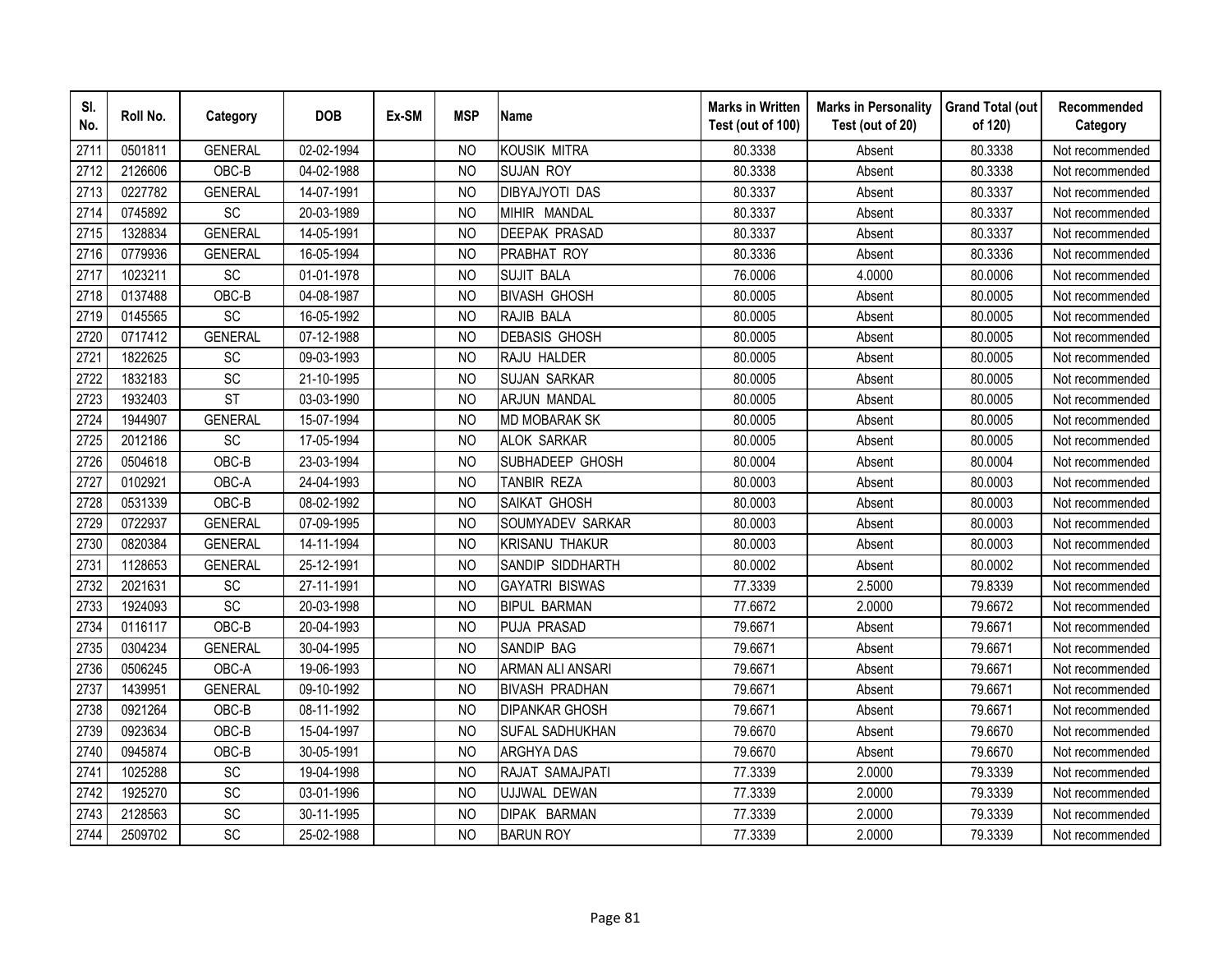| SI.<br>No. | Roll No. | Category        | <b>DOB</b> | Ex-SM | <b>MSP</b>     | <b>Name</b>             | <b>Marks in Written</b><br>Test (out of 100) | <b>Marks in Personality</b><br>Test (out of 20) | <b>Grand Total (out</b><br>of 120) | Recommended<br>Category |
|------------|----------|-----------------|------------|-------|----------------|-------------------------|----------------------------------------------|-------------------------------------------------|------------------------------------|-------------------------|
| 2745       | 0317988  | OBC-A           | 12-09-1990 |       | N <sub>O</sub> | <b>MD NOOR AMIN</b>     | 79.3338                                      | Absent                                          | 79.3338                            | Not recommended         |
| 2746       | 0609343  | OBC-B           | 22-09-1988 |       | <b>NO</b>      | RAJU GHOSH              | 79.3338                                      | Absent                                          | 79.3338                            | Not recommended         |
| 2747       | 0722902  | SC              | 14-05-1991 |       | N <sub>O</sub> | <b>KINKAR BISWAS</b>    | 79.3338                                      | Absent                                          | 79.3338                            | Not recommended         |
| 2748       | 2440772  | OBC-A           | 31-08-1991 |       | <b>NO</b>      | AMANUL HOQUE            | 79.3338                                      | Absent                                          | 79.3338                            | Not recommended         |
| 2749       | 0622275  | SC              | 02-05-1989 |       | <b>NO</b>      | KAMANASHISH MONDAL      | 79.3337                                      | Absent                                          | 79.3337                            | Not recommended         |
| 2750       | 2411458  | OBC-B           | 18-05-1990 |       | NO             | <b>BARIN BHOWMIK</b>    | 79.3335                                      | Absent                                          | 79.3335                            | Not recommended         |
| 2751       | 1949812  | OBC-A           | 01-12-1993 |       | <b>NO</b>      | <b>OBAIDUL HOQUE</b>    | 76.0006                                      | 3.0000                                          | 79.0006                            | Not recommended         |
| 2752       | 2511396  | SC              | 10-02-1993 |       | <b>NO</b>      | APURBO SARKAR           | 76.0006                                      | 3.0000                                          | 79.0006                            | Not recommended         |
| 2753       | 0539794  | OBC-B           | 31-12-1990 |       | <b>NO</b>      | <b>ASHISH GUPTA</b>     | 79.0004                                      | Absent                                          | 79.0004                            | Not recommended         |
| 2754       | 1121476  | OBC-A           | 12-04-1990 |       | <b>NO</b>      | SHAHID RAJA             | 79.0004                                      | Absent                                          | 79.0004                            | Not recommended         |
| 2755       | 1820621  | SC              | 05-03-1989 |       | N <sub>O</sub> | TINKARI HALDER          | 79.0004                                      | Absent                                          | 79.0004                            | Not recommended         |
| 2756       | 0925440  | OBC-B           | 27-08-1996 |       | <b>NO</b>      | <b>SUBIR BHAR</b>       | 79.0003                                      | Absent                                          | 79.0003                            | Not recommended         |
| 2757       | 0219049  | OBC-A           | 05-05-1992 |       | <b>NO</b>      | <b>ASIF IQBAL</b>       | 79.0003                                      | Absent                                          | 79.0003                            | Not recommended         |
| 2758       | 0517307  | SC              | 17-03-1994 |       | <b>NO</b>      | <b>RATAN SARKAR</b>     | 79.0003                                      | Absent                                          | 79.0003                            | Not recommended         |
| 2759       | 0124336  | SC              | 02-01-1997 |       | <b>NO</b>      | SUBHAJIT MONDAL         | 78.6672                                      | Absent                                          | 78.6672                            | Not recommended         |
| 2760       | 0711272  | SC              | 13-04-1988 |       | <b>NO</b>      | RANJAN KIRTANIYA        | 78.6672                                      | Absent                                          | 78.6672                            | Not recommended         |
| 2761       | 1854046  | SC              | 12-09-1979 |       | <b>NO</b>      | SANTOSH HALDER          | 78.6672                                      | Absent                                          | 78.6672                            | Not recommended         |
| 2762       | 1938892  | SC              | 02-07-1997 |       | N <sub>O</sub> | PRADIP RAJBANSHI        | 78.6672                                      | Absent                                          | 78.6672                            | Not recommended         |
| 2763       | 1940745  | SC              | 27-09-1995 |       | <b>NO</b>      | <b>AMIT MANDAL</b>      | 78.6672                                      | Absent                                          | 78.6672                            | Not recommended         |
| 2764       | 1970782  | SC              | 30-05-1988 |       | <b>NO</b>      | CHINMAY CHOWDHURY       | 78.6672                                      | Absent                                          | 78.6672                            | Not recommended         |
| 2765       | 2113227  | $\overline{SC}$ | 12-04-1998 |       | <b>NO</b>      | KANAI BARMAN            | 78.6672                                      | Absent                                          | 78.6672                            | Not recommended         |
| 2766       | 0765930  | $\overline{SC}$ | 06-02-1989 |       | <b>NO</b>      | <b>BIPLAB KIRTANIA</b>  | 78.6671                                      | Absent                                          | 78.6671                            | Not recommended         |
| 2767       | 0202836  | OBC-A           | 20-12-1993 |       | <b>NO</b>      | <b>AKHER ALI SK</b>     | 78.6670                                      | Absent                                          | 78.6670                            | Not recommended         |
| 2768       | 0618924  | SC              | 25-10-1991 |       | <b>NO</b>      | ARABINDA BISWAS         | 78.6670                                      | Absent                                          | 78.6670                            | Not recommended         |
| 2769       | 1034443  | OBC-B           | 16-04-1993 |       | N <sub>O</sub> | <b>AMIT KUMAR GHOSH</b> | 78.6670                                      | Absent                                          | 78.6670                            | Not recommended         |
| 2770       | 0549537  | SC              | 13-12-1992 |       | <b>NO</b>      | <b>BISWAJIT SHIL</b>    | 78.6669                                      | Absent                                          | 78.6669                            | Not recommended         |
| 2771       | 1929261  | SC              | 02-03-1998 |       | <b>NO</b>      | <b>DIPANKAR MANDAL</b>  | 76.0006                                      | 2.5000                                          | 78.5006                            | Not recommended         |
| 2772       | 2130012  | SC              | 03-04-1994 |       | NO             | ANJANA BISWAS           | 77.3339                                      | 1.0000                                          | 78.3339                            | Not recommended         |
| 2773       | 0307832  | SC              | 22-10-1989 |       | <b>NO</b>      | <b>AMIT NASKAR</b>      | 78.3337                                      | Absent                                          | 78.3337                            | Not recommended         |
| 2774       | 0726616  | OBC-B           | 13-01-1994 |       | N <sub>O</sub> | SUTANU MAJUMDAR         | 78.3337                                      | Absent                                          | 78.3337                            | Not recommended         |
| 2775       | 0145276  | <b>SC</b>       | 05-11-1996 |       | <b>NO</b>      | <b>SUDIP BALA</b>       | 78.3336                                      | Absent                                          | 78.3336                            | Not recommended         |
| 2776       | 1056124  | $\overline{SC}$ | 09-11-1994 |       | <b>NO</b>      | SUBHAMOY MONDAL         | 78.3336                                      | Absent                                          | 78.3336                            | Not recommended         |
| 2777       | 0907277  | OBC-B           | 15-02-1994 |       | <b>NO</b>      | <b>ARITRI ROY</b>       | 78.3336                                      | Absent                                          | 78.3336                            | Not recommended         |
| 2778       | 1956591  | OBC-A           | 19-03-1997 |       | <b>NO</b>      | MD SENARUL SABJEE       | 74.6673                                      | 3.5000                                          | 78.1673                            | Not recommended         |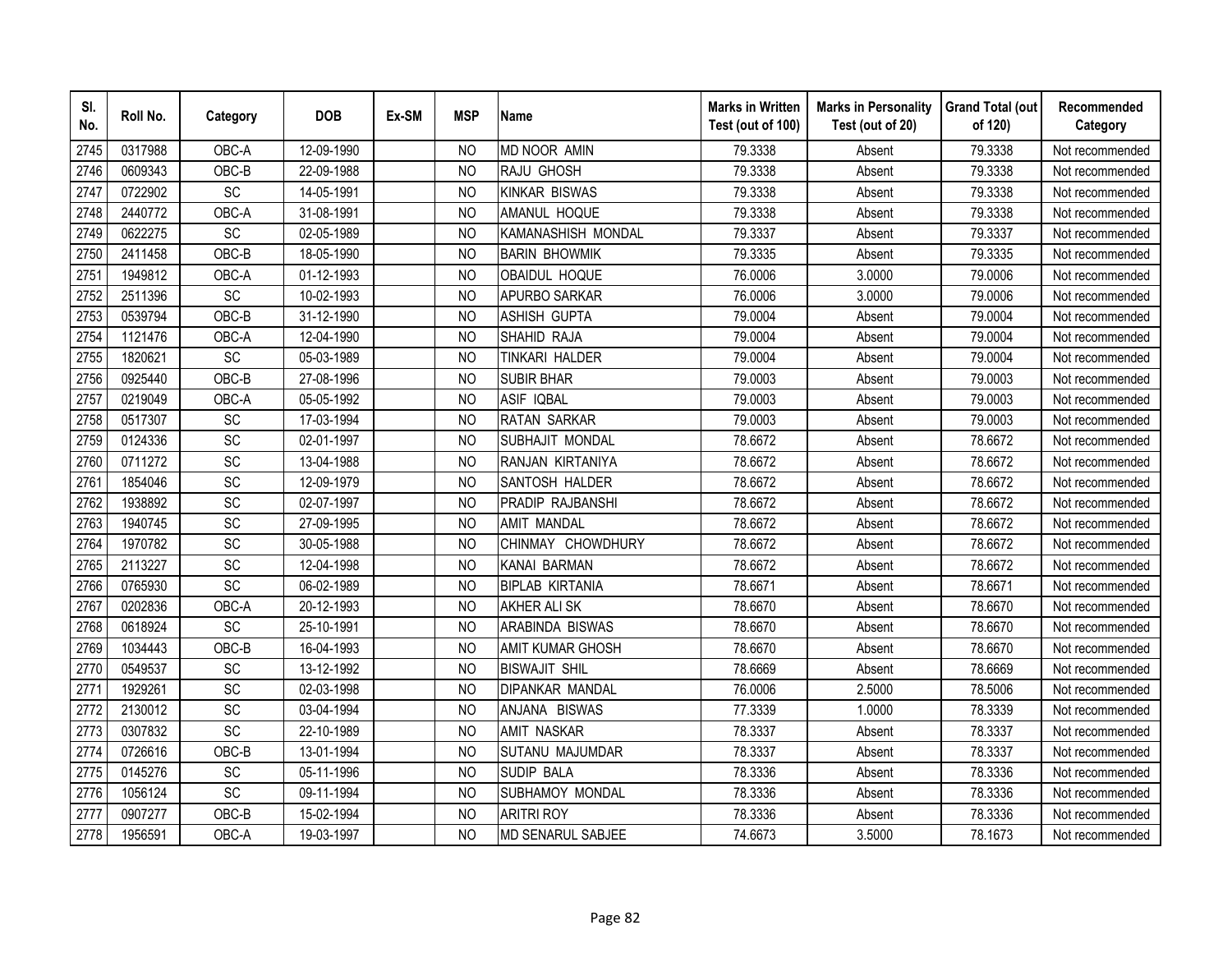| SI.<br>No. | Roll No. | Category        | <b>DOB</b> | Ex-SM | <b>MSP</b>     | <b>Name</b>            | <b>Marks in Written</b><br>Test (out of 100) | <b>Marks in Personality</b><br>Test (out of 20)      | <b>Grand Total (out</b><br>of 120) | Recommended<br>Category |
|------------|----------|-----------------|------------|-------|----------------|------------------------|----------------------------------------------|------------------------------------------------------|------------------------------------|-------------------------|
| 2779       | 1903556  | <b>ST</b>       | 16-04-1999 |       | <b>NO</b>      | <b>ANUP KUMAR DAS</b>  | 75.6672                                      | 2.5000                                               | 78.1672                            | Not recommended         |
| 2780       | 1927691  | SC              | 15-09-1996 |       | <b>NO</b>      | <b>SOURAV MANDAL</b>   | 76.0006                                      | 2.0000                                               | 78.0006                            | Not recommended         |
| 2781       | 1961967  | SC              | 28-12-1996 |       | N <sub>O</sub> | <b>BAPI MALLIK</b>     | 76.0006                                      | 2.0000                                               | 78.0006                            | Not recommended         |
| 2782       | 1963081  | SC              | 05-06-1989 |       | <b>NO</b>      | RUPALI MANDAL          | 76.0006                                      | 2.0000                                               | 78.0006                            | Not recommended         |
| 2783       | 1812324  | <b>ST</b>       | 06-06-1992 |       | <b>NO</b>      | <b>KAMAL ROY</b>       | 75.0005                                      | 3.0000                                               | 78.0005                            | Not recommended         |
| 2784       | 0214840  | SC              | 23-01-1989 |       | N <sub>O</sub> | <b>URMI RANI SHEET</b> | 78.0003                                      | Absent                                               | 78.0003                            | Not recommended         |
| 2785       | 1036743  | OBC-B           | 09-04-1994 |       | N <sub>O</sub> | <b>BAPPA BASAK</b>     | 78.0003                                      | Absent                                               | 78.0003                            | Not recommended         |
| 2786       | 1863806  | OBC-B           | 23-04-1991 |       | <b>NO</b>      | ANINDYA PAL            | 78.0003                                      | Rejected for non<br>production of valid<br>documents | 78.0003                            | Not recommended         |
| 2787       | 0923216  | OBC-A           | 26-04-1995 |       | <b>NO</b>      | <b>AQUIB JAWED</b>     | 78.0002                                      | Absent                                               | 78.0002                            | Not recommended         |
| 2788       | 1907253  | $\overline{SC}$ | 03-02-1993 |       | <b>NO</b>      | <b>DULAL RABIDAS</b>   | 77.6672                                      | Absent                                               | 77.6672                            | Not recommended         |
| 2789       | 0778306  | $OBC-B$         | 20-10-1991 |       | <b>NO</b>      | SMARAJIT MODAK         | 77.6671                                      | Absent                                               | 77.6671                            | Not recommended         |
| 2790       | 2506966  | SC              | 13-12-1995 |       | N <sub>O</sub> | ROHIT BHAGAT           | 77.6671                                      | Absent                                               | 77.6671                            | Not recommended         |
| 2791       | 0903745  | SC              | 11-07-1995 |       | N <sub>O</sub> | SUBHANKAR DAS          | 77.6670                                      | Absent                                               | 77.6670                            | Not recommended         |
| 2792       | 1912394  | SC              | 01-02-1991 |       | <b>NO</b>      | SHIPRA BISWAS          | 77.3339                                      | Absent                                               | 77.3339                            | Not recommended         |
| 2793       | 1026978  | SC              | 03-06-1989 |       | <b>NO</b>      | SANJAY DATTA           | 77.3339                                      | Absent                                               | 77.3339                            | Not recommended         |
| 2794       | 1735590  | SC              | 10-04-1988 |       | N <sub>O</sub> | RAMPRASAD SARKAR       | 77.3339                                      | Absent                                               | 77.3339                            | Not recommended         |
| 2795       | 1821057  | OBC-A           | 02-06-1996 |       | N <sub>O</sub> | MOHAMMAD ALI           | 77.3339                                      | Absent                                               | 77.3339                            | Not recommended         |
| 2796       | 1903871  | SC              | 08-02-1993 |       | <b>NO</b>      | <b>ATOM BISWAS</b>     | 77.3339                                      | Absent                                               | 77.3339                            | Not recommended         |
| 2797       | 1904780  | OBC-B           | 27-09-1990 |       | <b>NO</b>      | <b>NAYAN KR SAHA</b>   | 77.3339                                      | Absent                                               | 77.3339                            | Not recommended         |
| 2798       | 1947640  | SC              | 12-11-1993 |       | N <sub>O</sub> | PRIYA CHOWDHURY        | 77.3339                                      | Absent                                               | 77.3339                            | Not recommended         |
| 2799       | 1951326  | OBC-A           | 10-04-1993 |       | <b>NO</b>      | AHESAN ALAM            | 77.3339                                      | Absent                                               | 77.3339                            | Not recommended         |
| 2800       | 1952658  | SC              | 20-09-1994 |       | N <sub>O</sub> | KALICHARAN CHOUDHURY   | 77.3339                                      | Absent                                               | 77.3339                            | Not recommended         |
| 2801       | 1960472  | OBC-B           | 22-04-1989 |       | <b>NO</b>      | SANJIB PROSAD          | 77.3339                                      | Absent                                               | 77.3339                            | Not recommended         |
| 2802       | 1971437  | SC              | 17-08-1993 |       | <b>NO</b>      | ANUP CHOWDHURY         | 77.3339                                      | Absent                                               | 77.3339                            | Not recommended         |
| 2803       | 2114050  | OBC-B           | 13-01-1986 |       | <b>NO</b>      | SWADHIN KUMAR DAS      | 77.3339                                      | Absent                                               | 77.3339                            | Not recommended         |
| 2804       | 0224445  | OBC-B           | 25-10-1993 |       | <b>NO</b>      | PRABIR MAHATO          | 77.3338                                      | Absent                                               | 77.3338                            | Not recommended         |
| 2805       | 0825303  | OBC-B           | 25-05-1994 |       | <b>NO</b>      | <b>SUMAN KARMAKAR</b>  | 77.3338                                      | Absent                                               | 77.3338                            | Not recommended         |
| 2806       | 0313909  | SC              | 21-03-1992 |       | <b>NO</b>      | <b>AKASH NASKAR</b>    | 77.3337                                      | Absent                                               | 77.3337                            | Not recommended         |
| 2807       | 0538875  | OBC-A           | 26-01-1992 |       | <b>NO</b>      | AHAMAD HASAN SIDDIKI   | 77.3337                                      | Absent                                               | 77.3337                            | Not recommended         |
| 2808       | 0542921  | OBC-B           | 05-08-1993 |       | <b>NO</b>      | JAGANNATH BHASKAR      | 77.3337                                      | Absent                                               | 77.3337                            | Not recommended         |
| 2809       | 0663846  | SC              | 22-01-1994 |       | <b>NO</b>      | APURBA DHALI           | 77.3337                                      | Absent                                               | 77.3337                            | Not recommended         |
| 2810       | 2437359  | OBC-B           | 12-08-1993 |       | <b>NO</b>      | SHIBAM DEY             | 77.3336                                      | Absent                                               | 77.3336                            | Not recommended         |
| 2811       | 0235129  | OBC-A           | 30-08-1995 |       | <b>NO</b>      | SAFIK SABAN            | 77.3335                                      | Absent                                               | 77.3335                            | Not recommended         |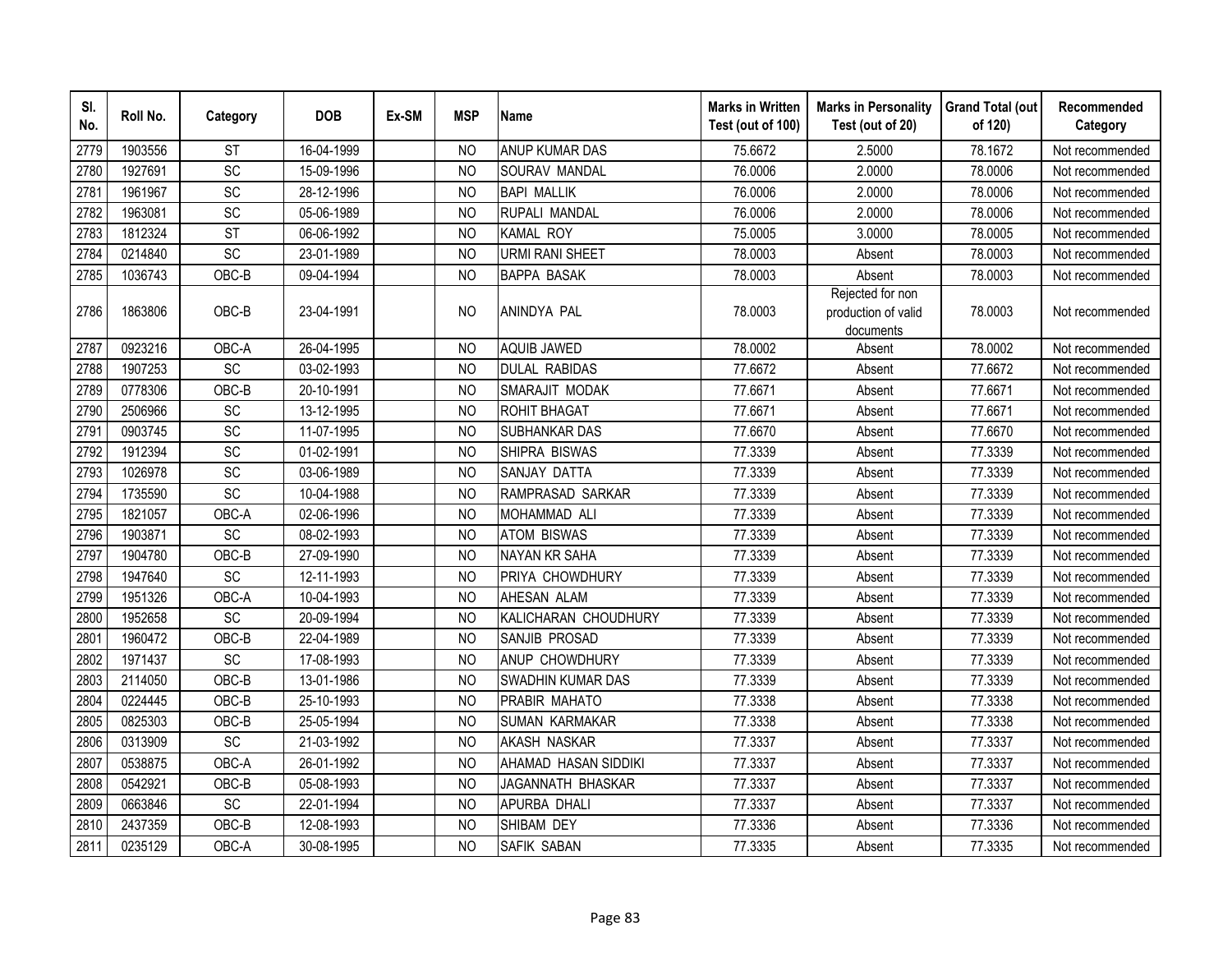| SI.<br>No. | Roll No. | Category | <b>DOB</b> | Ex-SM | <b>MSP</b>     | <b>Name</b>              | <b>Marks in Written</b><br>Test (out of 100) | <b>Marks in Personality</b><br>Test (out of 20)      | <b>Grand Total (out</b><br>of 120) | Recommended<br>Category |
|------------|----------|----------|------------|-------|----------------|--------------------------|----------------------------------------------|------------------------------------------------------|------------------------------------|-------------------------|
| 2812       | 2124525  | OBC-A    | 01-01-1994 |       | N <sub>O</sub> | MOJAMMEL HOSSAIN         | 75,0006                                      | 2.0000                                               | 77.0006                            | Not recommended         |
| 2813       | 0665842  | OBC-B    | 12-08-1992 |       | <b>NO</b>      | <b>CHINMOY BISWAS</b>    | 77.0005                                      | Absent                                               | 77.0005                            | Not recommended         |
| 2814       | 2504351  | OBC-B    | 23-12-1992 |       | <b>NO</b>      | <b>ARCHISMAN NATH</b>    | 77.0005                                      | Absent                                               | 77.0005                            | Not recommended         |
| 2815       | 0500076  | OBC-B    | 08-06-1995 |       | <b>NO</b>      | <b>ARPITA KOYAL</b>      | 77.0004                                      | Absent                                               | 77.0004                            | Not recommended         |
| 2816       | 0136561  | OBC-B    | 25-07-1992 |       | <b>NO</b>      | <b>GOURAB PAL</b>        | 77.0003                                      | Absent                                               | 77.0003                            | Not recommended         |
| 2817       | 0523456  | SC       | 12-05-1994 |       | <b>NO</b>      | SOUMITRA BISWAS          | 77.0003                                      | Absent                                               | 77.0003                            | Not recommended         |
| 2818       | 0545611  | OBC-A    | 18-01-1993 |       | <b>NO</b>      | SHAHID JAMAL             | 77.0003                                      | Absent                                               | 77.0003                            | Not recommended         |
| 2819       | 0722107  | OBC-B    | 06-11-1985 |       | <b>NO</b>      | <b>ASHIS BISWAS</b>      | 77.0003                                      | Absent                                               | 77.0003                            | Not recommended         |
| 2820       | 1015815  | OBC-A    | 08-03-1990 |       | <b>NO</b>      | MDASIF IQUBAL HOSSAIN    | 77.0003                                      | Absent                                               | 77.0003                            | Not recommended         |
| 2821       | 1117744  | SC       | 12-03-1994 |       | <b>NO</b>      | <b>GOVINDA MAJI</b>      | 77.0003                                      | Absent                                               | 77.0003                            | Not recommended         |
| 2822       | 0804838  | OBC-A    | 30-12-1995 |       | <b>NO</b>      | SAIM REYAZ               | 77.0002                                      | Absent                                               | 77.0002                            | Not recommended         |
| 2823       | 0610416  | SC       | 17-06-1987 |       | N <sub>O</sub> | KAUSHIK SARKAR           | 76.6671                                      | Absent                                               | 76.6671                            | Not recommended         |
| 2824       | 1828902  | OBC-A    | 02-05-1992 |       | N <sub>O</sub> | <b>MD JARJIS HOSSAIN</b> | 76.6671                                      | Absent                                               | 76.6671                            | Not recommended         |
| 2825       | 0317763  | OBC-B    | 23-07-1985 |       | <b>NO</b>      | <b>GOUTAM BHOWMICK</b>   | 76.6670                                      | Absent                                               | 76.6670                            | Not recommended         |
| 2826       | 0537729  | OBC-B    | 06-09-1994 |       | <b>NO</b>      | <b>RAJDIP PATRA</b>      | 76.6670                                      | Absent                                               | 76.6670                            | Not recommended         |
| 2827       | 0618892  | OBC-B    | 27-08-1993 |       | <b>NO</b>      | SRIKRISHNA PAUL          | 76.6670                                      | Absent                                               | 76.6670                            | Not recommended         |
| 2828       | 0716090  | SC       | 25-02-1993 |       | <b>NO</b>      | SAJAL DATTA              | 76.6670                                      | Rejected for non<br>production of valid<br>documents | 76.6670                            | Not recommended         |
| 2829       | 0777463  | OBC-B    | 07-06-1993 |       | <b>NO</b>      | <b>ARNAB PAL</b>         | 76.6669                                      | Absent                                               | 76.6669                            | Not recommended         |
| 2830       | 1038617  | OBC-B    | 21-03-1994 |       | N <sub>O</sub> | SOURABH BAG              | 76.6669                                      | Absent                                               | 76.6669                            | Not recommended         |
| 2831       | 1803169  | SC       | 30-10-1990 |       | N <sub>O</sub> | KARTICK MONDAL           | 76.3339                                      | Absent                                               | 76.3339                            | Not recommended         |
| 2832       | 0651507  | SC       | 26-10-1993 |       | <b>NO</b>      | SOUMITRA MONDAL          | 76.3338                                      | Absent                                               | 76.3338                            | Not recommended         |
| 2833       | 0120554  | OBC-A    | 02-11-1997 |       | <b>NO</b>      | <b>MD BURHAN ZAMAN</b>   | 76.3337                                      | Absent                                               | 76.3337                            | Not recommended         |
| 2834       | 0139710  | SC       | 15-01-1987 |       | N <sub>O</sub> | PRONAY SARKAR            | 76.3337                                      | Absent                                               | 76.3337                            | Not recommended         |
| 2835       | 0748356  | OBC-B    | 10-03-1993 |       | <b>NO</b>      | <b>SUJOY SHARMA</b>      | 76.3337                                      | Absent                                               | 76.3337                            | Not recommended         |
| 2836       | 2302085  | SC       | 18-10-1992 |       | N <sub>O</sub> | KHOKAN MAHANTA           | 76.3336                                      | Absent                                               | 76.3336                            | Not recommended         |
| 2837       | 1950942  | SC       | 07-04-1995 |       | <b>NO</b>      | CHANDU CHOWDHURY         | 76.0006                                      | Absent                                               | 76.0006                            | Not recommended         |
| 2838       | 0502071  | OBC-B    | 07-05-1990 |       | <b>NO</b>      | SAIFUL DAPTARI           | 76.0006                                      | Absent                                               | 76.0006                            | Not recommended         |
| 2839       | 1041875  | SC       | 10-12-1995 |       | <b>NO</b>      | <b>BANIBRATA MONDAL</b>  | 76.0006                                      | Absent                                               | 76.0006                            | Not recommended         |
| 2840       | 1842873  | SC       | 02-02-1994 |       | <b>NO</b>      | <b>SOMEN RAJAK</b>       | 76.0006                                      | Absent                                               | 76.0006                            | Not recommended         |
| 2841       | 1940299  | OBC-B    | 02-04-1992 |       | <b>NO</b>      | <b>NIBARAN GHOSH</b>     | 76.0006                                      | Absent                                               | 76.0006                            | Not recommended         |
| 2842       | 2011552  | SC       | 18-04-1996 |       | <b>NO</b>      | <b>BISWJIT ROY</b>       | 76.0006                                      | Absent                                               | 76.0006                            | Not recommended         |
| 2843       | 2027775  | OBC-A    | 05-01-1992 |       | <b>NO</b>      | SAUNOWAJ AHMED           | 76.0006                                      | Absent                                               | 76.0006                            | Not recommended         |
| 2844       | 2104685  | SC       | 21-12-1992 |       | <b>NO</b>      | <b>TUSHAR MANDAL</b>     | 76.0006                                      | Absent                                               | 76.0006                            | Not recommended         |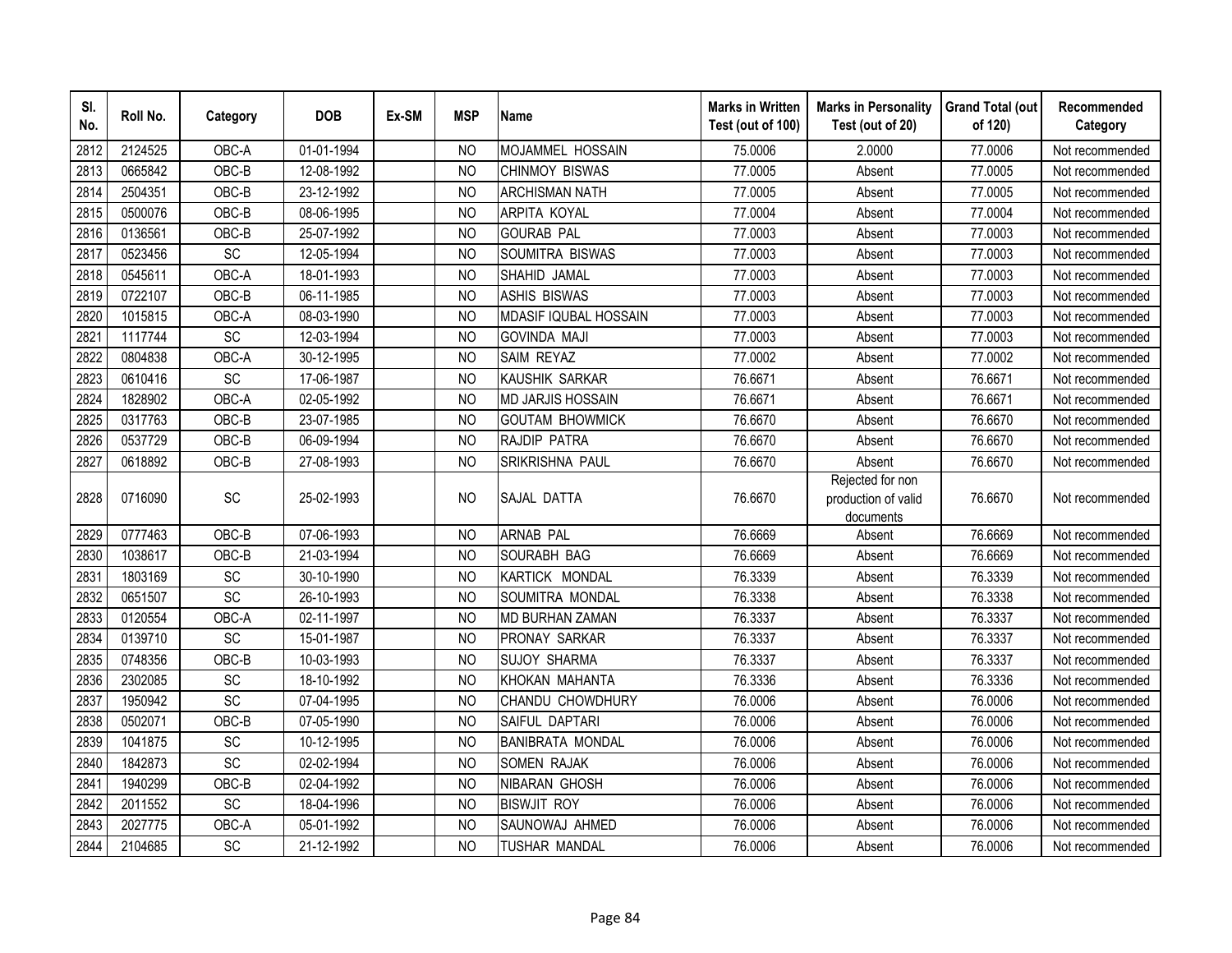| SI.<br>No. | Roll No. | Category       | <b>DOB</b> | Ex-SM      | <b>MSP</b>     | <b>Name</b>                | <b>Marks in Written</b><br>Test (out of 100) | <b>Marks in Personality</b><br>Test (out of 20)      | <b>Grand Total (out</b><br>of 120) | Recommended<br>Category |
|------------|----------|----------------|------------|------------|----------------|----------------------------|----------------------------------------------|------------------------------------------------------|------------------------------------|-------------------------|
| 2845       | 0105520  | OBC-A          | 16-12-1994 |            | N <sub>O</sub> | MD SHAHROZE                | 76.0004                                      | Absent                                               | 76.0004                            | Not recommended         |
| 2846       | 0207870  | OBC-B          | 14-07-1995 |            | <b>NO</b>      | KAZI RAZZAK HOSSAIN        | 76.0004                                      | Absent                                               | 76.0004                            | Not recommended         |
| 2847       | 0117675  | SC             | 16-04-1992 | <b>YES</b> | <b>NO</b>      | PRONOY MONDAL              | 76.0003                                      | Absent                                               | 76.0003                            | Not recommended         |
| 2848       | 0665965  | OBC-B          | 01-12-1990 |            | <b>NO</b>      | PROSUN KR GHOSH            | 76.0003                                      | Absent                                               | 76.0003                            | Not recommended         |
| 2849       | 1623199  | OBC-B          | 25-07-1996 |            | <b>NO</b>      | <b>ARNAB PAL</b>           | 76.0002                                      | Absent                                               | 76.0002                            | Not recommended         |
| 2850       | 0325685  | OBC-A          | 03-02-1992 |            | <b>NO</b>      | TARIF ISLAM                | 75.6672                                      | Absent                                               | 75.6672                            | Not recommended         |
| 2851       | 1122076  | OBC-B          | 19-04-1993 |            | <b>NO</b>      | SUMANTA MAJI               | 75.6670                                      | Absent                                               | 75.6670                            | Not recommended         |
| 2852       | 2019914  | OBC-B          | 19-03-1992 |            | <b>NO</b>      | <b>PINAK BASAK</b>         | 75.6670                                      | Absent                                               | 75.6670                            | Not recommended         |
| 2853       | 0524197  | OBC-B          | 10-08-1991 |            | <b>NO</b>      | SHRABANI MONDAL            | 75.6669                                      | Absent                                               | 75.6669                            | Not recommended         |
| 2854       | 1801992  | OBC-B          | 21-11-1994 |            | <b>NO</b>      | RAJDEEP DAS                | 75.6669                                      | Absent                                               | 75.6669                            | Not recommended         |
| 2855       | 1123895  | ST             | 29-06-1991 |            | <b>NO</b>      | <b>SACHIN KUMAR SHAW</b>   | 69.0004                                      | 6.5000                                               | 75.5004                            | Not recommended         |
| 2856       | 0501347  | OBC-B          | 24-08-1993 |            | N <sub>O</sub> | <b>UJJAL DAS</b>           | 75.3339                                      | Absent                                               | 75.3339                            | Not recommended         |
| 2857       | 0123930  | OBC-A          | 12-04-1994 |            | <b>NO</b>      | FARMAN ALI                 | 75.3338                                      | Absent                                               | 75.3338                            | Not recommended         |
| 2858       | 1852128  | OBC-A          | 01-02-1991 |            | N <sub>O</sub> | ANOWAR HOSSAIN             | 75.3337                                      | Absent                                               | 75.3337                            | Not recommended         |
| 2859       | 1965252  | OBC-A          | 20-05-1995 |            | N <sub>O</sub> | <b>MD SAMIUL KALAM</b>     | 75.3336                                      | Absent                                               | 75.3336                            | Not recommended         |
| 2860       | 0535665  | OBC-A          | 09-09-1993 |            | N <sub>O</sub> | SAIF ALI ANSARI            | 75.3335                                      | Absent                                               | 75.3335                            | Not recommended         |
| 2861       | 1201811  | <b>GENERAL</b> | 22-08-1976 | <b>YES</b> | <b>NO</b>      | SITAL BHATTACHARJEE        | 75.0006                                      | Absent                                               | 75.0006                            | Not recommended         |
| 2862       | 2403425  | OBC-A          | 15-06-1994 |            | <b>NO</b>      | <b>HABIBUR RAHAMAN</b>     | 75.0005                                      | Absent                                               | 75.0005                            | Not recommended         |
| 2863       | 1812132  | OBC-A          | 05-05-1994 |            | <sub>NO</sub>  | <b>MD TARIK AZIZ</b>       | 75.0004                                      | Absent                                               | 75.0004                            | Not recommended         |
| 2864       | 0127147  | <b>ST</b>      | 18-05-1996 |            | <b>NO</b>      | <b>GYALSEN LEPCHA</b>      | 74.0002                                      | Absent                                               | 74.0002                            | Not recommended         |
| 2865       | 2117371  | <b>GENERAL</b> | 10-03-1998 |            | <b>YES</b>     | ABDUL RAJJAK               | 73.3340                                      | Rejected for non<br>production of valid<br>documents | 73.3340                            | Not recommended         |
| 2866       | 2529069  | <b>ST</b>      | 12-07-1992 |            | <b>NO</b>      | <b>UMESH SUBBA</b>         | 73.3337                                      | Absent                                               | 73.3337                            | Not recommended         |
| 2867       | 0942906  | <b>GENERAL</b> | 07-05-1995 |            | <b>YES</b>     | <b>ABHISEK HAZRA</b>       | 73.0004                                      | Absent                                               | 73.0004                            | Not recommended         |
| 2868       | 2020503  | <b>ST</b>      | 06-06-1999 |            | N <sub>O</sub> | SUSMITA HEMBROM            | 72.3339                                      | Absent                                               | 72.3339                            | Not recommended         |
| 2869       | 2527133  | <b>GENERAL</b> | 16-11-1986 |            | <b>YES</b>     | <b>VIJAY RAI</b>           | 72.0005                                      | Absent                                               | 72.0005                            | Not recommended         |
| 2870       | 0115643  | <b>ST</b>      | 11-07-1984 |            | N <sub>O</sub> | <b>SHAMIK SARDAR</b>       | 71.0005                                      | Absent                                               | 71.0005                            | Not recommended         |
| 2871       | 1109108  | <b>ST</b>      | 25-06-1996 |            | N <sub>O</sub> | PRASEN HANSDA              | 71.0005                                      | Absent                                               | 71.0005                            | Not recommended         |
| 2872       | 0707567  | OBC-B          | 09-12-1993 | <b>YES</b> | NO.            | ANIRUDDHA                  | 71.0003                                      | Rejected for non<br>production of valid<br>documents | 71.0003                            | Not recommended         |
| 2873       | 0142933  | SC             | 21-03-1988 |            | <b>YES</b>     | <b>SANJIB KUMAR SARKAR</b> | 70.6674                                      | Rejected for non<br>production of valid<br>documents | 70.6674                            | Not recommended         |
| 2874       | 0126774  | <b>GENERAL</b> | 02-10-1991 |            | <b>YES</b>     | <b>ABHIJEET KUMAR</b>      | 58.6671                                      | 12.0000                                              | 70.6671                            | Not recommended         |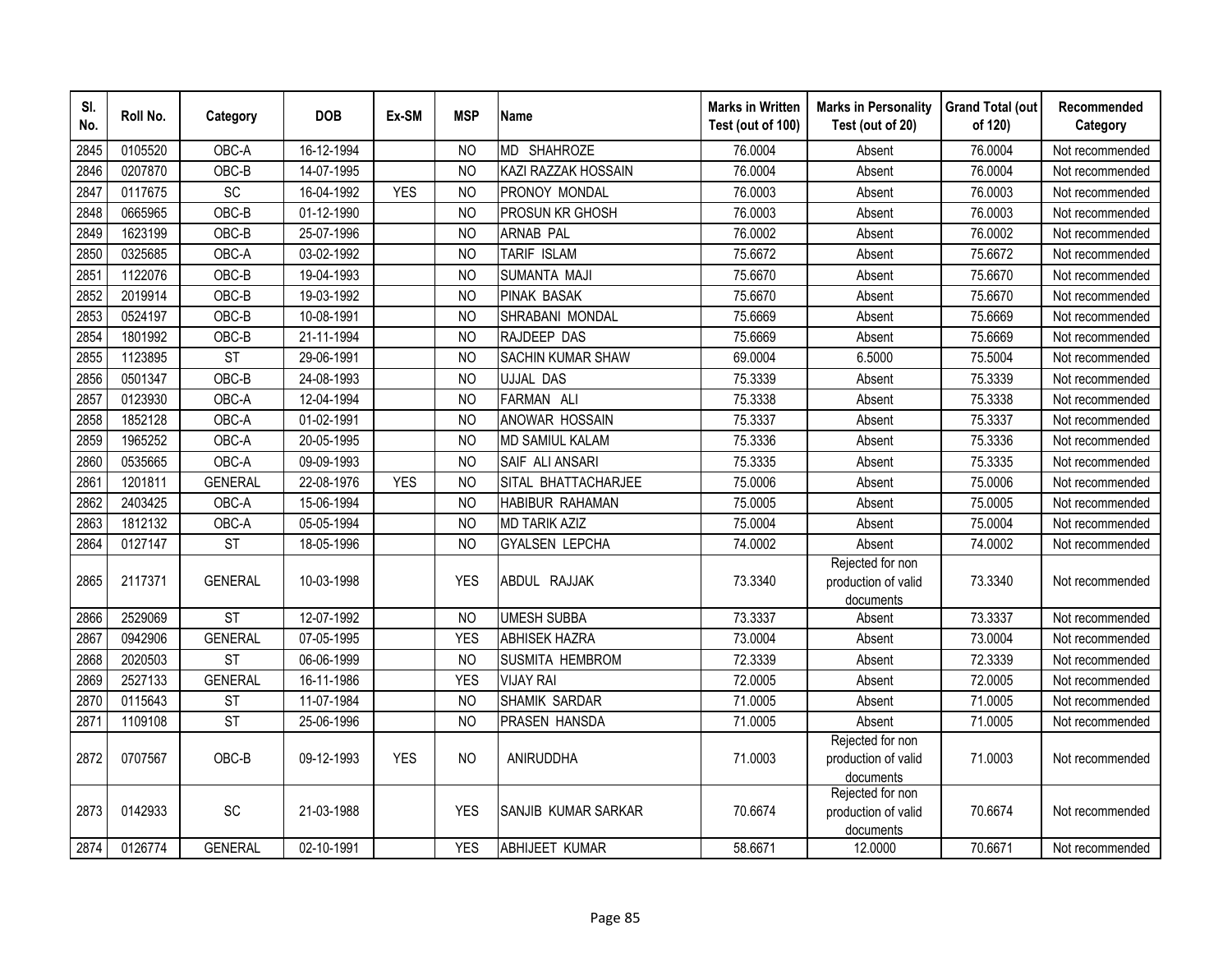| SI.<br>No. | Roll No. | Category               | <b>DOB</b> | Ex-SM      | <b>MSP</b>     | <b>Name</b>                    | <b>Marks in Written</b><br>Test (out of 100) | <b>Marks in Personality</b><br>Test (out of 20)      | <b>Grand Total (out</b><br>of 120) | Recommended<br>Category |
|------------|----------|------------------------|------------|------------|----------------|--------------------------------|----------------------------------------------|------------------------------------------------------|------------------------------------|-------------------------|
| 2875       | 2707280  | <b>ST</b>              | 16-02-1990 |            | N <sub>O</sub> | NIMA TSHERING SHERPA           | 70.3336                                      | Absent                                               | 70.3336                            | Not recommended         |
| 2876       | 0515145  | <b>GENERAL</b>         | 26-01-1994 |            | <b>YES</b>     | ASHUTOSH KUMAR SINGH           | 69.6671                                      | Absent                                               | 69.6671                            | Not recommended         |
| 2877       | 1104842  | <b>ST</b>              | 15-01-1997 |            | <b>NO</b>      | <b>ABHI BARUA</b>              | 69.6670                                      | Absent                                               | 69.6670                            | Not recommended         |
| 2878       | 1835683  | <b>GENERAL</b>         | 15-01-1996 |            | <b>YES</b>     | SHAHANUR REJA                  | 69.3341                                      | Absent                                               | 69.3341                            | Not recommended         |
| 2879       | 1940352  | OBC-B                  | 04-03-1993 |            | <b>YES</b>     | RANAJIT LALA                   | 69.3341                                      | Absent                                               | 69.3341                            | Not recommended         |
| 2880       | 1947929  | <b>ST</b>              | 02-01-1982 |            | <b>NO</b>      | <b>BIDYUT</b><br><b>MANDAL</b> | 69.3341                                      | Absent                                               | 69.3341                            | Not recommended         |
| 2881       | 1973524  | <b>GENERAL</b>         | 13-07-1992 |            | <b>YES</b>     | <b>MD MOTIUR RAHMAN</b>        | 69.3341                                      | Rejected for non<br>production of valid<br>documents | 69.3341                            | Not recommended         |
| 2882       | 1106504  | <b>GENERAL</b>         | 15-01-1986 |            | <b>YES</b>     | SUNIL KUMAR YADAV              | 68.0005                                      | 1.0000                                               | 69.0005                            | Not recommended         |
| 2883       | 1903852  | <b>ST</b>              | 10-02-1999 |            | <b>NO</b>      | <b>ASHIM MANDAL</b>            | 66.6675                                      | 2.0000                                               | 68.6675                            | Not recommended         |
| 2884       | 0825205  | SC                     | 15-07-1997 |            | <b>YES</b>     | SANGITA MISTRI                 | 68.6671                                      | Absent                                               | 68.6671                            | Not recommended         |
| 2885       | 1708442  | OBC-B                  | 30-11-1976 | <b>YES</b> | <b>NO</b>      | CHIRANJEEB PRAMANIK            | 68.3337                                      | Absent                                               | 68.3337                            | Not recommended         |
| 2886       | 0537478  | <b>GENERAL</b>         | 05-01-1977 | <b>YES</b> | <b>NO</b>      | NANIGOPAL MONDAL               | 68.0004                                      | Absent                                               | 68.0004                            | Not recommended         |
| 2887       | 2503748  | <b>GENERAL</b>         | 02-10-1981 | <b>YES</b> | <b>NO</b>      | RAJ KUMAR YADAV                | 67.6671                                      | Absent                                               | 67.6671                            | Not recommended         |
| 2888       | 2504272  | <b>ST</b>              | 03-03-1994 |            | NO             | SIV TSHERING SHERPA            | 67.0006                                      | Absent                                               | 67.0006                            | Not recommended         |
| 2889       | 1112127  | <b>ST</b>              | 04-04-1993 |            | <b>NO</b>      | <b>SANDIP KUMAR SHAW</b>       | 67.0005                                      | Absent                                               | 67.0005                            | Not recommended         |
| 2890       | 0813191  | OBC-B                  | 25-06-1989 |            | <b>YES</b>     | ARINDAM KUNDU                  | 66.6672                                      | Absent                                               | 66.6672                            | Not recommended         |
| 289        | 0520486  | SC                     | 10-06-1992 |            | <b>YES</b>     | JYOTIRMAY SARKAR               | 66.6671                                      | Absent                                               | 66.6671                            | Not recommended         |
| 2892       | 1509699  | <b>ST</b>              | 11-11-1994 |            | <b>NO</b>      | <b>SARNA MANDI</b>             | 66.6669                                      | Absent                                               | 66.6669                            | Not recommended         |
| 2893       | 0503038  | <b>ST</b>              | 26-03-1997 |            | <b>NO</b>      | <b>CHANDAN KUMAR</b>           | 65.0006                                      | 1.5000                                               | 66.5006                            | Not recommended         |
| 2894       | 1237912  | <b>GENERAL</b>         | 20-08-1991 |            | <b>YES</b>     | <b>AYANJIT PAL</b>             | 66.0006                                      | Absent                                               | 66.0006                            | Not recommended         |
| 2895       | 0207957  | <b>SC</b>              | 10-09-1991 |            | <b>YES</b>     | <b>SOMENATH SARDAR</b>         | 66.0004                                      | Absent                                               | 66.0004                            | Not recommended         |
| 2896       | 1942411  | <b>ST</b>              | 06-01-1992 |            | <b>NO</b>      | <b>SINTU MANDAL</b>            | 65.6672                                      | Absent                                               | 65.6672                            | Not recommended         |
| 2897       | 1509301  | $\overline{\text{ST}}$ | 18-04-1991 |            | <b>NO</b>      | <b>DHARAMBIR KISKU</b>         | 65.6670                                      | Absent                                               | 65.6670                            | Not recommended         |
| 2898       | 2523078  | <b>GENERAL</b>         | 21-10-1982 | <b>YES</b> | <b>NO</b>      | SOUMYAJEET SEN                 | 65.6669                                      | Absent                                               | 65.6669                            | Not recommended         |
| 2899       | 0115130  | <b>ST</b>              | 02-01-1992 |            | <b>NO</b>      | <b>GOBINDA HANSDA</b>          | 65.3339                                      | Absent                                               | 65.3339                            | Not recommended         |
| 2900       | 0134988  | <b>GENERAL</b>         | 26-01-1988 |            | <b>YES</b>     | SAYANTAN SENGUPTA              | 65.3336                                      | Absent                                               | 65.3336                            | Not recommended         |
| 2901       | 0943964  | <b>ST</b>              | 05-05-1995 |            | <b>NO</b>      | <b>MANIK KISKU</b>             | 65.3336                                      | Absent                                               | 65.3336                            | Not recommended         |
| 2902       | 0544751  | <b>ST</b>              | 05-07-1996 |            | <b>NO</b>      | UTTAM KUMAR GOND               | 65.0004                                      | Absent                                               | 65.0004                            | Not recommended         |
| 2903       | 0932776  | SC                     | 07-07-1993 |            | <b>YES</b>     | <b>SUPORNO KANTI DAS</b>       | 65.0004                                      | Absent                                               | 65.0004                            | Not recommended         |
| 2904       | 1042601  | <b>GENERAL</b>         | 03-02-1975 | <b>YES</b> | <b>NO</b>      | RAJ KUMAR SAMANTA              | 65.0003                                      | Absent                                               | 65.0003                            | Not recommended         |
| 2905       | 2517158  | <b>ST</b>              | 01-12-1993 |            | <b>NO</b>      | LAKPA NORBU SUBBA              | 65.0002                                      | Absent                                               | 65.0002                            | Not recommended         |
| 2906       | 1857587  | <b>GENERAL</b>         | 01-12-1977 | <b>YES</b> | <b>NO</b>      | <b>MD SAMIM</b>                | 64.6671                                      | Absent                                               | 64.6671                            | Not recommended         |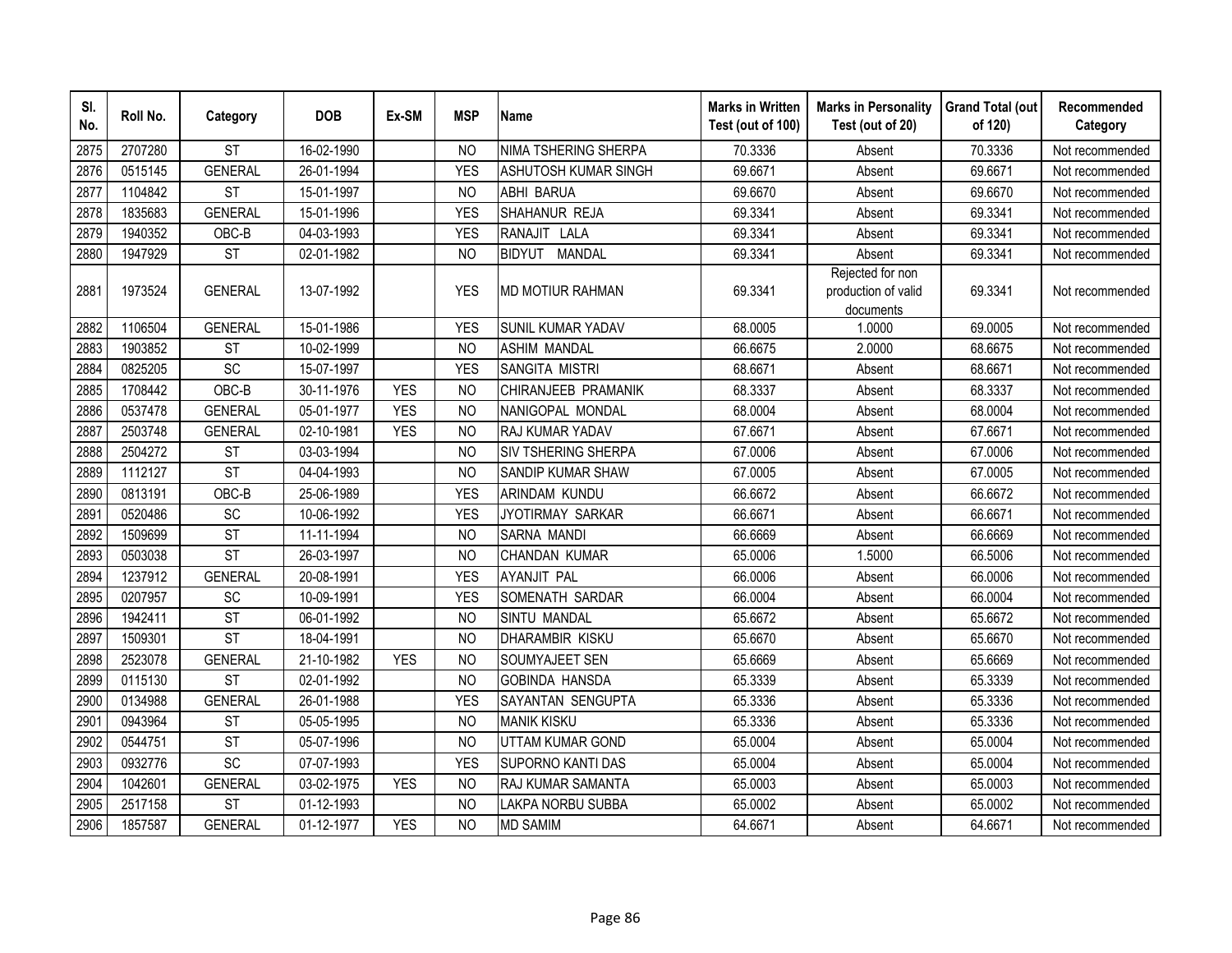| SI.<br>No. | Roll No. | Category       | <b>DOB</b> | Ex-SM      | <b>MSP</b>     | <b>Name</b>               | <b>Marks in Written</b><br>Test (out of 100) | <b>Marks in Personality</b><br>Test (out of 20)      | <b>Grand Total (out</b><br>of 120) | Recommended<br>Category |
|------------|----------|----------------|------------|------------|----------------|---------------------------|----------------------------------------------|------------------------------------------------------|------------------------------------|-------------------------|
| 2907       | 0825100  | <b>GENERAL</b> | 10-04-1990 |            | <b>YES</b>     | ANINDYA ADHIKARY          | 64.6669                                      | Rejected for non<br>production of valid<br>documents | 64.6669                            | Not recommended         |
| 2908       | 1861239  | <b>GENERAL</b> | 07-03-1986 |            | <b>YES</b>     | UTPAL KUMAR MANDAL        | 64.3342                                      | Rejected for non<br>production of valid<br>documents | 64.3342                            | Not recommended         |
| 2909       | 0910043  | <b>GENERAL</b> | 03-08-1974 | <b>YES</b> | <b>NO</b>      | <b>ASHIS KUMAR MAJI</b>   | 64.3340                                      | Absent                                               | 64.3340                            | Not recommended         |
| 2910       | 0142882  | <b>GENERAL</b> | 07-02-1993 |            | <b>YES</b>     | SUDIPTA JOY SINHA         | 64.0003                                      | Absent                                               | 64.0003                            | Not recommended         |
| 2911       | 1117321  | OBC-B          | 18-01-1993 |            | <b>YES</b>     | KAISER IMAM KHAN          | 63.6671                                      | Absent                                               | 63.6671                            | Not recommended         |
| 2912       | 1930932  | OBC-A          | 24-02-1990 |            | <b>YES</b>     | <b>ZEESHAN KABIR</b>      | 63.3338                                      | Absent                                               | 63.3338                            | Not recommended         |
| 2913       | 0943850  | <b>GENERAL</b> | 04-02-1979 | <b>YES</b> | N <sub>O</sub> | SURENDRA KUMAR SHAW       | 63.3337                                      | Absent                                               | 63.3337                            | Not recommended         |
| 2914       | 0535613  | <b>GENERAL</b> | 02-01-1979 | <b>YES</b> | N <sub>O</sub> | <b>BIPIN BIHARI SINGH</b> | 63.0005                                      | Absent                                               | 63.0005                            | Not recommended         |
| 2915       | 0145710  | <b>GENERAL</b> | 12-03-1979 | <b>YES</b> | N <sub>O</sub> | DINESH KUMAR PANDEY       | 63.0003                                      | Absent                                               | 63.0003                            | Not recommended         |
| 2916       | 1127272  | <b>GENERAL</b> | 03-08-1994 |            | <b>YES</b>     | SUDIP BHATTACHARJEE       | 62.6673                                      | Absent                                               | 62.6673                            | Not recommended         |
| 2917       | 0323531  | SC             | 28-01-1991 |            | <b>YES</b>     | SUDIPTA SARDAR            | 62.6671                                      | Rejected for non<br>production of valid<br>documents | 62.6671                            | Not recommended         |
| 2918       | 0900199  | <b>GENERAL</b> | 25-12-1978 | <b>YES</b> | <b>NO</b>      | <b>SOUMEN GHOSH</b>       | 62.6671                                      | Absent                                               | 62.6671                            | Not recommended         |
| 2919       | 2600742  | <b>ST</b>      | 02-10-1991 |            | N <sub>O</sub> | TENZING CHODEN BHUTIA     | 62.6667                                      | Absent                                               | 62.6667                            | Not recommended         |
| 2920       | 0525002  | <b>ST</b>      | 08-05-1995 |            | N <sub>O</sub> | PRASHANT SHARMA           | 62.3342                                      | Absent                                               | 62.3342                            | Not recommended         |
| 2921       | 0921996  | <b>GENERAL</b> | 29-01-1994 |            | <b>YES</b>     | PRADIPTA DAS              | 62.3342                                      | Rejected for non<br>production of valid<br>documents | 62.3342                            | Not recommended         |
| 2922       | 0551948  | <b>GENERAL</b> | 22-01-1976 | <b>YES</b> | <b>NO</b>      | <b>SK SIRAJ SARKAR</b>    | 62.3340                                      | Absent                                               | 62.3340                            | Not recommended         |
| 2923       | 0127429  | <b>GENERAL</b> | 18-01-1974 | <b>YES</b> | <b>NO</b>      | PAPUN KANSABANIK          | 62.3337                                      | Absent                                               | 62.3337                            | Not recommended         |
| 2924       | 1614656  | <b>GENERAL</b> | 23-01-1992 |            | <b>YES</b>     | <b>DIPANKAR KARAK</b>     | 62.3337                                      | Absent                                               | 62.3337                            | Not recommended         |
| 2925       | 2301017  | <b>ST</b>      | 23-09-1987 |            | <b>NO</b>      | <b>SANGAM LAMA</b>        | 62.0004                                      | Absent                                               | 62.0004                            | Not recommended         |
| 2926       | 2708445  | <b>ST</b>      | 09-03-1992 |            | <b>NO</b>      | ZIGMEE LEPCHA             | 62.0003                                      | Absent                                               | 62.0003                            | Not recommended         |
| 2927       | 0654137  | SC             | 20-11-1990 |            | <b>YES</b>     | <b>ASHIT KUMAR MAJHI</b>  | 61.6673                                      | Absent                                               | 61.6673                            | Not recommended         |
| 2928       | 1126166  | <b>ST</b>      | 26-07-1999 |            | <b>NO</b>      | RAJAT SHAW                | 61.6670                                      | Absent                                               | 61.6670                            | Not recommended         |
| 2929       | 0523027  | <b>GENERAL</b> | 22-02-1978 | <b>YES</b> | N <sub>O</sub> | SANJOY BISWAS             | 61.3339                                      | Absent                                               | 61.3339                            | Not recommended         |
| 2930       | 0915779  | <b>ST</b>      | 05-02-1996 |            | N <sub>O</sub> | RADHA KANTA MURMU         | 61.3337                                      | Absent                                               | 61.3337                            | Not recommended         |
| 2931       | 0110304  | <b>ST</b>      | 25-12-1984 |            | <b>NO</b>      | PRAKASH SINGH             | 61.3336                                      | Absent                                               | 61.3336                            | Not recommended         |
| 2932       | 0511323  | <b>ST</b>      | 01-08-1989 |            | <b>NO</b>      | RANA SING                 | 61.3336                                      | Absent                                               | 61.3336                            | Not recommended         |
| 2933       | 0730520  | SC             | 01-01-1980 | <b>YES</b> | N <sub>O</sub> | <b>DEBASIS SARKAR</b>     | 61.0007                                      | Absent                                               | 61.0007                            | Not recommended         |
| 2934       | 1958727  | <b>ST</b>      | 05-02-1995 |            | <b>NO</b>      | <b>ASIM MANDAL</b>        | 61.0007                                      | Absent                                               | 61.0007                            | Not recommended         |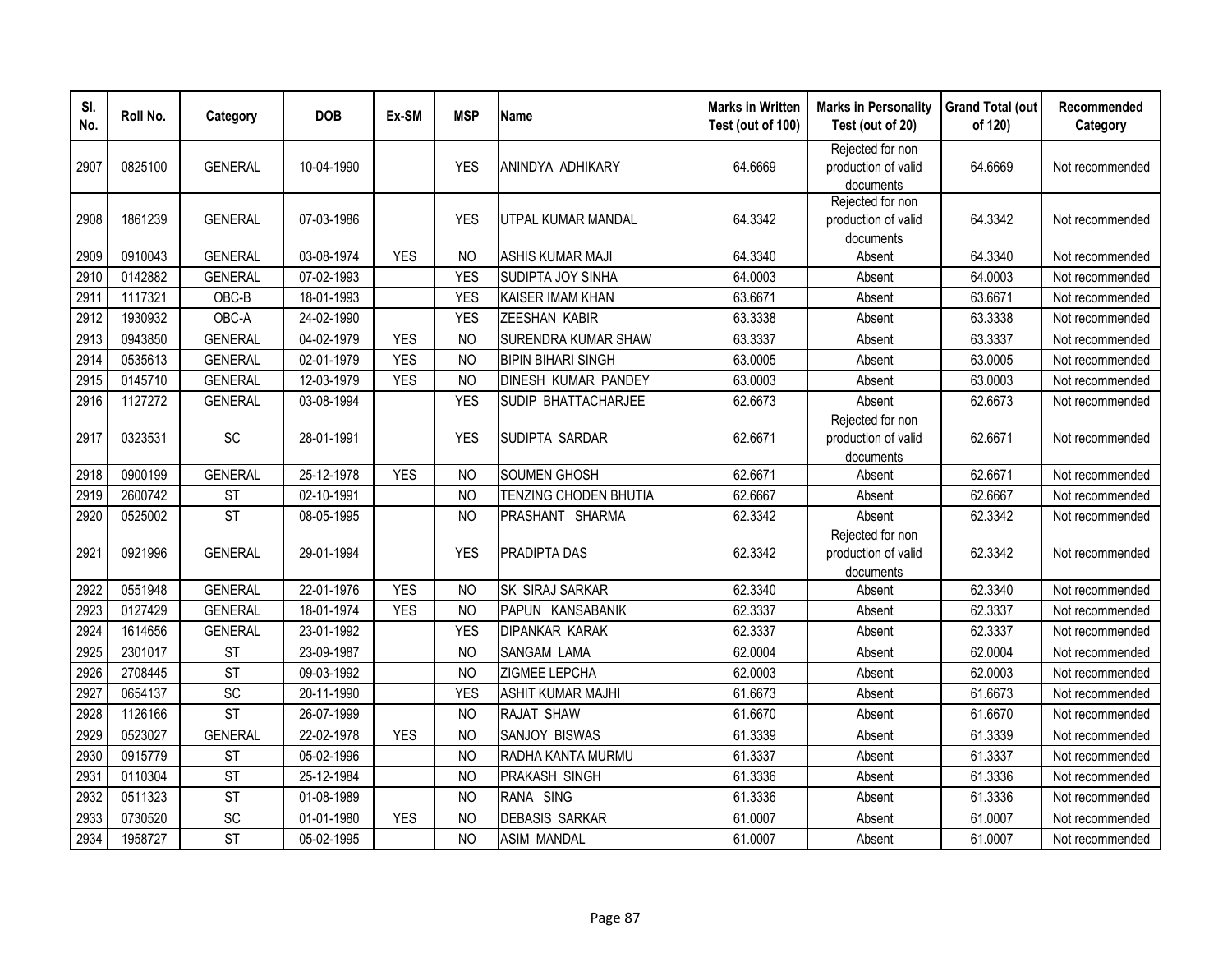| SI.<br>No. | Roll No. | Category       | <b>DOB</b> | Ex-SM      | <b>MSP</b>     | <b>Name</b>               | <b>Marks in Written</b><br>Test (out of 100) | <b>Marks in Personality</b><br>Test (out of 20) | <b>Grand Total (out</b><br>of 120) | Recommended<br>Category |
|------------|----------|----------------|------------|------------|----------------|---------------------------|----------------------------------------------|-------------------------------------------------|------------------------------------|-------------------------|
| 2935       | 0650739  | <b>GENERAL</b> | 16-09-1976 | <b>YES</b> | N <sub>O</sub> | <b>SARUP DAS</b>          | 61.0006                                      | Absent                                          | 61.0006                            | Not recommended         |
| 2936       | 0146346  | <b>ST</b>      | 03-08-1994 |            | <b>NO</b>      | SAMRAT MANDI              | 61.0005                                      | Absent                                          | 61.0005                            | Not recommended         |
| 2937       | 0908536  | <b>GENERAL</b> | 10-05-1982 | <b>YES</b> | N <sub>O</sub> | MANOJ KUMAR JAISWAL       | 61.0002                                      | Absent                                          | 61.0002                            | Not recommended         |
| 2938       | 0225921  | <b>GENERAL</b> | 12-03-1995 | <b>YES</b> | <b>NO</b>      | <b>AYAN MAITY</b>         | 60.6676                                      | Absent                                          | 60.6676                            | Not recommended         |
| 2939       | 0501684  | <b>ST</b>      | 17-09-1992 |            | <b>NO</b>      | <b>VIBHA SINGH</b>        | 60.6672                                      | Absent                                          | 60.6672                            | Not recommended         |
| 2940       | 0140688  | OBC-B          | 19-05-1996 |            | <b>YES</b>     | SINTU KUMAR SHAW          | 60.3341                                      | Absent                                          | 60.3341                            | Not recommended         |
| 2941       | 0502966  | <b>GENERAL</b> | 25-08-1978 | <b>YES</b> | NO             | <b>SUMIT SARKAR</b>       | 60.3341                                      | Absent                                          | 60.3341                            | Not recommended         |
| 2942       | 0749478  | <b>ST</b>      | 27-04-1992 |            | <b>NO</b>      | DEBASHISH SARDAR          | 60.3340                                      | Absent                                          | 60.3340                            | Not recommended         |
| 2943       | 0518360  | <b>GENERAL</b> | 27-07-1992 |            | <b>YES</b>     | <b>DOLLY JHA</b>          | 60.3339                                      | Absent                                          | 60.3339                            | Not recommended         |
| 2944       | 0126000  | <b>GENERAL</b> | 21-08-1985 | <b>YES</b> | N <sub>O</sub> | <b>BALINDER CHOUDHARY</b> | 60.3337                                      | Absent                                          | 60.3337                            | Not recommended         |
| 2945       | 0934020  | SC             | 06-04-1977 | <b>YES</b> | <b>NO</b>      | MANNU CHOWDHARY           | 60.3335                                      | Absent                                          | 60.3335                            | Not recommended         |
| 2946       | 1965129  | <b>ST</b>      | 09-07-1993 |            | <b>NO</b>      | SOUMIK ORAON              | 60.0004                                      | Absent                                          | 60.0004                            | Not recommended         |
| 2947       | 2319528  | <b>ST</b>      | 23-12-1995 |            | <b>NO</b>      | <b>MILAN KHARIA</b>       | 60.0003                                      | Absent                                          | 60.0003                            | Not recommended         |
| 2948       | 1050337  | SC             | 19-12-1991 |            | <b>YES</b>     | <b>BHASKAR MAJUMDAR</b>   | 59.6672                                      | Absent                                          | 59.6672                            | Not recommended         |
| 2949       | 1119805  | <b>GENERAL</b> | 15-01-1995 |            | <b>YES</b>     | <b>PRASHANT KUMAR</b>     | 59.3342                                      | Absent                                          | 59.3342                            | Not recommended         |
| 2950       | 0504834  | <b>ST</b>      | 19-08-1994 |            | <b>NO</b>      | <b>ASISH ROY</b>          | 59.3340                                      | Absent                                          | 59.3340                            | Not recommended         |
| 2951       | 0510074  | <b>GENERAL</b> | 18-10-1977 | <b>YES</b> | N <sub>O</sub> | OM PRAKASH SHAW           | 59.3340                                      | Absent                                          | 59.3340                            | Not recommended         |
| 2952       | 0142563  | <b>ST</b>      | 13-05-1997 |            | N <sub>O</sub> | <b>ROHIT KUMAR RAI</b>    | 59.3339                                      | Absent                                          | 59.3339                            | Not recommended         |
| 2953       | 1612742  | OBC-B          | 07-01-1976 | <b>YES</b> | <b>NO</b>      | <b>AVIJIT DE</b>          | 59.3339                                      | Absent                                          | 59.3339                            | Not recommended         |
| 2954       | 0940970  | <b>GENERAL</b> | 12-01-1993 |            | <b>YES</b>     | <b>TAUSIF MOLLAH</b>      | 59.3339                                      | Absent                                          | 59.3339                            | Not recommended         |
| 2955       | 0826069  | <b>GENERAL</b> | 11-12-1983 | <b>YES</b> | <b>NO</b>      | TANMOY CHATTOPADHYAY      | 59.3338                                      | Absent                                          | 59.3338                            | Not recommended         |
| 2956       | 0109193  | <b>GENERAL</b> | 02-07-1993 | <b>YES</b> | N <sub>O</sub> | SAHANA HOSSAIN            | 59.3337                                      | Absent                                          | 59.3337                            | Not recommended         |
| 2957       | 1125182  | <b>GENERAL</b> | 16-11-1991 |            | <b>YES</b>     | MUKUL KUMAR MURMU         | 59.3337                                      | Absent                                          | 59.3337                            | Not recommended         |
| 2958       | 0232273  | SC             | 10-02-1993 |            | <b>YES</b>     | SUBHAYAN DAS              | 59.0009                                      | Absent                                          | 59.0009                            | Not recommended         |
| 2959       | 1103042  | <b>GENERAL</b> | 30-10-1994 |            | <b>YES</b>     | AMAR DEEP KARN            | 59.0005                                      | Absent                                          | 59.0005                            | Not recommended         |
| 2960       | 1329026  | <b>GENERAL</b> | 16-04-1978 | <b>YES</b> | <b>NO</b>      | <b>BISWAS KAMLESH</b>     | 59.0003                                      | Absent                                          | 59.0003                            | Not recommended         |
| 2961       | 1731252  | <b>GENERAL</b> | 05-09-1976 | <b>YES</b> | <b>NO</b>      | <b>BIRBAL NAG</b>         | 58.6673                                      | Absent                                          | 58.6673                            | Not recommended         |
| 2962       | 0502057  | <b>GENERAL</b> | 19-12-1976 | <b>YES</b> | <b>YES</b>     | KAUSHIK BANERJEE          | 58.3337                                      | Absent                                          | 58.3337                            | Not recommended         |
| 2963       | 0818492  | <b>GENERAL</b> | 05-02-1981 | <b>YES</b> | <b>NO</b>      | <b>SUNIL GIRI</b>         | 58.0006                                      | Absent                                          | 58.0006                            | Not recommended         |
| 2964       | 1413492  | <b>GENERAL</b> | 20-03-1981 | <b>YES</b> | N <sub>O</sub> | CHIRANJIB HAIT            | 58.0003                                      | Absent                                          | 58.0003                            | Not recommended         |
| 2965       | 0144250  | <b>GENERAL</b> | 04-03-1983 | <b>YES</b> | <b>NO</b>      | RAJESH PRASAD             | 57.6677                                      | Absent                                          | 57.6677                            | Not recommended         |
| 2966       | 0510400  | <b>GENERAL</b> | 20-04-1985 | <b>YES</b> | <b>NO</b>      | RAVI SHANKAR SINGH        | 57.6676                                      | Absent                                          | 57.6676                            | Not recommended         |
| 2967       | 0631994  | <b>GENERAL</b> | 05-02-1977 | <b>YES</b> | <b>NO</b>      | SAMBHU KUMAR SARKAR       | 57.3339                                      | Absent                                          | 57.3339                            | Not recommended         |
| 2968       | 0222804  | <b>GENERAL</b> | 22-11-1982 | <b>YES</b> | <b>NO</b>      | SURYA DUTTA               | 57.3338                                      | Absent                                          | 57.3338                            | Not recommended         |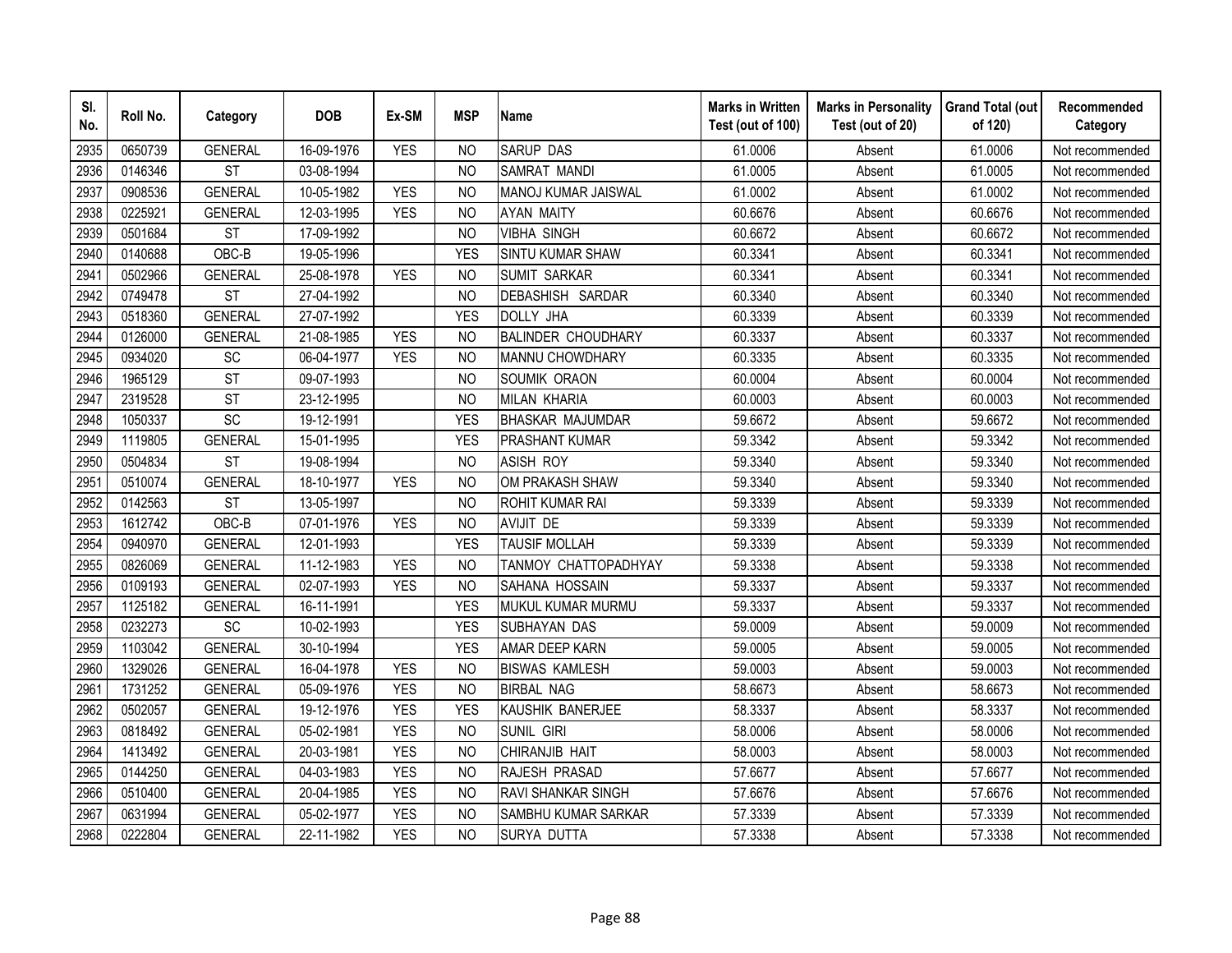| SI.<br>No. | Roll No. | Category       | <b>DOB</b> | Ex-SM      | <b>MSP</b>     | <b>Name</b>            | <b>Marks in Written</b><br>Test (out of 100) | <b>Marks in Personality</b><br>Test (out of 20)      | <b>Grand Total (out</b><br>of 120) | Recommended<br>Category |
|------------|----------|----------------|------------|------------|----------------|------------------------|----------------------------------------------|------------------------------------------------------|------------------------------------|-------------------------|
| 2969       | 0400235  | SC             | 31-08-1979 | <b>YES</b> | N <sub>O</sub> | SURAJIT MONDAL         | 57.3338                                      | Rejected for non<br>production of valid<br>documents | 57.3338                            | Not recommended         |
| 2970       | 0801631  | <b>GENERAL</b> | 09-10-1981 | <b>YES</b> | <b>NO</b>      | <b>ASHISH SHARMA</b>   | 57.0007                                      | Absent                                               | 57.0007                            | Not recommended         |
| 2971       | 0535987  | SC             | 07-09-1984 | <b>YES</b> | N <sub>O</sub> | SUVANKAR SARKAR        | 57.0006                                      | Absent                                               | 57.0006                            | Not recommended         |
| 2972       | 1330669  | <b>GENERAL</b> | 03-03-1978 | <b>YES</b> | <b>NO</b>      | DEBABRATA BAKSHI       | 57.0006                                      | Absent                                               | 57.0006                            | Not recommended         |
| 2973       | 1618898  | <b>GENERAL</b> | 15-11-1977 | <b>YES</b> | <b>NO</b>      | GOUTAM BANDYOPADHYAY   | 57.0006                                      | Absent                                               | 57.0006                            | Not recommended         |
| 2974       | 1437945  | <b>GENERAL</b> | 06-07-1976 | <b>YES</b> | <b>NO</b>      | <b>SABIR ALI KHAN</b>  | 56.6673                                      | Absent                                               | 56.6673                            | Not recommended         |
| 2975       | 0542242  | <b>GENERAL</b> | 30-06-1977 | <b>YES</b> | <b>NO</b>      | <b>KRISHNA KUMAR</b>   | 56.3341                                      | Absent                                               | 56.3341                            | Not recommended         |
| 2976       | 0551859  | <b>GENERAL</b> | 12-06-1980 | <b>YES</b> | <b>NO</b>      | SOURISH KUMAR DEY      | 56.3341                                      | Absent                                               | 56.3341                            | Not recommended         |
| 2977       | 1014089  | <b>GENERAL</b> | 02-12-1978 | <b>YES</b> | <b>NO</b>      | KAZI EKRAMUL HAQUE     | 56.3340                                      | Absent                                               | 56.3340                            | Not recommended         |
| 2978       | 0221523  | <b>GENERAL</b> | 23-02-1977 | <b>YES</b> | N <sub>O</sub> | RANAJIT PAL            | 56.3338                                      | Absent                                               | 56.3338                            | Not recommended         |
| 2979       | 0224319  | <b>GENERAL</b> | 06-09-1978 | <b>YES</b> | N <sub>O</sub> | SANTU SARKAR           | 56.3338                                      | Absent                                               | 56.3338                            | Not recommended         |
| 2980       | 0113570  | <b>GENERAL</b> | 03-03-1981 | <b>YES</b> | NO             | <b>DEBASHIS SAHA</b>   | 56.3337                                      | Absent                                               | 56.3337                            | Not recommended         |
| 2981       | 1636197  | <b>GENERAL</b> | 07-10-1976 | <b>YES</b> | <b>NO</b>      | SAMIR KUNDU            | 56.0006                                      | Absent                                               | 56.0006                            | Not recommended         |
| 2982       | 1117451  | <b>GENERAL</b> | 23-02-1978 | <b>YES</b> | N <sub>O</sub> | PRADIPTA MUKHERJEE     | 56.0005                                      | Absent                                               | 56.0005                            | Not recommended         |
| 2983       | 2314328  | <b>GENERAL</b> | 03-10-1979 | <b>YES</b> | N <sub>O</sub> | AMITAVA DATTA          | 56.0005                                      | Absent                                               | 56.0005                            | Not recommended         |
| 2984       | 0519825  | SC             | 25-11-1976 | <b>YES</b> | <b>NO</b>      | KAJAL MONDAL           | 56.0004                                      | Absent                                               | 56.0004                            | Not recommended         |
| 2985       | 0808375  | <b>GENERAL</b> | 06-03-1982 | <b>YES</b> | N <sub>O</sub> | JOYANTA JANA           | 56.0004                                      | Absent                                               | 56.0004                            | Not recommended         |
| 2986       | 0202393  | <b>GENERAL</b> | 09-07-1986 | <b>YES</b> | N <sub>O</sub> | RATHIN KUMAR BOSE      | 56.0003                                      | Absent                                               | 56.0003                            | Not recommended         |
| 2987       | 0533840  | <b>GENERAL</b> | 02-12-1977 | <b>YES</b> | <b>NO</b>      | AMIT BHATTACHARYYA     | 56.0002                                      | Absent                                               | 56.0002                            | Not recommended         |
| 2988       | 1101658  | <b>GENERAL</b> | 09-12-1977 | <b>YES</b> | N <sub>O</sub> | <b>ABHIJIT SHAW</b>    | 55.6672                                      | Absent                                               | 55.6672                            | Not recommended         |
| 2989       | 2103383  | <b>GENERAL</b> | 27-09-1976 | <b>YES</b> | <b>NO</b>      | PRABIR KUNDU           | 55.3344                                      | Absent                                               | 55.3344                            | Not recommended         |
| 2990       | 0140315  | <b>GENERAL</b> | 12-11-1976 | <b>YES</b> | <b>NO</b>      | SAJJAT HOSSAIN MALLICK | 55.3342                                      | Absent                                               | 55.3342                            | Not recommended         |
| 2991       | 2422135  | <b>GENERAL</b> | 29-06-1979 | <b>YES</b> | <b>NO</b>      | <b>MANAS DEB</b>       | 55.3341                                      | Absent                                               | 55.3341                            | Not recommended         |
| 2992       | 0512945  | <b>GENERAL</b> | 29-01-1982 | <b>YES</b> | <b>NO</b>      | PREMANANDA MANDAL      | 55.0005                                      | Absent                                               | 55.0005                            | Not recommended         |
| 2993       | 1859257  | OBC-A          | 01-05-1976 | <b>YES</b> | <b>NO</b>      | MD MOSTOFA HOSSAIN     | 55.0005                                      | Absent                                               | 55.0005                            | Not recommended         |
| 2994       | 1128816  | <b>GENERAL</b> | 27-07-1978 | <b>YES</b> | <b>NO</b>      | ANIRUDDHA GHOSH        | 54.6674                                      | Absent                                               | 54.6674                            | Not recommended         |
| 2995       | 1053201  | <b>GENERAL</b> | 27-10-1977 | <b>YES</b> | <b>NO</b>      | <b>SUMIT MANDAL</b>    | 54.6673                                      | Absent                                               | 54.6673                            | Not recommended         |
| 2996       | 0501390  | <b>GENERAL</b> | 10-11-1983 | <b>YES</b> | <b>NO</b>      | <b>AMIT KUMAR DAS</b>  | 54.6669                                      | Absent                                               | 54.6669                            | Not recommended         |
| 2997       | 2115842  | OBC-B          | 06-05-1981 | <b>YES</b> | <b>NO</b>      | HARI SHANKAR RAM       | 54.3343                                      | Absent                                               | 54.3343                            | Not recommended         |
| 2998       | 0122427  | <b>GENERAL</b> | 20-11-1976 | <b>YES</b> | <b>NO</b>      | PINAKI PRAMANIK        | 54.3342                                      | Absent                                               | 54.3342                            | Not recommended         |
| 2999       | 1010533  | <b>GENERAL</b> | 23-09-1975 | <b>YES</b> | <b>NO</b>      | DEBAJYOTI CHATTERJEE   | 54.3340                                      | Absent                                               | 54.3340                            | Not recommended         |
| 3000       | 0228617  | <b>GENERAL</b> | 12-09-1976 | <b>YES</b> | <b>NO</b>      | SANDIP SHAW            | 54.3339                                      | Absent                                               | 54.3339                            | Not recommended         |
| 3001       | 0907342  | <b>GENERAL</b> | 15-10-1976 | <b>YES</b> | <b>NO</b>      | ASHOK KUMAR AGARWAL    | 54.3339                                      | Absent                                               | 54.3339                            | Not recommended         |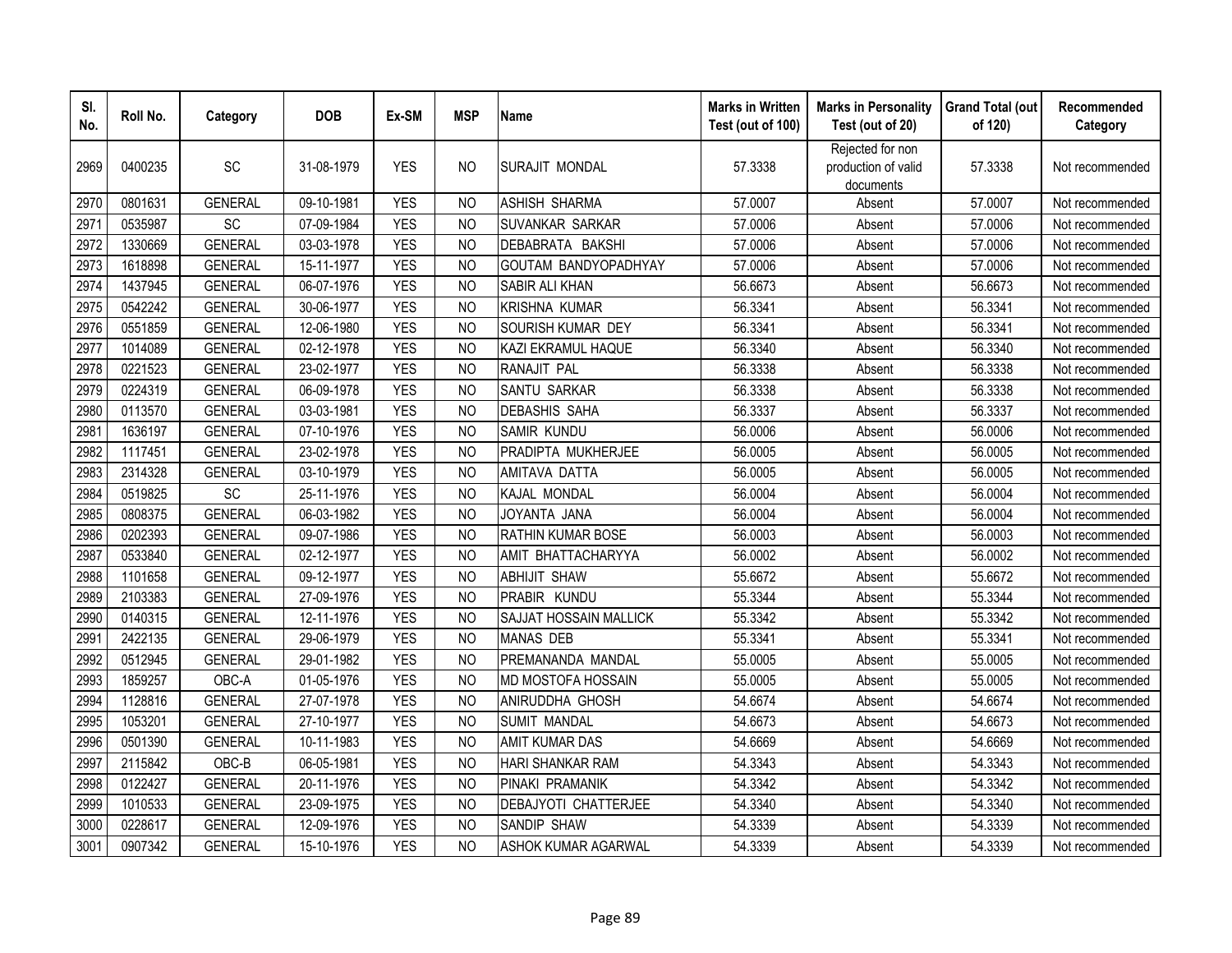| SI.<br>No. | Roll No. | Category       | <b>DOB</b> | Ex-SM      | <b>MSP</b>     | <b>Name</b>                   | <b>Marks in Written</b><br>Test (out of 100) | <b>Marks in Personality</b><br>Test (out of 20) | <b>Grand Total (out</b><br>of 120) | Recommended<br>Category |
|------------|----------|----------------|------------|------------|----------------|-------------------------------|----------------------------------------------|-------------------------------------------------|------------------------------------|-------------------------|
| 3002       | 0544611  | <b>GENERAL</b> | 10-02-1985 | <b>YES</b> | N <sub>O</sub> | <b>GOPAL MUKHERJEE</b>        | 54.3338                                      | Absent                                          | 54.3338                            | Not recommended         |
| 3003       | 1334402  | <b>GENERAL</b> | 03-03-1986 | <b>YES</b> | N <sub>O</sub> | <b>MANAS KUMAR JANA</b>       | 54.0007                                      | Absent                                          | 54.0007                            | Not recommended         |
| 3004       | 1636583  | <b>GENERAL</b> | 13-03-1974 | <b>YES</b> | NO.            | <b>SOVAN SHIT</b>             | 54.0007                                      | Absent                                          | 54.0007                            | Not recommended         |
| 3005       | 0216559  | <b>SC</b>      | 05-01-1982 | <b>YES</b> | N <sub>O</sub> | <b>BISWAJIT BISWAS</b>        | 53.6675                                      | Absent                                          | 53.6675                            | Not recommended         |
| 3006       | 1049457  | <b>GENERAL</b> | 21-11-1973 | <b>YES</b> | <b>NO</b>      | <b>SUMANTA KUMAR CHATTERJ</b> | 53.6675                                      | Absent                                          | 53.6675                            | Not recommended         |
| 3007       | 0216603  | <b>GENERAL</b> | 31-12-1970 | <b>YES</b> | N <sub>O</sub> | PINTU MOHAN ADHIKARI          | 53.6670                                      | Absent                                          | 53.6670                            | Not recommended         |
| 3008       | 0619724  | <b>GENERAL</b> | 28-06-1977 | <b>YES</b> | N <sub>O</sub> | SANTINATH GHOSH               | 53.3339                                      | Absent                                          | 53.3339                            | Not recommended         |
| 3009       | 0525942  | <b>GENERAL</b> | 28-07-1980 | <b>YES</b> | N <sub>O</sub> | <b>HEMANT KUMAR</b>           | 53.0007                                      | Absent                                          | 53.0007                            | Not recommended         |
| 3010       | 0648973  | <b>SC</b>      | 27-02-1980 | <b>YES</b> | <b>NO</b>      | CHIRAJIT BEPARI               | 51.0007                                      | Absent                                          | 51.0007                            | Not recommended         |
| 3011       | 0739696  | SC             | 29-01-1971 | <b>YES</b> | N <sub>O</sub> | <b>HARASIT BISWAS</b>         | 50.6670                                      | Absent                                          | 50.6670                            | Not recommended         |
| 3012       | 0506230  | SC             | 23-07-1970 | <b>YES</b> | <b>NO</b>      | <b>SURAPATI SARKAR</b>        | 49.0009                                      | Absent                                          | 49.0009                            | Not recommended         |
| 3013       | 0203136  | SC             | 07-02-1988 | <b>YES</b> | <b>NO</b>      | RAJU SHEE                     | 49.0007                                      | Absent                                          | 49.0007                            | Not recommended         |
| 3014       | 1919695  | SC             | 15-04-1979 | <b>YES</b> | <b>NO</b>      | <b>DEBANGSHU BHUSHAN MAND</b> | 48.0008                                      | Absent                                          | 48.0008                            | Not recommended         |
| 3015       | 0526937  | SC             | 10-10-1976 | <b>YES</b> | <b>NO</b>      | <b>BAPI MANDAL</b>            | 47.0006                                      | Absent                                          | 47.0006                            | Not recommended         |
| 3016       | 0522740  | <b>SC</b>      | 10-06-1985 | <b>YES</b> | <b>NO</b>      | <b>BINOD KUMAR SAH</b>        | 46.3342                                      | Absent                                          | 46.3342                            | Not recommended         |
| 3017       | 0923084  | SC             | 15-03-1979 | <b>YFS</b> | <b>NO</b>      | <b>SWAPAN KUMAR BIJALI</b>    | 45.0005                                      | Absent                                          | 45.0005                            | Not recommended         |
| 3018       | 0662440  | SC             | 08-12-1982 | <b>YES</b> | N <sub>O</sub> | SUSANTA ROY                   | 44.3337                                      | Absent                                          | 44.3337                            | Not recommended         |
| 3019       | 0520446  | SC             | 06-01-1981 | <b>YES</b> | N <sub>O</sub> | <b>BIJAN BISWAS</b>           | 43.6673                                      | Absent                                          | 43.6673                            | Not recommended         |
| 3020       | 2305506  | SC             | 25-03-1984 | <b>YES</b> | N <sub>O</sub> | <b>SUSOVAN ROY</b>            | 42.0009                                      | Absent                                          | 42.0009                            | Not recommended         |
| 3021       | 0511812  | SC             | 03-12-1977 | <b>YES</b> | NO.            | <b>GOPAL CHANDRA BISWAS</b>   | 41.6673                                      | Absent                                          | 41.6673                            | Not recommended         |
| 3022       | 0637773  | <b>SC</b>      | 31-10-1982 | <b>YES</b> | N <sub>O</sub> | KESHAB MONDAL                 | 41.6673                                      | Absent                                          | 41.6673                            | Not recommended         |
| 3023       | 0541282  | <b>SC</b>      | 20-09-1984 | <b>YES</b> | <b>NO</b>      | JAY PRAKASH CHOWDHARY         | 39.3342                                      | Absent                                          | 39.3342                            | Not recommended         |
| 3024       | 0525531  | SC             | 02-04-1975 | <b>YES</b> | <b>YES</b>     | <b>BAIDYA NATH ROY</b>        | 38.6673                                      | Absent                                          | 38.6673                            | Not recommended         |

For tie-break in cases where equal aggregate marks have been obtained by more than one candidates precedence has been allowed to a candidate obtaining higher marks <br>Note: in the Personality Test, If the tis etill namiste, **in the Personality Test. If the tie still persists, precedence has been allowed to a candidates senior in age.** 

| Category  | Marks obtained in Written Test by the<br><b>Candidate Enlisted for Interview</b> | Last |
|-----------|----------------------------------------------------------------------------------|------|
| UR        | 79.6671                                                                          |      |
| <b>SC</b> | 76.0006                                                                          |      |
| ST        | 59.3339                                                                          |      |
| OBC-A     | 74.6673                                                                          |      |
| OBC-B     | 75.3339                                                                          |      |